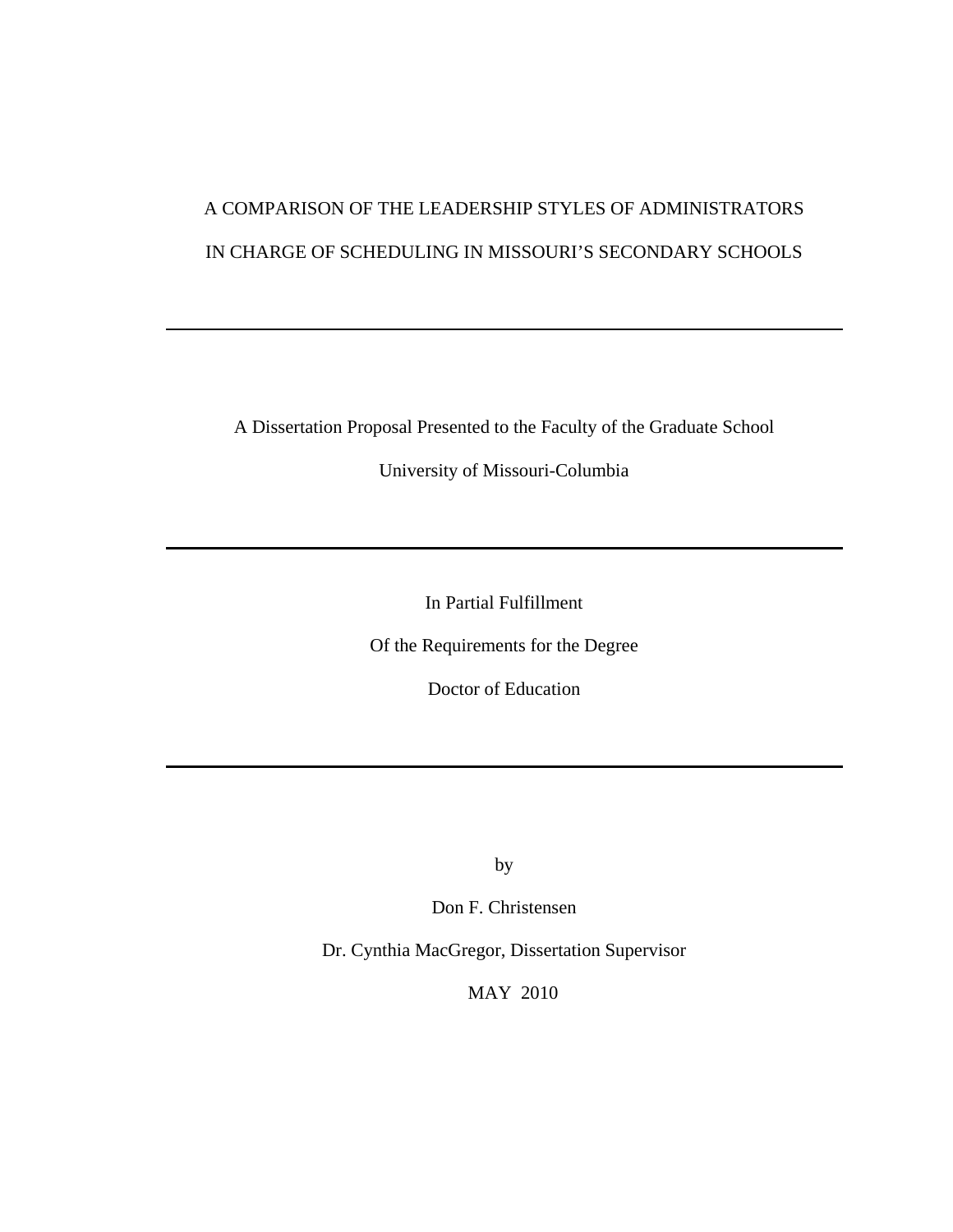The undersigned, appointed by the dean of Graduate School, have examined the dissertation entitled:

## A COMPARISON OF THE LEADERSHIP STYLES OF ADMINISTRATORS IN CHARGE OF SCHEDULING IN MISSOURI'S SECONDARY SCHOOLS

Presented by Don F. Christensen

A candidate for the degree of Doctor of Education

And hereby certify in their opinion it is worthy of acceptance

Dr. Cynthia MacGregor

Dr. Beth Hurst

**\_\_\_\_\_\_\_\_\_\_\_\_\_\_\_\_\_\_\_\_\_\_\_\_\_\_\_\_\_\_\_\_\_\_\_\_\_\_\_\_\_\_\_\_\_\_\_\_**

Dr. Robert Watson

**\_\_\_\_\_\_\_\_\_\_\_\_\_\_\_\_\_\_\_\_\_\_\_\_\_\_\_\_\_\_\_\_\_\_\_\_\_\_\_\_\_\_\_\_\_\_\_\_**

Dr. Kevin Kopp

**\_\_\_\_\_\_\_\_\_\_\_\_\_\_\_\_\_\_\_\_\_\_\_\_\_\_\_\_\_\_\_\_\_\_\_\_\_\_\_\_\_\_\_\_\_\_\_\_**

Dr. Jason Anderson

**\_\_\_\_\_\_\_\_\_\_\_\_\_\_\_\_\_\_\_\_\_\_\_\_\_\_\_\_\_\_\_\_\_\_\_\_\_\_\_\_\_\_\_\_\_\_\_\_**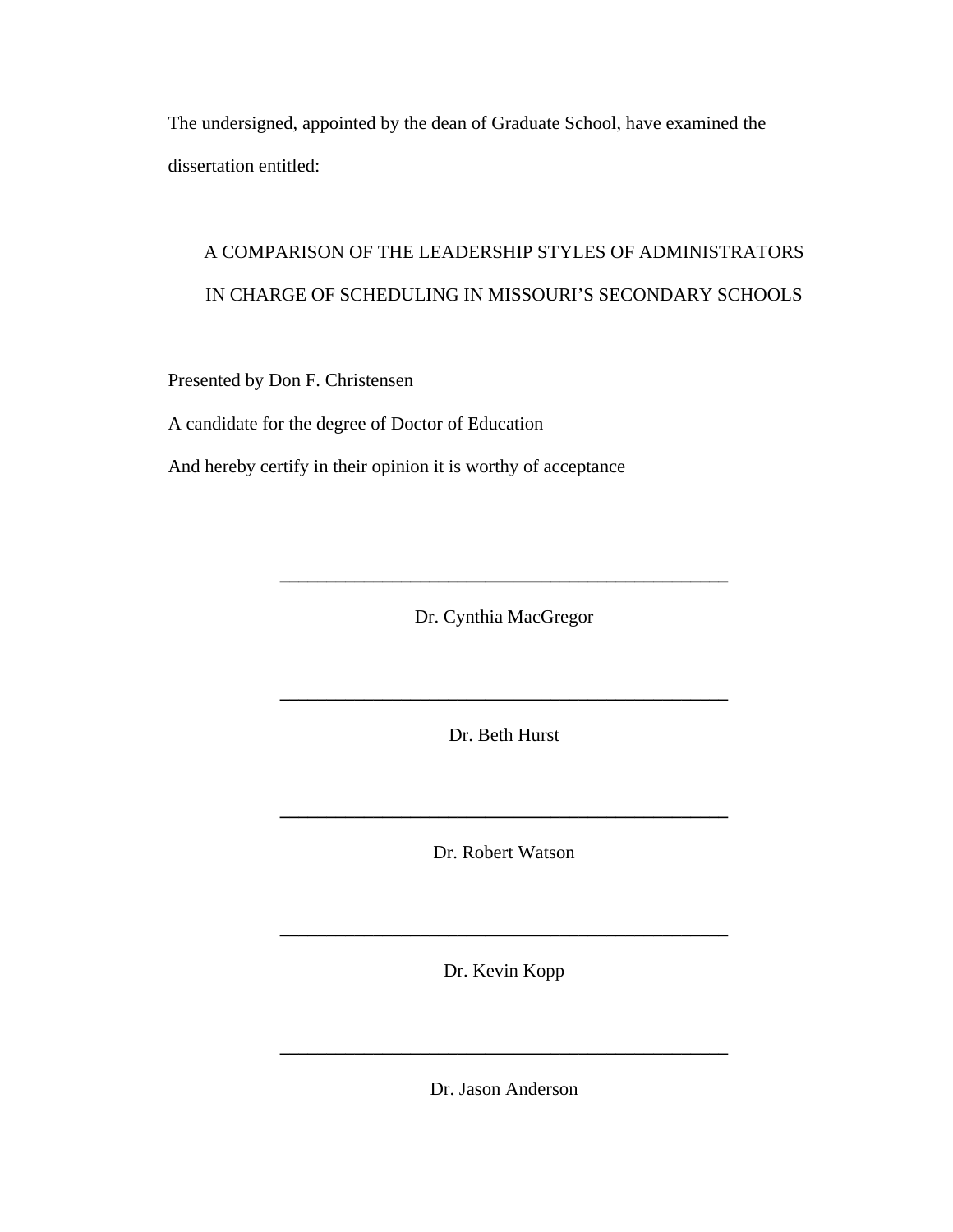#### ACKNOWLEDGEMENTS

The process of earning a doctorate and writing a dissertation is long and arduous— and it is certainly not done singlehandedly. First and foremost, I would like to thank my wife and family for putting up with an absentee husband and father during this process. Kristi has been unfailingly supportive—and has borne the burdens which have fallen in her lap as I spent my time and energy pursuing goals that took me from away from her and the family. It is a credit to her that I have been able to both work and go to school during most of our 25 years of marriage. Without my family's constant support, encouragement, and understanding, it would not have been possible for me to achieve my educational goals. I wish there was room on my diploma to write the names of my "supporting cast," my wife and children: Kristi Christensen, Cassidy Christensen, Allison Christensen, Abby Christensen, Joseph Christensen and William Christensen.

I would certainly be remiss to not mention and sincerely thank Dr. Cynthia MacGregor, professor, mentor, and dissertation advisor extraordinaire. Without her help, advice, expertise, and encouragement, this research and dissertation would not have happened. I would also like to thank the other members of my dissertation committee: Dr. Robert Watson, Dr. Jason Anderson, Dr. Beth Hurst, and Dr. Kevin Kopp. Their insight, feedback, and advice was influential and essential throughout the dissertationwriting process.

I would also like to thank my many friends and colleagues in the Ash Grove R-IV School District where it has been my pleasure and honor to work for the last 15 years. I arrived there as an inexperienced and young high school principal. Through their love, support, encouragement and camaraderie, I've grown and developed—not only as an

ii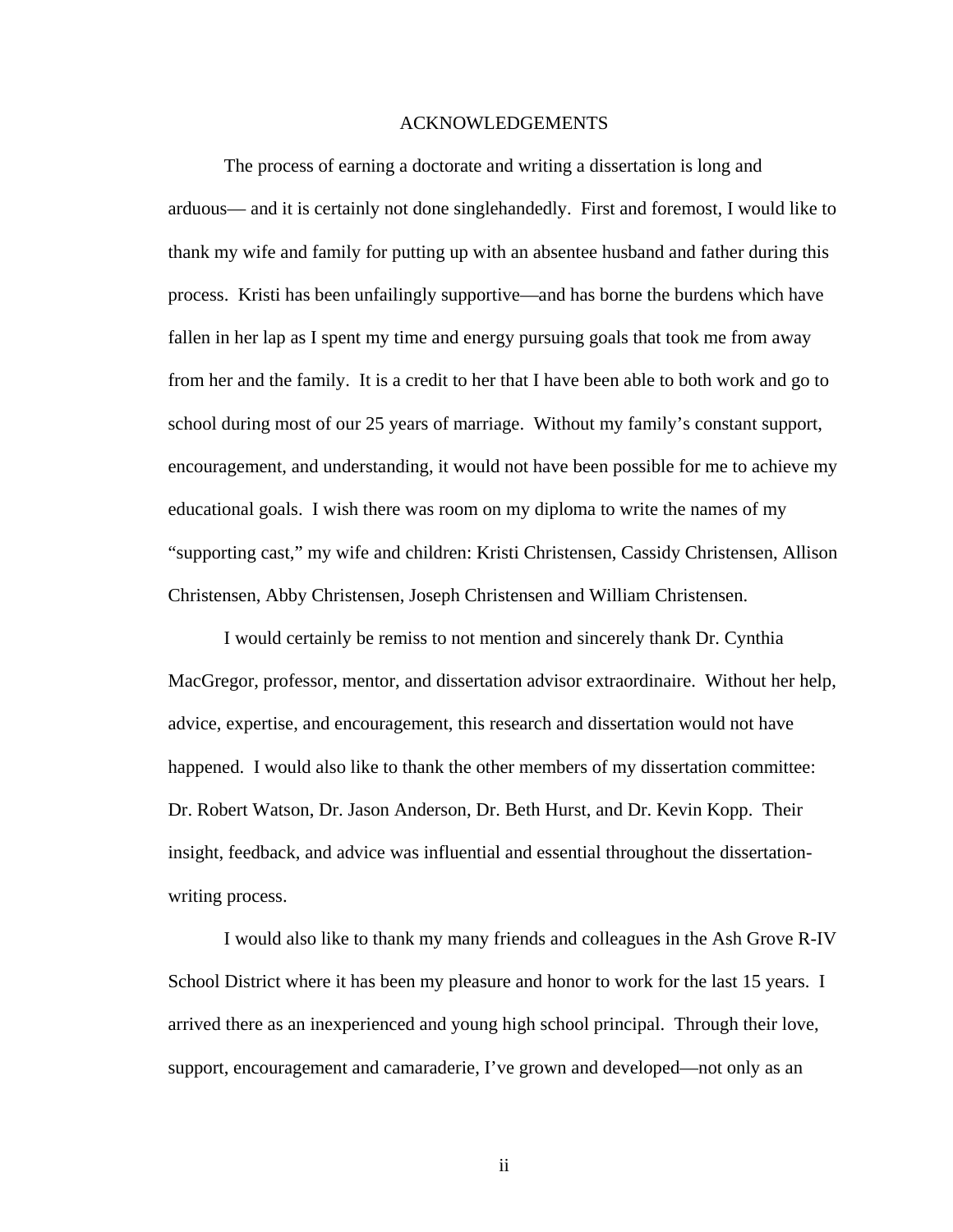administrator, but as a person. I would not want to work anywhere else or with any other group of people—they are honestly some of the finest people I've ever known.

Finally, I would like to thank my parents John and Linda Christensen. They provided a home full of love, encouragement and high expectations. As children, we were never asked "whether" we would go to college or "whether" we would serve as missionaries for our church. It was always just taken for granted and expected that we would succeed and excel. No other option was ever considered or mentioned. Their love, support and encouragement have been a constant in my life—the foundation upon which my life, ideals, and abilities were nurtured and built.

I honestly consider myself to be a very blessed man. I've been surrounded my entire life by family and friends who have never failed to love, support and encourage me to live up to my potential as a person and child of God. My only hope is that I can pass that love and encouragement on to others as I continue my journey through life.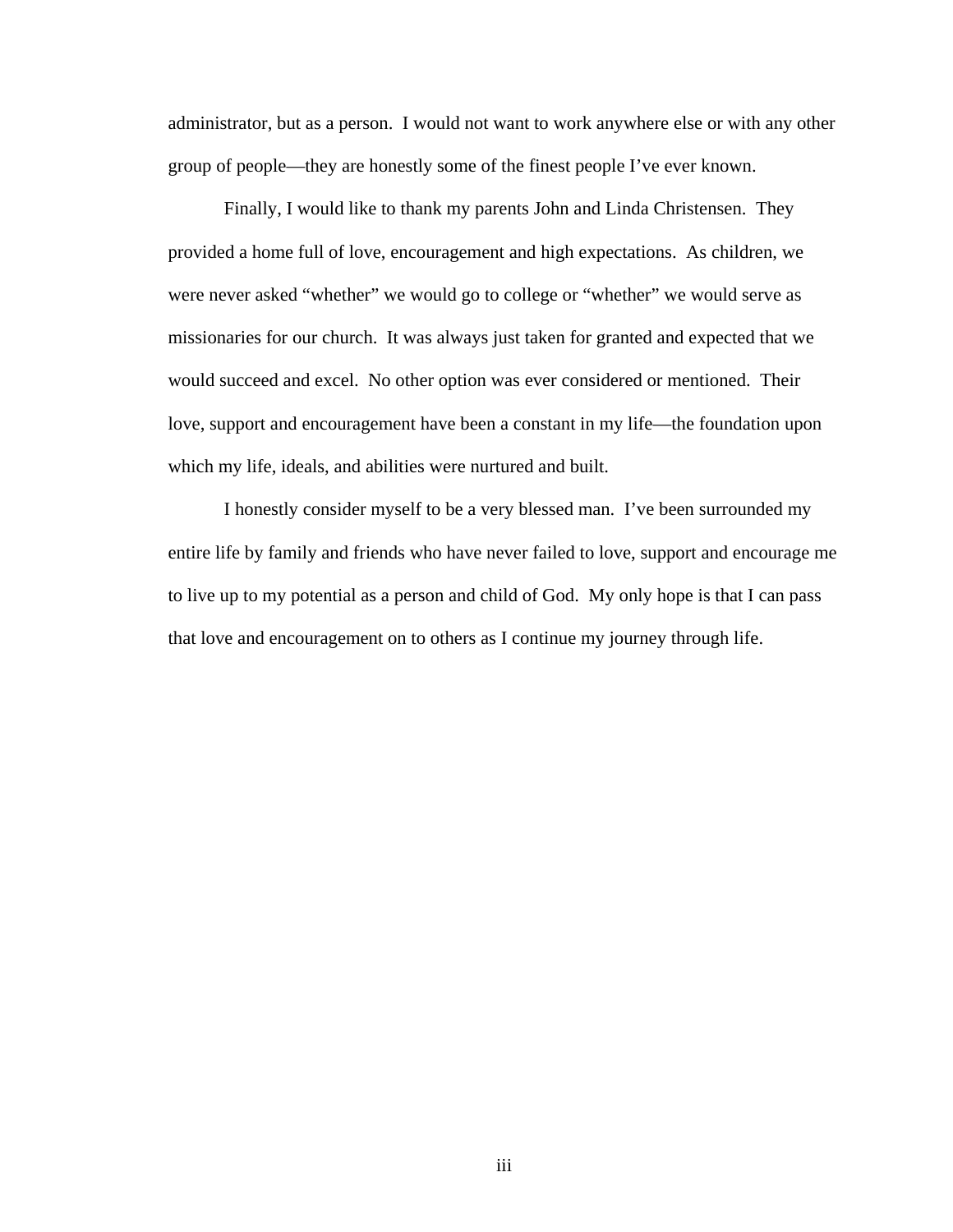## TABLE OF CONTENTS

|                    | $\overline{11}$ |
|--------------------|-----------------|
|                    |                 |
|                    | viii            |
| <b>CHAPTER ONE</b> |                 |
|                    | $\mathbf{1}$    |
|                    | 1               |
|                    | 5               |
|                    | 8               |
|                    | 10              |
|                    | 12              |
|                    | 13              |
|                    | 16              |
|                    | 17              |
|                    | 19              |
|                    | 20              |
|                    | 21              |
|                    | 23              |
| <b>CHAPTER TWO</b> |                 |
|                    | 25              |
|                    | 25              |
|                    | 28              |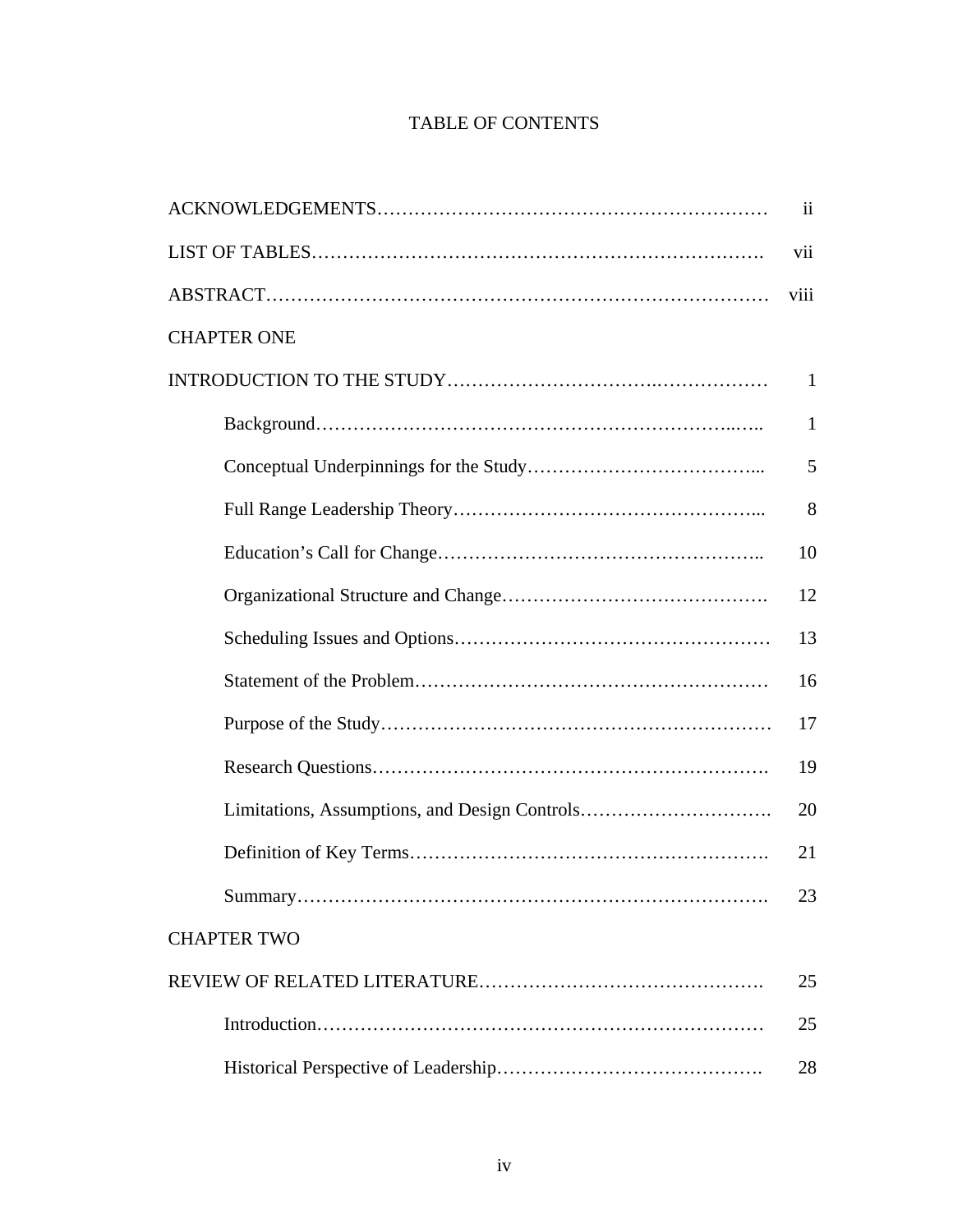|                                                                 | 31  |  |  |  |
|-----------------------------------------------------------------|-----|--|--|--|
|                                                                 | 41  |  |  |  |
| Calls for Educational Reform and Accountability                 | 48  |  |  |  |
|                                                                 | 54  |  |  |  |
| Structural Reform: Agent of Change and Catalyst for Leadership? | 60  |  |  |  |
|                                                                 | 64  |  |  |  |
| <b>CHAPTER THREE</b>                                            |     |  |  |  |
|                                                                 | 68  |  |  |  |
|                                                                 | 68  |  |  |  |
|                                                                 | 70  |  |  |  |
|                                                                 | 70  |  |  |  |
|                                                                 | 74  |  |  |  |
|                                                                 | 75  |  |  |  |
|                                                                 | 78  |  |  |  |
| <b>CHAPTER FOUR</b>                                             |     |  |  |  |
| PRESENTATION AND ANALYSIS OF DATA                               |     |  |  |  |
|                                                                 | 80  |  |  |  |
|                                                                 | 81  |  |  |  |
|                                                                 | 85  |  |  |  |
|                                                                 | 86  |  |  |  |
|                                                                 | 94  |  |  |  |
|                                                                 | 104 |  |  |  |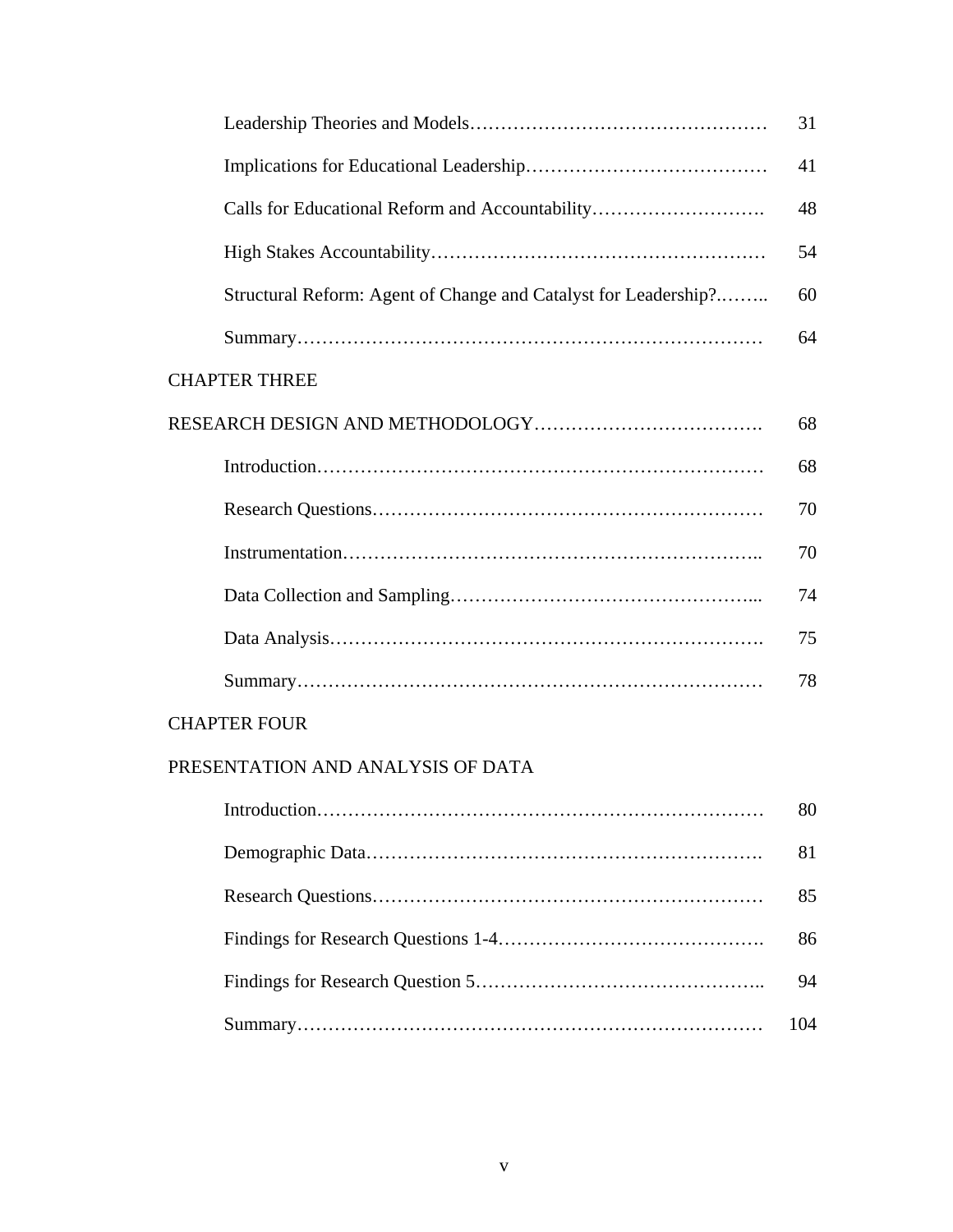### CHAPTER FIVE

## SUMMARY, CONCLUSIONS, AND RECOMMENDATIONS

| 107 |
|-----|
| 110 |
| 132 |
| 133 |
| 136 |
| 139 |
| 142 |
| 161 |
| 161 |
| 163 |
| 165 |
| 169 |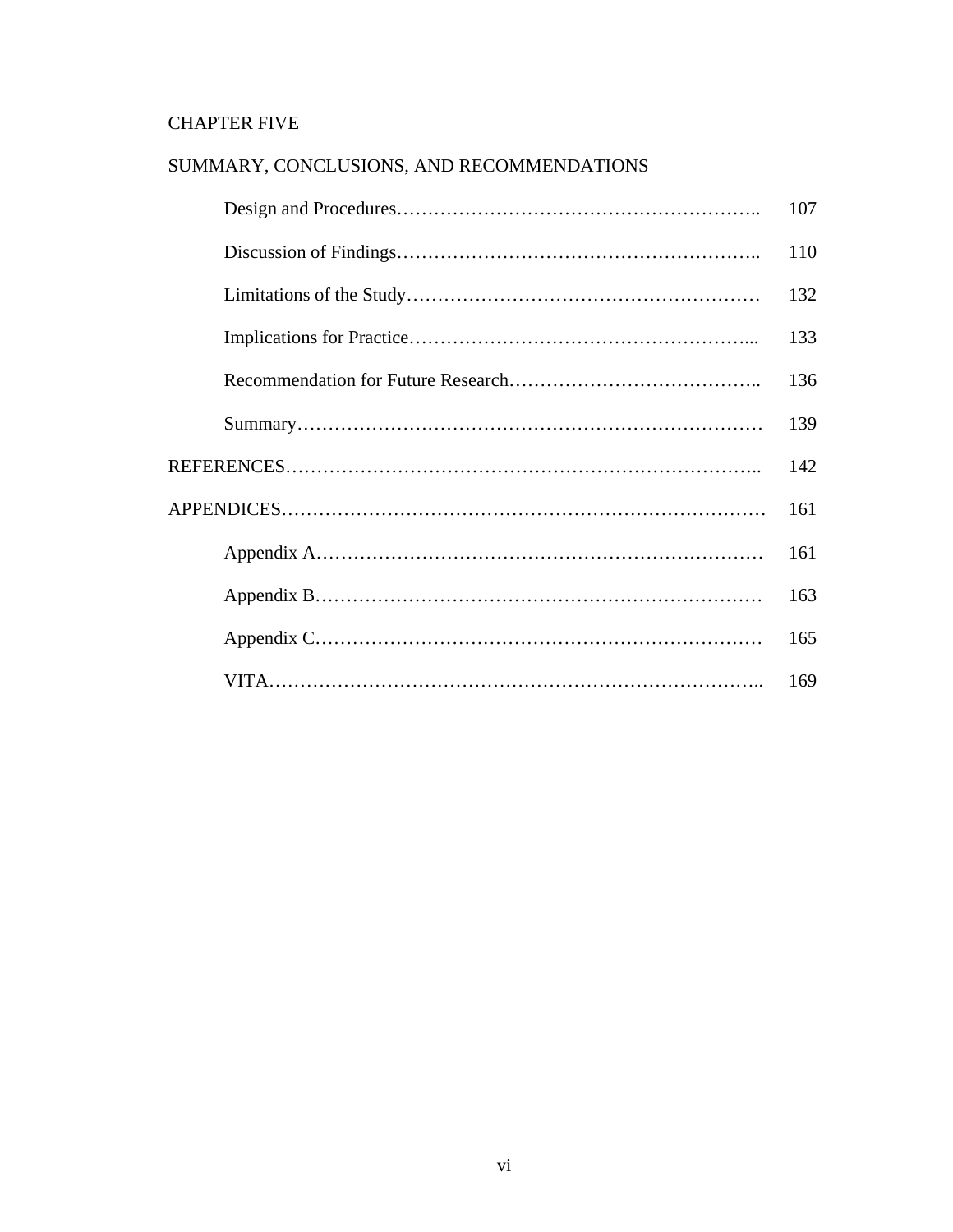### LIST OF TABLES

| Table |                                                                                | Page |
|-------|--------------------------------------------------------------------------------|------|
|       |                                                                                | 83   |
|       |                                                                                | 84   |
|       |                                                                                | 85   |
|       | 4. Leadership Profile Means (Changed Schedule vs. Unchanged Schedule)          | 88   |
|       | 5. Ind. Sample t-Test for Equality of Means Comparing Schedule Leaders         | 90   |
|       | 6. Correlation Between Leadership Style and Years in Position                  | 91   |
|       | 7. Person(s) Responsible for High School's Scheduling System                   | 93   |
|       | 8. How Long Person Responsible for Schedule Has Been in Their Position         | 94   |
|       |                                                                                | 96   |
|       | 10. Why Schools Maintained (Didn't Change) Their Current Scheduling System 102 |      |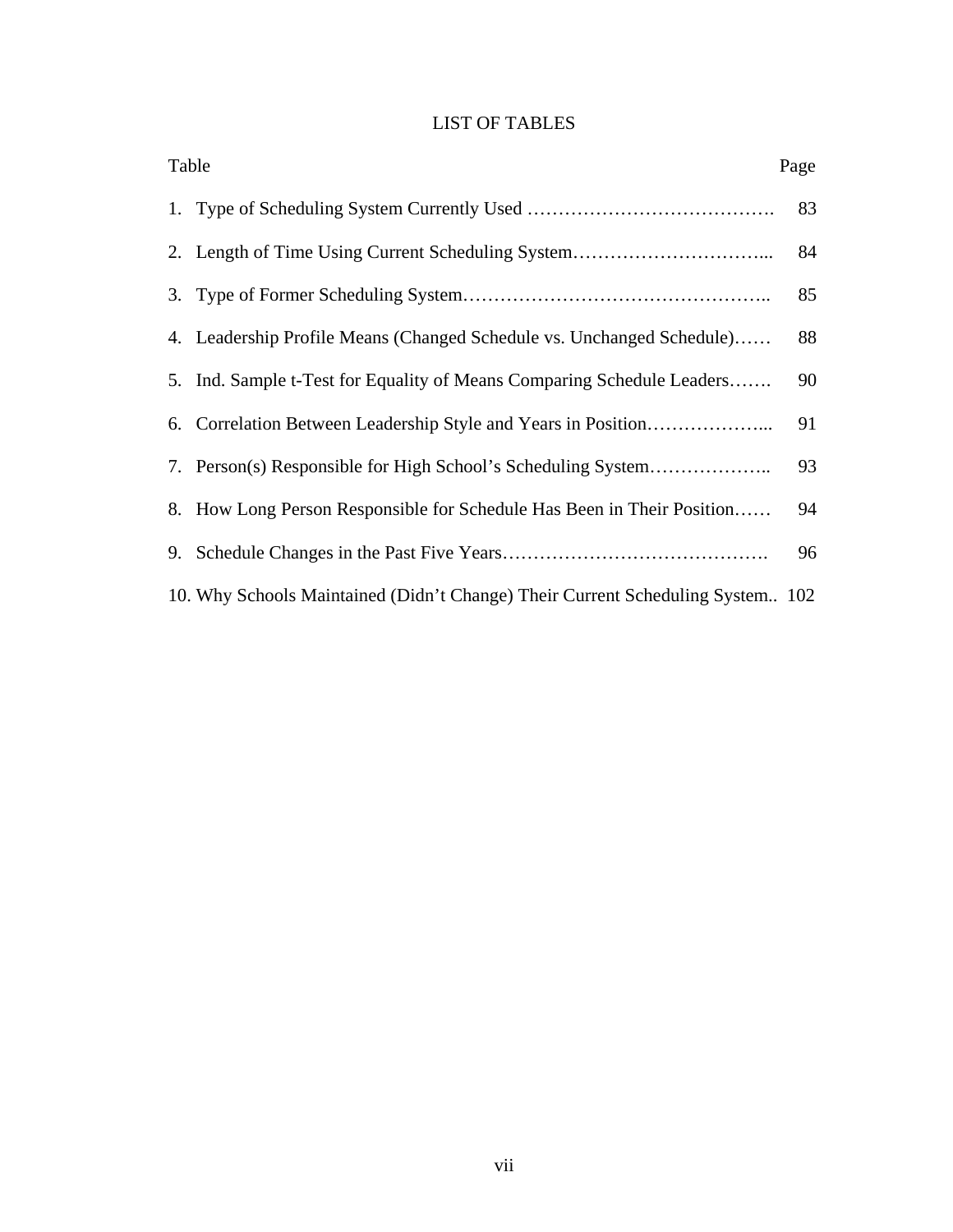# A COMPARISON OF THE LEADERSHIP STYLES OF ADMINISTRATORS IN CHARGE OF SCHEDULING IN MISSOURI'S SECONDARY SCHOOLS

#### Don F. Christensen

Dr. Cynthia MacGregor, Dissertation Advisor

#### ABSTRACT

The need for educational leaders who can effectively implement change in their schools has never been greater. Due to No Child Left Behind legislation and other demands for reform and accountability, schools must meet strict educational standards or face serious consequences. Schools must find leaders that are not just willing, but able to face these challenges by successfully initiating change in their schools.

Bass and Avolio's (2004) constructs of transformational, transactional, and laissez-faire leadership were essential in identifying and studying various leadership behaviors that would lead to successful and innovative educational change. The purpose of the study was to determine the leadership style of those individuals most responsible for changing or maintaining a high school's scheduling system and what internal or external factors might effect the ability of a person to make meaningful changes in a high school setting.

The Full Scheduling Leader Questionnaire was used to gather demographic, descriptive and open-ended response data from 195 superintendents in the state of Missouri. The data was analyzed using Cronbach's alpha reliability coefficients, mean subscale scores, independent sample t-tests, Pearson correlations, frequencies and percentages. Additionally, emerging themes were gathered and analyzed from openedended responses.

viii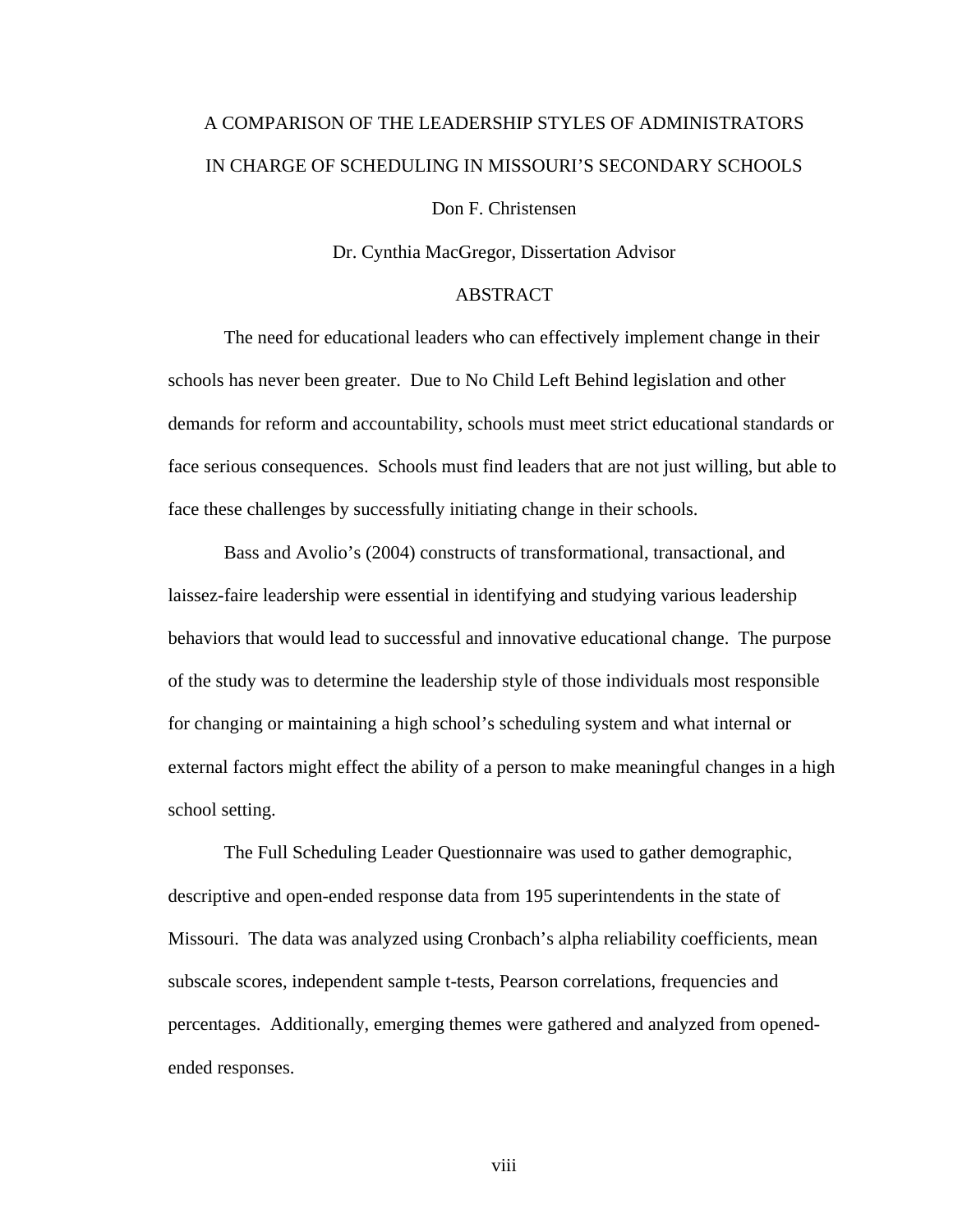An analysis of the data showed no significant differences between transformational and transactional leaders' willingness or ability to change their schools scheduling system. Data did indicate a significant difference in laissez-faire leaders' willingness or ability to initiate change in a school.

High school principals and superintendents were found to be the individuals most responsible for a school's scheduling system. However, a group of individuals (administrators, teachers, counselors, board members, etc.) were found to be the third most likely decision-makers regarding a school's scheduling system. It was found that the individuals responsible for the scheduling system had typically held their positions for a short period of time.

The data showed that 90% of the schools that changed their scheduling systems changed to some form of traditional scheduling system. Similarly, 85% of those schools that chose to not change there scheduling system continued to use a traditional rather than a block scheduling format.

The reasons that schools gave for changing their scheduling system fell into three categories: (a). Those wanting to improve student achievement through improved instruction and greater course selection; (b). Those that had problems with the previous scheduling system itself, and (c). Those that changed due to an internal leadership position and/or philosophical change. The reasons that schools gave for not changing or their current scheduling system also fell into one of three categories: (a). Because the current schedule met their needs, worked well, and they liked it; (b). Because of an unwillingness to change and/or comfort with the status quo, and (c). Because of staffing and/or budgetary concerns.

ix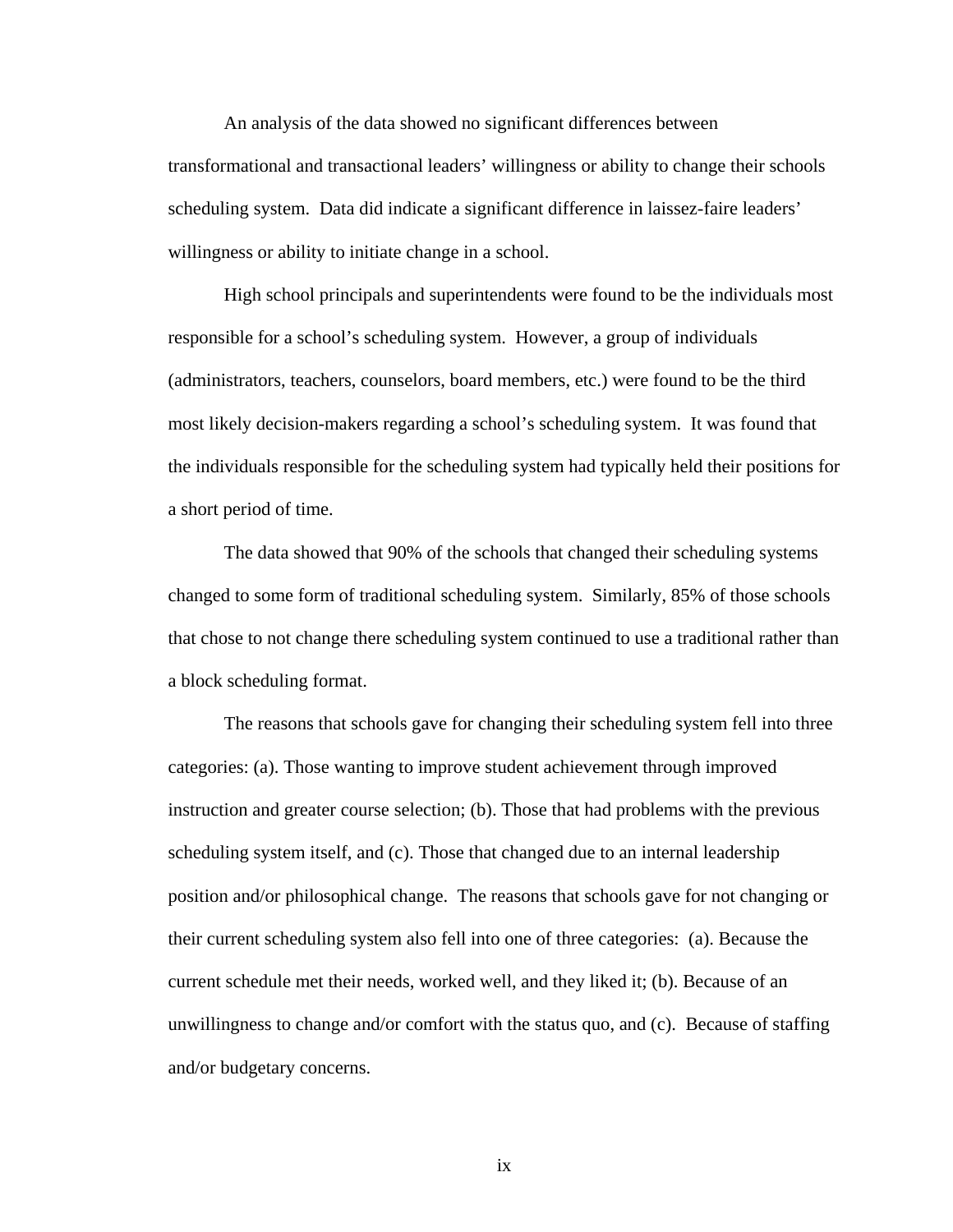Changing a school's scheduling system was a popular mechanism used by educational leaders to initiate change in their schools for many years. However, this reform initiative alone was and is not the sole answer to the problems facing schools today or same systemic educational complaints would not continue to be heard.

The findings from this study indicate that as schools and their leaders are held accountable to higher educational standards, many are responding by broadening their leadership horizons by including as many people as possible in a collaborative process to find and implement solutions. It is hoped that a group of collaborative leaders working together to find solutions holds the keys that will unlock the academic gates leading to greater student success and achievement.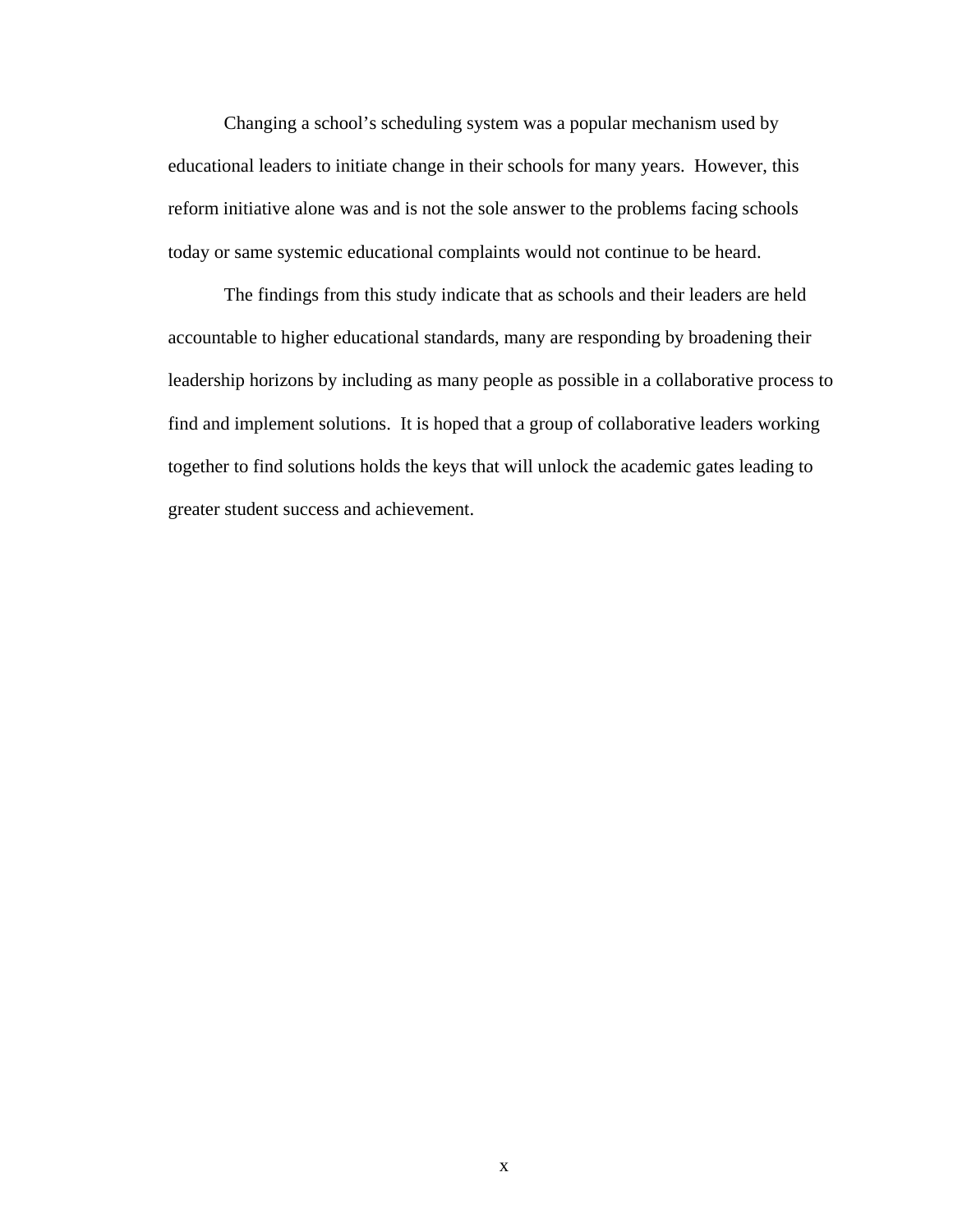#### CHAPTER ONE

#### INTRODUCTION TO THE STUDY

#### *Background*

On April 26, 1983, the National Commission on Excellence in Education presented an open letter to the Secretary of Education and the American people. Their report was titled "A Nation at Risk: The Imperative for Educational Reform." The report was commissioned because of concerns regarding the "widespread public perception that something is seriously remiss in our educational system" (p. 2). The commission was specifically instructed to focus their efforts on the education of teenage youth by "focusing on high schools" (p. 4) in America. The committee found the institution of secondary education in America to be seriously lacking and called for a national movement towards "reform and excellence throughout education" (p. 6). They reported a serious "lack of leadership" (p. 4) and challenged principals to "play a crucial leadership role in developing school and community support" (p. 1) to enact their proposed reforms. School boards were challenged to "consciously develop leadership skills at the school and district levels" (p. 1).

Eight years following the "Nation at Risk" report, the government continued to be unsatisfied with the progress and reforms taking place in America's schools. The result was Public Law 102-62 (Education Council Act of 1991). This law established another National Education Commission tasked with determining the "relationship between time and learning in the nation's schools" (National Commission of Excellence in Education, 1983, p. 1). In April of 1994, exactly eleven years following "A Nation at Risk," a new commission released their report entitled "Prisoners of Time." This commission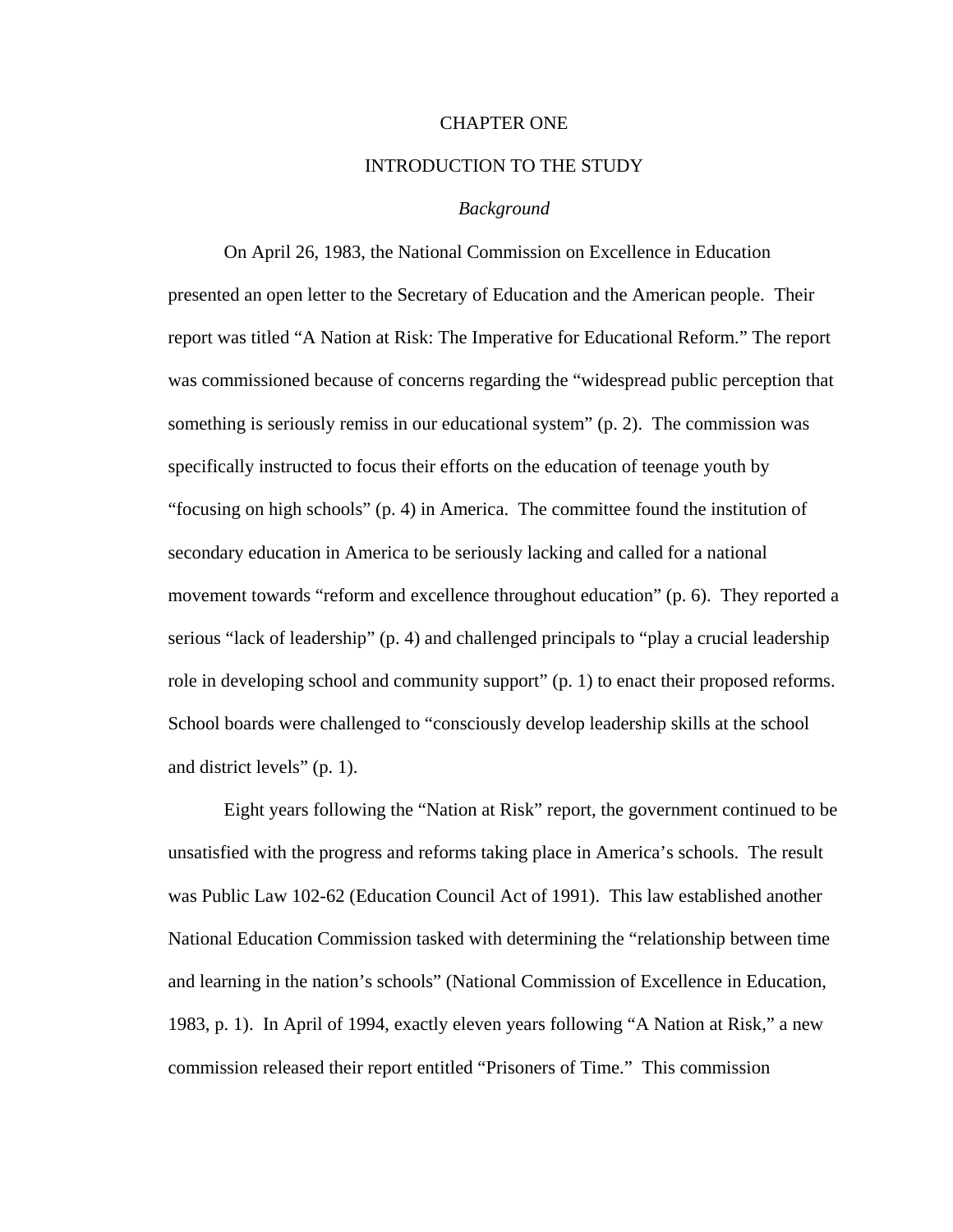concluded that "the reform movement of the last decade is destined to founder unless it is harnessed to more time for learning" (National Education Commission on Time and Learning, 1994, p. 3).

The continued dysfunction of America's educational systems was determined by the "Prisoners of Time" commission through comparisons to various other educational systems throughout the world, especially Germany and Japan. The commission echoed the sentiments and calls for reform in "A Nation at Risk," by stating:

Learning in America is a prisoner of time. For the past 150 years, American public schools have held time constant and let learning vary. The rule, only rarely voiced, is simple: learn what you can in the time we make available. It should surprise no one that some bright, hard-working students do reasonably well. Everyone else—from the typical student to the dropout—runs into trouble. Time is learning's warden. (p. 5)

Invoking the trifecta of the educational reform movement in conjunction with an age-old truism, "Prisoners of Time" stated:

if experience, research, and common sense teach nothing else, they confirm [that]…we have put the cart before the horse: our schools and the people involved with them—students, parents, teachers, administrators, and staff—are captives of the clock and calendar. The boundaries of student growth are defined by schedule for bells, busses, and vacations instead of standards for students and learning. (p. 8)

If "time is learning's warden" (National Commission of Excellence in Education, 1994, p. 6) then, as a result of this commission's report, Americans were to conclude that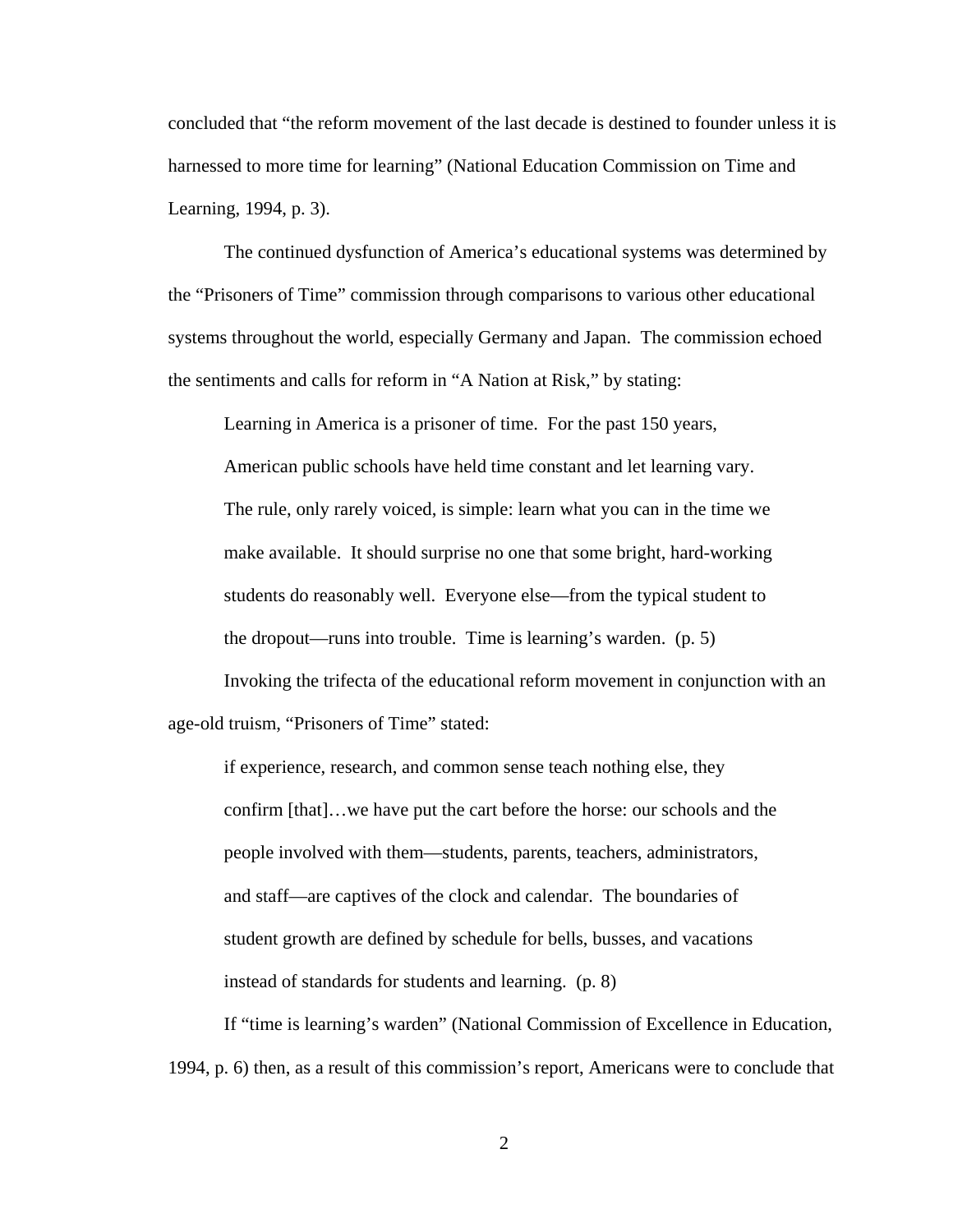students are prisoners to an archaic educational system in need of revamping. The call for educational reform took on a sense of greater urgency as the public and the commission perceived that the quality of education provided in public schools in America was lagging far behind the rest of the world.

The call for increased standards and additional education reform was answered seven years later with the Bush administration's "No Child Left Behind" (2002) legislation (PL 107-110). This legislation set national education standards and imposed various degrees of consequences for schools not meeting them. The eventual outcome of schools not meeting the imposed educational standards would be the firing of every teacher and administrator, with the government taking eventual control of the school district. Faced with these consequences, it is no wonder that educational leadership has become synonymous with educational reform and change.

The "widespread public perception that something is seriously remiss in our educational system" (National Commission of Excellence in Education, 1983, p. 2), has obviously continued. The call to repair and reform America's broken public schools has been led by the government through legislation and educational commissions. Educational leaders, responding to the call, are expected to initiate change that will lead to greater academic success of students as they meet the standards imposed upon them. Our current school improvement era is typified by administrators reforming their schools in countless ways. Willower and Licata (1997) described what administrators face by stating that "new nostrums will appear, new bandwagons will be created, and the current fix will become passé. Administrators who want to be associated with the current remedy, including some who like to be seen as using the latest regimen, whatever it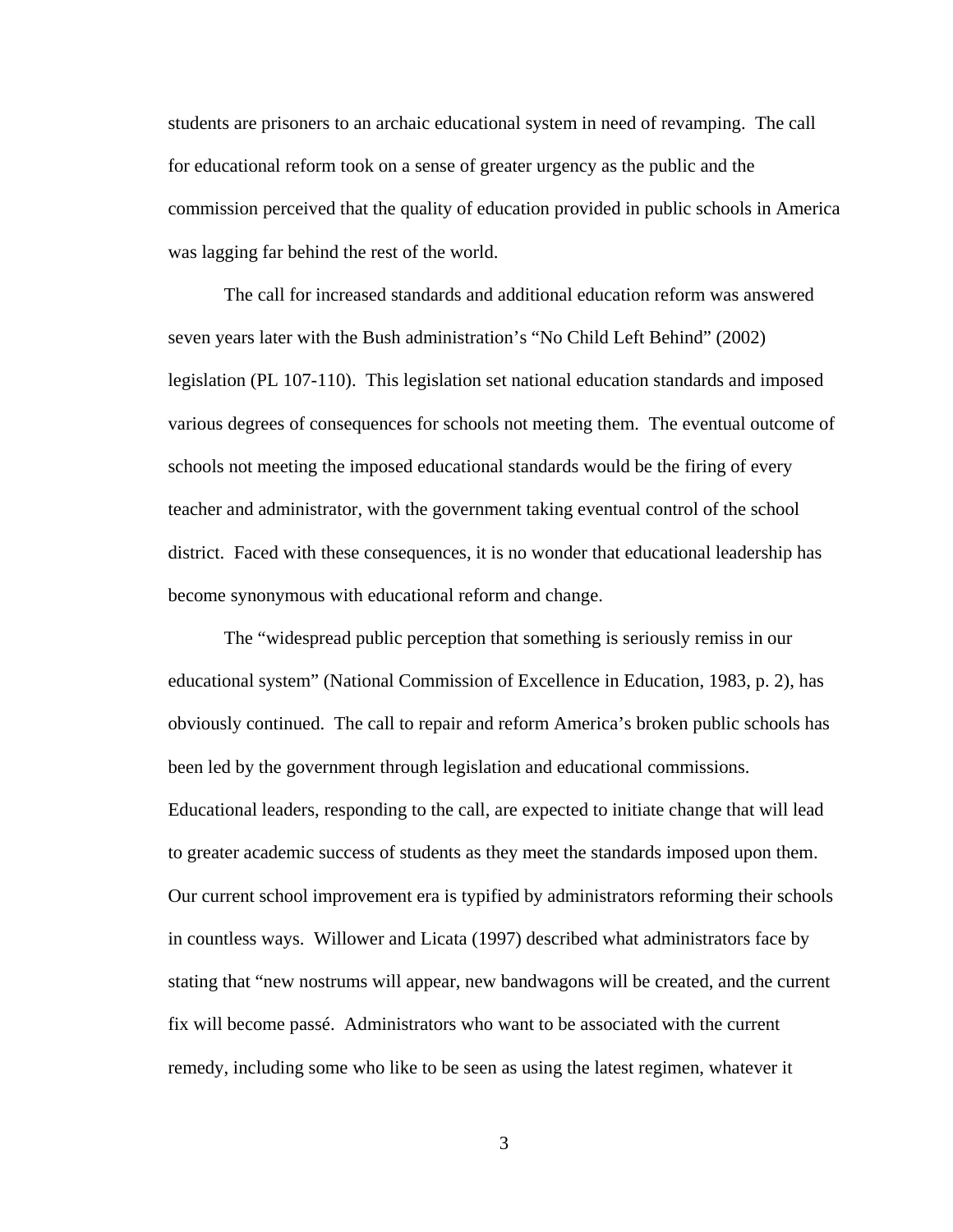might be, will jump on the new bandwagon" (p. 2). Some administrators have experienced "innovation fatigue," tired of the "cycle of reforms that schools and districts chase in hope of a silver bullet for increasing test scores and changing school climate" (Sammon, 2005, p. 51).

One of the most popular "bandwagon" reform movements in high schools in the last decade has been the adoption of block scheduling. The popularity, academic effects, as well as the overall advantages and disadvantages of block scheduling, have been faithfully chronicled by numerous authors (Canady & Rettig, 1995; Jenkins, Queen,  $\&$ Algozzine, 2002; Zepeda & Mayers, 2006) but are relevant to this study only as an example of a popular organizational change model adopted by many public school leaders. The block scheduling movement became popular with educational leaders wanting to enact change in their schools because it appeared to address the major concerns identified in both the "Nation at Risk" (National Commission on Excellence in Education, 1983) and especially the "Prisoners of Time" (National Education Commission on Time and Learning, 1994) commission reports. Like administrators around the country, many administrators in the state of Missouri adopted this change hoping to meet increased state standards.

This study focused on the leadership styles of educational leaders in the state of Missouri who are confronted with demands for change in order to meet the public's expectations for reform and results in the form of increased academic achievement. The theory of transformational leadership, originally developed by James Burns in the late 1970s, and further refined by Bass and Avolio (2004) into the Full-Range leadership Theory (FRLT), was used to assess the leadership style of administrators (Avolio, 1999,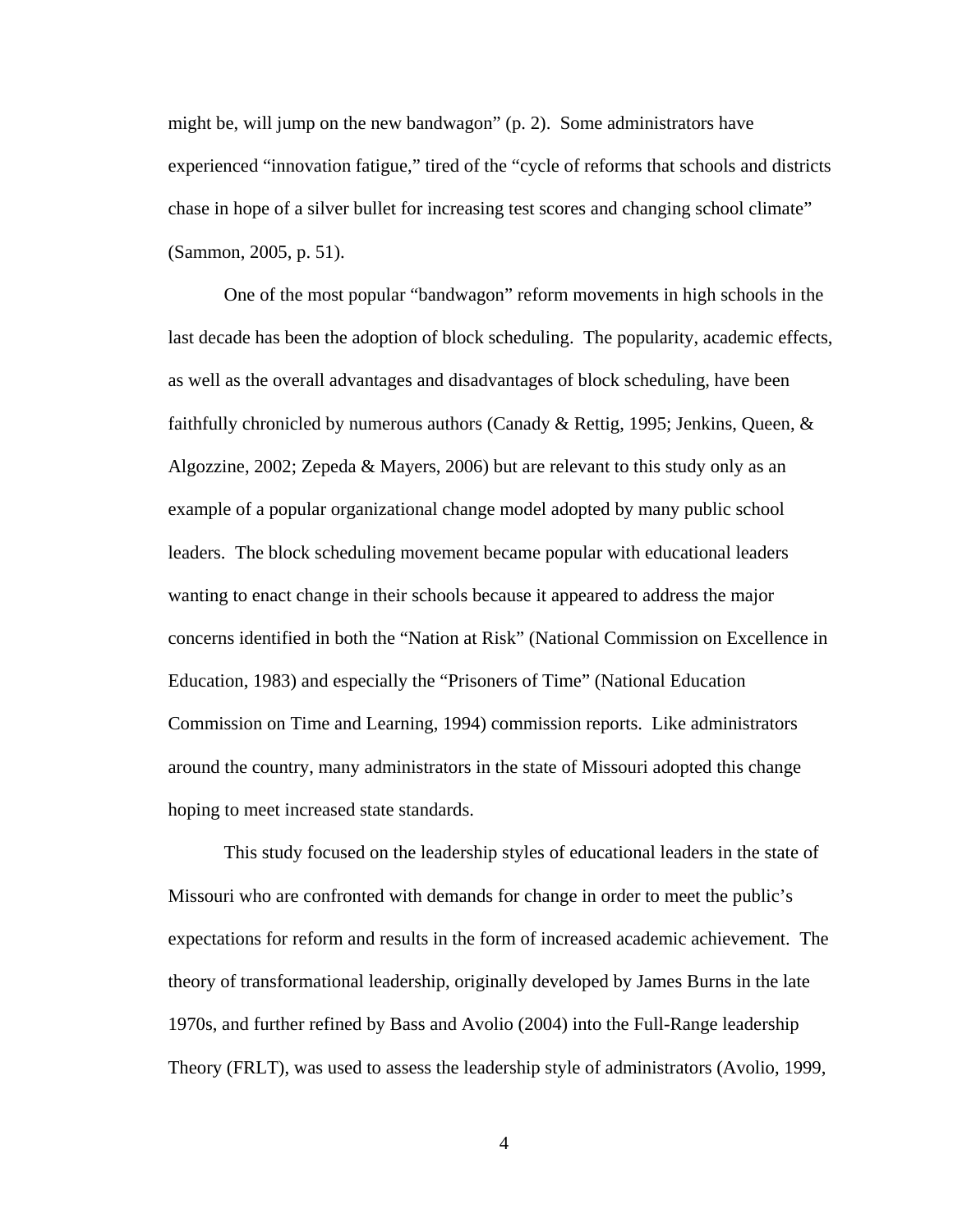Burns, 1978, Yukl, 2002). Specifically, it was used to determine whether such leaders exhibited transformational, transactional or laissez-faire leadership characteristics as they faced pressure to change or reform their school. Is there a typical leadership profile for administrators who choose change verses those who maintain the status quo, or do outside influences play a greater role in the change process than the leadership theory espoused by administrators? The answers to these and other questions relating to educational leadership, organizational change and instructional reform were addressed in this study.

#### *Conceptual Underpinnings for the Study*

In the late 1960s, James M. Lipham wrote extensively regarding leadership and educational administration. His writings were obviously a product of his time and reflected the pre-reform movements in education. He made important distinctions between administrators and leaders. He defined an administrator as an individual who utilizes existing structures or procedures to achieve an organizational goal or objective. Most tellingly, he stated that administrators are concerned primarily with maintaining, rather than changing established structures, procedures, or goals and are accordingly viewed as a stabilizing force. In contrast, he described a leader as being concerned with initiating changes in established structures, procedures, or goals and disrupts of the existing state of affairs. To Lipham, the essence of leadership was to initiate new structures and procedures to accomplish organizational goals, while an administrator would work to maintain the status quo. His concepts of leadership and educational administration were mutually exclusive and at odds with each other. Using his rationale, an administrator could not be a successful leader.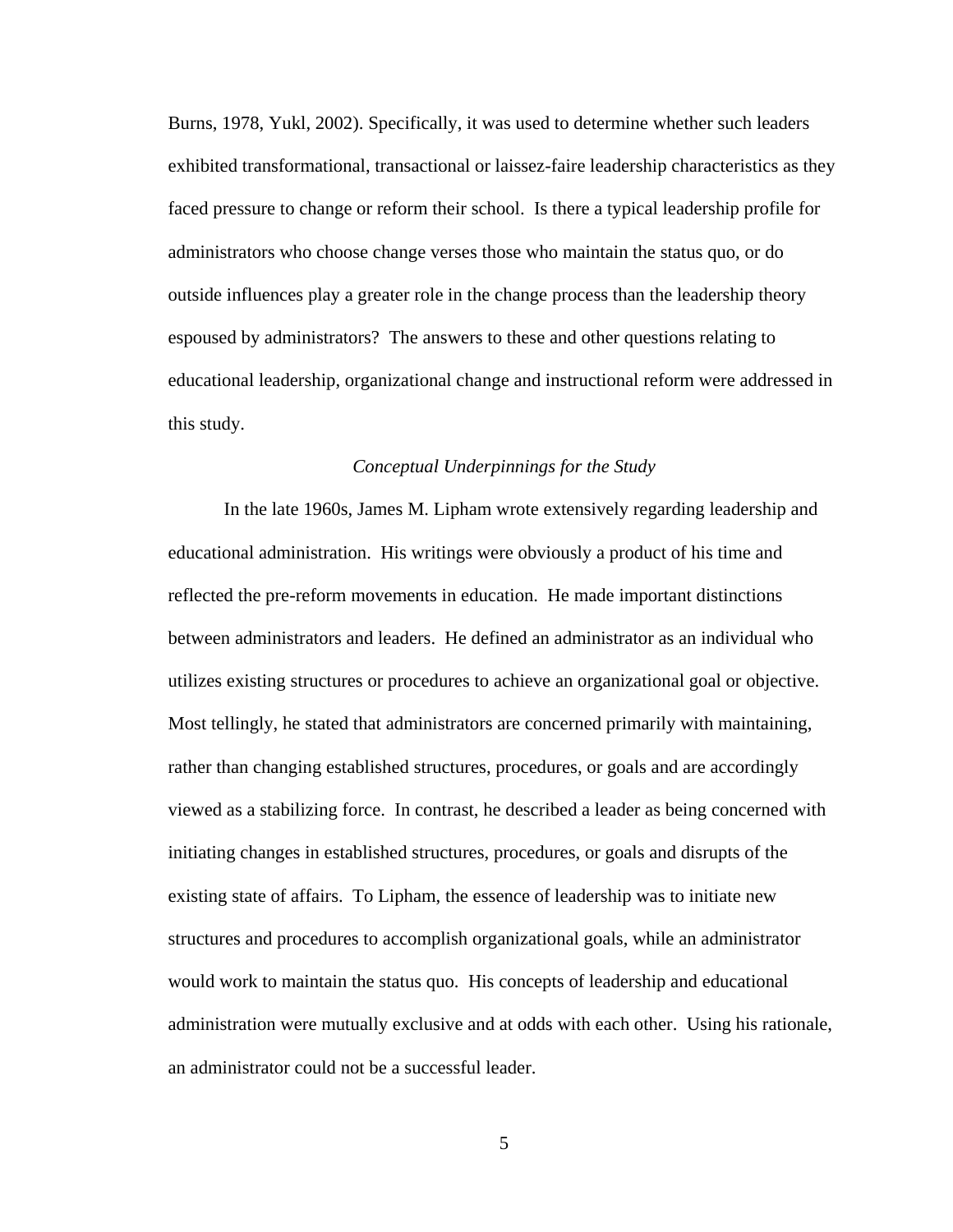Burns (1978), perhaps referencing the work of House (1977), proposed the basics of what would eventually become a new leadership paradigm. He suggested that power wielding administrators may have limited influence compared to leaders that engage with their followers, pursue mutual goals, and permit themselves to be influenced by their followers (as they influence them reciprocally). By the early 1980s theorists began to bridge the theoretical and philosophical gap between leadership and educational administration. Bernard Bass (1985), with other researchers (Boyd, 1988; Curphy, 1992; Longshore, 1988; and Yammarino & Bass, 1990), led this trend and helped to codify a leadership paradigm which "permitted systematic exploration of the phenomenon of transformational leadership and the effects of its application to specific conditions" (Bass, 1998, p. 2).

In the 1980s and 1990s many researchers began to make new distinctions about leadership styles to identify the types of leadership that are in tune to the conditions faced by contemporary organizations. Their emphasis was on leadership that is future-oriented rather than present-oriented. Future-oriented leaders strengthen organizations by inspiring followers' commitment and ability to contribute creatively to the organization. Although this approach was first mentioned by Burns' (1978) delineation and description of transformational leadership, it was subsequently elaborated upon and brought to the fore by Bass (1985, 1998).

In 2001, Kotter veered from the increasingly traditional interpretation and study of leadership by describing leadership and management as complimentary systems of action. It appeared that he was reverting back to leadership theory first espoused by Lipham (1965) in the 1960s. He wrote that managers, who would fill the position of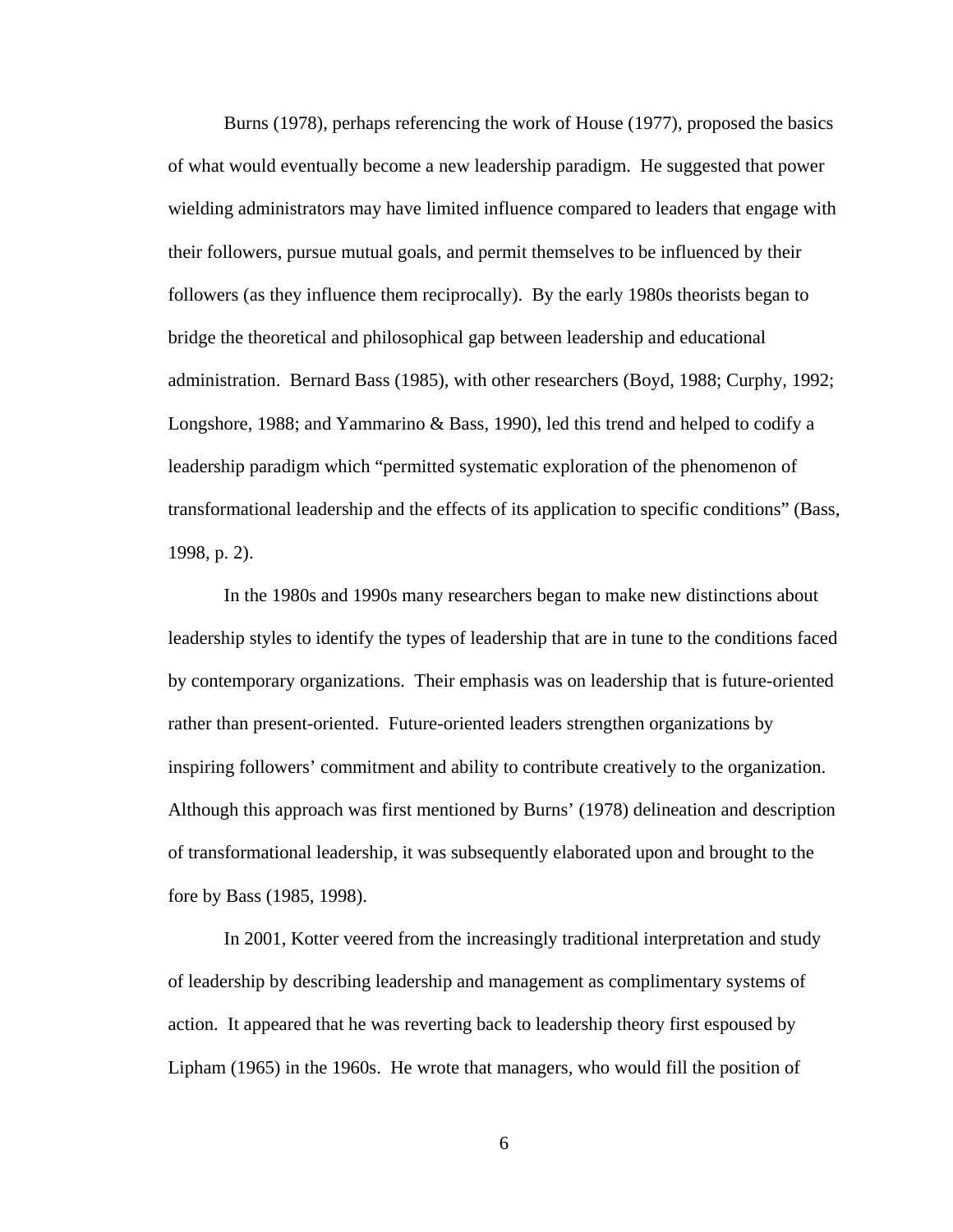principal in the K-12 educational hierarchy, would cope with complexity while the superintendent or actual educational leader would deal with change. Kotter (2001) believed that leaders at different levels in an organization are distinct and that the behaviors and competencies that lead to success at lower levels become less relevant at higher levels in the organization. Because of this skill differentiation, he believed that any single assessment device measuring effective leadership would be unable to assess the abilities at both the managerial and executive levels. However, many others have found correlation strength between leader behaviors and outcome variables at different leadership levels within an organization. (Dalton 1989; Gavin & Hoffman, 2002; Gronn, 2002).

 Two important concepts that Kotter (2001) tied together are educational leadership and change. He stated that leaders "don't make plans; they don't solve problems; they don't even organize people. What leaders really do is prepare organizations for change and help them cope as they struggle through it" (p. 2). That connection had been made earlier by Bass (1990). He stated that "when an organization must be changed to reflect changes in technology, the environment, and the completion of programs, leadership is critical in orchestrating the process" (p. 8). The connection between leadership and change would eventually become a common theme among researchers, but at its foundation, what Bass stated remains true today, "leadership is often regarded as the single most critical factor in the success or failure of institutions" (p. 8).

The forty intervening years from Lipham to the present have seen a transformation in leadership theory and practice. Researchers now find that if a school is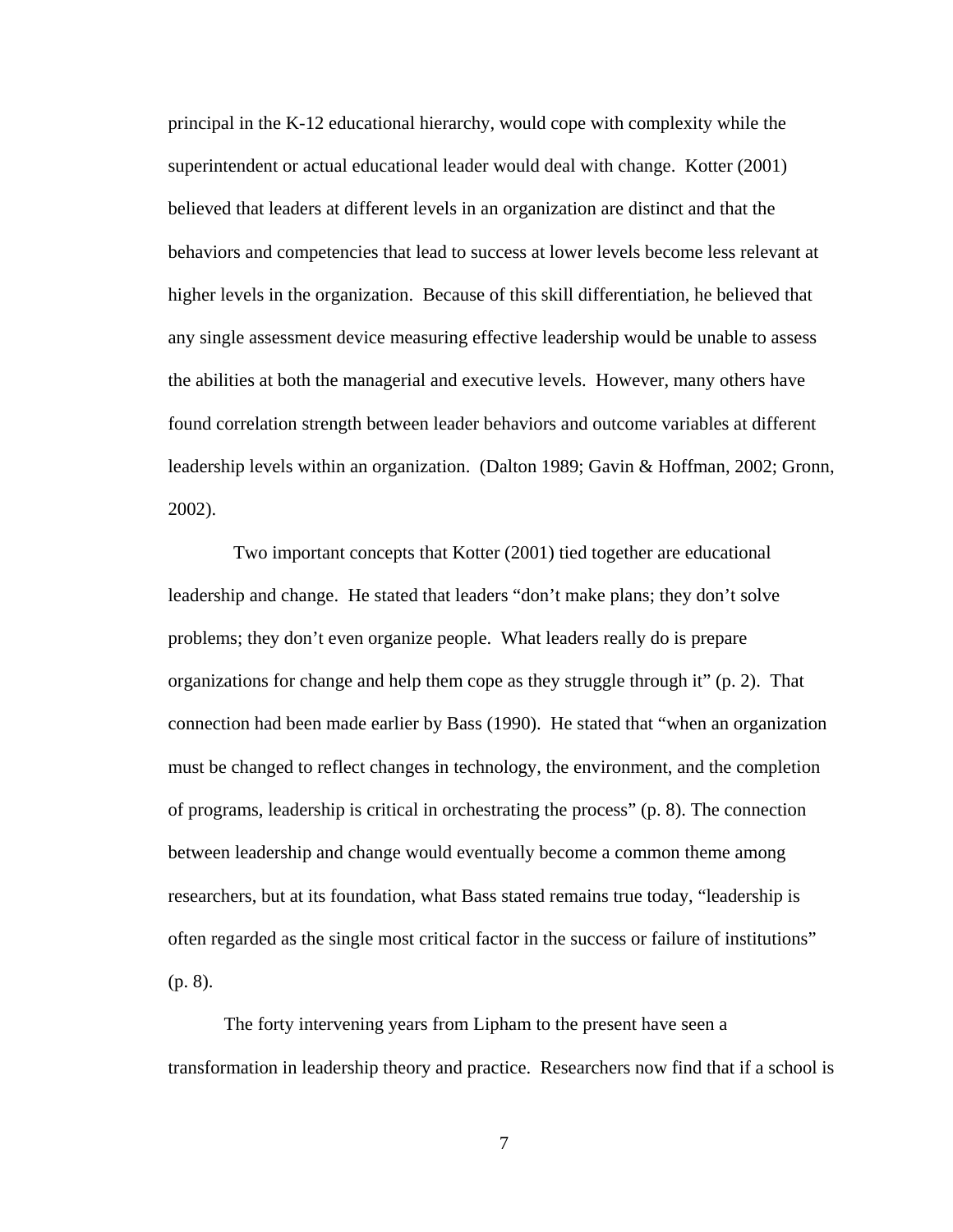to improve its effectiveness and reach new heights, the administrator must initiate change. Educational administrators must now be leaders, and one universal condition that every educational leader faces is that of change. When approached with change, every administrator must exhibit a leadership style whether by choice or circumstance, that will reflect their ideals, if not the specific leadership theory or philosophy they espouse. The leadership style of administrators faced with change can be examined to create a typical leadership profile of those leaders who choose change, as well as those who choose to maintain the status quo within their schools (Boyd, 1988; Curphy, 1990; Gorton, 1987; Longshore, 1988; Yammarino & Bass, 1990).

#### *Full Range Leadership Theory*

Bass and Avolio refined various leadership paradigms (House, 1977; Burns, 1978) and created a Full-Range Leadership Theory (FRLT) (Avolio, 1999; Bass, 1996; Bass & Avolio, 2004). Bass and Avolio's Full-Range Leadership Theory recognizes three dimensions of leadership displayed by organizational leaders who are either intent upon effecting change, or have change thrust upon them: transformational, transactional, and laissez-faire or non-leadership behavior. As the title suggests, this leadership theory is an ideal lens through which a full or broad range of leadership behaviors can be examined by breaking down the concept of leadership into not only three broad categories, but various subcategories as well. Bass and Avolio did not view their three categories as mutually exclusive, but recognized that the same leader may use the different "types of leadership at different times and different situations" (Bass & Avolio, 1993, p. 211).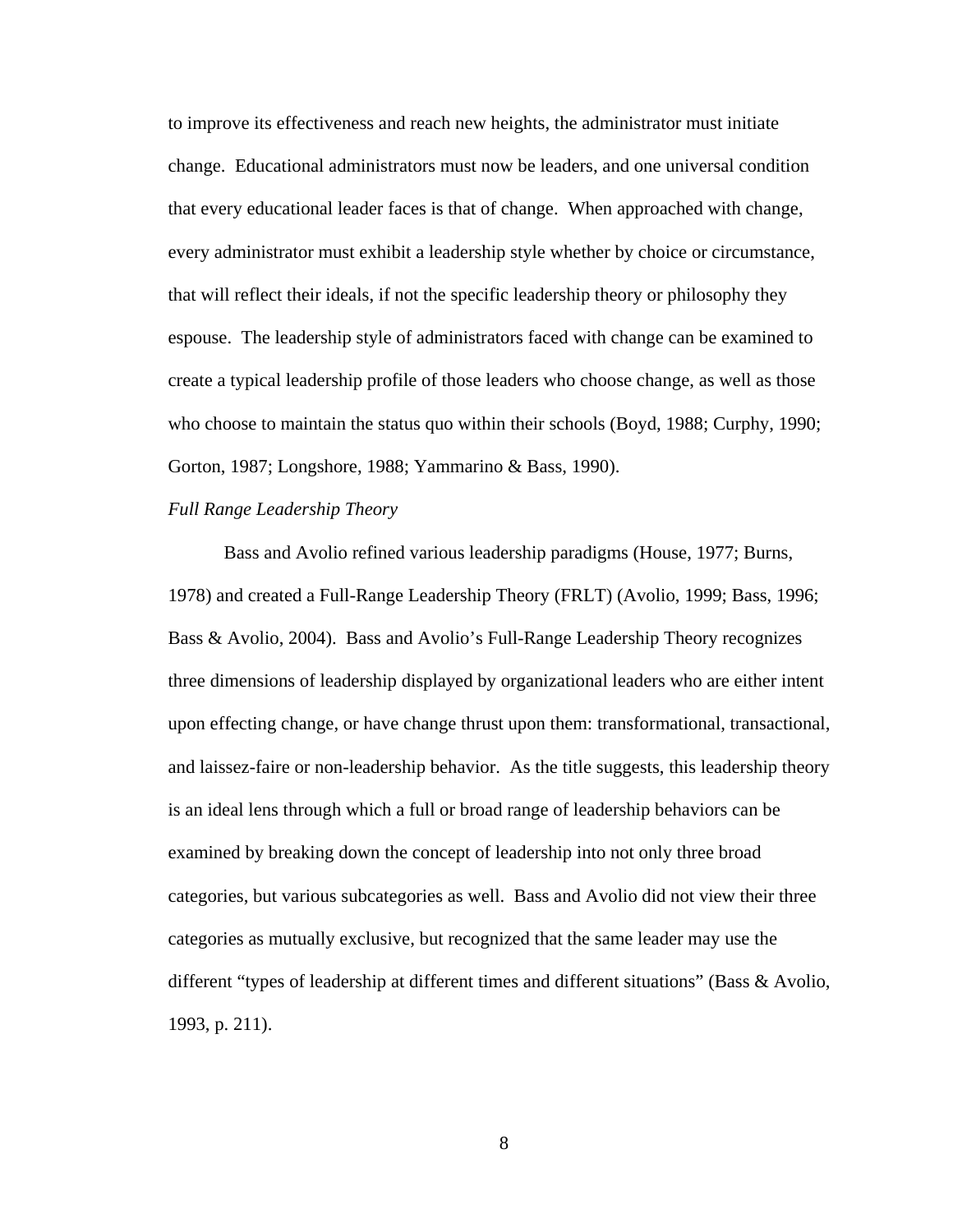The essence of transformational leadership is the achievement of superior results by leaders who set challenging expectations and motivate others to do more than they intended to do or thought possible. It "engages followers in such a way as to raise them to new levels of morality and motivation" (Bensimon, Neumann, & Birnbaum, 1989, p. 10) while advancing new cultural forms.

Unlike transformational leadership, transactional leadership "motivates followers by appealing to their self interest (Yukl, 1989, p. 210). Transactional leaders exchange rewards with compliance, depending upon the adequacy of compliance or performance exhibited by followers. Transactional leadership does not stimulate commitment or enthusiasm because the extrinsic rewards associated with this leadership style are contingent upon compliance.

The final category of Bass and Avolio's (2004) transformational leadership theory is laissez-faire leadership. Laissez-faire leadership, according to Goodnight (2004) "may be the best or the worst of leadership styles" (p. 1). If a leader follows the normally understood definition and standard practice of non-interference when supposedly leading his or her followers, the worst form of leadership is manifested. However, when the leader has actually properly prepared his or her followers, laissez-faire leadership emerges as the ultimate form of leading. The two words laissez-faire and leadership are absolute direct opposites. The French term laissez-faire was originally coined in economic terms to mean non-interference by government to allow a natural economic order. Leadership, as defined by many, is an interactive process where guidance and direction are provided. The leader's role is to actually provide direction to his or her followers and give them needed support which will provide for the organization's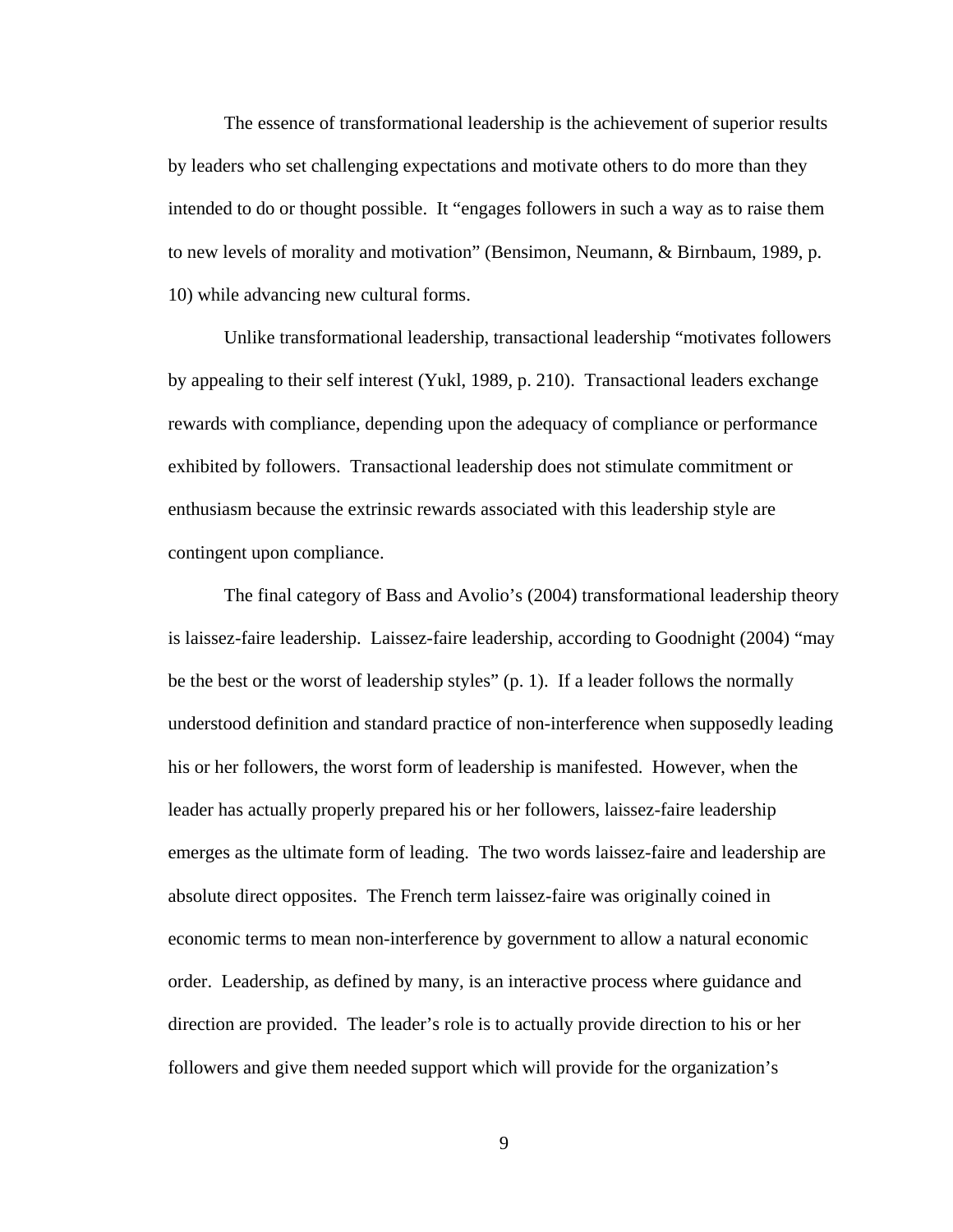ultimate success. Laissez-faire leadership is actually the absence of leadership, when an individual avoids making decisions and demonstrates a passive indifference to both tasks and followers. It is neither a form of transformational or transactional leadership, it stands alone and is generally considered to be the least effective leadership style because no leadership is exhibited (Bass, 1996; Bass & Avolio, 2004; Goodnight, 2004; Yukl, 2002)

Atwater, Lau, Bass, Avolio, Camobreco and Whitemore (1994) stated that "a principal mechanism that can be used to bring about…changes is the adoption of the fullrange model of leadership" (p. 147). They showed how all aspects of Bass and Avolio's full-range leadership model have been used successfully to initiate change at various levels and advocated "change as an agent of the transformational leader" (p. 171). Bass (1998) also believed that every leader displays each of the aforementioned styles of leadership to some extent. An optimal leader would practice transformational components more frequently and transactional components less frequently. Bruce Avolio (1988) and Bernard Bass (1994, 2004) embraced this two-factor theory of leadership and believed that the two build upon one another. The transactional components deal with the basic needs of the organization, while the transformational practices encourage commitment and foster change. Although transformational and transactional leadership are at different points on the leadership continuum, the two can be complimentary (Bass & Avolio, 2004; Leithwood & Jantzi, 2000; Sorenson & Goethals, 2004; Stewart, 2006). *Education's Call for Change*

Over the last century, the national clamor for educational reform and change has increased. Educational leaders have been challenged to reform schools by increasing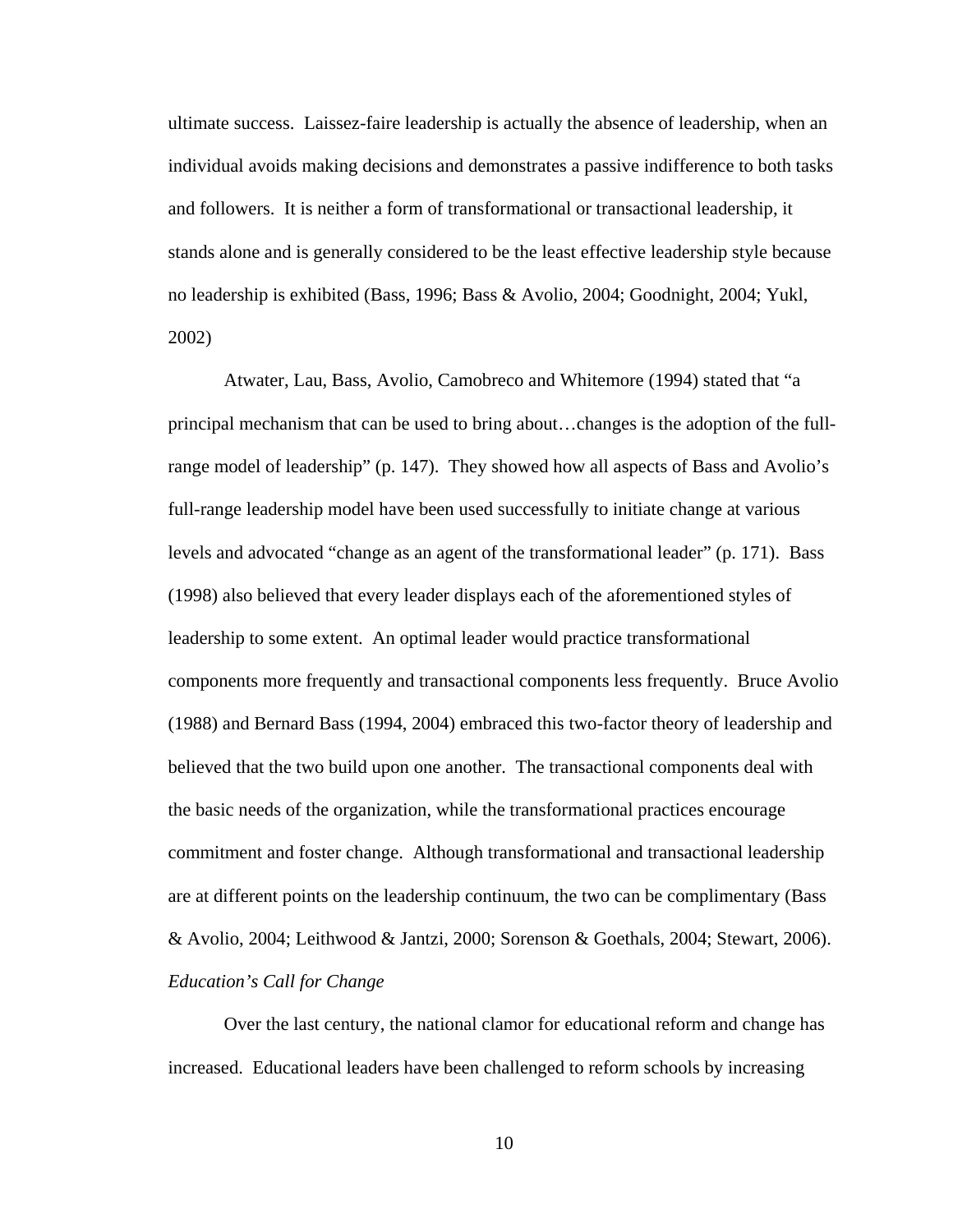student achievement (as measured by standardized tests), while the leaders themselves face unprecedented accountability and sanctions for not meeting or living up to the educational standards that have been established. In most cases, these standards have not been put in place by educators, but by politicians and policy makers concerned that students are inadequately prepared for the intellectual challenges that they will face in college or the workplace. As a result, they believe our students will be unable to compete in the global workforce—which will adversely affect the nation's economy (Zepeda  $\&$ Mayers, 2006).

A historical perspective of educational reform movements and calls for change can be seen in Appendix A. Beginning as early as 1893 and continuing to the present day, national calls for educational reform have been made by numerous individuals and entities (Elliot 1893; Obama, 2009a; Obama 2009b; Zepeda & Mayers, 2006). Early calls for reform were based on the perceived need for standardization of curriculum, school days, and what constituted a completed course. In the 1970s through the mid-1980s, the calls for sweeping reform typically focused on emerging needs to educate all students equally while advocating the need for students to be proficient in the educational basics of reading, writing and arithmetic. In the late 1980s and early 1990s, the proponents of educational reform began calling for standardized educational benchmarks and goals. They wanted assessments carried out that would ensure that students were meeting the established goals. By the early 2000s, with the adoption of No Child Left Behind (2002), states were required to have established educational goals and high-stakes tests to ensure that students and schools as a whole were making adequate yearly progress towards achieving those goals.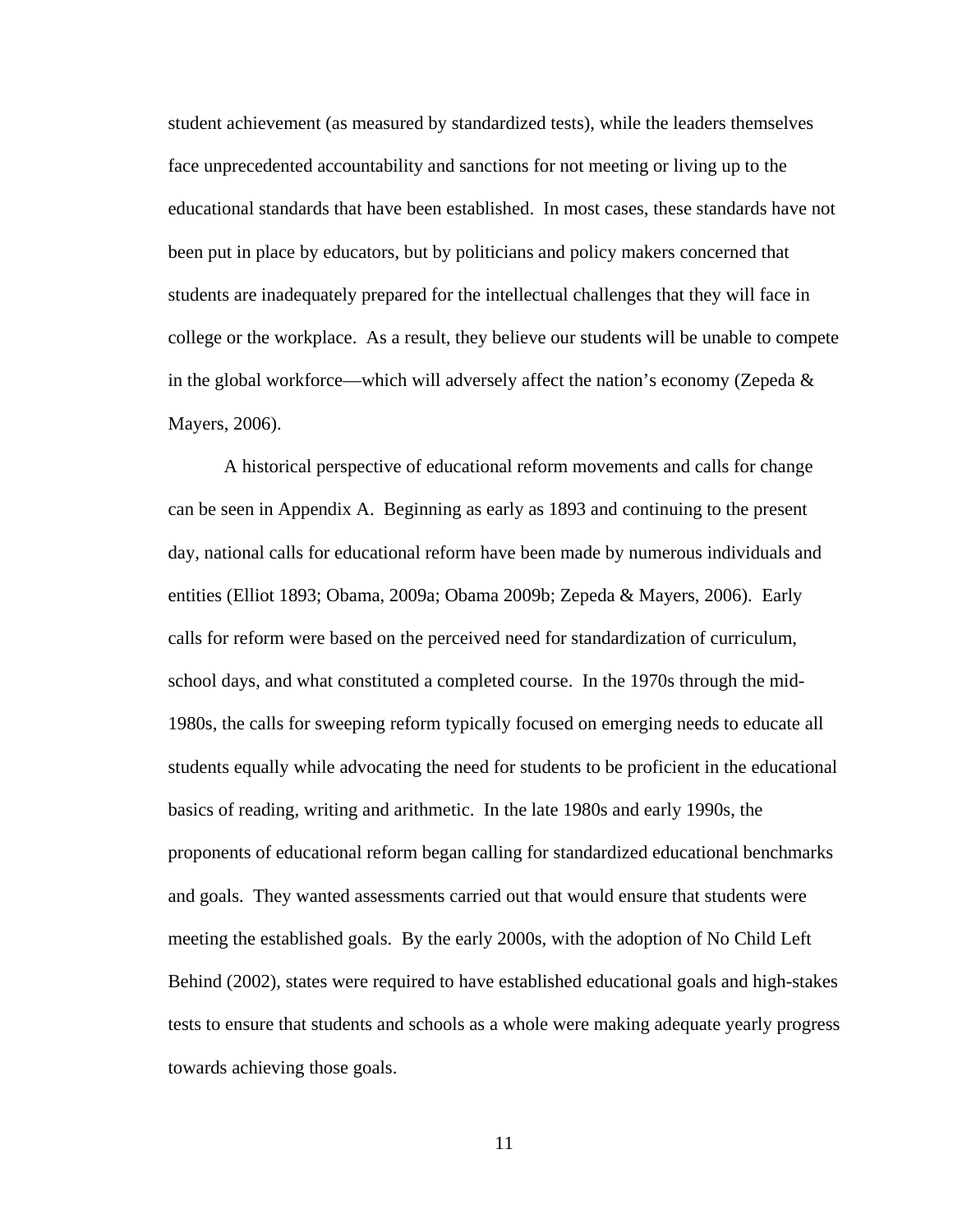As recently as December of 2009, The New York Times printed an opinioneditorial article entitled "In Search of Education Leaders" (Herbert) where it was stated that "the greatest national security crisis in the United states is the crisis in education" (p.1) and that new generations of Americans "are nowhere near ready to cope with the great challenges of the  $21^{st}$  century" (p. 1). This article stated that America needs to "develop dynamic new leaders who will offer the creativity, intellectual rigor and professionalism that is needed to help transform public education in the U.S., [but] it won't get done right without the proper leadership" (Herbert, 2009, p. 1). This is typical of recent calls for change and leadership in public education.

#### *Organizational Structure and Change*

Bolman and Deal (1997) stated, regarding the various strategies used to improve organizations, that "the most basic change strategy is to improve management and leadership, but a common myth promises that organizations will work well if they are well managed" (p. 8). Unfortunately, as Bolman and Deal point out, this modern myth is a far cry from the reality faced by many organizations. They suggest that effective organizations require two things in order to be successful, proper structure and proper leadership.

Bolman and Deal (1997) believed that the structure of an organization both enhances and constrains what organizations can accomplish, but "successful organizations employ a variety of methods to coordinate individual and group efforts" (p. 41). The structure of an organization must be built around the organization's "core process for transforming raw materials into finished products" (p. 51).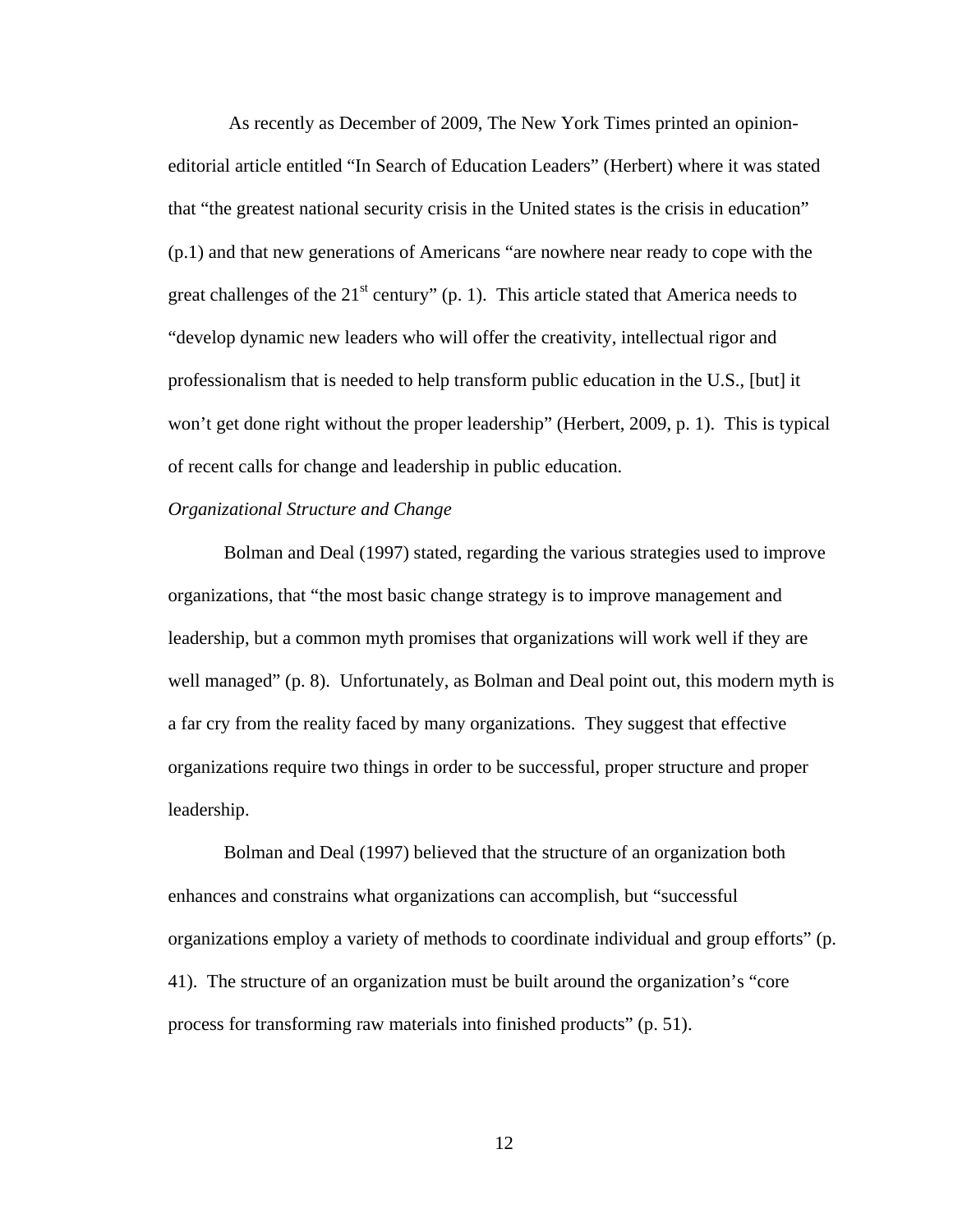A public school's core process is to educate children (raw material) in a broad range of subjects in a timely manner in order to produce young men and women who are prepared to successfully contribute to society as educated individuals (finished product). Schools, like all organizations, must create a working structure in which the core process of education can take place, but "the right structure depends upon an organization's goals, strategies, technology, and environment" (p. 57). If a school wants to effectively implement change, then it must focus on modifying its core organizational structure.

One of the most integral core organizational structures of all secondary schools is its scheduling system. What type of scheduling system a school employs is totally dependent upon a school's educational goals, instructional strategies, availability and use of technology, and the educational climate or environment in which it is implemented. However, according to Bolman and Deal (1997), the key to implanting such integral and systemic change, as is required in changing a school's scheduling system, is to first look at improving management and leadership. It is only through successful leadership and proper organizational structure that change can be accomplished in an organization. Implementation of alternative scheduling systems has been a mechanism that many school leaders have looked at in order to improve academic achievement by changing the organizational structure of their school.

#### *Scheduling Issues and Options*

Starting as early as the 1960s, educational leaders have used time management and flexible scheduling constructs in high schools to respond to frequent demands for educational reform. One of the most common ways that educational leaders used to demonstrate leadership and implement a broad range of reforms in their schools was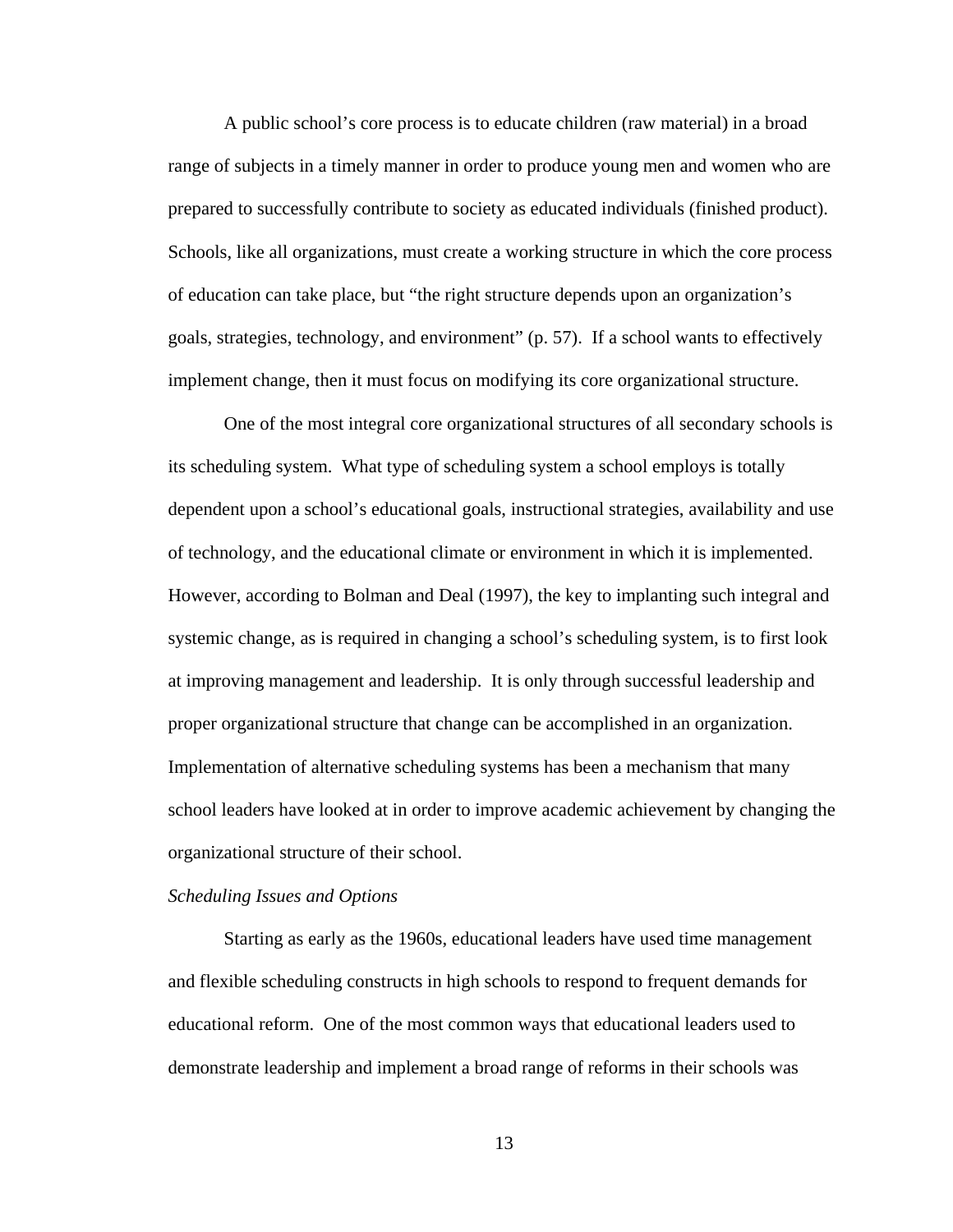through the use of block scheduling systems. By implementing a block scheduling system, educational leaders hoped to increase student achievement, decrease discipline referrals, increase student attendance rates, and improve the overall school climate (Buckman, King, & Ryan, 1995; Coeyman, 2002; Duel, 1999; Khazzaka, 1997; Queen, Algozzine, & Eaddy, 1996; Wood, 2002). According to Canady and Rettig (1995), since the early 1990s approximately 50% of all high schools in the United States have implemented an alternative schedule or have considered one. By 1996, the block scheduling reform trend had grown so popular that 163 public high schools in the state of Missouri were using some form of block scheduling system (Simpson, Gordon, & Valentine, 1996).

Unfortunately, regardless of the school's time schedule, "what happens between individual teachers and students in classrooms is still most important, and simply altering the manner in which we schedule school will not ensure better instruction by teachers or increased learning by students" (Veal, 1999, p. 7). Consequently, the actual reformoriented results of block scheduling have been mixed. Some researchers, after implementing a block scheduling system, found a decrease in student achievement and a drop in standardized test scores. Others found that block scheduling had no impact on academic achievement and student attendance rates, while discipline referrals increased under block scheduling (Cobb, Abate, & Baker, 1999; Fletcher, 1997; Hamdy & Urich, 1998; Maltese, Dexter, Tal, & Sadler, 2007; Murray, 2008; Pisapia & Westfall, 1997).

According to Crawford (2008):

In the classic approach to forming and implementing policies, policy and practice are isolated. Policy makers take the first step and practitioners go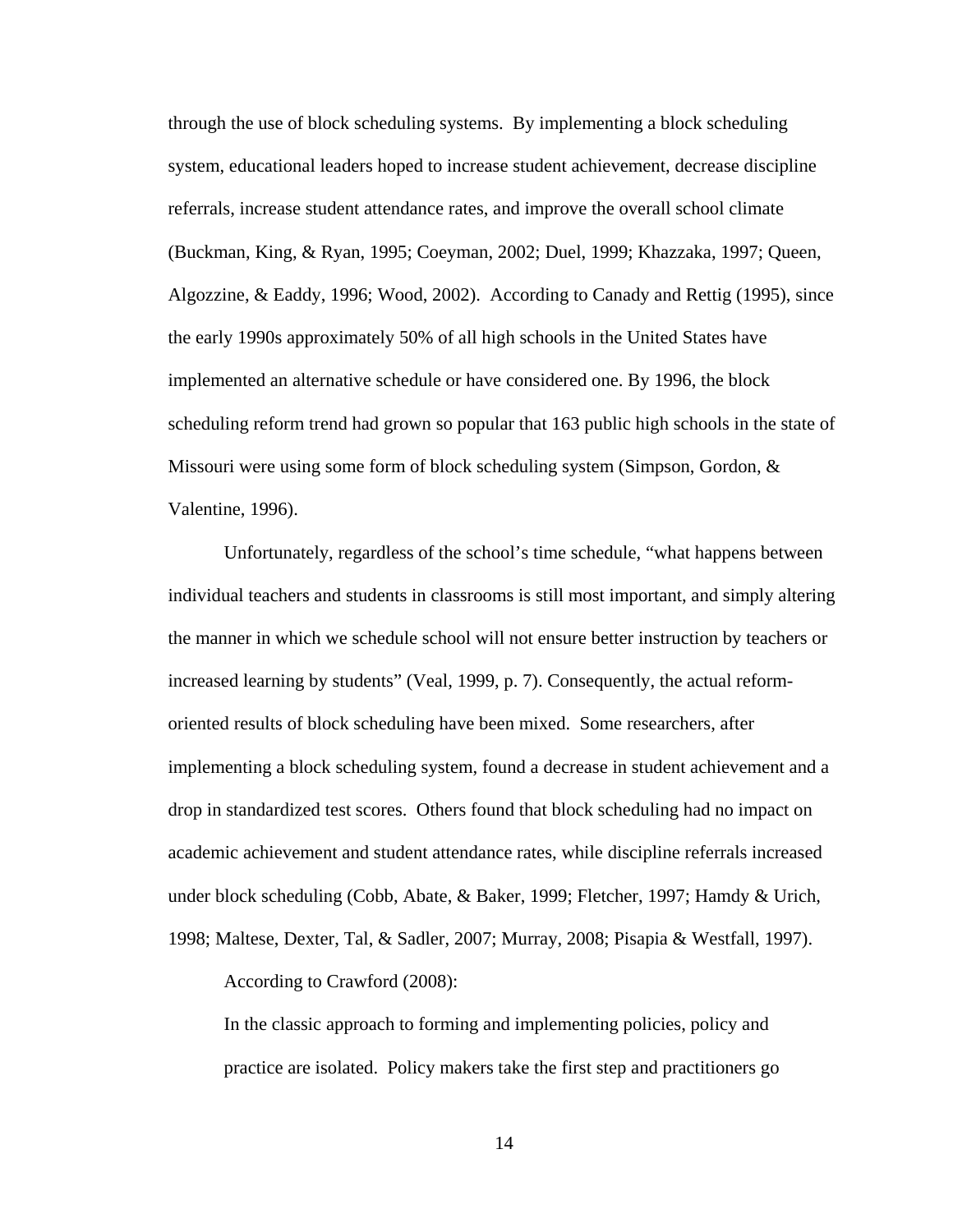second, both doing more finger pointing than communicating along the way. As a result, the work of policy and practice occurs in isolation, and much goes awry". (p. 3)

The recent demands for reform and accountability were initiated by policy makers. Educational leaders were told what results they were expected to achieve, but were given no clear method or manner in which to effect the change to get the expected or desired result. This trend continues today, but perhaps things are changing with an awareness that educational directives and standards from on high without consultation with educational leaders and professionals will continue to fall short. In a speech given in July of 2009, regarding a new educational initiative, President Barack Obama concluded his remarks by stating the following:

Better standards. Better teaching. Better schools. Data-driven results. That's what we will reward with our Race to the Top Fund. But as I've said before, fixing the problem in our schools is not a task for Washington alone. It will take school administrators, board presidents, and local union leaders making collective bargaining a catalyst—and not an impediment to reform. It will take business leaders asking what they can do to invest in education in their communities. It will take parents asking the right questions at their child's school, and making sure their children are doing their homework at night.

(p. 3)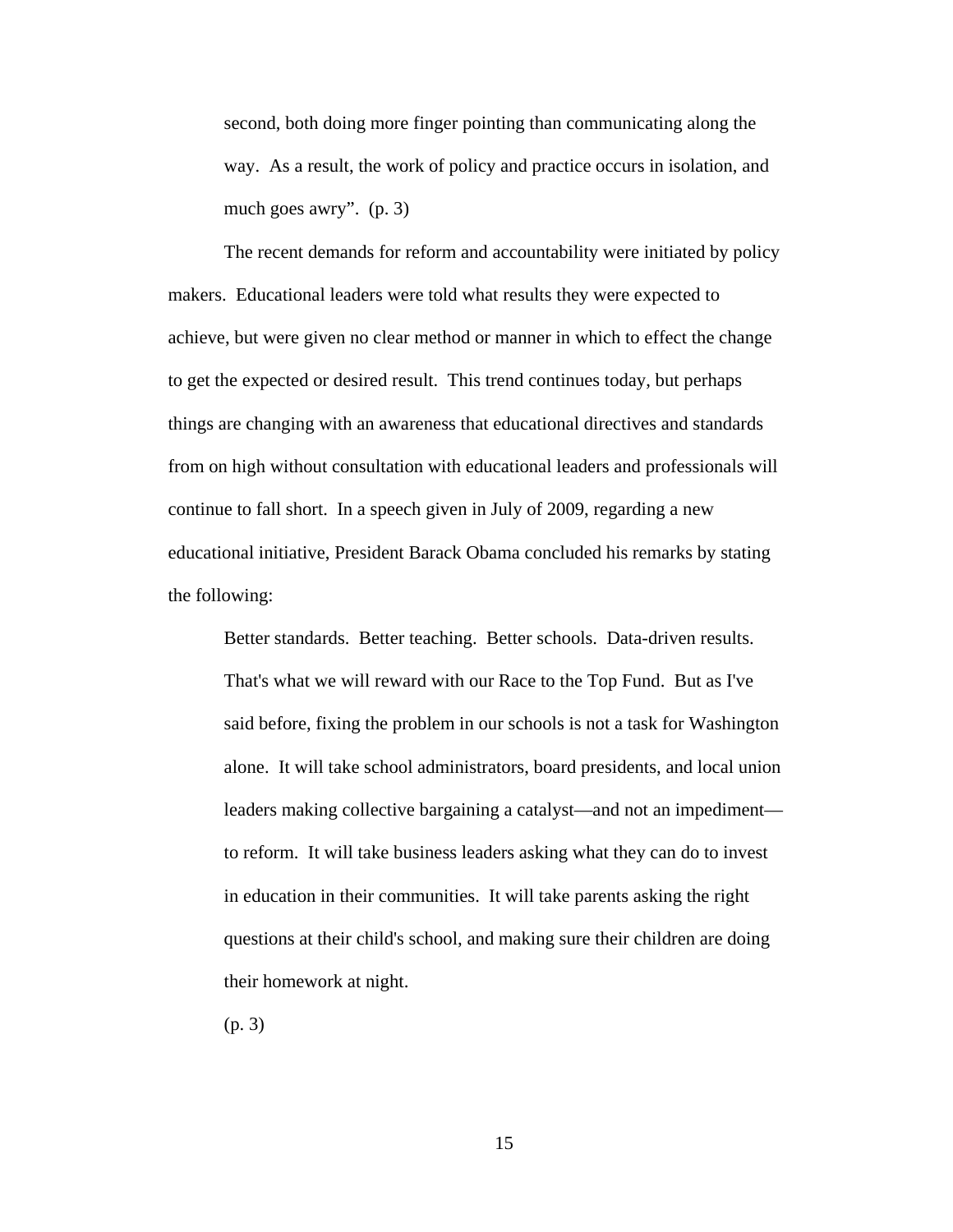The continued calls for educational reform has resulted in school administrators being eager to demonstrate their leadership and reform their schools by initiating change. Many chose to use block scheduling as the medium to enact these changes. However, given the mixed results of this popular educational reform effort in the last three decades (block scheduling), it is apparent that some educational leaders chose to demonstrate their leadership and reform their schools by discontinuing an educational reform that wasn't working—block scheduling. Based upon each individual leader's perspective and circumstance, it is possible that leadership could be demonstrated both by the implementation of or the removal of block scheduling in a school. This study demonstrated the degree to which educational administrators used the various aspects of the full-range leadership model when confronted with making changes in their schools.

#### *Statement of the Problem*

In the last several years, there has been interest in testing a new paradigm of transformational and transactional leadership (Avolio, 1999; Antonakis, Avolio, & Sivasubramaniam, 2003; Bass, 1998; Bass & Avolio 1994). However, previous leadership models have fallen short of explaining and identifying leadership styles ranging from charismatic and inspirational leaders to individuals totally lacking (laissezfaire) a traditional leadership style (Avolio & Bass, 1988; Bass & Avolio, 1990).

Heck (1998) noted a lack of research and "details concerning how principals respond to their schools' environmental contexts as they seek to shape organizational processes and outcomes" (p. 51) through demonstrated leadership. In response to this lack of informed research concerning educational leadership, organizational structure, and change, the problems to be investigated in this study are what are the differences in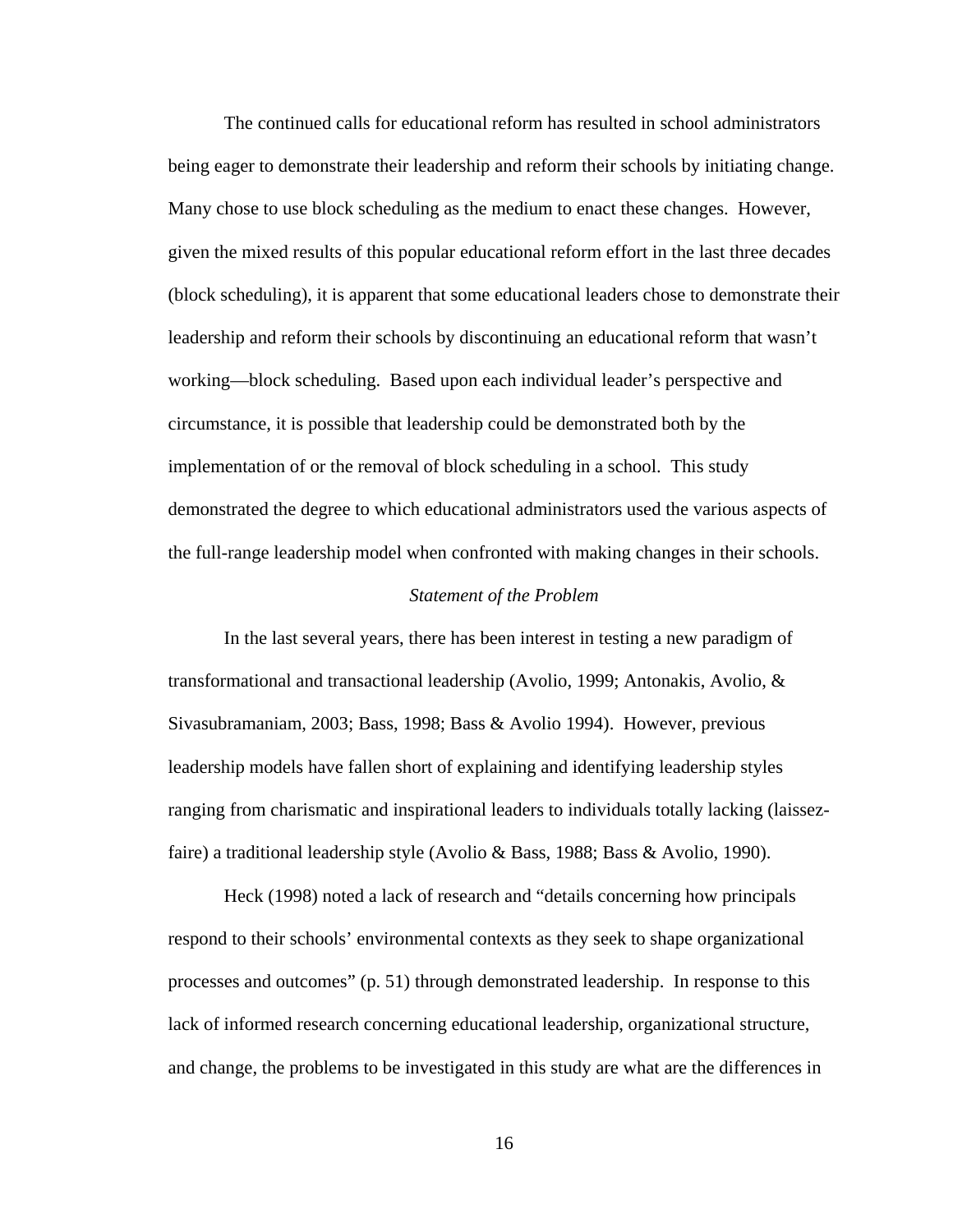leadership styles between educational leaders who chose to change their high school's organizational structure (scheduling system) compared to those who have not changed and to what degree do these leaders exhibit transformational, transactional, and laissezfaire leadership?

Educational leaders must be agents of change and reform if improvements are to be made in providing our nation's youth with a firm educational foundation upon which their lives and ultimately our society will be built (Arth et al., 2004; Lucas & Valentine, 2002; Morris, 1999; Ogawa & Bossert, 1995). While many studies have explored the nature of leadership and the need for change in public education, few have tied the two topics together to discover the typical leadership profile of educational leaders who consciously chose change versus those who choose to maintain the status quo. The current study will help determine whether educational leaders exhibit transformational, transactional, or laissez-faire leadership when faced with changing their schools' organizational structure (scheduling system) to implement educational initiative which promote student learning and achievement.

#### *Purpose of the Study*

While calls for effective leadership abound in research and literature, there remains a void regarding the type of leadership that educational administrators actually exhibit as they determine whether to change or not to change aspects of their school which have been shown to have a direct impact on student learning. The purpose of this study is to fill the void in current research by identifying the leadership style of principals who choose to change or not to change their school's scheduling system.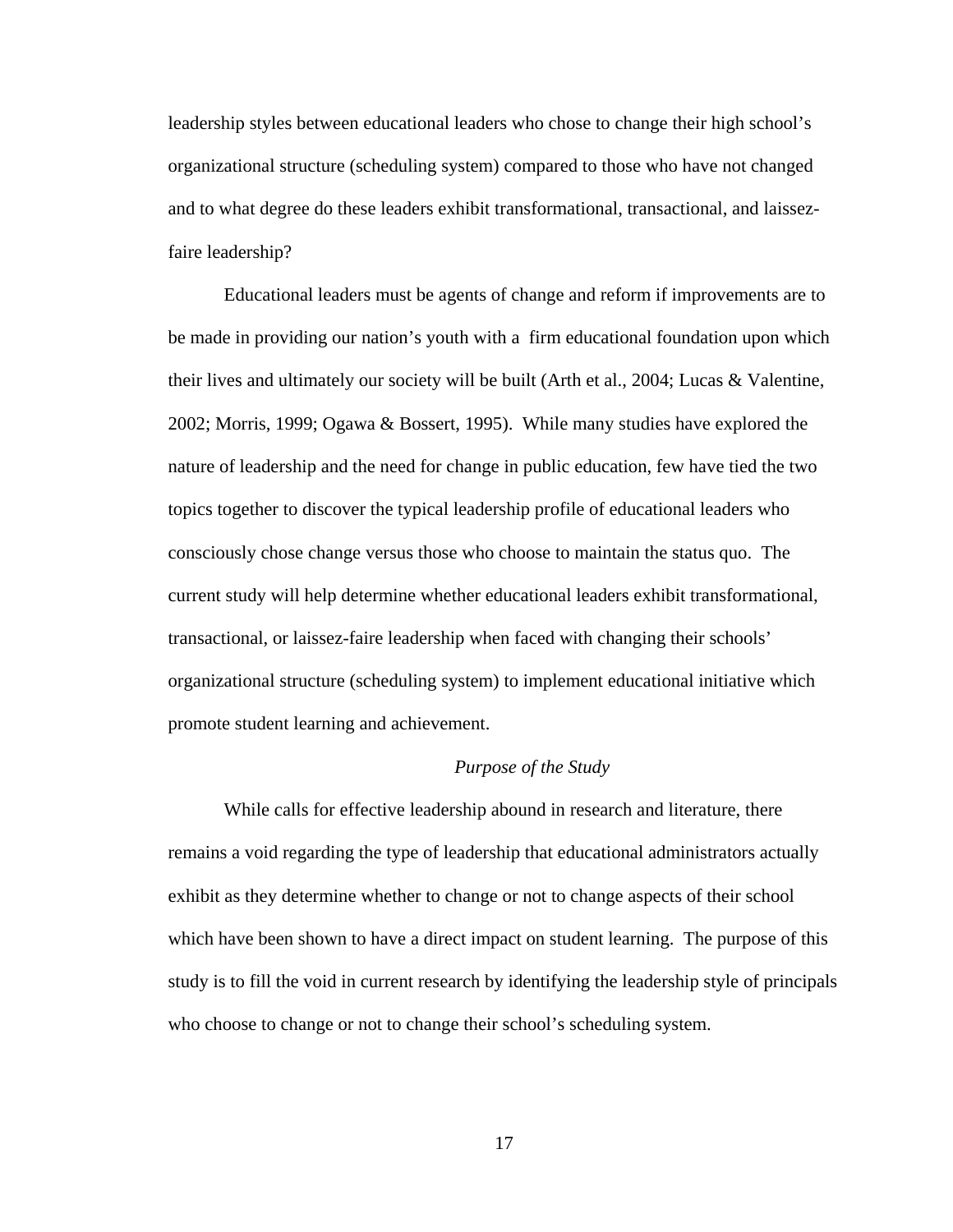This study will determine the preferred leadership style, transformational, transactional or laissez-faire, of these school administrators. Additionally, through this study, it will be determined whether outside factors beyond the control of the school administrator impact the decision making ability of school administrators who might otherwise successfully implement or attempt to implement change in their school. It is possible for a school administrator to exhibit or espouse a certain leadership theory, but be unable to make desired changes or demonstrate a particular leadership style due to conditions beyond his or her control. However, overcoming such obstacles "as well as the need to overcome resistance to change" (Bass, 1960, p. 83) may be seen as the essence of demonstrating leadership (Bass, 1998; Stogdill, 1974).

Fundamental to Bass and Avolio's (2004) Full Range of Leadership model is the idea that "every leader displays each style to some extent" (p. 4). Research studies have shown that transformational leaders were more effective than transactional leaders. Although the best leaders frequently employ both transformational as well as transactional leadership (Avolio & Bass, 1991; Avolio, Waldman & Einstein, 1988; Leithwood & Steinbach, 1991; Lowe, Kroeck & Sivasubramaniam, 1996).

In 2002, Yammarino, Dionne, and Chun, published a review of over 230 conceptual and empirical publications relating to transformational and charismatic leadership. They found the following:

In brief, only 13 of the 143 empirical publications on transformational and charismatic leadership, or about 9%, addressed levels-of-analysis issues appropriately in all four areas of theory and hypothesis formulation, measurement, data analysis, and inference drawing. An entire field of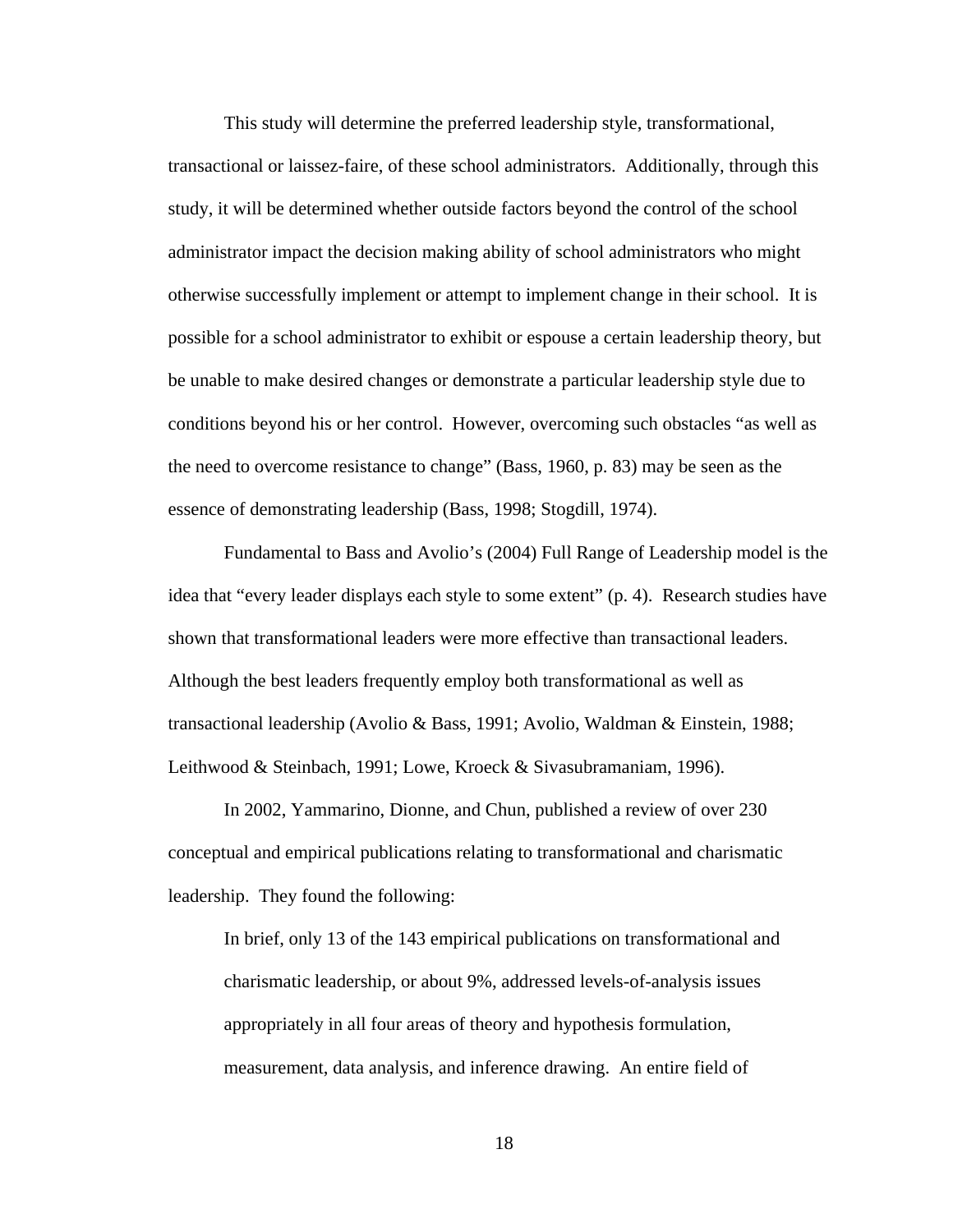leadership research, the "new genre" of transformational and charismatic leadership, is thus built upon empirical publications of which over 90% do not address, incorrectly address, ignore, misspecify, misuse, or abuse levels-of-analysis issues! (p. 47)

This study concluded that further research was needed in this area of leadership. A study identifying differences in leadership styles of principals in an educational setting is needed as the need for educational leadership continues to grow. An analysis of demonstrated leadership styles by secondary administrators is currently lacking. This lack of analysis and data comes at a time when the need for effective educational leadership is imperative due to the continuing demands for change, reform, accountability, and student achievement. The data derived from the questionnaire used in this study will help to account for the varying impact that different types of leaders have on their associates, teams and organizations. It will be possible to quantify the extent and pattern of leadership of administrators whose degree and style of leadership affects the satisfaction of subordinates and impacts organizational success (Bass & Avolio, 1993; Bass & Avolio, 2004).

#### *Research Questions*

The primary research questions of this study are as follows:

- 1. What is the leadership style (transformational, transactional, laissez-fair) of the following secondary school administrators?:
	- a. Those who have changed their school's scheduling system.
	- b. Those who have not changed their school's scheduling system.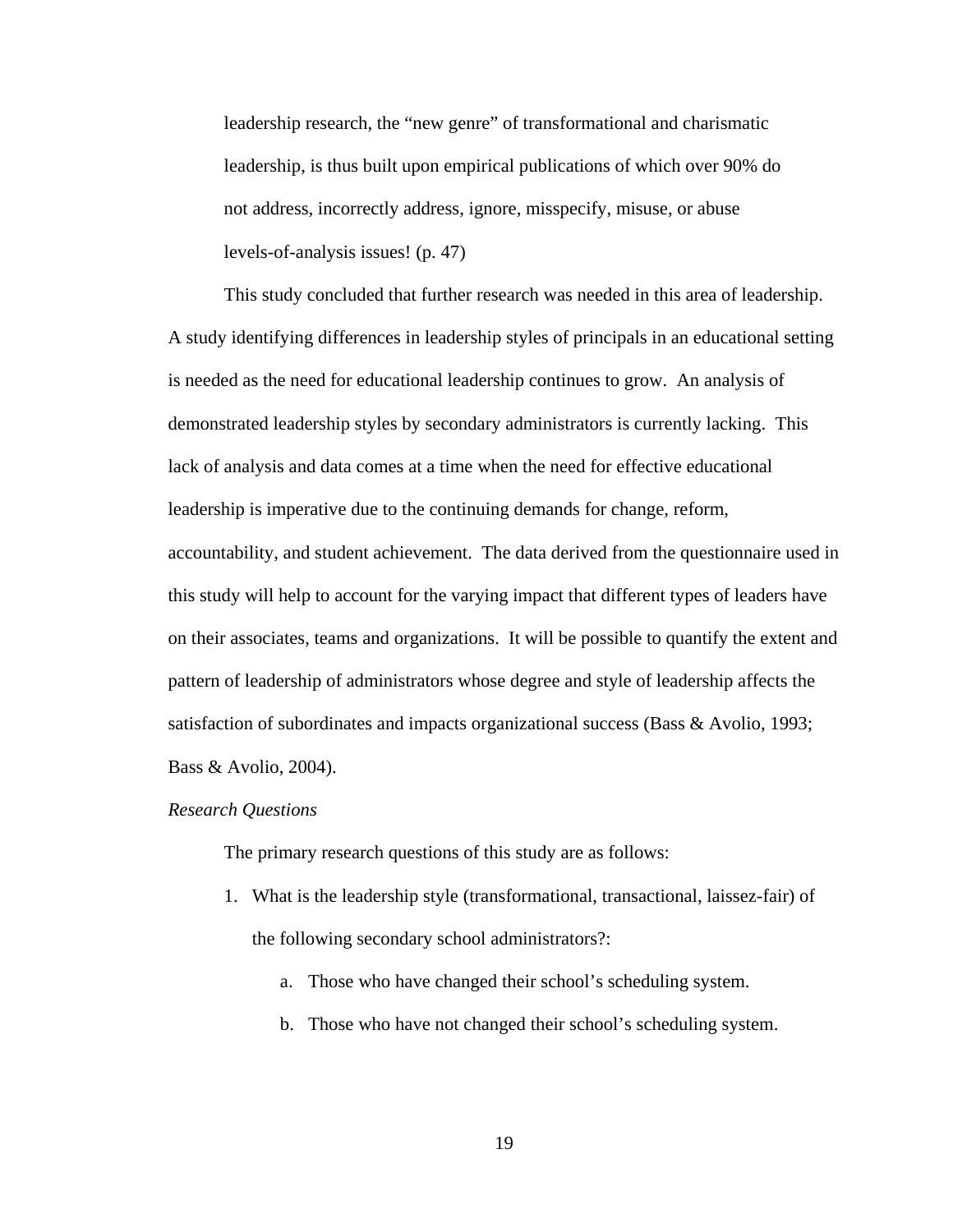- 2. Are the leadership styles (transformational, transactional, or laissez-faire) of secondary school administrators who have and have not changed their school's scheduling system significantly different?
- 3. Is there a correlation between the number of years that a secondary school administrator has held a position and the type of leadership style they exhibit?
- 4. Who is primarily responsible for changing or not changing a secondary school's scheduling system?
- 5. What are the factors (as derived from an open-ended response) that precipitate secondary school administrators to change or not change their class scheduling systems?

#### *Limitations, Assumptions, and Design Controls*

Typical research studies are narrow in scope and limited by the methodological instruments and practices used by the researcher. This study is no exception, although the narrow scope and targeted research questions will attempt to control and manage the limitations in the study as much as possible. The following are limitations of the study:

- 1. This study was limited to secondary school administrators in a Midwestern state.
- 2. The population of the sample was limited to superintendents who have secondary schools in their school district.
- 3. Superintendents are very busy individuals, who may or may not take the time to respond to the survey.
- 4. The survey results may be biased based upon who answers the questions. Superintendents were asked to respond to the questionnaire regarding the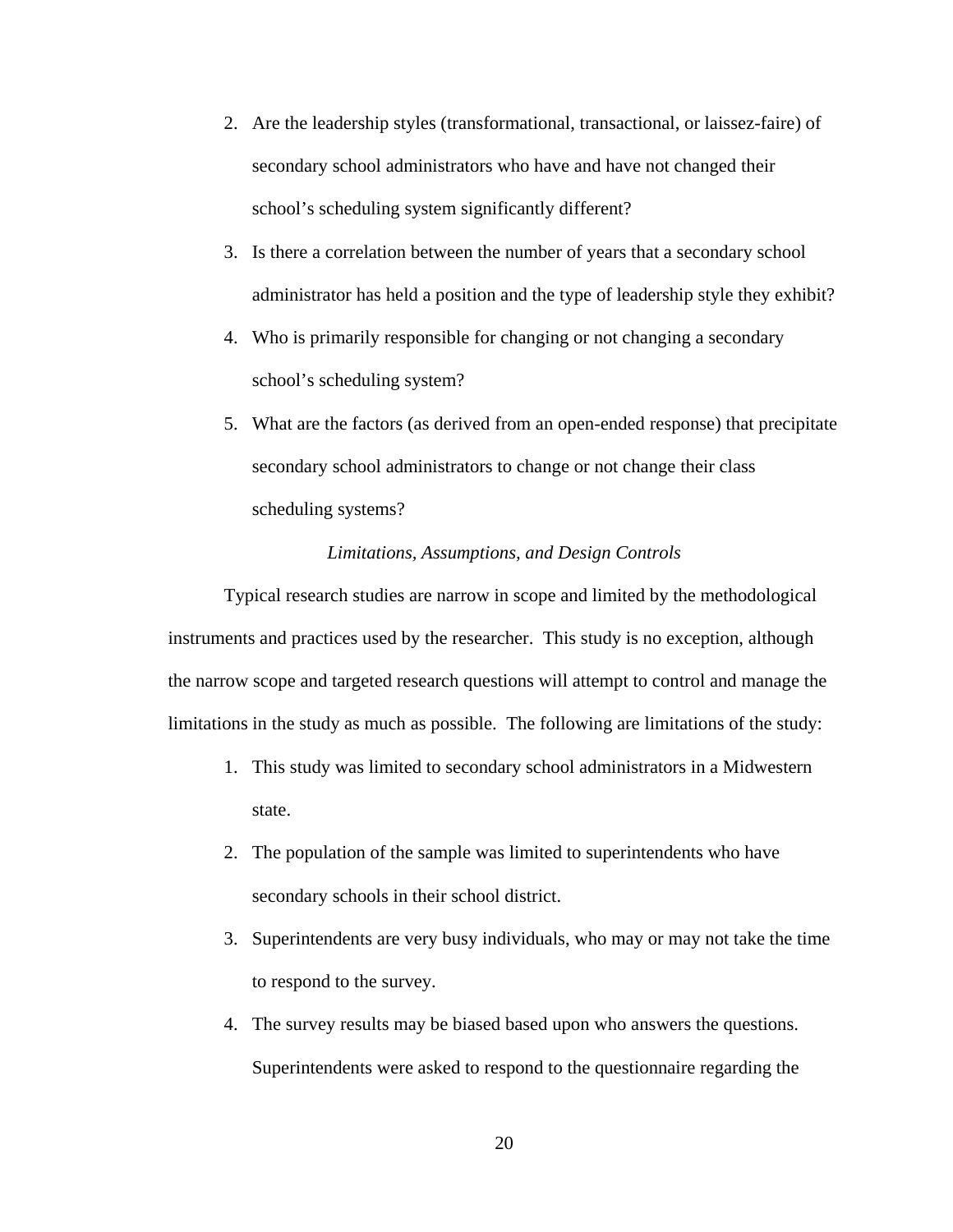leadership style of the person most responsible for the scheduling system in the high school. However, the superintendent could be primarily responsible for the scheduling system. In that case, the superintendent would be selfreporting regarding his or her own leadership style. Self-reported data can be biased as it is a reflection of how individuals view themselves, not how others might view them (Merriam, 1998).

- 5. The criteria for inferring cause and effect relationships are difficult to establish because of statistical measurement errors (Singleton, Straits, & Straits, 2004).
- 6. The findings of this study are limited by the reliability and validity of the instruments being used. The questionnaire written and designed for this study might have statistical variance depending upon the type of analysis being employed, item/scale construction, and restricted sampling sizes (Bass & Avolio, 2004).
- 7. A mixed design study such as this has inherent limitations, namely, the subjective nature of the qualitative portion of the study. It is possible that a different researcher, with a different focus, could draw different conclusions from the qualitative data.

#### *Definition of Key Terms*

To assist the reader's understanding of the research, key concepts and terminology, the following terms were defined and noted as important to the study.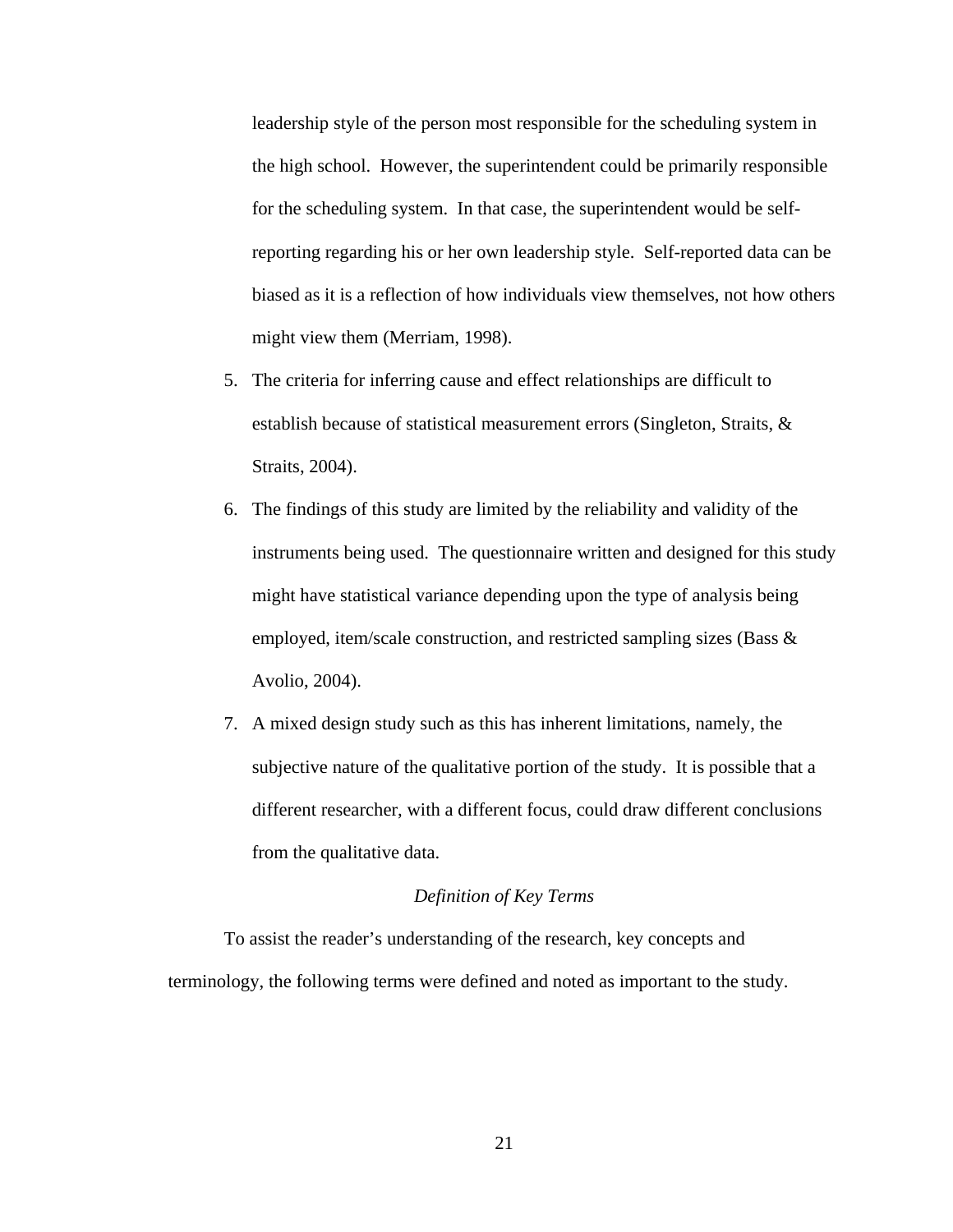*4x4 Block*. Sometimes called the accelerated block, this schedule allows students to take four complete courses each semester in blocks that meet every day lasting from 85 to 100 minutes each. This pace allows students to complete a normal year's work in a single semester for each class (Canady & Rettig, 1995; Cobb et al., 1999; Duel, 1999, Mondie, 2009).

*A/B Plan*. This block scheduling system is sometimes called the Alternating Day Block or the 8 Block because students attend eight blocks of classes over a two-day period. All students will attend each of their classes five times in a two-week period under this plan (Canady & Rettig, 1995; Cobb et al., 1999; Duel, 1999, Mondie, 2009).

*Block Scheduling*. A term which refers to any number of methods used to extend instructional time in various classes. Under most systems, students attend fewer classes each day for a longer period of time (Canady & Rettig, 1995; Cobb et al., 1999; Duel, 1999, Mondie, 2009).

*Laissez-faire leadership.* This is the avoidance or absence of leadership. Individuals demonstrating laissez-fair leadership avoid making decisions, are unavailable or stay out of the way of employees, and fail to manage, supervise, or lead. This type of leadership has consistently been found to be the least satisfying and effective management style (Bass, 1990, 1998; Bass & Avolio, 2004; Goodnight, 2004).

*Modified Block*. This term means different things to many different people. At some schools, a modified block means the school is on a 4x4 block or 8 block plan four days during the week, with a traditional seven or eight period day during one day of the week, normally Friday. This term is also used for those schools who combine different block modifications with different ways of dividing up the school year—year-round,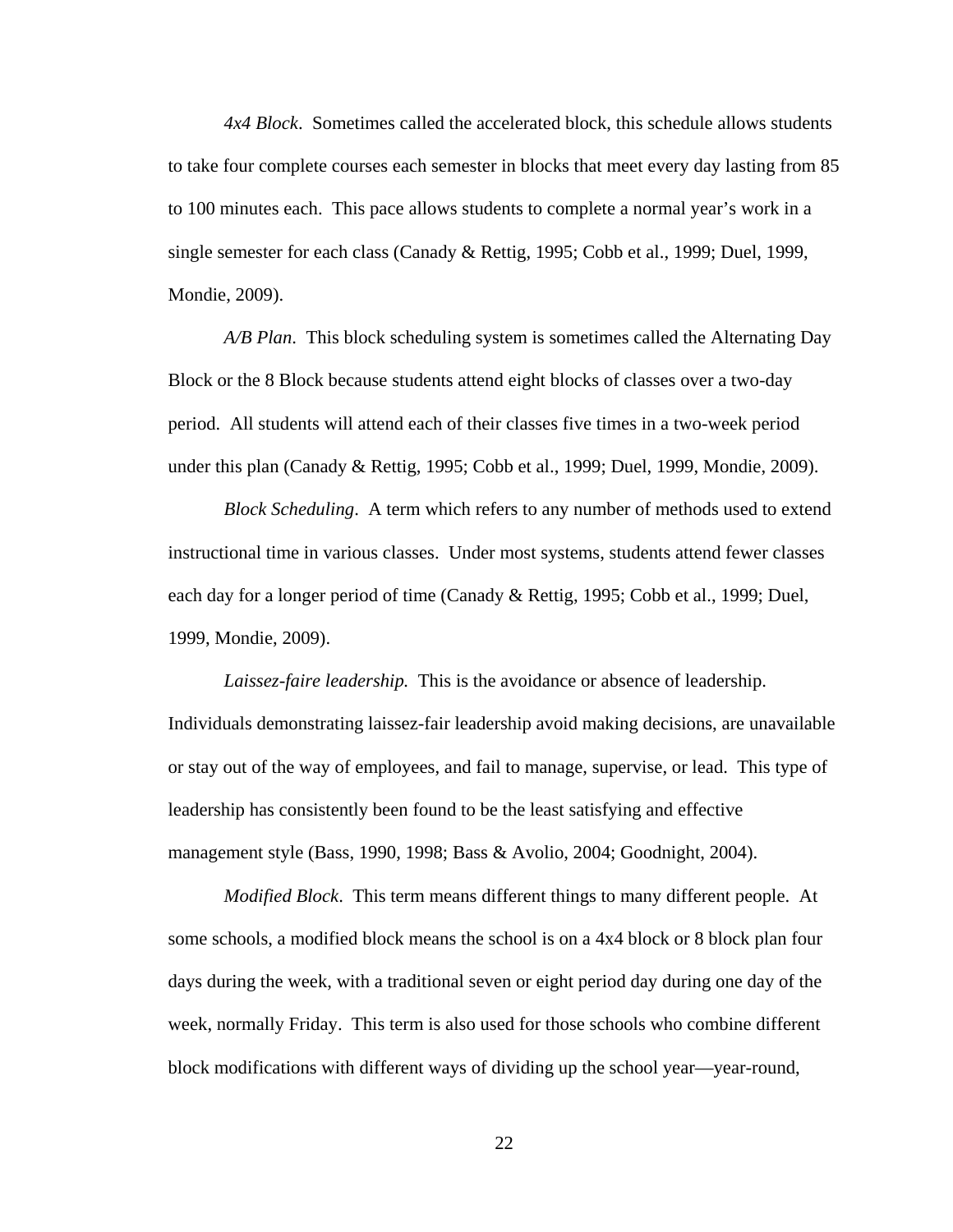trimester, semester, etc. (Canady & Rettig, 1995; Cobb et al., 1999; Duel, 1999, Mondie, 2009).

*Traditional schedule.* A traditional scheduling system typically consists of six, seven or eight classes being offered each day with each class lasting from 45 to 55 minutes each. Class taught in a traditional schedule meet every day for the same amount of time each day.

*Transactional leadership*. Transactional leaders display managerial behaviors associated with constructive and corrective transactions. The constructive style is labeled contingent reward and the corrective style is labeled management-by-exception, which has both active and passive attributes. Transactional leadership defines expectations and promotes performance to achieve these levels. Rewards and penalties are based upon employee's performance (Bass, 1998; Bass & Avolio, 2004; Sorenson & Geothals, 2004).

*Transformational leadership*. A process of influencing in which leaders change their associates awareness of what is important, and move them to see themselves and the opportunities and challenges of their environment in a new way. They convince their associates to strive for higher levels of potential as well as higher levels of moral and ethical standards. Transformational leaders behave in ways categorized in four subgroups: charismatic leadership; inspirational motivation; intellectual stimulation, and individualized consideration (Bass & Avolio, 2004; Bass, 1998; Conger, 2004).

#### *Summary*

The need for educational leaders who can effectively deal with and implement change in their schools has never been greater. Principals are no longer the mere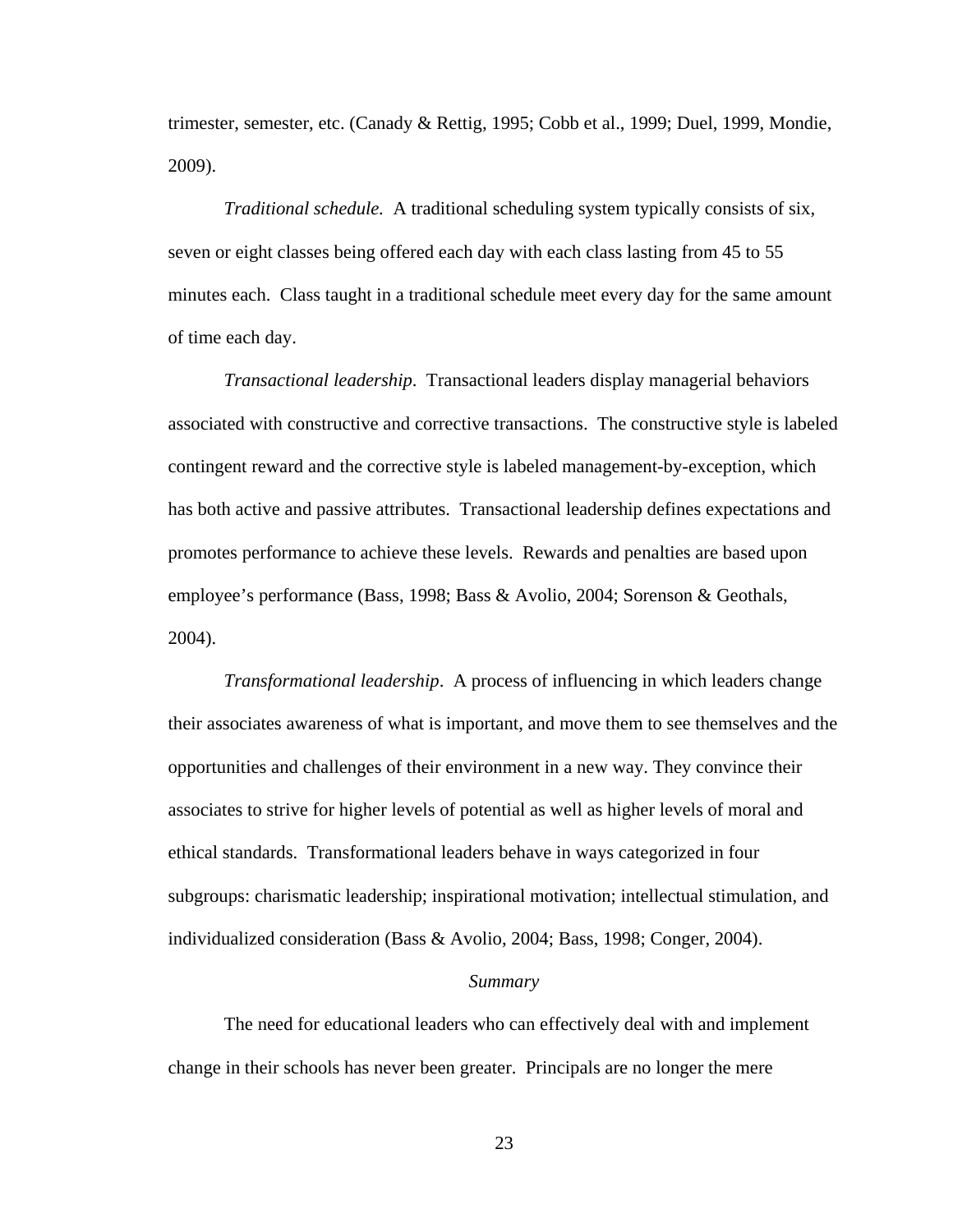managers of a school. They must become the educational leaders who are motivated to help students achieve their full potential. Due to No Child Left Behind legislation and other demands for reform and accountability, schools must meet strict educational standards or face serious consequences.

Due to this added pressure, schools must find leaders that are not just willing, but able to face these challenges. To do this, schools must determine the qualities they need in an educational leader and be able to match their school's needs to the leadership profile of potential leaders. This study will help identify the leadership behaviors associated with effective and ineffective leadership. A leadership profile of administrators who have successfully implemented change in their school will be formulated. From this profile, schools can match their needs with the leadership profile of future prospective educational leaders in their systems. While some studies have attempted to determine the leadership profile of administrators, none have used the willingness or ability of said leader to effect change using block scheduling as the defining structural change factor. The knowledge gained through this study can help prepare active and aspiring administrators to learn the qualities most closely associated with effective leadership.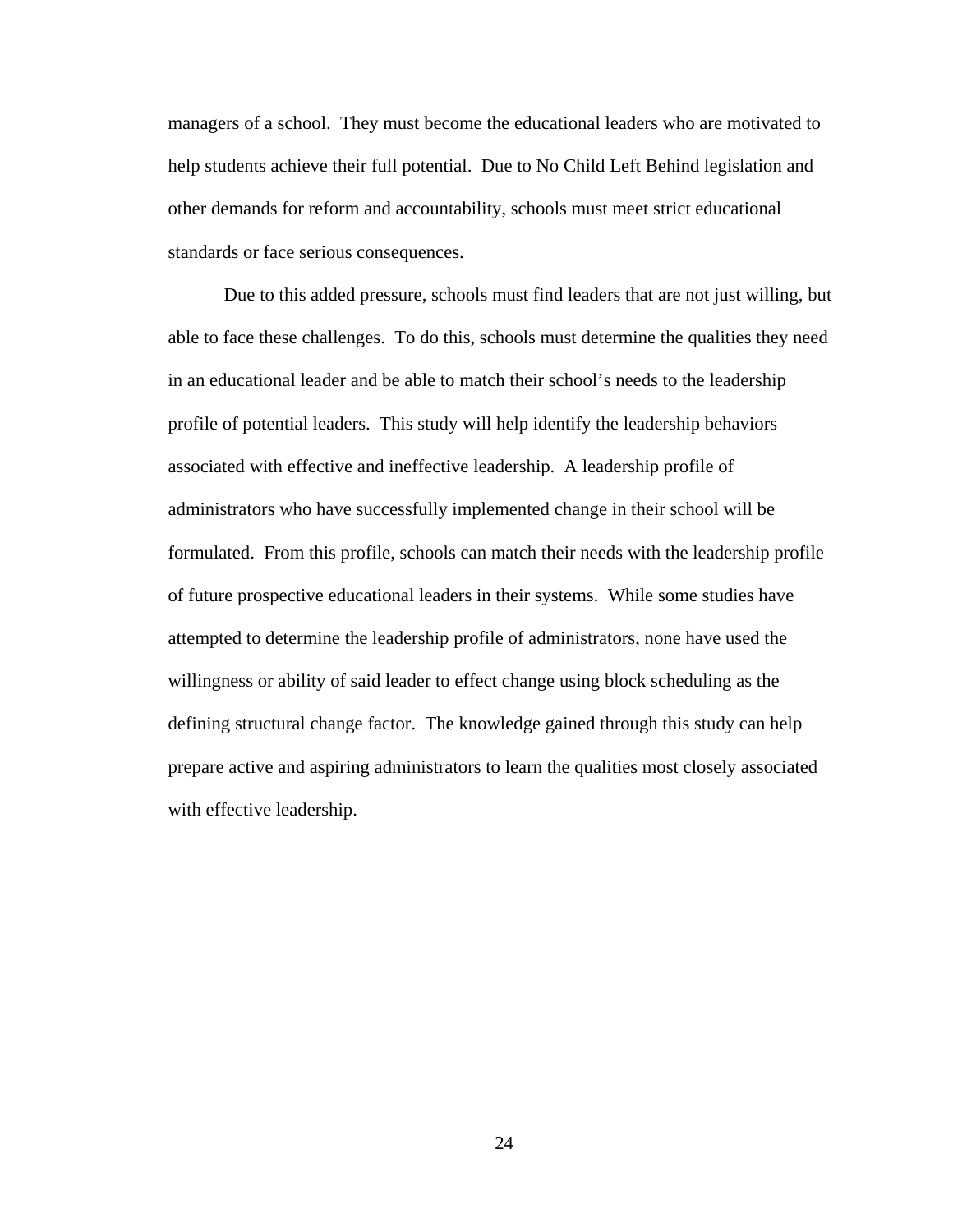#### CHAPTER TWO

#### REVIEW OF RELATED LITERATURE

#### *Introduction*

It can be seen through much of the world's recorded history that man has been very interested in leadership and the creation of leadership theories, frameworks and constructs. As Yukl (2002) stated, the term leadership "connotes images of powerful, dynamic individuals who command victorious armies, direct corporate empires from atop gleaming skyscrapers, or shape the course of nations. The exploits of brave and clever leaders are the essence of many legends and myth" (p. 1).

Confucius, in the sixth and fifth century BCE in China, attempted to define the laws of order between leaders and followers and wrote about it in the Analects. Likewise, the Greek philosopher Plato attempted to describe an ideal republic in the fourth century BCE when he wrote of philosopher-kings providing judicious leadership. Judeo-Christian history, as chronicled in the Old Testament, is replete with examples of wise and judicious leadership (e.g., Solomon, Moses, Noah) as well as stories of leadership and leaders gone awry (e.g., David, Saul, Aaron). The Ten Commandments can be viewed as one of the first recorded treatises on followership.

Additional works followed through the ages with Niccolo Machiavelli in the sixteenth century, Thomas Hobbes in the seventeenth century, Mary Parker Follet in the late nineteenth century, and Bertrand Russell and Harold Lasswell who analyzed power and leadership in the twentieth century. The concept of leadership is one of emerging themes and evolving models with conflicting opinions and diverging perspectives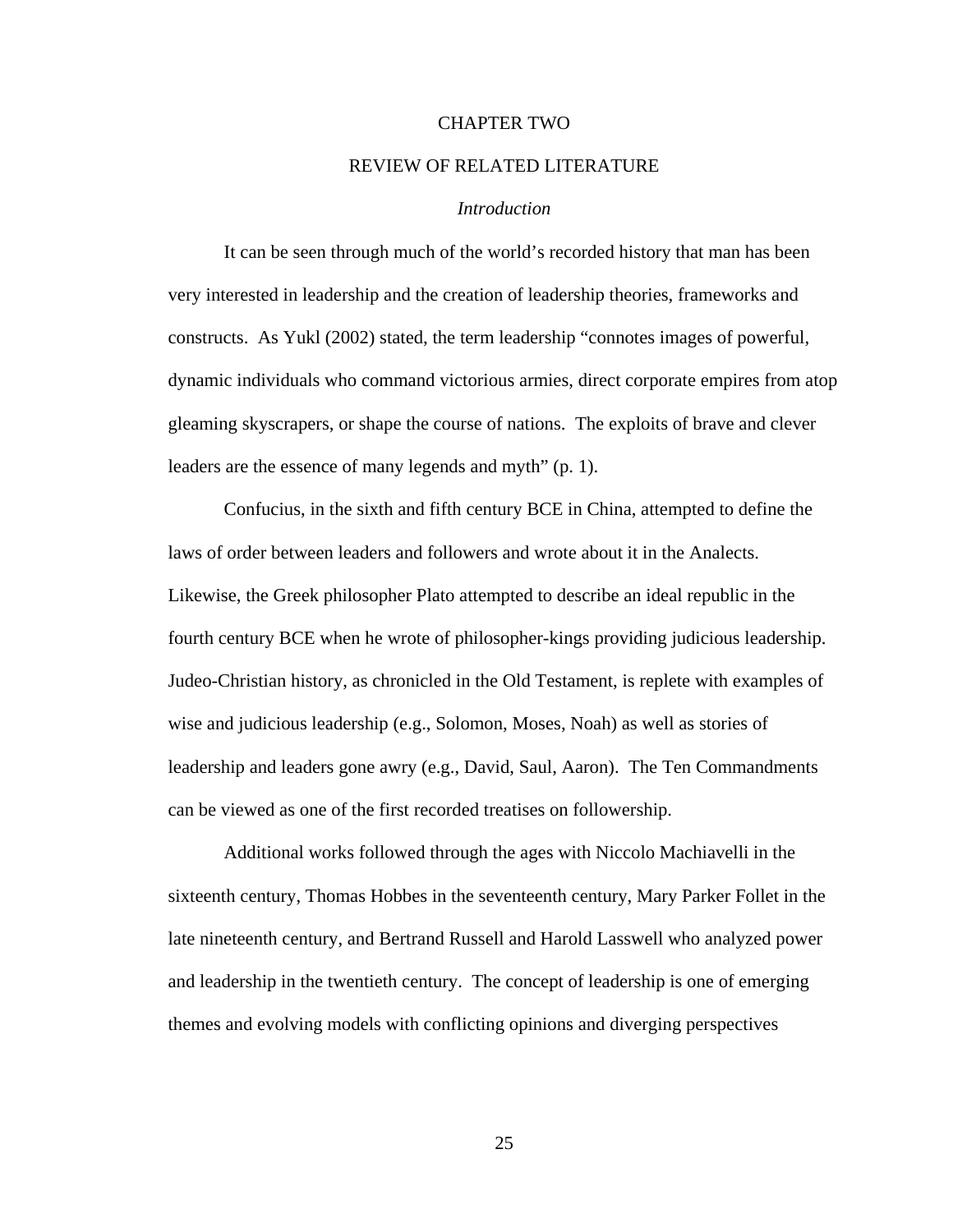(Chemers & Ayman, 1993; Gardner, 1995; Julius, Baldridge, & Pfeffer, 1999; Rost, 1991).

According to Stewart (2006), the fundamental question for educational leaders remains: "how will educational leaders navigate others within a culture that fully embraces systemic change?" (p. 1). The efforts listed above and other philosophical approaches are part of an ongoing normative approach and attempt to understand leadership by suggesting concepts of leadership, and emphasizing how leaders and followers should behave. A normative approach to leadership attempts to give answers to would-be leaders who are confronted with different situations and ask, What should be done?

In contrast to the normative approach, the descriptive approach to the study of leadership looks at leadership behavior. It investigates not what we would like leaders to do or what we think they should do, but rather investigates the reality of what they actually do. Much of the descriptive work relating to leadership uses the tools of social science and has come about since the turn of the twentieth century. This model typically uses empirical methods from the fields of psychology, sociology, and political science. Whether descriptive or normative in nature, leadership theories throughout history are neither discrete nor linear, they make appearances in some form or fashion at various times and in different ways (Sorenson & Goethals, 2004).

Wright (2004) asserted that America has progressed so rapidly as a society, that the skills and customs that Americans learned as children are outdated by the time they reach 30 years of age. In this sense, we struggle to keep up with our own culture. With the passage of time, the roles of both leaders and followers become more complex and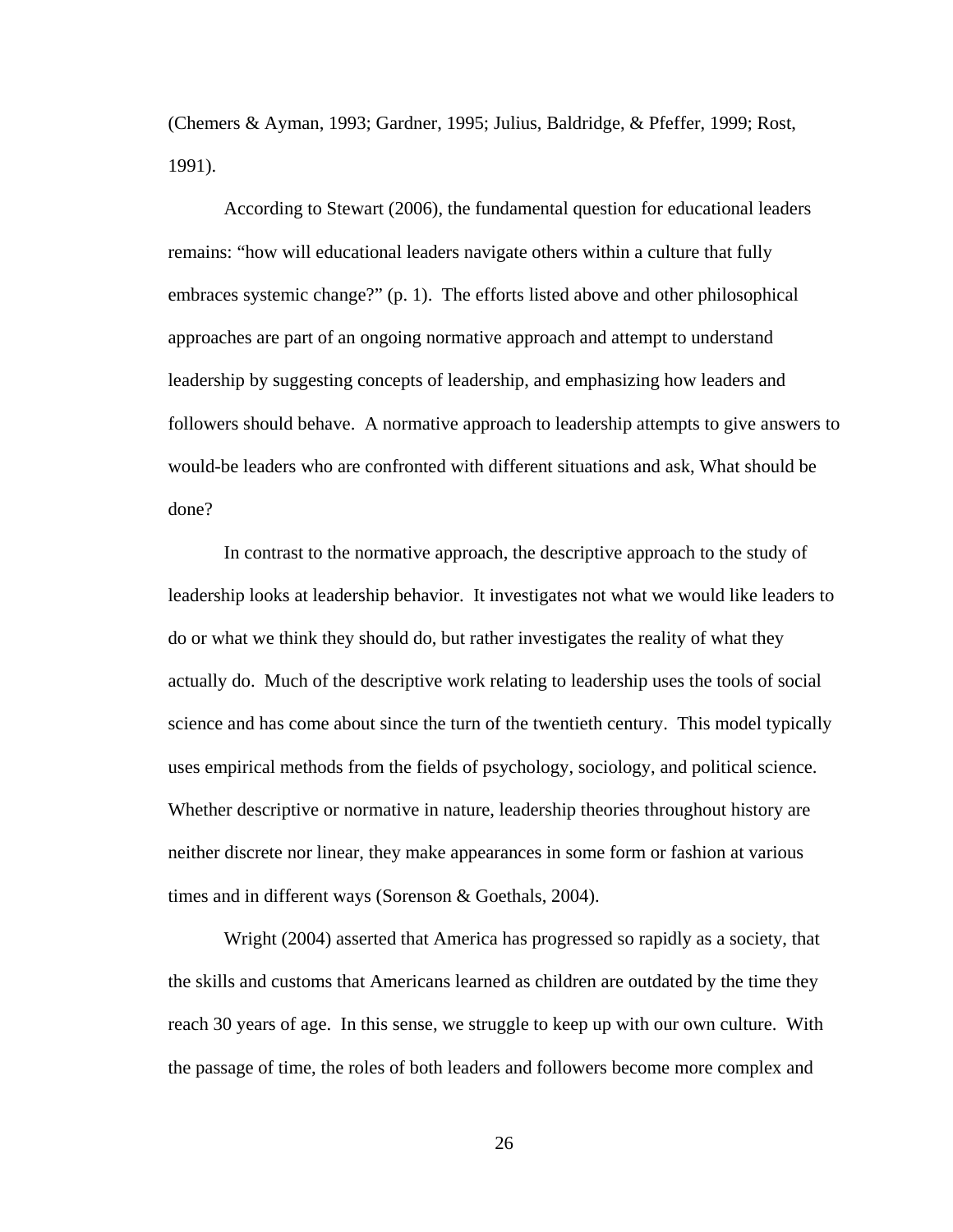elaborate. This has led to the present situation where multiple perspectives exist regarding how leadership is conceptualized (Stewart, 2006).

While the term leadership itself may be generalized, it has numerous facets, each with a specific and different meaning and appearance. In fact, one author (Stewart, 2006) has stated that "despite the copious amount of literature on leadership, an agreed upon definition of leadership does not exist" (p. 4). That said, it is difficult to engage in conversation or research without a clear definition of what is being discussed or researched.

The definitions of leadership are as varied and subjective as those individuals who have studied it. Yukl (2002) cited nine basic yet different definitions of leadership while Sergiovanni (2000) chose to not define leadership at all, citing instead examples of good and poor leadership styles while letting readers define or identify for themselves what effective leadership was or was not. Gardner (1995) stated that leadership boils down to "the process of persuasion or example by which an individual (or leadership team) induces a group to pursue objectives held by the leader" (p. 3). Bolman and Deal (1997) stated that leadership is "a subtle process of mutual influence fusing thought, feeling, and action to produce cooperative effort in the service of purposes and values of both the leader and the led" (p. 296).

The process of persuasion leading to change seems to be the nexus of leadership (Bensimon et al., 1989; Bolman & Deal, 1997; Kouzes & Posner, 2002; Sergiovanni, 2000; Yukl, 2002). That persuasion process can be defined in many different ways, depending mainly upon the attributes or actions of the person or persons doing the leading. However, the actions taken by a leader will change depending upon "the nature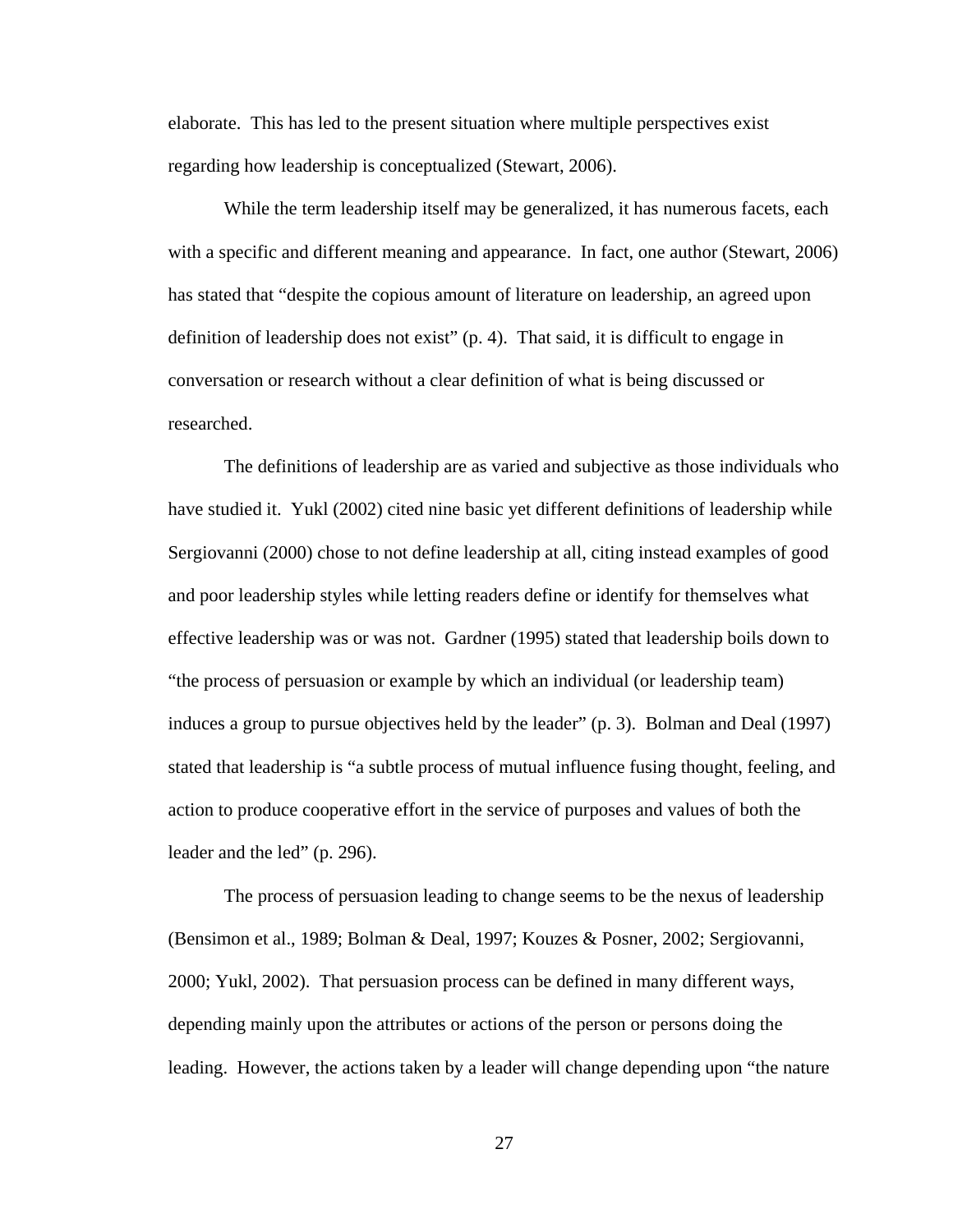of the task" and the leader's "perception of [their] role requirements" (Yukl, 2002, p. 31) needed to accomplish the task. Change is inevitable and effective leaders are the ones who are able to respond to it (Hallinger, 2003).

## *Historical Perspective of Leadership*

A systematic analysis of review of literature regarding leadership was begun in 1966 by Ralph Stogdill at the request of the Smith Richardson Foundation. The result was the 1974 publication of *The Handbook of Leadership*. This was the first attempt to assemble all of the published evidence on the topic and summarize the findings. In 1978 James MacGregor Burns wrote a Pulitzer Prize winning book entitled *Leadership,* which contained the first meaningful construct and description of transformational and transactional leadership. Burns noted that although leadership was in rich abundance in literature at that time, no central concept of leadership had emerged because scholars were working in separate disciplines to answer specific questions unique to their specialty.

Burns (1978) suggested that the role of the leader and follower could be united conceptually and that the process of leadership can be explained, at its core, through the interplay of conflict and power. Burns delineated two types of leadership, transactional and transformational. Transactional leaders approach followers with the intent to exchange one thing for another. However, "the transforming leader looks for potential motives in followers, seeks to satisfy higher needs, and engages the full person of the follower" (p. 4). The result of this type of leadership is a mutual relationship that converts followers to leaders and leaders into moral agents. The concept of moral leadership was proposed as a means for leaders to take responsibility for their leadership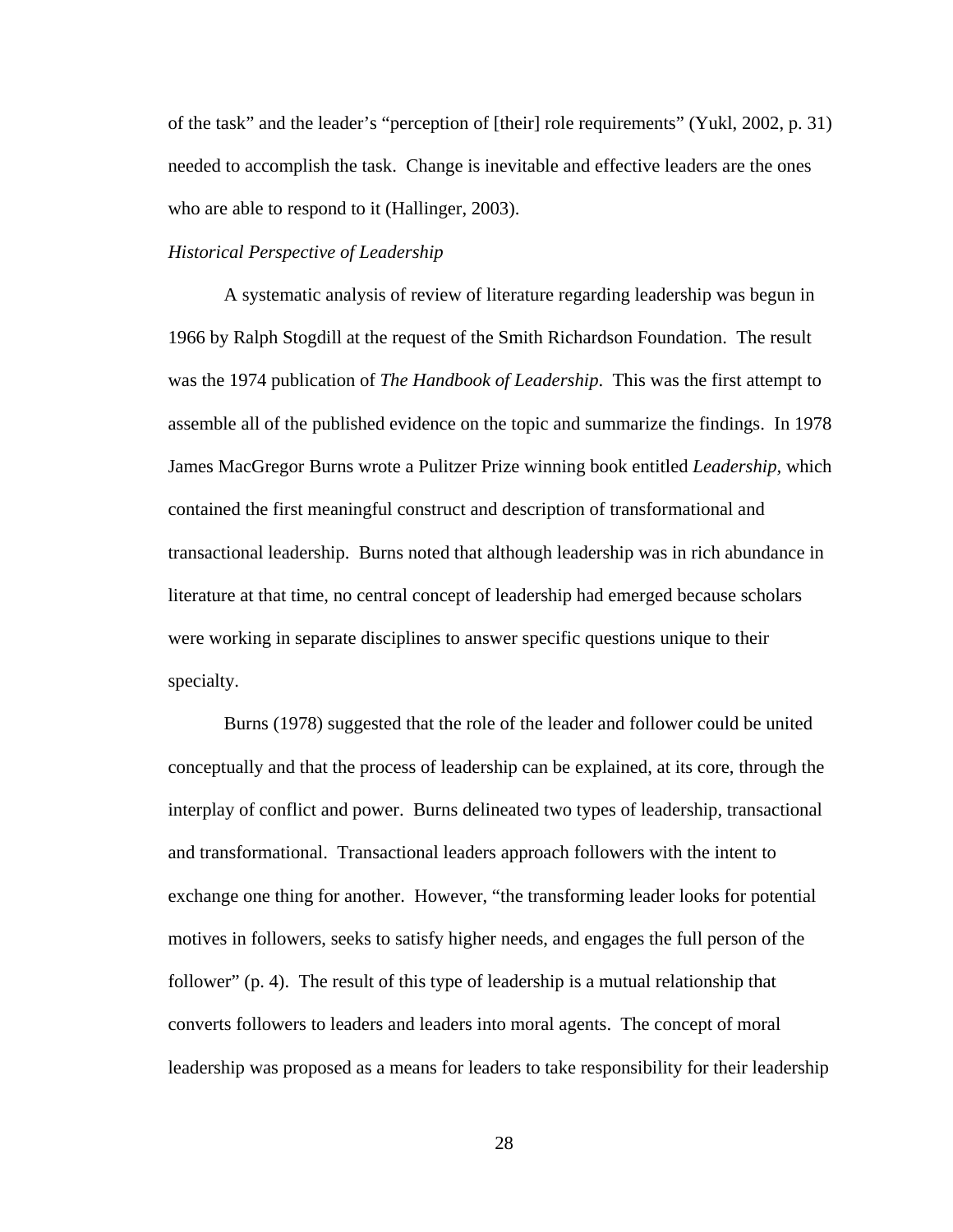and to aspire to satisfy the needs of the followers. Burns' position, contrary to many theories at the time, was that leaders are neither born nor made; instead leaders evolve from the structure of motivation, values and goals.

Arguments were also made by Burns (1978) suggesting that leadership theorists had relied on a faulty and over-emphasized role of power. He wanted to set aside the preoccupation with power in leadership studies. Instead, he was more interested in seeing power and leadership not as things, but as relationships. He stated:

It lies in seeing that most powerful influences consist of deeply human relationships in which two or more persons engage with one another. It lies in a more realistic, a more sophisticated understanding of power, and of the often far more consequential exercise of mutual persuasion, exchange, elevation, and transformation—in short, of leadership. (p. 11)

According to Avolio (2004), the work of Burns "significantly marked the course of leadership research for the next twenty-five years, resulting in transactional and transformational leadership being the most widely researched constructs in leadership literature throughout the 1990's and into the next millennium" (2004, p. 1558). However, the work of Bass (1997, 1998) and Bass and Avolio (1993, 2004) was a response to some of the limitations and omissions which eventually became evident in Burns' work, in particular, "the lack of empirical evidence to support his theories" (Stewart, 2006, p. 10).

Burns' (2003) latest book entitled *Transforming Leadership: A New Pursuit of Happiness*, offered an expansion of his earlier work. Through an examination of the work of world leaders, he suggested ways that transactional leaders can learn to become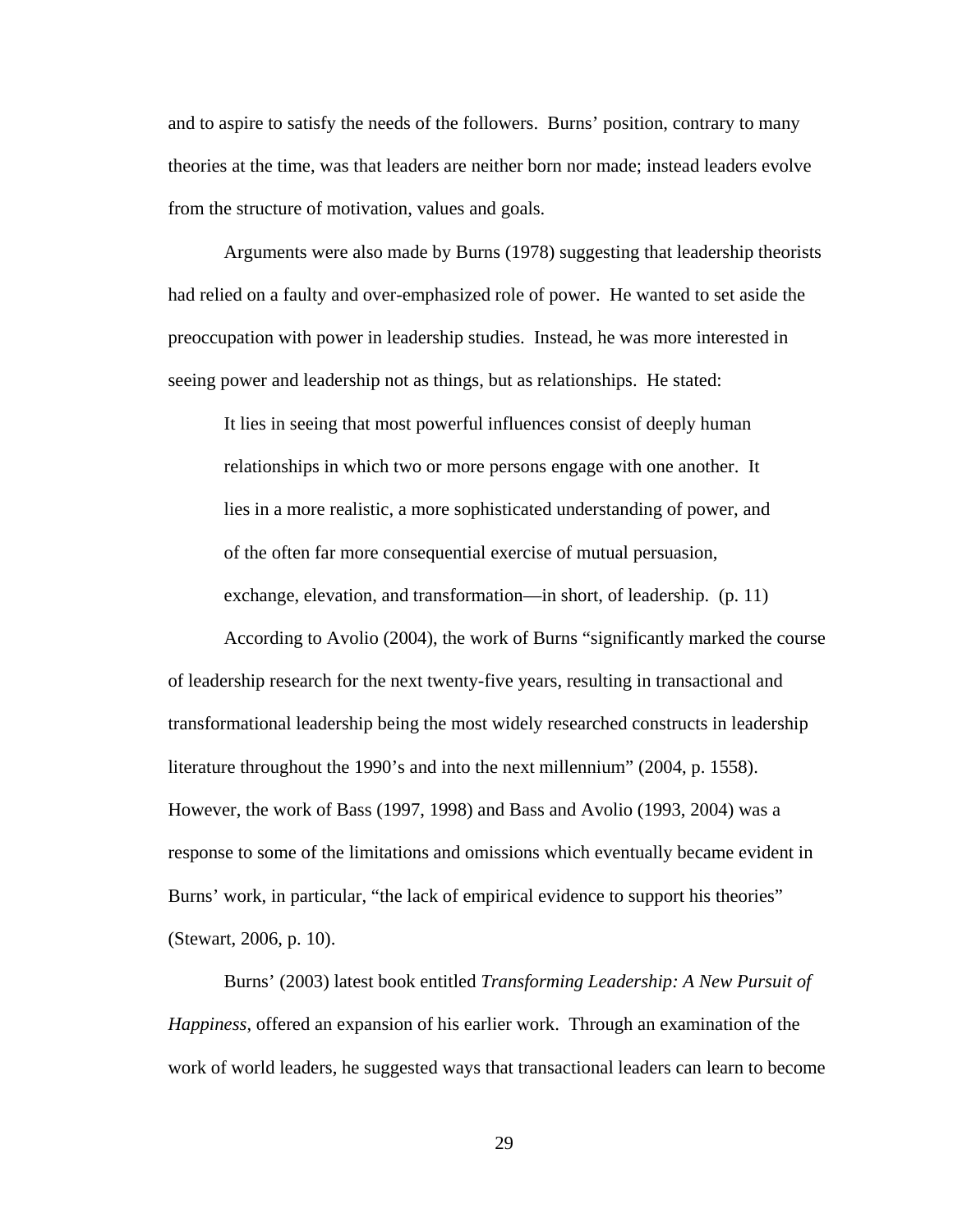transformational. He further suggested that what was lacking in his original work was a focus on psychology. He believed that to understand leadership and change, we must examine human needs and social change. He stated that "transforming leadership begins on people's terms, driven by their wants and needs, and must culminate in expanding opportunities for happiness" (p. 230).

Although Bernard Bass used Burns' work as the foundation for much of his research in leadership theory, Burns actually quoted Bass in his most recent book by stating that a "leader is characterized by a strong drive for responsibility and completion of tasks, vigor and persistence in the pursuit of goals, venturesomeness and originality in problem solving" (p. 10). Although Burns' original work and leadership theories prompted much additional research, it is obvious that Burns' views on leadership have changed and grown to include the views of others over time.

Prior to his death in 1978, Stogdill asked Bernard Bass to collaborate on a revision of Stogdill's original *Handbook of Leadership*. This collaboration resulted in a second edition in 1981, and a third edition in 1990. Hallenger (2003) believed that due to this research, which was based upon Burns' earlier work, by 1990, researchers had shifted their attention to leadership models that were "more consistent with evolving trends in educational reform such as empowerment, shared leadership, and organizational learning" (p. 330). Transformational leadership became the primary model reflecting these characteristics.

Bernard Bass dedicated a significant portion of his career elaborating upon the theories and ideas of Burns. He began collaborating with Bruce Avolio in the late 1980s and together performed numerous research projects and produced copious amounts of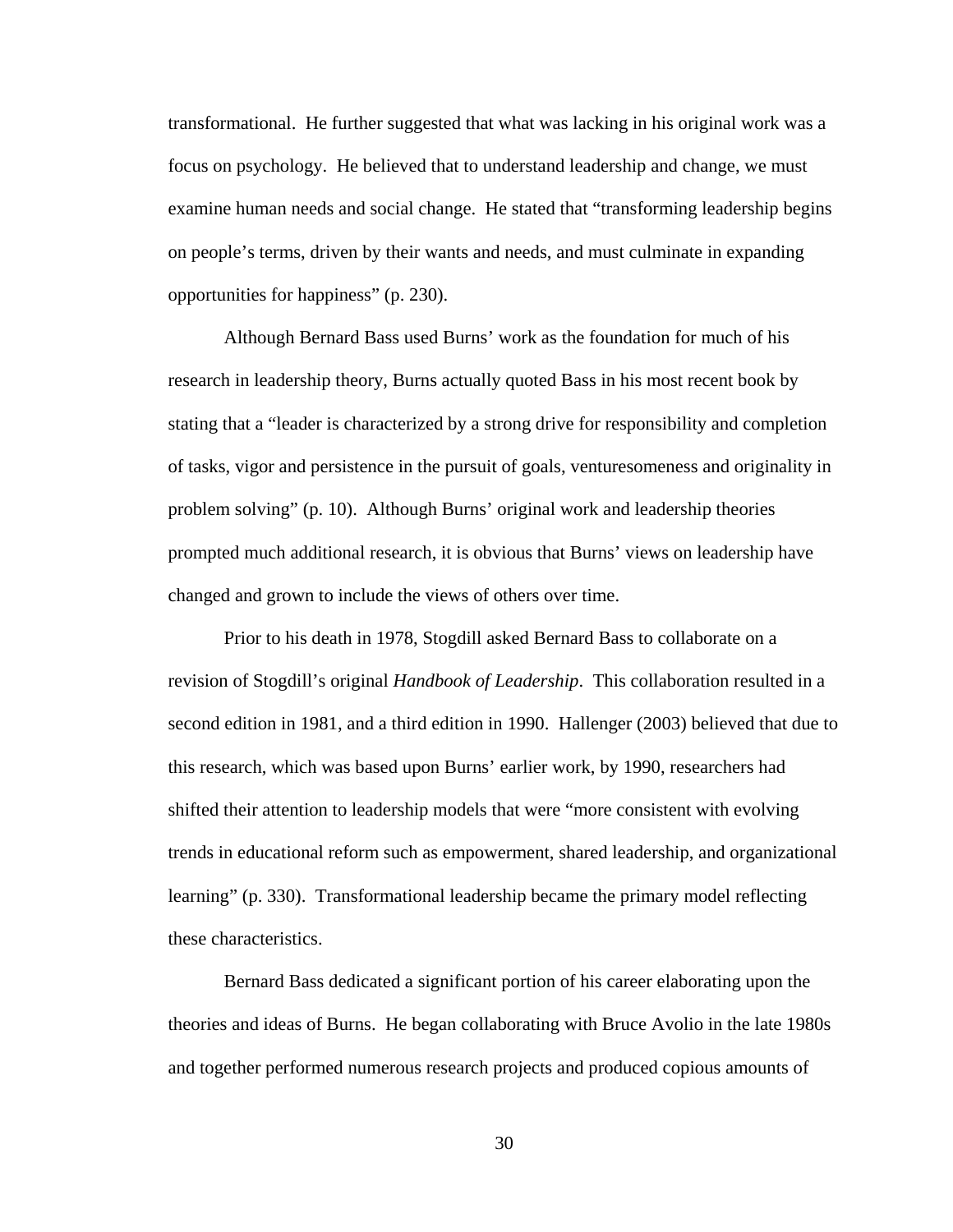research relating the study leadership (Avolio, 1999; Bass, 1997; Bass & Avolio, 1994; Leithwood & Jantzi, 2000; Silins, Mulford, & Zarins, 2002).

Bass (1998) concentrated his research on military, business, and educational organizations. He delved into, what was considered at the time, the new paradigm of transformational leadership. Through research, Bass found that transformational leadership was particularly powerful and had the foundation to move followers beyond what was expected. He believed that transformational leaders did more than set up exchanges and agreements, they behaved in certain ways in order to raise the level of commitment from followers.

## *Leadership Theories and Models*

According to Bensimon et al. (1989), "research traditions in leadership can be grouped into six major categories" (p. 7). However, the categories are not mutually exclusive, nor are they agreed upon by researchers themselves. One group of researchers study and identify leadership through six broad theories: trait theories, power and influence theories, behavioral theories, contingency theories, cultural and symbolic theories, and cognitive theories. Yet another set of researchers study and identify leadership models: instructional, transformational, moral, participative, contingent, and managerial (Bensimon et al., 1989; Hackman & Johnson, 2000; Leithwood, Jantzi, & Steinbach, 2000). The various aspects of leadership will now be summarized using these theories and models.

Early leadership theory focused mainly on the traits of great leaders, including physical stature and vocal force. These theories have come to be known as "great man" theories. Trait theories attempted to identify the personal characteristics that allowed a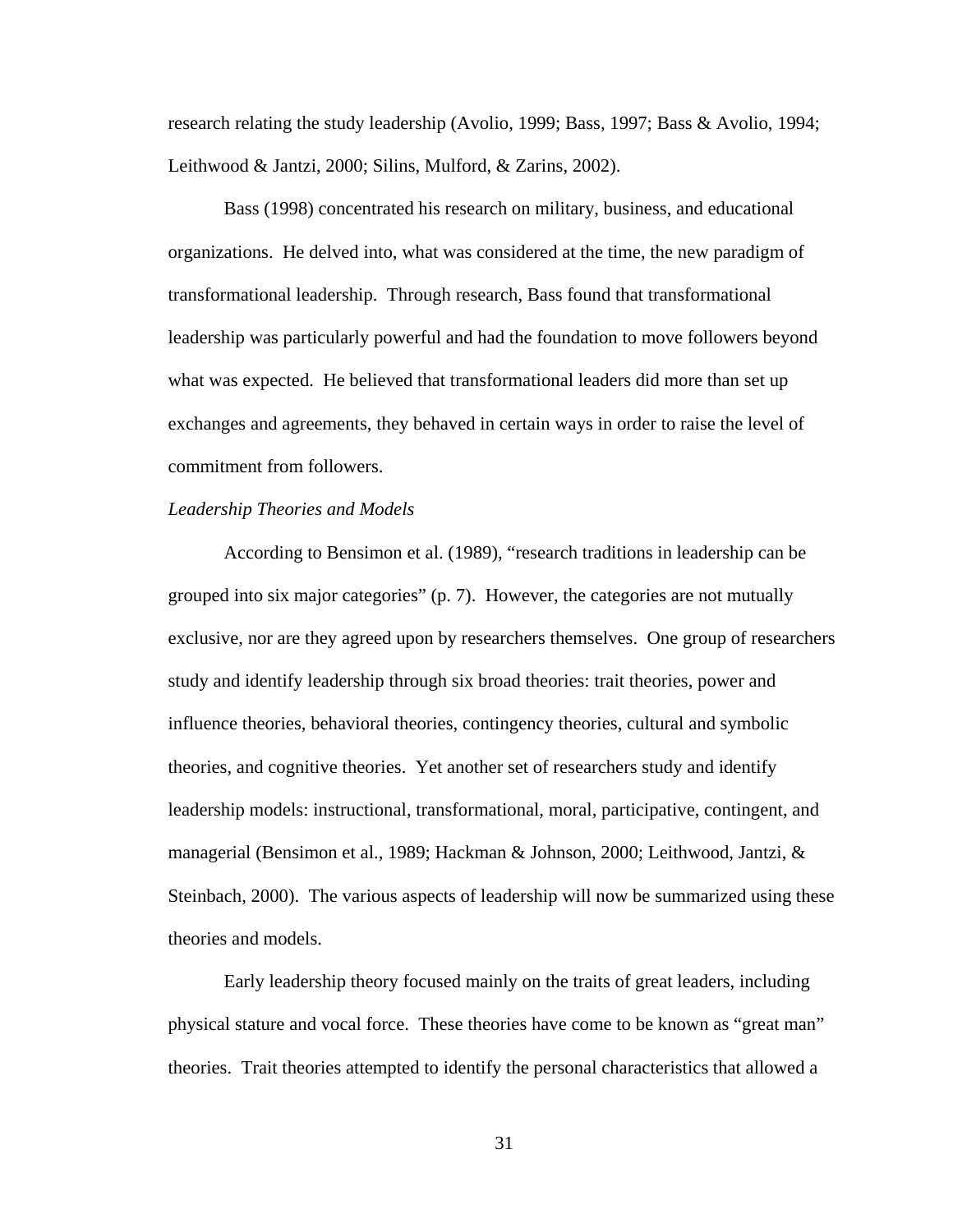leader to become effective. These traits might be physical, personality, social background, ability, motives, values and skills. These early leadership theories suggested that individuals with certain traits are natural leaders. However, numerous studies have shown that no traits have been proven to be essential in order for a leader to be effective (Bensimon et al., 1989; Yukl, 2002).

Power and influence theories attempt to explain the use of power by leaders. Yukl (2002) stated that these theories "seek to explain leadership effectiveness in terms of the amount and type of power possessed by a leader and how power is exercised" (p. 12). Several researchers (Bensimon et al., 1989; Wageman, Nunes, Burruss & Hackman, 2008; Yukl, 2002) identify five basic sources of power: reward power, coercive power, legitimate power, referent power, and expert power.

Reward power reflects the ability of leaders to control resources and rewards. Coercive power reflects the ability of the leader to administer punishment or to give negative reinforcements. Legitimate power reflects the actual position that a person holds, giving that leader the right (power) to do certain things. Referent power reflects the power that a person has based upon their being a role model because people personally identify with them and like them. Expert power refers to the individuals who have expertise regarding information or skills.

Behavioral theories attempt to define and explain specific behavior that leads to effective leadership (Bensimon et al., 1989; Yukl, 2002). These theories describe what leaders actually do, and how much time they spend doing it. Much of the research in this area investigated how managers cope with demands, constraints, and role conflicts in their jobs.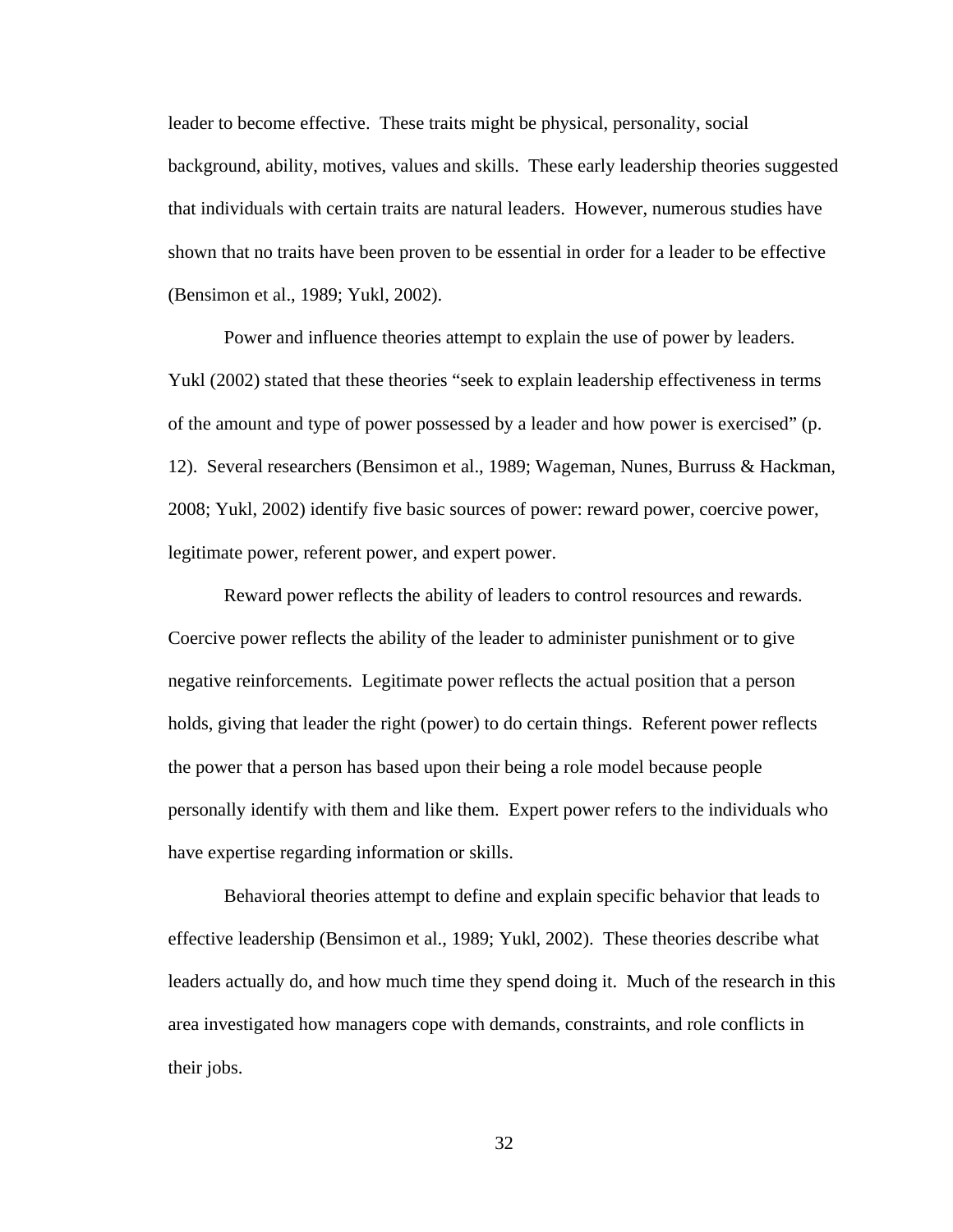Different leadership behaviors became associated with different leadership styles such as task oriented and relationship oriented. An authoritarian type (directive) leader will demonstrate task oriented behaviors. A more democratic type (supportive) leader will demonstrate relationship oriented behaviors. While numerous studies have been done to define which behaviors lead to effective leadership, there is much disagreement among researchers—mostly due to the question of causality. As Bensimon et al. (1989) stated, "it is relatively easy to call certain behaviors of leaders 'effective' once the desired outcomes are observed but much more difficult to stipulate in advance the behaviors of leaders that will have the desired outcomes" (p. 14).

Contingency theories attempt to explain leadership functions by assuming that different situations will require an effective leader to exhibit different traits and behaviors as they are presented with changing situations. Since the effective leadership is contingent upon the situation, these leadership theories are know as contingency theories (Bensimon et al., 1989; Wageman et al., 2008; Yukl, 2002).

Various contingency theories have been put forward by various researchers, but they generally have three basic assumptions: (a) There is no universal or best way to manage or lead; (b) The design of an organization and its subsystems must fit well within its environment and the subsystems themselves; and (c). The needs of an organization are better satisfied when it is properly designed and the management style is appropriate to both the tasks undertaken and the nature of the work group.

The least preferred coworker or LPC contingency model suggests that leaders are motivated to be either task or relations oriented. The cognitive resource theory further develops early contingency models by taking into consideration a leader's intelligence,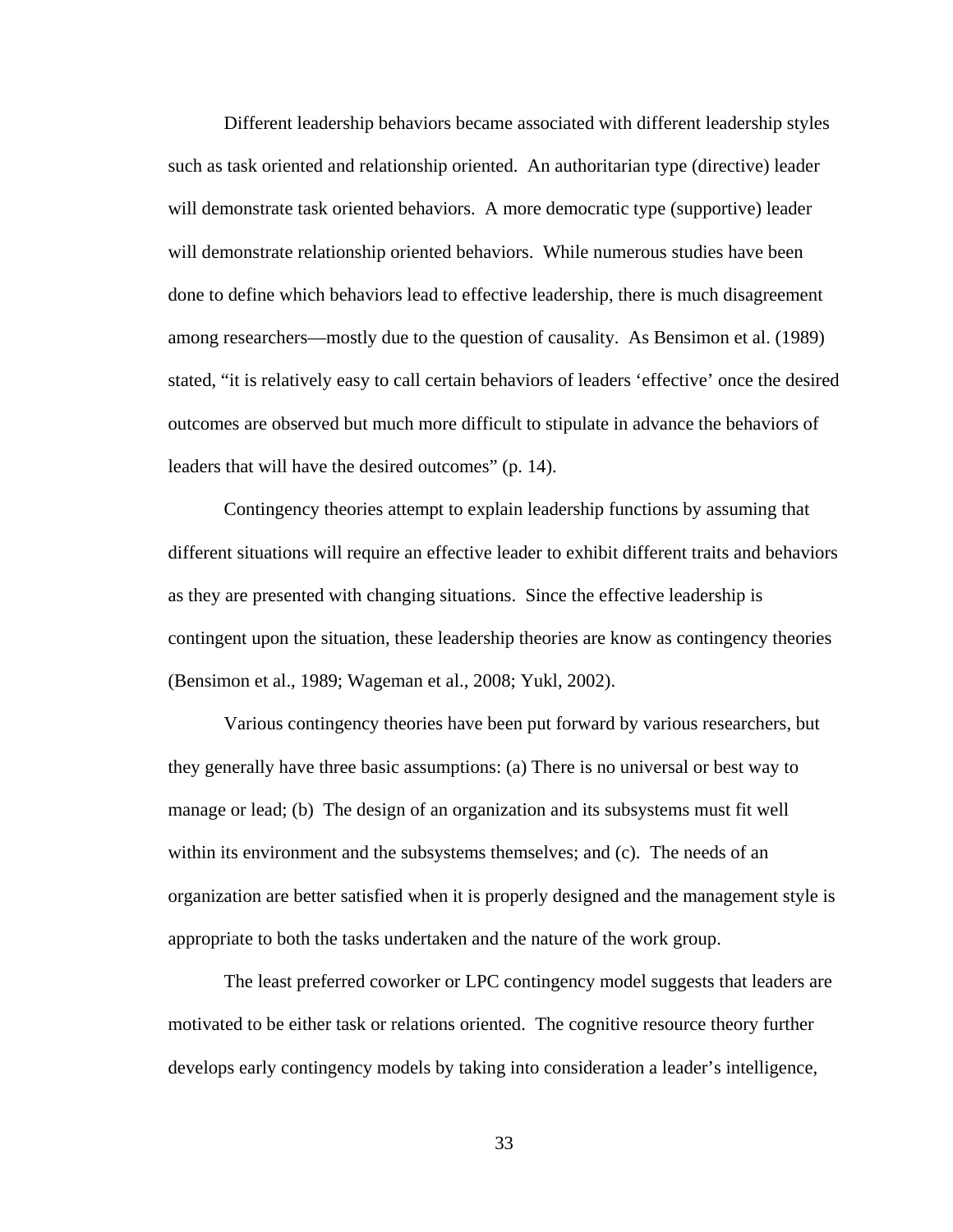competence, and experience. Situational leadership theory relates a leader's behavior to the maturity and motivation of followers. The path-goal theory suggests that followers' satisfaction and productivity will increase as a leader clarifies the path necessary to achieve goals (Yukl, 2002).

The model of decision participation is sometimes tied to normative decision models of leadership. These models are based upon analyses of how a leader's decisionmaking behavior affects the quality of the decision and the followers' acceptance of the decision. The multiple-linkage model suggests that any short-term effect of a leader's behavior will be countered by intervening (situational) variables (Yukl, 1989).

Cultural and symbolic theories "propose that leadership functions within complex social systems whose participants attempt to find meaningful patterns in the behaviors of others so they can develop common understandings about the nature of reality" (Bensimon et al., 1989, p. 21). These theories attempt to explain how leaders think and process organizational data. Additionally, they propose that a major factor in the success of a leader is the degree to which the leader can articulate and influence cultural norms and values.

Cognitive theories are closely aligned to symbolic theories because of their emphasis on leadership arising from social cognition or as a social attribution (Bensimon et al., 1989). These theories points to leaders as role-fillers that are expected to do and represent certain things at different times and places. Leadership, as viewed through this lens is "associated with a set of myths, reinforcing organizational constructions of meanings that helps participants to believe in the effectiveness" (p. 23) of the leader.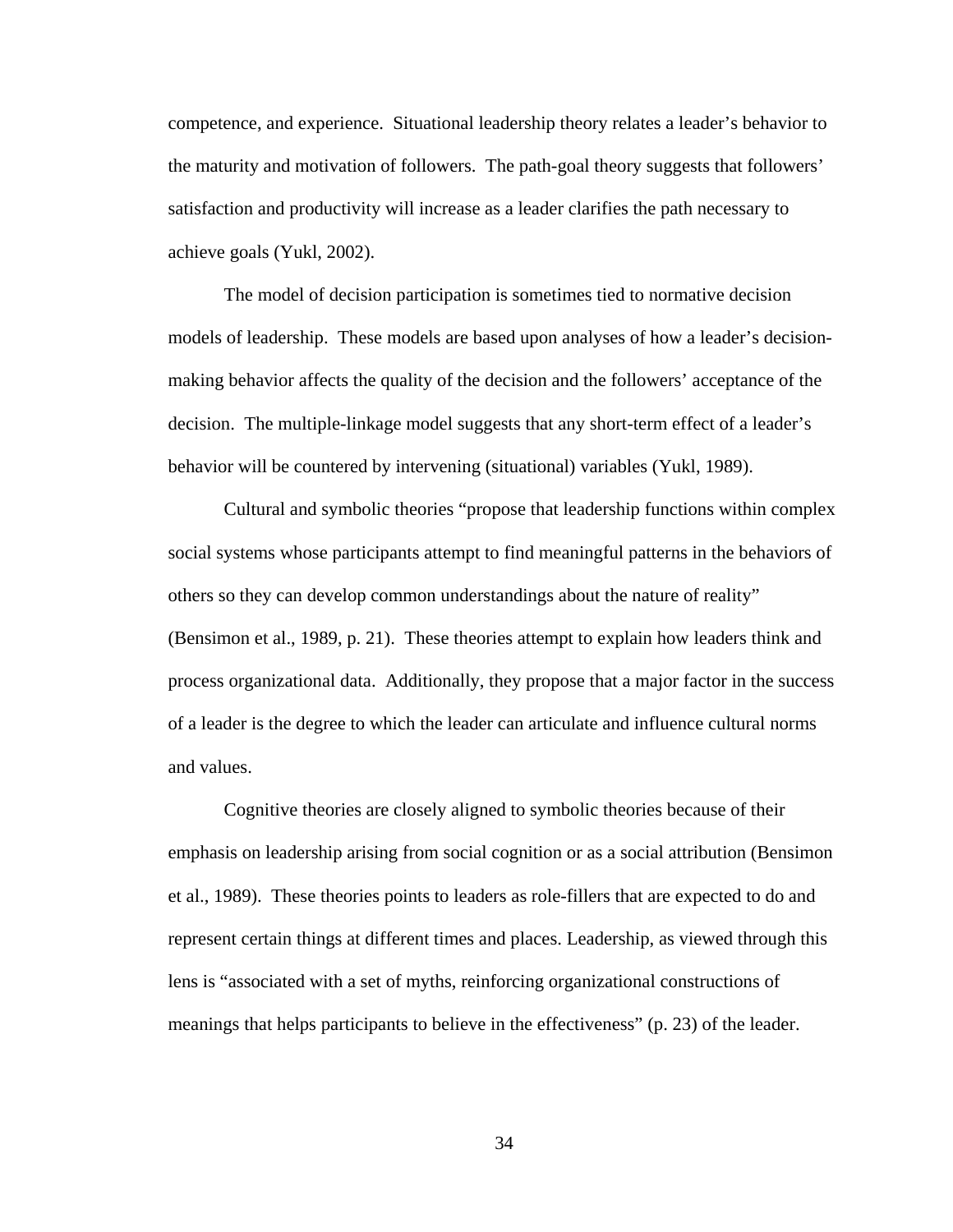Transformational leadership, according to Yukl (2002), motivates and influences followers by making them aware of important task outcomes, by inducing them to put their own self-interest aside for the sake of the organization, and by activating their higher-order needs. Various authors state that transformational leadership can take on various forms such as charismatic and visionary. The central focus of this kind of leadership is the commitment and capacity of leaders to create and promote desirable visions or images of their institution. Essentially, they must alter others' perceptions, attitudes, and commitments through their symbolic actions while arousing strong follower emotion and identification with the leader (Bensimon et al., 1989; Leithwood et al., 2000).

Transformational leadership has four components: charismatic leadership; inspirational motivation; intellectual stimulation, and individualized consideration. Transformational leadership is said to take place when leaders behave in of those four ways to obtain superior performance from employees (Avolio & Bass, 1991; Bass, 1996; Bass, 1998; Sorenson & Goethals, 2004; Yukl, 2002).

Charismatic leadership, also known as idealized influence, is exhibited by leaders who behave in such a way as to serve as a positive role model for followers. Such leaders are admired, respected and trusted to such an extent that followers identify with them and strive to emulate their behavior. How leaders treat and value their followers is key to understanding the influence that charismatic leaders have on them. Charismatic leaders consider the needs of others over their own personal needs. They are viewed as consistent, constant, and stable rather than arbitrary. They share risks equally with their followers and can be counted on to "do the right thing, demonstrating high standards of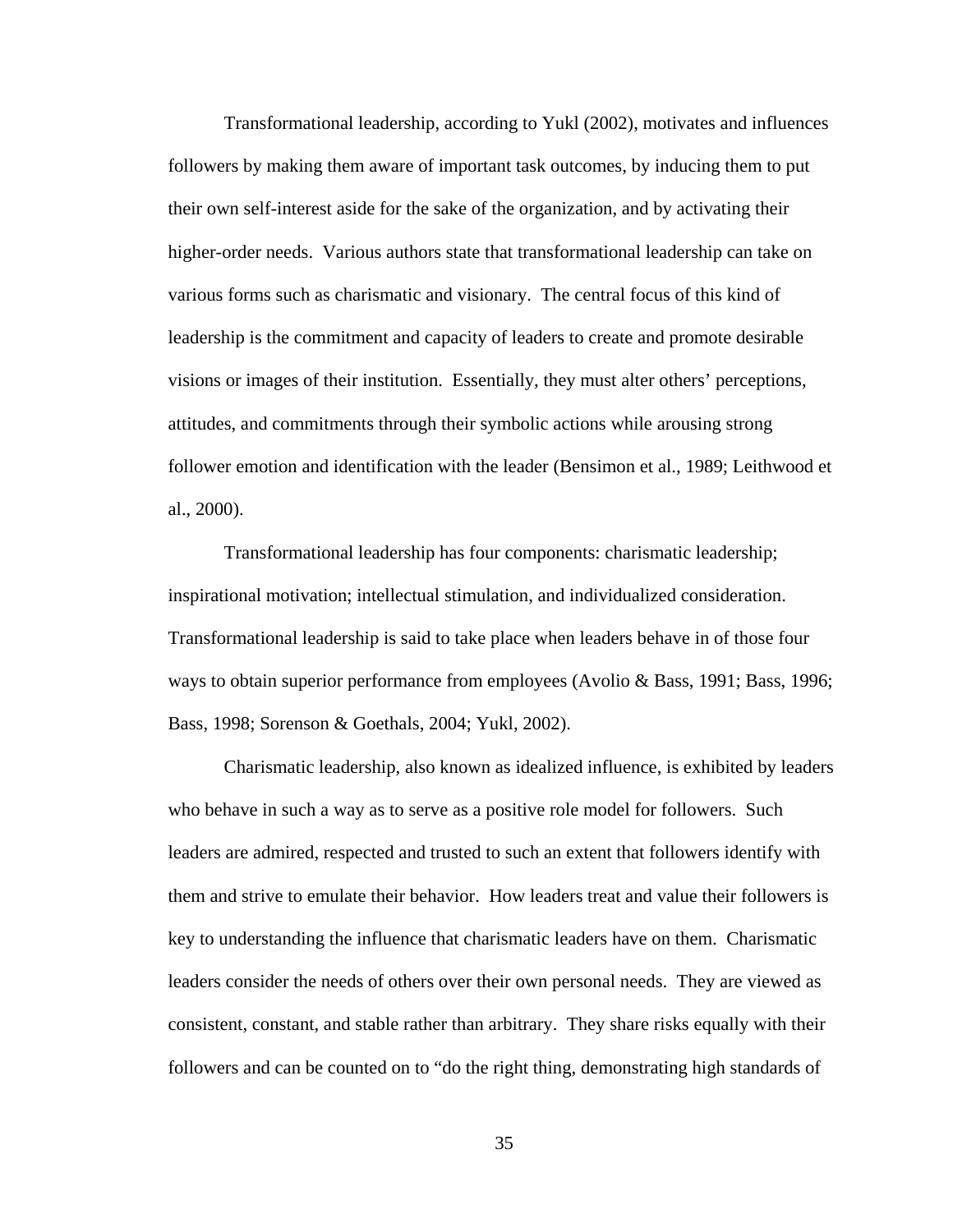ethical and moral conduct" (Bass, 1996, p. 5). Most importantly, they use power sparingly and never for personal gain. The personal traits of self-confidence, self-esteem, and self-determination are essential for charismatic leaders but such traits are tempered with an unfailing consideration of others. By virtue of their personal example, charismatic leaders become role models for the people who work for them (Avolio & Bass, 1991; Bass, 1998; Bensimon, et al., 1989; Sorenson & Goethals, 2004; Yukl, 2002).

Inspirational motivation is apparent in transformational leaders as they behave in such a way as to motivate and inspire followers by providing them with meaningful and challenging work, while communicating appealing goals and a shared vision that focuses everyone's efforts. Team spirit is aroused through optimism, enthusiasm, and actual participation (modeling) by the leader. Clear and open lines of communication are established between leaders and their inspired followers (Bass, 1996; Yukl, 2002).

Intellectual stimulation is exhibited by transformational leaders as they encourage innovation and creativity in followers by questioning assumptions, reframing problems, and approaching old situations in new ways. Whether flawed or successful, no attempt at innovation is ever criticized by the leader, and new ideas and creative solutions are always solicited from followers. Followers, whether their ideas differ from the leader's or not, are integral and actively involved in the process of addressing problems and finding solutions (Bass, 1996; Bass, 1998; Bass & Avolio, 2004; Yukl, 2002).

Brassard and Ritter (1994) advocated the use of tools which promoted intellectual stimulation. Such tools as "brainstorming" (p. 19), "affinity diagramming" (p. 12), and various "tree diagrams" (p. 156) stimulate creative and logical ideas without fear of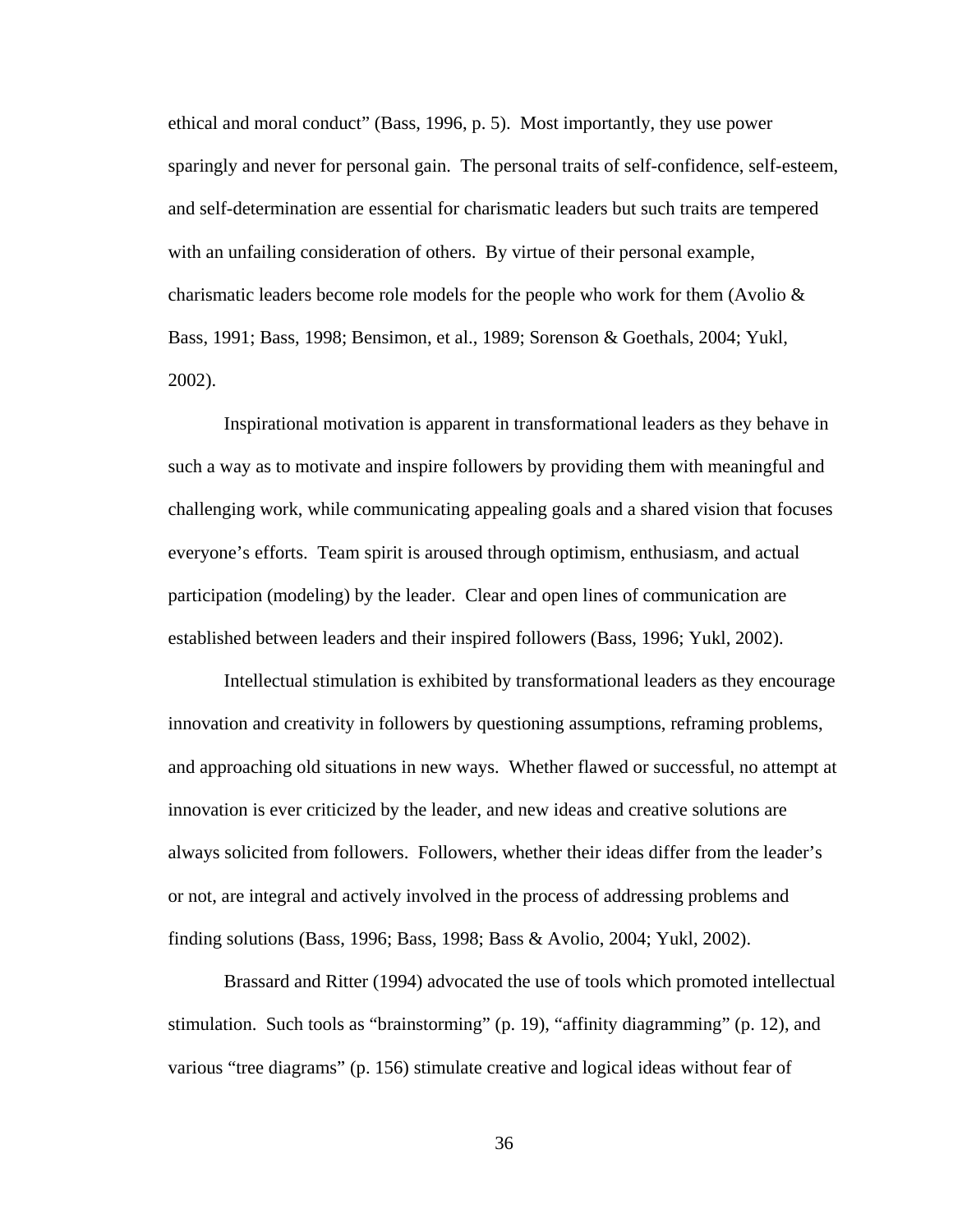criticism or failure. Morgan (1997) described some aspects of intellectual stimulation through his "double-loop learning" (p. 86) metaphor. Double-loop learning, like intellectual stimulation, advocates a double look at a situation or problem by questioning relevance and challenging previous assumptions and paradigms.

Transformational leaders demonstrate individualized consideration by paying special attention to every individual's need for personal growth, achievement and direction. A typical outcome of this behavior is the leader acting as a mentor or guide while developing the follower at various levels depending upon their needs. This type of leadership appears to be closely aligned to the Hersey/Blanchard situational leadership model (Hersey & Blanchard, 1988). Both theories advocate the leader to interact with and direct followers based upon the follower's ability (competence) and willingness to perform.

This situational leadership stance accounts for two degrees of interaction between the leader and follower. In the directive leadership stance, the follower is given specific instructions and needs to be closely monitored and supervised by the leader. In the nondirective leadership stance, the leader can totally turn over responsibility for decisions and implementation. The type of leadership behavior displayed by the leader is dependent upon each follower. Ideally, followers feel continual support from the leader and do not feel as though they are constantly being monitored (Bass, 1996; Bass  $\&$ Avolio, 2004).

Moral leadership models suggest that values and ethics are a central part of all leadership and administrative practice (Leithwood et al., 2000; Willower & Licata, 1997). Researchers exploring moral leadership attempt to articulate and define the nature of the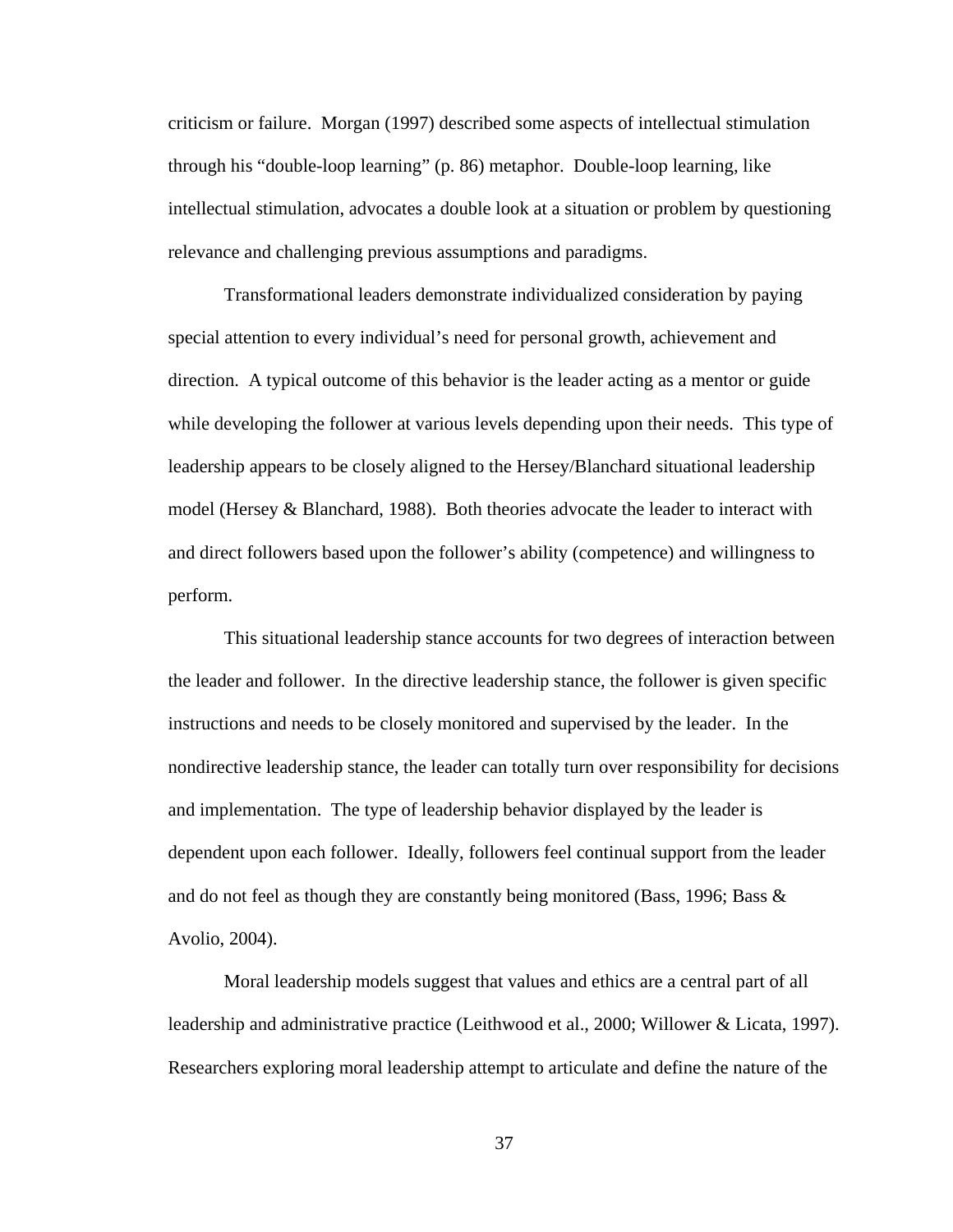values used by leaders in their decision making while trying to determine how conflicts among values can be resolved. Some researchers have attempted to identify the role that gender and race play in moral leadership paradigms (Banks & Powell, 2000; Chemers & Ayman, 1993; Young, Mountford, & Skrla, 2006), although such factors can have an effect in all leadership theories and models.

Participative leadership refers to the decision-making process within a group or team. Participative leadership and organizational effectiveness are closely interconnected. Site-based management and various forms of democratic (shared) leadership are becoming popular, especially in schools where the curriculum should "directly reflect the values and preferences of parents and the local community" (Leithwood et al., 2000, p. 13). This type of leadership is frequently tied to varying views of instructional leadership. Instructional leadership generally relates to the behavior of teachers and administrators as they engage in activities related affecting the growth of students (Bensimon et al., 1989; Leithwood et al., 2000; Sergiovanni, 2000; Yukl, 2002).

In 1992, Abraham Zaleznik wrote an article for the Harvard Business review entitled "Managers and leaders: Are they different?" He argued that managers and leaders are different kinds of people. He stated "a crucial difference between managers and leaders lies in the conceptions they hold, deep in their psyches, of chaos and order" (p. 74). He believed that both leaders and managers are needed in organizations if they are to be successful, but developing them both requires fostering an environment that creates an environment that cultivates creativity and imagination.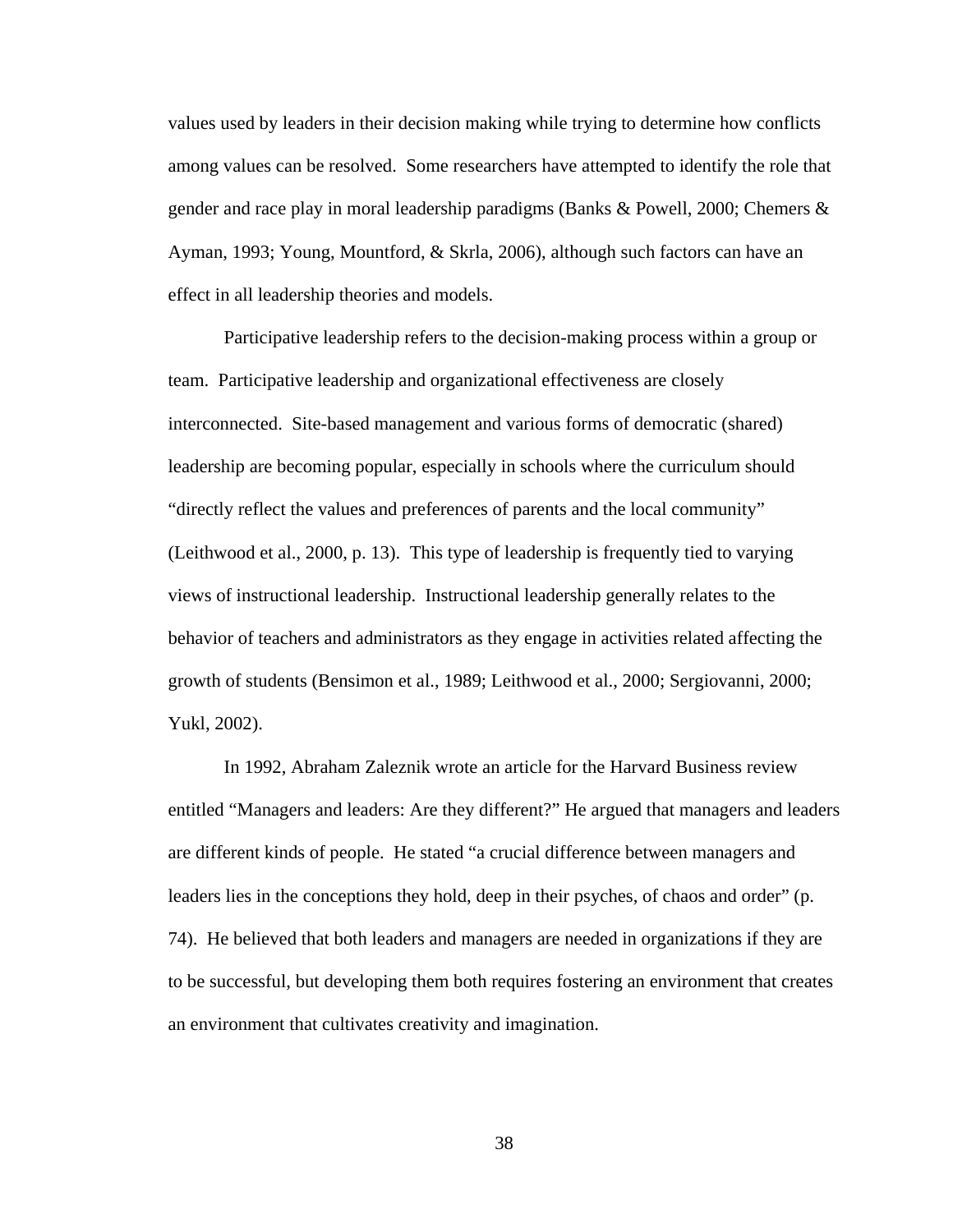Zaleznik additionally believed that managers view goals impersonally, as opposed to leaders who develop goals that reflect a deeper meaning based on beliefs. He stated, "The manager's conception of work involves a combination of people and ideas interacting to establish strategies and make decisions" (p. 76), while leaders try to excite, inspire and support. On the other hand, Evers and Lakomski (1996) argued that it is difficult to discern the difference between management and leadership tasks.

It is also difficult to discriminate between transactional and transformational leadership behaviors. Leithwood and Duke (1999) as well as Bass (1997) acknowledged the difficulty they experienced in providing evidence for transformational leadership. Leithwood and Duke (1999) stated, "we can really only tell the difference if we know the nature of the purposes and their effects which, of course, depend on how people interpret what they see" (p. 77). Evers and Lakomski (2000) added:

If there is no principled way of telling one leader behavior from another, then any claim to have empirically identified transformational leadership effects is not justified. In the absence of justification, however, claims to leadership are noting more than personal belief or opinion, which does not carry any empirical status, no matter how many empirical studies are conducted. (p. 79)

Stewart (2006) believed that Evers and Lakomski as well as Leithwood and Duke appeared to be searching for "absolutes" (p. 20) that may never be determined in complex organizations such as schools.

The distinctions between a transactional leader and a transformational leader may be very close to the distinction made between management and leadership. In fact, "one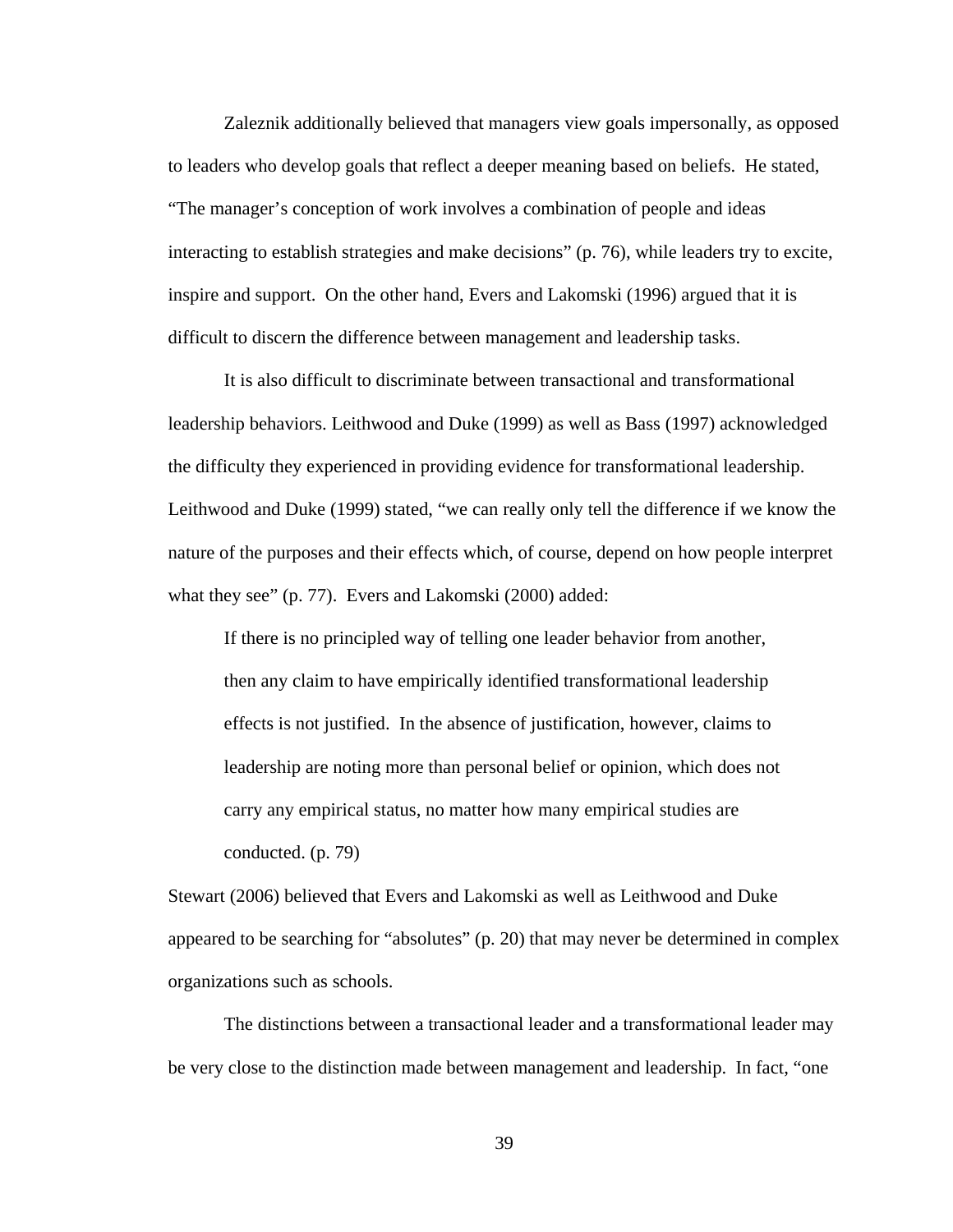might argue that the 'transactional leader' might be better termed the transactional manager" (Stewart, 2006, p. 14). Using this management and leadership framework, it would appear that the terms leader and manager need not be dichotomous.

Transactional leadership can be divided into two basic forms: contingent reward and management-by-exception (Bass, 1996; Bass & Avolio, 2004). Contingent Reward, a means of positive reinforcement, occurs when a leader assigns or manages to get compliance from followers through the use of promised rewards and incentives, or by actually rewarding followers for carrying out an assignment in a satisfactory manner. This method is usually found to be reasonably effective, but not as effective as any transformational leadership method, and certainly more effective than management by exception, which demonstrates a negative reward system (Bass, 1996; Bass  $\&$  Avolio 1994; Bass & Avolio, 2004).

Management-by-Exception is itself divided into two categories, passive and active, and both are considered to be corrective in nature. Passive management by exception includes the use of contingent punishments and corrective actions in response to deviations from expected or acceptable performance. In the passive form, the leader waits passively for followers to make mistakes then takes corrective action. In the active form, the leader arranges to "actively monitor deviances from standards" (Bass & Avolio, 1994, p. 4) being made by followers so immediate corrective action can take place (Bass, 1996; Bass & Avolio, 2004; Yukl, 2002).

Leadership is an all-encompassing and dynamic construct and educational leaders who adopt this expansive perspective might be more prepared to deal with the realities of what is demanded of them—as both managers and leaders. Considering the system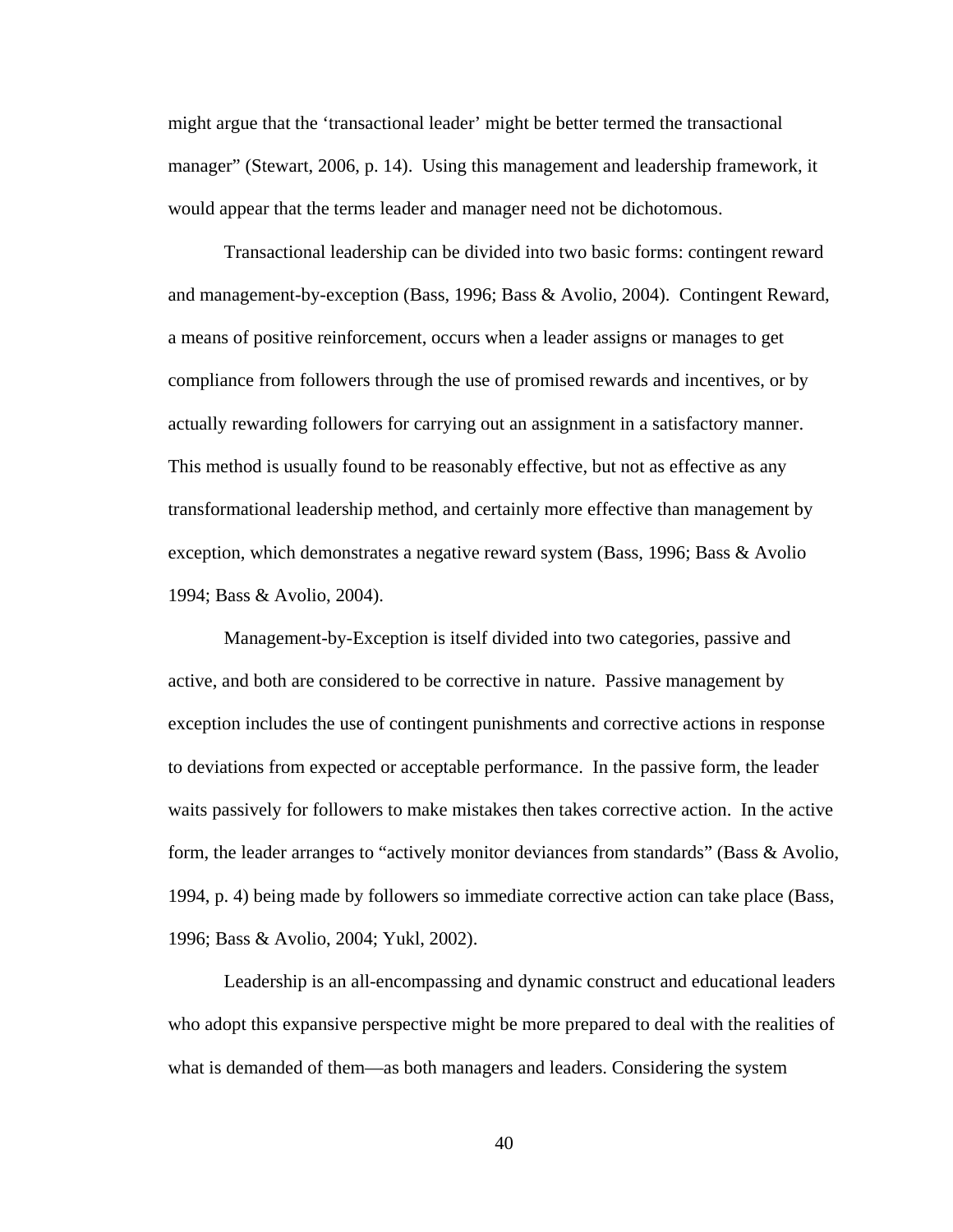realities of modern day schools, many educational leaders may just be doing their best to make it through any given day by managing the diverse needs of the school community and society at large. Stewart (2006) stated:

Knowing about the evolution of the term leadership and understanding how the concept developed through the contributions of key scholars, now forces us to question what makes an educational leader and what effects these individuals have on the teaching and learning that occurs in schools.

(p. 15)

# *Implications for Educational Leadership*

Fullan (2003) wrote that a strong educational system is the cornerstone of a civil, prosperous, and democratic society and he reminded us that "one of the great strengths one needs, especially in troubled times, is a strong sense of moral purpose" (p. 19). Glickman, Gordon, and Ross-Gordon (2004) stated, "in a democratic society, it is vital that students learn to think reflectively, function at high stages of moral reasoning, and be autonomous decision makers" (p. 156). Hence, the role of the school leader becomes critical in providing the example and environment to nurture such ideals.

Crippen (2005) remarked that the old leadership paradigm of the  $19<sup>th</sup>$  and early  $20<sup>th</sup>$  centuries suggested three particular beliefs: (a) that leaders were born and not made; (b) good management made successful organizations; and (c) one should avoid failure at all costs, a belief that promoted risk avoidance and fear. Educational leadership was defined in literature as being hierarchical, patriarchal, coercive, and related to wealth and influence (Bennis & Goldsmith, 1997; Block, 1993; Hickman, 1998; Sergiovanni, 1992).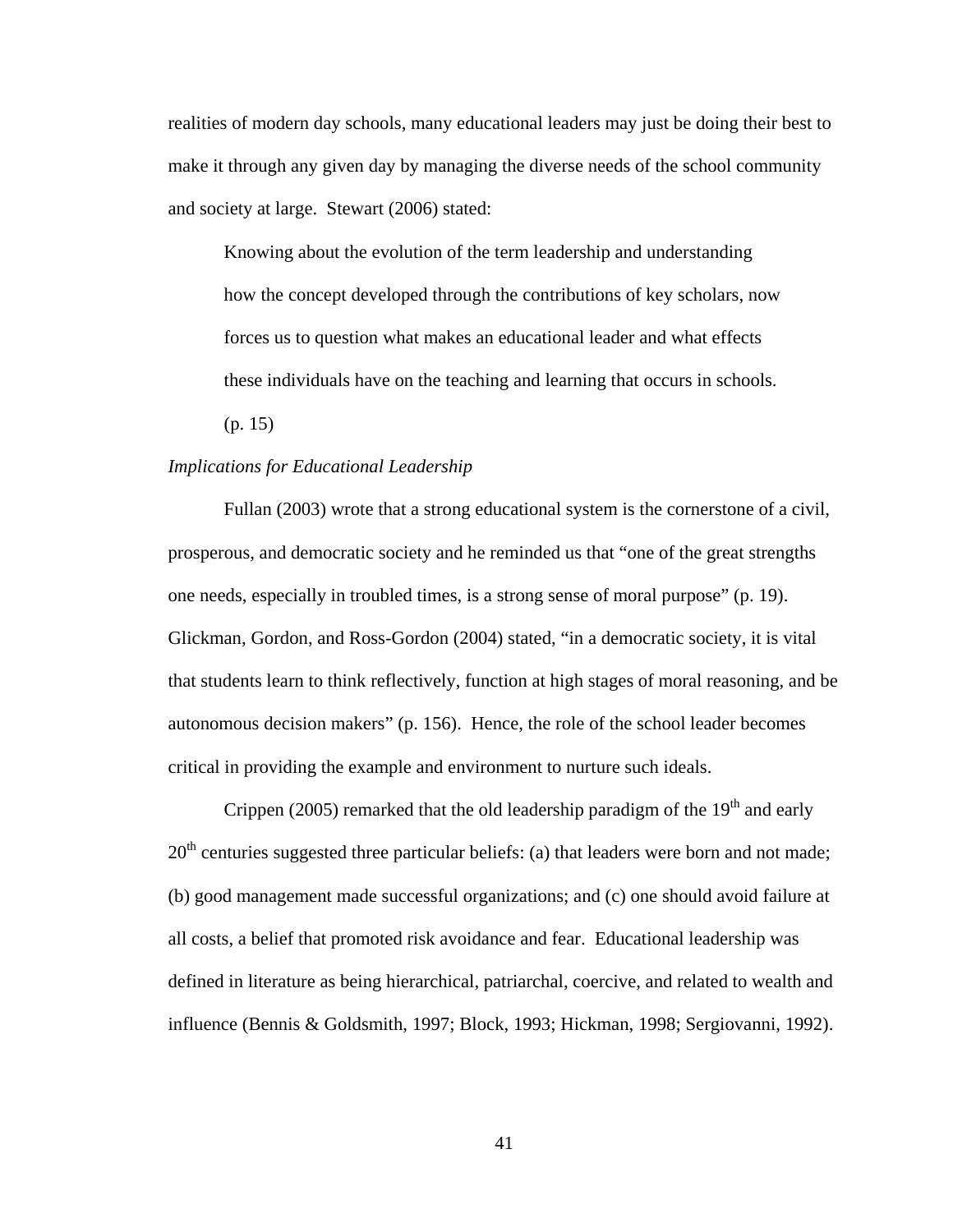Kenneth Leithwood (1991, 1994, 1998, 1999, 2000) and his colleagues have been instrumental in bridging the work of Burns and Bass into the field of educational administration. Leithwood, Begley, and Cousins (1994) described seven dimensions of transformational leadership as applied to educational leadership. These dimensions included building school vision and establishing school goals; providing intellectual stimulation; offering individualized support; modeling best practices and important organizational values; demonstrating high performance expectations; creating a productive school culture, and developing structures to foster participation in school decisions. This educational leadership model assumes that the principal shares leadership responsibilities with teachers. This leadership paradigm is grounded not on controlling or coordinating others, but instead on providing individual support, intellectual stimulation, and personal vision.

Prawat and Peterson (1999) emphasized "the importance of encouraging members in organizations to learn and develop, realizing that the organizational goals are apt to be met when members of the organization work together to make it happen" (p. 223). They further expanded this issue by explaining that a primary administrative role is to share responsibility with others in the organization who are committed and who play a key role in establishing the organizational agreements and enable learning. This notion of distributed leadership is consistent with various researchers (Stewart, 2006).

Schools today are moving towards a more collegial, cooperative, transformative, service approach in the learning community. Murphy and Seashore Louis (1999) stated the following regarding the changes reflected in today's educational institutions: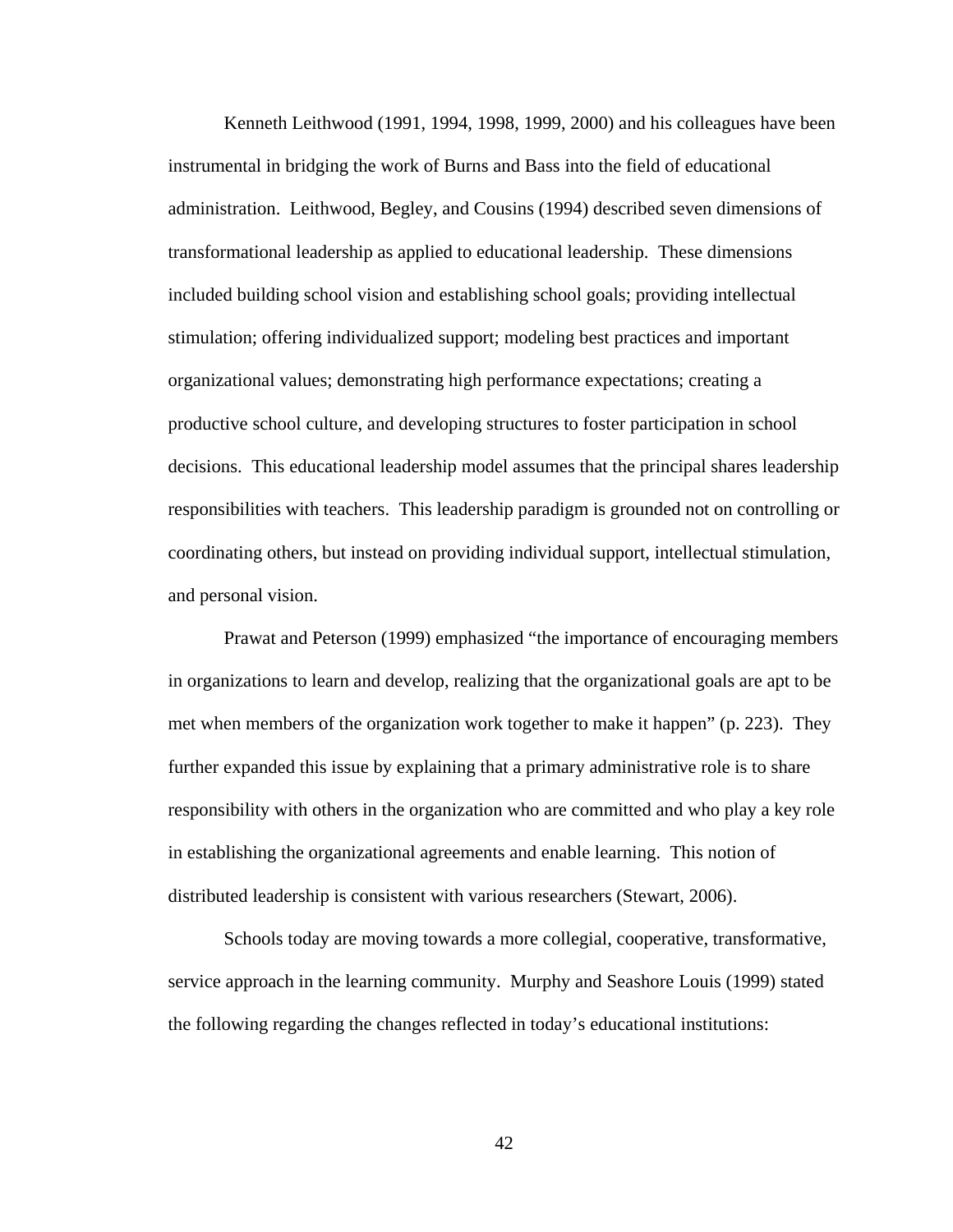In these new postindustrial organizations, there are important shifts in roles, relationships and responsibilities; traditional patterns of relationships are altered; authority flows are less hierarchical; role definitions are both more general and more flexible; leadership is connected to competence for needed tasks rather than to formal position; and independence and isolation are replaced by cooperative work. (p. xxii)

Leithwood and Duke (1999) conducted a review of the concepts of leadership in educational literature from 1988 to 1995. They found 121 articles specifically dedicated to educational leadership. Using that foundation, as well as exhaustive personal research, Hallenger and Heck (1999) concluded that there was a clear trend toward the accumulation of knowledge regarding school leadership and its effects. They also suggested that the study of school leadership will become increasingly more eclectic, both philosophically and methodologically.

It is apparent that managing effective schools to respond to the increasingly complex demands of society will require the knowledge and technical skills of committed and competent leaders. As the demographics shift regarding the study and application of leadership theory, there is considerable debate on how to best prepare the next generation of educational leaders. However, there is no doubt that "leadership has been, and will continue to be a major focus in the current era of school accountability and restructuring" (Stewart, 2006, p. 2).

Instructional leadership models emerged in the early 1980s from the research on effective schools. In contrast to earlier models, these models focused on the manner in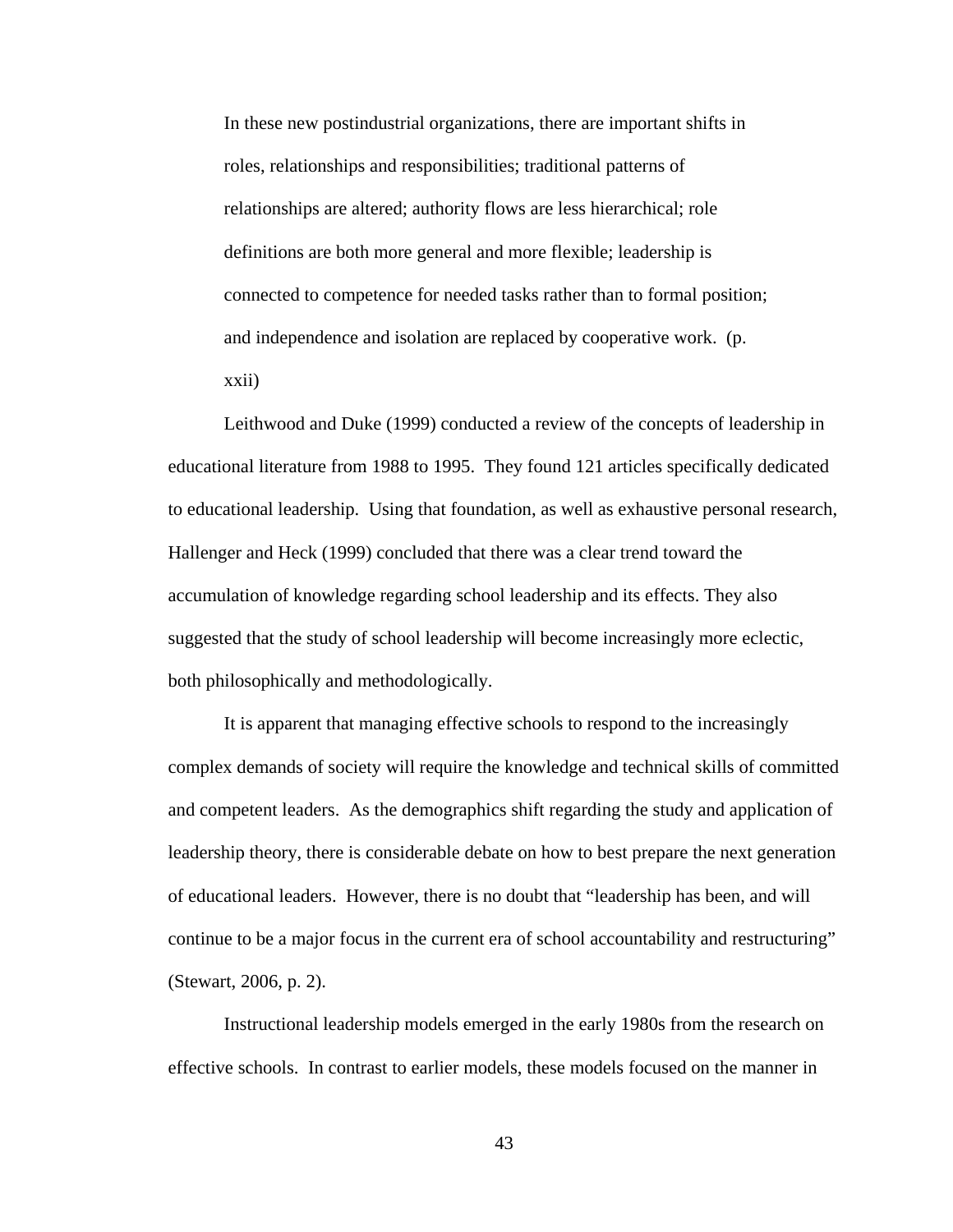which leadership improved educational outcomes. This was an outgrowth of the public's desire (demand) for schools "to raise standards and improve students' academic performance" (Stewart, 2006, p. 7).

What emerged from this clamor for increased accountability was the need to link educational leadership and school effectiveness. Adams and Kirst (1999) stated, "the 'excellence movement' was launched and in its wake followed an evolution in the notion of educational accountability commensurate with the movement's challenge to obtain better student performance" (p. 463).

Leithwood, Steinbach, and Jantzi (2002) referred to these initiatives as large-scale school reform. Several other initiatives were implemented as a means of providing accountability. Adams and Kirst (1999) stated, "policy makers, educational leaders, practitioners, and parents also continued to seek better student performance and accountability through management practices, professional standards, teacher commitment, democratic processes, and parent choice" (p. 466).

School reform and accountability movements pressured school principals to improve student achievement, yet little information was provided on best practices for achieving those outcomes. Originally, the principal's role was to focus on the teachers, while the teachers focused on helping the students to learn. The leadership of the school principal was viewed as instrumental in providing an explanation for school effectiveness. Hallinger (2003) conceptualized this instructional leadership process by proposing three dimensions of instructional leadership: defining the school's mission, managing the instructional program, and promoting a positive school-learning climate.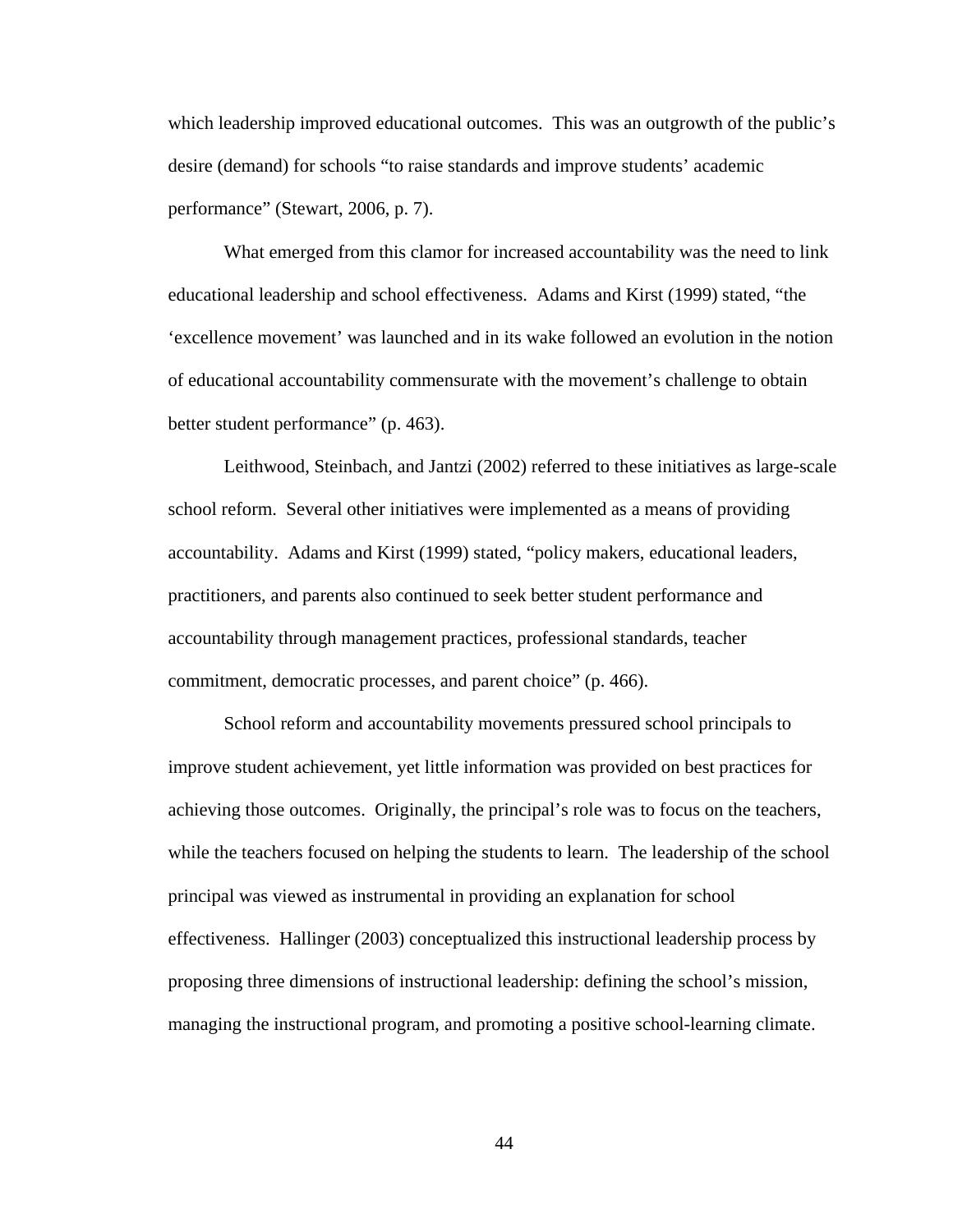Dimmock (1995), on the other hand, believed that such a top-down process of management and leadership was too prescriptive and that a more bottom-up approach was necessary for teaching and learning to improve. Essentially, Dimmock believed that students should be the center of quality schools as principals and teachers together focus on improving student learning and performance. Dimmock (1995) stated, "the traditional top down linear conceptions of leadership and management and their influence on teaching and learning have become inappropriate" (p. 95).

Likewise, Evers and Lakomski (1996) argued that leadership, as it is conceptualized in literature, is not helpful in meeting the challenges of current educational systems. They suggested that several components of effective leadership theory fall short and that "schools can be thought of as being made up of intricate nets of complex interrelationships that criss-cross formal positions of authority and power and carry knowledge and expertise in all directions, not just downwards" (p. 72). They believed that transformational leadership models relied too heavily on the transformational skills of the leader. Instead, the organization should develop feedback loops to learn from its mistakes. In this model, the school becomes less bureaucratic and becomes its own transforming agent. Rather than empowering select individuals, the organization becomes empowered as a collective unit.

Much of the literature relating to educational leadership is dominated by studies that critically examine the central role that the principal assumes in the school. Hallenger and Heck (1999) stated:

By way of illustration, the preoccupation with documenting if principals make a difference has subtly reinforced the assumption that school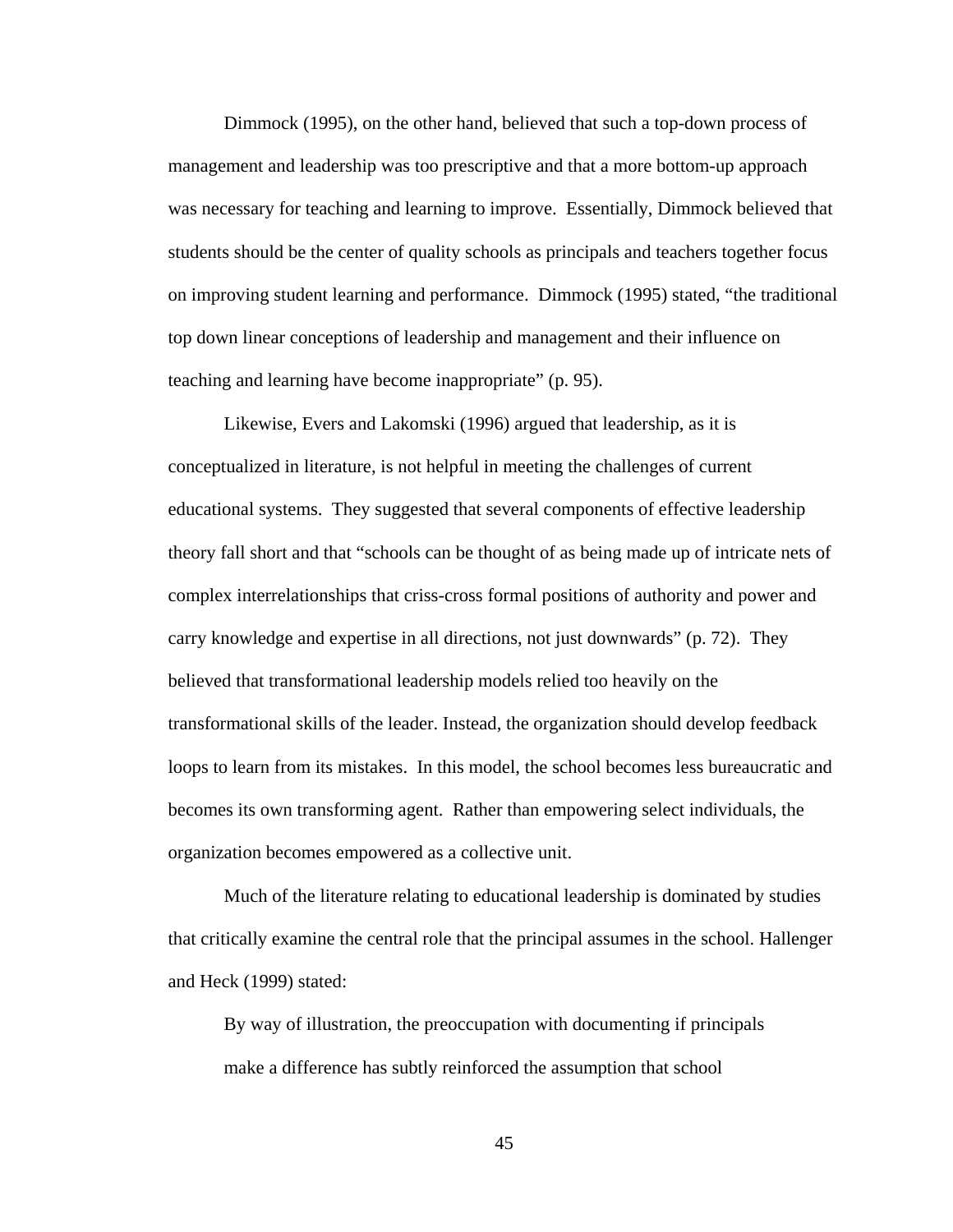leadership is synonymous with the school principal. Scholars have,

therefore, largely ignored other sources of leadership within the school

such as assistant principals and senior teachers. (p. 141)

Starratt (2003, 2004) indicated that there is a paucity of research that examines the contributions of non-principal leaders in the school. For example, in many schools people such as department heads, counselors, and district-level administrators can provide leadership within the school and in the community.

One common problem with instructional leadership paradigms is that in many schools the principal is not the educational expert. Additionally, some principals view their role as strictly administrative and purposely distance themselves from the classroom environment (Crippen, 2005). Hallinger (2003) suggested that in many cases, principals have less expertise than the teachers they supervise.

When this situation is combined with the hierarchical structure of a school system where the ultimate authority exists with senior administrators in the district office, then principals become wedged between the expectations of classroom teachers, parents, district managers, and the community itself. Principals placed in this situation struggle to maintain a balance between conflicting demands from various stakeholders. They become so engrossed in the managerial and administrative tasks of daily school life, that they rarely have time to actually lead others in the areas of teaching and learning (Stewart, 2006).

Along with the movement towards greater accountability was the increasing number of research studies attempting to measure the impact of school leadership. New terms began to emerge in literature such as: shared leadership, teacher leadership,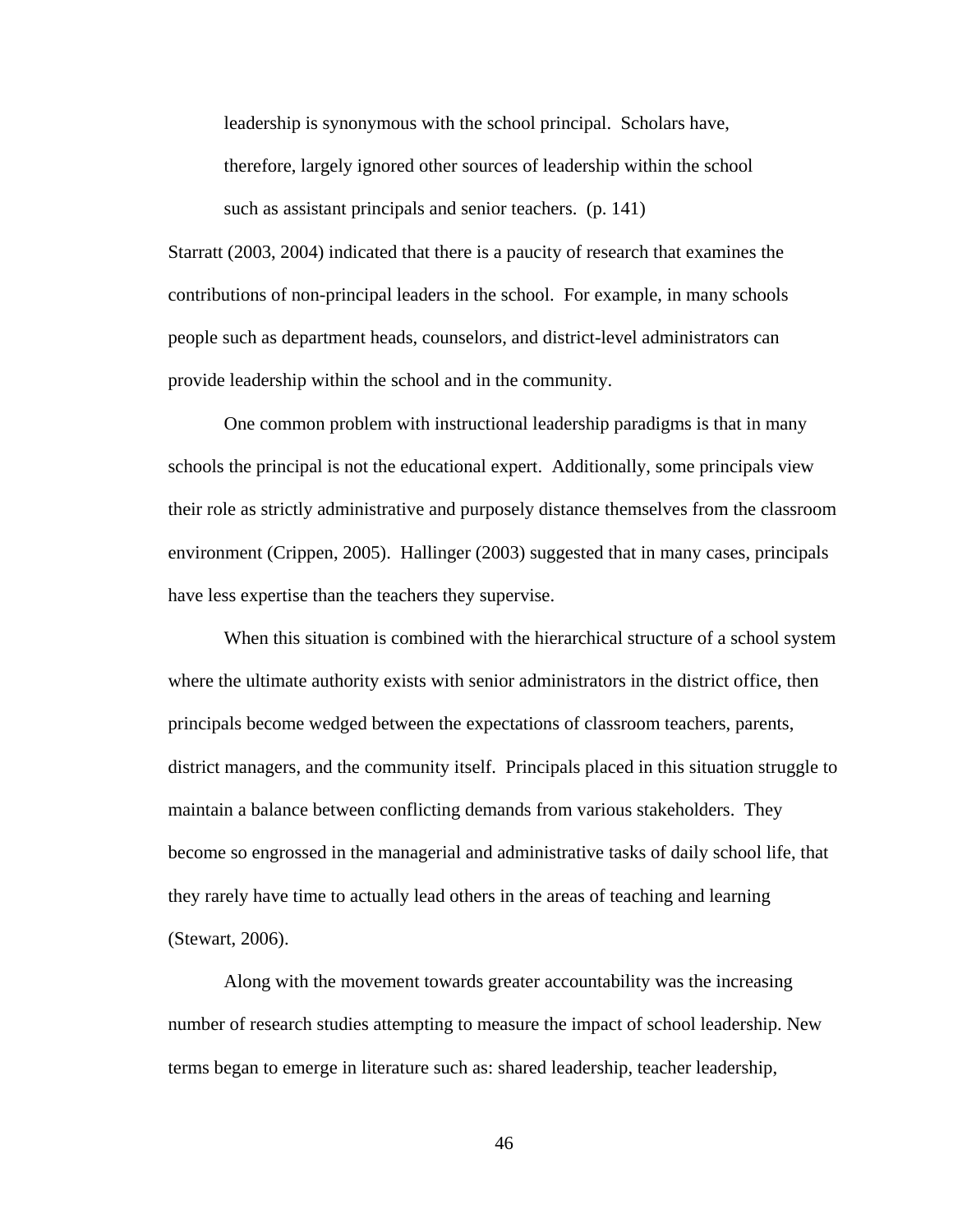distributed leadership, and transformational leadership. According to Hallinger (2003), "the emergence of these models indicated a broader dissatisfaction with the instructional leadership model, which many believed focused too much attention on the principal as the center of expertise, power, and authority" (p. 330).

The effects of transformational leadership on organizational learning in the context of school improvement efforts were examined extensively by Leithwood, Jantzi, and Steinbach in 2000. They concluded that "transformational leadership practices were helpful in fostering organizational learning; in particular, vision building, individual support, intellectual stimulation, modeling, culture building and holding high performance expectations" (p. 37). Furthermore, evidence about the relationship between transformational leadership and organizational improvement and effectiveness were found more than any other effects. The evidence suggested that transformational leadership stimulates improvement. However, according to Stewart (2006), "despite the research conducted by Leithwood and his colleagues, there remain many unanswered questions and undeveloped ideas" (p. 18).

Marks and Printy (2003) stated that there have been few studies that have empirically studied how transformational leadership and instructional leadership compliment one another and contribute to student learning. They suggested that there is a need for more research to evaluate how leadership contributes to quality education. Marks and Printy conducted a national study relating to the restructuring of schools. They studied the relationship of transformational leadership and shared leadership in relation to the quality of teaching and learning. They suggested that in order to improve teaching and learning, then instructional leadership needed to complement the tenets of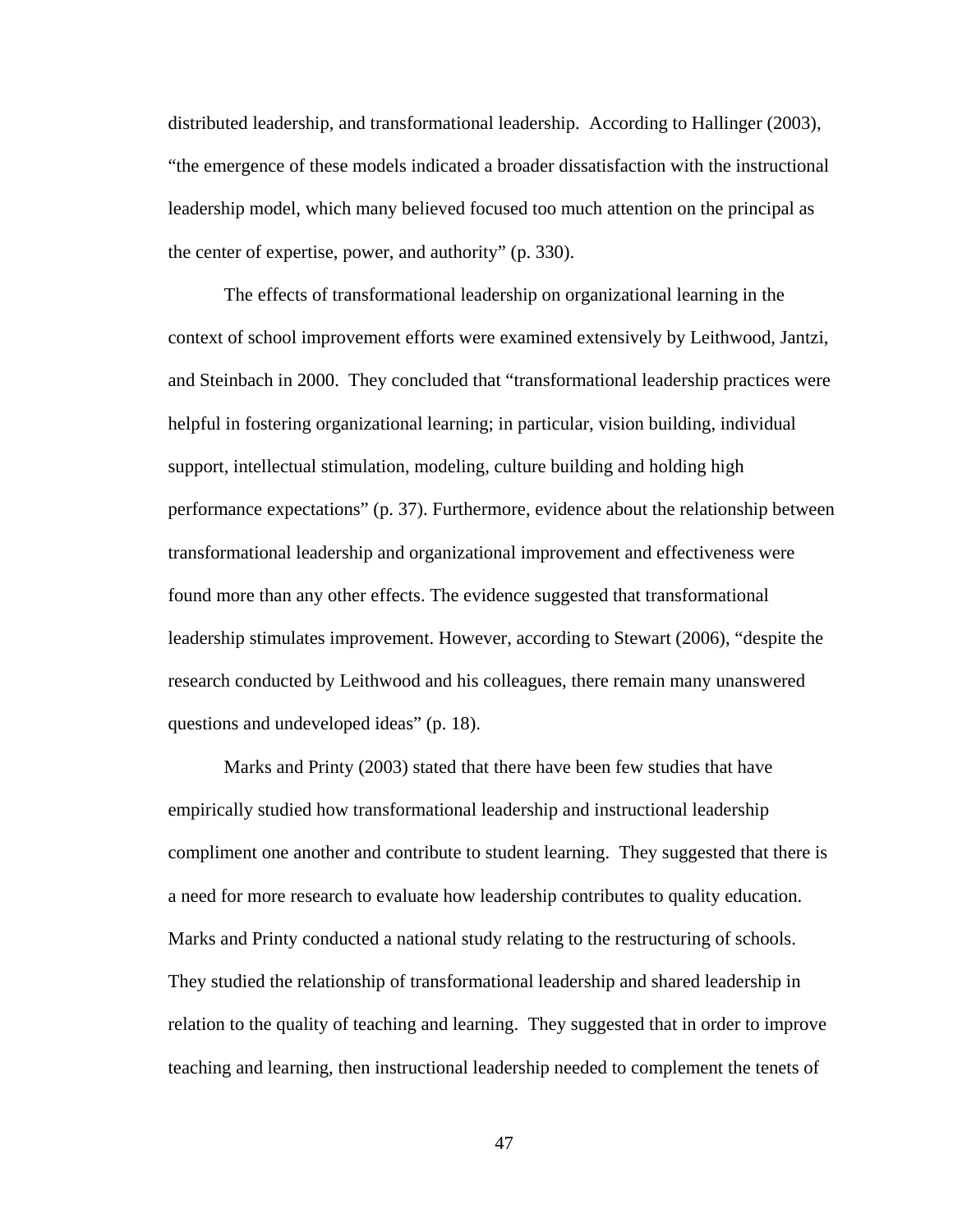transformational leadership. They found that when transformational and shared leadership coexist, the influence on school performance is substantial.

Stewart (2006) concluded that as the study of school leadership is investigated through more diverse lenses and methods, new and often conflicting orientations have and will emerge. Additionally, the question of whether or not leadership can be mandated through accountability efforts in states and individual schools remains to be answered. The authors of leadership studies must "not assume that change is always in the direction of improvement" (Stewart, 2006, p. 22). Senge (1990) reminded us that systems in a constant state of change require a variety of leadership types at different times in organizational development.

#### *Calls for Educational Reform and Accountability*

On September 21, 2009, President Barack Obama, speaking to students and faculty at Hudson Valley Community College, stated:

We know that the nations that out-educate us today will out-compete us tomorrow. The ability of new industries to thrive depends on workers with the knowledge and the know-how to contribute in those fields. Unfortunately, today, our primary and secondary schools continue to trail many of our competitors, especially in the key areas of math and science. So all along that education pipeline, too many people—too many of our young talented people—are slipping through the cracks. It's not only heartbreaking for those students; it's a loss for our economy and our country. (p. 2)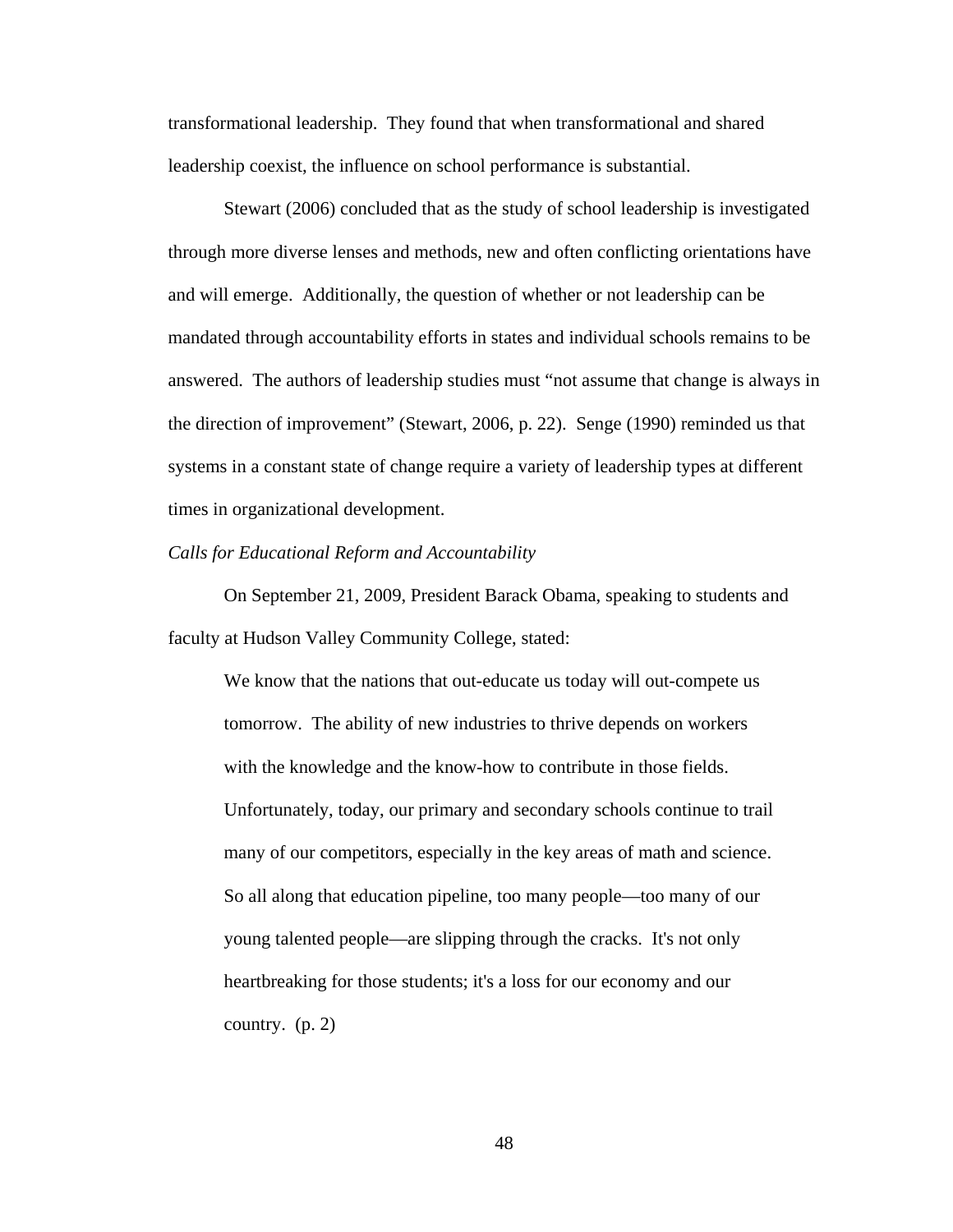This call for reform of public education came on the heels of earlier remarks by President Obama in a speech regarding the perceived current inadequacies of public education. On July 24, 2009, he stated:

We also know that today, our education system is falling short. We've talked about it for decades but we know that we have not made the progress we need to make. The United States, a country that has always led the way in innovation, is now being outpaced in math and science education. African American, Latino students are lagging behind white classmates in one subject after another—an achievement gap that, by one estimate, costs us hundreds of billions of dollars in wages that will not be earned, jobs that will not be done, and purchases that will not be made. And most employers raise doubts about the qualifications of future employees, rating high school graduates' basic skills as only "fair" or "poor." I'm issuing a challenge to our nation's governors, to school boards and principals and teachers, to businesses and non-for-profits, to parents and students: if you set and enforce rigorous and challenging standards and assessments; if you put outstanding teachers at the front of the classroom; if you turn around failing schools—your state can win a Race to the Top grant that will not only help students outcompete workers around the world, but let them fulfill their God-given potential. (p. 3)

Public education remains at the forefront as reformers, policy makers, and politicians engage business and the public in discourse. "Employers, and [college] instructors support a broad reform agenda, including strongly supporting measures that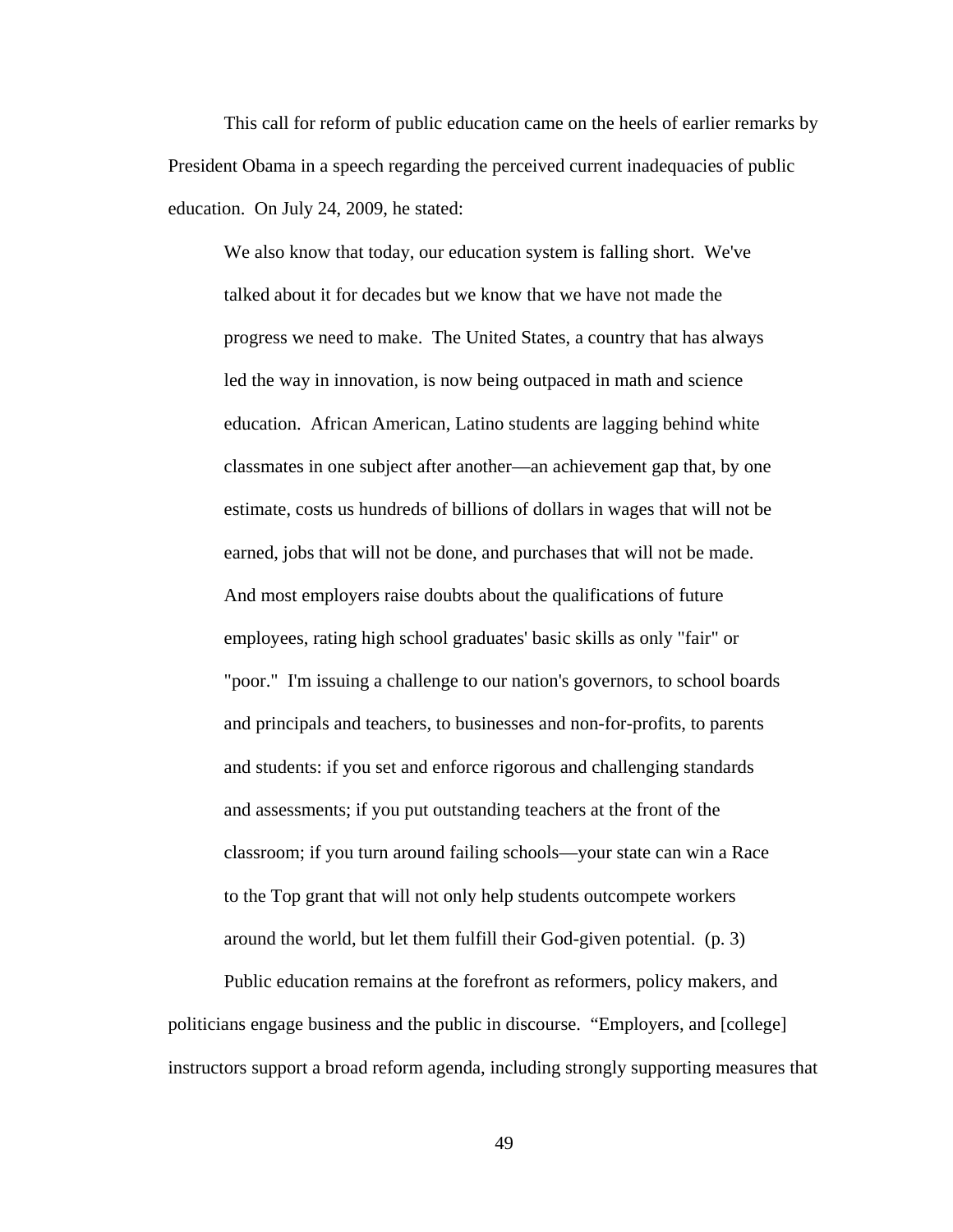would raise expectations for high school students, test them rigorously, and require them to take more challenging courses" (Peter D. Hart Research Associates, 2005, pp. 2-3). Earlier, Powell, Farrar, and Cohen (1985) reported that the history of high school reform had evolved through an "almost incessant criticism of secondary education and the succession of movements to reform schools" (p. 234). More recently, Cuban (2004) argued that high educational reform "continues to generate and receive scorching censure" (p. 17).

The criticism of public education and the educational reform efforts themselves have a rich history in this country, spanning three centuries. The documented criticism of public education began with a report made in 1893 by the Committee on Secondary School Studies, known as the Committee of Ten (Elliot, 1893). Subsequent reports published in the  $20<sup>th</sup>$  century—by the Carnegie Foundation in 1906, The National Commission on Excellence in Education in 1983, the National Commission on Time and Learning in 1994, and other groups—were motivated by the apparent decline in student achievement and its deleterious effect on the nation's economy (Boyer, 1983; Lagemann, 1983; Peter D. Hart Research Associates, 2005; Powell et al., 1985; Wraga, 1998, 1999). The reform agenda for high schools in the  $21<sup>st</sup>$  century has followed a call for accountability, higher standards, and restructuring efforts to ensure that students graduate with the necessary skills to be successful in college, the workplace, and a global economy. The criticisms of the high school continue, a major example being the 2005 report *Rising to the Challenge: Are High School Graduates Prepared for College and Work?* This report was released during an educational summit sponsored by the National Governors Association and Achieve, Inc. (Peter D. Hart Associates, 2005).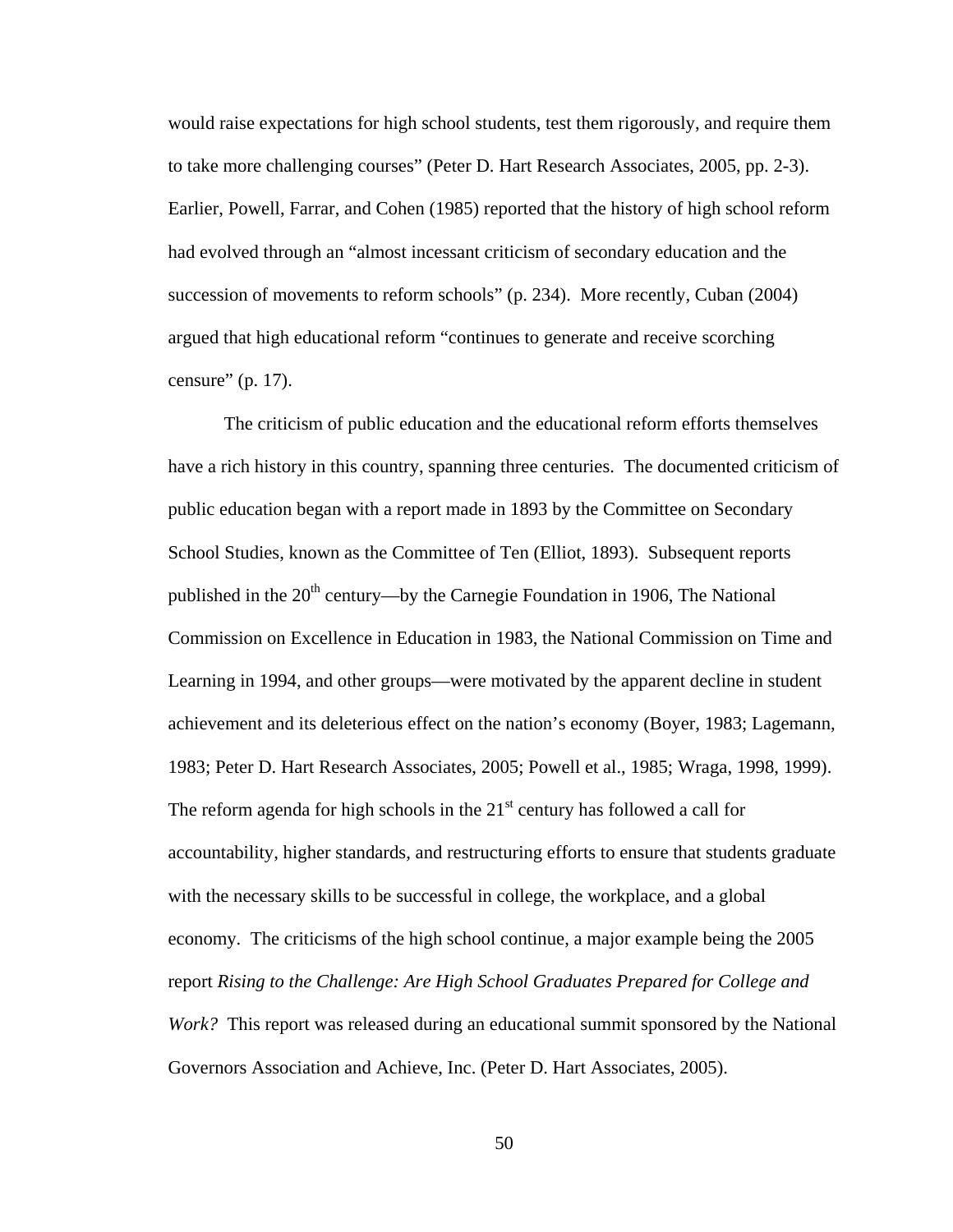Powell et al. (1985) aptly observed that "life has not stood still in high schools" (p. 234). One constant in the reform agendas has a focus on the ways in which learning and time are arranged. In 1893, the Committee of Ten recommended what subjects should be taught, the sequence of subjects, and the length of instruction. In 1906 the Board of Trustees of the Carnegie Foundation defined a course as meeting for a certain period daily and weekly throughout the entire school year. Although the Carnegie Unit the "credits" that high schools award their students for successful completion of a course—has been characterized as "mechanical" and as a "bookkeeping device," serving as "the basis on which the school day, and indeed the entire curriculum, is organized," this unit is still the way that secondary schools organize the curriculum within their instructional program (Boyer, 1983, p. 60).

With the furor caused by the Sputnik launch in 1957 and the concern that high school students were not prepared with enough "hard subjects," school reform was nationally pushed to the forefront to ensure the international competitiveness of U.S. high school students (Conant, 1959). As a way to restructure the day, time was organized differently in many high schools in the late 1950s and early 1960s, most notably through the work of Trump (1959), who introduced flexible modular scheduling. Flexible modular scheduling was a way to eliminate lock-step class time meetings by varying the length of class time based on the predicated needs of the subject matter (Canady & Rettig, 1995). The flexible modular schedule was abandoned for a variety of reasons, including problems with student discipline. In part, this was because 30% to 40% of the school day was allocated "to unscheduled student time to be used for independent study and individual tutorials" (p. 14), which neither teachers nor students could manage.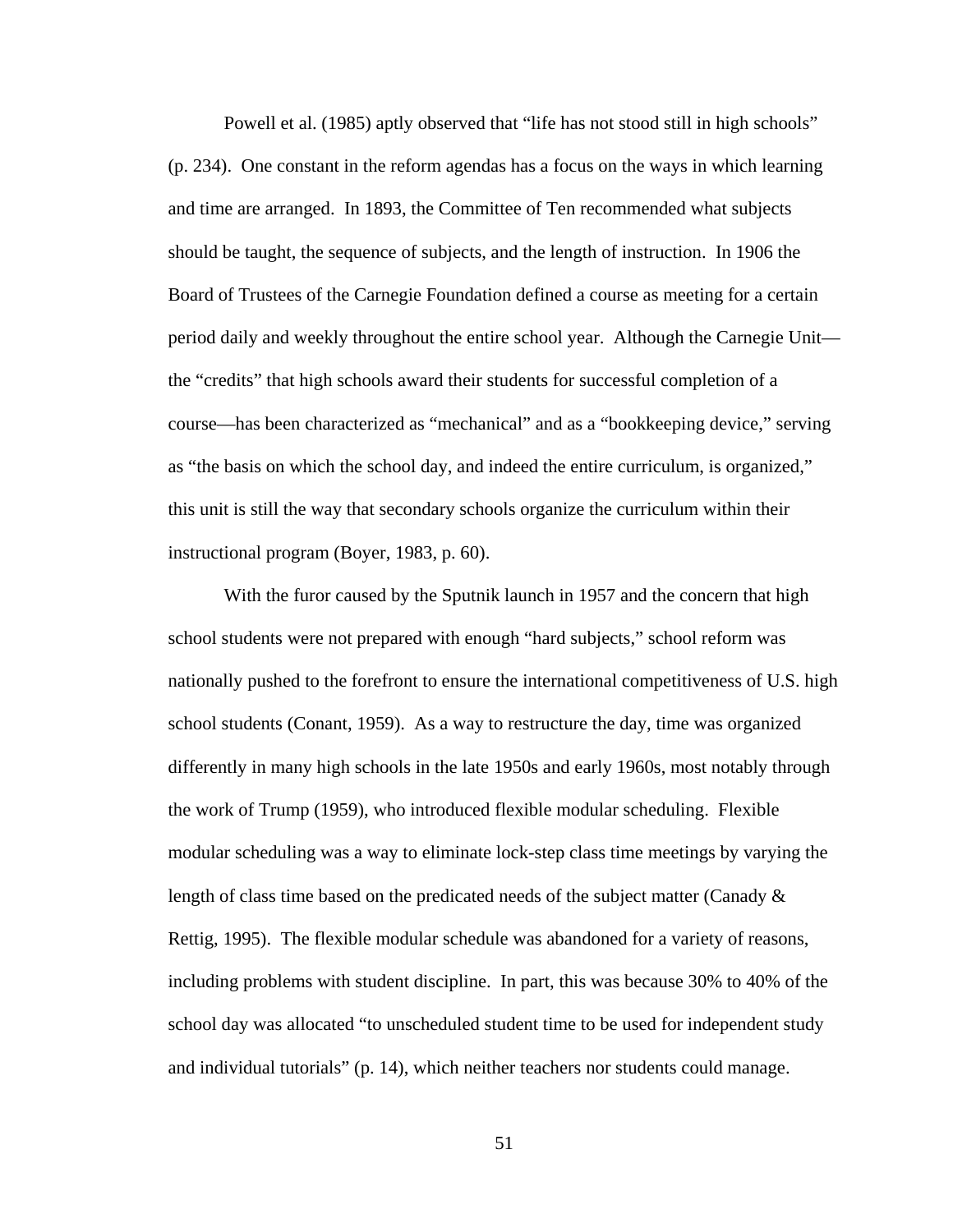The flexible modular schedule gave way to other alternate forms of scheduling in the 1980s and the 1990s, especially after the release of *A Nation at Risk: The Imperative for Education Reform* (National Commission on Excellence in Education, 1983). This report launched the educational reform efforts in the U.S. which extend to the present day. The framers of *A Nation at Risk* emphasized that "the educational foundations of our society are presently being eroded by a rising tide of mediocrity that threatens our very future" (p. 3). This report called for numerous reforms geared primarily towards high schools. They included setting high standards by focusing more time on learning, having higher expectations for students, and increasing graduation requirements to four years of English, four years of math, three years of science, three years of social studies, and a half-year of computer science.

Following the release of *A Nation at Risk* and adding to the tenor of accountability debates were a proliferation of reports, national summits, and legislation aimed at tackling the "tide of mediocrity" sweeping America's high schools. A timeline of accountability efforts and reform movements is attached as Appendix A and provides details about the national focus on accountability, standards, and reform movements that have emerged over in the last three centuries.

Portrayals of high schools in need of reform were found in several books, including *High School: A Report on Secondary Education in America* (Boyer, 1983); *A Place Called School: Prospects for the Future* (Goodlad, 1984); *Horace's Compromise: The Dilemma of the American High School* (Sizer, 1984); *The Shopping Mall High School: Winners and Losers in the Educational Marketplace (Powell et al., 1985); and Horace's School: Redesigning the American High School (Sizer, 1992). Each of these*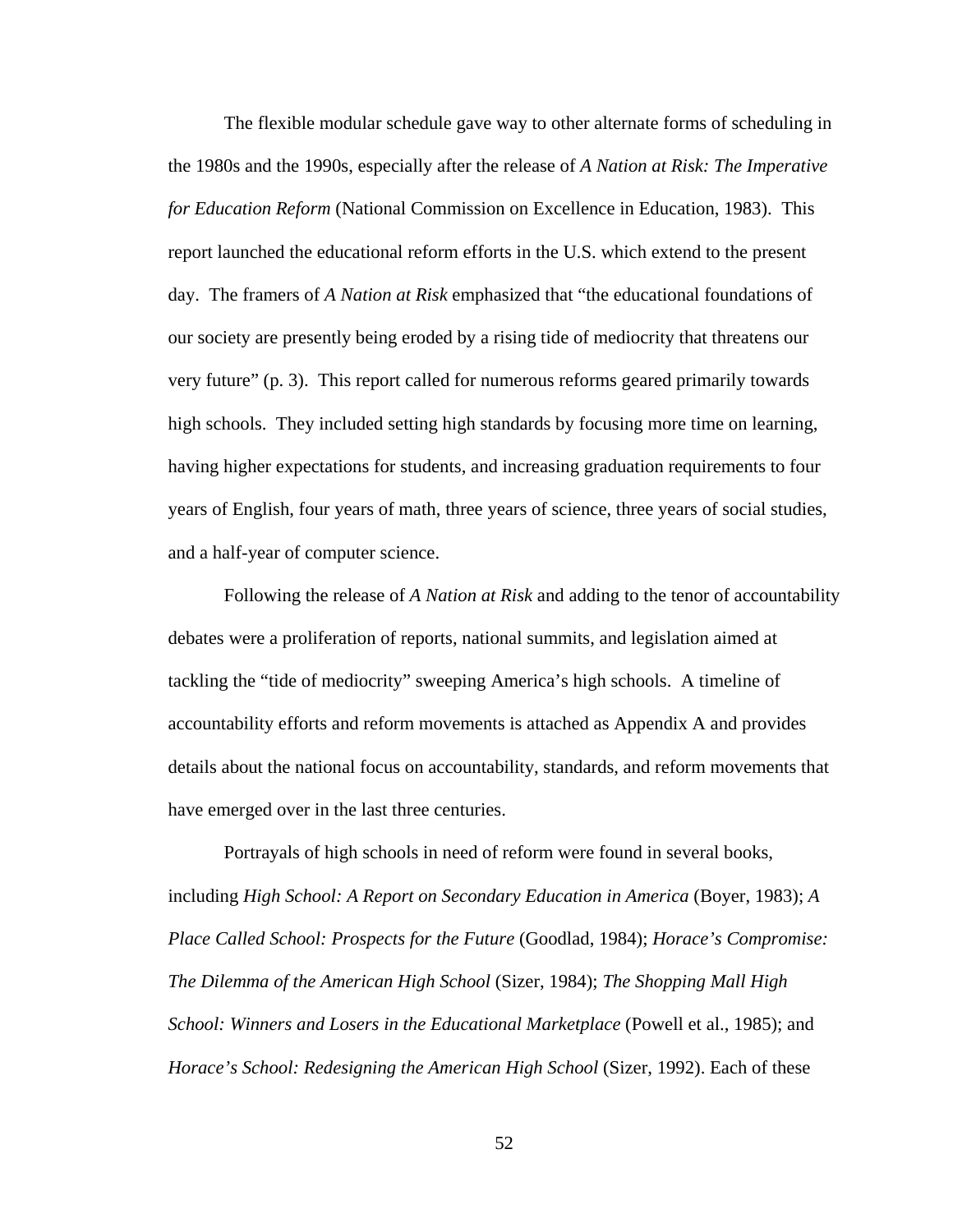books addressed the use of time by examining numerous issues related to the state of affairs in high schools.

Goodlad (1984) emphasized that reform in high schools needed to include the creation of smaller schools, the development of a core curriculum, the elimination of tracking systems, and the reexamination of time because "time is virtually the most important resource" (p. 30) available to schools. Sizer (1984) asserted that "the clock is king," and there is "a frenetic quality to the school day, a sense of sustained restlessness" in which "the student rushes from class to class to collect knowledge" (pp. 79-80). Similarly, Boyer (1983) reported that "just as the arrangement of space is standardized in the American classroom, so is the use of time. If ideas are to be thoughtfully examined, time must be used wisely. Time is the student's treasure." (p. 141)

Both Goodlad (1984) and Sizer (1984) called for restructuring how students interact with their subject matter and their teachers, eliminating the meaningless exchanges that characterized teaching and learning. Although Goodlad and Sizer were not championing any form of organizational change or scheduling system, they sought systematic reform of the current practices used to educate young people. Goodlad's (1984) message was clear:

We must not stop with providing only time. I would always choose fewer hours well-used over more hours of engagement with sterile activities. Increasing [time] will in fact be counter productive unless there is, simultaneously, marked improvement in how time is used. (p. 283)

On February 24, 2009, President Obama stated the following to a joint session of Congress,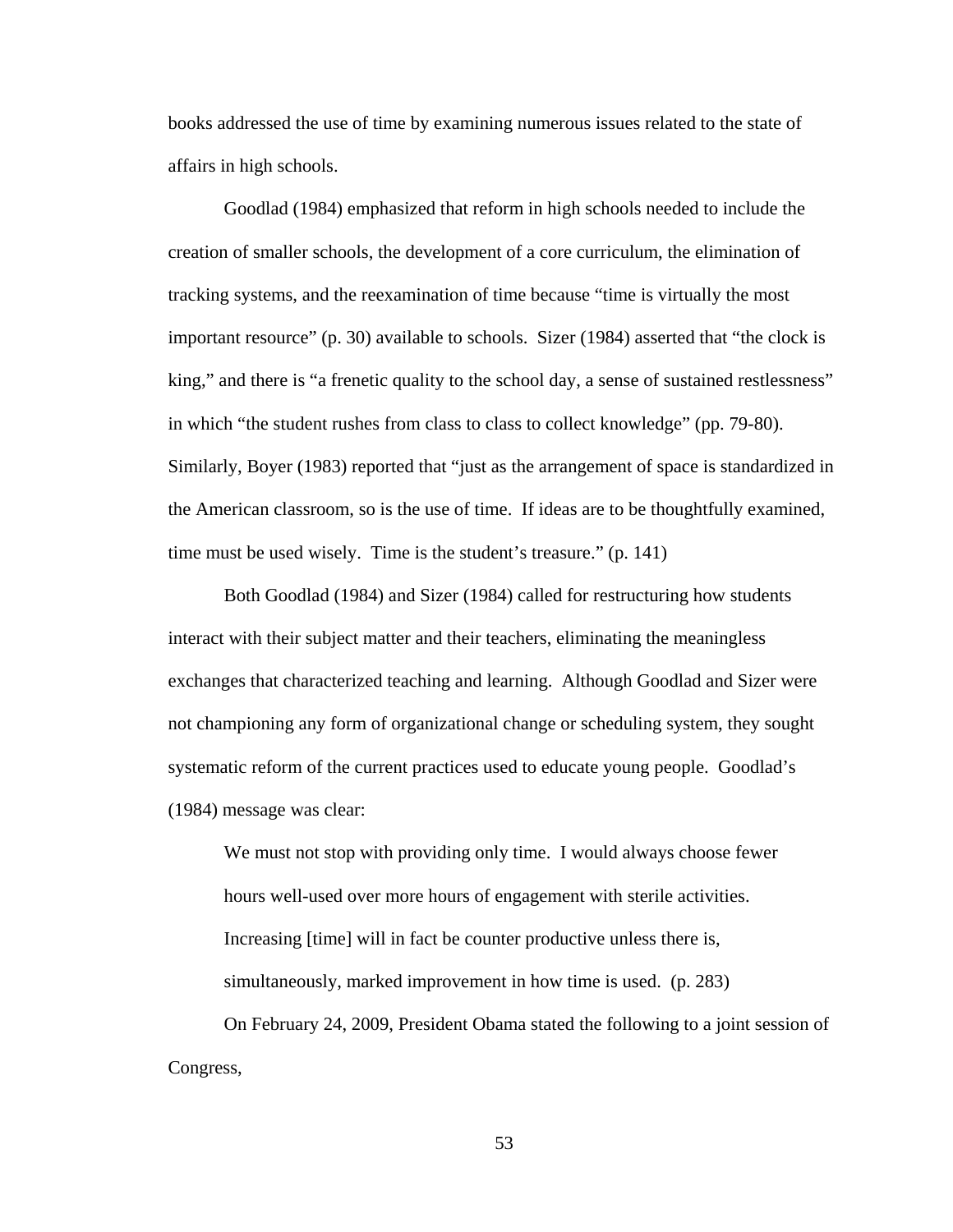In a global economy where the most valuable skill you can sell is your knowledge, a good education is no longer just a pathway to opportunity, it is a pre-requisite. That is why it will be the goal of this administration to ensure that every child has access to a complete and competitive education, from the day they are born to the day they begin a career. (p. 4)

The president followed this statement up on March 10, 2009, by making this statement, *"*Reform in America's lowest-performing schools must be systemic and transformational. For some, partnerships and additional support can bring about change and drive improvement. Others may need to move beyond the late 19th century and expand the school day" (p. 1). He further stated, "I know longer school days and school years are not wildly popular ideas… not in my family, and probably not in yours. But the challenges of a new century demand more time in the classroom" (p. 3).

Expanding the school day and restructuring the time students actually spend in school is not a new issue, but it is one that is now being considered and actively pursued in the highest levels of education. In a recent interview, the Secretary of Education, Arne Duncan (2009), stated "Our school calendar is based upon the agrarian economy and not too many of our kids are working the fields today" (p. 2). He further stated that kids in the United States need more school because kids in other nations have more school, and that "Young people in other countries are going to school 25, 30 percent longer than our students here, I want to just level the playing field" (p. 1).

## *High Stakes Accountability*

Many accountability schemes are exclusively based on high-stakes standardized testing, which is typically incongruent with what most educators recognize as effective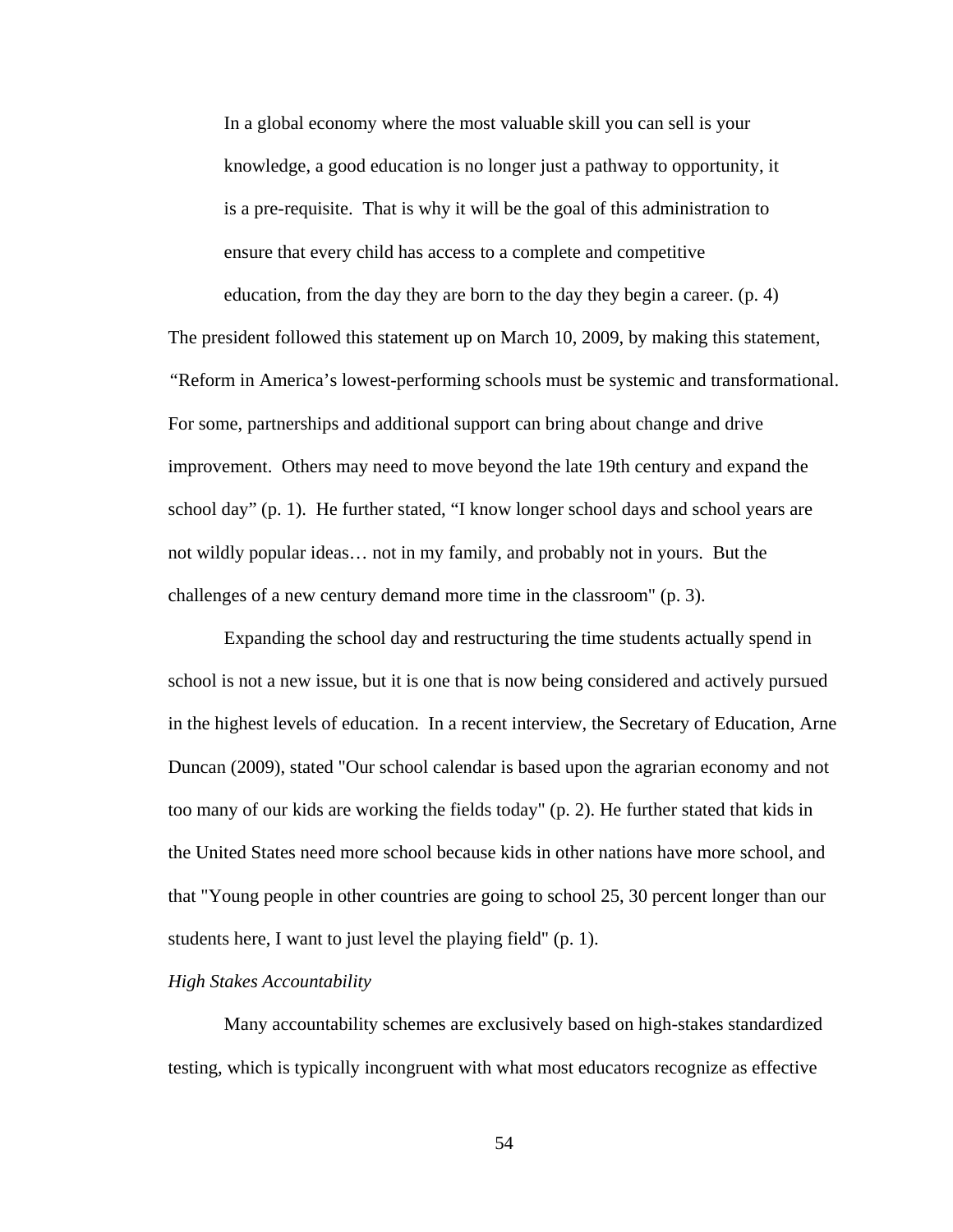ways of measuring quality teaching and learning. In Missouri, high stakes testing has evolved and increased dramatically in the last few years. In 1993, the Outstanding Schools Act (Senate Bill 380) was passed by the Missouri legislature. This law called for the development of a new assessment system for public schools in the state.

The Show-Me Standards, with their commensurate content and process standards were part of that hallmark legislation. There are 40 content standards (what students should know) and 33 process standards (what students should be able to do) included in the Show-Me Standards. To measure a child's performance or success in school in relation to these established standards, the Missouri Assessment Program (MAP) was created. MAP testing began in 1997 and was fully implemented for all students in grades 3-11 by 2001 in the areas of Math, Communication Arts, Social Studies, Health/PE, and Science. The tests consisted of several selected-response questions (multiple choice), a few constructed-response questions (short answer) and at least one long-answer essay question called a performance event (DESE, 2009a, 2009b).

In 2001, the Federal Government approved the No Child Left Behind (NCLB) legislation. The Missouri Department of Elementary and Secondary Education (DESE) began making revisions to its MAP tests to comply with the federal mandates established in NCLB. The ultimate goal was to increase student performance and to make schools accountable for their student's academic achievement. All 50 states, as well as the District of Columbia and Puerto Rico were required to develop standards and assessments that would comply with NCLB and begin implementation by the 2005-2006 school year. The stated purpose was to set high educational and achievement standards for all students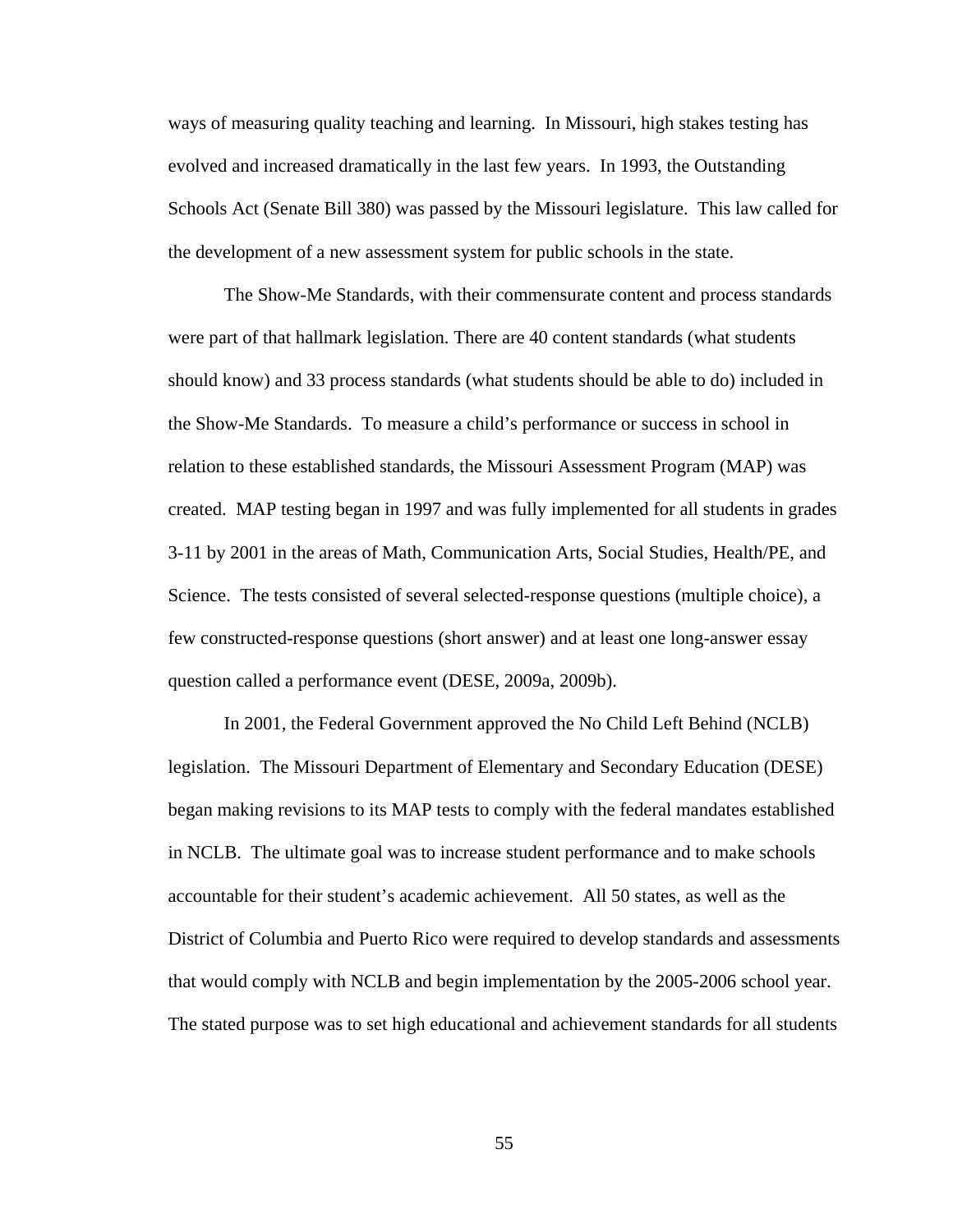and to help them grow into responsible and confident individuals and community members who can function to the best of their abilities (DESE, 2009a, 2009b).

As a result of the accountability standards in No Child Left Behind, the Missouri Department of Elementary and Secondary Education has had to remove accreditation status from three school districts in the last few years. The Wellston school district was unaccredited in 2003, and was put under total DESE control in 2007 because, according to Missouri's Commissioner of Education Kent King, it had "long-standing and deepseated problems. It has bounced between provisionally accredited and unaccredited status for more than 10 years. Too many students have paid the price for the district's inability to focus on its fundamental academic needs and priorities" (DESE, 2005, p. 1). The River View Gardens and St. Louis City school districts were unaccredited in 2007, both of which remain on unaccredited status. On December 17, 2009, the Department of Elementary and Secondary Education announced that it would totally close the Wellston School District in 2010. The Wellston school district had been operating under state oversight for several years. To date, two school districts in Missouri (Wellston and Wyaconda) have been totally closed due to "ongoing academic and financial difficulties" as well as the inability of each district to "provide adequate educational facilities" (DESE, 2009c, p. 1). This trend is sure to continue as more and more schools fail to meet higher federal and state benchmarks established in No Child Left Behind legislation (DESE, 2009b; DESE, 2007a, DESE, 2007b).

When a school becomes unaccredited, a special administrative board (threeperson panel) is authorized by state law to govern the district on an interim basis. The special administrative board replaces the local board of education, but answers to state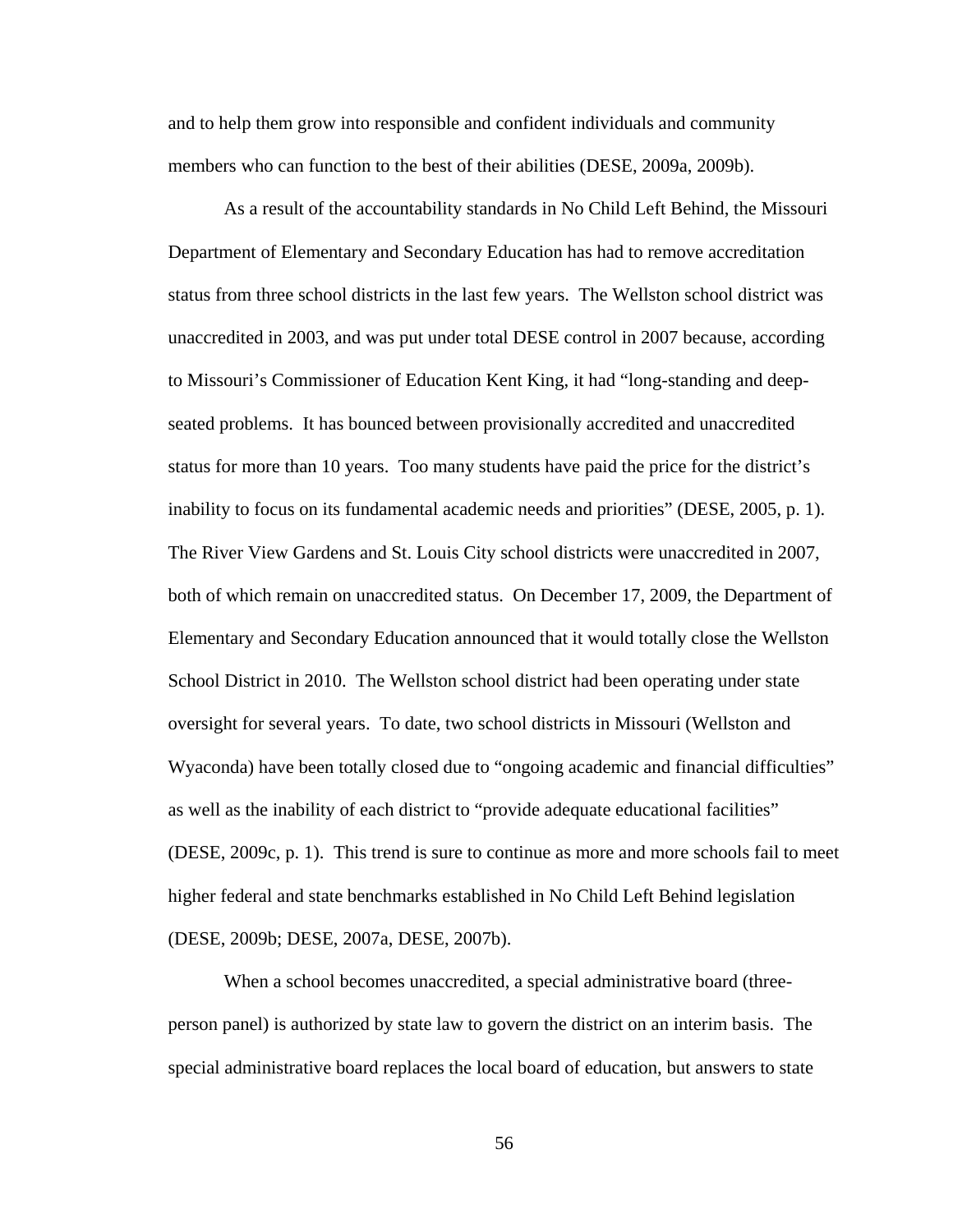education officials. The board consists of a paid chief executive officer, who serves as chair of the board, and two unpaid members who must be residents of the school district (DESE, 2005).

Beginning in the 2009-2010 school year, additional elements were added to Missouri's mandated assessment and accreditation program. Specific end-of-course (EOC) tests were required for students completing the following high school courses: Algebra I, Biology, English II, and Government. Because of the implementation of endof-course exams, MAP testing in grades 9-12 was discontinued starting in the 2009-2010 school year. The goal of the end-of-course exam testing regimen was to determine student's proficiency in individual courses at the high school level, rather than demonstrating proficiency in more non-specific subject areas (DESE, 2009b).

According to DESE (2009a, 2009b), the assessment data obtained from MAP testing was designed to help students become more successful. Several groups, both at the state and individual school district level, use the assessment results. These results play a major role in holding the state, the schools, the teachers, and administrators accountable for providing the best education possible. State officials use the assessment information to identify schools in need of improvement. According to DESE (1998), "any school being considered for the academically deficient rating shall be examined by an audit team to determine the cause of the school's poor performance. If warranted, a management team will identify methods for improvement" (p. 8).

The testing data helps the state determine what resources and help each school needs. They also compare Missouri's testing results with the results of schools in other states to see how Missouri students measure up nationally. School districts use the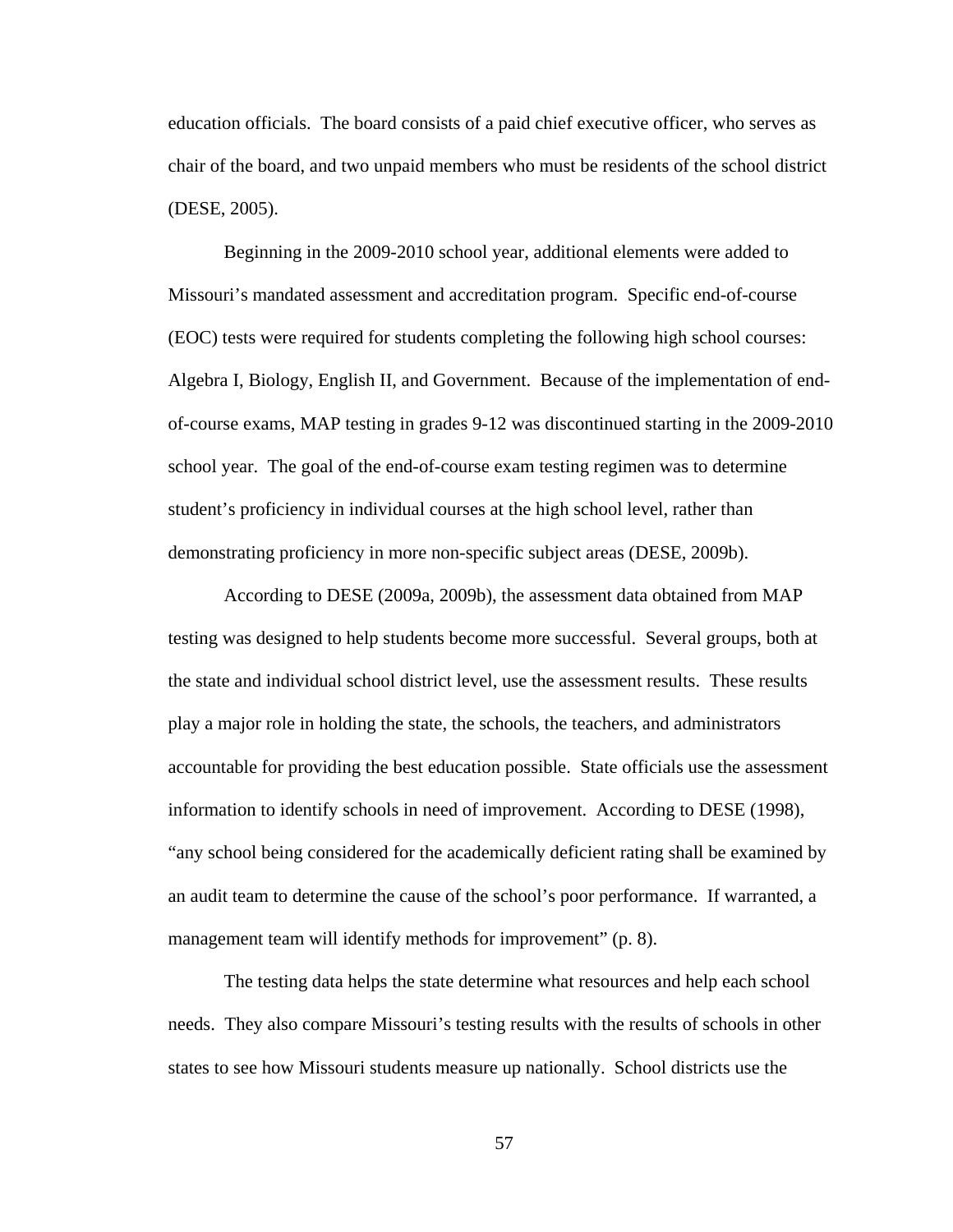results to set goals or create plans to improve in areas where expectations are not met. Although individual students are not held accountable for their MAP test scores, individual schools and school districts face varying degrees of sanctions if their students do not improve their scores or meet state performance expectations (DESE, 2009a, 2009b).

Starting in 2009, federal funds from The American Recovery and Reinvestment Act, "provide a unique opportunity to jump start school reform and improvement efforts while also saving and creating jobs and stimulating the economy" (ARRA, 2009, p. 1). According to the federal government, these one-time resources will be spent "in ways most likely to lead to improved results for students, long-term gains in school and school system capacity, and increased productivity and effectiveness" (ARRA, 2009, p. 2). The stated goal of this program is ensure that:

All students graduate from high school prepared for college and a career and have the opportunity to complete at least one year of postsecondary education. This means that we must dramatically improve student achievement and close the achievement gap. ARRA identifies four core reforms that will help the nation meet that goal: (1) adopting rigorous college and career-ready standards and high-quality assessments; (2) establishing data systems and using data for improvement; (3) increasing teacher effectiveness and equitable distribution of effective teachers; and (4) turning around the lowest-performing schools. (ARRA, 2009, p. 2)

What some educators are finding out is that the funds coming from The American Recovery and Reinvestment Act have many strings attached and include punitive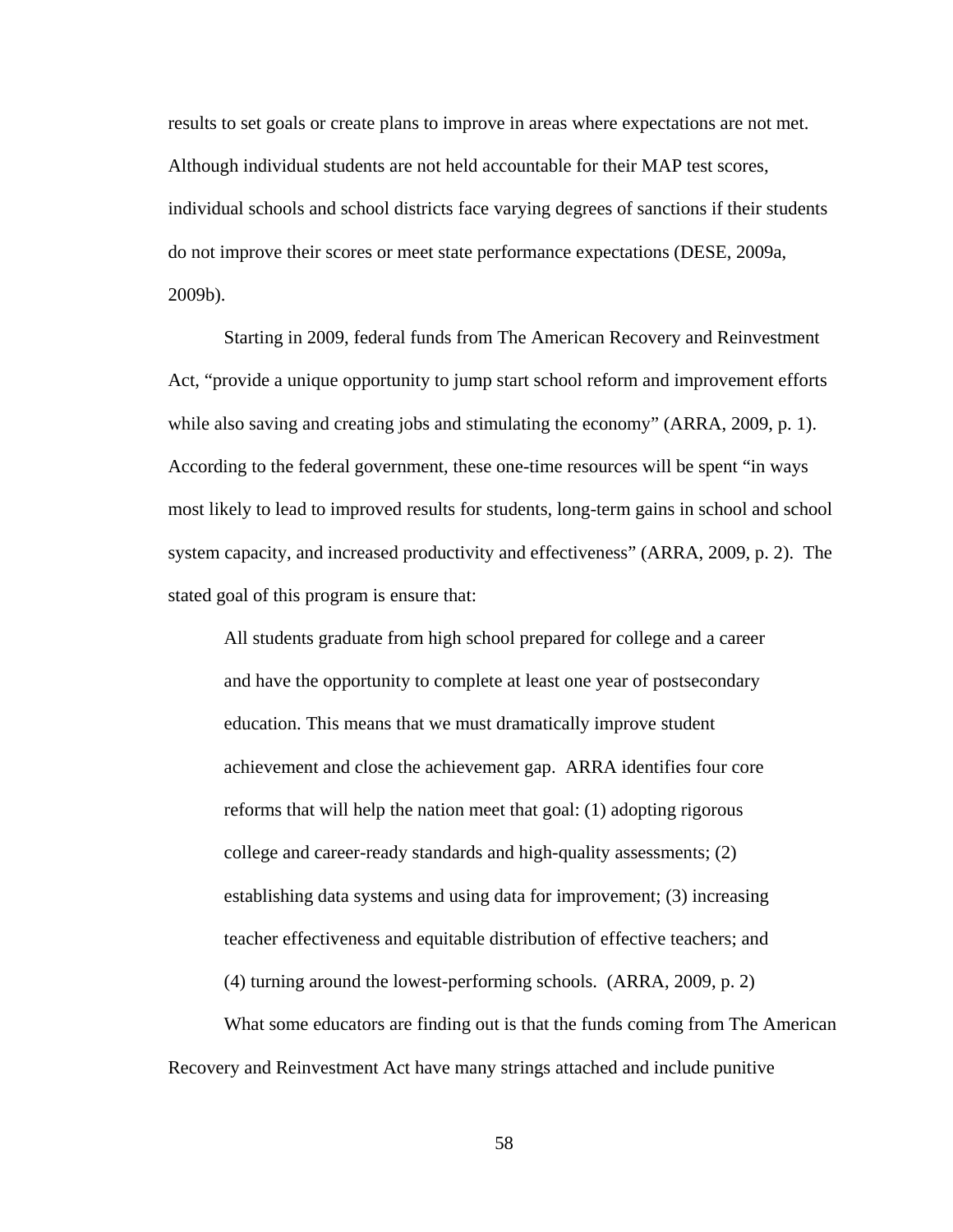measures for those schools held accountable for not improving student achievement. One of the stated goals of ARRA is to turn around persistently low-performing schools, which "is likely to require a significant overhaul of school staff, leadership, instructional program and calendar, and for the most distressed schools, school closing or consolidation" (ARRA, 2009, p. 13). The ultimate goal of ARRA is to "Aggressively restructure or close a district's persistently lowest performing schools and reopen with new leadership and staff, a new research-based instructional model, longer school day and year, and intensive job-embedded professional development for teachers" (ARRA, 2009, p. 13).

Faced with this level of accountability, it is no wonder that educational leaders are actively looking for methods and mechanisms to reform their schools and increase student achievement. Administrators must find ways to aggressively restructure their schools using research-based instructional models to improve student achievement, or they will be replaced with someone who will.

It is in this era of high stakes school accountability that educational leaders must be trained to function—to implement positive instructional and educational changes—or the teachers and administrators will be replaced, and eventually the school will be closed. Calls for reform, change, and leadership are not new, but these most recent calls come with sharp accountability teeth. Organizational (school) restructuring, in the form of new scheduling systems, has appeared to be the fix-all in the eyes of many educators desperate to find a way to improve their school (Zepeda & Mayers, 2006).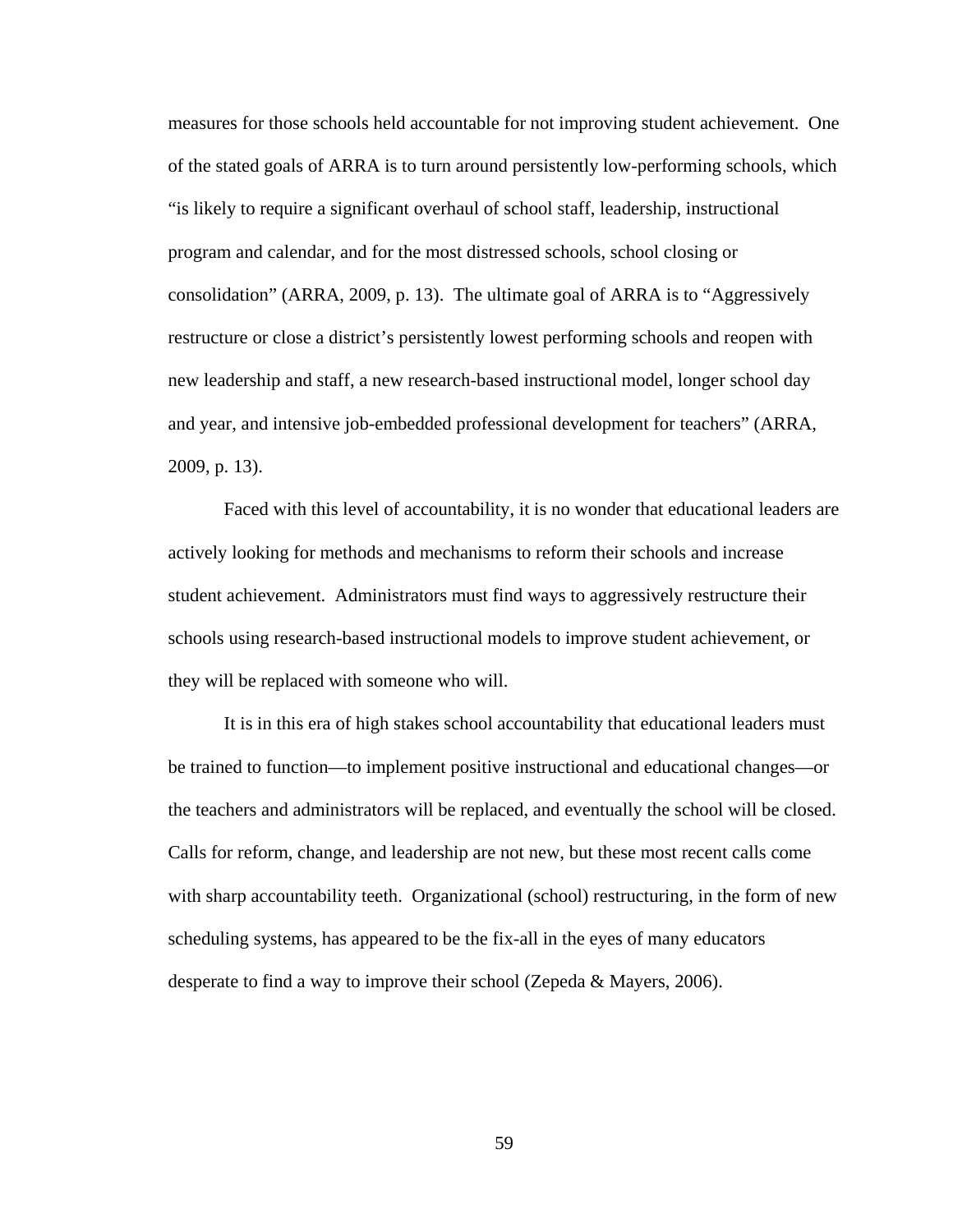#### *Structural Reform: Agent of Change and Catalyst for Leadership?*

As the accountability bar rises, schools continue to explore avenues for increasing student achievement. As a result, some school leaders have examined new teaching methods, emerging technologies, and new organizational structures in the form of alternative scheduling patterns to improve the teaching and learning process. Change is the constant companion and clarion call heard by most school administrators. Unfortunately, successful and lasting educational change does not come easily. In fact, structural reform that leads to effective change "requires a well orchestrated, integrated design that responds to the needs for learning" while bearing in mind the entire organizations' needs as well (Bolman & Deal, p. 339).

According to Bolman and Deal (1997), "authors and consultants spin out a steady flow of new answers and solutions" in an effort to improve organizations (p. 8). However, different organizations "need very different structures to be effective in their respective environments" (p. xiv). One thing is clear, organizational structure greatly impacts "morale, productivity, and effectiveness" (p. 38), and ultimately will directly impact an individual's ability to lead.

Many school administrators are constantly looking for ways to improve student achievement. If they can do this, as well as enhance a school's educational climate and improve the productivity and effectiveness of teachers, then they have achieved an educational win-win situation. Bolman and Deal's (1997) structural perspective of organizational change perfectly described what such leaders are looking for, "a pattern of roles and relationships that will accomplish collective goals as well as accommodate individual differences" (p. 40). Some educational leaders use Bolman and Deal's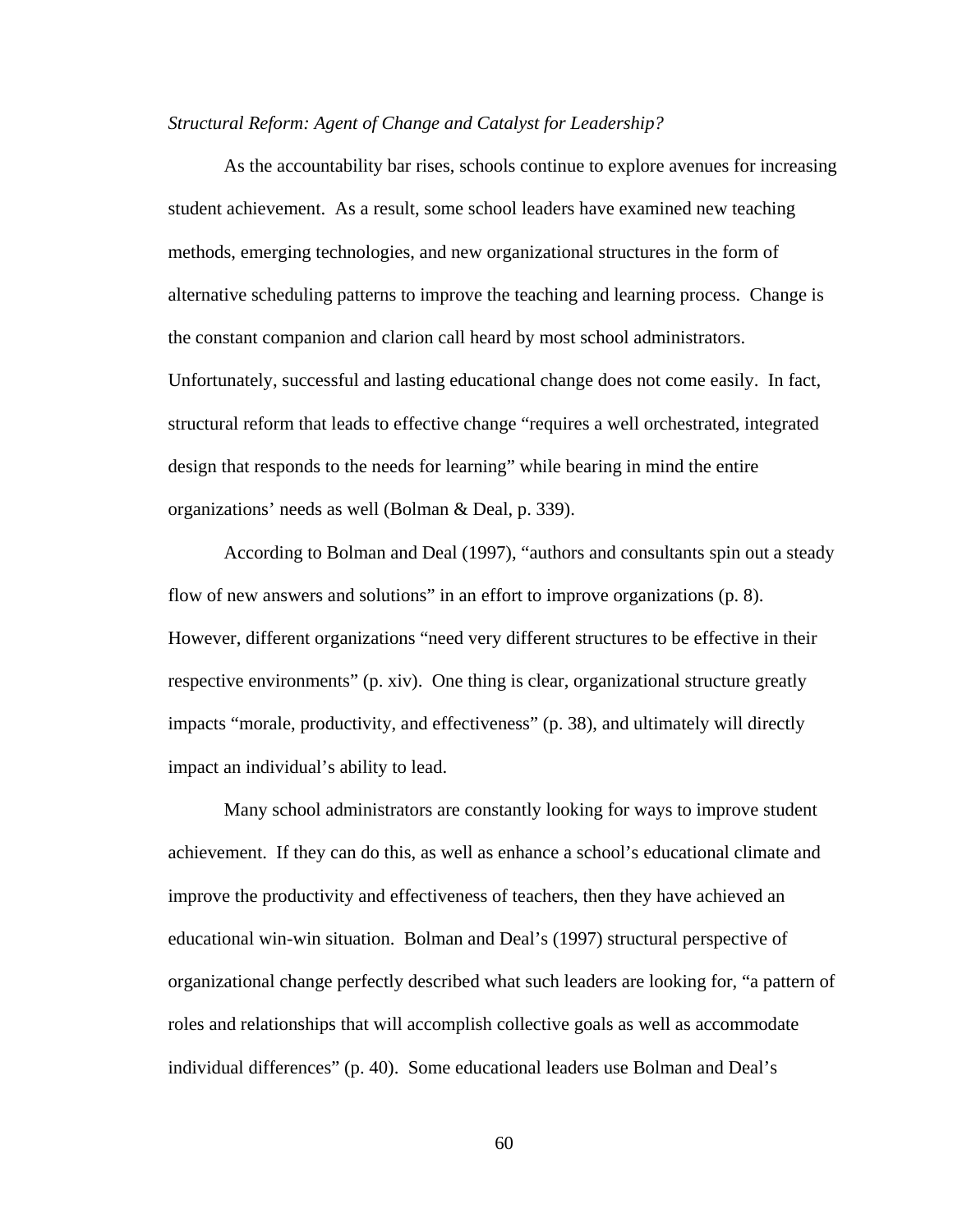structural lens of organizational change in an attempt to bridge the gap between the need for systemic organizational change and the need for improved student achievement. Some administrators attempt to do this by implementing a different scheduling system in their school.

Scheduling systems at the secondary level take many forms, but one thing is clear, the entire organizational structure of the school is built around its scheduling system. What is also clear is the fact that change of this magnitude cannot be successfully implemented without effective organizational and instructional leadership. Perhaps no educational reform initiative, affecting the entire organizational and educational structure of a school has generated more debate at the secondary level than that of block scheduling (Bolman & Deal, 1997; Canady & Rettig, 1995; Zepeda & Mayers, 2006).

The literature and proponents supporting block scheduling boast increased student achievement (Fletcher, 1997; Khazzaka, 1997), decreased student referrals (Duel, 1999; Stader & DeSpain, 2001), increased student attendance rates (Creamean & Horvath, 2000; Queen et al., 1996), and improved school climate (Buckman et al., 1995). Equally persuasive, however has been the research saying that the impact of block scheduling was negative relative to increases in student achievement.

According to Knight, De Leon, and Smith (1999), advanced placement (AP) examination scores dropped after block scheduling was implemented; and Cobb et al. (1999) reported that standardized test scores of students on a block schedule dropped significantly. However, Lare, Jablonski, and Salvaterra (2002) reported that academic achievement remained constant after implementation of a block schedule. Fletcher (1997), as well as Pisapia and Westfall (1997), concluded that block scheduling had no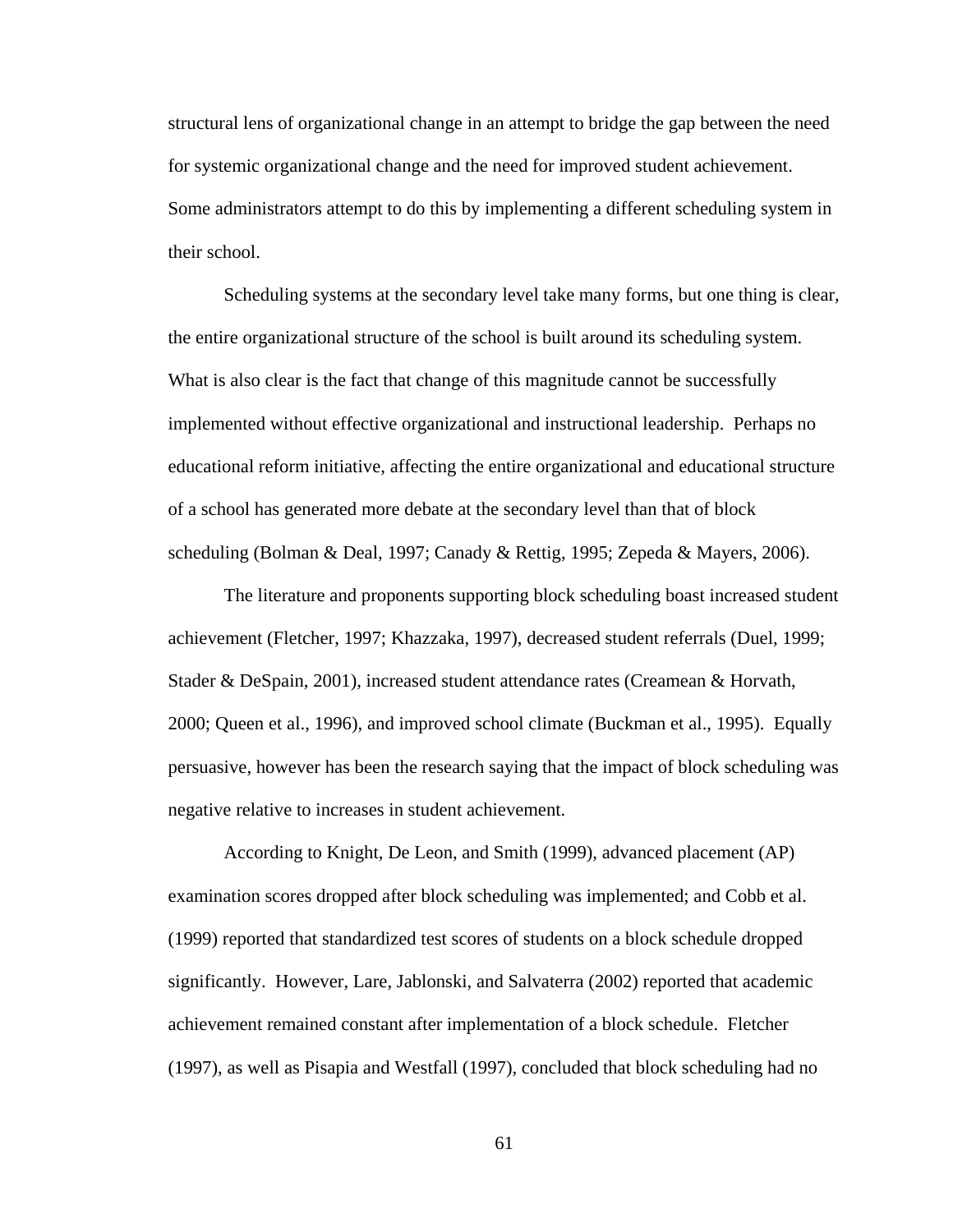effect on attendance, while Hamdy and Urich (1998) reported that classroom management was more stressful in a block schedule. Although research results on the effects of block scheduling are mixed, it is still being implemented in high schools across the United States.

The 1994 report, *Prisoners of Time*, exhorted that "learning in America is a prisoner of time" (National Education Commission on Time and Learning, p. 7). Observing that the perennial problem of schools running on a fixed clock continued to promote educational inequalities, the Commission urged schools to "reinvent [themselves] around learning, not time, and to fix the design flaw [by using] time in new and better ways" (p. 29). In a study examining time in the school restructuring process, Watts and Castle (1993) found that:

The schedule is God. You can implement any innovation you want in your classroom as long as you don't mess with the schedule. Traditional, inflexible scheduling is based on administrative and institutional needs. New, more flexible scheduling patterns are based on pedagogical practices, the educational needs of students, and the professional needs of teachers. (pp. 306-307)

Block scheduling reforms offered hope for altering the way in which teachers taught and students learned. Block scheduling as a total school restructuring effort emerged as a means to accomplish many things, and a tool through which time in schools could be maximized (Canady & Rettig, 1995).

Some of the things that administrators hoped to accomplish by implementing a block schedule were to include more "hard subjects" in the curriculum, increase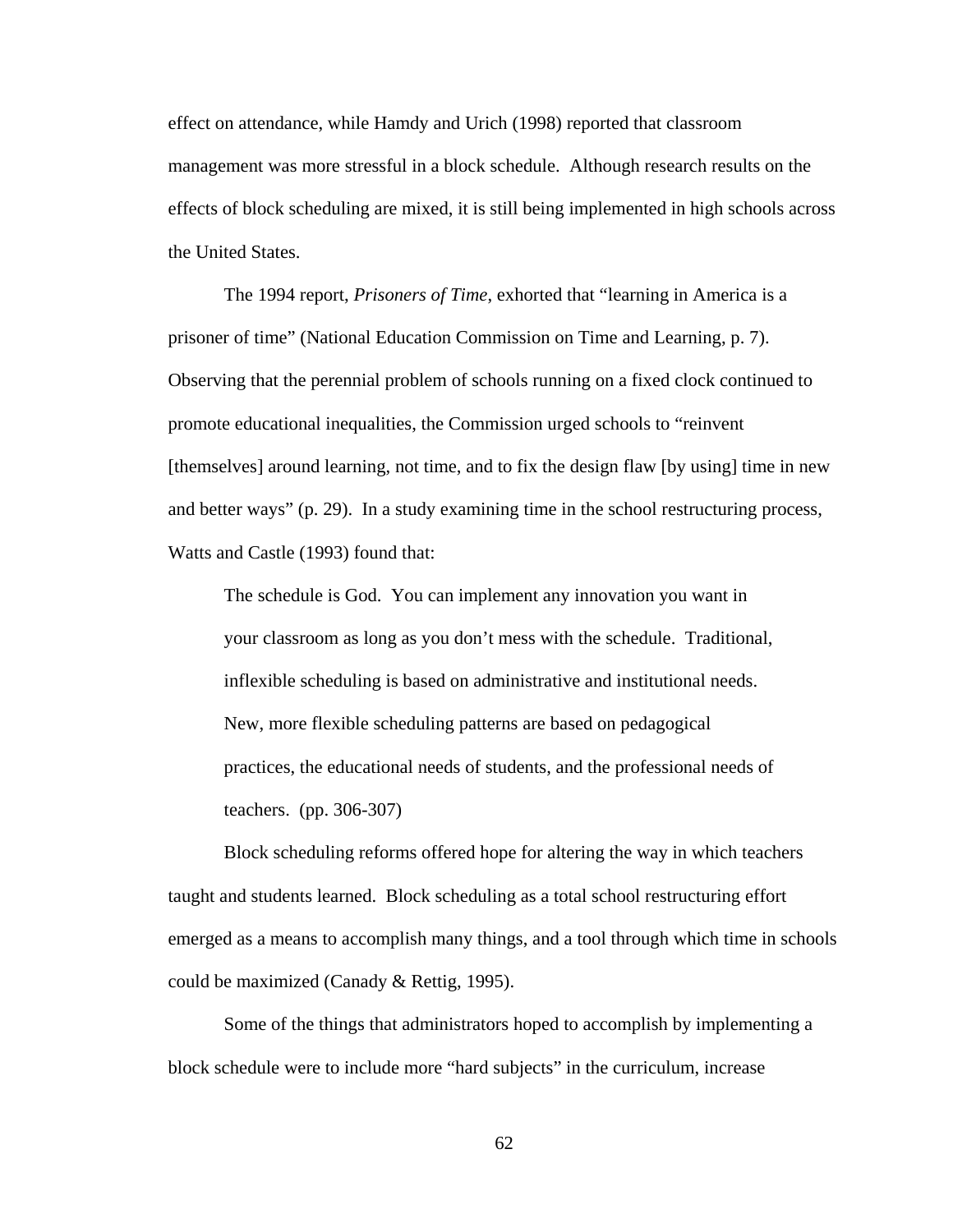graduation requirements, implement more rigorous standards, promote smaller learning communities, reduce the number of students for whom teachers must prepare for and interact with each day while also reducing the number of classes, assignments, tests, and projects that students must address during a single day and semester (Zepeda & Mayers, 2006).

Administrators also hoped that traditional laboratory and vocational classroom teachers would use active (hands-on) teaching strategies. Using such strategies would hopefully increase student involvement in the teaching/learning process. It also would allow students variable amounts of time for learning without lowering standards, and without punishing those who need more or less time to learn (Hottenstein, 1999; Zepeda & Mayers, 2006).

Schlechty (1997) asserted that "the way time, people, space, knowledge, and technology are organized clearly determines what students will be likely to do" (p. 44). Zepeda and Mayers (2006) studied 58 empirically based research reports and articles to examine the potential merits or pitfalls of block scheduling as a reform strategy for high schools. Their research and analysis was done under the premise that educational reform is the implementation of change with the purpose of improving teaching strategies, and student learning. They stated that successful change starts and ends at the individual level. In order for block scheduling to be considered real reform, "then it should produce convincing statistical evidence of such change as well as documented behavioral change in teacher and students" (p. 142). Empirical findings were inconsistent at best. Typically, the research failed to provide the evidence necessary to declare unequivocally that teachers' practices and student learning had changed and, therefore, that block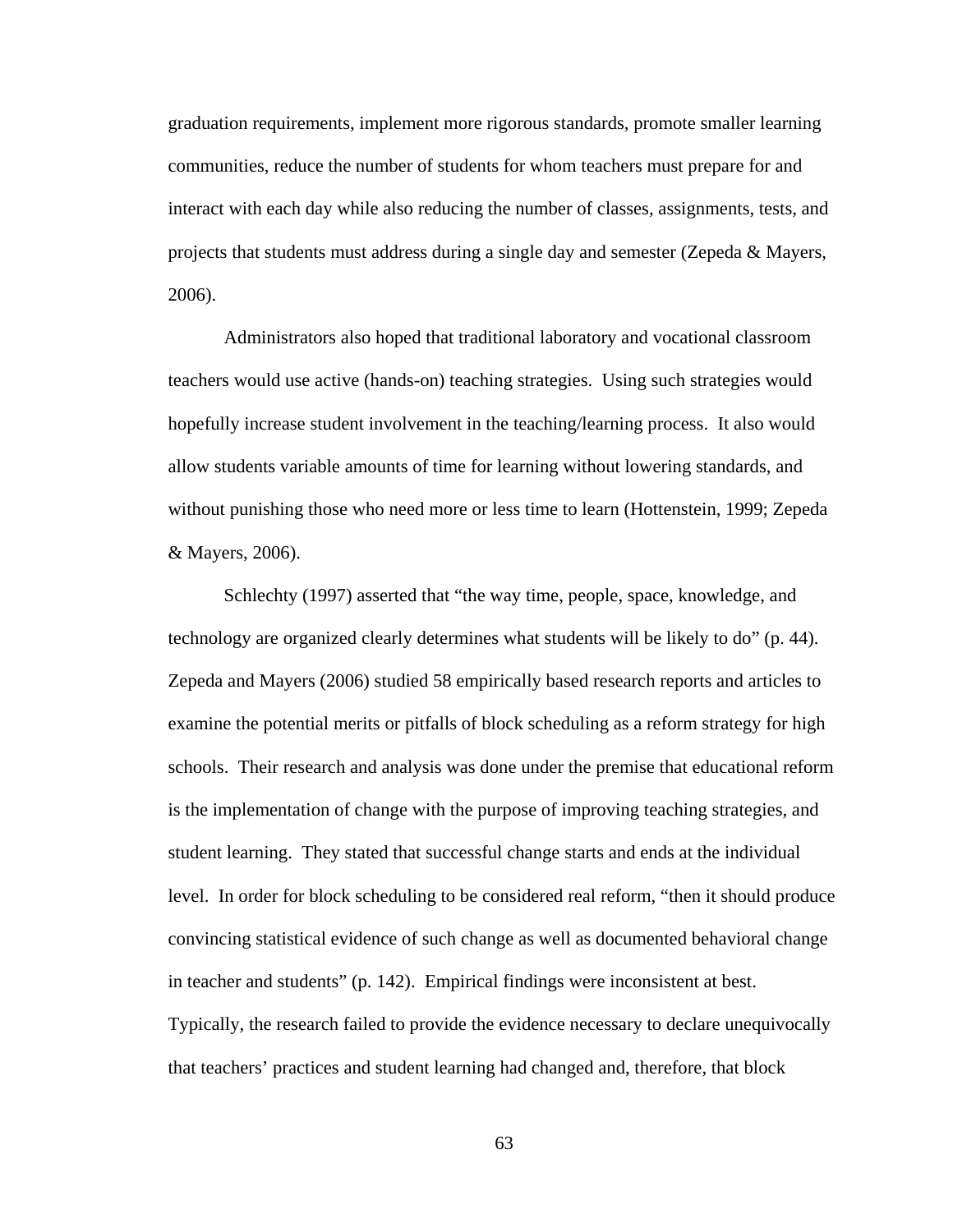scheduling was a real or successful reform initiative (Schlechty, 1997; Zepeda & Mayers, 2006).

Veal (1999) wrote an article entitled *What Could Define Block Scheduling as a Fad?* Veal, like Wronkovich (1998), defined a fad as something that tends to fade away after time. Veal (1999) found that the use of block scheduling was almost certainly not a fad, because existing schools continue to use it, some for as many as 20 years, while new schools continue to implement it. He noted, however, that many schools, having attempted a block scheduling system, have reverted back to using a traditional schedule. Block scheduling is certainly a mechanism that many educational leaders have used to implement change in their schools. It also appears likely that others have reverted back to a traditional scheduling system because expected results were not realized. Either way, leadership is exercised by a school administrator to institute change with increased academic achievement as the ultimate goal (Zepeda & Mayers, 2006).

#### *Summary*

The definitions of leadership are as varied as the researchers and theorists who write about it (Yukl, 2002). However, at its core, leadership involves individuals making decisions that in some way effects change in either people or organizations (Gorton, 1987). Bass and Avolio's (2004) most recently defined paradigms of leadership appear to be widely applicable to the current challenges faced by individuals tasked with reforming schools while being held strictly accountable for doing so.

The demands for change, accountability, and high academic achievement in today's public secondary schools are coming with more frequency and force from a variety of sources (Boyer, 1983; Cuban, 2004; Lagemann, 1983; Peter D. Hart Research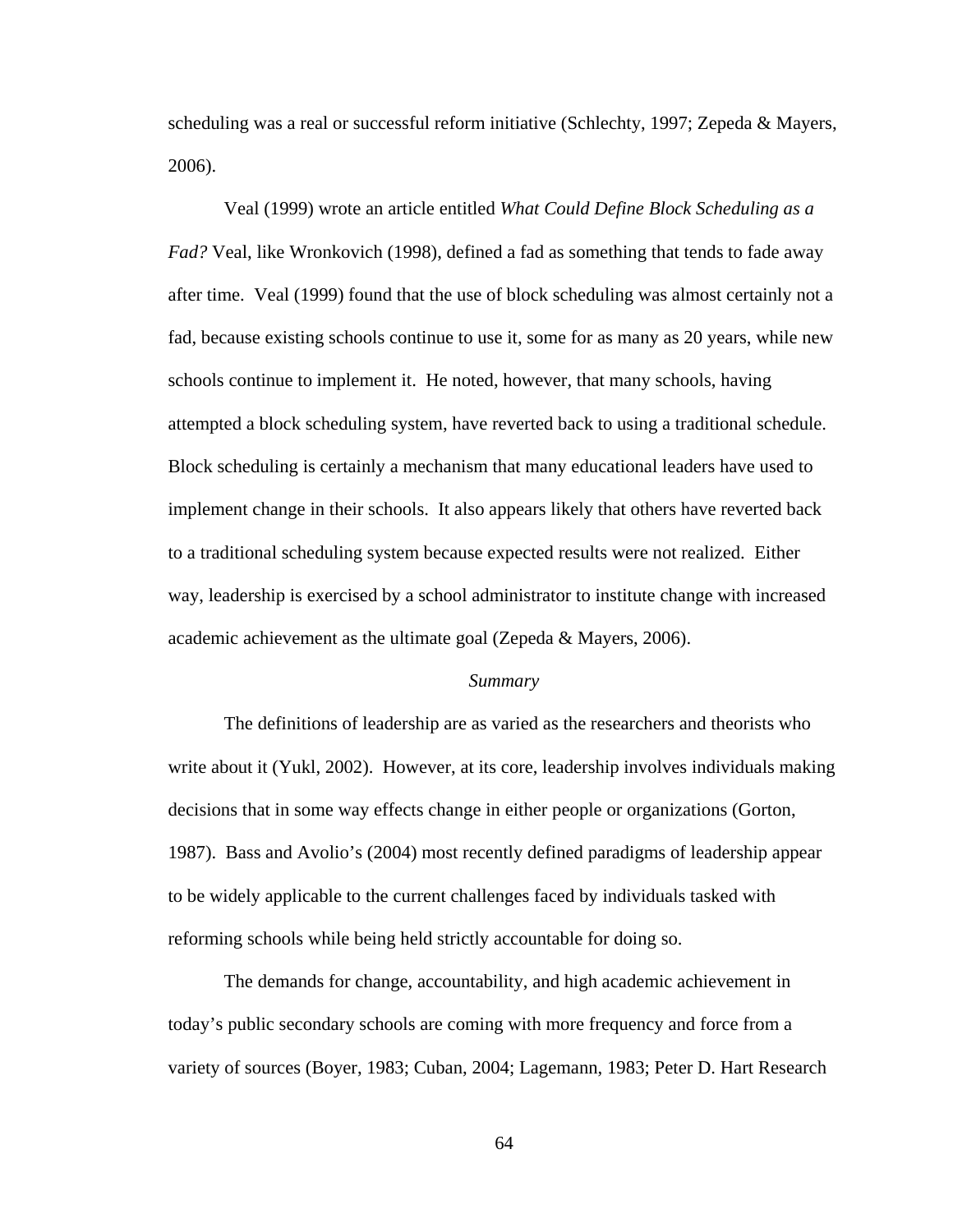Associates, 2005; Obama, 2009a; Obama, 2010; Powell et al., 1985; Wraga, 1998, 1999). As recently as November of 2009, the Leaders and Laggards national report summarized what many have believed and stated for some time:

Change is essential. Put bluntly, we believe our education system needs to be reinvented. After decades of political inaction and ineffective reforms, our schools consistently produce students unready for the rigors of the modern workplace. The lack of preparedness is staggering. Our school system needs far-reaching innovation. It is archaic and broken. If anything, we have had too much of such educational innovation over the years, as evidenced by the sequential embrace of fads and the hurried cycling from one new 'best practice' to another that so often characterizes K-12 schooling. States and school systems, in other words, have too long confused the novel with the useful. (p. 7)

This statement succinctly summarizes what critics have said for years regarding public schools and those who lead them. Obviously, high schools are bearing the brunt of these demands for leadership and change in an effort to better prepare students to succeed in professions beyond high school. The administrators who are tasked with making these changes in pursuit of reform react to these calls for change in a variety of ways.

One commonly implemented reform program that secondary school leaders make is the adoption and implementation of a different type of scheduling system. Many researchers (Buckman et al., 1995; Duel, 1999; Fletcher, 1997; Khazzaka, 1997; Queen et al., 1997; Snyder, 1997; Stader & DeSpain, 2001; Veal, 1999) believe that a high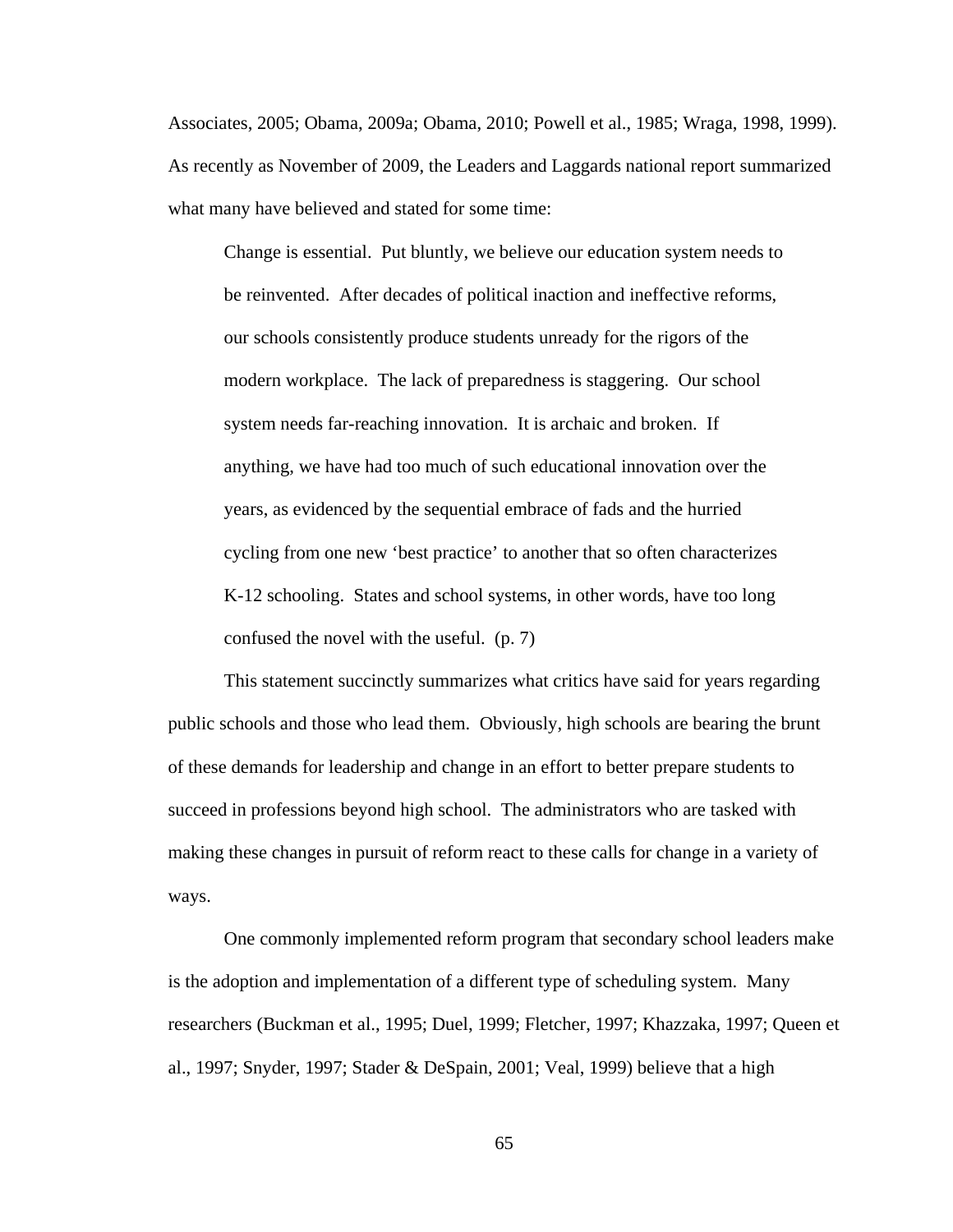school's scheduling system has an overarching and pervasive impact in a variety of areas (i.e., what subjects are taught, what techniques are used by teachers to teach, improved discipline and school climate, and success on standardized tests). Regardless of the reforms administrators make, leadership in enacting that reform is a key ingredient in its ultimate success.

True leadership is not necessarily a style individuals verbally espouse. Leadership can most successfully be determined by what individuals actually do. The primary leadership styles addressed in this study are transformational, transactional and laissezfaire. While every leader is different, most can be identified as portraying attributes of a specific style. However, it is possible for a single individual to display qualities of all three types of leadership at various times and circumstances (Bass & Avolio, 2004).

Transformational leaders raise the awareness of their associates to what is important, and move them to see themselves and the opportunities and challenges in a new way. They proactively seek to optimize individual, group and organizational development and innovation. They do this by not just achieving at expected performance levels, but by constantly striving for higher levels of potential while espousing increased levels of moral and ethical standards.

Transactional leaders respond to external demands with constructive and corrective transactions. They clarify specific goals and objectives and provide recognition or other rewards for those who perform at the expected level. Rather than focusing efforts on individuals and the attainment of established goals and higher standards, these leaders tend to focus on the mistakes and errors that others make as they fail to meet the standards.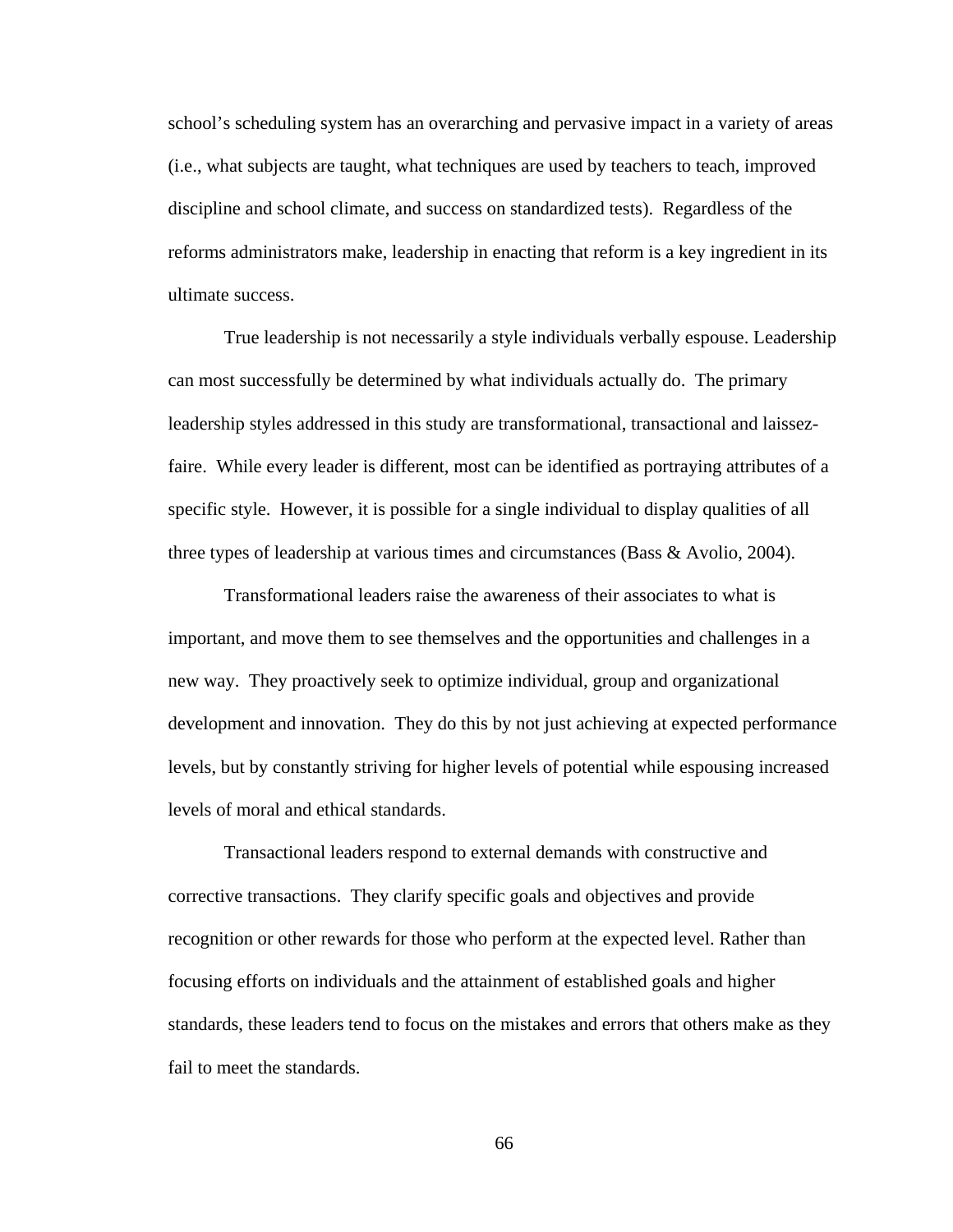Finally, some individuals may respond to external calls for change,

accountability, and improved academic achievement by not responding at all. Laissezfaire leadership at its core is the demonstration of no leadership at all. These individuals avoid making decisions, do not respond to questions, and ultimately let matters take their own course without their interference (Bass & Avolio, 2004).

Using block scheduling as a common organizational reform initiative implemented by school administrators, this research will explore the types of leadership involved as administrators implement or maintain different organizational structures in their schools. Research will also determine the reasons that school administrators give for changing or not changing their scheduling system. While it is possible for an administrator to espouse and generally implements and certain type of leadership style, there may be circumstances beyond that individual's control that prohibit that leadership style from being actively demonstrated in a reform process.

Regardless of the reform initiative that an administrator chooses to implement, that leader will be required to exercise some form of leadership to bring that reform to successful fruition. However, unless leaders "can think flexibly about organizations and see them from multiple angles, they will be unable to deal with the full range of issues that they will inevitably encounter. Like surfers, leaders must always ride the waves of change" (Bolman & Deal, 1997, p. 379-380).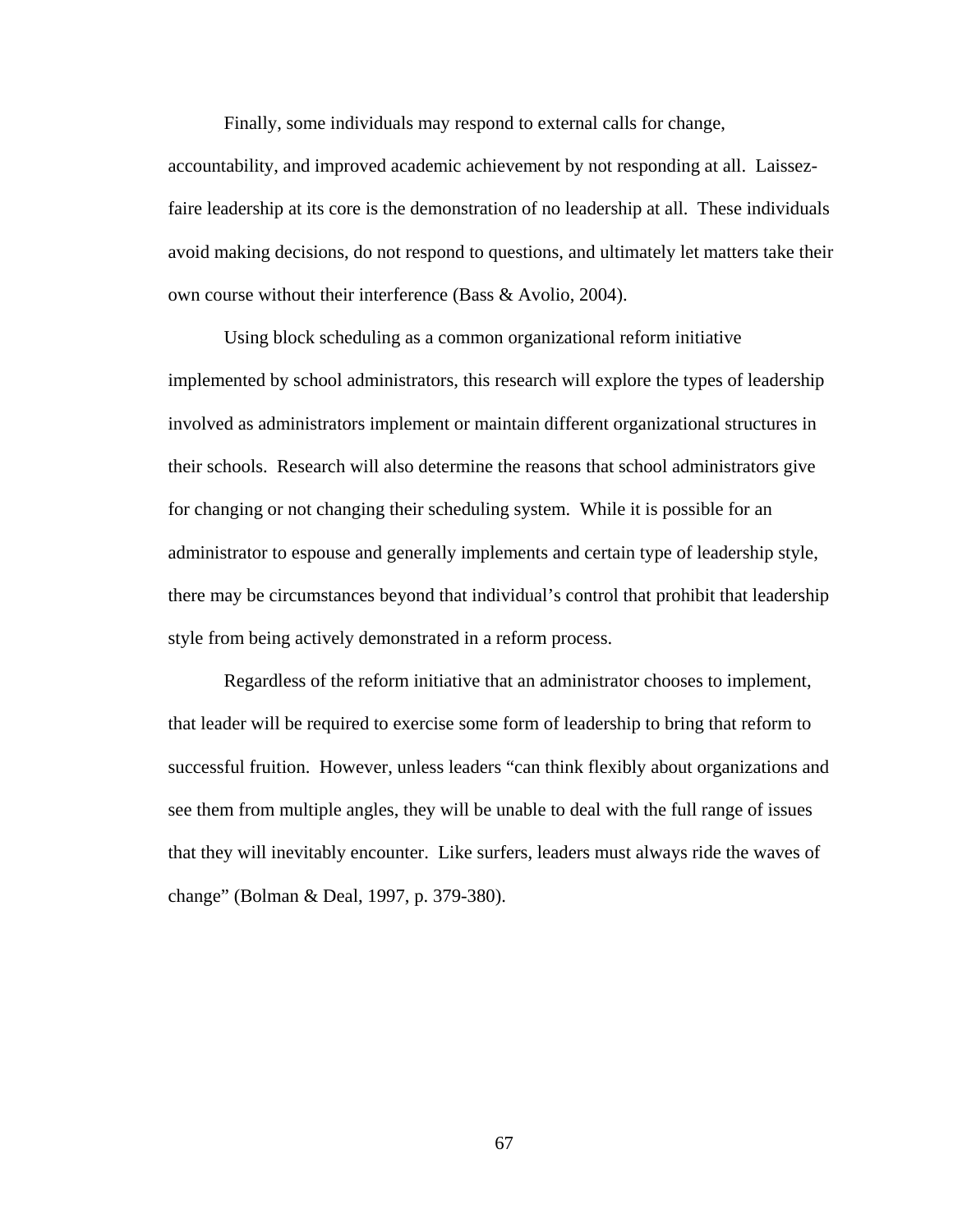#### CHAPTER THREE

#### RESEARCH DESIGN AND METHODOLOGY

#### *Introduction*

The purpose of this study is to fill the void in current research by identifying the leadership style of administrators who choose to change or not to change their school's scheduling system. The current study is not an analysis of the benefits or problems associated with one type of high school scheduling system. However, this study does view the adoption or continued use of a school's scheduling system as an indicator of an administrator's willingness to make significant changes in their school to promote academic achievement. Additionally, through this study, it will be determined what, if any, outside factors beyond the control of the school administrator impact the decisionmaking ability of school administrators who might otherwise successfully implement or attempt to implement change in their school. Ultimately, this targeted lens through which transformational, transactional, and laissez-faire leadership can be viewed will allow determinations to be made regarding what type of leadership styles are most closely associated with the willingness to make or not make significant changes in a school specifically as they relate to a high school's scheduling system.

National attention has recently become focused on the plight of public education. Calls for academic accountability and change are on the upswing (Leaders and Laggards, 2009). New federal mandates and initiatives (i.e. Race to the Top, No Child Left Behind, American Reinvestment and Recovery Act) have brought additional attention to the need to rethink the American educational system and for state leaders to show the political will to pursue reform through mandated high standards, accountability, and progress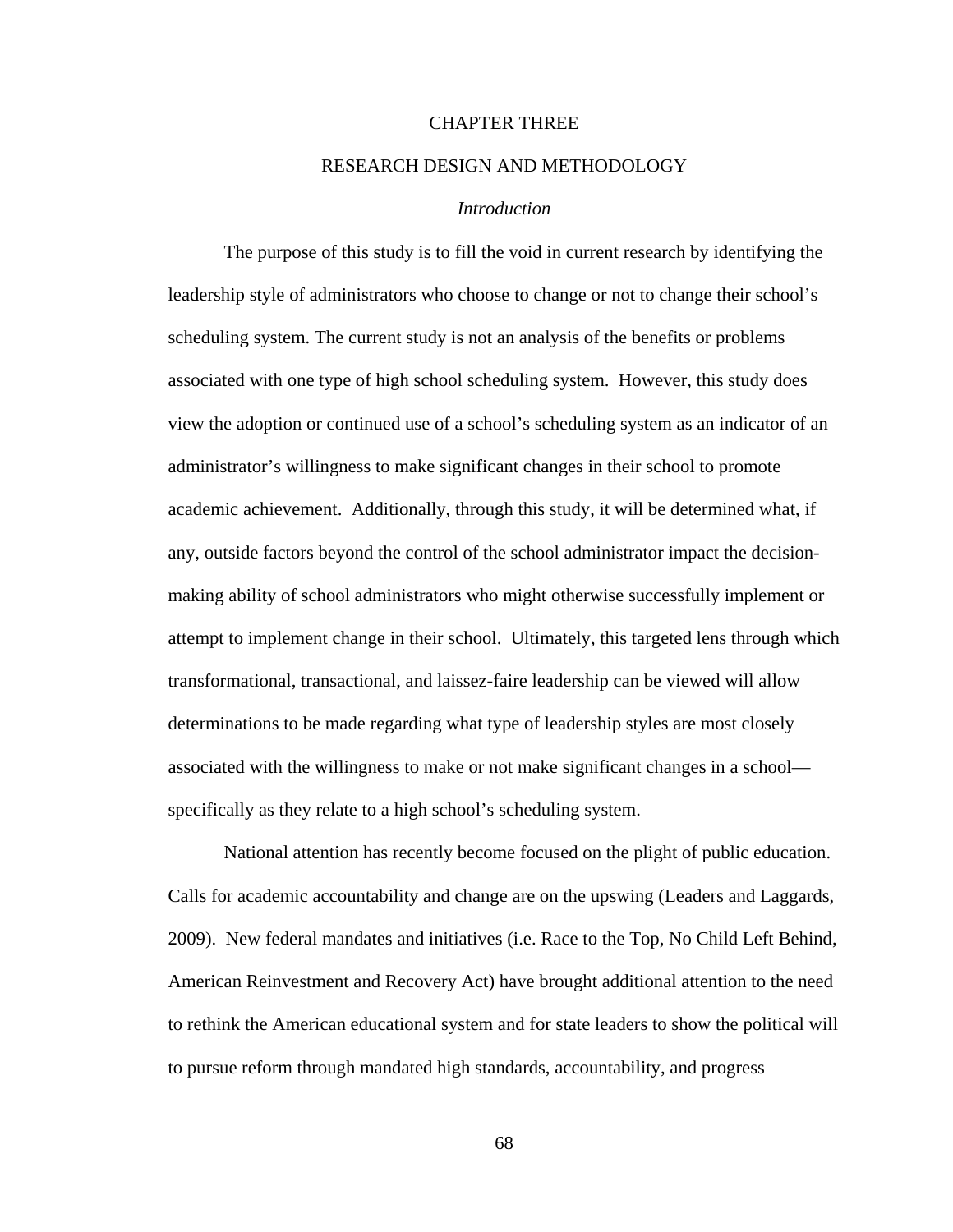measures. Some believe that "the key to improving results will be to help schools not only avoid mistakes, but to position themselves better to adopt imaginative solutions" (Leaders and Laggards, 2009, p. 8). Through this study, the leadership styles exhibited by educational leaders which are most likely to result in educational reform will be identified. External factors that play into that leader's ability and willingness to initiate reform in their school will also be illuminated.

The combined lenses of leadership style, organizational structure and educational reform will form the framework for this study. This is a new and important construct in today's reform-minded educational setting if practitioners are to learn what type of leadership styles are most associated with actually implementing or not implementing innovative reforms in high schools. As the Leader and Laggards report (2009) stated, "educational innovation is not a fad, but a prerequisite for deep, systematic change, the kind of change that is necessary and long overdue" (p. 9).

In chapter one of the current study, the various calls for educational reform and change were explored. In chapter two, those calls for educational change and structural reform were paired with a demonstrated need for leaders and leadership in our secondary schools as calls for accountability and higher standards increased.

Changing a high school's scheduling system is a widely-used catalyst for educational reform in secondary schools. Chapter three will pair educational leadership styles with the ability and willingness to change or not change a school's scheduling system to answer various research questions. In that process, the instrumentation, data collection, research questions, procedures, data analysis, are explained and summarized.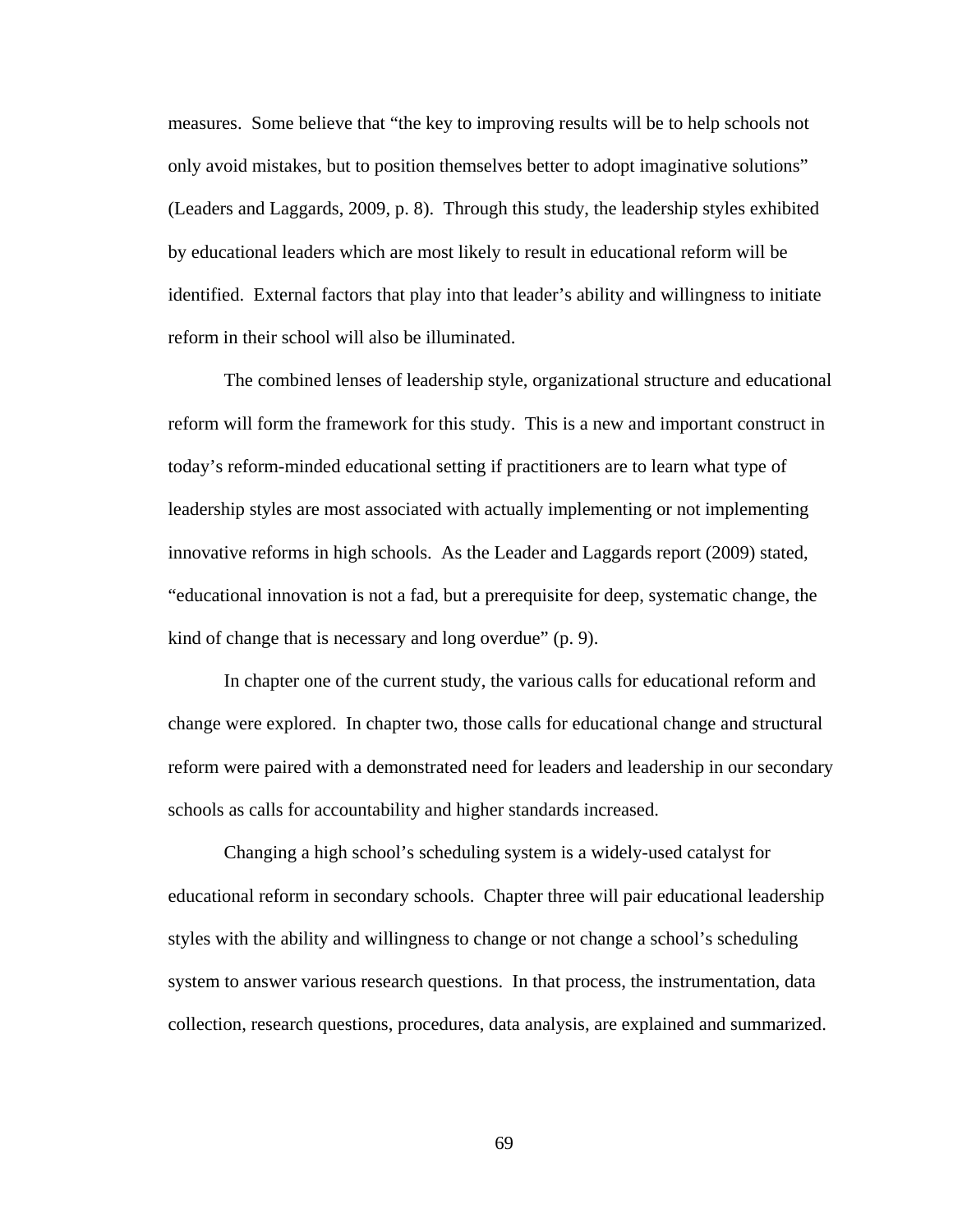### *Research Questions*

Within the context of this study, the following six research questions were posed as they relate to the constructs of leadership style, leadership experience, and implementation of a school's scheduling system:

- 1. What is the leadership style (transformational, transactional, laissez-fair) of the following secondary school administrators?:
	- a. Those who have changed their school's scheduling system.
	- b. Those who have not changed their school's scheduling system.
- 2. Are the leadership styles (transformational, transactional, or laissez-faire) of secondary school administrators who have and have not changed their school's scheduling system significantly different?
- 3. Is there a correlation between the number of years that a secondary school administrator has held a position and the type of leadership style they exhibit?
- 4. Who is primarily responsible for changing or not changing a secondary school's scheduling system?
- 5. What are the factors (as derived from an open-ended response) that precipitate secondary school administrators to change or not change their class scheduling systems?

### *Instrumentation*

While analyzing the literature relating to leadership in chapter two, the researcher was able to develop constructs relating to three types of leadership identified by Bass and Avolio (2004): transformational, transactional, and laissez-faire. From those constructs, the Full Scheduling Leader Questionnaire (Full SLQ) was designed by the researcher to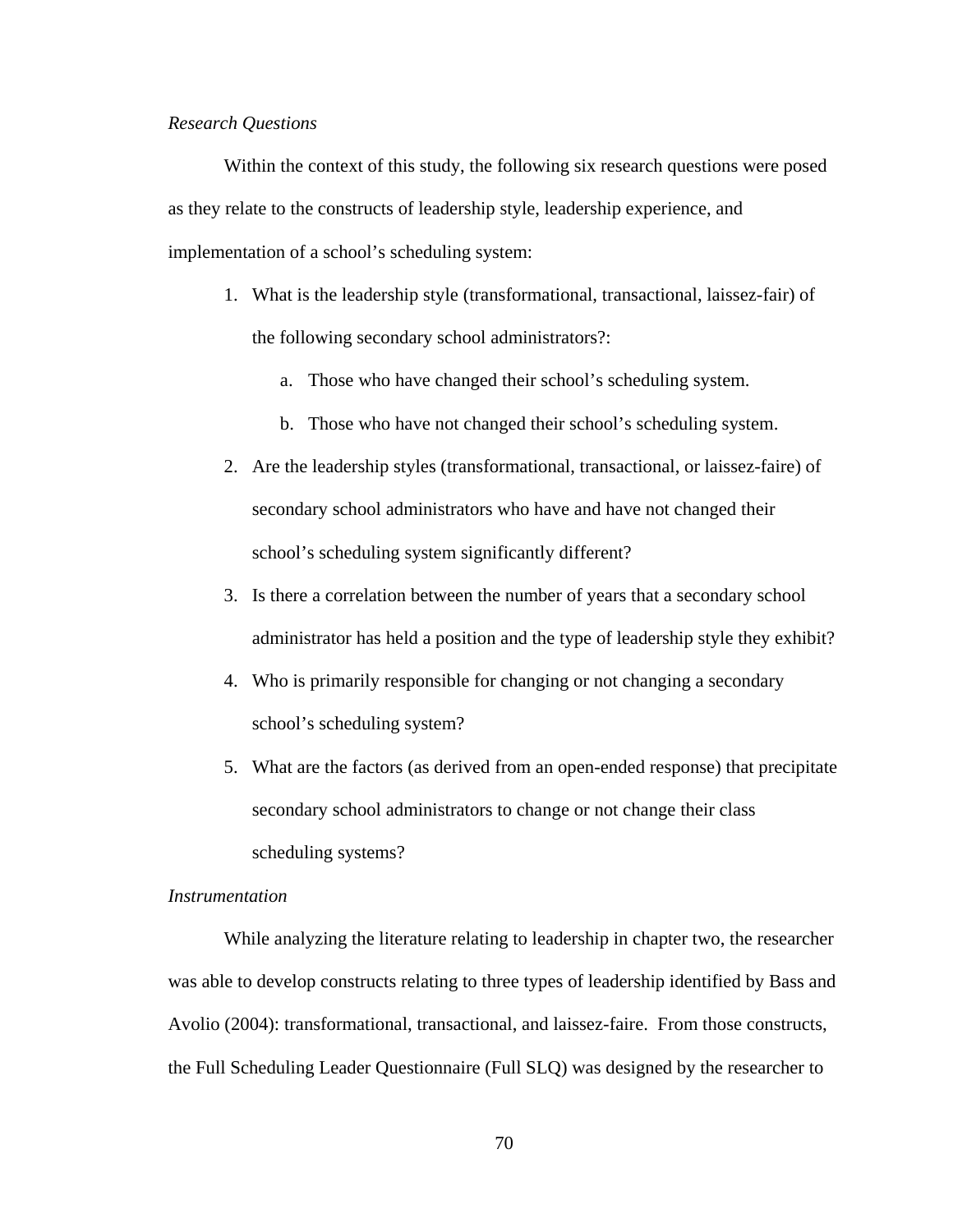identify the leadership styles of those individuals most responsible for establishing and/or maintaining a high school's scheduling system.

To ensure that the Full SLQ contained reliable questions relating to the three leadership styles, 30 questions were created that would identify leadership attributes and behaviors associated with individuals exhibiting transformational, transactional, and laissez-fair leadership. The Preliminary Scheduling Leader Questionnaire (Preliminary SLQ) was created (Appendix B) and contained 30 leadership-descriptive statements (10 questions each) relating to the three types of leadership being assessed. The 30 statements were randomized prior to being listed and numbered in the Preliminary SLQ. Respondents were asked to use the provided scale to rate the 30 leadership profile statements. They were to do this, keeping in mind, an individual person in a leadership position that they have known. They then marked one of seven possible blocks or choices for each question relating to this person. The available response blocks for each question were strongly agree, disagree, slightly disagree, neutral, slightly agree, agree, or strongly agree. Forty-two individuals responded to the Preliminary SLQ.

Using version 17 of SPSS (2009) as a statistical analysis tool, the responses were entered for each questionnaire returned. Then, using statistical analysis procedures, the ten questions relating to the three types of leadership were analyzed for reliability and inter-item correlation using Cronbach's alpha measurements. Cronbach's alpha measures how well a set of items measure a single characteristic or unidimensional construct. "These characteristics are called constructs (or dimensions) because they are constructed by researchers to explain behavior and are not directly observable" (Green & Salkind, 2003, p. 319).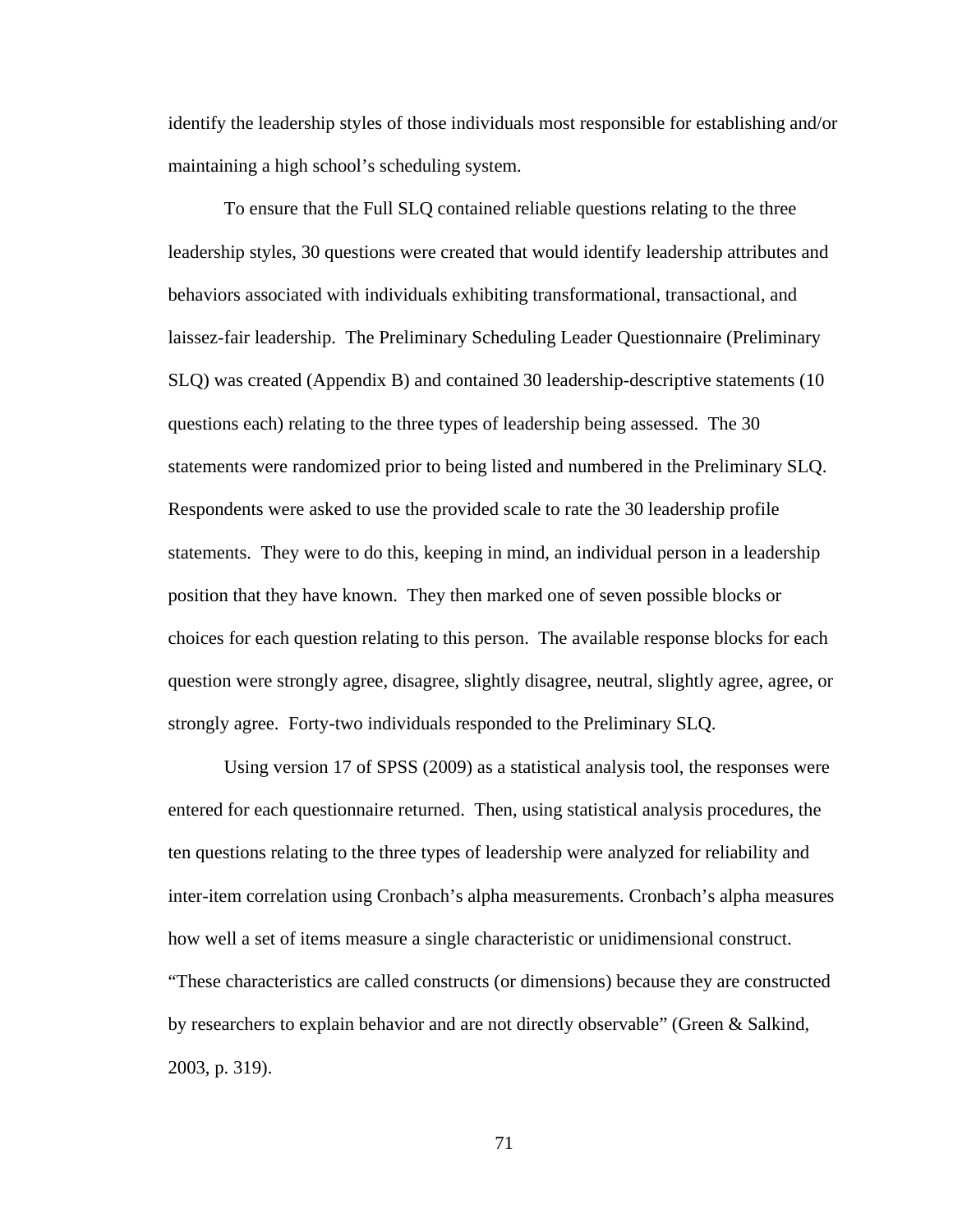Cronbach's alpha is not considered to be a statistical test in and of itself, it is a coefficient of reliability or consistency. In the case of the Preliminary SLQ, the unidimensional constructs that were measured separately, using 10 items each, were transformational leadership, transactional leadership, and laissez-faire leadership. Item analyses using Cronbach's alpha were conducted to decide which items to include or exclude from a scale based upon its reliability and inter-item correlation. The objective of the analysis was to select a set of items that yielded a summed score that was more strongly related to the construct of interest (type of leadership) than any other possible set of items. A reliability coefficient (Cronbach's alpha score) of .70 or high is considered acceptable in most research situations (Fraenkel & Wallen, 2006; UCLA Academic Technology Services, 2009).

When the ten questions or items relating to the single construct of transformational leadership were analyzed, a Cronbach's alpha score of .895 was attained. After repeated reliability and correlation analyses were completed, the three most unreliable items were removed relating to this construct. As a result, a Cronbach's alpha score of .916 was obtained when the remaining seven items were analyzed together.

When all of the ten questions pertaining to the construct of transactional leadership were analyzed together, a Cronbach's alpha score of .751 was achieved. After removing the three most unreliable items, a Cronbach's alpha score of .853 resulted when the remaining seven items were analyzed as a group.

Finally, the ten questions for the construct of laissez-faire leadership were analyzed and a Cronbach's alpha score of .940 was attained when they were analyzed as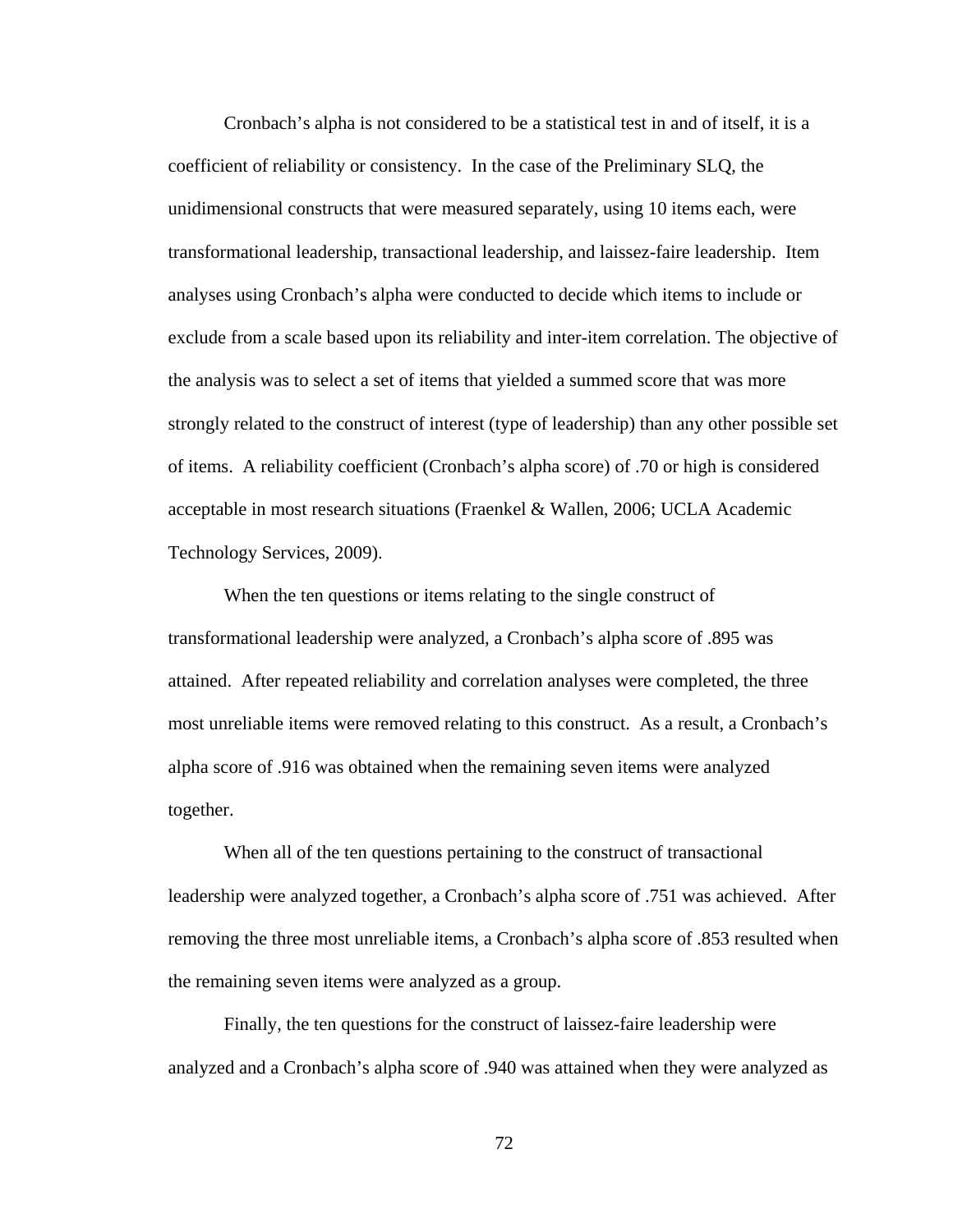a group. When the three most unreliable items were removed relating to the construct of laissez-faire leadership, a Cronbach's alpha score of .946 resulted when the remaining seven items were analyzed. In this manner, high Cronbach's alpha scores and subscale reliability were achieved for each leadership construct (transformational, transactional, laissez-faire) as they related to the seven questions pertaining to each leadership style in the questionnaire.

The resulting 21 questions relating to each of the three leadership constructs were used to create the final instrument used in this study, the Full Scheduling Leader Questionnaire or Full SLQ (Appendix C). Due to the item analysis and reliability data obtained from the Preliminary SLQ, the Full SLQ contained extremely reliable questions relating to the three types of leadership. The constructs relating to transactional, transactional, and laissez-faire leadership had Chrobach's alpha scores of .916, .853, and .946 respectively. These scores show very strong reliability, which could difficult to achieve because it is common and expected that the same leader may exhibit all three "types of leadership at different times and different situations" (Bass & Avolio, 1993, p. 211). The high Cronbach's alpha scores obtained in the Preliminary SLQ will result in decreased standard errors of measurement obtained in the final results from the Full SLQ (Fraenkel & Wallen, 2006; Gay, 1996).

The Full SLQ begins with questions relating to general demographic information about the school and its scheduling system. It continues with questions relating to demographic information about the person most responsible for the high school's scheduling system. The remaining two questions are open-ended and ask respondents to state their opinions regarding the reasons that the scheduling system in their high school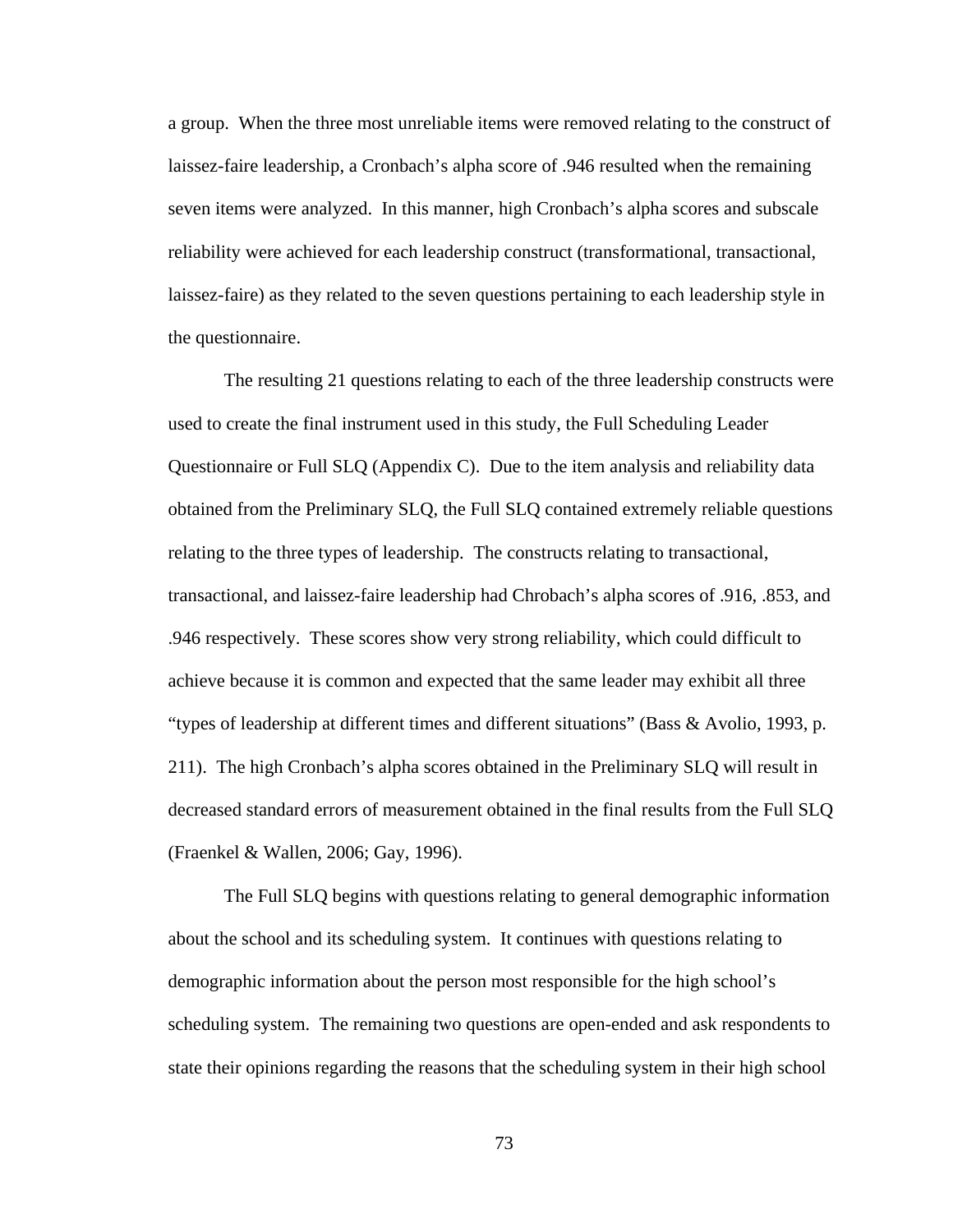has changed or remained the same. As a whole, the Full SLQ contains 10 demographic or open-ended questions which are labeled A-J. After the demographic section, the Full SLQ then lists 21 questions relating to the three leadership constructs (transformational, transactional, laissez-faire), seven questions each, as they apply to the person in question. These 21 questions were derived from the results obtained in the Preliminary SLQ.

Like the Preliminary SLQ, respondents were asked to mark one of seven possible blocks for each of the 21 questions which are labeled 1-21. The available responses to each question were: strongly disagree; disagree; slightly disagree; neutral; slightly agree; agree or strongly agree. Subscale scores were assigned to each response from 1 (strongly disagree) to 7 (strongly agree), with the lowest possible total subscale score for each leadership style being 7 (1 point x 7 items) and the highest being 49 (7 points x 7 items). *Data Collection and Sampling*

The data for the current research was collected through the use of the Full Scheduling Leader Questionnaire (Full SLQ). The University of Missouri's Internal Review Board (IRB) approved the questionnaire used in the study which allowed the questionnaire to be sent to potential respondents. After IRB approval, the information from the Full SLQ was transferred to an internet-based survey collection system called Survey Monkey. This on-line survey system was used to retrieve the data from all respondents.

There are 524 superintendents in the state of Missouri, but 74 of them are from K-8 school districts (A. Hartsfield, personal communication, November 25, 2009) that do not have secondary schools and were therefore excluded from the study. An email was sent to the remaining 450 superintendents of K-12 school districts. The email contained a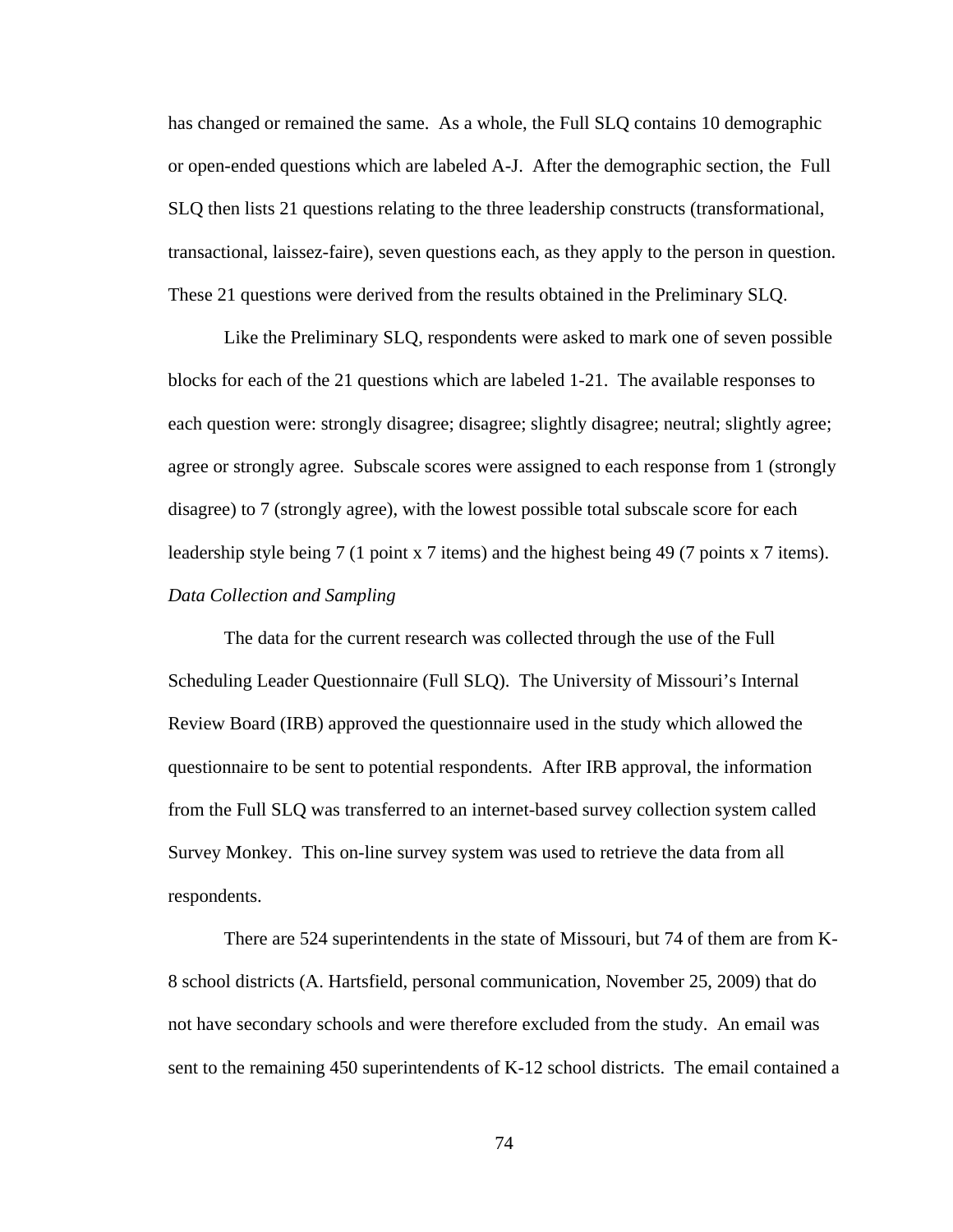letter regarding informed consent as well as a link to the Full SLQ on Survey Monkey itself. In this manner, a comprehensive sample of all applicable superintendents in the state of Missouri was achieved.

The sampled secondary schools will fall in two categories, those schools that have changed their scheduling system and those that have not. For the purposes of this study, if a school's scheduling system has changed within five years, then a scheduling change has occurred. If a school has had the same scheduling system for six years or more, then a change has not occurred. The survey was sent to superintendents, but the superintendent may not be the individual who is primarily responsible for the high school's scheduling system changing or remaining the same. In that case, the superintendent filled out the survey, describing the leadership style of the person who was most responsible.

#### *Data Analysis*

Statistical procedures for this study varied according to the analysis needed for each research question. As this is a mixed-design study, both qualitative and quantitative analyses were used. Quantitative analyses were used for research questions one through four, while qualitative analysis was used for research question five.

For both parts of research question one, mean subscale scores derived from the Full SLQ were used to create a leadership profile for those leaders that changed or didn't change their school's scheduling system. The profile showed what type of leader style (transformational, transactional, or laissez-faire) was most closely associated with change. Likewise, it showed what type of leadership style was indicative of a leader who maintained the status quo regarding their school's scheduling system.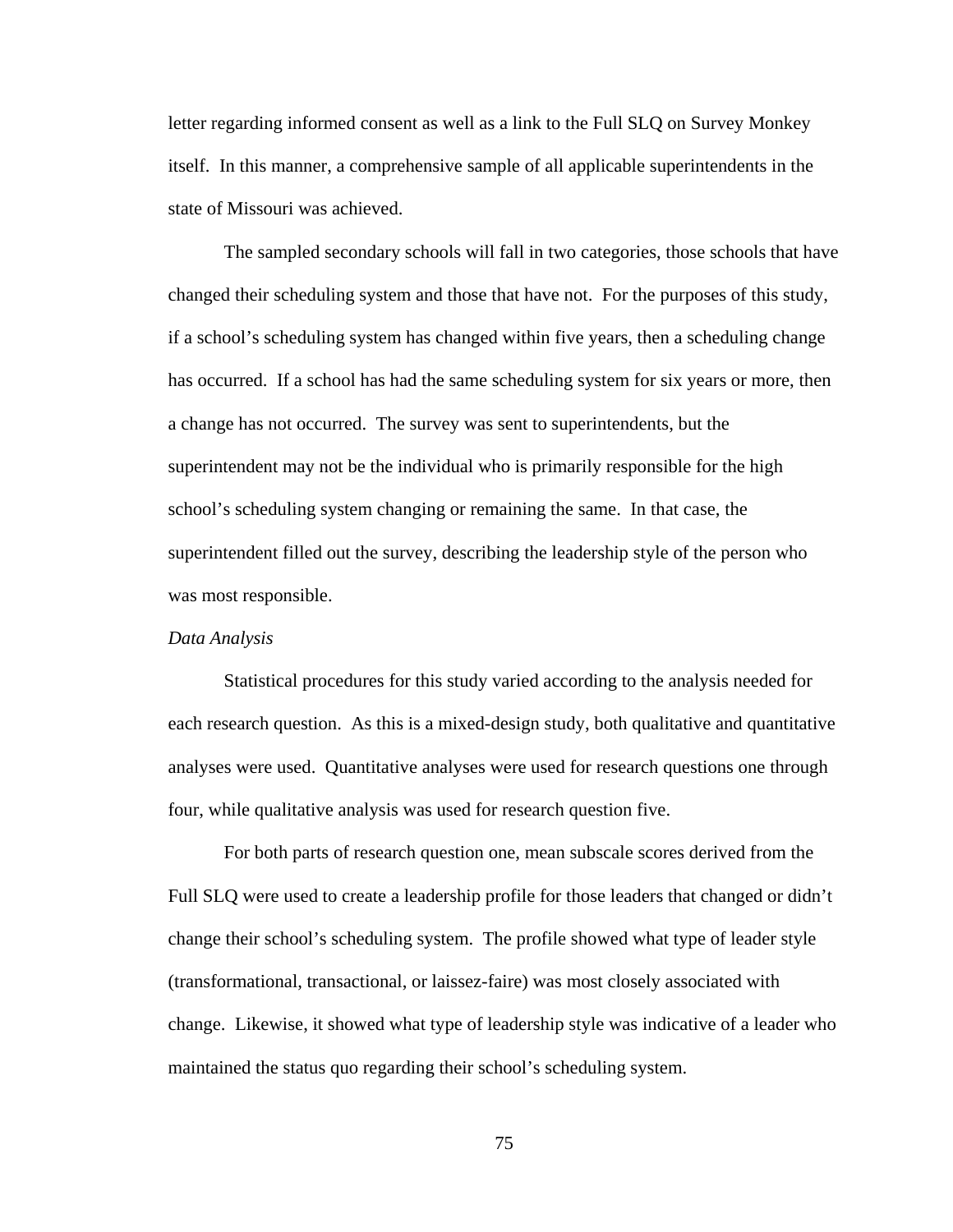For research question two, independent sample *t*-tests compared the mean subscale scores on the Full SLQ for the two groups of administrators—those who changed their scheduling system versus those who did not. Three separate analyses were accomplished using the three leadership style subscales relating to transformational, transactional and laissez-faire leadership. For these analyses, the independent variable was the type of leadership exhibited. The dependent variables were the types of scheduling systems or change in scheduling systems that this leader implemented. According to Fraenkel and Wallen (2000), "it is customary in educational research to view as unlikely any outcome that has a probability of .05 or less" (p. 253). For this reason, the alpha level for determining statistical significance in this study was .05, which means that the probability of obtaining the projected outcome is only five times (or less) in 100 (Allison, 1999; Gay, 1996; Green & Salkind, 2003).

For research question three, correlation coefficients (Pearson *r*) between item H (How many years has the person most responsible for the high school's schedule [identified in the previous question] been in their current position?) in the Full SLQ and the subscale scores relating to leadership style were attained. Once again, three separate analyses were done relating to the three types of leadership. Correlation coefficients express the degree of relationship that exists between two sets of scores. All correlation coefficients fall somewhere between +1.00 and -1.00. An *r* of .00 indicates that no relationship exists, while  $a + 1.00$  or  $a - 1.00$  indicate a perfect positive or negative (inverse) relationship. According to Gay (1996), "since the Pearson *r* results in the most reliable estimate of correlation, its use is preferred even when other methods may be applied" (p. 302). In typical educational research, a correlation is considered significant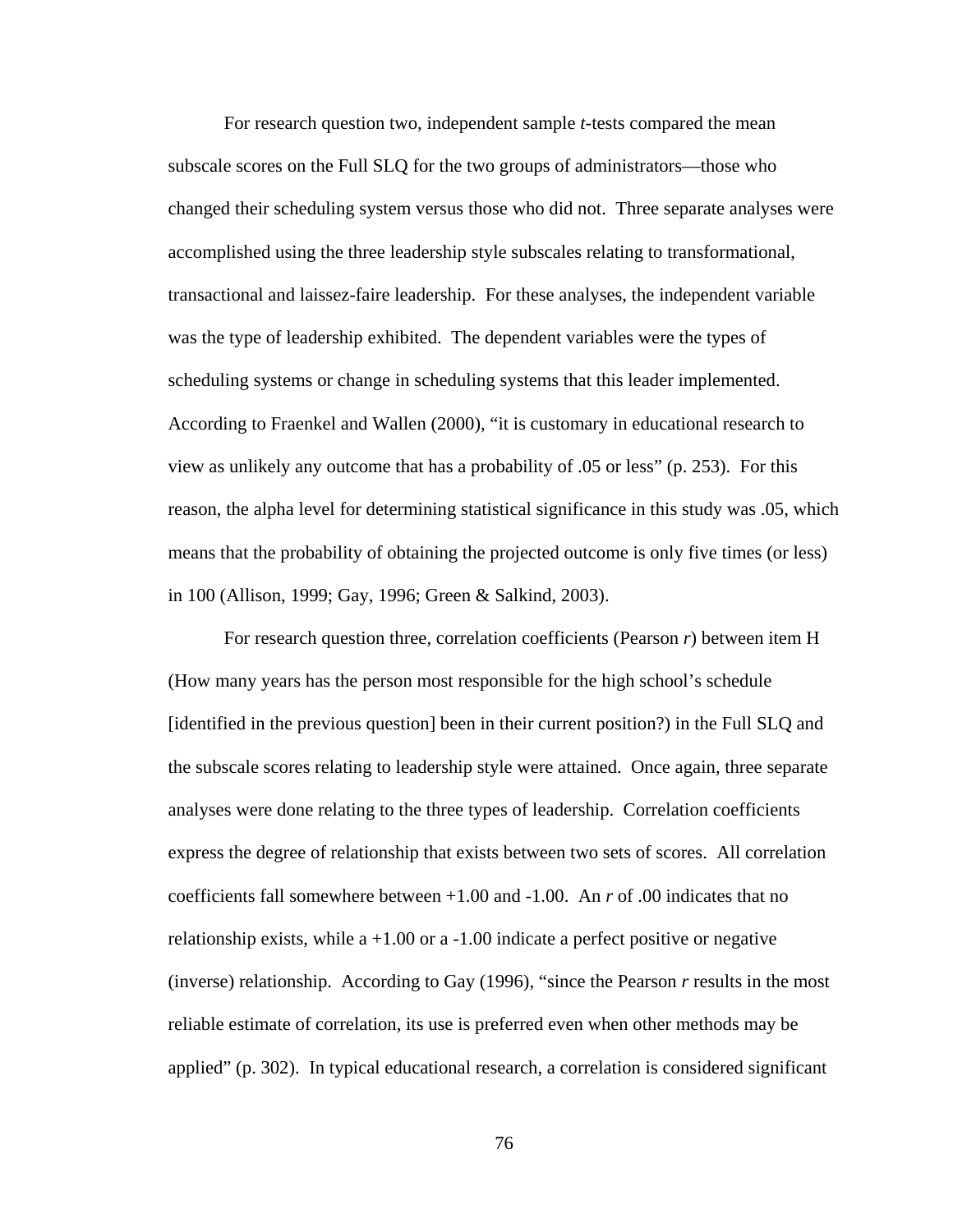with an alpha of .05 or less, which was used in this study. Since Pearson *r* values approaching 1.00 or -1.00 are considered very strong, for the purposes of this study, *r*  values ranging from 1.00 (-1.00) to .70 (.-.70) were considered strong. Pearson *r* values ranging from .69 (-.69) to .40 (-.40) were considered moderate, while *r* values of .39 (- .39) to .10 (-.10) were considered weak. Pearson *r* levels below the .10 (-.10) level showed insignificant correlation existing. (Allison, 1999; Gay, 1996; Green & Salkind, 2003; Fraenkel & Wallen, 2006).

For research question four, a descriptive analysis was done using items G (Who do you believe is most responsible for the high school's schedule changing or remaining the same?) and H (How many years has the person most responsible for the high school's schedule—identified in the previous question—been in their position?) on the Full SLQ. Frequencies and percentages were derived relating to the position of the individual most responsible for a school's scheduling system. The mean number of years that the person has held the position was also reported (Green & Salkind, 2003; Fraenkel & Wallen, 2006).

Finally, an analysis was done for research question five relating to the open-ended questions asked in items I (If your high school's scheduling system has changed in the last five years, why do you believe the scheduling system changed?) and J (If your high school scheduling system has remained the same for five years or more, why do you believe the scheduling system has remained the same?) in the Full SLQ. Emerging themes were explored and reported regarding the reasons or rationale for changing or not changing a school's scheduling system (Gay, 1996; Merriam, 1998; Thomas & Brubaker, 2000).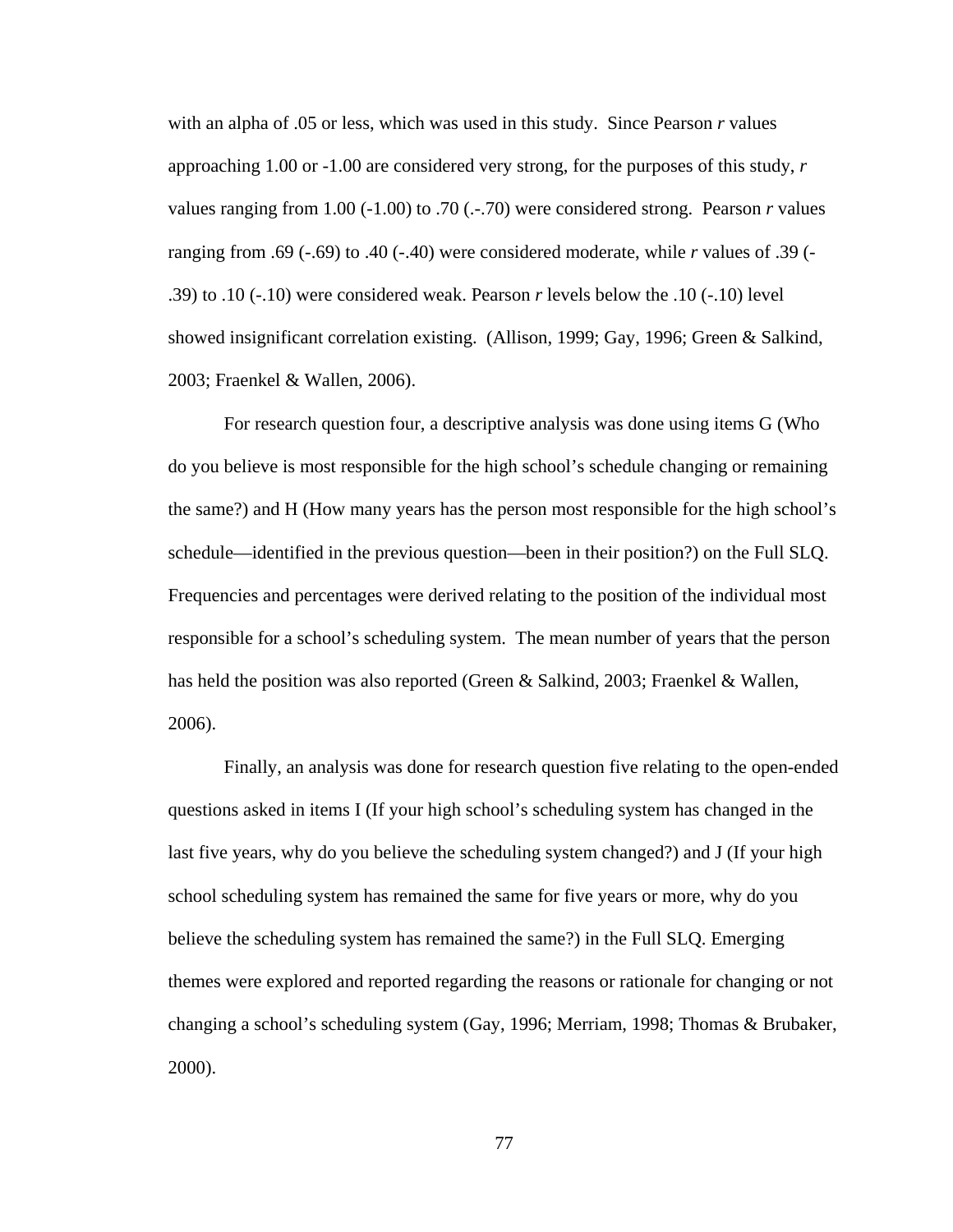#### *Summary*

Upon completion of the review of literature, it became apparent that few studies had viewed educational leadership in the context of educational reform efforts at the secondary level. However, the review of literature did highlight the need for leadership if such efforts are to be successful. Bass and Avolio's (2004) constructs of transformational, transactional, and laissez-faire leadership were essential in identifying and studying various leadership behaviors that would lead to successful and innovative educational change.

The research design and methodology used in this study were dictated by the study's purpose and research questions. The purpose of the study was to determine the leadership style of those individuals most responsible for changing or maintaining a high school's scheduling system and what internal or external factors might effect the ability of a person to make meaningful changes in a high school setting. The three types of leadership identified and studied were transformational, transactional and laissez-faire. The researcher viewed the adoption or continued use of a school's scheduling system as an indicator of an administrator's willingness to make significant changes in their school in response to the never-ending calls for accountability, reform and improved academic achievement.

The analysis began with the development and use of the Preliminary Scheduling Leader Questionnaire. The data and information gathered from analyses of this preliminary questionnaire allowed for the use of only highly reliable questions in the Full SLQ relating to the constructs of transformational, transactional and laissez-faire leadership. The Full Scheduling Leader Questionnaire gathered demographic, descriptive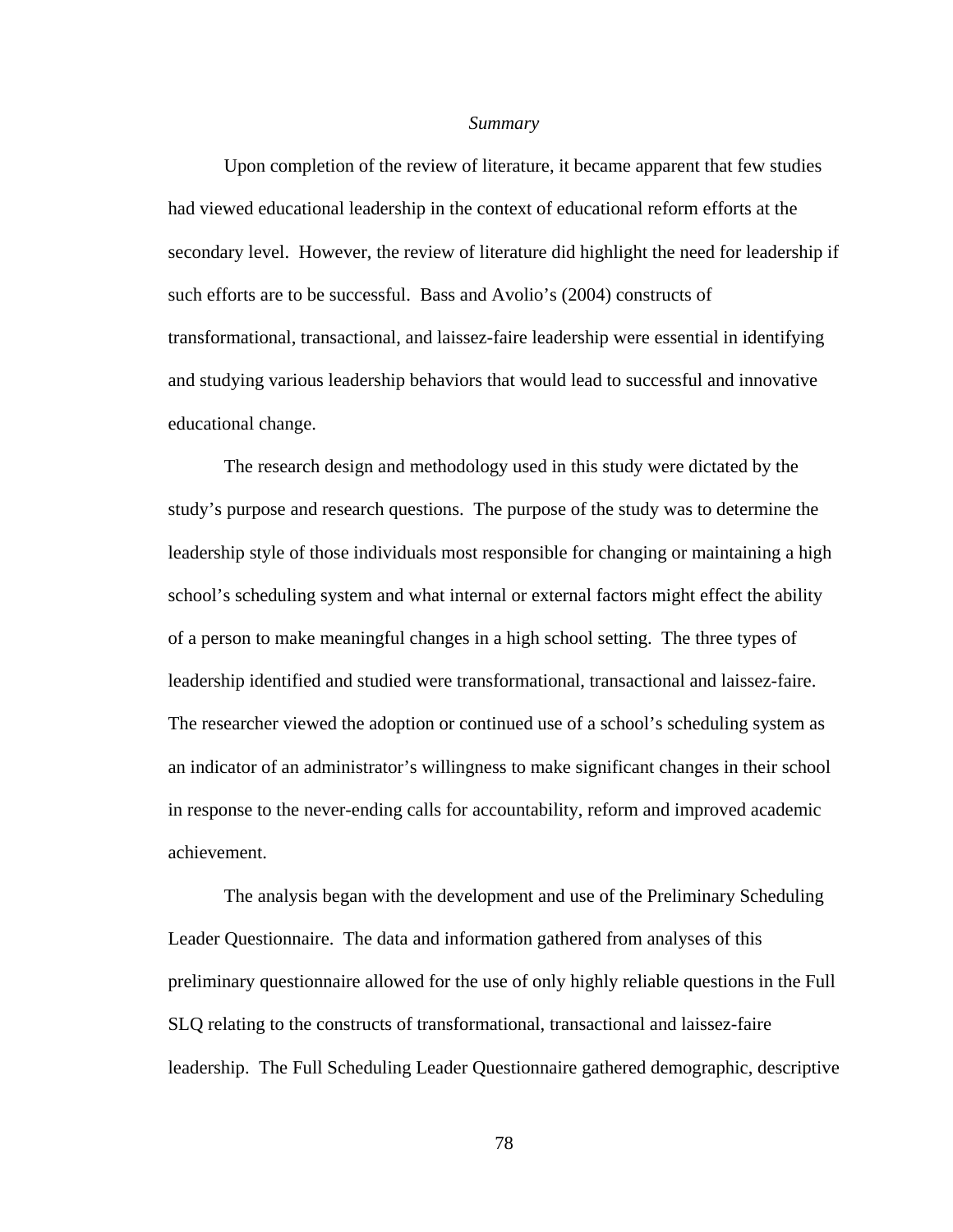and open-ended response data from educational leaders across the state of Missouri. Using SPSS as a statistical analysis and predictive research tool, the data was analyzed using Cronbach's alpha reliability coefficients, mean subscale scores, independent sample t-tests, Pearson correlations, frequencies and percentages. Additionally, emerging themes were gathered and analyzed from opened-ended responses.

The ensuing chapters of the dissertation are organized is such a way as to analyze the data in chapter four and draw inferences and conclusions from the analyses in chapter five. These chapters offer limitations of the study as well as inferences that may be drawn and conclusions that may be made as a result of the research. Recommendations for future research will also be addressed.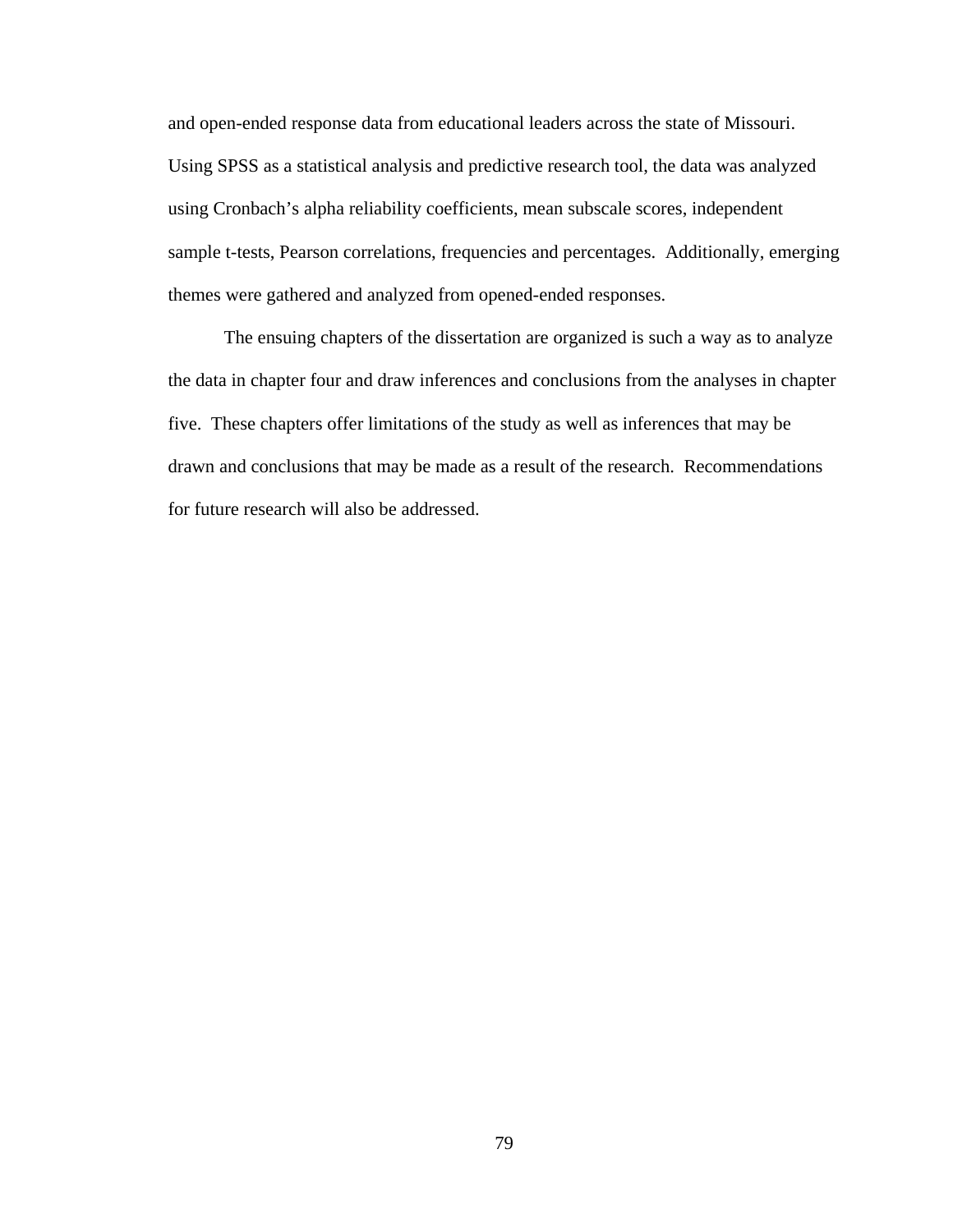#### CHAPTER FOUR

# PRESENTATION AND ANALYSIS OF DATA

#### *Introduction*

The purpose of the study was to determine whether an administrator's leadership style (transformational, transactional, or laissez-faire) impacted their willingness or ability to change aspects of their school which have a direct impact on student achievement. The study's purpose was also to determine what, if any, additional factors impacted the decision-making process of such leaders as they contemplated implementing change in their school as a result of incessant calls for educational reform and increased accountability.

The study specifically applied to administrators and education initiatives aimed at improving student achievement in the state of Missouri. Jay Nixon, the governor of Missouri, was interviewed in February of 2010 by representatives of the Missouri School Boards Association regarding these issues. In that interview, Governor Nixon acknowledged the constant attacks on public education that schools and administrators have dealt with and the inadequacy of quick fixes to problems in education. He stated:

It's really challenging to run local school districts. A lot of folks think, in essence, that they can fix public education. There are these folks that want these sound bite fixes to solve the real challenges. Criticizing education is cheap. Supporting education is expensive, but worthwhile. There is clearly a tax on public education right now. There are political issues coming at public education. It's important that we stay united together to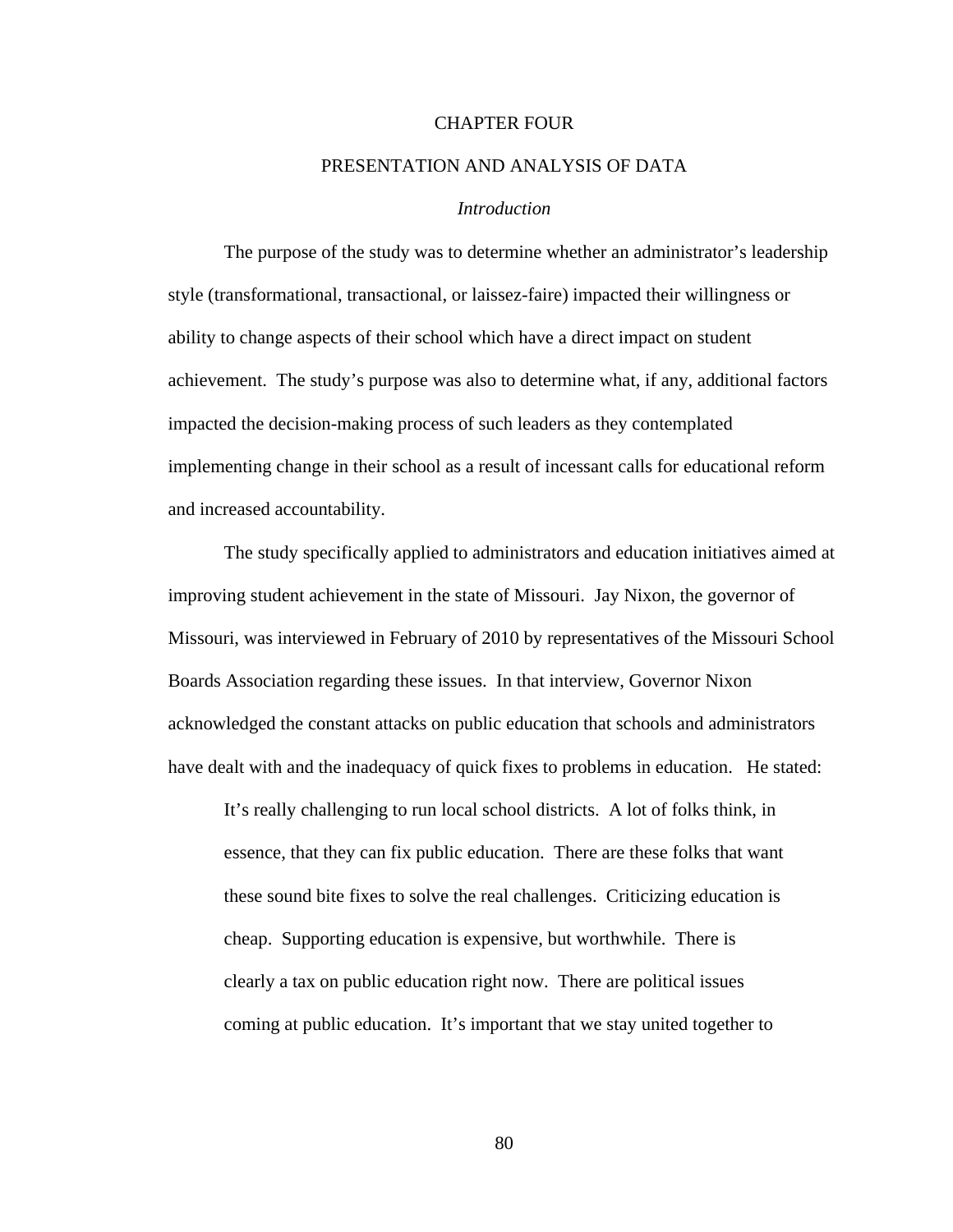improve public education in this state, and I'm confident that we're going to do just that. (p. 1)

The constant desire to fix and improve education was addressed in this study. As a result, it is hoped that a clearer picture of the leadership challenges facing educators, as well as potential solutions facing education, can be addressed and resolved so a less taxing educational environment will be possible for students, teachers, and administrators alike.

Every high school must use some type of scheduling system to organize their instructional day. The type of schedule will determine the number of classes in the day and the length of each class. Additionally, every leader will display a leadership style to a certain extent. This study paired the leadership style (profile) of administrators to the type of schedule they used in their school to determine their willingness or ability to impact student achievement through their school's scheduling system (Bass and Avolio, 2004).

Demographic and descriptive data were obtained through a questionnaire. The data was analyzed using the software program SPSS, version 11. The results of these analyses were quantified and reported as percentages, means, subscale scores, Pearson *r* correlations and thematic patterns derived from the open-ended responses.

#### *Demographic Data*

The population of this sample was limited to public school districts in the state of Missouri. There are 524 school districts in the state. However, of those 524 districts, there are 74 districts that do not educate secondary students. These K-8 school districts were excluded from this study. There is also one non-traditional school district that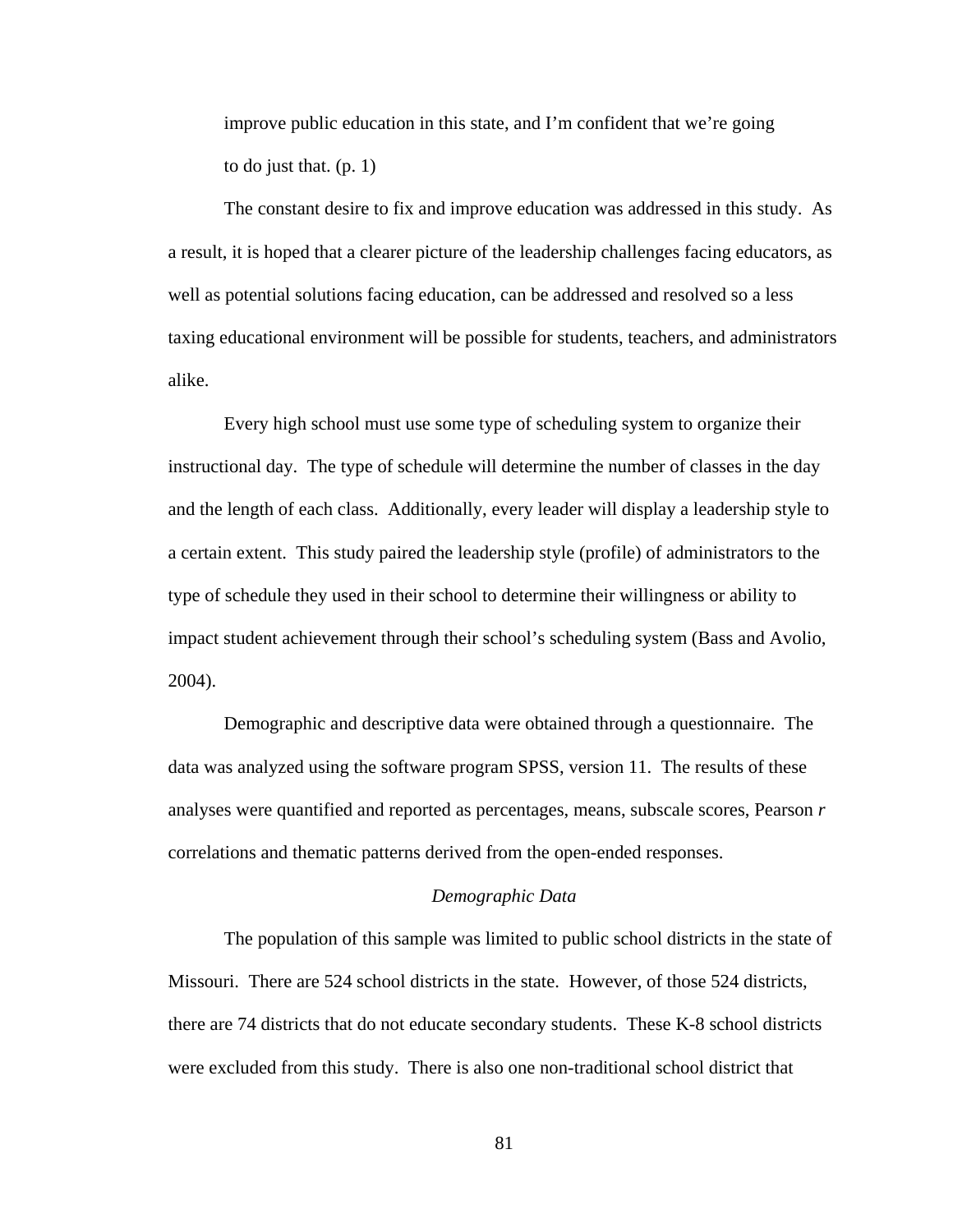educates only severely handicapped students. This district has no scheduling system per se, so it was also excluded from the study. That left 449 school districts eligible to participate in the study. There were 195 responses to the questionnaire, resulting in a response rate of 43%.

Since the questionnaire was sent to superintendents, it was unsurprising to find that 99% of respondents were superintendents. One respondent was both the principal and superintendent, and one respondent was an assistant superintendent. All other respondents were superintendents. The average number of years that the respondents had been in their current position ranged from 1-14. The average number of years that the respondents had been in their position was 4.5 years. These same individuals had an average of slightly over 23 total years per person working in education.

The 195 schools districts used various types of scheduling systems in their high schools. The type of scheduling systems implemented in the 195 school districts has been summarized in Table 1. The traditional 7-period day, with its standard seven classes meeting from 45 to 50 minutes each, was the scheduling system of choice. Slightly over 63% of respondents stated that they were currently using this scheduling system. In total, the two non-block scheduling formats, the standard 7-period day and a modified 7 or 8 period day, accounted for 82% of the surveyed schedules currently in use in Missouri's high schools. That left only 18% of the surveyed high schools using some form of block scheduling.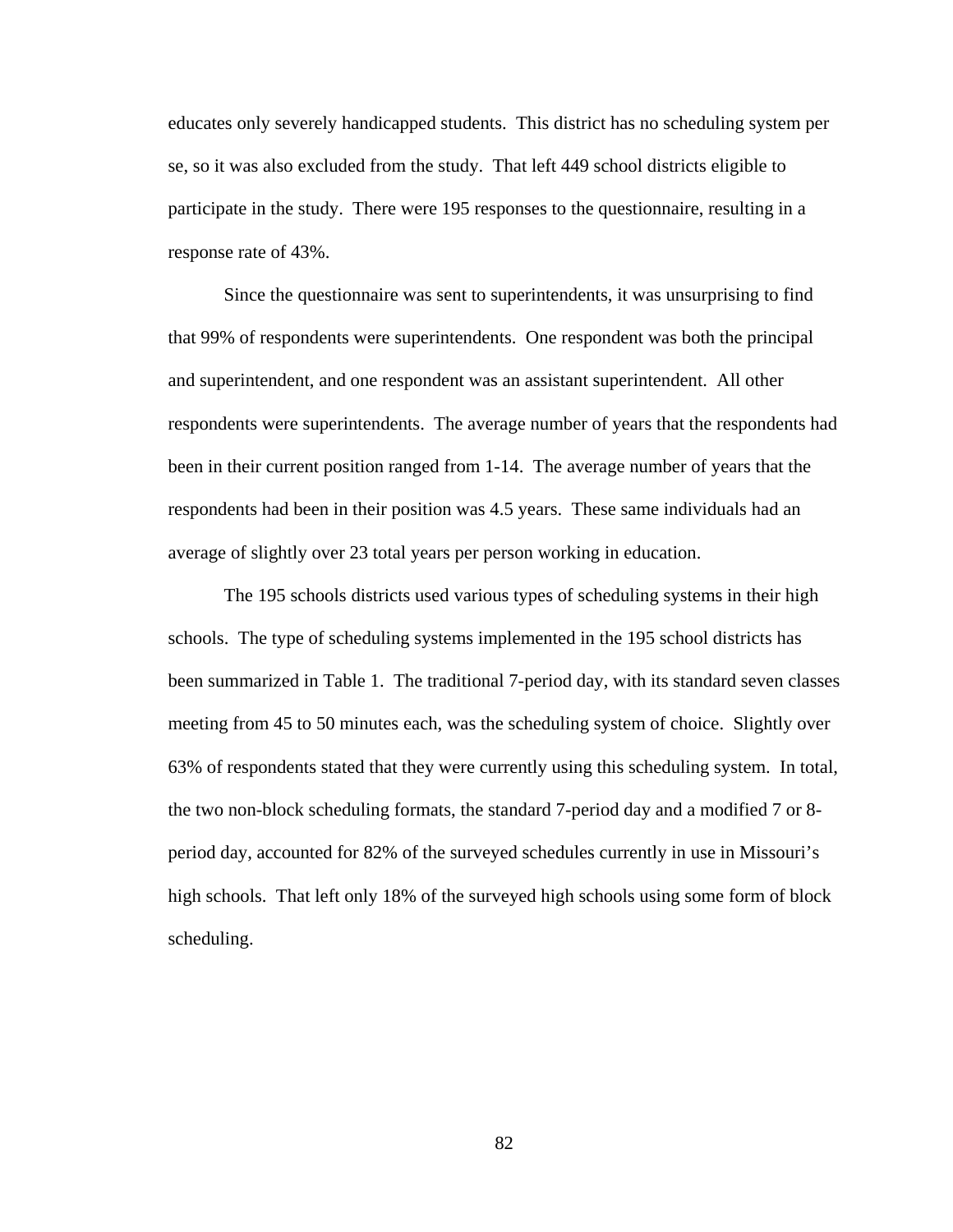### *Type of Scheduling System Currently Used*

| Schedule Type              | <b>Response Count</b> | <b>Response Percentage</b> |  |
|----------------------------|-----------------------|----------------------------|--|
|                            |                       |                            |  |
| Standard 7-Period Day      | 123                   | 63.1%                      |  |
| Modified 7 or 8 Period Day | 37                    | 19.0%                      |  |
| 8 Block (A/B schedule)     | 21                    | 10.8%                      |  |
| 4 Block                    | $\mathbf{1}$          | 0.5%                       |  |
| <b>Modified Block</b>      | 11                    | 5.6%                       |  |
| Other                      | $\overline{2}$        | 1.0%                       |  |
|                            |                       |                            |  |

 $Note. N = 195.$ 

Each superintendent who responded to the questionnaire was asked how long their high school had used their current scheduling system. Responses indicated that nearly 14% of high school had changed their scheduling system in the last three years and 37% had changed their scheduling system in the last nine years. Nearly half (49.2%) of all high schools have changed their scheduling system in the last 12 years. However, a significant percentage of high schools (39%) have not changed their scheduling system in the last 21 years. Table 2 summarizes the responses regarding how long high schools in Missouri have used their current scheduling system.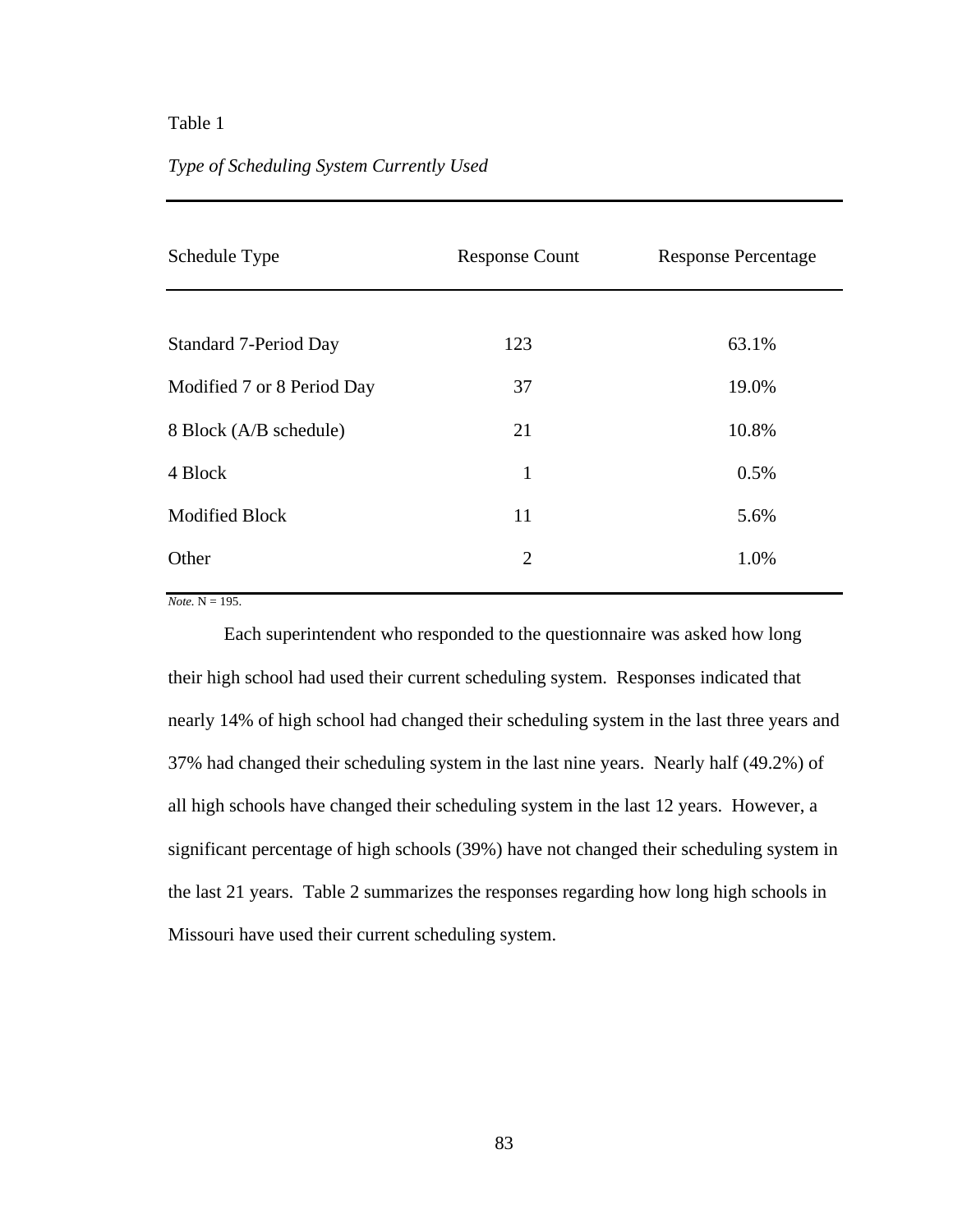| Length of Time Using Current Scheduling System |  |  |  |  |
|------------------------------------------------|--|--|--|--|
|------------------------------------------------|--|--|--|--|

| <b>Years Using Current System</b> | <b>Response Count</b> | <b>Response Percentage</b> |  |
|-----------------------------------|-----------------------|----------------------------|--|
|                                   |                       |                            |  |
| 1-3 Years                         | 27                    | 13.8%                      |  |
| 4-6 Years                         | 26                    | 13.3%                      |  |
| 7-9 Years                         | 20                    | 10.3%                      |  |
| 10-12 Years                       | 23                    | 11.8%                      |  |
| 13-15 Years                       | 12                    | 6.2%                       |  |
| 16-20 Years                       | 11                    | 5.6%                       |  |
| $21+Years$                        | 76                    | 39.0%                      |  |

*Note.* N = 195.

Respondents were also asked to indicate what type of scheduling system, if any, was in place prior to what they were currently using. This information indicated whether or not attempts to effect change in this aspect of their school had been made, and if so, how long ago. While nearly 34% of schools had not recently changed scheduling system, more schools changed their schedules from a standard 7-period day (37.9%) than from any other single scheduling type. The next-highest scheduling type from which schools changed was the 8-block (alternating A/B day) schedule, with nearly 12% of schools having changed from using this type of scheduling system.

The results demonstrating changes to scheduling systems are summarized Table 3.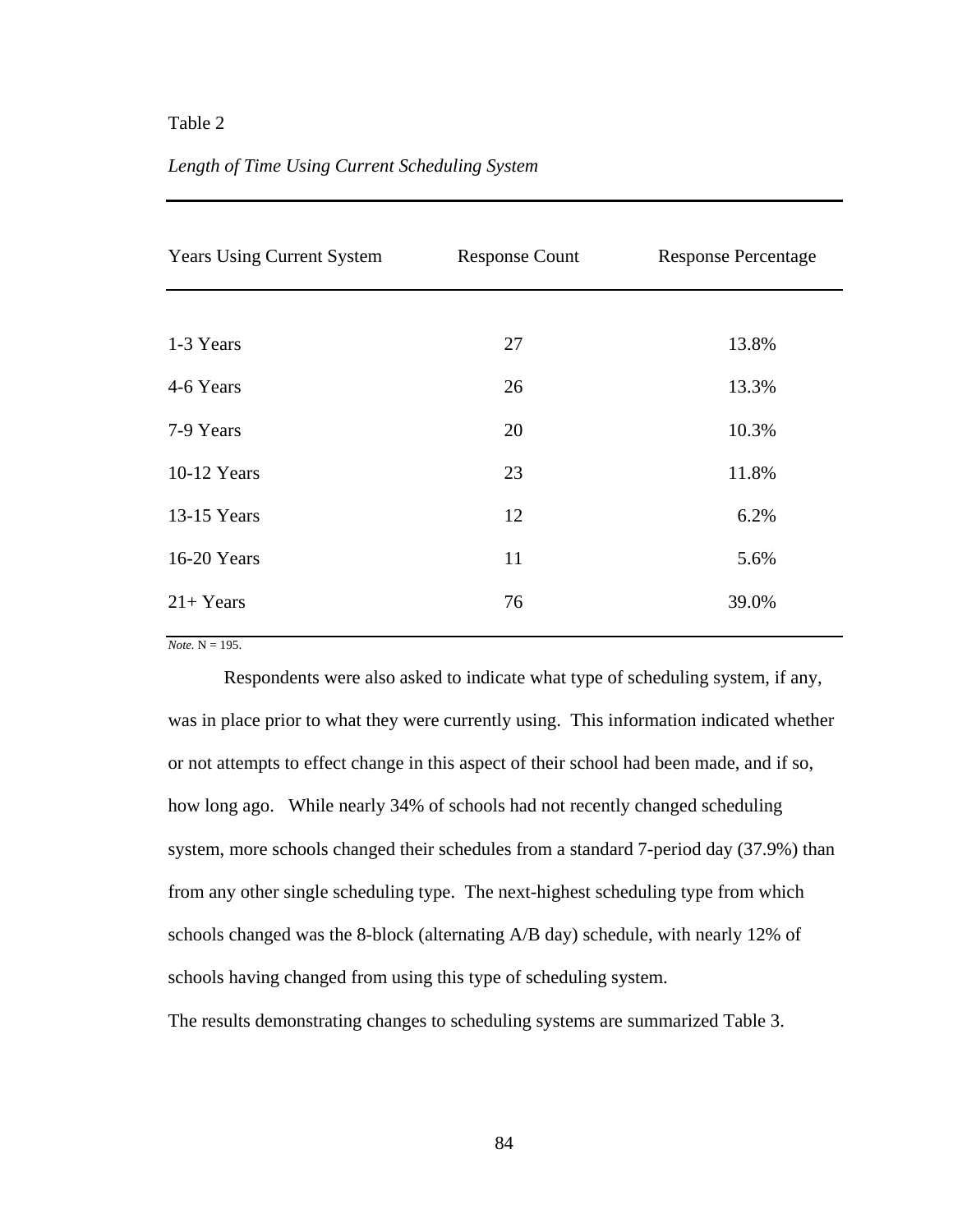# *Type of Former Scheduling System*

| Schedule Type              | <b>Response Count</b> | <b>Response Percentage</b> |  |
|----------------------------|-----------------------|----------------------------|--|
|                            |                       |                            |  |
| Standard 7-Period Day      | 74                    | 37.9%                      |  |
| No Change in Schedule      | 66                    | 33.8%                      |  |
| 8 Block (A/B schedule)     | 23                    | 11.8%                      |  |
| Other                      | 16                    | 8.2%                       |  |
| Modified 7 or 8 Period Day | 10                    | 5.1%                       |  |
| 4 Block                    | 3                     | 1.5%                       |  |
| <b>Modified Block</b>      | 3                     | 1.5%                       |  |
|                            |                       |                            |  |

*Note.*  $N = 195$ .

Several respondents (8.2%) chose the other category. These respondents were asked to specify why they chose this category. The typical response was "unknown" or "don't know what was used in the past." While the "other" category may have ranked fourth highest in response rate, it typically didn't represent a certain scheduling system that had been used—it was usually marked when the superintendent filling out the questionnaire didn't know what scheduling system had been used in the past.

# *Research Questions*

The following research questions were examined during this study:

1. What is the leadership style (transformational, transactional, laissez-fair) of the following secondary school administrators?: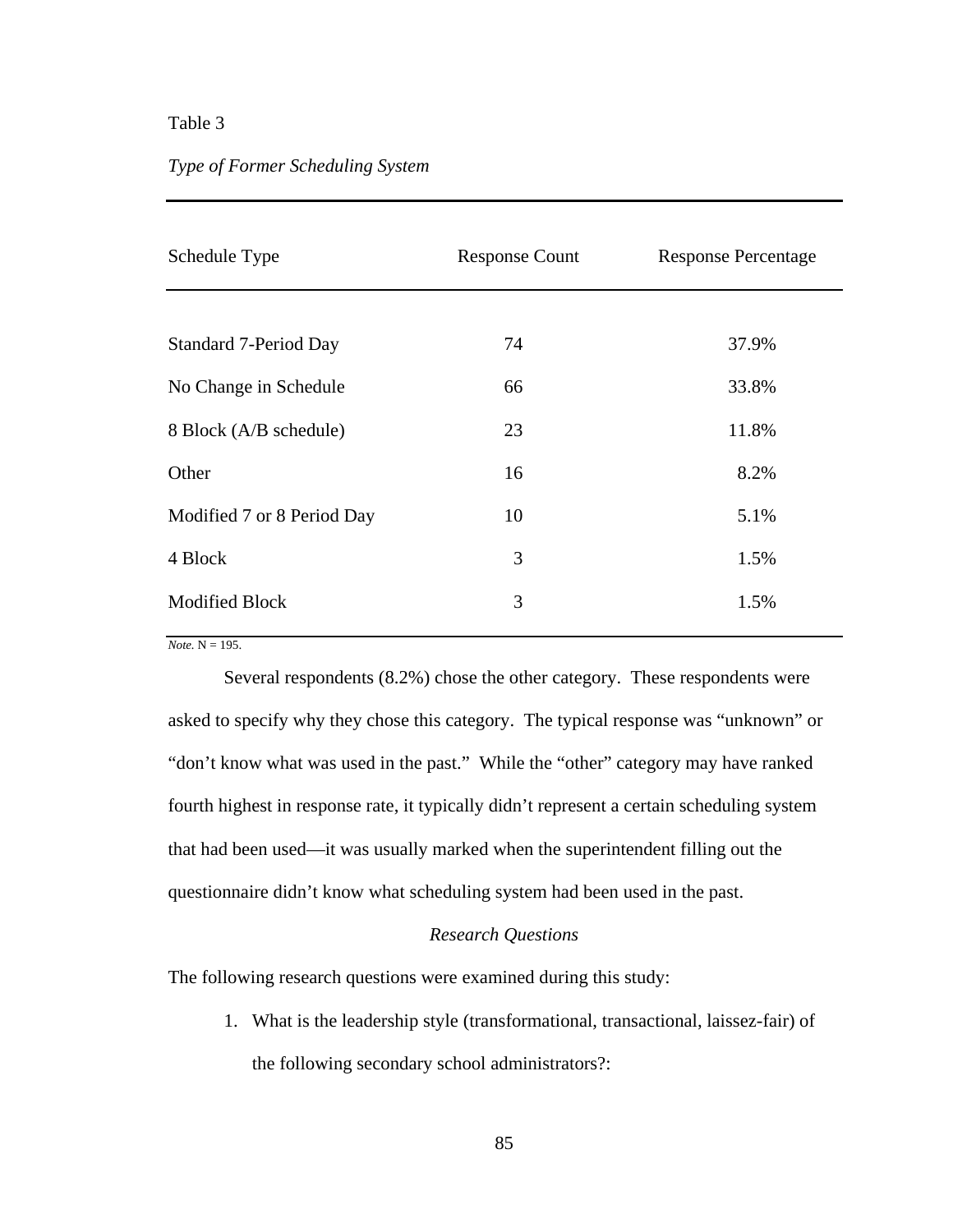- a. Those who have changed their school's scheduling system.
- b. Those who have not changed their school's scheduling system.
- 2. Are the leadership styles (transformational, transactional, or laissez-faire) of secondary school administrators who have and have not changed their school's scheduling system significantly different?
- 3. Is there a correlation between the number of years that a secondary school administrator has held a position and the type of leadership style they exhibit?
- 4. Who is primarily responsible for changing or not changing a secondary school's scheduling system?
- 5. What are the factors (as derived from an open-ended response) that precipitate secondary school administrators to change or not change their class scheduling systems?

### *Findings for Research Questions 1-4*

The following data is organized in such a way as to address each of the research questions individually. Various statistical analysis tools were used to obtain data relating to each research question.

For both parts of research question one, mean subscale scores were derived from the results of the questionnaire relating to whether the leader in question displayed the attributes of a specific leadership style (i.e. transformational, transactional, or laissezfaire). Respondents were asked to mark one of seven possible blocks for each of the 21 questions. The available response blocks to each question were: strongly disagree; disagree; slightly disagree; neutral; slightly agree; agree or strongly agree. Subscale scores were assigned to each response from 1 (strongly disagree) to 7 (strongly agree),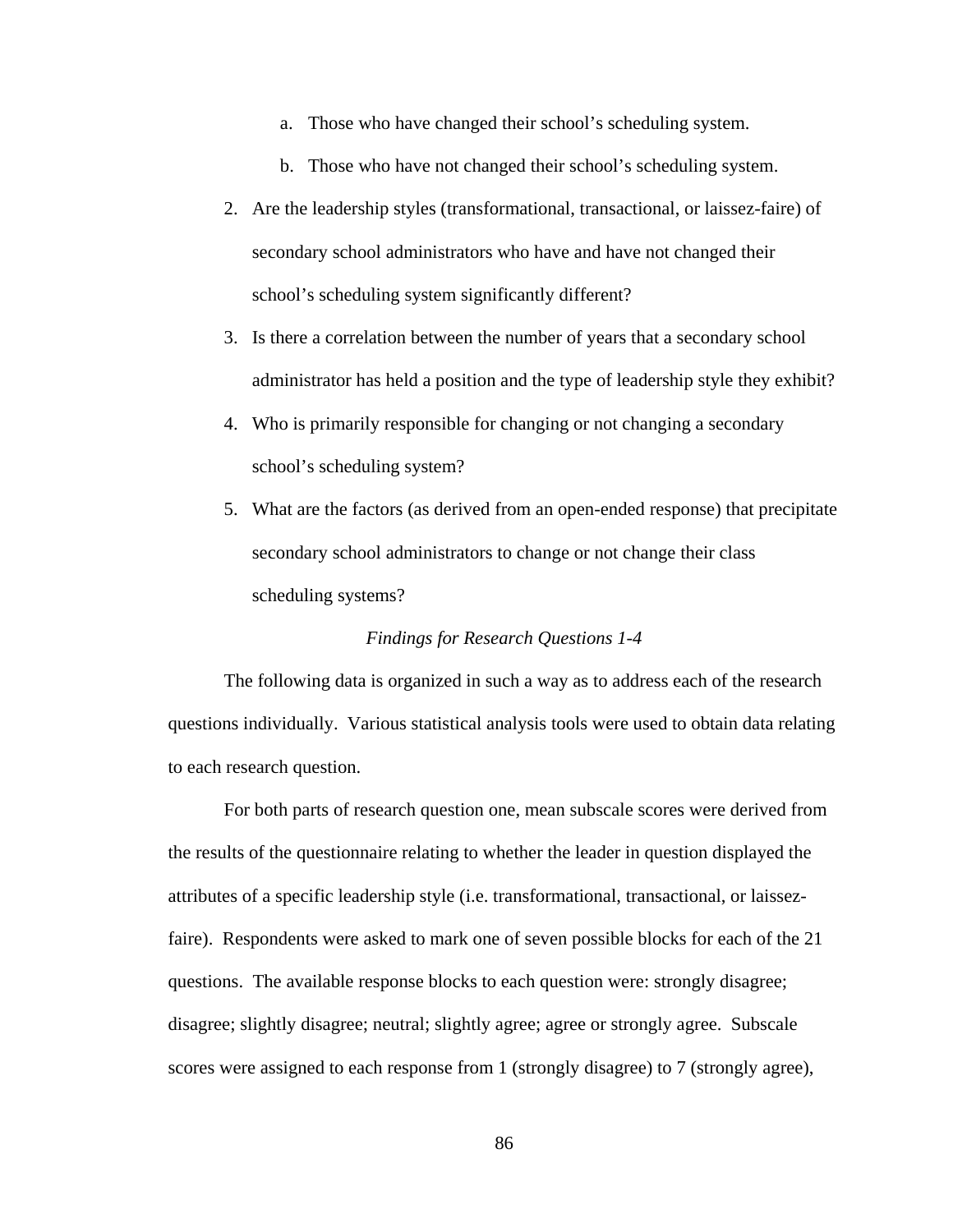with the lowest possible total subscale score for each leadership style being 7 (1 point x 7) items) and the highest being 49 (7 points x 7 items).

These leadership profiles were analyzed looking at those who had initiated change (scheduling system) and those who had maintained the status quo (not changed) regarding their scheduling system. Of the 195 total questionnaire respondents, only 154 responded or had complete (usable) responses to this non-demographic, leadership style portion of the survey. Of the 154 respondents, 49 (31.8%) indicated that they had changed their school's scheduling system while 105 (68.2%) indicated that they had not changed their scheduling system in the last five years. The Table 4 summarizes and compares the mean subscale scores of those who changed and those who didn't change their scheduling system. The data is broken down in Table 4 in such a way as to compare the mean scores and standard deviations associated with each type of leadership demonstrating a leadership profile using mean subscale scores.

The mean subscale scores of those leaders who changed their scheduling system (the first part of research question one) were almost identical to those who exhibited transformational (mean  $= 38.92$ ) and transactional leadership (mean  $= 38.63$ ). The mean subscale score for leaders who changed their schedule and exhibited a laissez-faire leadership style was noticeably less (mean  $= 18.22$ ) than the mean scores of the other two leadership style profiles (transformational and transactional).

The 105 respondents that had not changed their scheduling system (the second part of research question one) showed varied mean subscale scores for each leadership style. Leaders who had not changed their scheduling system had a mean subscale score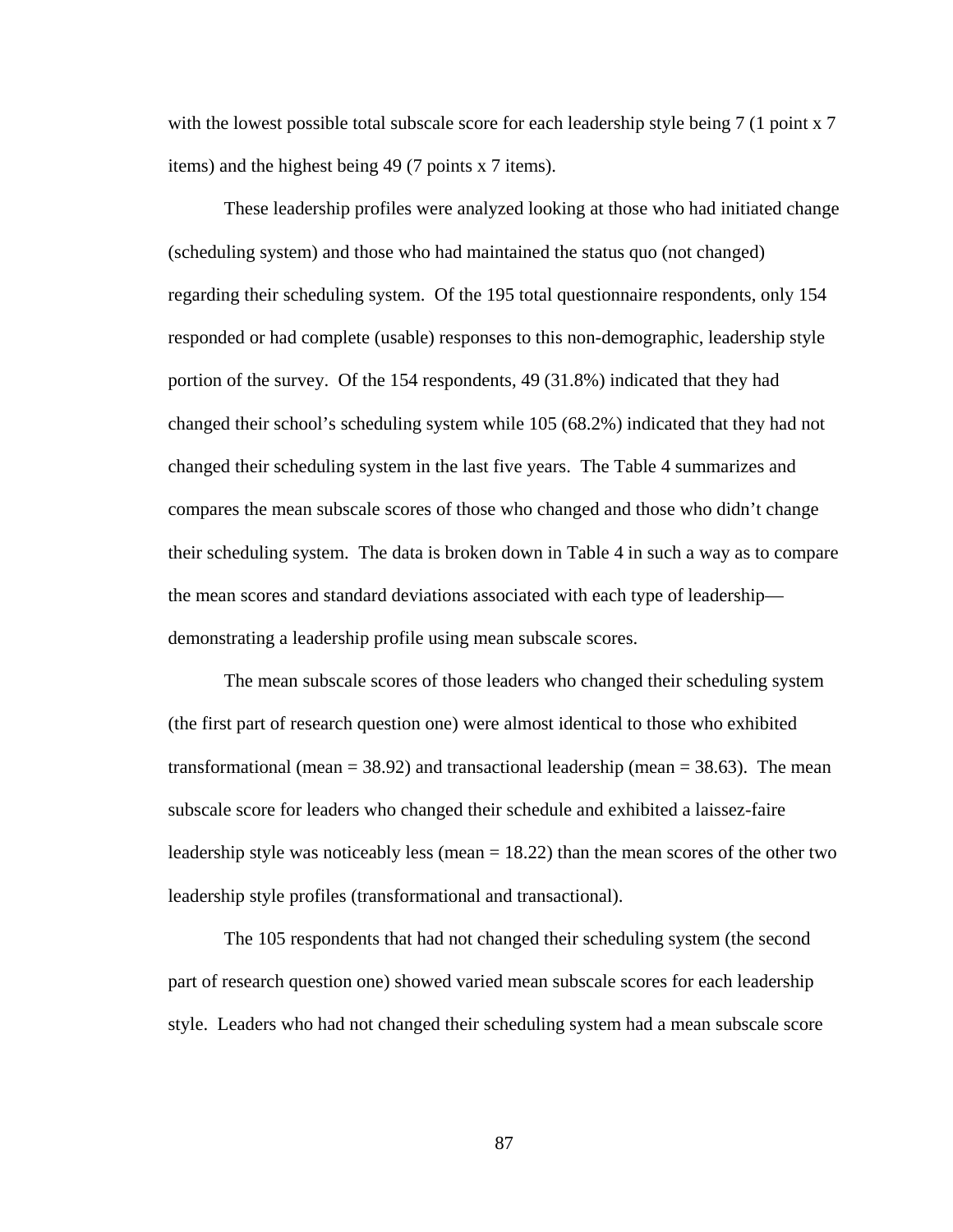of 40.08 for transformational leadership, a mean of 38.64 for transactional leadership, and a mean of 15.10 for laissez-faire leadership.

Table 4

*Leadership Profile Means (Changed Schedule vs. Unchanged Schedule)* 

| Changed vs. Not Changed   | Transformational | Transactional | Laissez-Faire |
|---------------------------|------------------|---------------|---------------|
|                           |                  |               |               |
| Changed Schedule (Mean)   | 38.92            | 38.63         | 18.22         |
| <b>Standard Deviation</b> | 7.29             | 5.51          | 8.26          |
| $\mathbf N$               | 49               | 49            | 49            |
|                           |                  |               |               |
| Unchanged Schedule (Mean) | 40.62            | 38.65         | 15.10         |
| <b>Standard Deviation</b> | 6.22             | 5.17          | 6.66          |
| $\mathbf N$               | 105              | 105           | 105           |
|                           |                  |               |               |
| Total                     | 40.08            | 38.64         | 16.10         |
| <b>Standard Deviation</b> | 6.61             | 5.26          | 7.32          |
| N                         | 154              | 154           | 154           |

Comparing the 49 respondents who had changed their school's scheduling system to the 105 respondents who had not, leads to research question two which was to determine differences (if any) in leadership style between those who had and had not changed their scheduling system. The data showed clear differences in mean scores and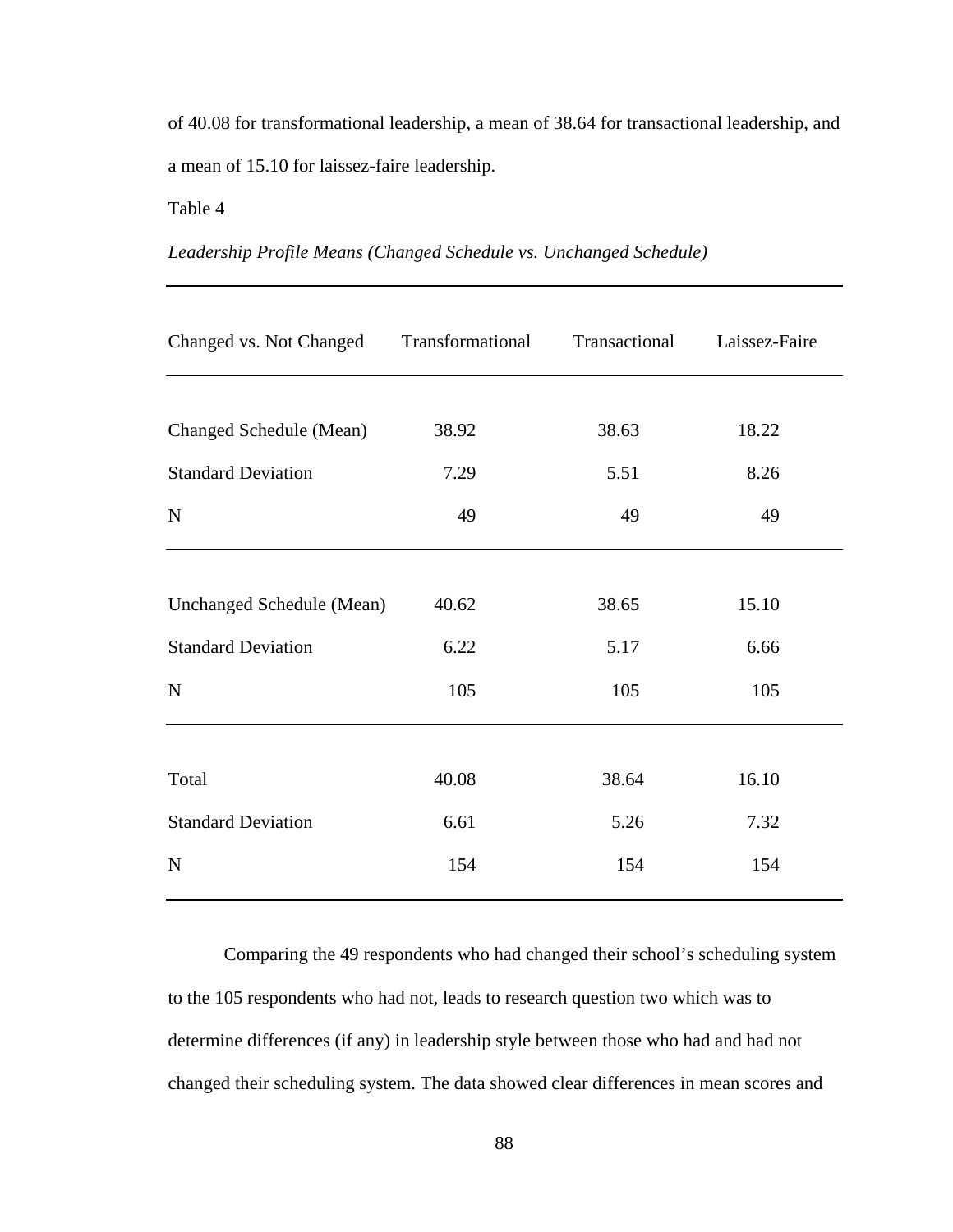standard deviations between the two groups. The individuals who had not changed their scheduling system had a noticeably higher mean subscale score (40.42) relating to being a transformational leader than those who had changed (38.92) their scheduling system. However, the mean subscale scores of those individuals who had changed compared to those who had not changed their school's scheduling system were virtually identical when looking at a transactional leadership profile (38.63 for those who changed, 38.64 for those who had not changed). The mean subscale scores of those demonstrating a laissez-faire leadership profile differed substantially for those who had changed (18.22) scheduling systems compared to those who had not changed (15.10) their school's scheduling system.

For research question two, independent sample *t*-tests compared the mean subscale scores for the two groups of administrators—those who changed their scheduling system versus those who did not. Three separate analyses were done using the three leadership style subscales relating to transformational, transactional and laissezfaire leadership. These analyses are summarized in Table 5.

At the .05 level of significance, there were no statistically significant differences between the transformational and transactional leadership for leaders who changed and did not change their scheduling systems. However, Laissez-Faire leadership demonstrated a .013 level of significance, which shows that there is a significant difference for these leaders. The mean difference was 3.12.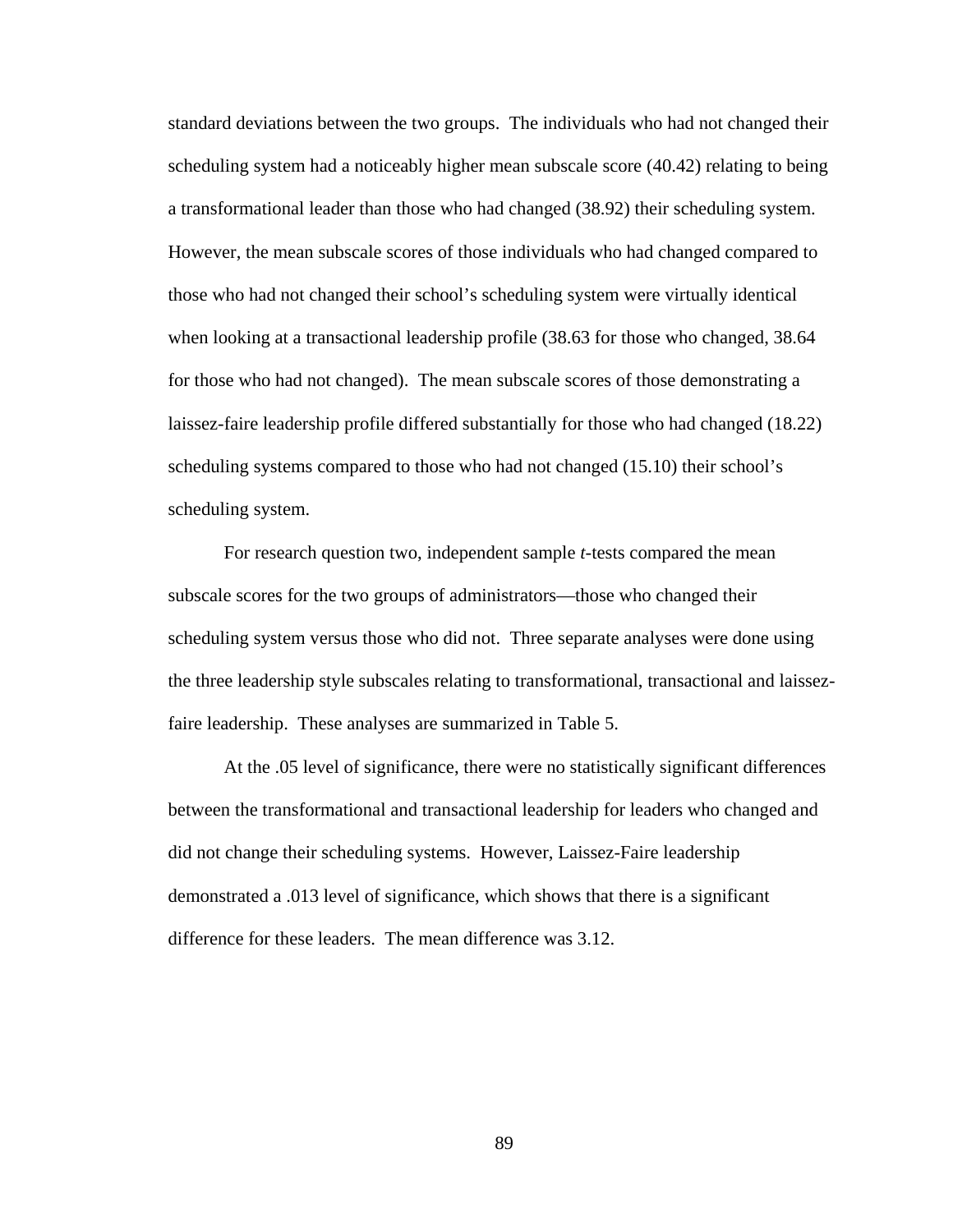| Leadership Type                | <i>t</i> -values | df  | $Sig. (2-tailed)$ | Mean Diff. |
|--------------------------------|------------------|-----|-------------------|------------|
|                                |                  |     |                   |            |
| <b>Transformational Leader</b> | $-1.49$          | 152 | .137              | $-1.70$    |
| <b>Transactional Leader</b>    | $-0.02$          | 152 | .987              | $-0.02$    |
| Laissez-Faire Leader*          | 2.50             | 152 | .013              | 3.12       |
|                                |                  |     |                   |            |

*Independent Sample t-Test for Equality of Means Comparing Schedule Leaders*

*Note*. \*Significant at the .05 level.

For research question three, correlation coefficients (Pearson *r*) between item H (How many years has the person most responsible for the high school's schedule [identified in the previous question] been in their current position?) in the Full SLQ and the subscale scores relating to leadership style were attained. Three separate analyses were done relating to the three types of leadership. Correlation coefficients express the degree of relationship that exists between two sets of scores. All correlation coefficients fall somewhere between +1.00 and -1.00. An *r* of .00 indicates that no relationship exists, while a +1.00 or a -1.00 indicate a perfect positive or negative (inverse) relationship. A correlation is considered significant with an alpha of .05 or less, which was used in this study. Since Pearson *r* values approaching 1.00 or -1.00 are considered very strong, for the purposes of this study, *r* values ranging from 1.00 (-1.00) to .70 (-.70) were considered strong. Pearson *r* values ranging from .69 (-.69) to .40 (-.40) were considered moderate, while *r* values of .39 (-.39) to .10 (-.10) were considered weak. Pearson *r* levels below the .10 (-.10) level showed insignificant correlation existing. The statistical findings are summarized in Table 6.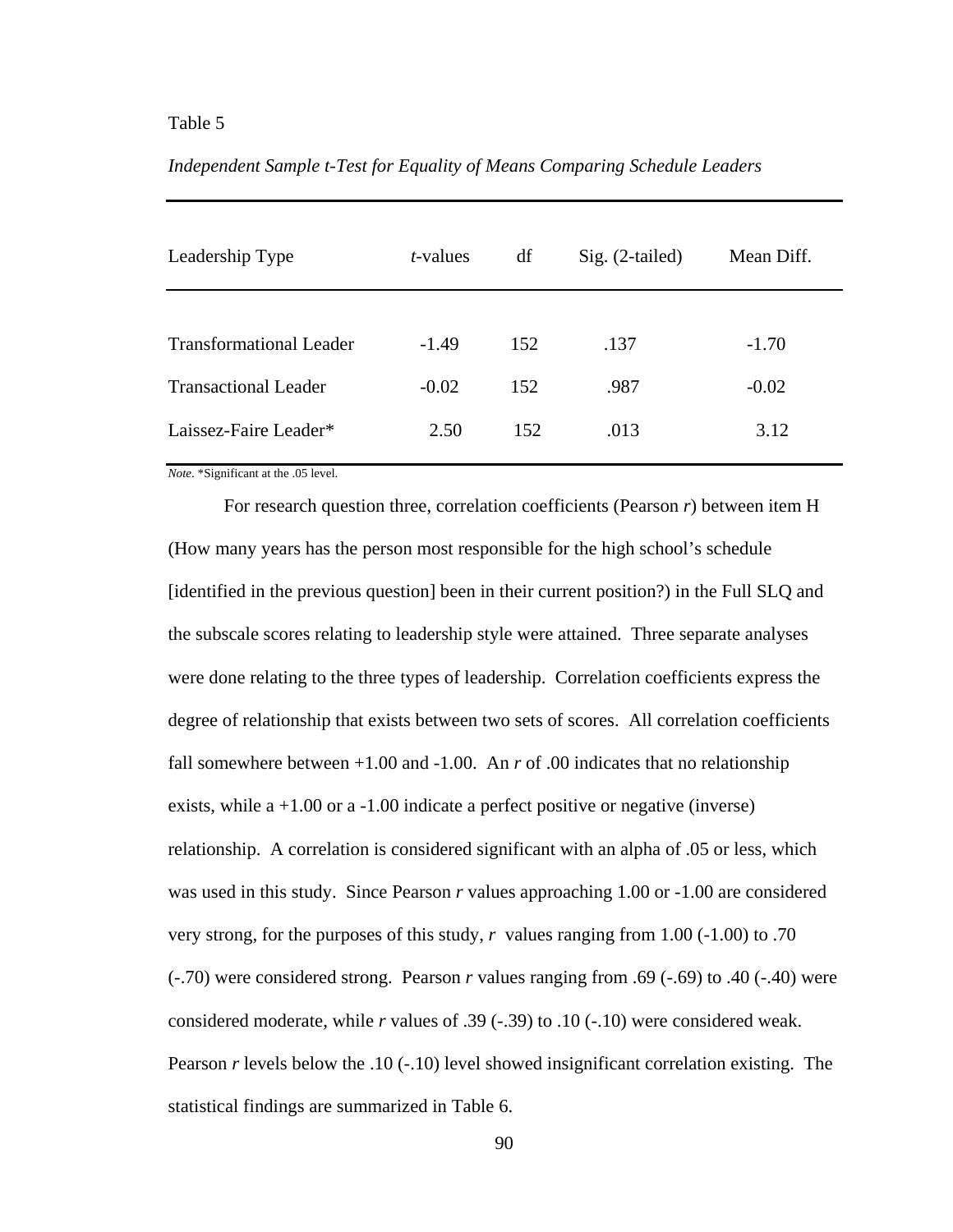### *Correlation Between Leadership Style and Years in Position*

| Type of Leader                 | <b>Years of Scheduler in Current Position</b> |  |
|--------------------------------|-----------------------------------------------|--|
| <b>Transformational Leader</b> |                                               |  |
| <b>Pearson Correlation</b>     | $-.048$                                       |  |
| Sig. (2-tailed)                | .527                                          |  |
| <b>Transactional Leader</b>    |                                               |  |
| <b>Pearson Correlation</b>     | $-.063$                                       |  |
| Sig. (2-tailed)                | .409                                          |  |
| Laissez-Faire Leader           |                                               |  |
| <b>Pearson Correlation</b>     | .144                                          |  |
| Sig. (2-tailed)                | .058                                          |  |

 $Note. N = 175.$ 

Given a Pearson *r* of .144, the analysis indicates that those individuals who have been in their position the longest are more likely to demonstrate a laissez-faire leadership style ( $p = .058$ ). The Pearson *r* values of -.048 for transformational leadership, and -.063 for transactional leadership are not significant. As a result, there is no statistical correlation between the number of years holding a leadership position and demonstrating either a transformational or transactional leadership style.

For research question four, both statistical and descriptive analyses were done pertaining to the results obtained from items G (Who do you believe is most responsible for the high school's schedule changing or remaining the same?) and H (How many years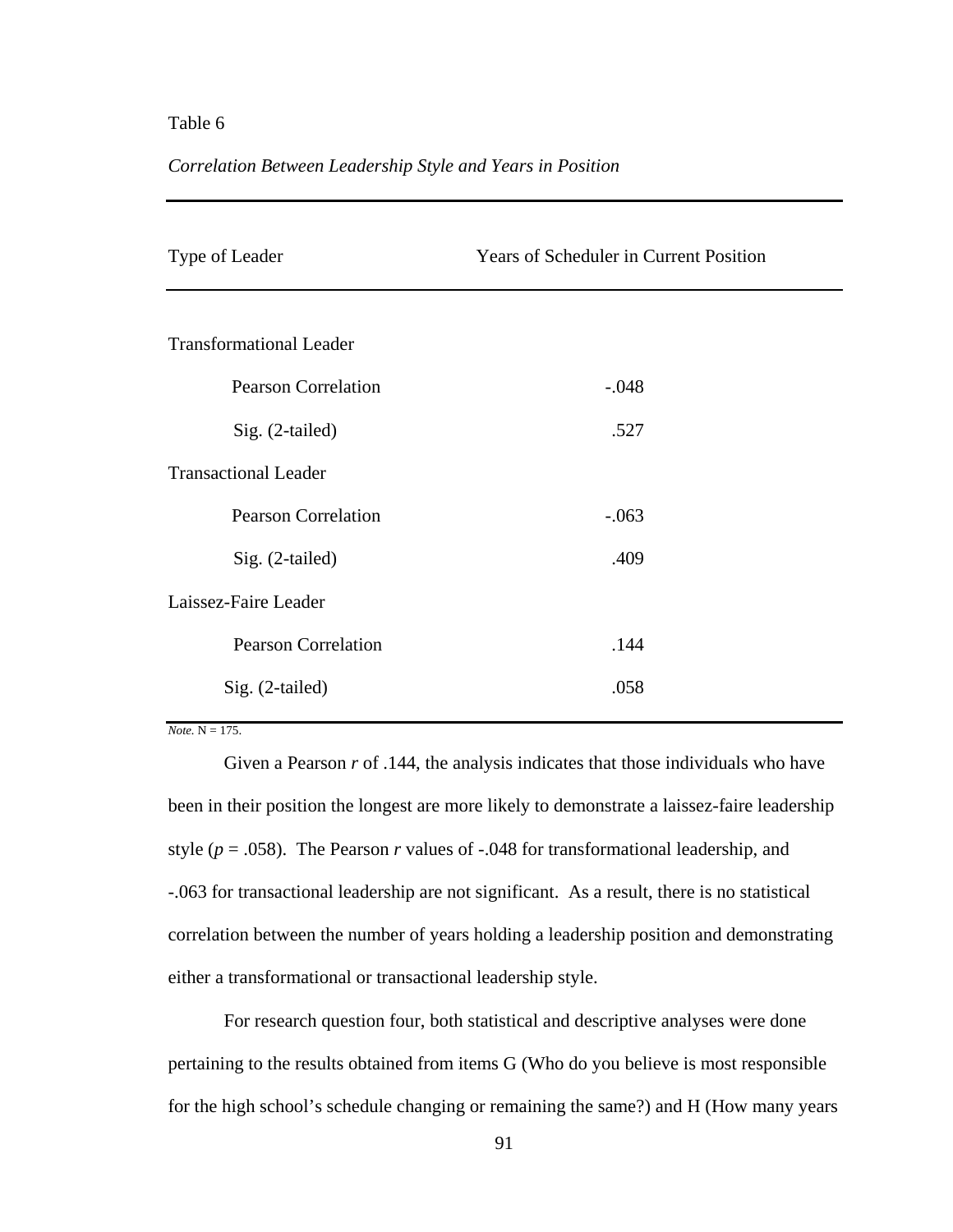has the person most responsible for the high school's schedule—identified in the previous question—been in their position?) on the Full SLQ. Frequencies and percentages were derived relating to the position of the individual most responsible for a school's scheduling system. The mean number of years that the person has held the position was also reported.

As can be seen in Table 7, the high school principal was deemed to be the individual most responsible for initiating change through the school's scheduling system (124 out of 195—63.6%) responses), with the superintendent being selected with the second highest percentage at 12.8%). However, several respondents (10.8%) marked the "Other" category, and further specified their response. The majority of these "other" responses stated that they felt that a combination of the individuals listed were responsible for the scheduling system in place. Others specified that a committee, made up of individuals from the list, was responsible for changing or maintaining the high school schedule.

Some examples of specified "other" responses included the following: "a combination of above listed parties," "central office cabinet plus board," "both administrators and teachers working together," "a committee of stakeholders," "combination of counselors, principals, teachers, and the community," "committee including all of the above." A couple of respondents listed DESE (the Department of Elementary and Secondary Education) as the party responsible for scheduling in their school. No respondent felt that students, parents, or community members alone were primarily responsible for the scheduling system in the high school. These three choices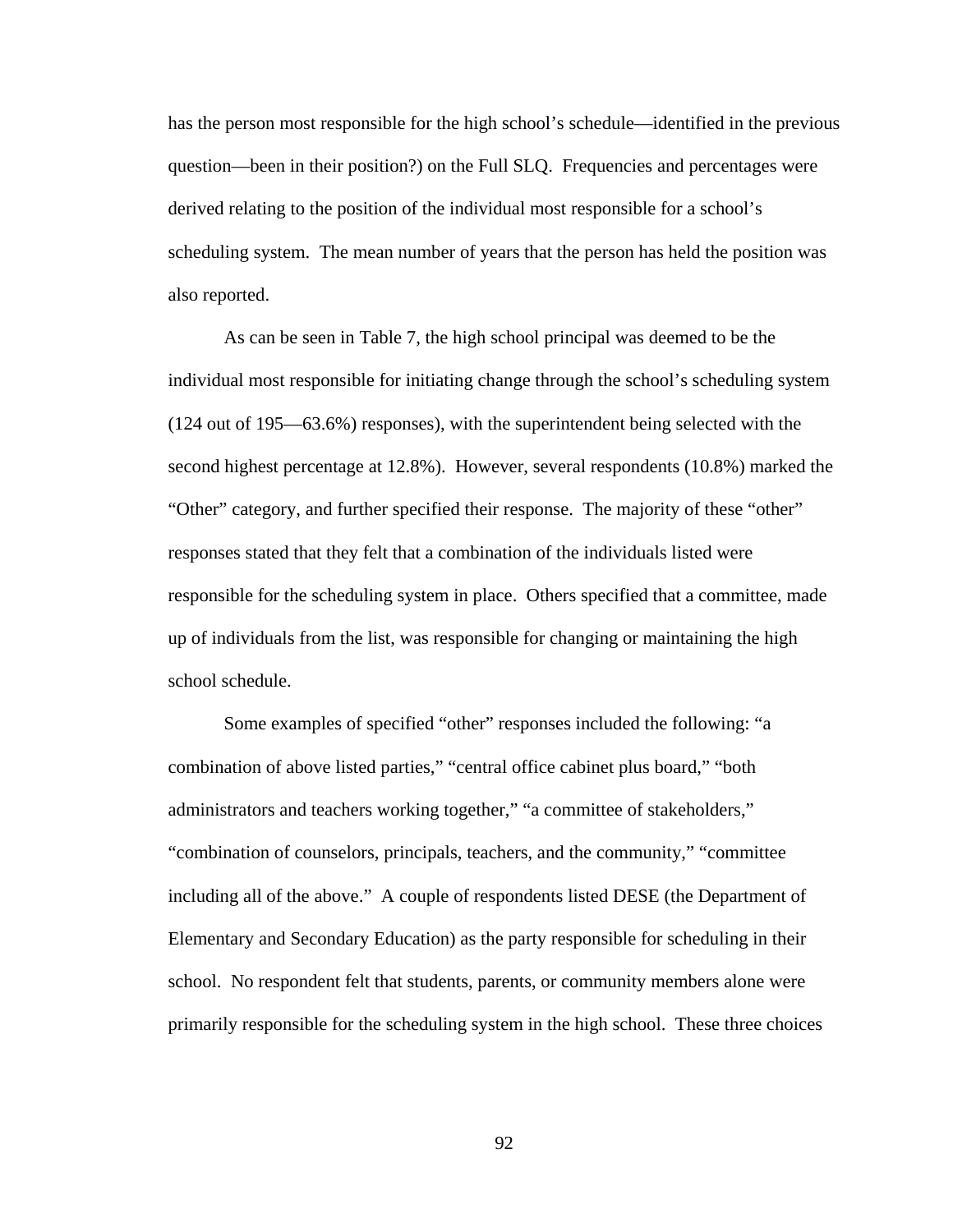all received zero votes on the questionnaire, but were mentioned often as being part of decision-making process in the specified statements from the "other" category selection. Table 7

| Responsible Person(s)              | <b>Response Count</b> | <b>Response Percentage</b> |
|------------------------------------|-----------------------|----------------------------|
|                                    |                       |                            |
| Principal                          | 124                   | 63.6%                      |
| Superintendent                     | 25                    | 12.8%                      |
| Other (please specify)             | 21                    | 10.8%                      |
| Teacher(s)                         | 10                    | 5.1%                       |
| Counselor                          | 6                     | 3.1%                       |
| School Board Member(s)             | $\overline{4}$        | 2.1%                       |
| Other Central Office Administrator | 3                     | 1.5%                       |
| Other Building Level Administrator | $\overline{2}$        | 1.0%                       |
| Parents $(s)$                      | $\overline{0}$        | 0.0%                       |
| Community Member(s) (PTA, etc.)    | $\overline{0}$        | 0.0%                       |
| Student(s)                         | $\overline{0}$        | 0.0%                       |

# *Person(s) Responsible for High School's Scheduling System*

 $Note. N = 195.$ 

After naming the individual most responsible for implementation of the scheduling system, respondents were then asked to state how long that individual had been working in that position. Their responses are summarized in Table 8.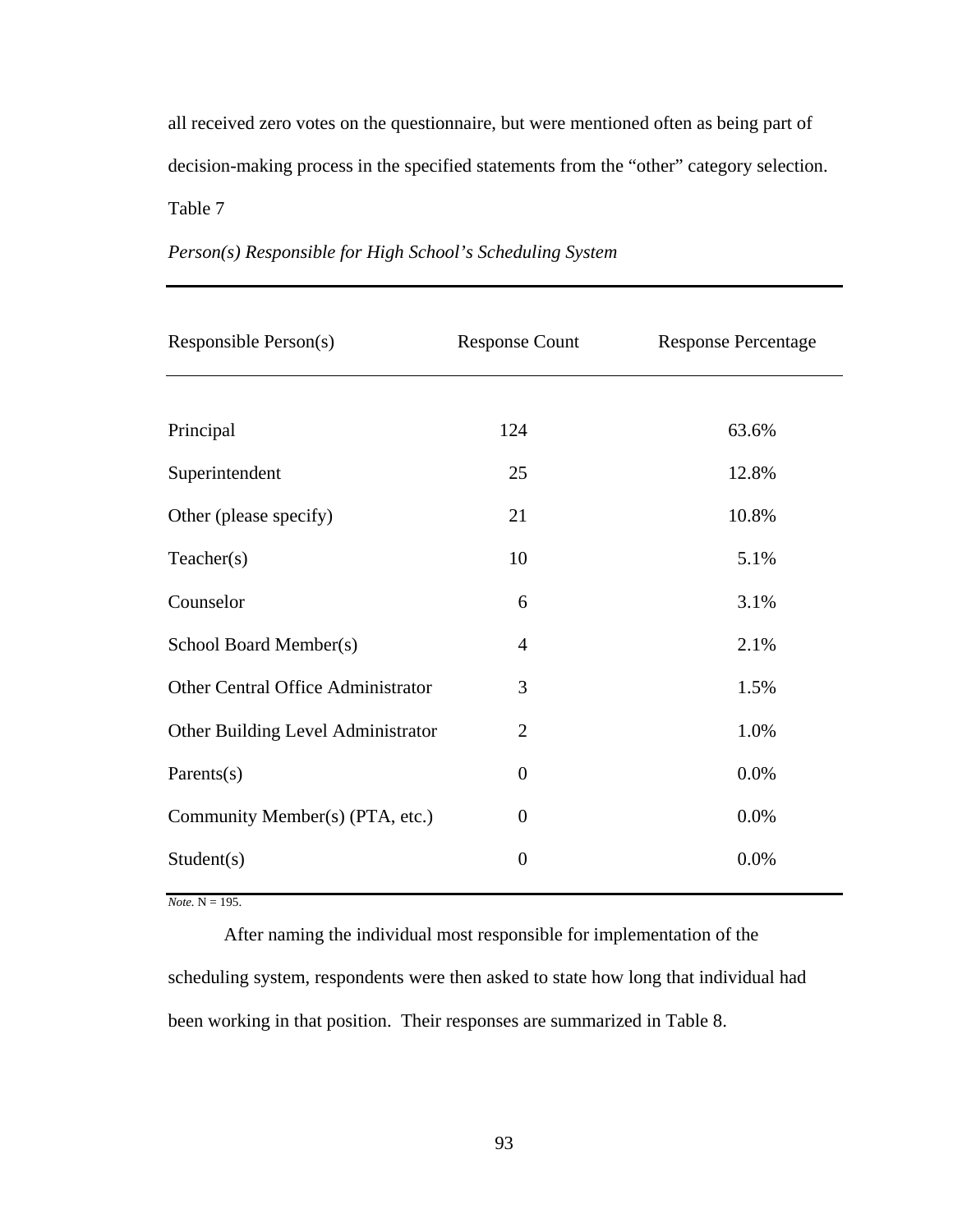| <b>Years in Position</b> | <b>Response Count</b> | <b>Response Percentage</b> |
|--------------------------|-----------------------|----------------------------|
|                          |                       |                            |
| 1-3 Years                | 85                    | 43.6%                      |
| 4-6 Years                | 47                    | 24.1%                      |
| 7-9 Years                | 29                    | 14.9%                      |
| 10-12 Years              | 13                    | 6.7%                       |
| 13-15 Years              | 8                     | 4.1%                       |
| 16-20 Years              | $\overline{0}$        | 0.0%                       |
| $21+Years$               | 13                    | 6.7%                       |
|                          |                       |                            |

### *How Long Person Responsible for Schedule Has Been in Their Position*

*Note.*  $N = 195$ .

A significant percentage (43.6%) of the individuals (primarily principals) responsible for the high school scheduling system had been in their position from 1 to 3 years. Almost 68% had been in their position for six years or less. A relatively small percentage of individuals had been in their position from 10-15 years (10.8%). No individual had been in their position from 16-20 years, but 6.7% had been in their position for 21 years or more.

### *Findings for Research Question 5*

The results for research question five, detailing the factors that precipitated secondary school administrators to change or not change their class scheduling systems, were obtained by examining the responses related to the open-ended questions asked in two questions on the survey. These questions were in items I (If your high school's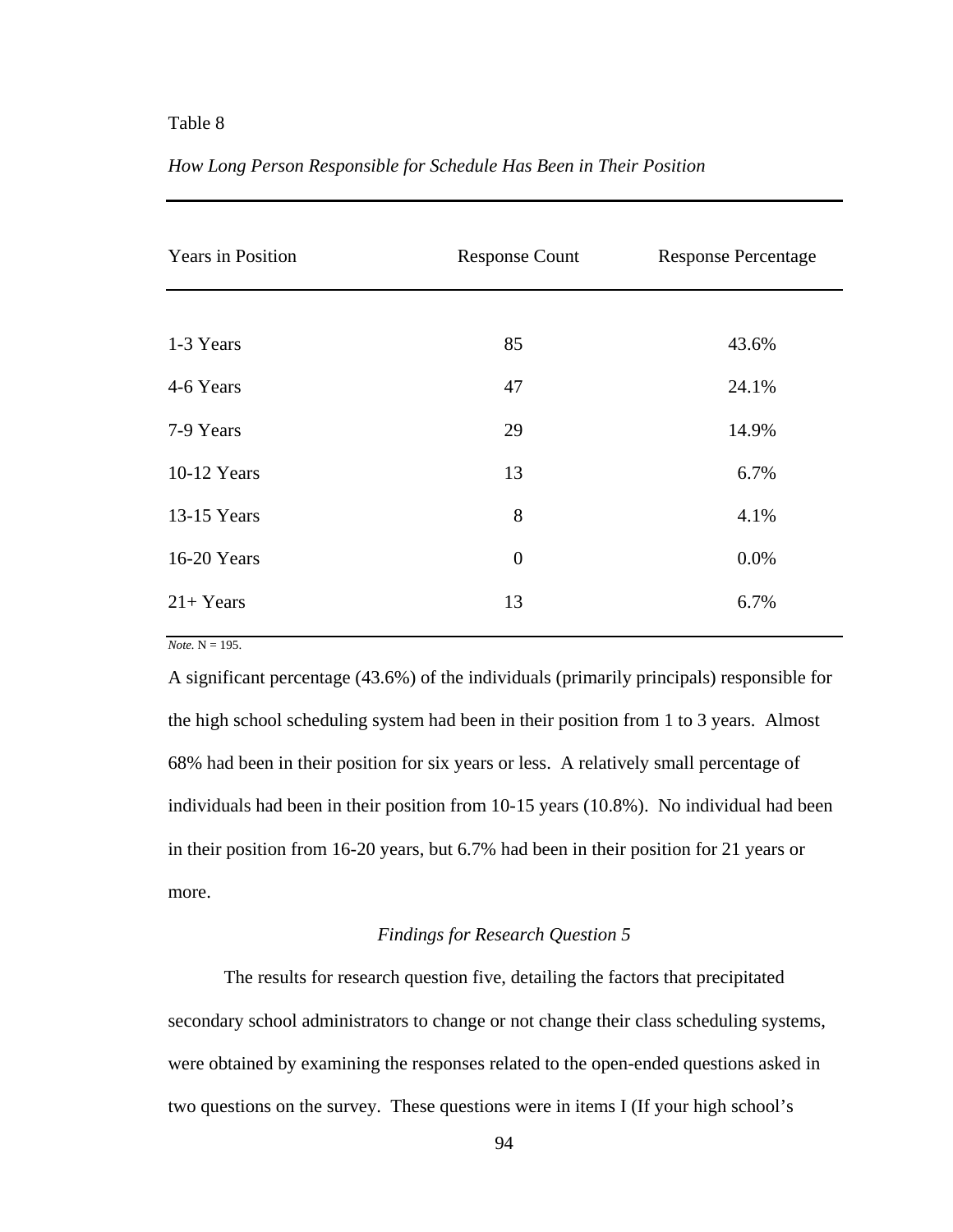scheduling system has changed in the last five years, why do you believe the scheduling system changed?) and J (If your high school scheduling system has remained the same for five years or more, why do you believe the scheduling system has remained the same?) in the Full SLQ.

Additional informative data was extrapolated from the open-ended responses in combination with the demographic data obtained from questions D (What type of scheduling system does your high school use?) and F (What type of high school scheduling system, if any, was being used prior to what is currently in place?). Emerging themes were explored and reported regarding the reasons or stated rationale for changing or not changing a school's scheduling system.

Of the 195 respondents to the questionnaire, 52 gave specific responses as to why their school's scheduling system had changed in the past five years (question I). Table 9 summarizes this data for how scheduling systems were changed during the past five years. Besides stating why they chose to change their scheduling systems, the combined demographic and open-ended response data, as shown in Table 9, also demonstrated what scheduling system each school had used prior to making the change and what system was put in place as a result of the scheduling system change.

Table 9 shows that 44.23% (23 of 52 schools) of those who changed their schedules in the past five years actually changed from a standard 7-period day to a modified 7 or 8- period day. In fact, exactly 50% (26 schools) of all changes were made from a standard 7-period day to some other form of scheduling system. In total, nearly 60%, 31 of the 52 total schools that changed actually did so from a traditional scheduling format (a standard 7-period or modified 7-8 period day) rather than from some form of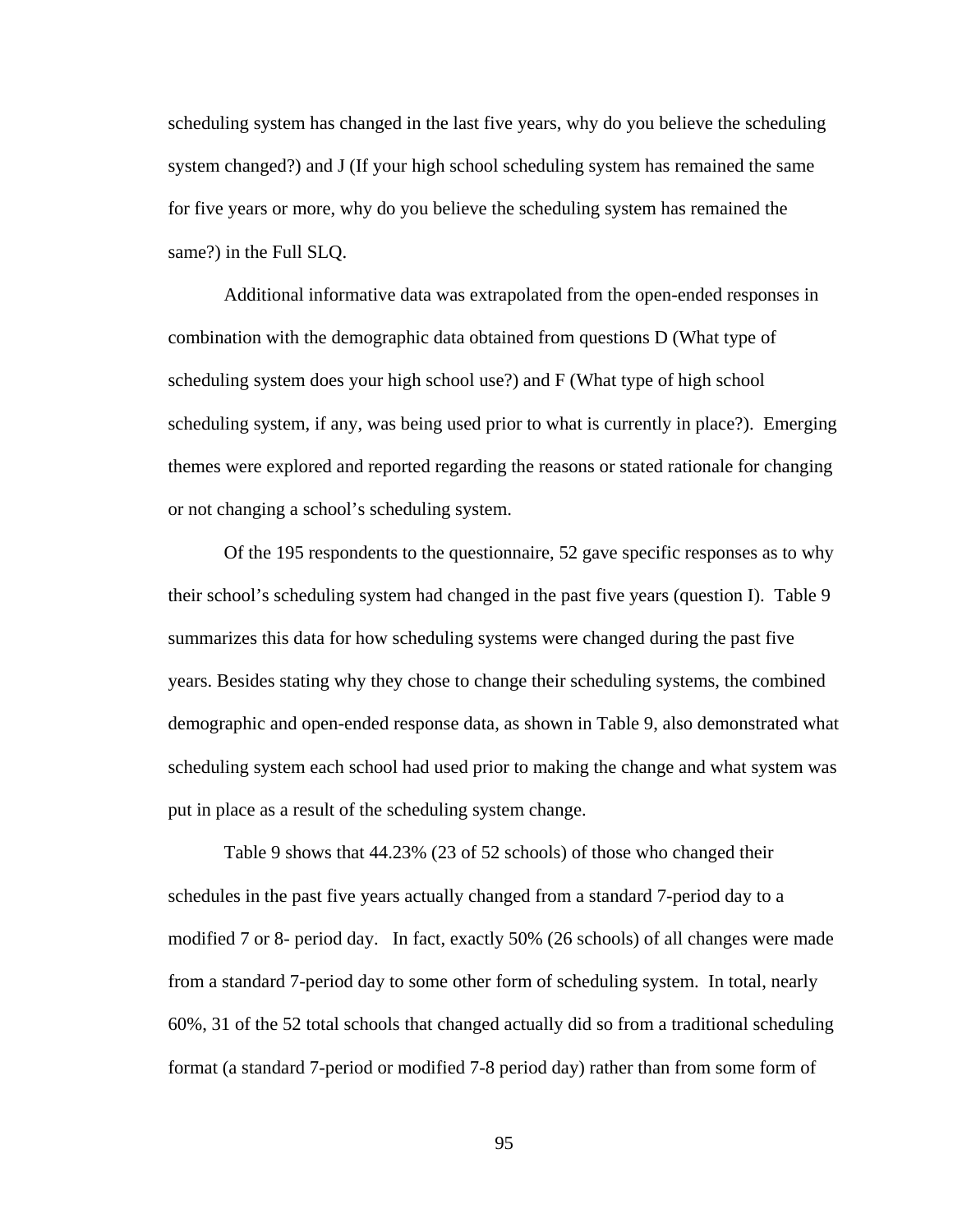block scheduling. Of the 31 schools that changed from a traditional schedule, only 3 schools (9.68%) actually chose to change to a form of block scheduling while all others chose another traditional scheduling format—some form of a 7 or 8 period day.

Table 9

| Previous Schedule       | New Schedule            | Number Changed | Percent |
|-------------------------|-------------------------|----------------|---------|
|                         |                         |                |         |
| 7-Period Day            | Modified 7/8 Period Day | 23             | 44.23%  |
| 8 Block                 | 7 Period Day            | 10             | 19.23%  |
| 8 Block                 | Modified 7/8 Period Day | 5              | 9.62%   |
| Modified 7/8 Period Day | 7-Period Day            | $\overline{4}$ | 7.69%   |
| <b>Modified Block</b>   | 7-Period Day            | $\overline{2}$ | 3.85%   |
| 7-Period Day            | 8 Block                 | $\overline{2}$ | 3.85%   |
| 7-Period Day            | <b>Modified Block</b>   | 1              | 1.92%   |
| 8 Block                 | <b>Modified Block</b>   | $\mathbf{1}$   | 1.92%   |
| 6 block                 | <b>Modified Block</b>   | $\mathbf{1}$   | 1.92%   |
| <b>Modified Block</b>   | Modified 7/8 Period Day | $\mathbf{1}$   | 1.92%   |
| 4 Block                 | Modified 7/8 Period Day | $\mathbf{1}$   | 1.92%   |
| Modified 7/8 Period Day | Modified 7/8 Period Day | 1              | 1.92%   |

*Schedule Changes in the Past Five Years* 

*Note.* N = 52.

Since 60% of the schools that changed schedules did so from a traditional scheduling format, the remaining 40% (21 schools) of the schools that changed did so from a block scheduling format. Of those 21 schools changing from a block scheduling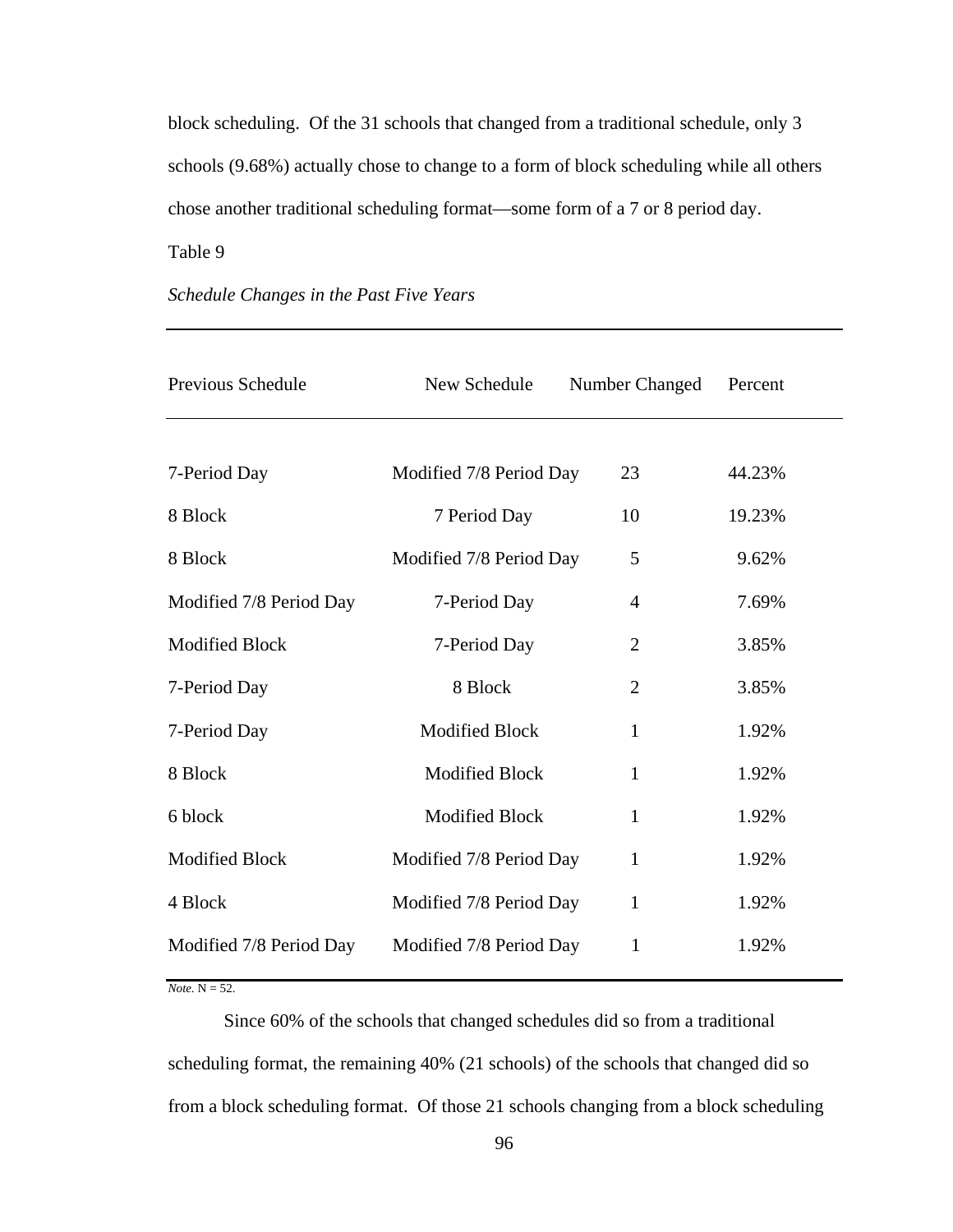system, slightly over 90% (19 schools) chose to change to a traditional schedule rather than to another form of block scheduling.

As seen in Table 9, 47 of 52 (90%) of those schools that changed their schedules chose to change to some form of traditional scheduling system (7 or 8-periods per day). Only 5 schools (10%) chose to change their scheduling system to a block scheduling format. Of those five schools which changed to a block schedule, two had already been using another form of block scheduling.

The open-ended responses obtained from the individuals explaining why they had changed their scheduling system in the past five years can be grouped into three main categories:

- 1. Those that changed in order to improve student achievement through improved instruction and greater course selection.
- 2. Those that had problems with the previous scheduling system itself.
- 3. Those that changed due to an internal leadership position and/or philosophical change.

The first group, those that changed in order to improve student achievement through improved instruction and greater course selection, was by far the largest. Of the 52 responses, 36 fell within this category. Twelve of the 36 responses which fell in this category specifically mentioned that they changed due to a desire to build in more collaboration time between teachers because they were trying to adopt a Professional Learning Community (PLC) philosophy and focus. Two responses, typical of this group, were "teachers were implementing PLCs and trying to incorporate tutoring during the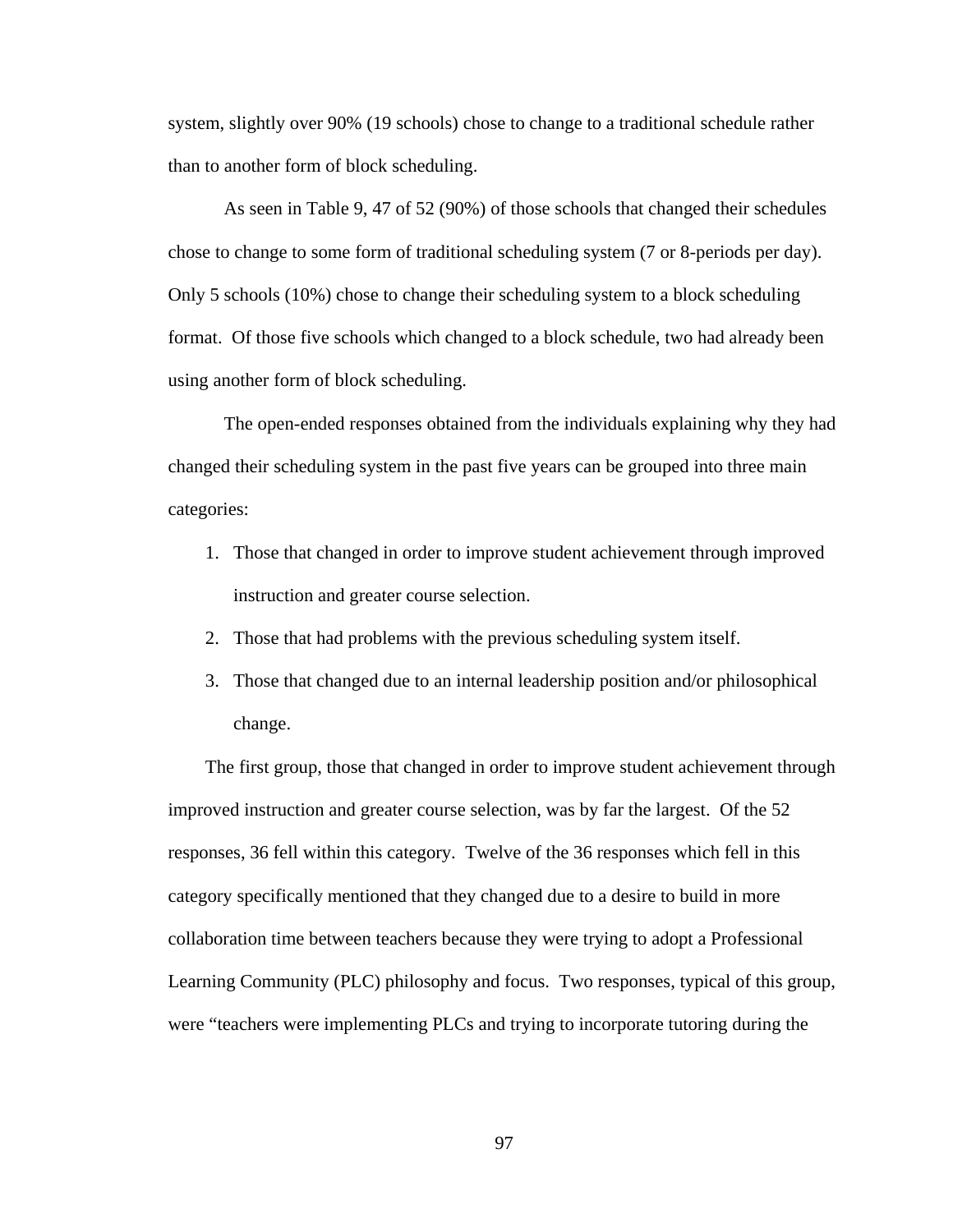school day," and "we were looking for ways to embed collaboration time and intervention time into the regular school day."

Another sub-category within this group of 36 were four schools that were required to change their schedules because of the time constraints involved in sharing teachers through interactive television (ITV) classes. A typical response from this group was "to match other schools in our ITV Consortium." A substantial number of responses (14 out of 36) mentioned the need to change scheduling systems in order to offer students more classes due to the statewide changes in graduation requirements. Typical responses included "with new graduation requirements, students were unable to take elective classes," "mandatory graduation requirements have changed the course of study for most students resulting in less choices of electives," and "it changed due to the additional mandatory core courses required by the state."

A recurring theme represented by the majority in this first group of responses was the desire to improve student achievement by making changes to the scheduling system. Most respondents were initiating changes in their high schools in some way (i.e. adding course offerings, providing for increased teacher collaboration, moving towards a professional learning communities (PLC) philosophy, using response to intervention (RTI) strategies, implementing ITV classes, etc.) which required a change in the scheduling system. However, in this first group represented by 36 of the 52 schools, the scheduling system itself was not the mechanism of change. The change in the scheduling system was a resultant requirement of some other overarching educational program change that was being made.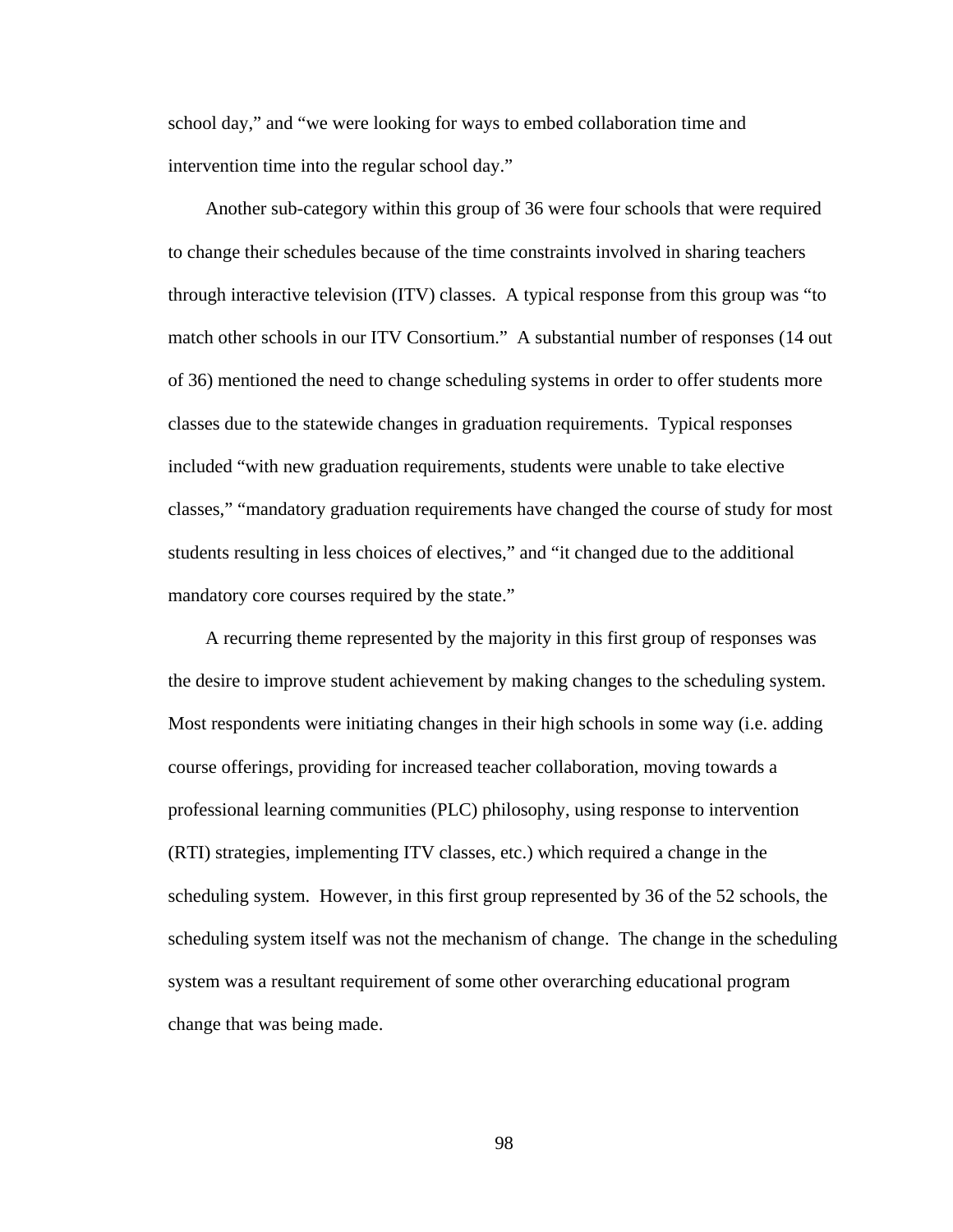It is interesting to note that 22 of the 36 schools in this category changed from a traditional 7-period day to a modified 7/8-period day. These schools did not change to a block schedule format, they chose instead to add an additional course in the instructional day and shorten each class to accommodate the additional course offering. The most frequently stated reason for making this particular change was "to allow students to take more elective classes due to DESE graduation requirements."

Nine of the 36 schools changed from an 8-block schedule back to a 7-period day. A typical response from this group was "we are changing to a 7 period day next year, more instructional time for students, less missed instructional time when gone and more student contact are our biggest reasons to go back." The remaining two schools changed from a modified 7/8-period day to a traditional 7-period day due to reasons associated with "student achievement."

The second group of schools, those that changed because they had problems with the previous scheduling system itself, were represented by eight of the 52 schools that listed reasons for changing their scheduling system. Unlike the first group, all eight of these schools had changed from a form of block scheduling. Not one chose to implement another form of block scheduling, all chose to implement a traditional 7 or modified 7/8 period day. Typical responses included, "teachers and students wasted too much time," "did not care for the 8-block," and "home work issues, procrastination."

The final group of schools that changed their scheduling system did so because of a local change in leadership. This group was represented by 7 of the 52 schools. Five of the schools changed from an 8-block format and two changed from a traditional 7-period day scheduling format. Six chose to change to a traditional 7 or modified 7/8 period day,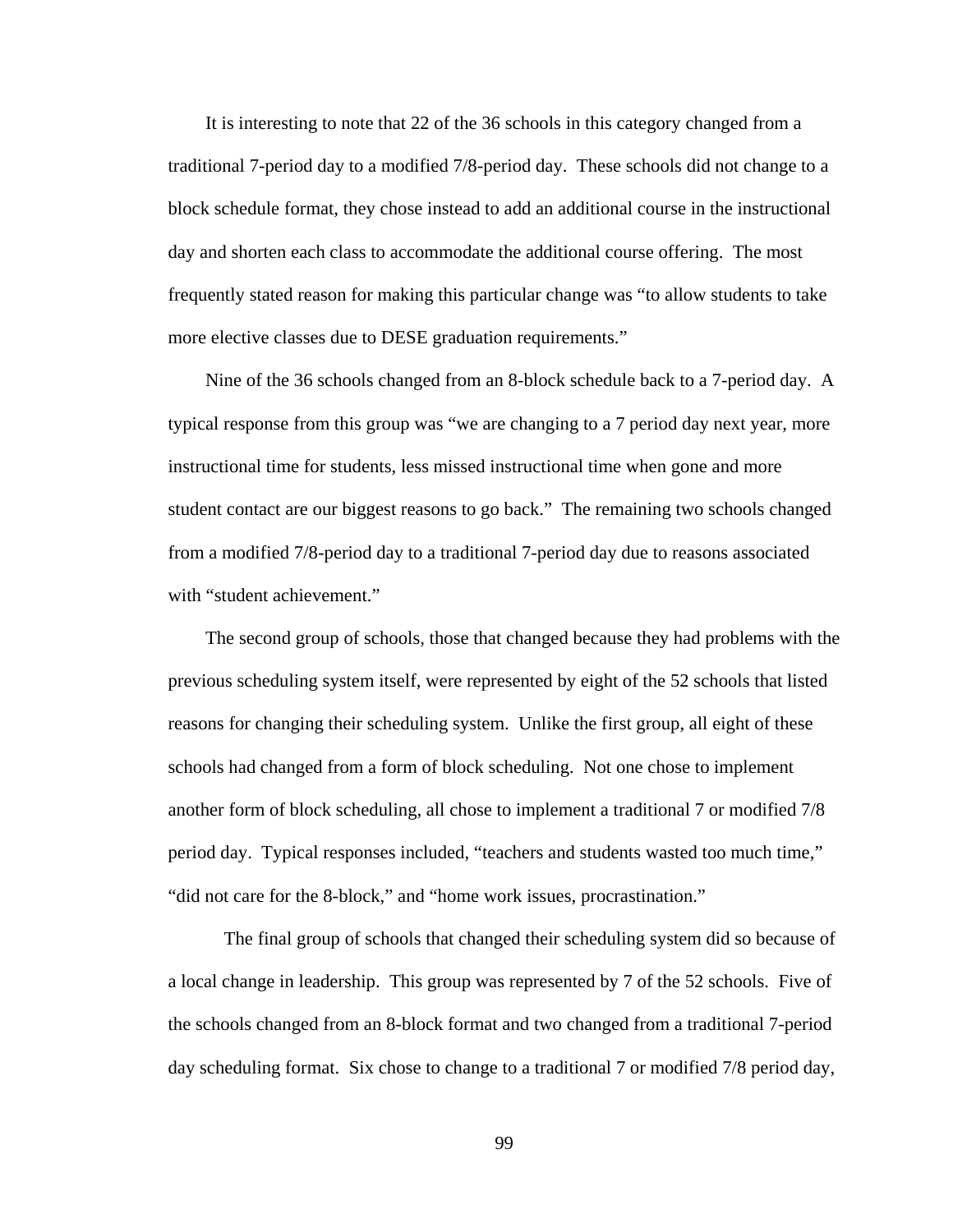while only one chose a form of block scheduling. This one school had been using an 8 block system and chose another modified block scheduling system. Typical responses from this group of eight schools included, "changed leadership in district," "Superintendent did not believe that an 8 block system was educationally sound for all course areas," and "we are changing to an 8-period day next year, new principal this year."

The second part of research question five involved obtaining responses regarding why individual high schools had decided to maintain their current scheduling system for at least the past five years (question J in the survey). Of the 195 respondents to the questionnaire, 125 gave specific responses to this question. The open-ended responses obtained from the individuals explaining why their scheduling system had remained the same for five years or more fell into three main categories or thematic groups:

- 1. Because the current schedule met their needs, worked well, and they liked it.
- 2. Because of an unwillingness to change and/or comfort with the status quo.
- 3. Because of staffing and/or budgetary concerns.

The largest group of respondents, 85 of 125 responses (68%), fell within the first category who had kept their current schedule because it worked well and they liked it. The second largest group representing 25 of 125 respondents (20%) fell within the second category who were opposed to any change because they were comfortable with the status quo. The final group, which maintained their current schedule due to staffing and/or budgetary concerns, were represented by 15 of the 125 respondents, or 12% of the total. Besides stating why they chose to keep their current scheduling system intact, the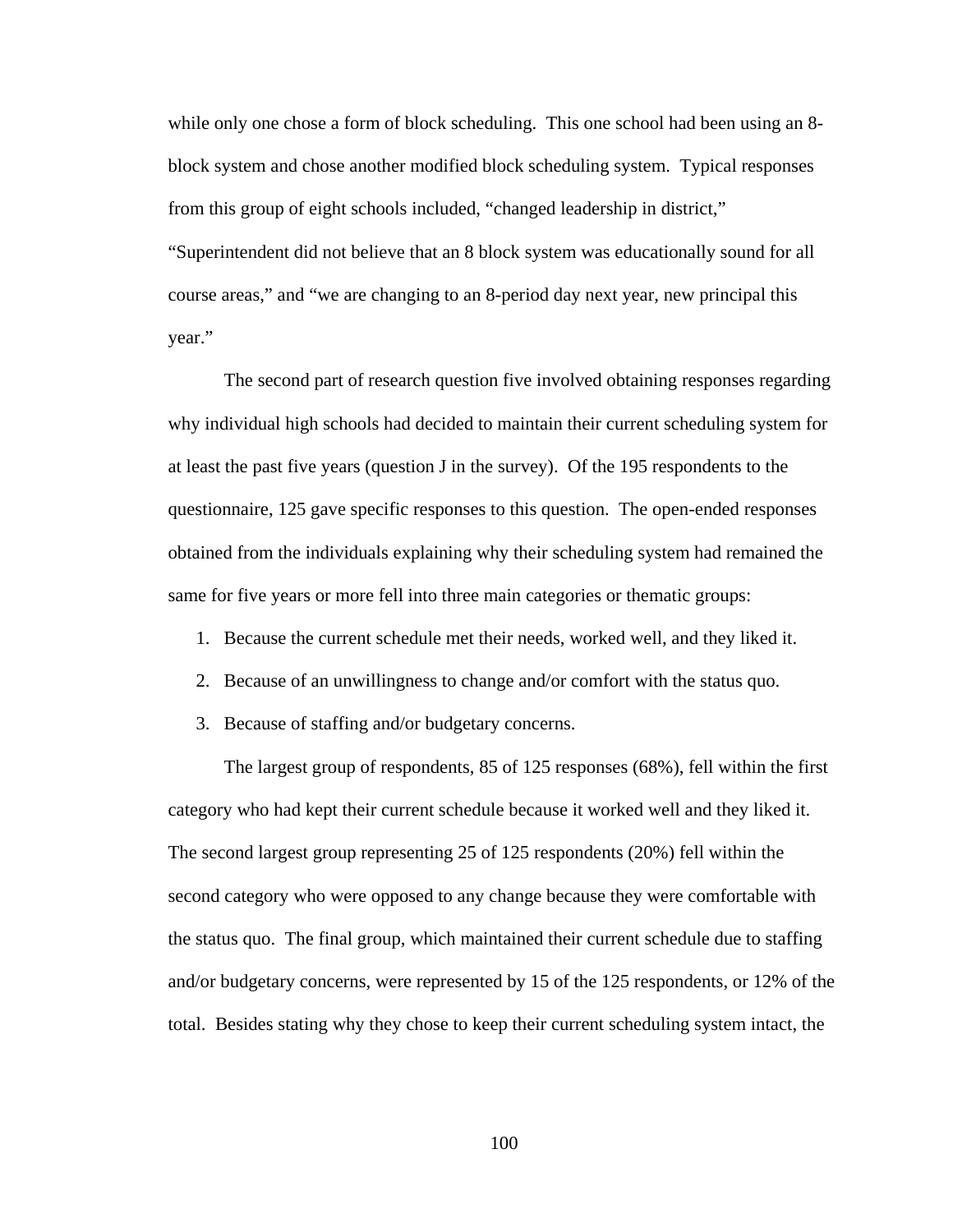data also showed what scheduling system each school had used or maintained for at least the past five years.

Overall, of the 125 schools that chose to maintain their current schedule, 106 (85%) did so by choosing to keep their traditional 7-period day or a modified 7 or 8 period day. Only 19 of the 125 schools (15%) that had maintained a schedule for at least five years did so using a block scheduling format. Table 10 summarizes this by showing how many schools chose to retain their schedule and what type of schedule it was.

As shown in Table 10, 68% of those who kept their schedule did so because they liked it and it met their needs. Twenty percent maintained their current schedule because they liked the status quo and were opposed to change in general. Only 12% of the schools kept their current scheduling system due to staff or budget concerns.

The percentage of schools maintaining their schedule (using either traditional or block formats) were very comparable in the first two categories (86% and 88% for traditional schedules, and 14% and 12% for block schedules). However, those schools that listed staffing and budgetary concerns showed a marked difference in comparison to the first two categories— 74% for traditional and 27% for block schedule.

While many of the open-ended responses were merely short comments like "it" works" and "no desire to change," or "staffing," many respondents gave multiple reasons for maintaining their current schedule. These responses could have fit into two or all three categories. For example, one response related to the challenges inherent in sharing teachers, the difficulty of making any successful change, and the lack of need for change because their students were performing well. This respondent stated "Sharing of employees throughout the district. Example: Art teacher teaching at both elementary and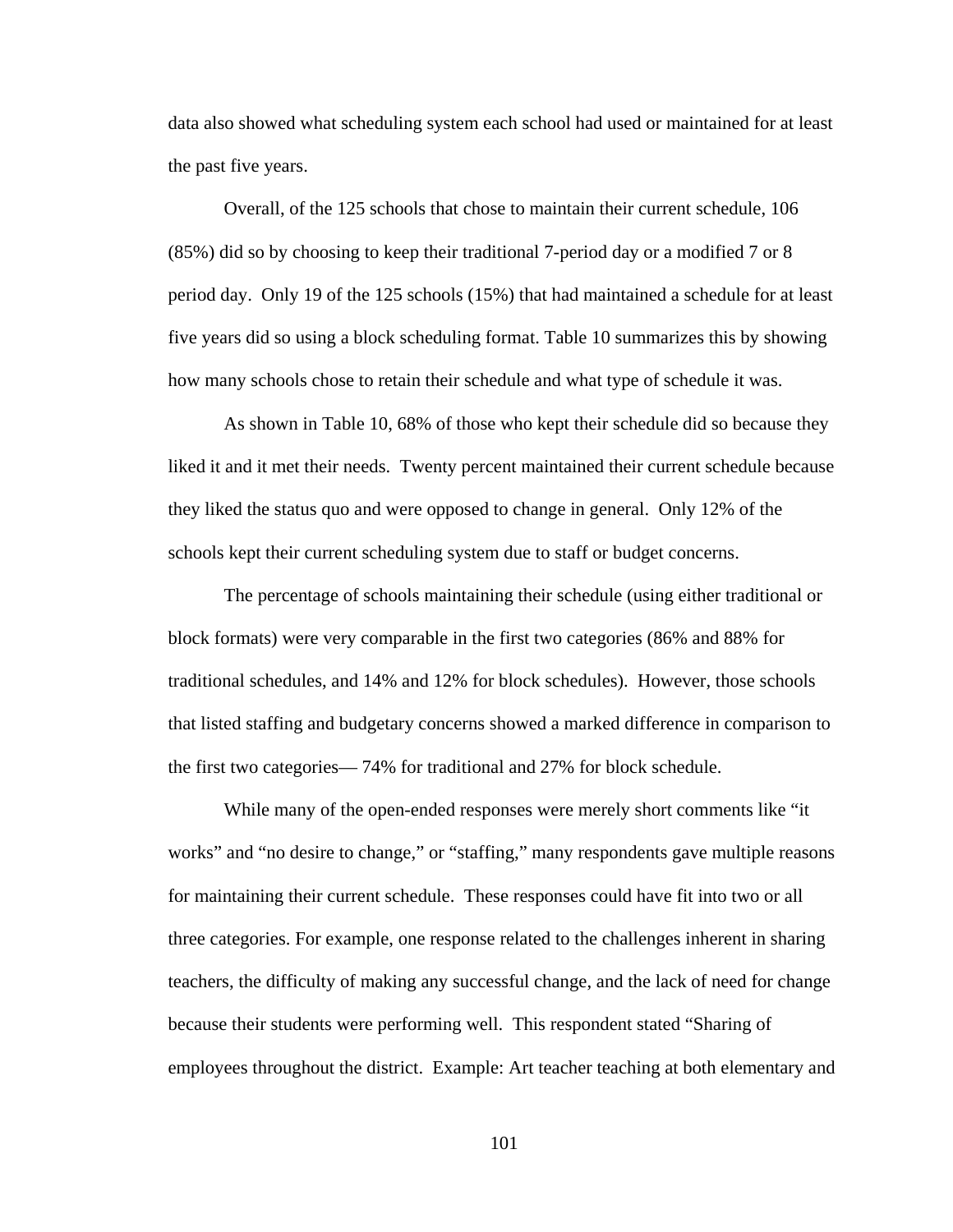high school. Change is difficult. If district is performing at a high level compared to the state average, why change?" Several schools listed multiple reasons for maintaining their current scheduling system, but the majority fell wholly within one of the three categories. Table 10

*Why Schools Maintained (Not Changed) Their Current Scheduling System*

|                        | Why Schedules Type of Maintained Number of Schools Percent in Percent of |                |          |       |
|------------------------|--------------------------------------------------------------------------|----------------|----------|-------|
| Stay the Same          | Schedule                                                                 | in Category    | Category | Total |
|                        |                                                                          |                |          |       |
| <b>Meets Needs:</b>    |                                                                          |                |          |       |
|                        | <b>Traditional Schedule</b>                                              | 73             | 86%      | 58%   |
|                        | <b>Block Schedule</b>                                                    | 12             | 14%      | 10%   |
|                        | Total                                                                    | 85             | 100%     | 68%   |
| Like Status Quo:       |                                                                          |                |          |       |
|                        | <b>Traditional Schedule</b>                                              | 22             | 88%      | 18%   |
|                        | <b>Block Schedule</b>                                                    | 3              | 12%      | 2%    |
|                        | Total                                                                    | 25             | 100%     | 20%   |
| <b>Staff Concerns:</b> |                                                                          |                |          |       |
|                        | <b>Traditional Schedule</b>                                              | 11             | 73%      | 9%    |
|                        | <b>Block Schedule</b>                                                    | $\overline{4}$ | 27%      | 3%    |
|                        | Total                                                                    | 15             | 100%     | 12%   |
|                        |                                                                          |                |          |       |

*Note.*  $N = 125$ .

The open-ended responses from the schools in the first category (the schools that maintained their current schedule because it met their needs and worked well) were all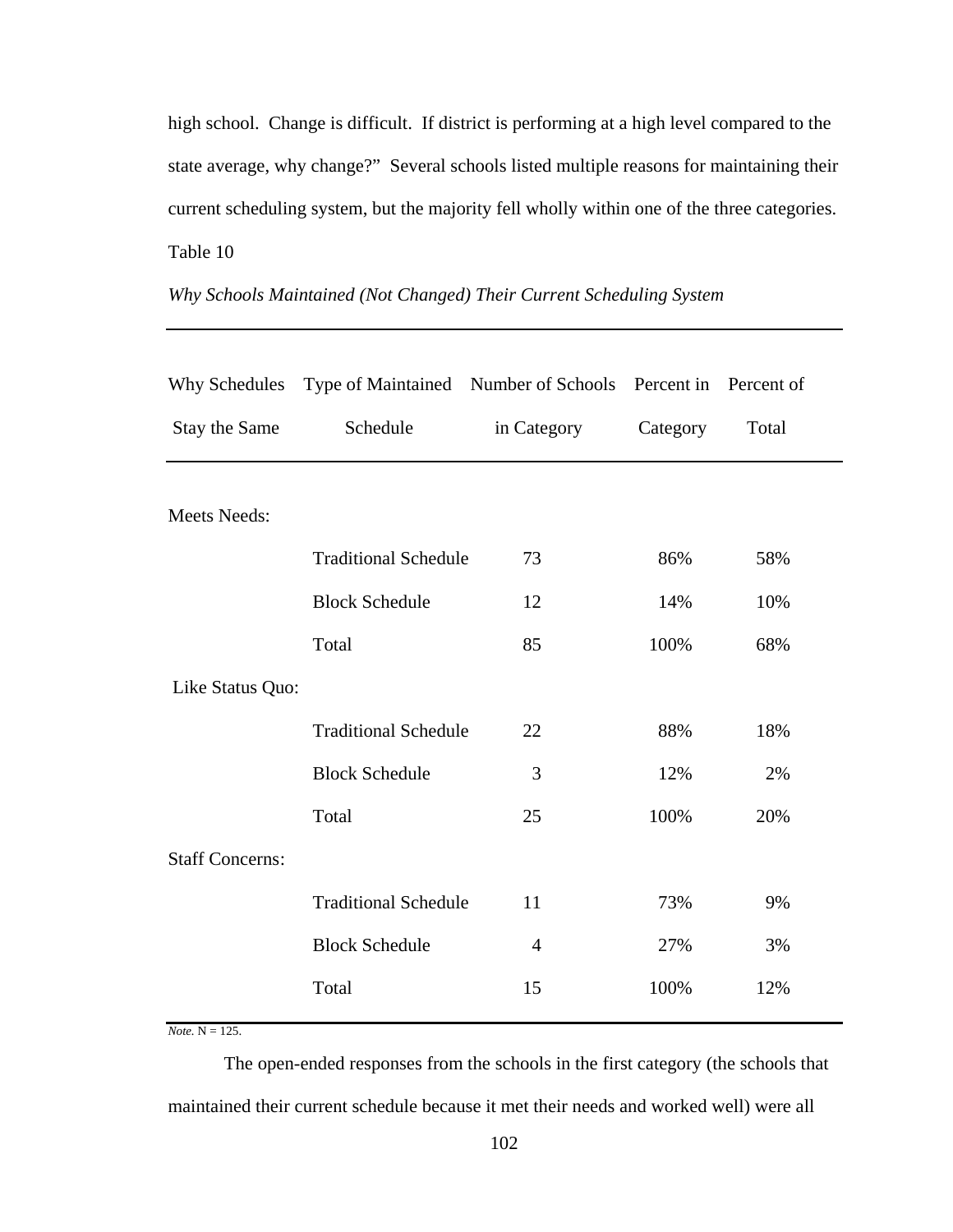closely aligned regarding their stated rationale for doing so. Some examples were, "it has stayed the same because of the success we have with it," "It works! It provides a variety of course exposure to this smaller population, and the community is supportive of the class offerings for students," "Teachers, students and parents like the block system, and money has not been a problem even though it is more expensive to run than a 7-period day, that may change soon with the current economy," and "the schedule works for us. The district builds a schedule similar to another school. The vocational students attend a different school." The common theme among these schools was that they liked their current schedule because it met their needs as demonstrated through their students' academic success.

The 25 respondents that fell within the second category (those who did not change scheduling systems because of an outright unwillingness or desire to change) had many telling remarks. Some of these were, "people are used to the status quo," "staff's reticence to change," "this is the way it has been done forever," "fear of change and complacency," and "traditional, economical, and comfortable." A popular theme within this group was summarized by one person who stated that they had not changed their scheduling system "because we live in a very conservative community where people generally feel that if it was good enough then, then it is good enough now."

The final group of 11 respondents listed several common reasons for maintaining their schedule, mostly dealing with personnel (staffing) and budget considerations. Some of the responses obtained from this group were, "district cost, personnel issue (certified teachers), area expectations," "class sections, sharing of teachers with the middle school," and "budget, difficult to fund staffing for an 8 block schedule in a school our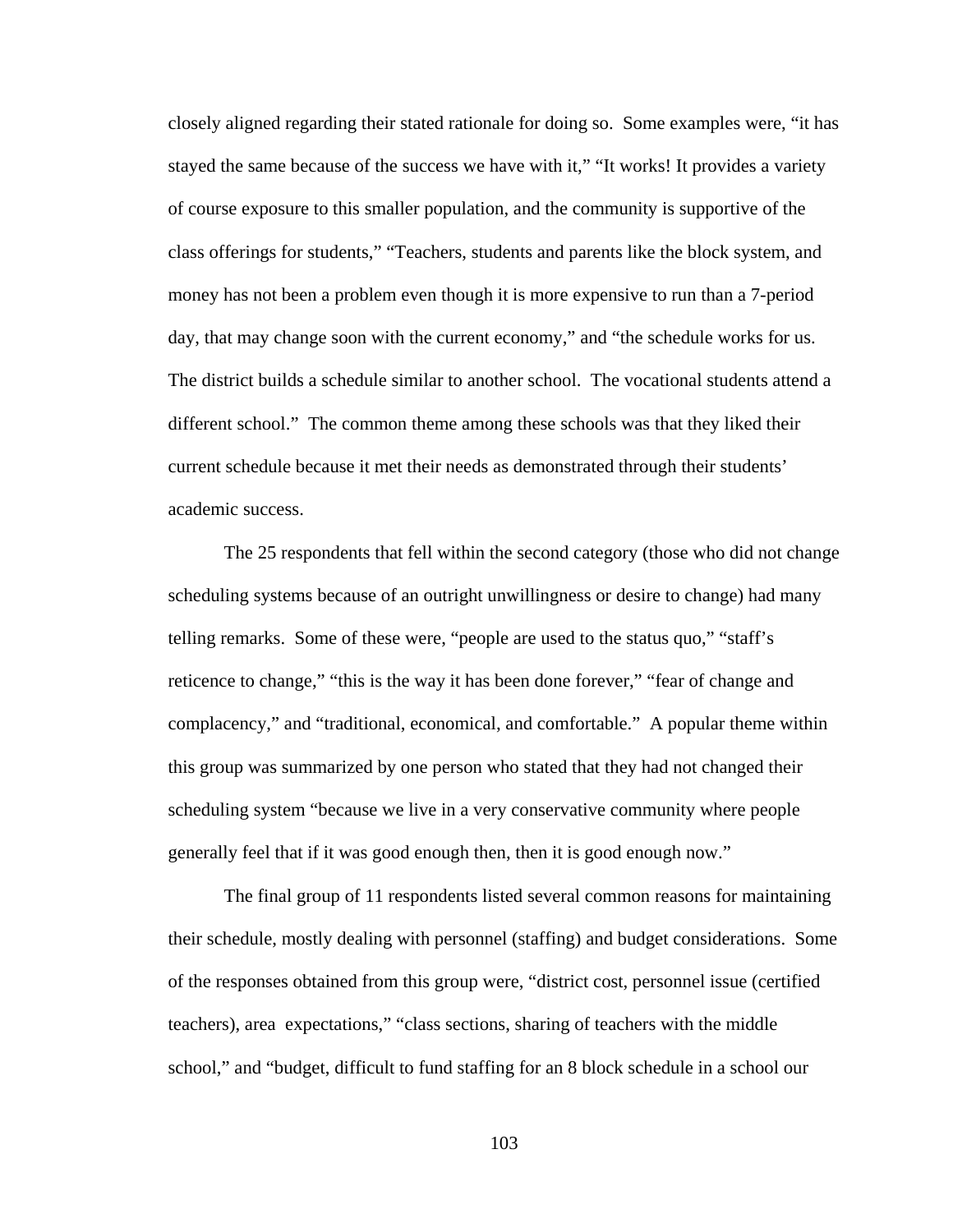size." All four of the schools that were maintaining the block scheduling system in this category listed "staffing" concerns as a reason for not changing. This same rationale was indicated by the majority of the schools that were maintaining a traditional 7 or 8 period day. None of the block scheduling schools listed cost considerations as a reason for maintaining their current schedule, while many of the schools using a traditional schedule listed "budget" and "cost" as a reason for not changing to another scheduling system.

#### *Summary*

The purpose of the study was to determine whether an administrator's leadership style impacted their willingness or ability to change aspects of their school which have a direct impact on student achievement. An additional purpose was to determine what additional factors impacted the decision-making process of leaders as they contemplated changing or maintaining their scheduling system.

The data was collected by sending out a questionnaire to every superintendent in the state. There were 449 eligible respondents, 195 of which did respond to the questionnaire. An analysis of the data began by organizing and reporting the basic demographic information about each respondent and their school district. Leadership profiles were then determined based upon the leadership portion of the questionnaire. The individuals in charge of the high school schedule were found to have a transformational, transactional or laissez-faire leadership style.

An analysis of the data showed that there were no significant differences between transformational and transactional leaders' willingness or ability to change their schools scheduling system. However, there was a significant difference in the laissez-faire leader's willingness or ability to initiate change in a school by changing its scheduling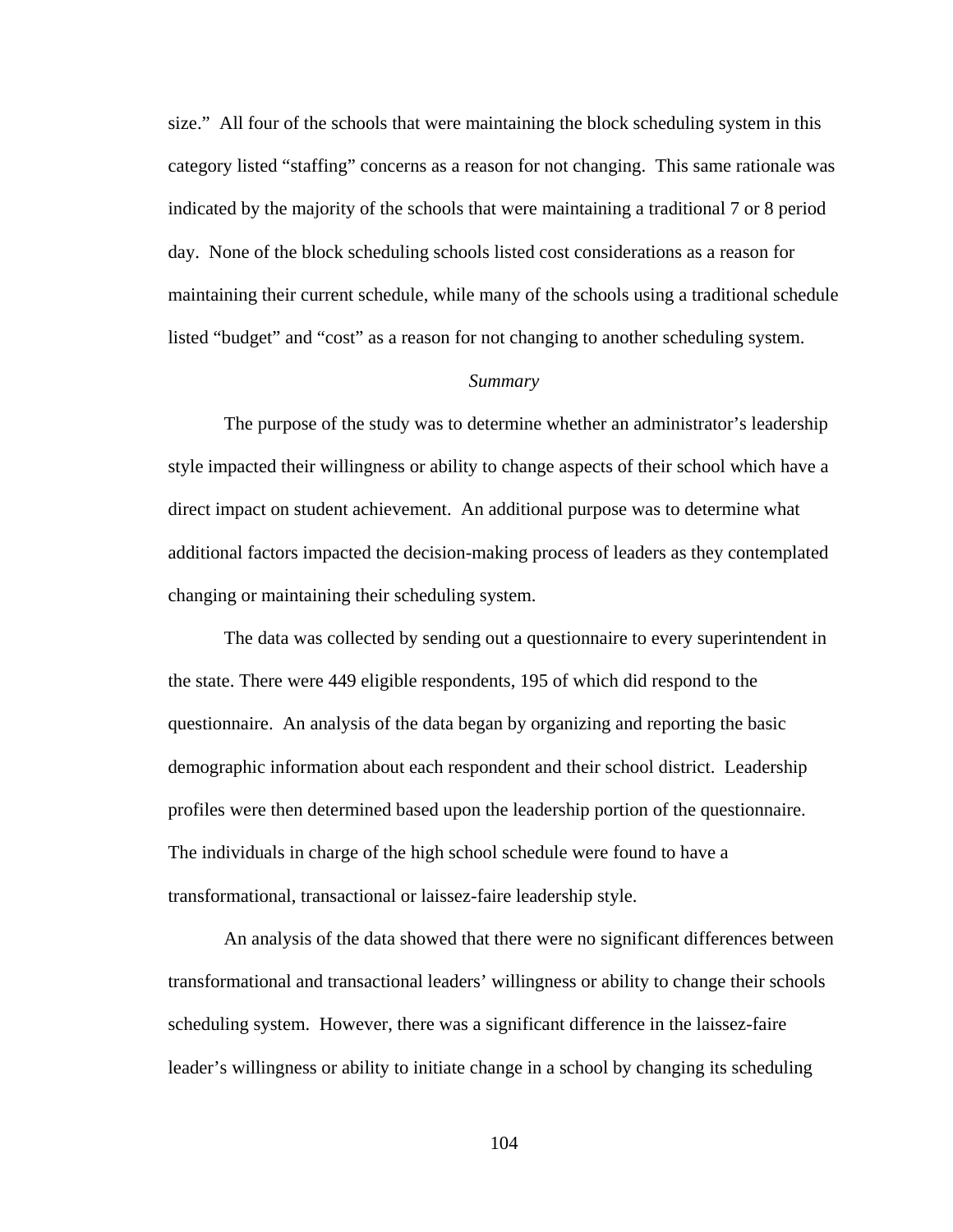system. It was also found that more experienced leaders were more likely to manifest a laissez-faire leadership style.

High school principals were found to be the individuals most responsible for the high school's scheduling system, while superintendents were found to be the second most responsible. A combination or group of individuals (administrators, teachers, counselors, board members, etc.) were found to be the third most likely decision-maker responsible for the school's scheduling system either changing or remaining the same. It was found that the individuals responsible for the scheduling system had typically held their position for a short period of time.

The final portion of the questionnaire and resultant analysis dealt with open-ended responses regarding the reasons given for changing or not changing scheduling systems in each school. There were 52 schools that gave reasons for changing their scheduling system while 125 schools gave reasons for not changing. It was found that the vast majority (90%) of schools that changed their scheduling systems, actually changed to some form of traditional scheduling system. Likewise, 85% of those schools that chose to not change there scheduling system continued to use a traditional rather than a block scheduling format.

The reasons that schools gave for changing their scheduling system fell into three categories: (a). Those wanting to improve student achievement through improved instruction and greater course selection; (b). Those that had problems with the previous scheduling system itself, and (c). Those that changed due to an internal leadership position and/or philosophical change. The majority (69%) of those that changed schedules fell within the first category.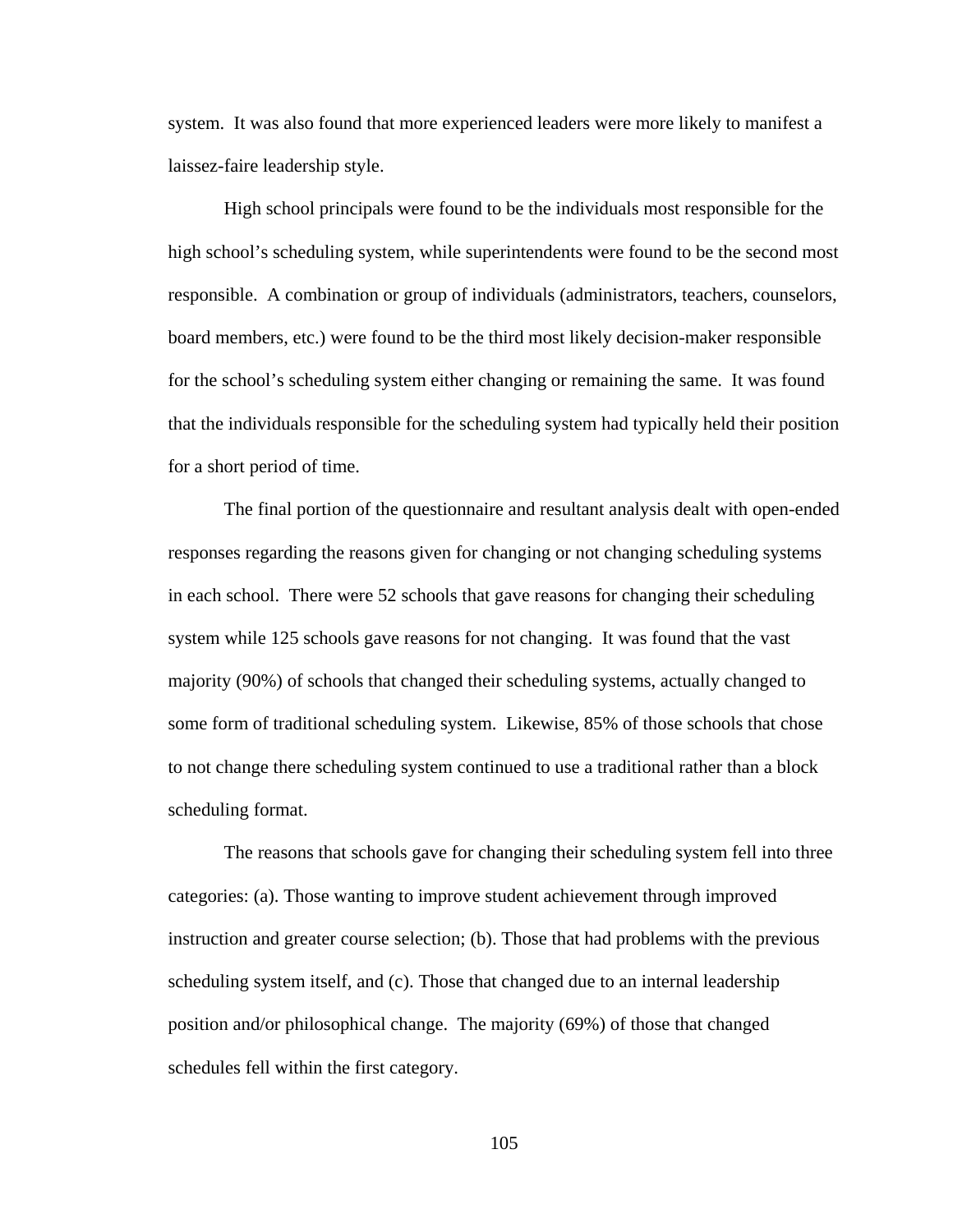The reasons that schools gave for not changing or maintaining their current scheduling system also fell into one of three categories: (a). Because the current schedule met their needs, worked well, and they liked it; (b). Because of an unwillingness to change and/or comfort with the status quo, and (c). Because of staffing and/or budgetary concerns. Once again, the majority (68%) of those that gave reasons for not changing their school's scheduling system fell within the first category.

Demographic, statistical, and thematic patterns derived from the open-ended responses were reported and analyzed in this chapter. In Chapter 5, the possible reasons for obtaining these results will be discussed. Additionally, conclusions, implications, and recommendations for further study will be addressed.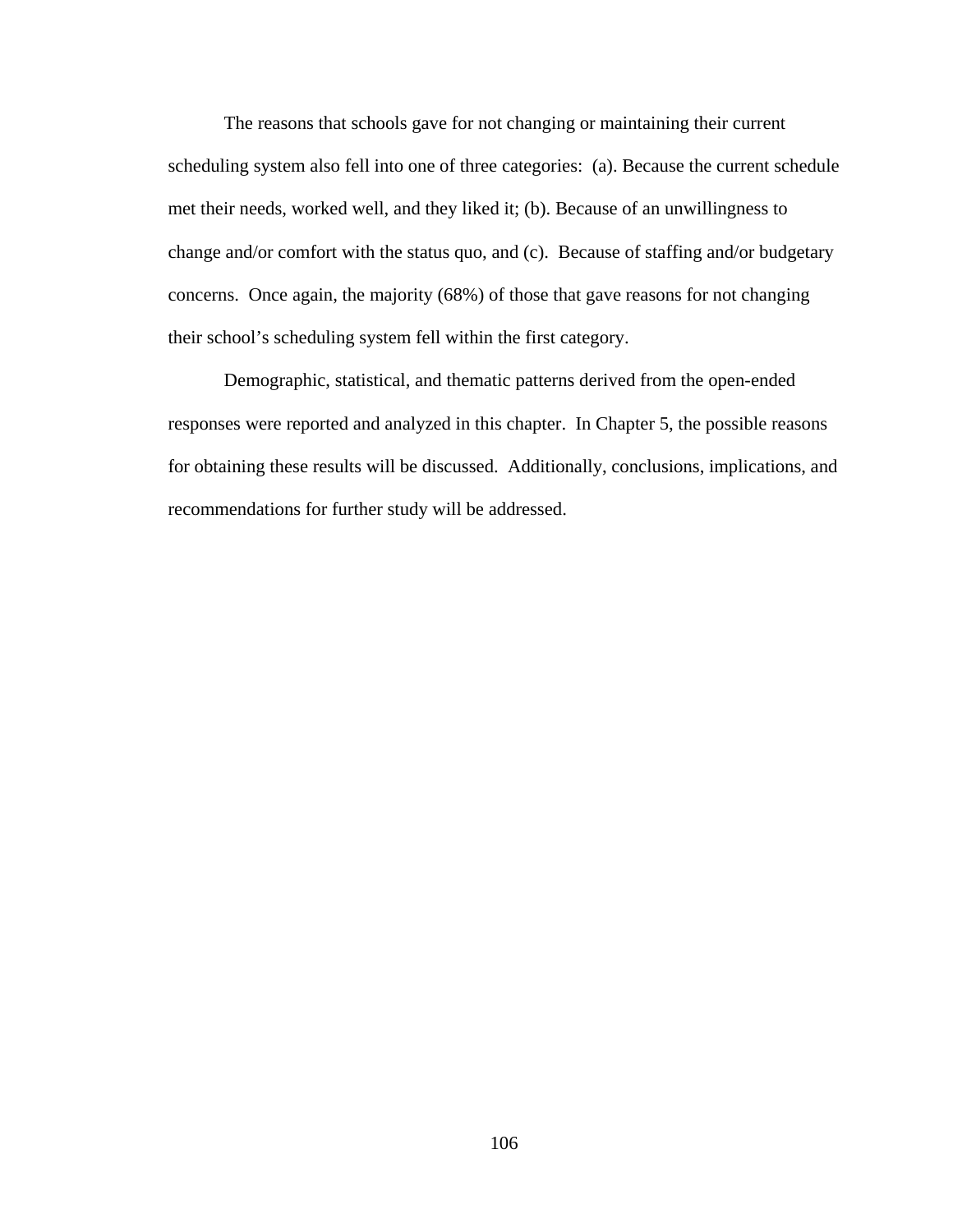# CHAPTER FIVE

# SUMMARY, CONCLUSIONS, AND RECOMMENDATIONS

# *Design and Procedures*

While calls for educational change began more than 100 years ago and have continued since that time (Elliot, 1893; Carnegie Foundation for the Advancement of Teaching, 1906; National Commission on Excellence in Education, 1983; National Commission on Time and Learning, 1994), a major premise of this study was that current educational leaders face unprecedented criticism and calls for accountability for the performance of their students from the highest echelons of state and national government (American Recovery and Reinvestment Act, 2009; DESE, 2009c; Duncan, 2009; Herbert, 2009; Obama, 2009a; Obama, 2009b). As educational and achievement standards are raised, penalties are put in place for not meeting those standards (No Child Left Behind, 2002; DESE, 2007a). As a result, many secondary school leaders are eager to find and implement educational initiatives that will promote student learning in order to respond in this new era of reform and accountability.

As recently as March of 2010, President Barack Obama outlined new educational priorities and directives, calling it his *Blueprint for Reform*. He stated these objectives in order to announce his intention to change and reauthorize the Elementary and Secondary Education Act (No Child Left Behind, 2002). In the introduction to this document, President Obama stated:

A generation ago, we led all nations in college completion, but today, 10 countries have passed us. It is not that their students are smarter than ours. It is that these countries are being smarter about how to educate their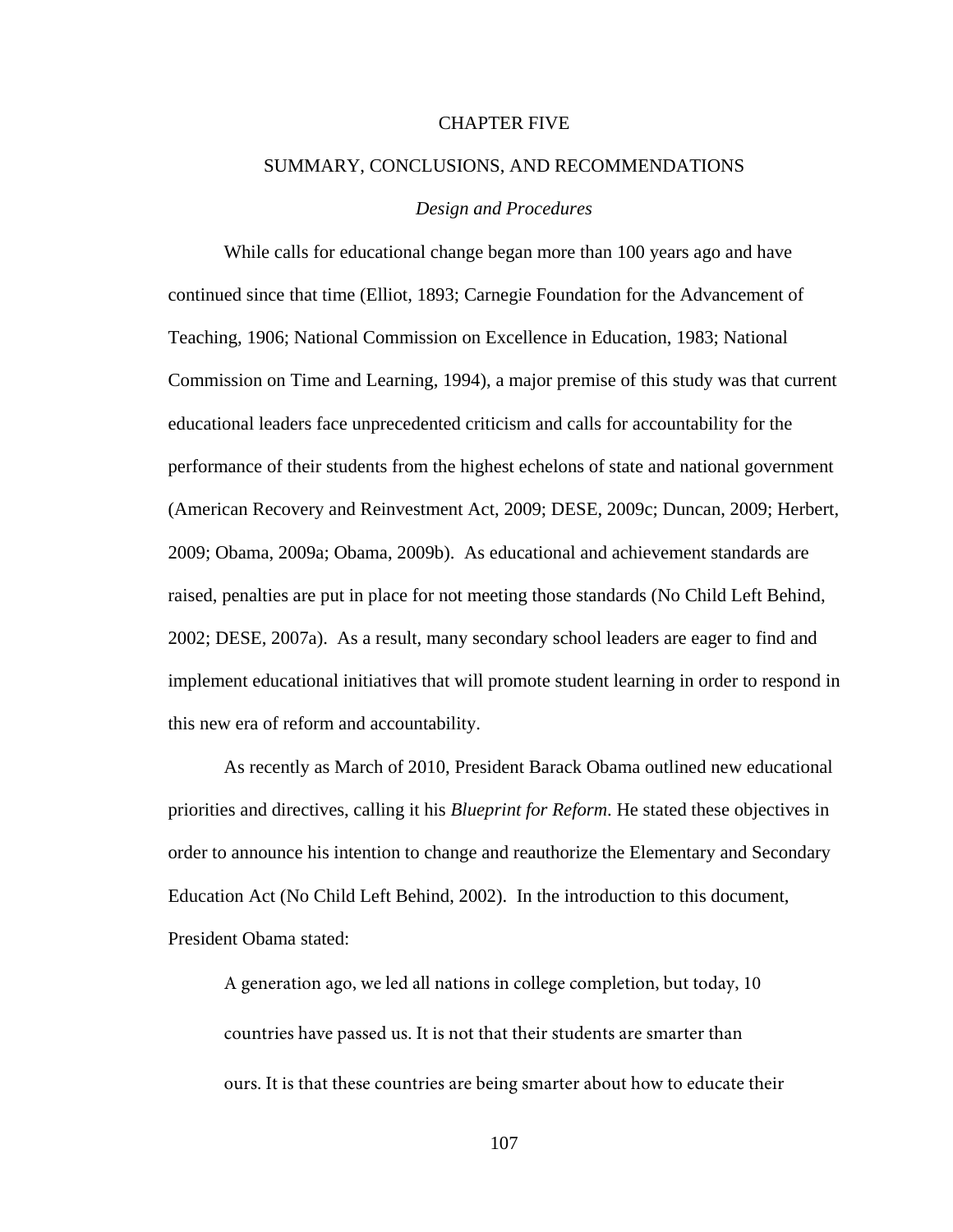students. And the countries that out-educate us today will out-compete us tomorrow. We must do better. Together, we must achieve a new goal, that by 2020, the United States will once again lead the world in college completion. We must raise the expectations for our students, for our schools, and for ourselves – this must be a national priority… This effort will require the skills and talents of many, but especially our nation's teachers, principals, and other school leaders. (p. 1)

Educational reform does not happen in a vacuum. It requires talented educational leaders, working with and through numerous stakeholders in a school and community, who are willing to initiate change and educational reforms within a school. As President Obama (2010) summarized, this reform effort requires "our best thinking and resources – to support innovative approaches to teaching and learning; to bring lasting change to our lowest-performing schools; and to investigate and evaluate what works and what can work better in America's schools" (p. 2). Innovation…change…reform—this is the mantra continually heard by educators across this country, a mantra which they are expected to agree with, perpetuate, and follow in their elusive struggle to produce higher achieving students.

Several researchers have shown that the organizational structure of a high school impacts many aspects of the learning environment, including student achievement (Fletcher, 1997; Goodlad, 1984; Knight et al.; 1999; Sizer, 1984; Stader & DeSpain, 2001; Zepeda & Mayers, 2006). Due to the apparent strong ties between organizational structure and student achievement, many educational leaders have adapted or changed the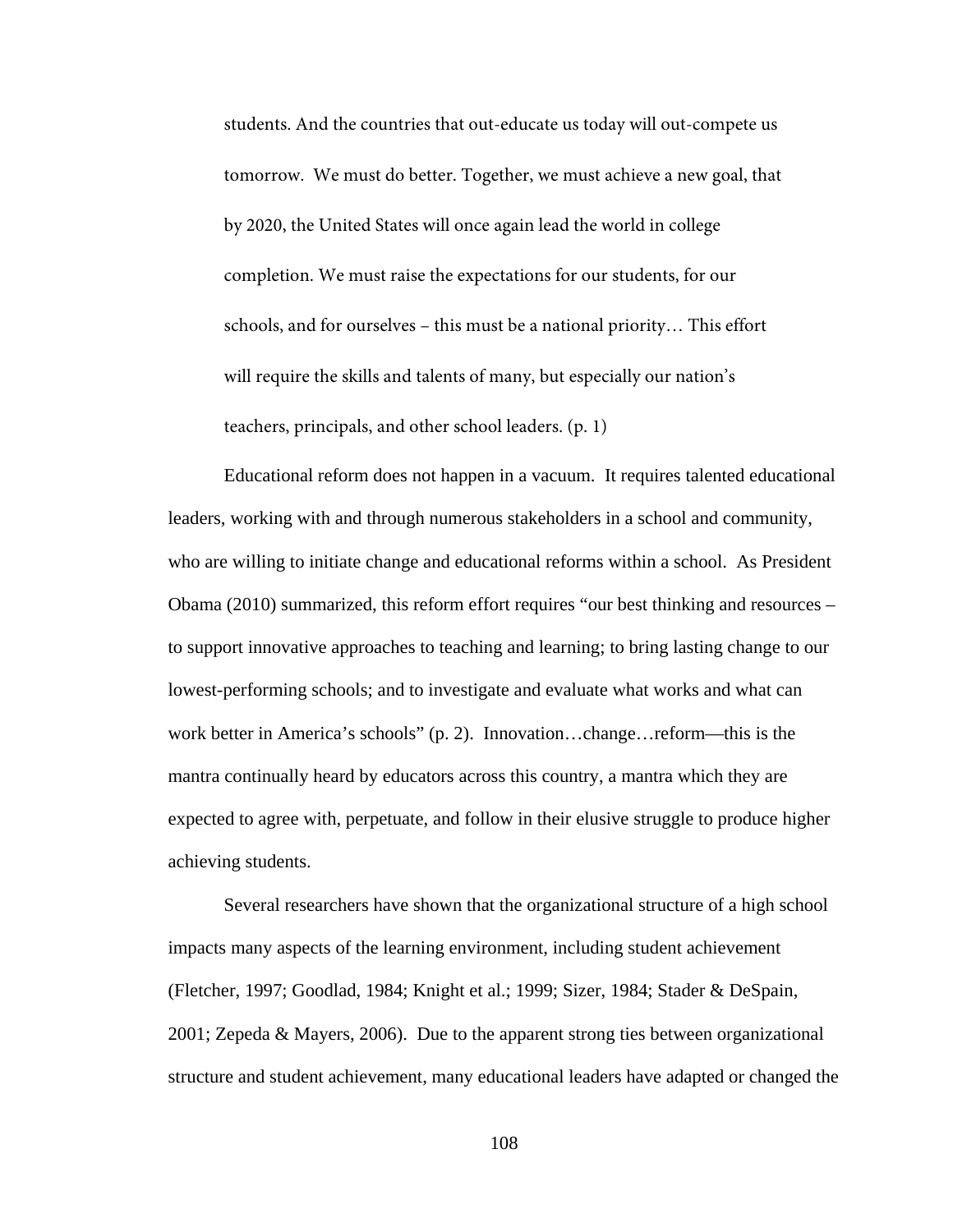organizational structure of their school—their scheduling system—to implement educational reform initiatives to promote learning and increase student achievement (Bass & Avolio, 1994; Bolman & Deal, 1997; Canady & Rettig, 1995; Cobb et al., 1999; Hallinger, 2003; Morgan, 1997).

Another premise of this study was that every educational leader would have an identifiable leadership profile. This profile would be determined by how others viewed them in the performance of their various leadership duties defined by their leadership position in the organizational structure. This demonstrated leadership profile would determine whether each leader exhibited the attributes and traits of transformational, transactional, or laissez-faire leaders. This leadership profile could be determined by responses obtained from a questionnaire about each leader and how they were perceived by others as they fulfilled their leadership duties (Avolio, 1999; Avolio & Bass, 1991; Bass & Avolio, 1990; Bass & Avolio, 1994).

A Preliminary Scheduling Leader Questionnaire (Preliminary SLQ) was developed and used to determine which leadership criteria were most directly related to the three types of leadership in question. Using the established leadership criteria from the Preliminary SLQ, the Full Scheduling Leader Questionnaire (Full SLQ) was developed. This questionnaire was used to determine the leadership profile of those individuals who are primarily responsible for initially establishing or maintaining a high school's scheduling system.

The Full SLQ was sent to every superintendent in the state of Missouri that had a high school. These superintendents were asked a variety of demographic questions about themselves, their high school's scheduling system, and the person they felt was most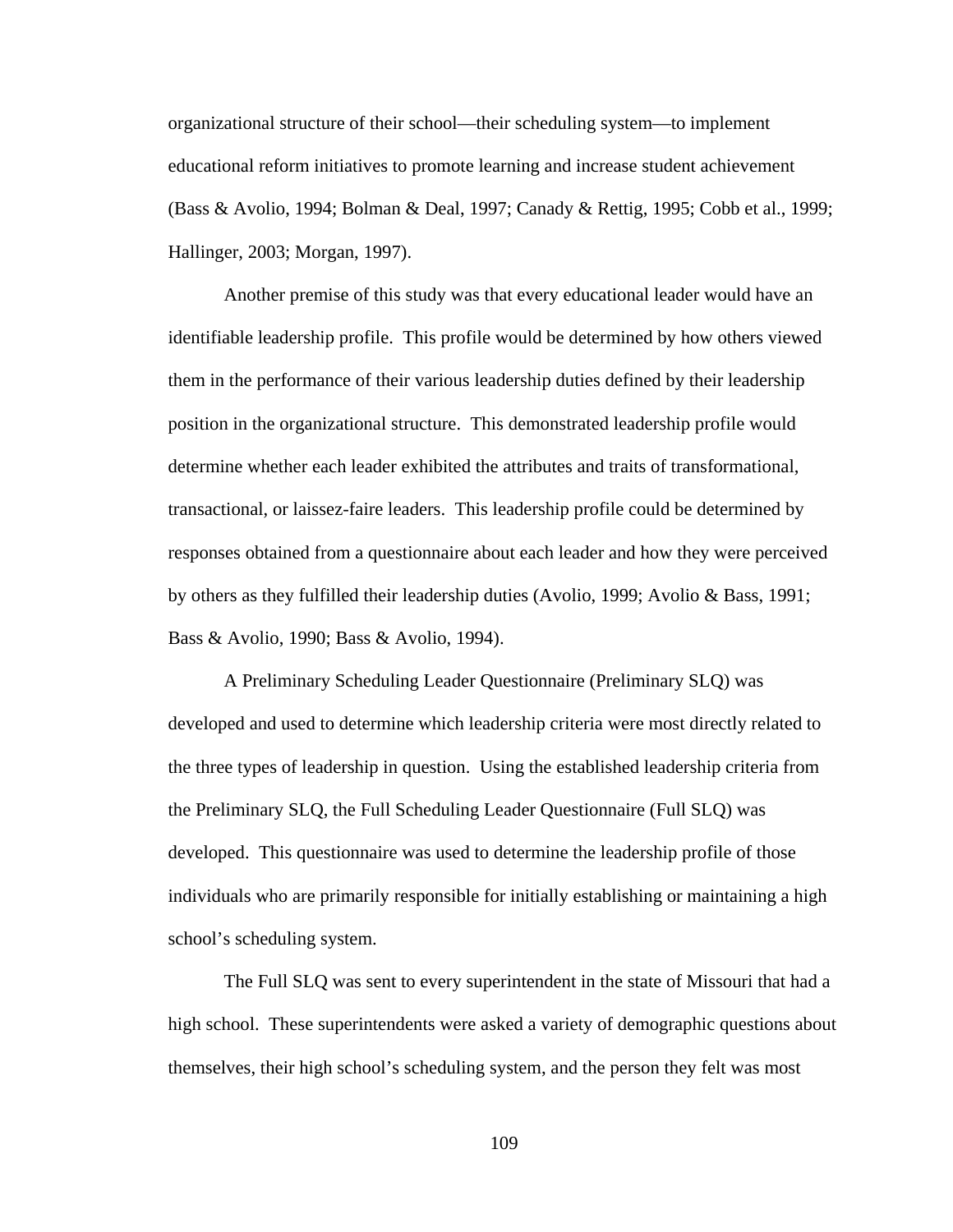responsible for that scheduling system. Over 40% of eligible superintendents in the state responded to the questionnaire, providing ample information and data which was analyzed. The demographic information was generally reported and analyzed using frequencies and percentages, while the more complex data was analyzed using SPSS and was reported using a variety of statistical tools. The open-ended responses from the Full SLQ were reported using frequencies and percentages and by exploring emerging themes which became apparent as the responses were analyzed and categorized.

In this chapter, the findings of the study will be reviewed and discussed. Conclusions will be drawn regarding what was found and what might inferred from those conclusions. Limitations of the study will be addressed and implications for future practice and research will be identified and discussed.

### *Discussion of Findings*

The initial data gathered in this study related to basic demographic data about each high school and the school's educational leaders. Almost 100% of the survey respondents were superintendents of K-12 school districts. While the majority of these individuals had slightly over 23 years working in education, the average number of years that they had worked in their current position was only 4.5 years. Since the majority of respondents had not even been in their current position for five years, the responses they gave regarding why their high school had changed or not changed their scheduling system in the past five years may reflect what they had heard but not actually experienced personally in that school district.

One of the first questions that the superintendents were asked was what type of scheduling system their high school was using. In 1996, Simpson, Gordon, and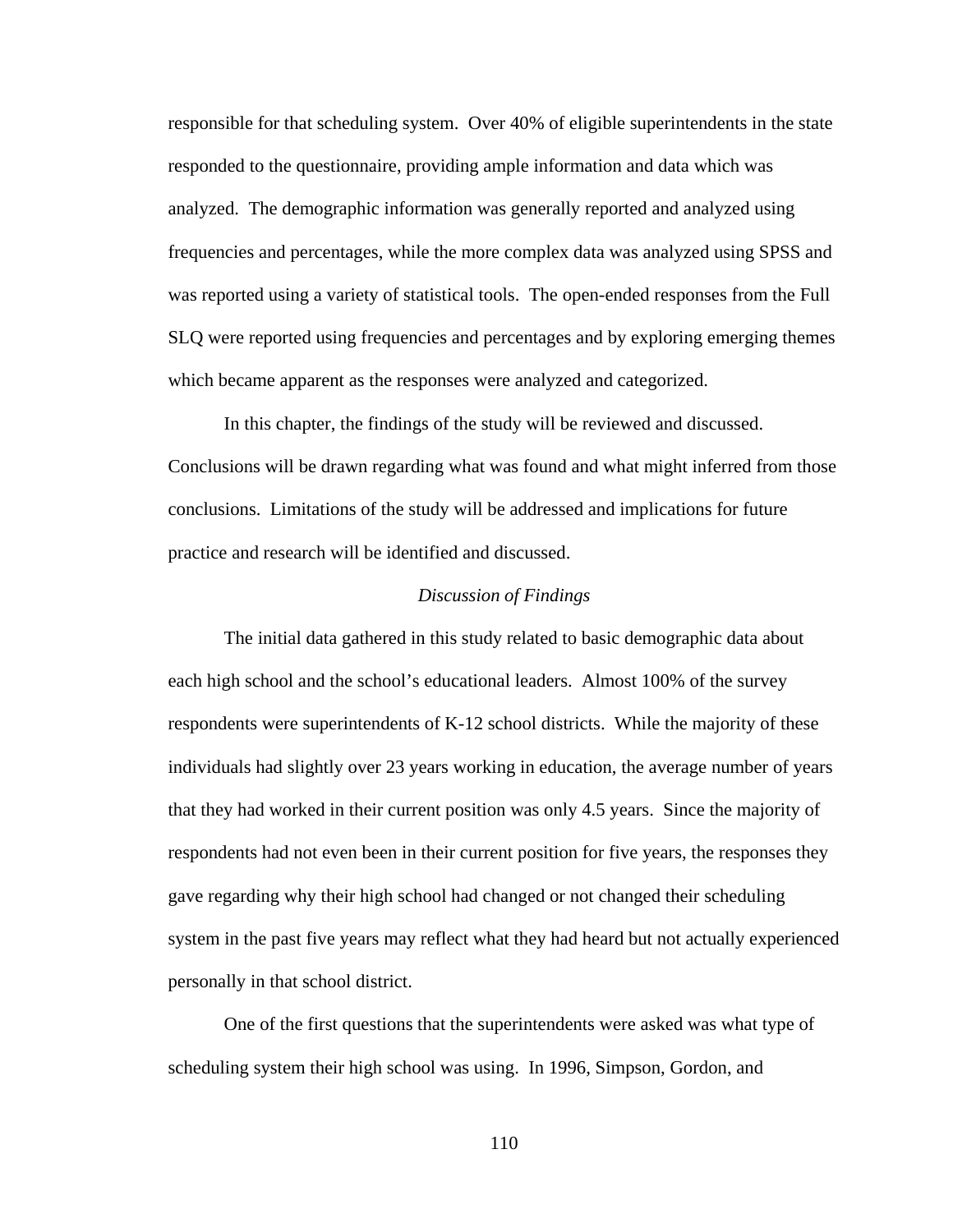Valentine found that 163 high schools (approximately 36%) in the state of Missouri were using some form of block scheduling. Canady and Rettig (1995) found that approximately 50% of high schools had implemented or were considering the implementation of block scheduling. While the data from this study showed that nearly 50% of high schools had changed their schedules in the last 12 years, only18% of the responding high schools in the state were currently using a block scheduling system. The data from this study clearly shows that the use of block scheduling is not nearly as popular as it once was in the state of Missouri because fewer and fewer schools are using it.

What the use of block scheduling systems may have done was to open administrators' eyes regarding possible innovations directly impacted by changing a school's scheduling system. While many schools may have tried a different scheduling system at some time, it's clear that not all reverted back to a traditional 7-period day. This study found that 19% of high schools were currently using a modified 7 or 8 period day. These schools may have found that they liked things about both a block scheduling format as well as a traditional schedule. In fact, many previous researchers found mixed results in many areas relating to the educational and other outcomes of block scheduling (Buckman et al., 1995; Cobb et al., 1999; Coeyman, 2002; Khazzaka, 1997; Maltese et al., 2007; Murray, 2008). As a result, many schools may have combined and modified what they liked from each system and created their own individual system which better met their needs. Having already made the initial change of trying a new scheduling system, perhaps educational leaders were more willing to change again to something else that they thought would work better.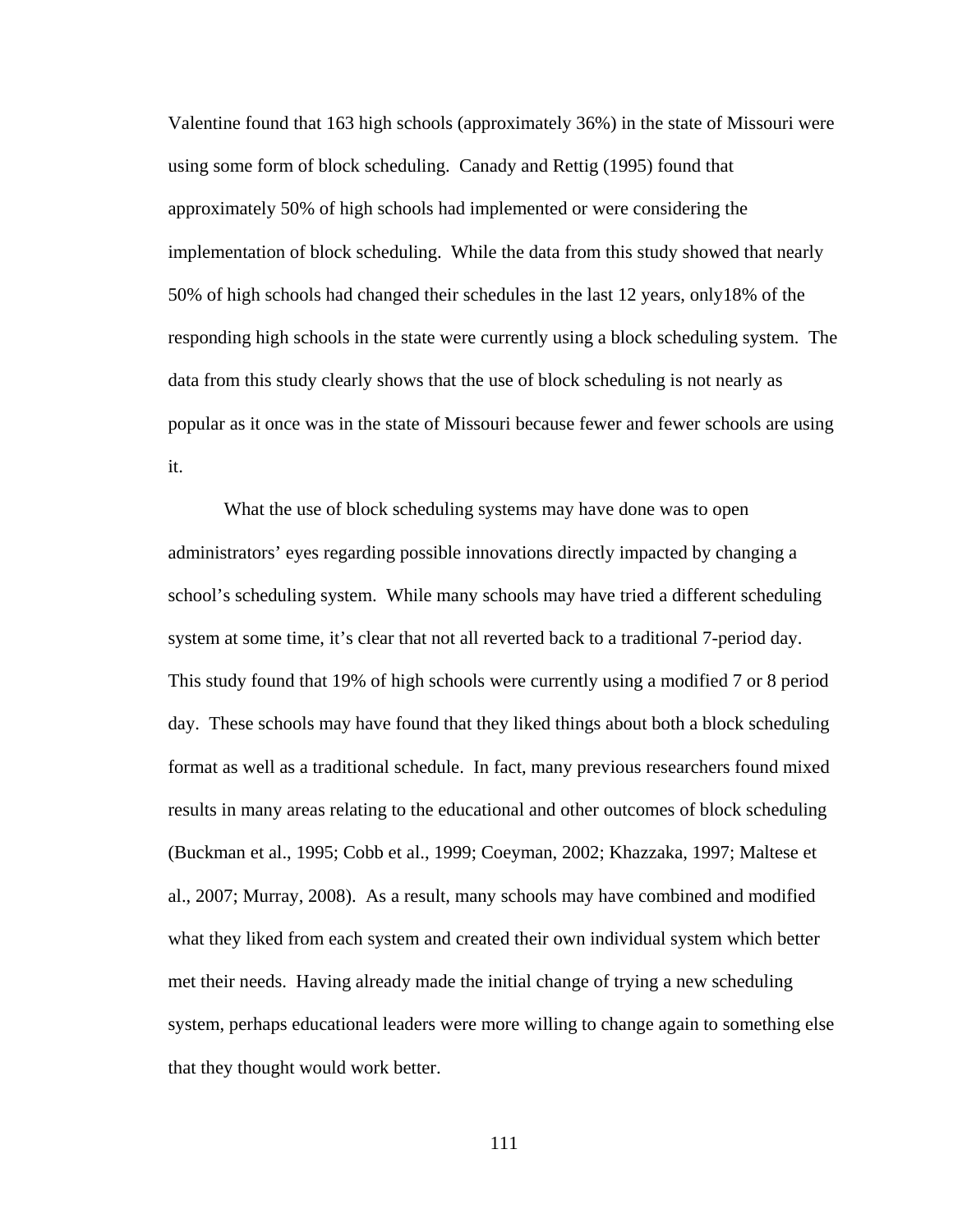Past and current research shows that many schools have changed their scheduling systems for a variety of reasons. However, this study found that a substantial number of schools in Missouri (39%) had not changed their scheduling system in 21 years or more. In fact, almost 45% had not changed their scheduling system for at least 16 years. The majority of these schools had probably never used a substantially different scheduling format than what they were using at the time of this study. This data shows that tradition and an overall reluctance and/or resistance to change are still very much entrenched in the educational mindset of many schools and school leaders in Missouri. As several respondents said, regarding why they hadn't changed scheduling systems, "because that is the way it has always been done!" It is one thing to keep a schedule because it meets all of your needs, but it is quite another matter if the scheduling system is only kept because that is the only way it has always been done. If leadership itself is the process of persuasion leading to change, as many researchers state (Bensimon et al., 1989; Bolman & Deal, 1997; Kouzes & Posner, 2002; Sergiovanni, 2000; Yukl, 2002), then it may be concluded that a lack of change demonstrates a lack of leadership in an organization.

The remainder of the findings, obtained from both demographic and open-ended data, were reported in response to the five research questions posed in the study. The first research question was asked in order to find out the leadership style (transformational, transactional, or laissez-faire) of the school administrators in charge of their school's scheduling system. Responses were differentiated between those leaders who had and had not changed their scheduling system in the last five years.

The three leadership styles addressed in this study were first fully created in Bass and Avolio's Full-Range Leadership Theory (Avolio, 1999; Bass 1996; Bass & Avolio,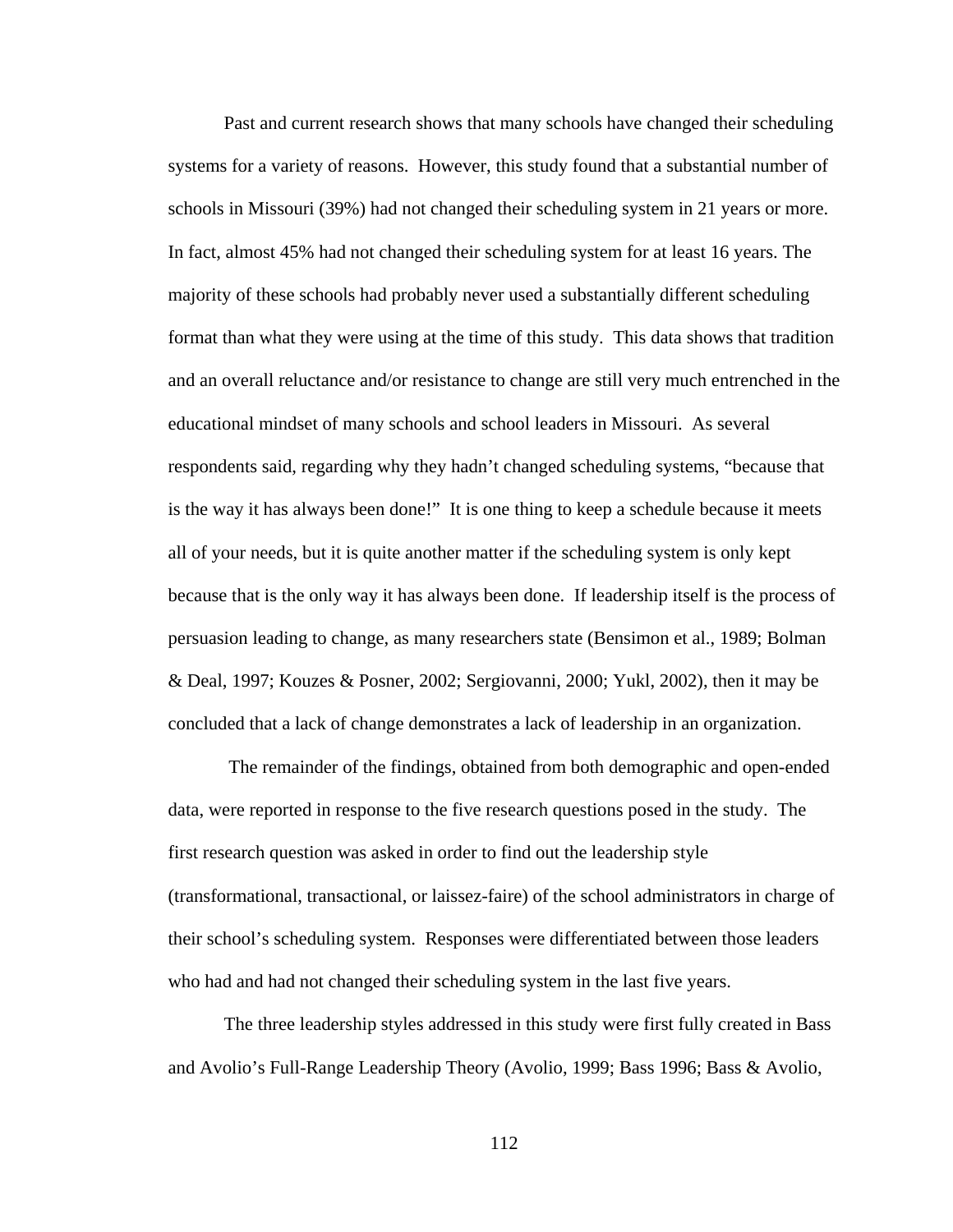2004). Atwater et al. (1994) found that this leadership model can be used to explain how leaders successfully initiate change at various levels. Avolio and Bass (1988), as well as Bass and Avolio (1994, 2004) specified that in the organizational change process, a transactional leader dealt with the basic needs of the organization while the transformational leader encouraged commitment and fostered change by dealing with people. Most agree that successful initiators of change demonstrate both transformational and transactional leadership. However, since laissez-faire leadership is actually the demonstrated absence of leadership, this would not be a style conducive to implementing successful change (Bass & Avolio, 2004; Leithwood & Jantzi, 2000; Sorenson & Goethals, 2004; Stewart, 2006).

This study demonstrated that those individuals responsible for a school's scheduling system do have a demonstrable leadership profile. These profiles were examined and compared between those who were more or less inclined to change their school's scheduling system. Knowing these leadership profiles was important to the study because it was anticipated that individuals demonstrating transformational and transactional leadership would be more likely to initiate change regarding their school's scheduling system, while those exhibiting laissez-faire leadership would be more likely to maintain the status quo.

The study found that the differences in mean subscale scores between the transformational and transactional leaders were very similar when looking at whether or not they were more inclined to change or not change their scheduling system. Unexpectedly, laissez-faire leaders were also found to be more likely to change than not change their schools scheduling system based upon the mean subscale scores for each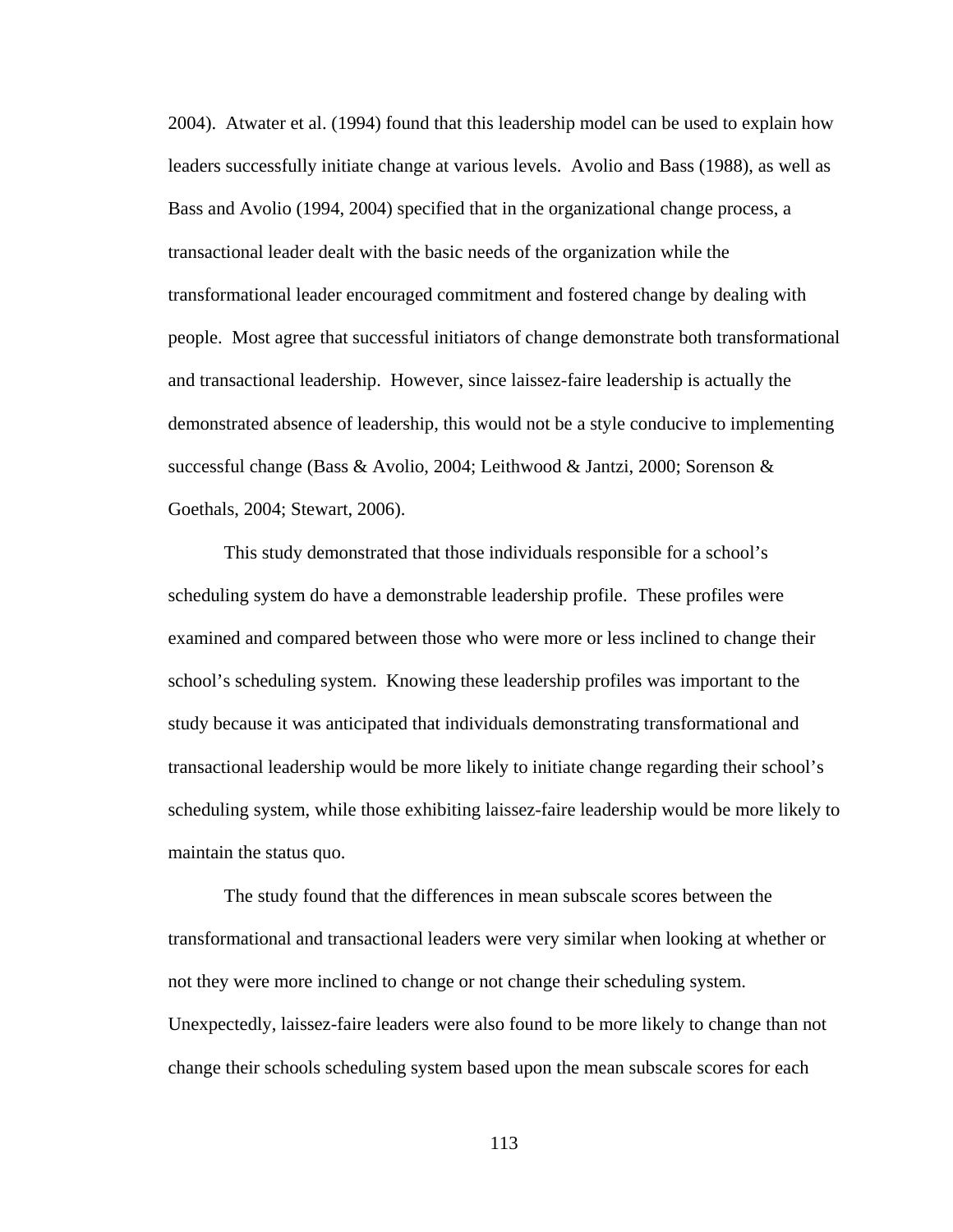group. However, the mean subscale scores for both laissez-faire groups (those that changed versus those that did not change) were not extremely dissimilar (18.22 and 15.10). What may be implied from this information is that there may have been influential outside factors which strongly impacted those laissez-faire leaders that changed their schedules. Those outside factors might have outweighed the expected inclination of laissez-faire leaders to maintain the status quo.

A similar rationale could apply to transformational and transactional leaders as well. The data implies that there may be other internal or external factors, besides the leadership style of the person in charge of the scheduling system, impacting the decision to change or not to change the scheduling system. Table 4 shows that transformational leaders were slightly more likely to not change their scheduling systems. That data indicates that there may have been influential internal and external factors, outside the control of the educational leader, who normally would have been predisposed to initiate change had those factors not influenced them to do otherwise.

While looking at the data for research question two, some interesting statistics came to light as *t*-tests were performed to determine whether the differences in leadership styles were actually significant at the .05 level. It was found that the mean subscale scores relating to leadership style did decrease for transformational and transactional leaders in both groups. However, the decrease was not found to be significant. Once again, this may imply that there may have been other significant factors at play (besides a person's leadership style) when the decision was made to change or not change a school's scheduling system. If leadership style alone had been the determining factor in deciding whether or not an individual chose to change or not change their scheduling system, the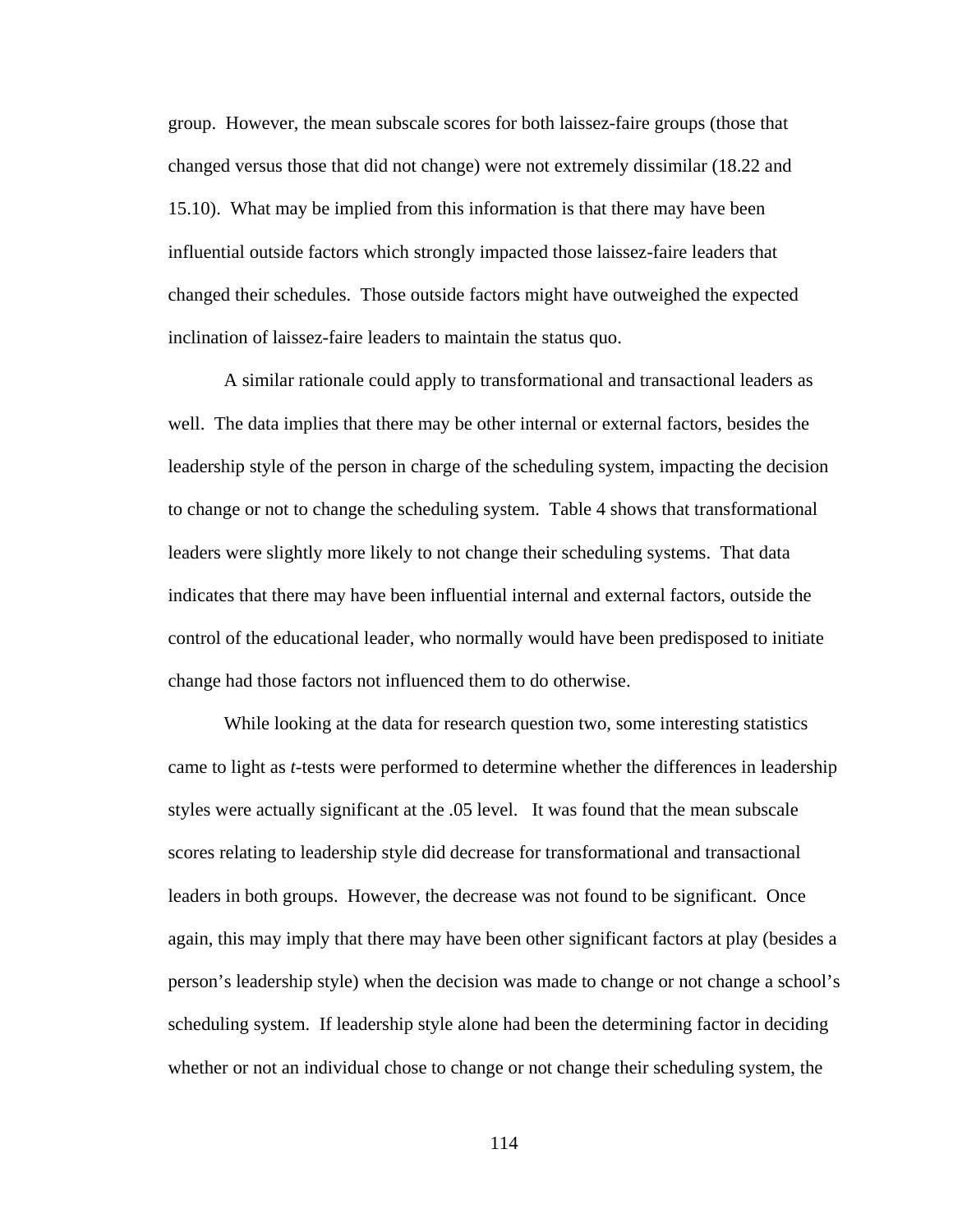data would certainly have found that significant differences did exist, but the did not show this.

It was also found that the mean subscale scores of transformational and transactional leaders who changed and didn't change their scheduling systems were very similar. Bass and Avolio (2004) stated that successful leaders may exhibit both types of leadership, so this data is in line with previous researchers' findings. The similar mean subscale scores were most likely found because both types of leaders, whether or not they had changed their scheduling system, were exhibiting attributes of both transformational and transactional leaders.

In contrast to the transformational and transactional leaders, this study found (in Table 5) that there was a significant difference (.013) regarding those leaders who exhibited laissez-faire leadership. Laissez-faire leaders who changed their scheduling system were significantly different from those laissez-faire leaders who did not change their schedules. The statistically significant mean difference between these two groups of leaders was 3.12. This finding is inconsistent with what was expected—that laissez-faire leaders would be significantly more likely to maintain the status quo than initiate change in their school. Goodnight (2004), found that laissez-faire leaders typically maintain a standard practice of non-interference, avoid making decisions, and demonstrate a passive indifference to potential tasks. Given the typical nature of laissez-faire leaders, the data from this study shows that influential factors leading to change outweighed these leaders' natural inclination to not change.

The data found while responding to research question three (Is there a correlation between the number of years that a secondary school administrator has held a position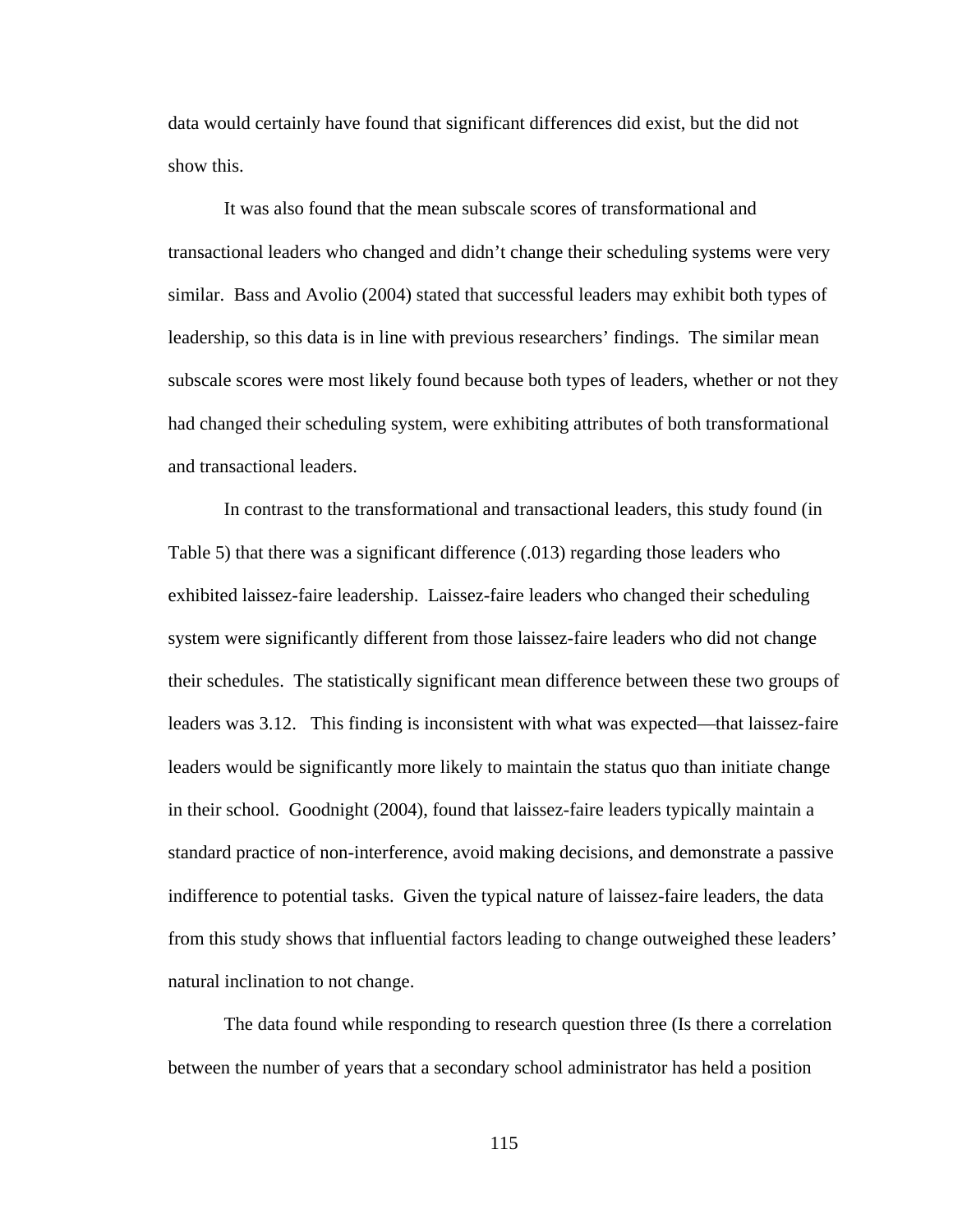and the type of leadership they exhibit?) was surprising and informative. Just as Rome was not built in a day, successful leadership does not develop without effort, knowledge and experience. Burns (1978) wrote extensively about individuals he considered to be good leaders such as Gandi, George Washington, Abraham Lincoln and James Polk. It took time, experience, and a history of decision-making for them to eventually be influential enough to initiate change. It stands to reason that the older and more experienced an individual becomes, the better leader they become also. However, the data from this study indicated that this was not always the case.

When comparing the leadership styles of the individuals responsible for the scheduling system to their years of experience in that position, there was found to be no statistically significant correlation for transformational and transactional leaders regarding whether or not they changed their school's scheduling system. This finding was very surprising because many would assume that years of experience in a position would help an individual progress on the leadership continuum from laissez-faire, to transactional, to transformational. However, this was not found. There was no significant positive or negative correlation between years of experience and whether that individual exhibited transformational or transactional leadership.

What the data did indicate was a weak but not statistically significant correlation between laissez-faire leaders and years of experience. The data showed that those leaders with more experience in their position were more likely to demonstrate a laissez-faire leadership style than those who had less experience. This data would imply, comparatively, that the less experienced leaders were more dynamic and successful instigators of change than the more experienced individuals who were more complacent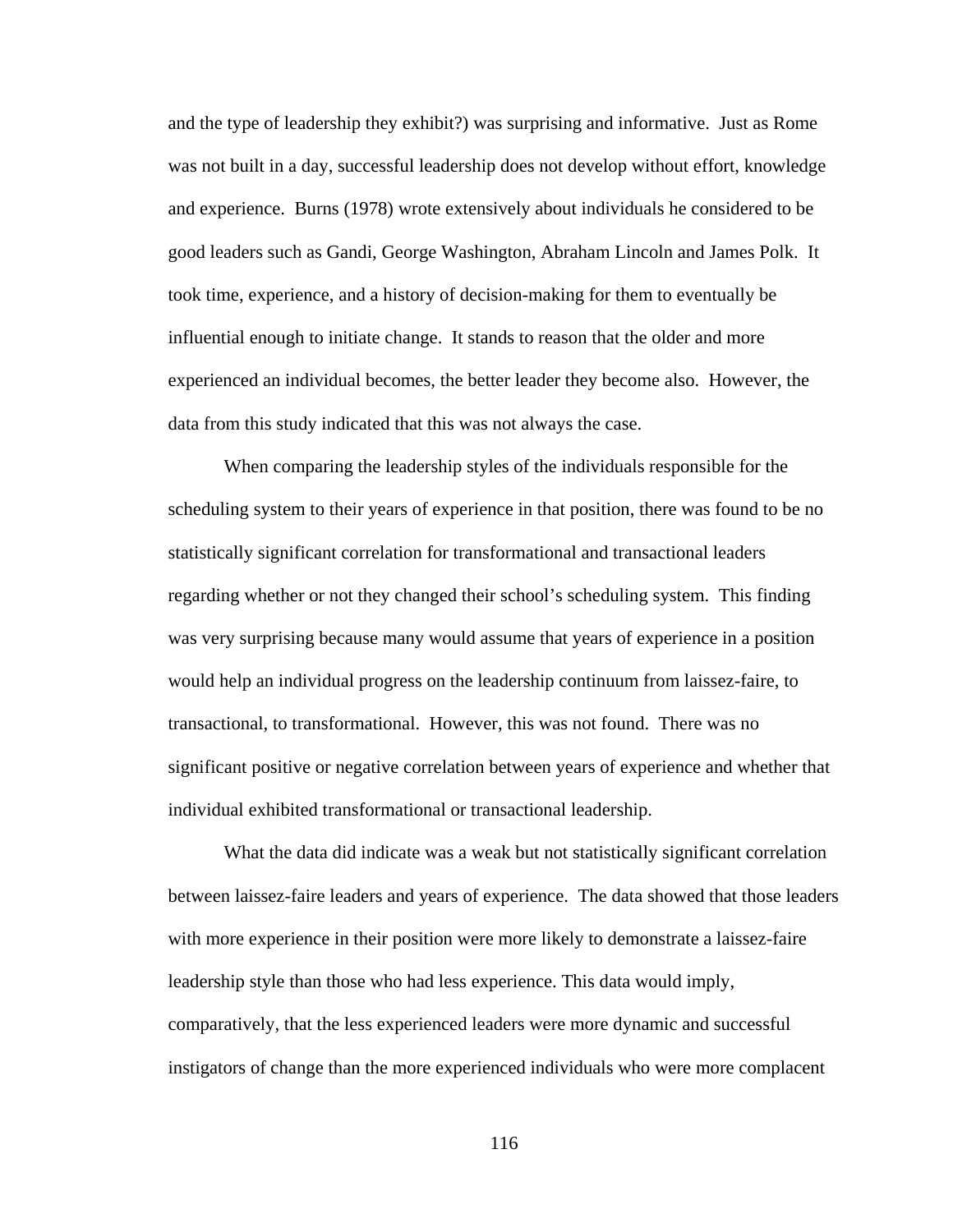and unwilling to initiate change. This demonstrated difference in leadership style, as it relates to years of experience, could be a reflection of generational differences. It could also be an indication of how these leaders were prepared and educated in their college and preparatory programs that qualified them to become educational leaders.

In response to this data, school districts that desire to hire an individual in a leadership position with the intent of initiating change, may want to look twice when considering individuals with many years of experience. Such individuals may be stuck in an educational rut and tied to what they have traditionally done in the past. Instead, those schools might look for individuals with less experience because they may be more likely to embrace change and try new things.

In order to respond to research question four, it had to be determined who was primarily responsible for making the decision to change a school's scheduling system or maintain what was currently in use. The data obtained from this question was both anticipated and surprising. In a traditional leadership hierarchy, one individual can normally be named as having responsibility over certain areas. In their book titled *School Leadership: Handbook for Excellence in Student Learning*, Smith and Piele (2006) wrote extensively regarding the hierarchical structure of school leadership and decision-making. They stated that schools, like "most organizations continue to rely heavily on leadership that is hierarchical" (p. 85). These rigid structures are called various things (top-down, directive, autocratic), but are all similar in nature.

Bolman and Deal (1997) believed that both proper structure and proper leadership within that structure are necessary for organizations to be effective. To do this, they suggested viewing the organization through multiple frames or lenses—structural, human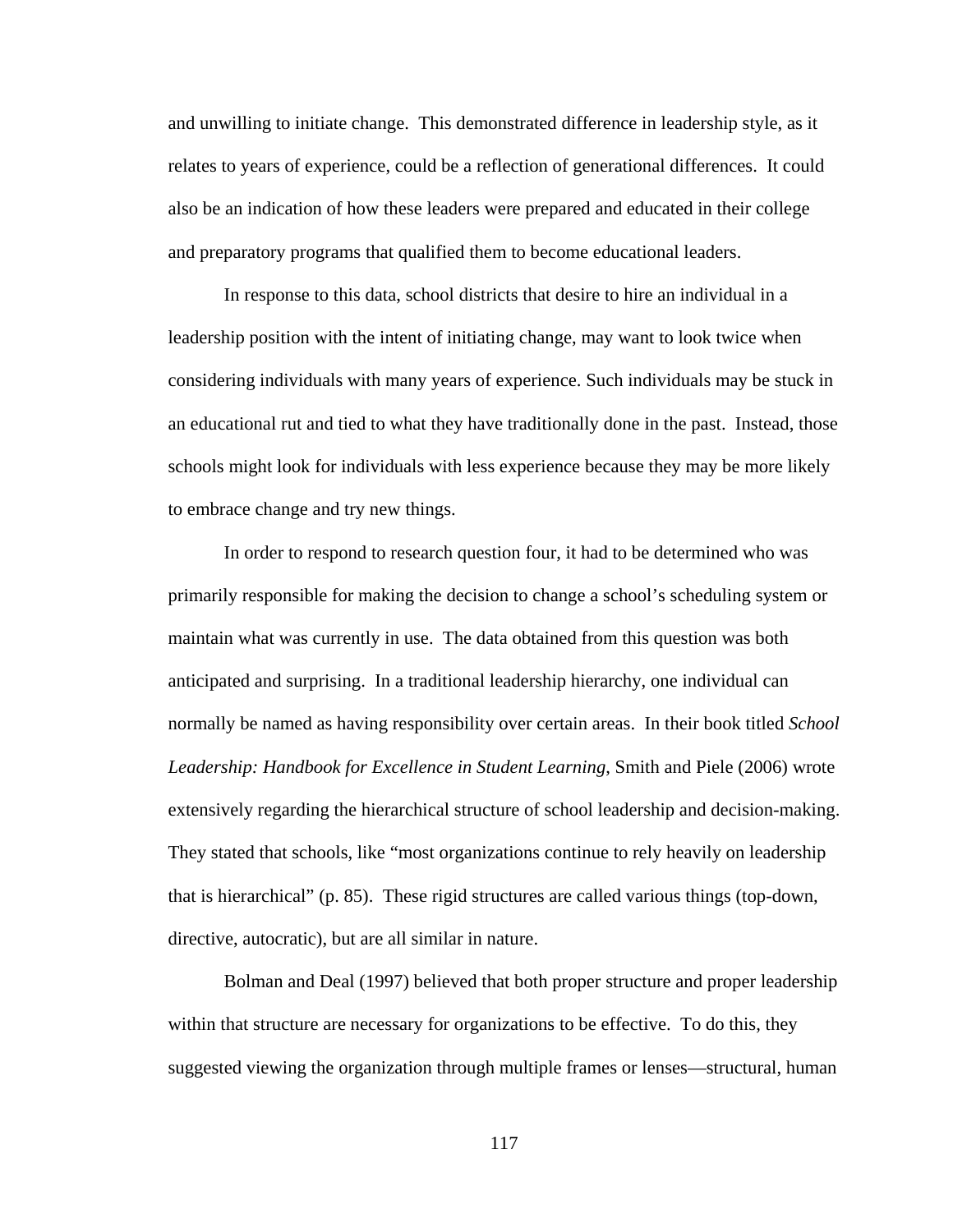resource, political, and symbolic. However, in their research, they found that only one quarter of the educational leaders that they have studied used more than two frames. In fact, only 1% of all leaders employed all four frames in leading their organization. Smith and Peile (2006), like Bolman and Deal, believed that schools which used a hierarchical structure were limited in their ability to grow, develop, and improve because such a structure led to engendering an "affinity for the status quo" (p. 88). Smith and Peile believed at a school's hierarchical structure "assumes that organizational goals are clear" and that "if changes are needed, they are likely to be small scale and incremental [and that] major restructuring threatens the rules that define everyone's jobs" (p. 88).

What this study found was that there still exists a very hierarchical structure in schools that demonstrates a top-down leadership approach when decisions about organizational change are contemplated. With that in mind, it was unsurprising to learn that 81% of the individuals responsible for determining whether or not to change their school's organizational structure—their scheduling system—were high school principals (63.6%), superintendents (12.8%), other district administrators (2.5%), or the school board itself (2.1%). While this high percentage does represent individuals in the top tiers of a school leadership hierarchy, it still leaves 19% unaccounted for.

The data showing which individuals were represented by the remaining 19% was very surprising, primarily because that 19% did not represent a single individual, but rather a group of individuals collectively. While teachers (5.1%) and counselors (3.1%) were specifically represented in the results, the "other" category was actually the third most selected category (10.8%) on the questionnaire indicating who was responsible for the high school's scheduling system.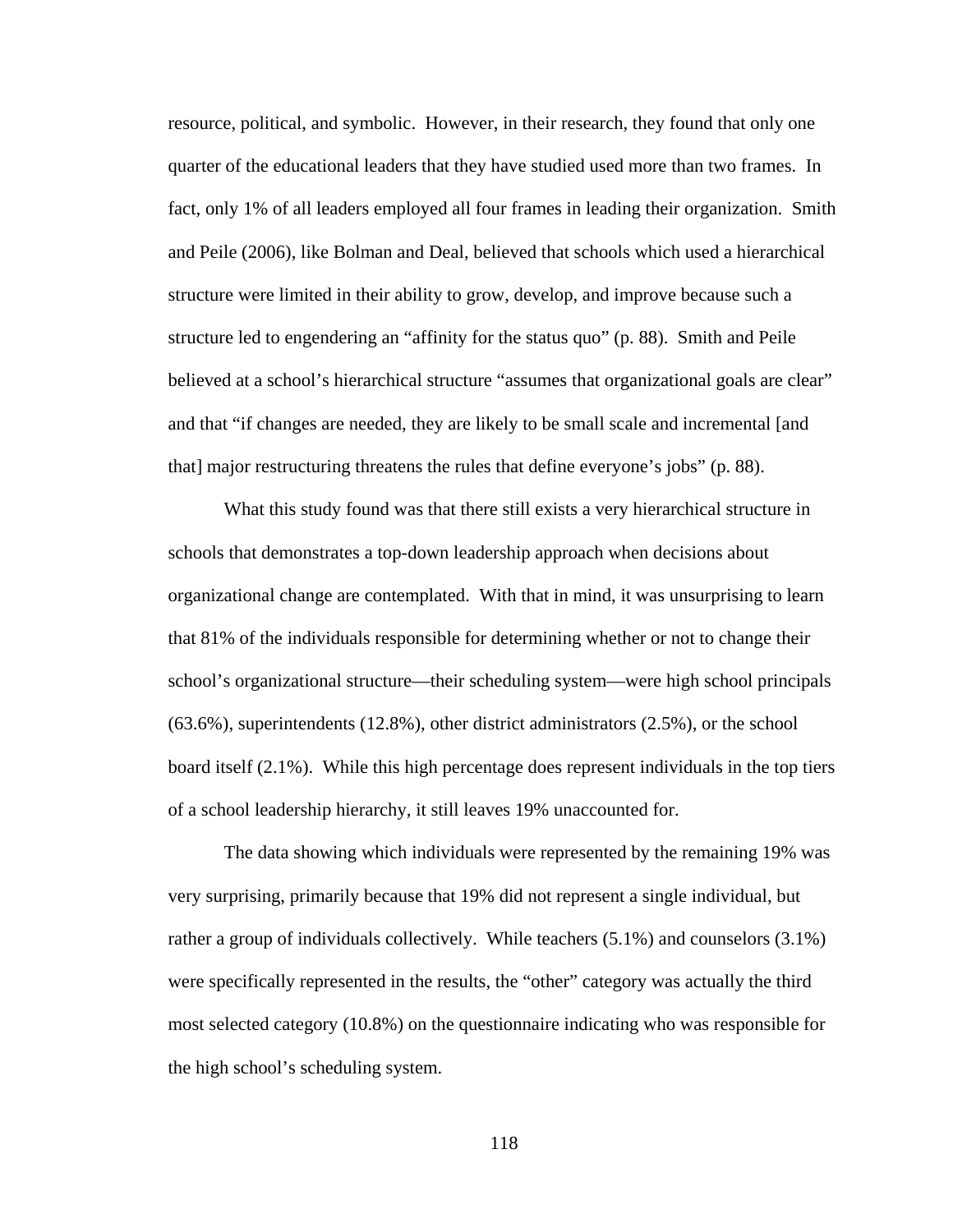When respondents selected the "other" category, they were asked to specify what they meant. Typical responses included a variety of stakeholders in the school and community making up a "committee" responsible for this decision. The data and comments indicate that many schools may be shifting from a top-down (hierarchical) leadership philosophy to a more shared-leadership paradigm, or what Smith and Peile (2006) and Spillane (2006) call distributed leadership.

Spillane (2006) has written extensively about distributed leadership. He stated: A distributed perspective is first and foremost about leadership practice. This practice is framed in a very particular way, as a product of the joint interactions of school leaders, followers, and aspects of their situation such as tools and routines. This distributed view of leadership shifts focus from school principals and other formal and informal leaders to the web of leaders, followers, and their situations that gives form to leadership practice. Distributed leadership means more than shared leadership. From a distributed perspective, it is the collective interactions among leaders,

followers, and their situation that are paramount. (p. 3)

From the individual comments received from respondents regarding this issue, it's clear that some schools are shifting their leadership practices to include a broader representation in the decision-making process.

This finding was substantiated in responses pertaining to research question five (What factors precipitated secondary school administrators to change or not change their school scheduling system?) as well. A sizable number of responses to this question related to the desire to change their scheduling system in order to increase the available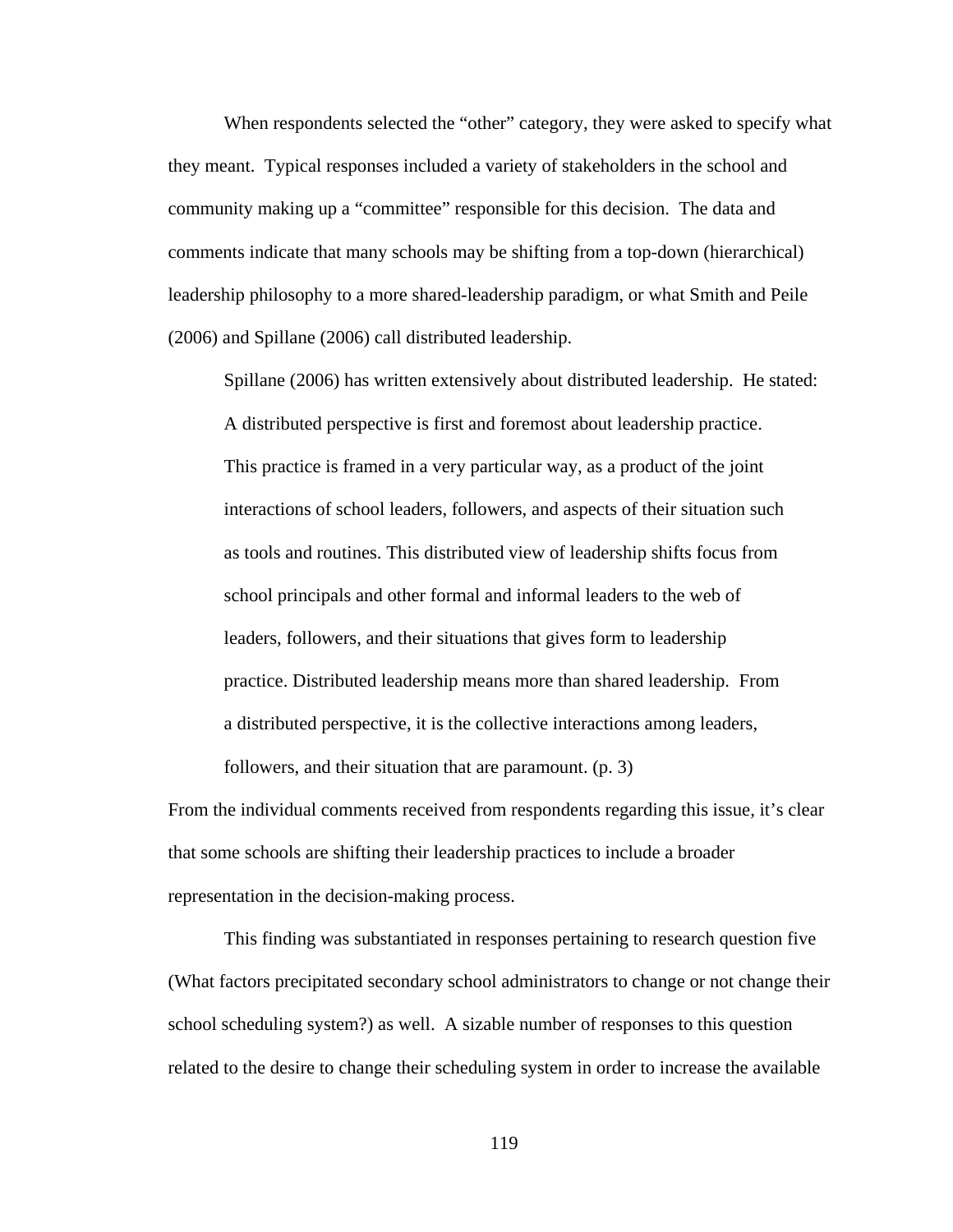time and opportunity for collaboration at all levels. The data indicated that some schools are making a concerted effort to increase communication, collaboration, and involvement in the decision-making process. This philosophy is in direct contrast to the traditional top-down, hierarchical leadership philosophy of the past when a "my way or the highway" mentality was the expected norm.

 An ancillary part of the data corresponding to research question four was a determination of how many years each leader in charge of scheduling had worked in their current position. The data from these responses led to some interesting possibilities and findings. When looking strictly at the number of years that scheduling leaders had been in their positions, it was found that over 43% had been in their positions for three years or less. Almost 68% had been in their position for six years or less. There was a five year gap (from 16 to 20) where no scheduling leaders had been continuously employed in their position, but 6.7% had actually been in their position for 21 years or more. Several questions arose from this data:

- 1. Why is there such a high turn-over rate among the leaders responsible for the high school's scheduling system?
- 2. How many years does it take to successfully implement change in a school's scheduling system? Can it be done in three years or less—the amount of time that nearly 44% of scheduling leaders stay in their school?
- 3. How much knowledge and background do the individuals responsible for the schedule have regarding the implementation and application of the schedule itself?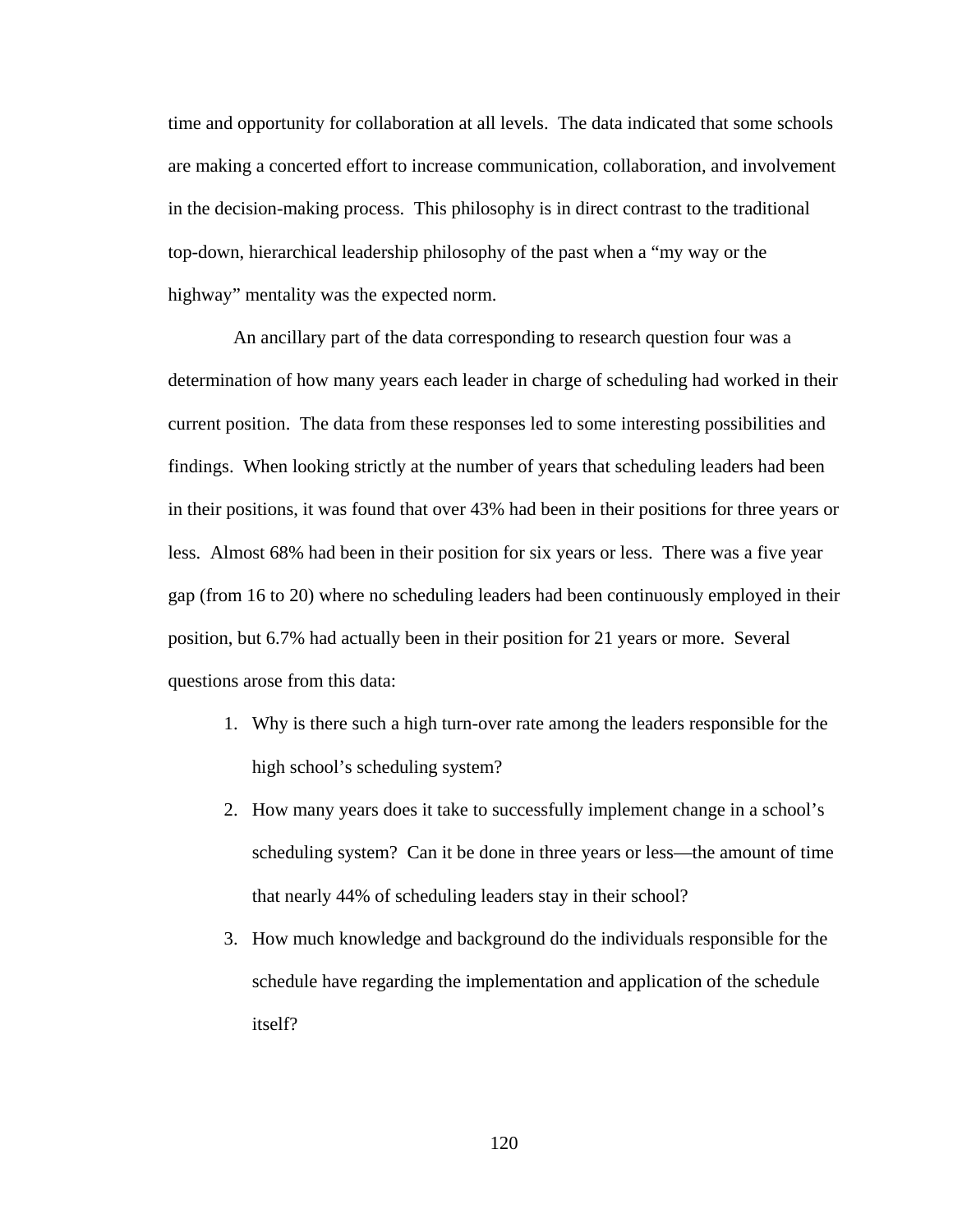4. Are schedules being changed merely because personnel are changing and new personnel are not committed to a scheduling format that they have not experienced in the past or implemented themselves?

In responding to the first question, it must be remembered that the highest percentage of individuals responsible for a school's scheduling system are principals and superintendents. So the question might well be: Why is there such a high turn-over of superintendents and principals in Missouri's schools? This study only indirectly addressed this issue. It did so by frequently referencing the accountability measures and increased student performance standards that administrators are required to meet. Under No Child Left Behind (2002) legislation, one of the initial measures taken when a school continues to not meet benchmark standards is to fire the principal of that school. Not only have there been school principals who have lost their jobs for this reason alone, but entire school districts have been closed which has resulted in all teachers, principals, and the superintendent losing their jobs. Faced with that kind of pressure and lack of employment stability, it is possible that potential quality individuals don't aspire to attain administrative positions.

The second question has no definite response, but an outline of the change process which occurred in other schools, summarized by Mass Insight Education and Research Institute (2007) and Springboard Schools (2009), is demonstrated below:

- 1. Year one. Debate and input occurs regarding a general issue of concern.
- 2. Year two. A committee or task force researches possible solutions to the issue of concern.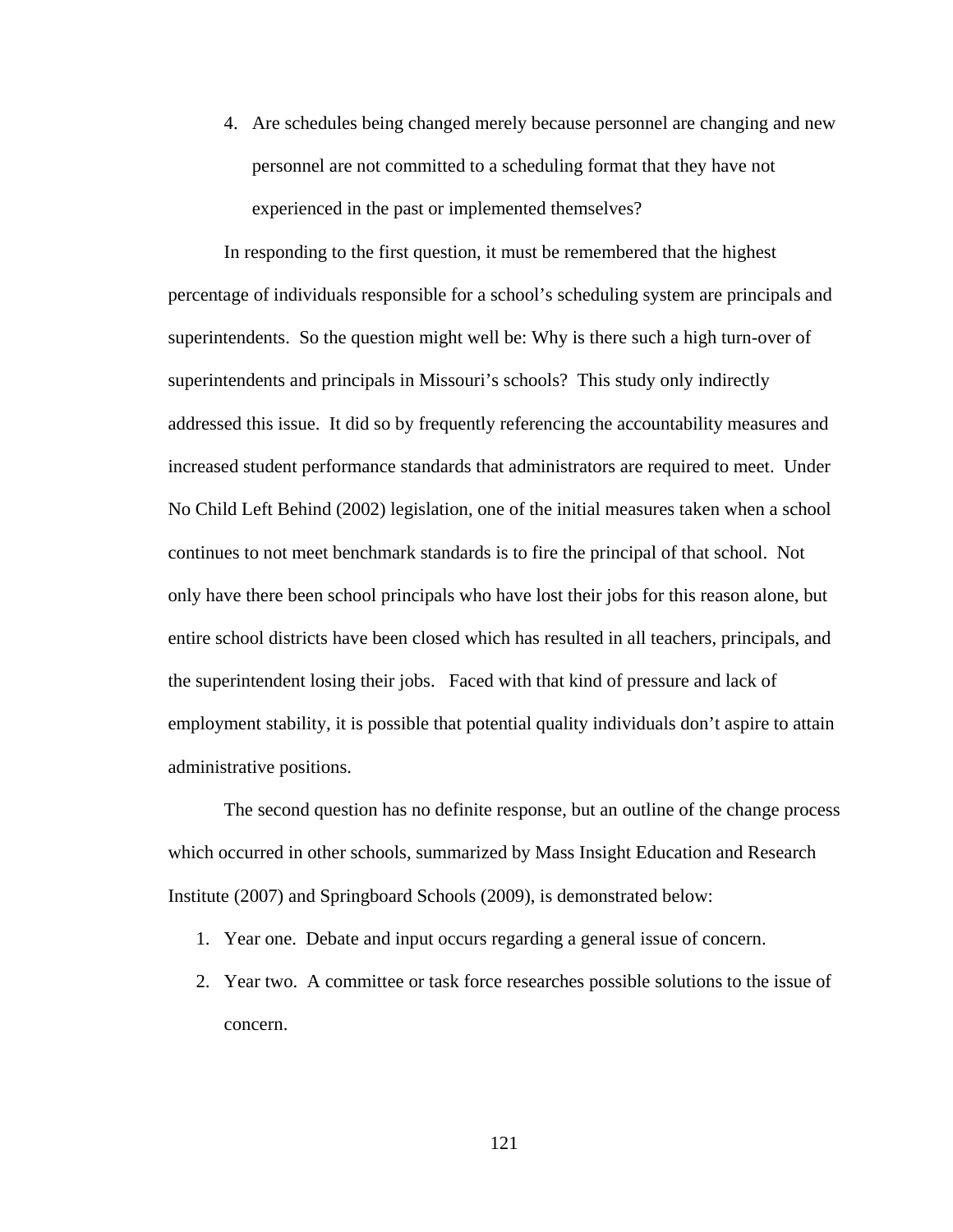- 3. Year three. A solution is decided upon and plans are made to implement it so it will best meet the local needs.
- 4. Year four. The solution is implemented in its infancy.
- 5. Year five. The solution is progress monitored and adapted accordingly.
- 6. Year six. The solution is fully implemented in its completed form.
- 7. Year seven. After full implementation, the solution's outcomes are fully monitored and tested to ensure that the solution is meeting the anticipated expectations.
- 8. Year eight. The solution continues to be progress monitored, with anticipated objectives measured. If anticipated objectives are not apparent, then debate and input will occur which will start the entire cycle over again.

Using this educational change process as a basic guide, it is apparent that full implementation of an educational reform initiative would take at least seven or eight years. If more than 67% of the individuals responsible for a school's scheduling system are typically in their position for less than six years, it would be impossible for many of these individuals to actually facilitate and lead the entire process through to fruition. When individuals responsible for initiating change leave a school, it would be impossible to assume that the individuals replacing them are equally committed and versed in seeing that change through to successful completion. As a result, it is probable that many initiated changes are dropped as new individuals bring new and different ideas to the position.

In response to the third and fourth questions stated above, it is no wonder that so many school have reverted back to their traditional "status quo" schedule—there's not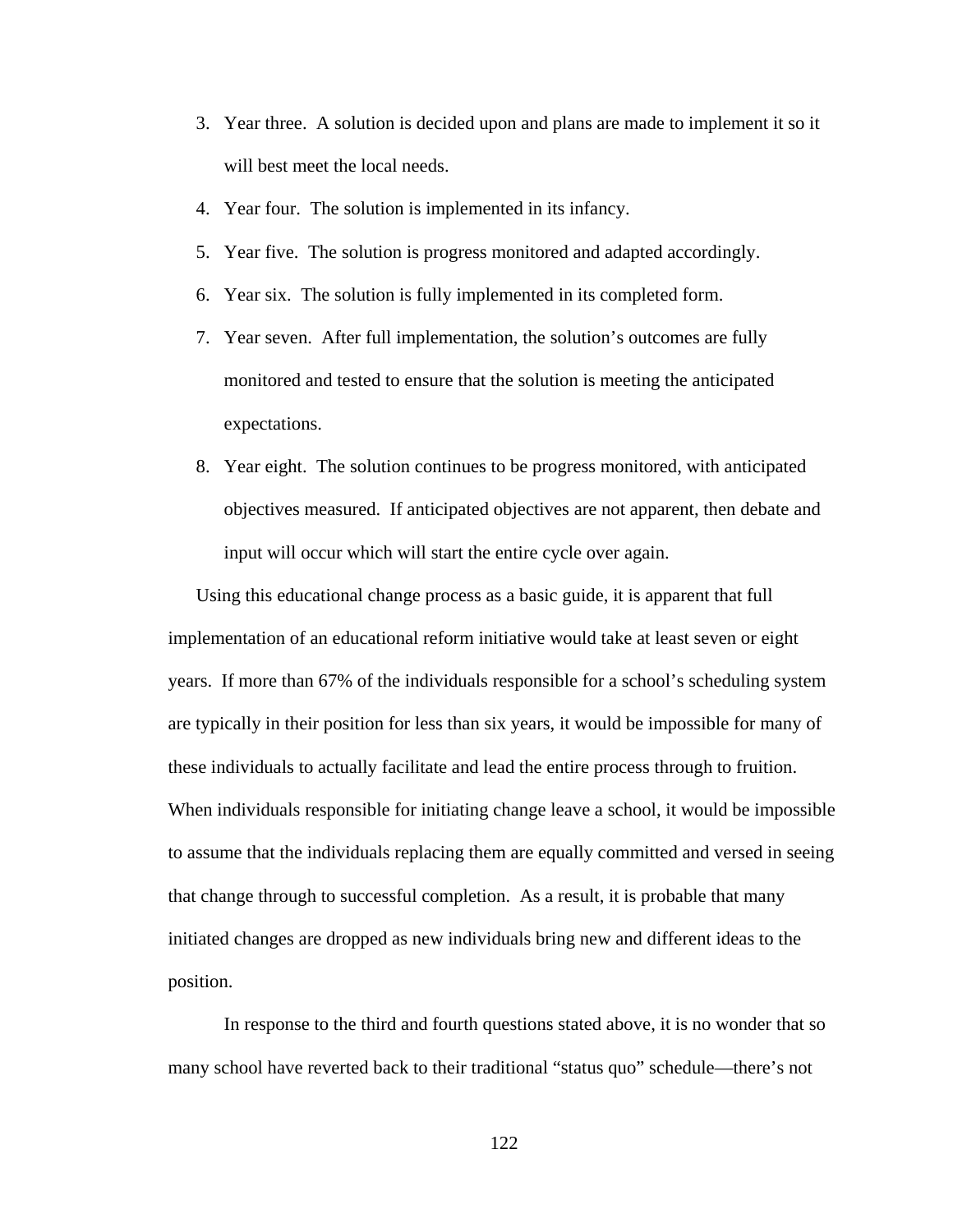been a leader in place long enough to learn a new system and implement successful change. This rationale not only applies to changes made to a school's scheduling system, but to any other educational change initiative as well. Lasting change takes time, commitment, leadership, and buy-in from all shareholders. Without this winning combination of key ingredients, the change initiative is destined to fail. Obviously, there remain many unanswered and unanswerable questions regarding this issue with the data at hand—leaving the door wide open for additional data to be collected and analyzed.

Research question five asked for open-ended responses pertaining to the reasons that scheduling leaders gave for choosing to change or not to change their scheduling systems. Supplementary demographic data was used in conjunction with these responses to produces the findings listed in chapter four. The data showed that 60% of all schedules that were changed in the last five years, were changed from a traditional scheduling format (50% from a standard 7-period day) to some other scheduling system. The data unexpectedly indicated that of those schools (those 60% that had changed schedules in the last five years), less than 10% had actually changed to a block scheduling format. From this data, it can be inferred that while there may be some dissatisfaction with traditional scheduling systems among those schools that have recently used it, such scheduling systems (traditional) are preferable—if adapted—than any form of block scheduling.

Since 60% of schools changed from a traditional scheduling system, that left 40% that changed from a block scheduling format in the last five years. Unlike the majority of schools that had been using a traditional schedule and just chose to adapt it in some other traditional system, the majority of block scheduling schools that chose to change (90%)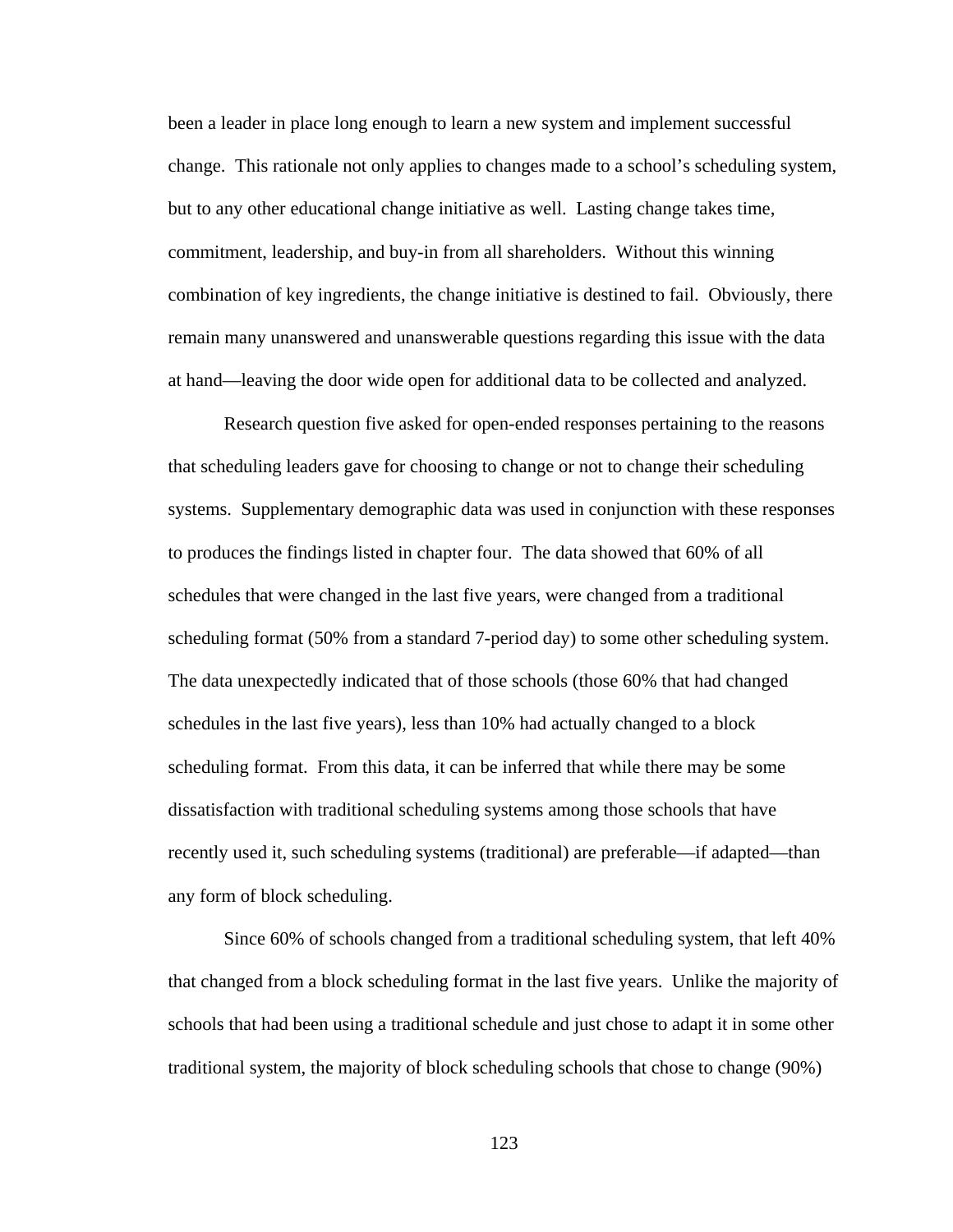did not stick with a block scheduling format. Instead, they chose to totally revert to some new form of traditional scheduling—either a 7-period day or a modified 7/8-period day. Cumulatively, the data indicated that when schools chose to change their scheduling systems in the last five years, they chose traditional scheduling systems much more often than they chose a block scheduling system. If this trend and ratio of change continues, it would appear that the use of block scheduling systems will become more of a rarity in Missouri's high schools.

Additional interesting data from the study related to the rationale of the decisionmakers as they made the choice to change their scheduling system in some way. The specific reasons for making the decision to change were interesting to note and fall in three categories. The first category, representing 69% of all responses, referred to those educational leaders which chose to change scheduling systems in order to improve student achievement through enhanced course selections and improved instruction.

A substantial number of these schools changed their scheduling system, not because they didn't like the system itself, but because they were implementing another educational reform strategy that was easier to incorporate or implement with a different scheduling system in place. Several respondents stated that they were attempting to "incorporate Professional Learning Communities," "increase collaboration time," "implement RTI", and incorporate "common ITV class time" into their schedules. These schools, rather than using the scheduling system itself as a mechanism and agent of educational change and reform, were using it as a necessary tool through which some other change could be facilitated and implemented.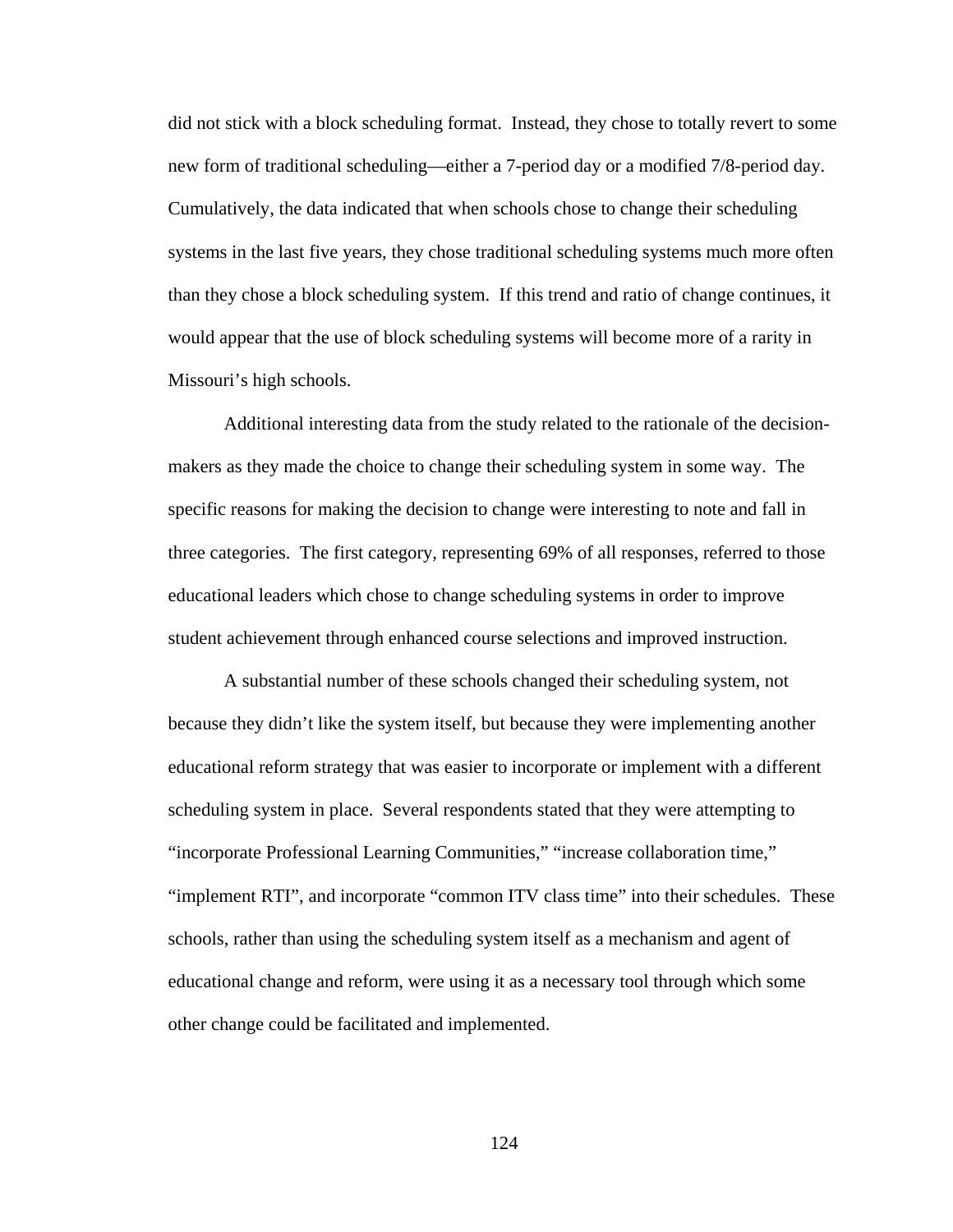The educational leaders who implemented these changes, whether consciously or not, were using Bolman and Deal's (1997) structural frame view to implement organizational change by changing their scheduling systems. However, they were also using some combination of the other frames (human resource, political, and symbolic) to lead and direct educational reform in their schools. As stated earlier, Bolman and Deal (1997) believed that both proper structure and proper leadership within that structure are necessary for organizations to be effective and that this can only be successfully accomplished if the leader views the organization through multiple lenses and adapts to what is seen and experienced.

Perhaps so many schools have decided to abandon block scheduling as a standalone reform initiative because it was determined that changing the school's scheduling system alone was too narrow and single-faceted of a view to actually create lasting and meaningful educational change. It is possible that the data and explanatory information found in this study is indicative of a different leadership mindset in this new era of mandated educational reforms and accountability. The newest educational reform initiatives may, in part, require structural changes in a school that can only be accomplished by changing the scheduling system. However, the reform itself must go deeper and further than that because it is not only the school structure or schedule that must be changed for true reform to occur. Perhaps leaders are attempting to incorporate collaborative and cohesive leadership and educational philosophies in their schools. Under these revised guiding principles, their schools will hopefully flourish and meet the increasing demands placed upon them. It is possible that unlike the 1990s, we are entering an educational era when, more than 1% of educational leaders must be able and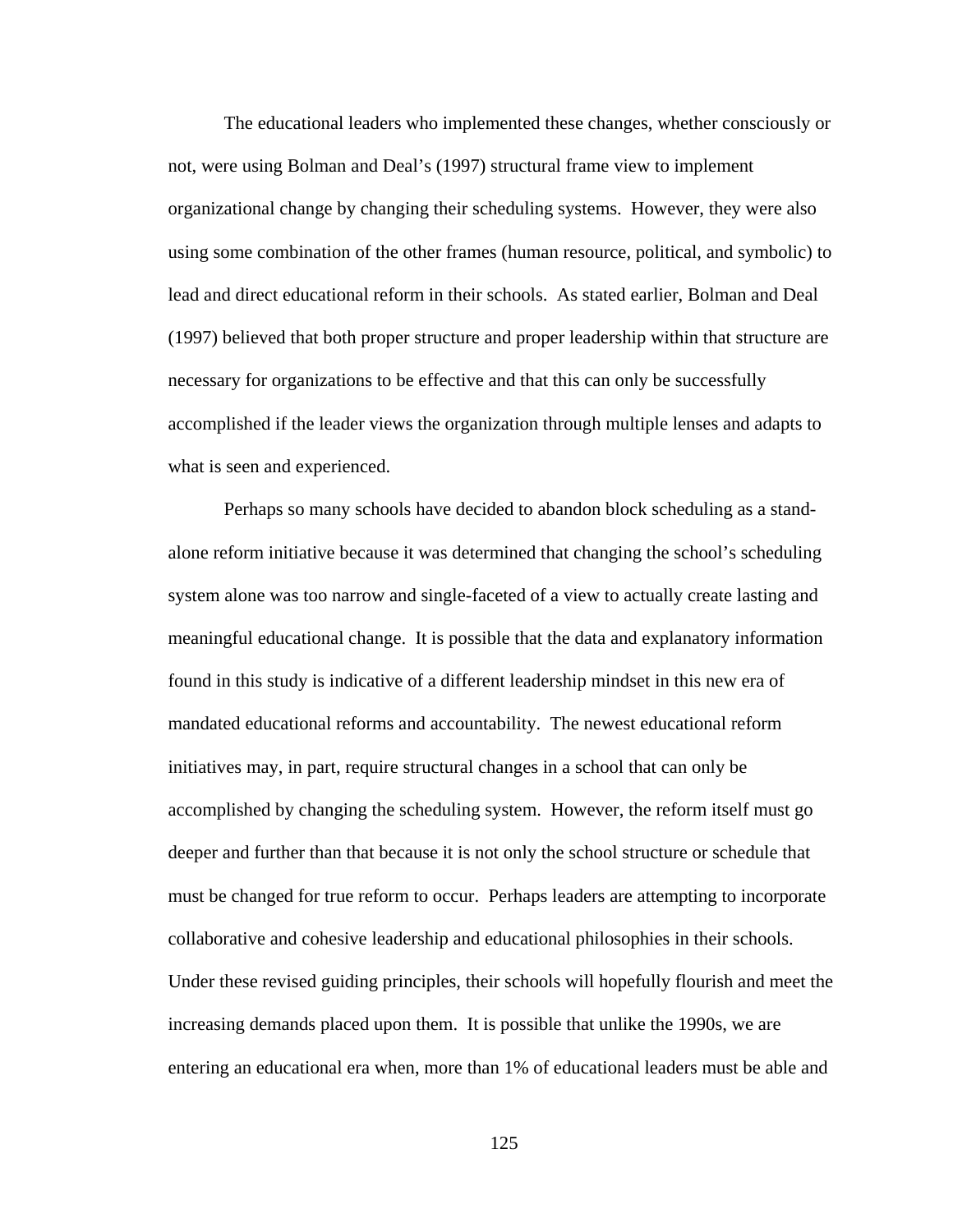willing to view their schools through multiple frames to successfully implement change. Perhaps this current era is demanding more and different things from its educational leaders—indicative of a generational and philosophical shift.

Another interesting response given by a substantial number of respondents from the first category was the need to change because of requirements established by the Department of Elementary and Secondary Education (DESE). In 2005, DESE announced new minimum graduation requirements for every student in the state (DESE, 2005a). The new requirements added significantly to the number of core classes (English, Math, Science, Social Studies) that a student must take, while also adding to the total number of credits that a student must earn to graduate from high school (22 to 24 credits). These new requirements were to be implemented incrementally, until they were fully in place by 2010.

These new requirements precipitated changes to several high schools' scheduling systems. This occurred because under their previous systems, many students would be unable to earn enough total credits, or enough credits in mandated areas, to graduate. The data from this study indicated that many of the schools that had been using a traditional 6 or 7-period day, transitioned to an 8-period day scheduling system in order to offer students enough classes to graduate using the new criteria from DESE.

This reason alone could account for a great number of schools in this study that had changed their schedule in the last five years. In fact, 32% of the schools from the first category listed this as a factor in why they changed schedules. A typical response from this group was: "Mandatory graduation requirements have changed the course of study for most students resulting in less choice of electives. I do not believe some of the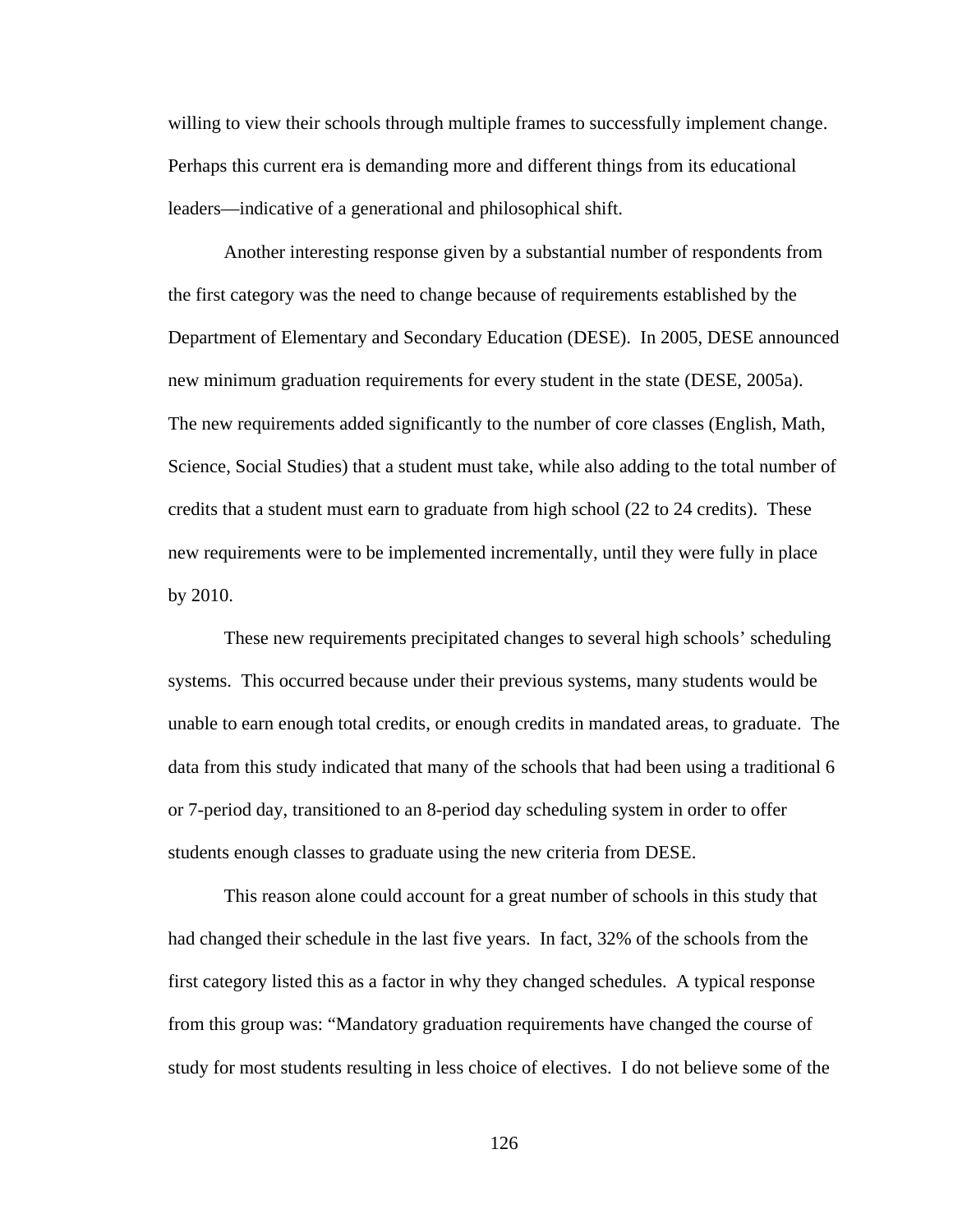mandates help our students who wish to enter the workforce, and for most students a college prep course of study was already in place." Many schools which made a scheduling system change were probably happy with their old scheduling system, but were forced to initiate change due to mandated state graduation requirements. Rather than significantly changing what they had always done, and what had always worked for them, they chose instead to just incrementally shorten the length of their existing periods in order to add one more traditional period to their school day.

The second category of individuals that chose to change their scheduling system (15%) did so because of perceived problems with the previous scheduling system itself. These schools and individuals just didn't like the previous scheduling system for a number of reasons. Amazingly, every school which fell into this category had been using a form of block scheduling and chose to change. Likewise, every school in this category chose to implement a traditional schedule rather than remain using some other block scheduling format after making the change. It would be easy to surmise that these schools jumped on the reform bandwagon described by Willower and Licata (1997) when block scheduling was a popular reform initiative. Willower and Licata stated:

New nostrums will appear, new bandwagons will be created, and the current fix will become passé. Administrators who want to be associated with the current remedy, including some who like to be seen as using the latest regimen, whatever it might be, will jump on the new bandwagon.

(p. 2)

These individuals either did not make an informed decision about the change or they were not committed to making the numerous additional changes necessary to make this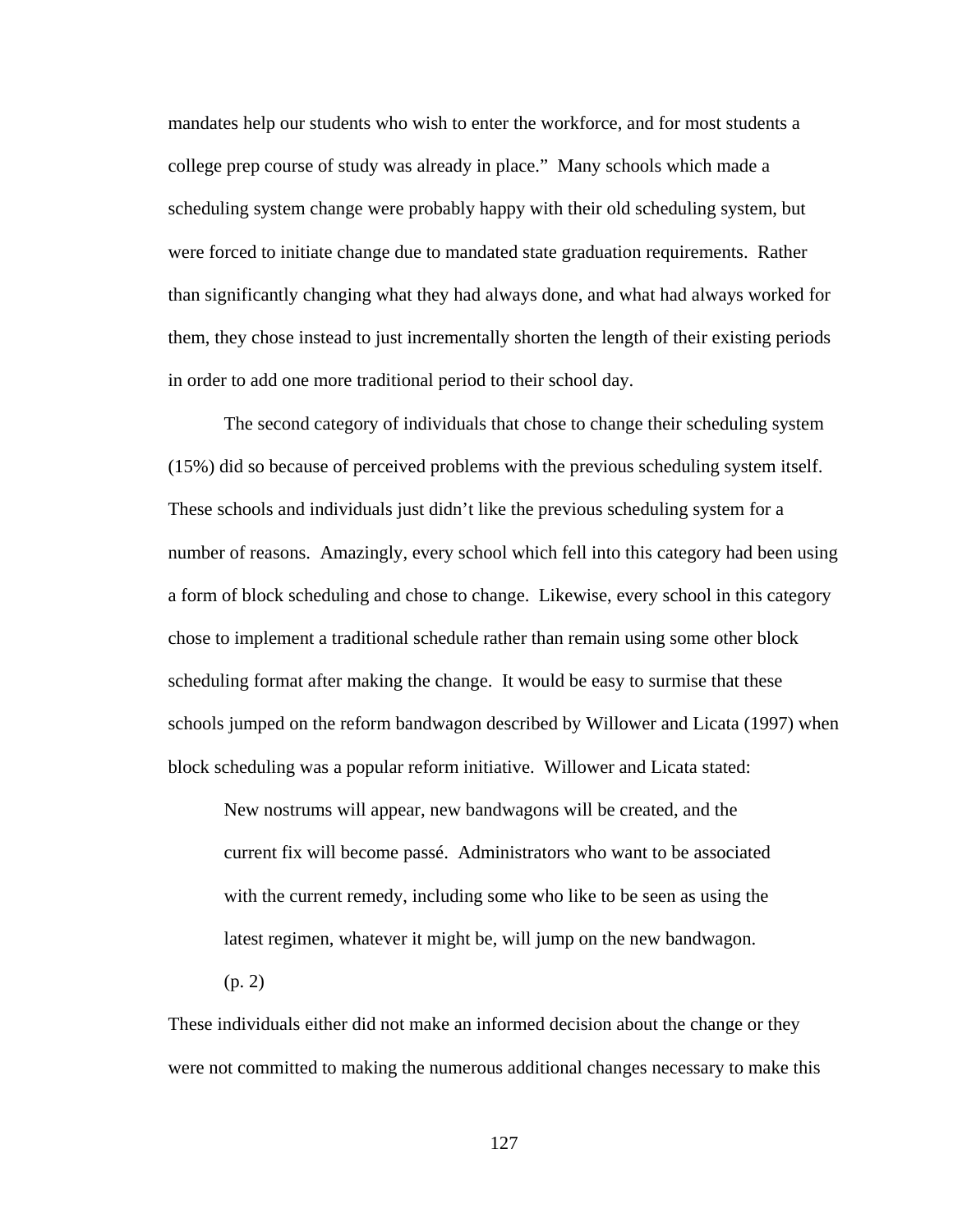reform work. They did not look and prepare before they leaped. They did not demonstrate leadership, they just followed the crowd.

The third and final group of individuals that chose to change their scheduling system did so because of a leadership position change within the school itself. This group represented almost 14% of the schools that changed their scheduling system. All but two of these schools changed from a block schedule and all but one actually changed to a traditional scheduling system. This data indicates that if a school's scheduling system is not part of the ingrained philosophy of the organization itself, it is susceptible to change when individual leaders change. In other words, in order to sustain change the resultant ideals and knowledge must have been created and internalized by the organization itself.

According to Nonaka and Takeuchi (1995) "the need for organizations to change continuously…has been the central concern of organizational learning theorists" (p. 44). Just like individuals, organizations are confronted with a variety of circumstances requiring it to solve problems. Hanson (2001) stated that organizational learning is the sum total of an organizations' individual knowledge and that organizations, like individuals, learn from mistakes. He also stated that an organization's learning is tied to its culture which is:

A set of values, beliefs, and feelings, together with the artifacts of their expression and transmission (such as myths, symbols, metaphors, rituals), that are created, inherited, shared and transmitted within one group of people and that, in part, distinguish the group from others. (p. 641)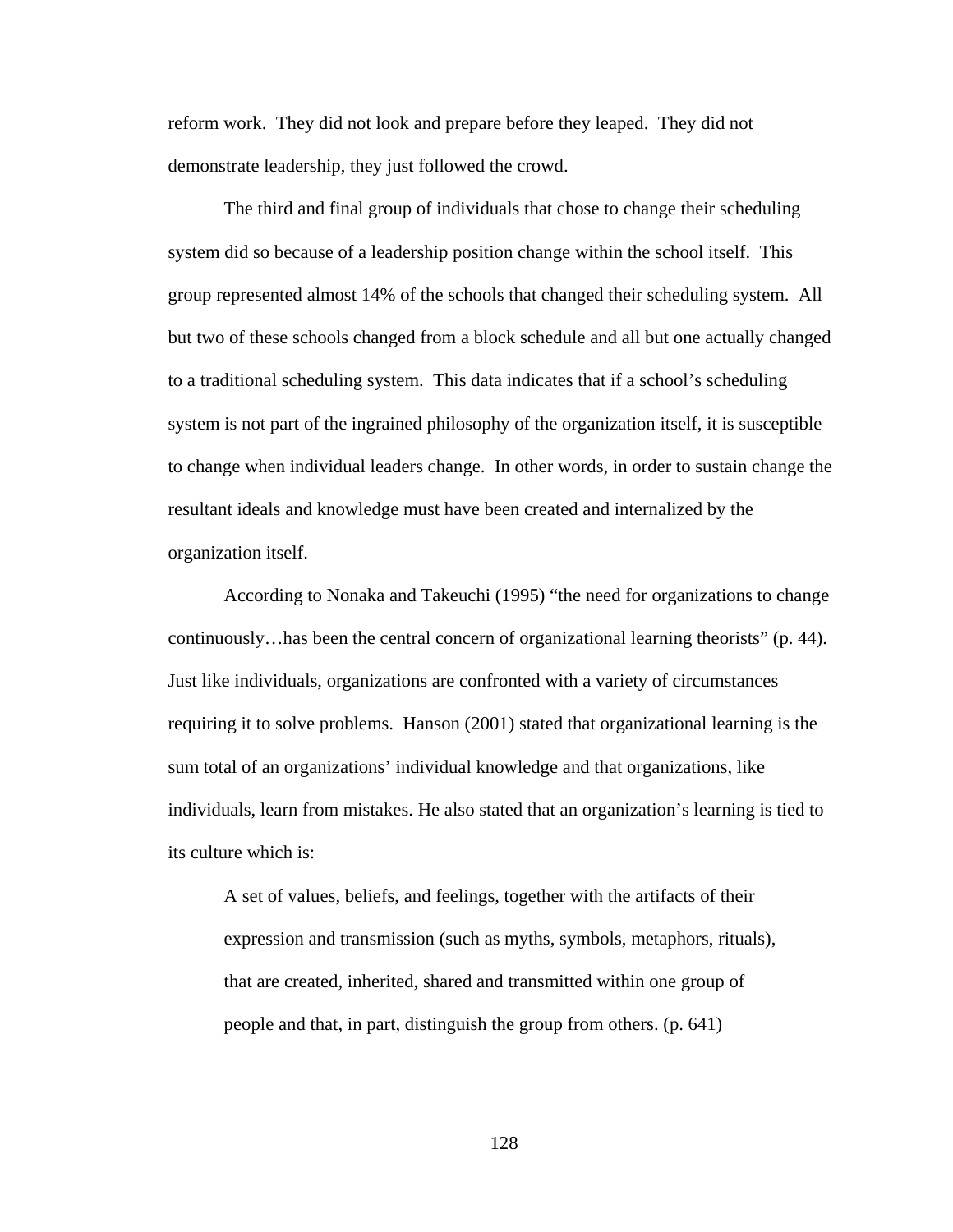If true institutional learning has not taken place, then organizations—like these schools which changed their scheduling systems—are susceptible to change as frequently as they change individuals within their organizational and leadership structure.

The second part of research question five related to the data obtained from those schools which chose to maintain their current scheduling system for at least the past five years rather than change. It was found that 125 of the 195 respondents in the study had been using their current scheduling system for at least five years. Of those 125 schools, 85% were currently using a traditional scheduling system while only 15% had maintained a block scheduling system for five years or more. The data from which these findings were obtained came from open-ended responses matched with the demographic data from each school. The demographic numbers alone indicate a distinct preference for maintaining a traditional schedule over a block schedule, but three main reasons given by individuals who choose to maintain their current scheduling system rather than change.

The data indicated that the largest number of schools (68%) had maintained their current system because it met their needs and they liked it. They were willing (and wanting) to maintain the status quo, because the system was adequately fulfilling its role in supporting student achievement and learning. Obviously, any disadvantages of the scheduling system were outweighed by the advantages because teachers were teaching and students were learning at performance levels deemed adequate by the school leadership. This rationale was summarized in a typical response from this group: "If the district is performing at a high level compared to the state average, why change?" These leaders had built and nurtured a system over the years in their school that was bearing the fruits of student success. In this case, a lack of change did not demonstrate a lack of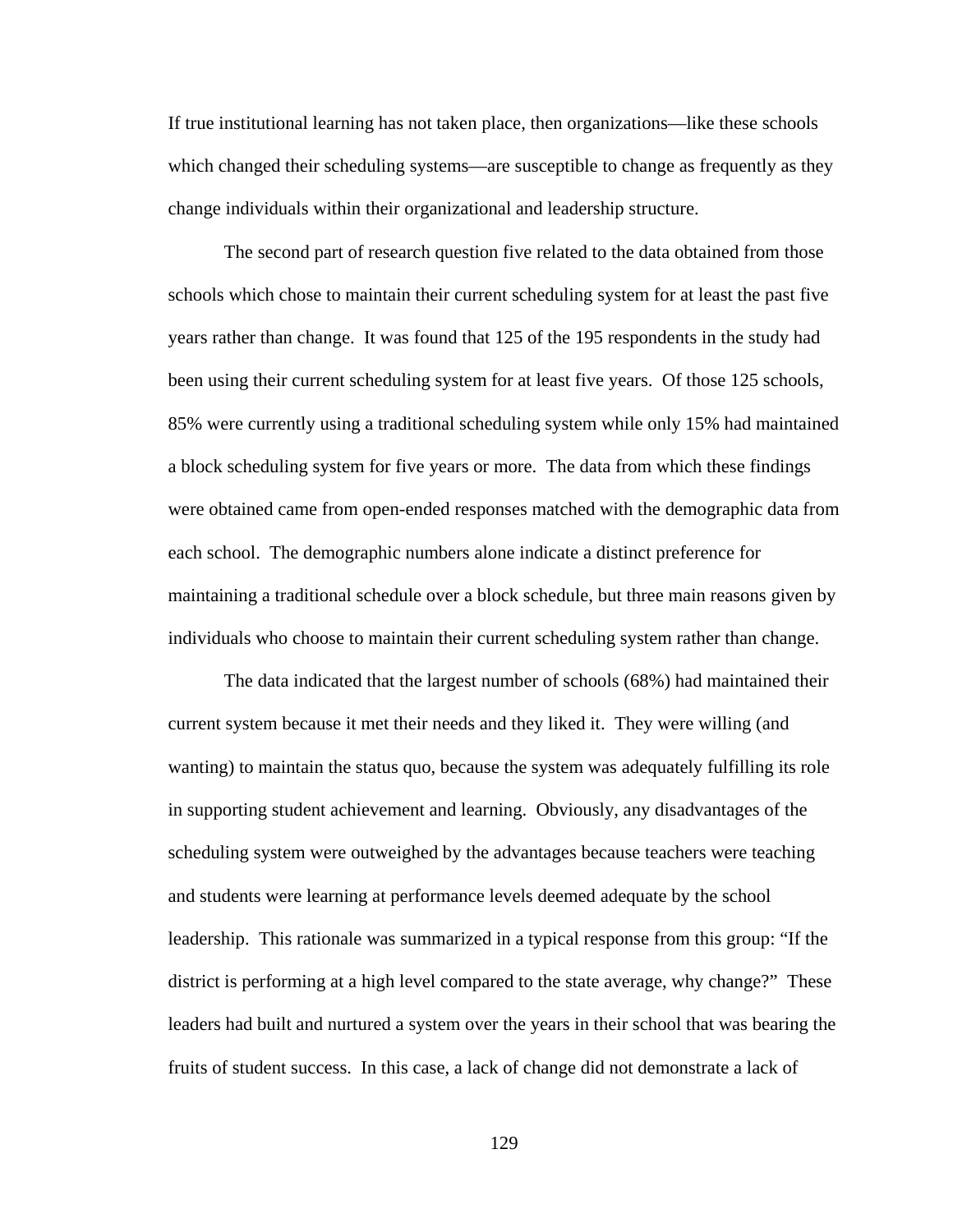leadership. The leaders in these schools were merely reaping the rewards of their active leadership which had led to this point.

The second group of schools that had maintained their scheduling system, representing 20% of respondents, did so because of an outright unwillingness or desire to change. Fear of change, complacency, and being used to the status quo were representative of the comments from this group. Rather than having a specific reason tied to student success, these leaders would be viewed as the quintessential laissez-faire leaders.

As Bass and Avolio (2004) stated, laissez-faire leadership is a hands-off style which is typified by the manager providing little or no direction and giving employees as much freedom as possible. All authority or power is given to the employees and they must determine goals, make decisions, and resolve problems on their own. The decisionmakers in this group demonstrated either an unwillingness or inability to initiate change—not because they thought they were using the best scheduling system possible for their schools, but because they did not want to take the steps necessary to initiate change.

The findings from the study found that as scheduling leaders spent more time in their position, they eventually hit a threshold year where rather than becoming more of a transformational or transactional leader, they just grew more complacent. This complacency manifested itself in the laissez-faire leadership style they exhibited. As several stated, they made the determination to keep their scheduling system because of "tradition" and a desire to "maintaining the status quo"—not because of the apparent value or benefits of the scheduling system itself.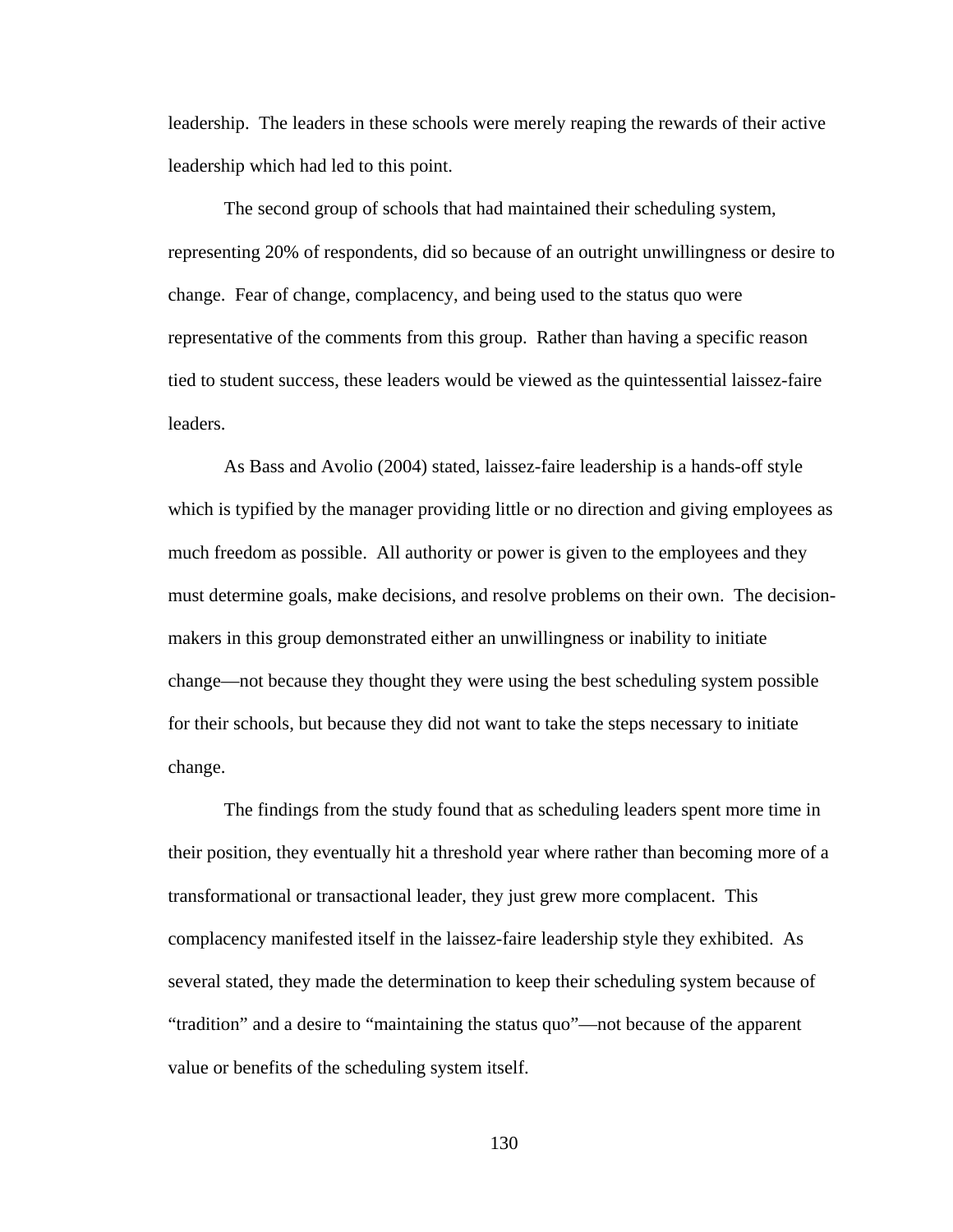The final group of schools that chose to maintain their scheduling system represented 9% of the respondents. These schools maintained their schedules due to internal staffing and budget concerns. What is implied by the findings is that they would rather have changed scheduling systems, but had not done so because of internal resource limitations. These leaders would be in a very frustrating position—believing that a better system was available, wanting to initiate change, but being unable to do so because of factors outside of their control. Since school staffing is a direct reflection of a school's budget, this group of leaders had their hands tied due to limited funding. Since every public school district in the state is currently losing funding due to a drop in tax revenue and state funding, it is likely that more and more schools may fall into this category in the future.

The data and findings show a multiplicity of reasons for scheduling leaders to change or maintain their scheduling systems. Many of these reasons were based upon internal school factors, personal philosophical factors, as well as any number of outside influences and considerations. Many of the stated rationales were indicative of a specific leadership philosophy or profile, while others demonstrated an apparent lack of demonstrated leadership. While the data and findings in the study answered many specific questions, they also led to additional questions being asked. The majority of these could not be answered due to the limitations of the study, but they could be fully answered through additional research and the collection of supplemental data. The possibilities for new research abound and many of the questions raised in this study will, in large measure, remain unanswered until further research is accomplished.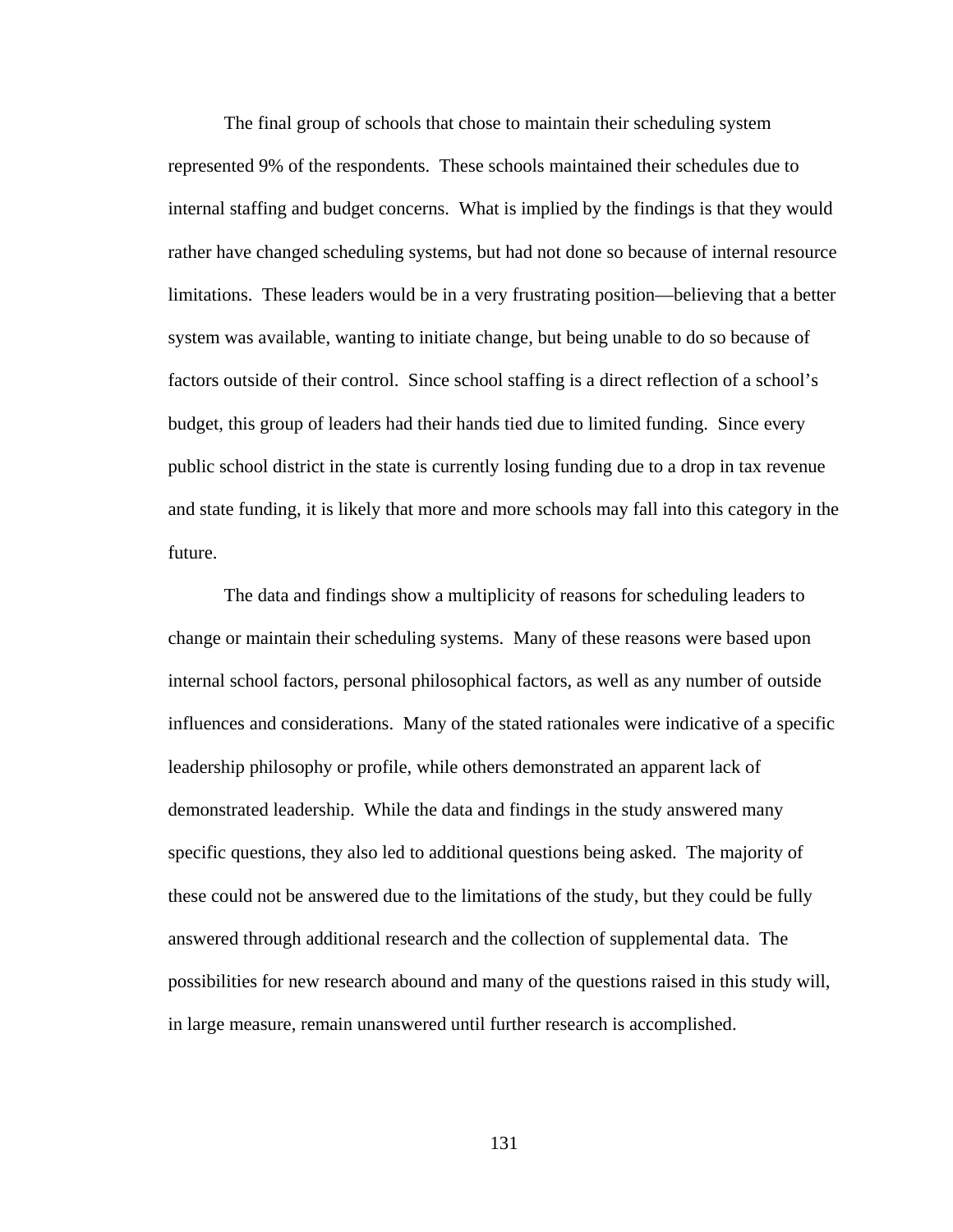### *Limitations of the Study*

This study, like all studies of its kind, had several limitations. The scope of the study was narrowed to the 449 school districts in Missouri that have at least one high school. Of those school districts, 195 responded to the questionnaire used in this study. While some wider generalizations may be inferred from the data obtained, the study and its findings were bound by this narrowed scope.

The population of the sample in this study was limited to superintendents. These superintendents were asked to provide demographic data about themselves and their school district. Additionally, they were asked to respond to questions regarding the leadership style of the individual most responsible for the high school's scheduling system. The data indicated that 13% of the reporting superintendents were themselves responsible for the scheduling system. As a result, these superintendents self-reported regarding their own leadership style which was used to determine a specific leadership profile for each person. As Merriam (1998) stated, self-reported data can be biased as it is a reflection of how individuals view themselves and not how others view them.

The criteria for inferring cause and effect relationships are difficult to establish because of statistical measurement errors (Singleton et al., 2004). While several cause and effect relationships were inferred from the findings in this study, they are only as accurate as the tools used to derive the findings from the data. Since the data was derived from a specific instrument, then the data is only as valid and applicable as the instrument allowed (Bass & Avolio, 2004). The instrument used in this study was sampled and tested for reliability as it was being developed. However, all samples and tests are limited in scope.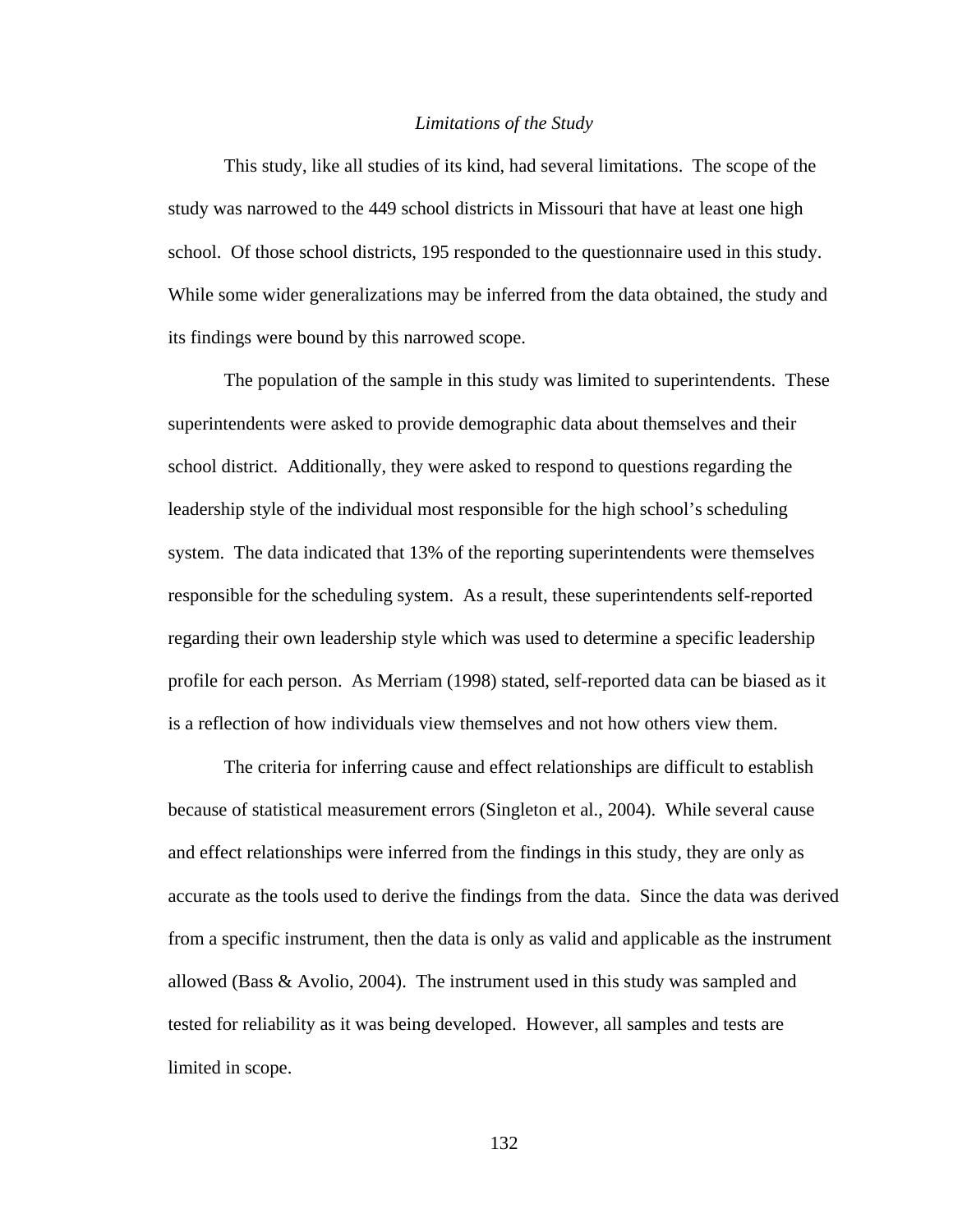One specific limitation of the scope of this study was found. The questionnaire used in the study asked respondents to choose the single person most responsible for the high school scheduling system. A significant number of respondents chose the "other" category in response to this question because they felt that no single individual was responsible. Instead, they thought a specified group of individuals collectively made that decision. One respondent actually stated that the survey used in the study didn't work well for them and wasn't indicative of their situation because they used a collaborative decision-making process that involved multiple people. Having the scope of the survey limited to responses about a single person was a definite limitation of the study if more than one person was actually responsible for making such decisions.

One way that the study mitigated some of these limitations was by including both qualitative and quantitative portions in the data collection process. As a result, participants that encountered difficulties in responding accurately to the single-answer survey portion were given an opportunity to further explain their responses. However, since several of the finding in the study were obtained through the qualitative portion of the survey, it is possible that a different researcher, with a different focus, could have drawn different conclusions from the qualitative data.

### *Implications for Practice*

In a recent letter, the Commissioner of Education in Missouri told all superintendents in the state of Missouri that they should pay close attention to the new federal blueprint for the reauthorization of the Elementary and Secondary Education Act which will overhaul existing No Child Left Behind legislation. The Commissioner was adamant that all educational leaders pay attention to the proposed plan because it allows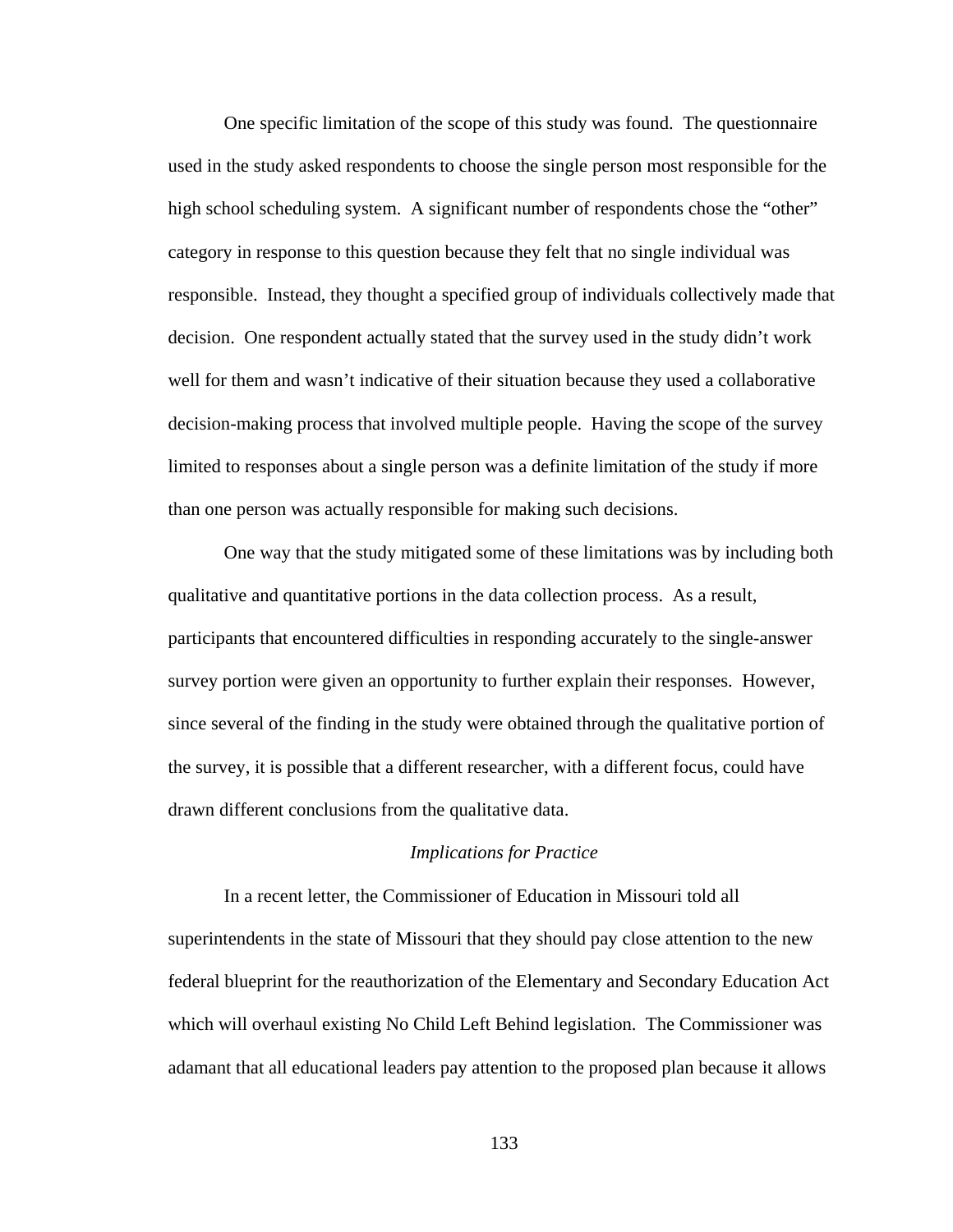the federal government to play a leading role in encouraging educational reforms and sets high standards that will be the impetus for change needed in local schools and school districts across the country. The commissioner added that a high bar will be set for all students and schools, and that major provisions of the plan will ensure that every classroom has a great teacher and every school has a great and effective leader (C. Nicastro, personal communication, March 19, 2010).

Obviously, in the eyes of many national leaders, effective leadership is essential in order to initiate effective educational change. This study looked at the practices and profiles of educational leaders to answer questions regarding their ability and willingness to initiate change in their schools through their school's scheduling system. As Lipham (1960) stated years ago, the essence of leadership is to accomplish organizational goals. As the educational goals and accountability measures for Missouri's students and educational leaders increase, a commensurate increase in the level of demonstrated leadership will be required at all levels in the educational process. If a school is to improve its effectiveness and achieve the new standards placed upon it, then administrators must initiate and lead the changes which will make that happen.

This study found that many schools, in order to achieve these new and higher educational benchmarks, are making changes to their scheduling systems. However, in many cases these scheduling changes are not made in order to lead and direct the reform effort, they are only taking place in response to or as a corollary part of other changes or reform initiatives being made. It is apparent that few school leaders view a change of scheduling system as the educational panacea that will cure any and all deficiencies in need of improvement in their school. As one respondent in the study stated, "it really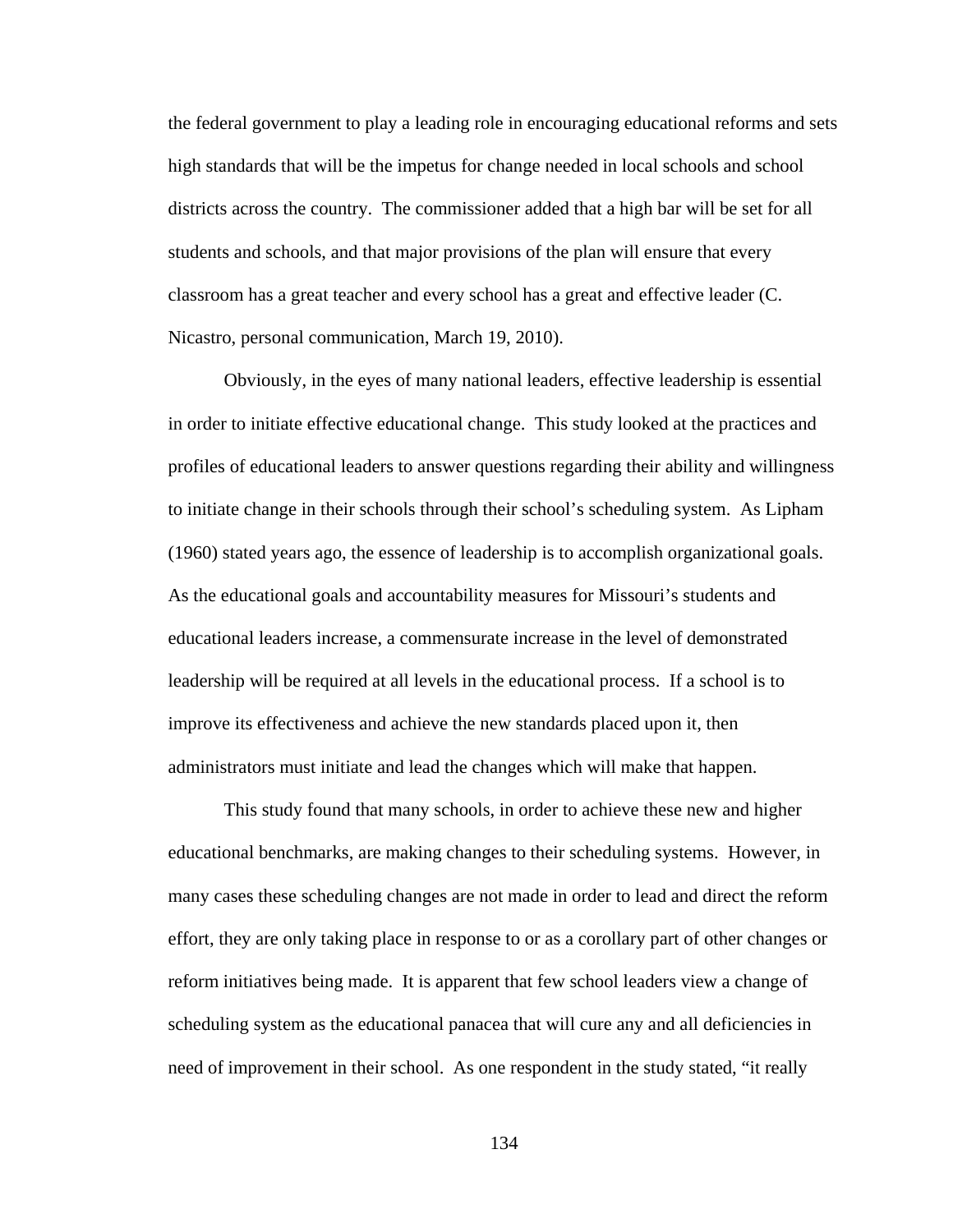isn't about the schedule as much as it is about the quality of instruction that is taking place in the classroom." Teaching and learning must take place in the classroom, no matter what scheduling system is used. A true educational leader will ensure that effective teaching and learning are taking place, and initiate changes accordingly.

This study concentrated on three leadership styles, transformational, transactional, and laissez-faire. As expected, when looking at these leaders' ability to successfully implement change, a substantial differences were found between transactional, transformational and laissez-faire leaders regarding their willingness and ability to initiate change in their schools. The data indicated that transactional and transformational leaders must be wary of a growing complacency as they fulfill their duties for several years. This study found a slight tendency of leaders to demonstrate a more laissez-faire leadership style the longer they hold their leadership position. This could be explained by generational and leadership preparation differences, rather than individual changes in leadership philosophy over time. It could also be explained by laissez-faire leaders staying longer in their leadership positions. Perhaps leaders with a less laissez-faire leadership style leave their position or advance more often than laissez-faire leaders.

The study also found that many schools were finding success as they transitioned from a hierarchical (top-down) to a more collaborative or distributed leadership approach. Leaders in these schools were initiating changes by allowing more individuals to have an influence in the leadership process. They were, in essence, allowing more stakeholders to become part of the decision-making process so more individuals would feel committed to seeing the changes successfully made. In so doing, they were not only sharing the burden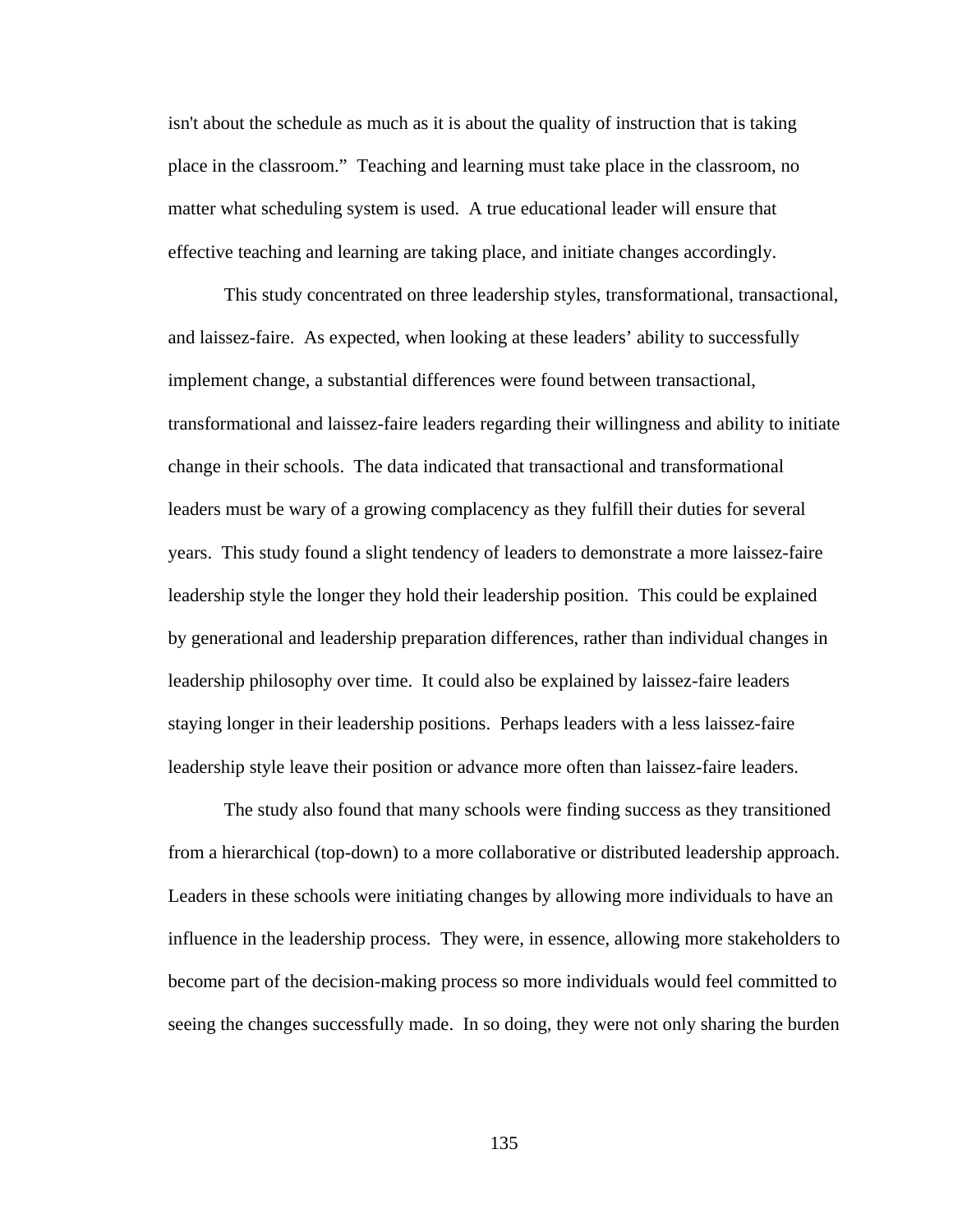of accountability, but were generating new and different approaches that would hopefully increase student achievement.

## *Recommendations for Future Research*

During the discussion of findings, several recommendations for future research were specifically stated or alluded to. This was a study of leadership and its effect on change in secondary schools of Missouri. While numerous data was compiled through the study regarding the demonstrated leadership style of individuals, no questions were asked and no data was compiled regarding the actual knowledge base that individuals holding these leadership positions had regarding the principles of leadership itself. Future research may be able to demonstrate a link between a person's knowledge of leadership and the actual leadership style he or she demonstrates. With that information, a researcher could determine whether a person's attributable leadership style or their knowledge of leadership was more predictive of successfully initiating change.

While this research was based upon the principle of change directed from administrators who demonstrated a particular leadership profile, it was found that several external factors beyond the control of these leaders played an influential part in their decision of whether or not to implement change. Additional research could further detail these external factors and measure their influence on a leader's willingness or ability to initiate reform in their school.

The data and findings of this study indicated a slight correlation between demonstrated laissez-faire leadership and years of experience in a position. Future research could determine the peak years of demonstrated transformational and transactional leadership as they apply to the years of leadership experience or experience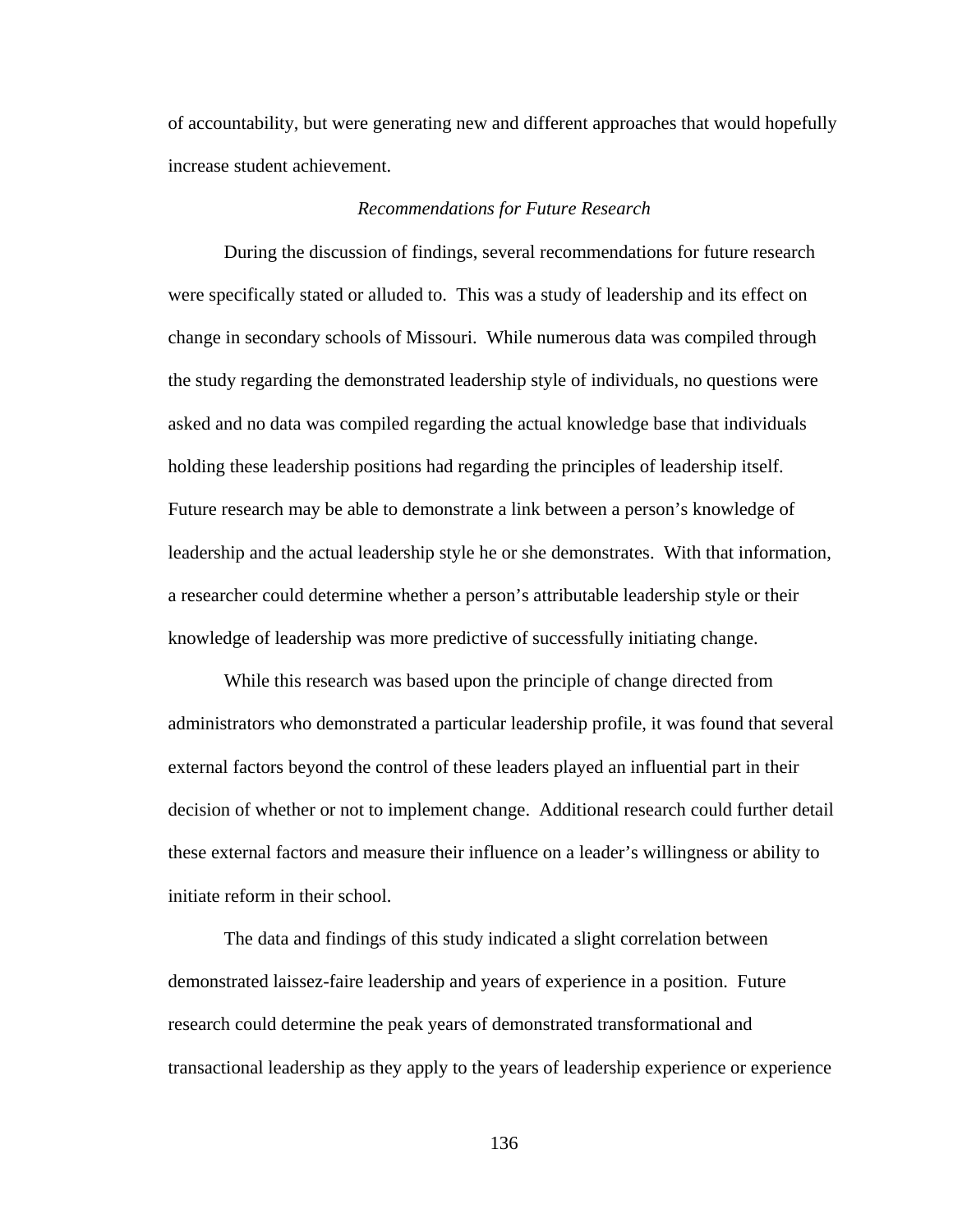in a certain position. Likewise, additional research could determine whether a threshold "year of experience" exists, after which a person may be more inclined to demonstrate more of a laissez-faire leadership attitude.

The data obtained from this study indicated that a traditional top-down management or leadership mindset was still prevalent among educational leaders in Missouri's schools. However, there were indications that a collaborative leadership philosophy was making headway and appeared to be responsible for new reform initiatives being attempted in some schools. Future research could track and measure the educational leadership philosophies of individual school leaders and determine which leadership philosophies, when put into practice, are inclined to produce the best results regarding any number of measurable outcomes—including student achievement.

One of the most interesting statistics to come from this study was the relatively short time that scheduling leaders actually work in any one position. While the data and findings were irrefutable, several questions remain unanswered and unanswerable with the current data. Most of these questions relate to the number of years that educational leaders actually spend in any one position, and how that time frame affects the changes they are able to successfully implement during that time. Some questions for future research include:

- 1. Why is there such a high turn-over rate for leaders responsible for the high school's scheduling system?
- 2. How many years does it take to successfully implement change in a school's scheduling system? Can it be done in three years or less—the amount of time that nearly 44% of scheduling leaders stay in their school?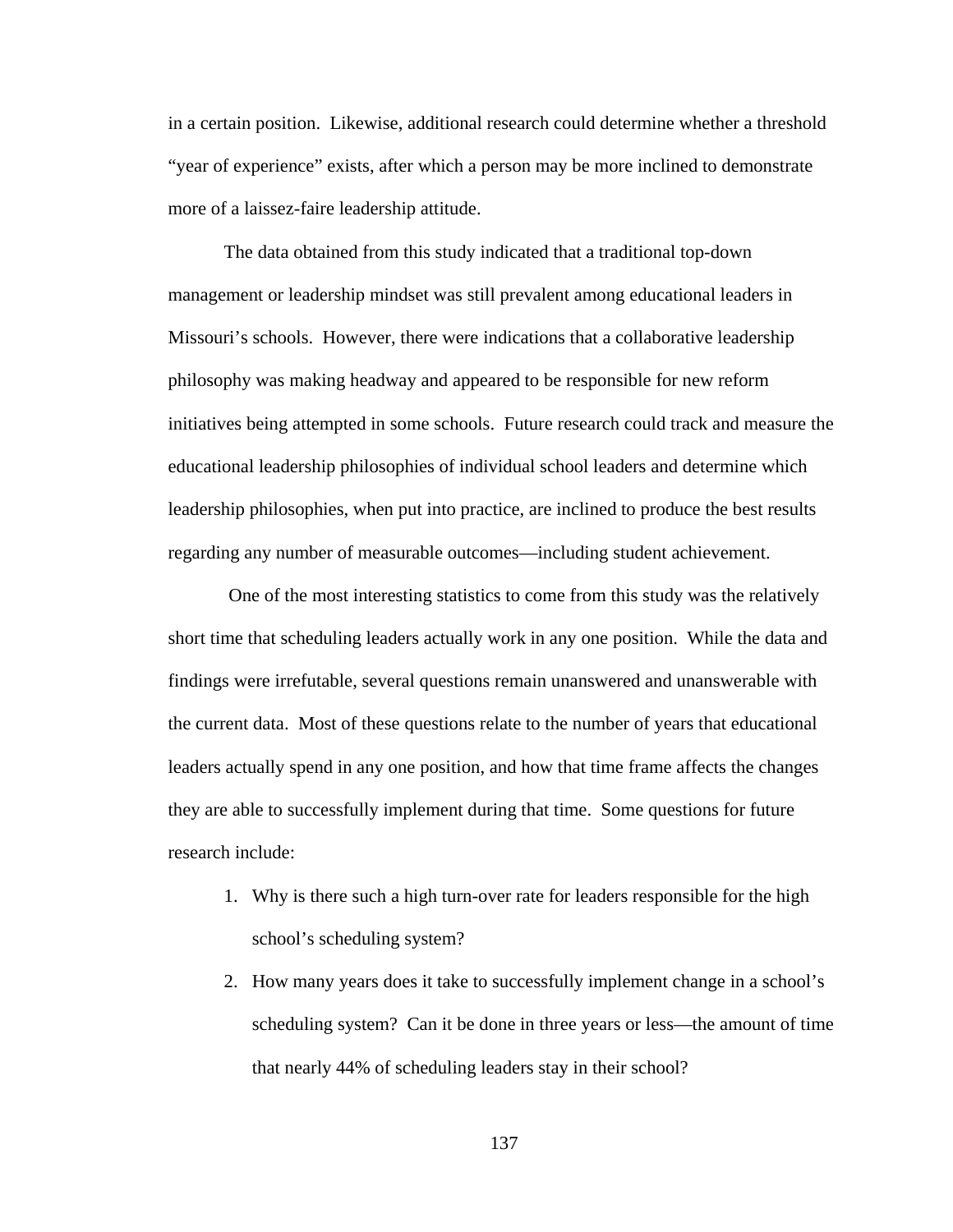- 3. How much knowledge and background do the individuals responsible for the schedule have regarding the implementation and application of the schedule itself?
- 4. Are schedules being changed merely because personnel are changing and new personnel are not committed to scheduling format that they have not experienced in the past?

While attempts were made to answer some of these questions in this study, additional data and research will be necessary to fully and correctly answer them.

Additional inquiry and research could be made regarding one of the major themes of this study: change. This research could focus on drawing comparisons between schools that changed and didn't change their scheduling systems in the last several years. Different measures of success, probably through various indications of student academic achievement, could be used to compare similarly situated schools with the only variable being whether or not they changed scheduling systems.

Ultimately, it will take additional and ongoing research to determine what educational reform initiatives will be most successful in attaining and sustaining the levels of students achievement that are required in this new era of mandated educational reform and accountability. Since individual schools and their leaders are being held accountable for achieving these standards, future research could show whether or not various accountability measures (i.e. firing teachers, replacing principals, closing schools, combining school districts, etc.) are successful in eliciting improved student achievement and other desired outcomes. Without such research, many unsuccessful and possibly harmful accountability measures will continue to be perpetrated against individual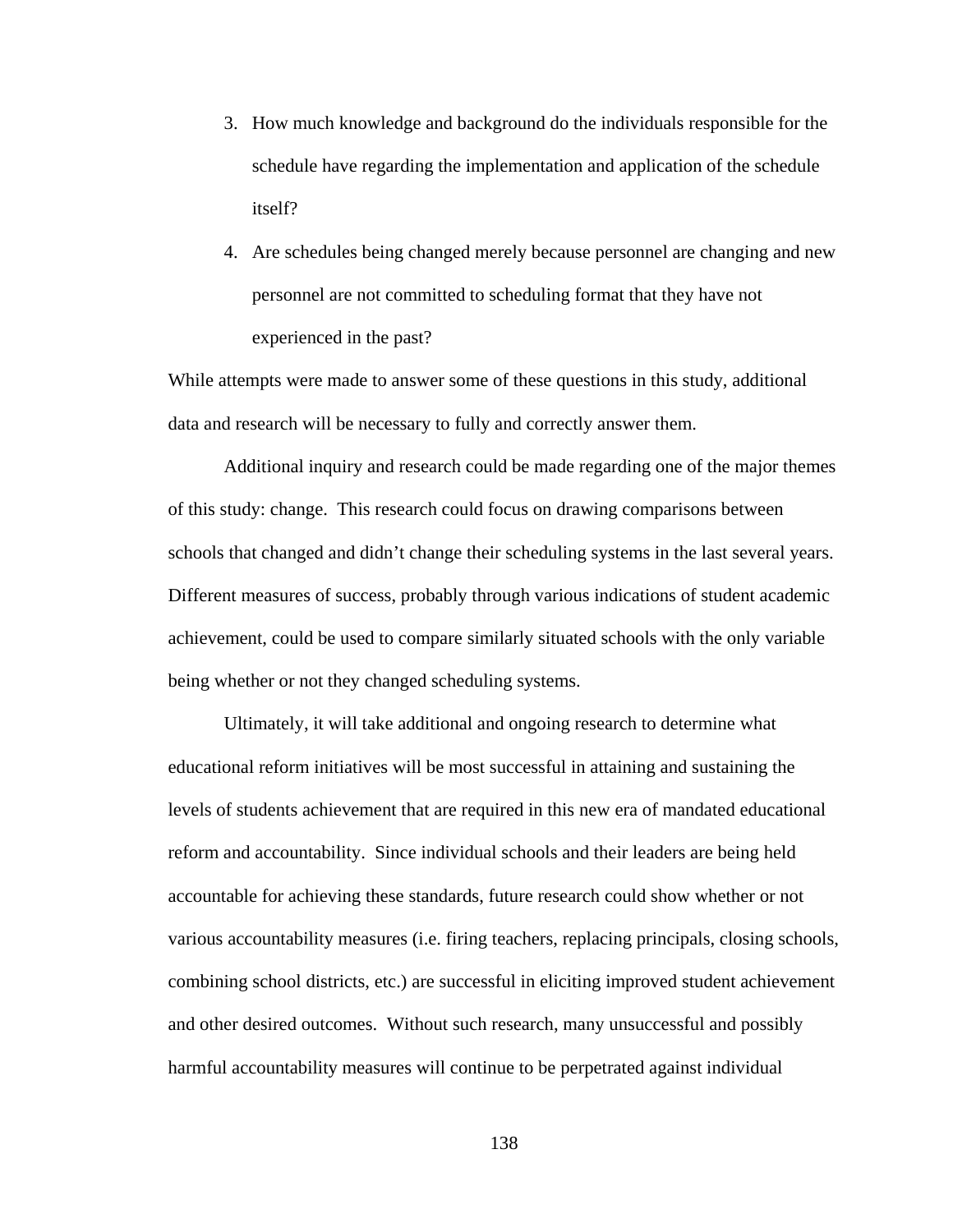educators and entire schools alike. As Governor Nixon (2010) recently stated, there are lot of folks (including politicians) that think they can fix public education. Unfortunately, these people think short sound bites and accountability mandates will solve the real challenges facing pubic education. As he said "Criticizing education is cheap. Supporting education is expensive, but worthwhile" (p. 1). Educational researchers can help by answering questions and finding meaningful and workable solutions that leaders can successfully implement in their schools.

## *Summary*

This study began with a report from 1983, in which the National Commission on Excellence in Education determined that there was a "widespread public perception that something is seriously remiss in our education system" (p. 2), especially our high schools. They listed a "lack of leadership" (p. 4) and challenged principals and other educational leaders to enact reform that would lead to students achieving at higher levels. A decade later, the National Education Commission on Time and Learning (1994) stated that "learning in America is a prisoner of time" and as a result, students are prisoners to an archaic educational system in need of revamping. They also called for educational reforms because the quality of education provided in America was perceived to be lacking far behind the rest of the world.

While merely stating that a problem exists may draw attention to the problem itself, it is a far cry from actually solving that problem. This is true for education also because nearly three decades after the initial criticisms of public education were brought to the fore, complaints with corresponding recommendations for reform, innovation, accountability and leadership continue to be heard. There is obviously no fix-all solution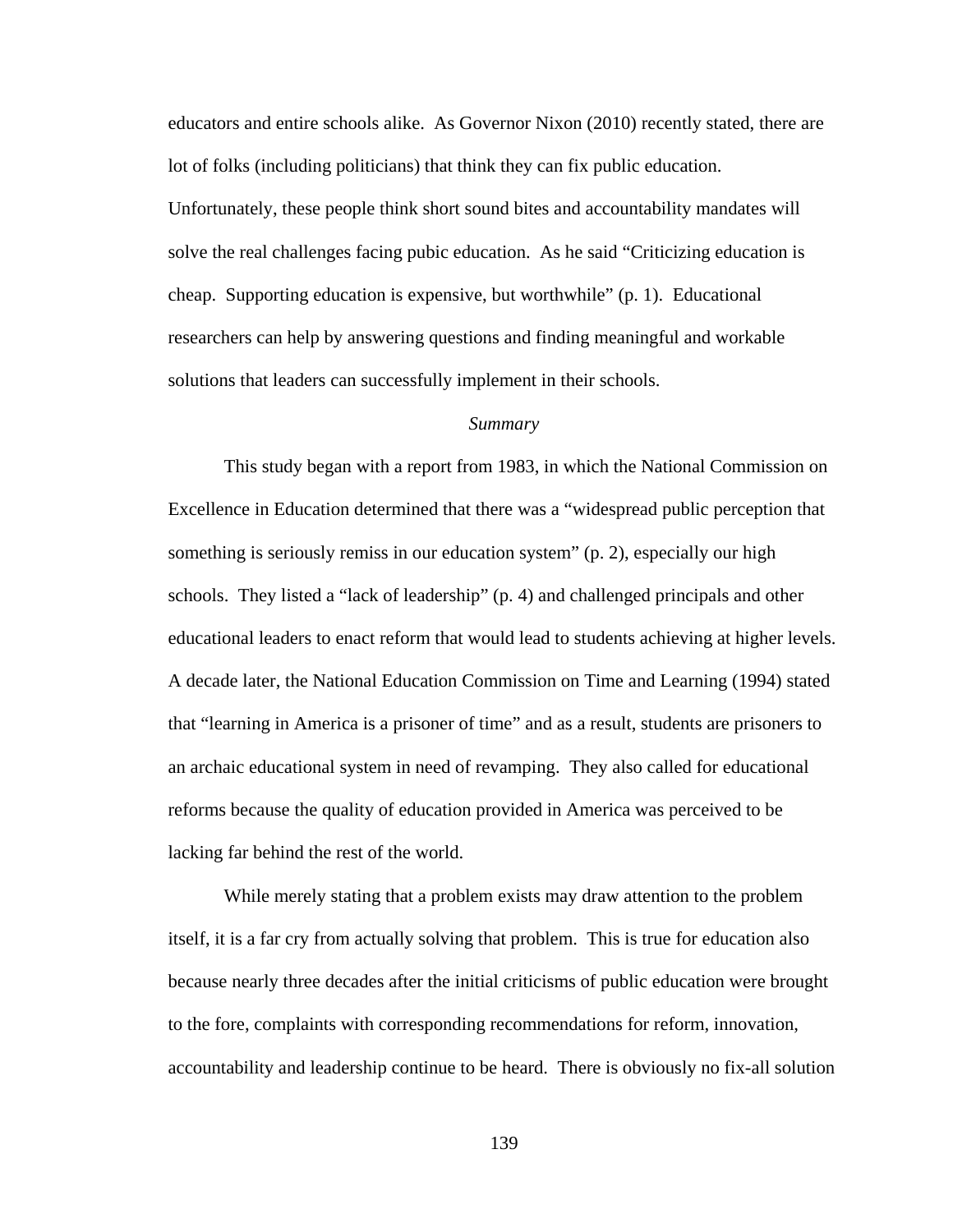that educational leaders can use to fully address the issues and solve the problems facing public education. The problems and challenges faced by administrators are as diverse and complex as the schools and communities in which they are found. It is likely that the solutions will be just as diverse and complex as the problems themselves.

Changing a school's scheduling system was a popular mechanism used by educational leaders to initiate change in their schools for many years. However, it is obvious that this reform initiative alone (like many others) was and is not the sole answer to the problems facing schools today. Administrators have been implementing different scheduling systems in their schools for years, yet the same systemic educational complaints continue to be heard. The problems must go deeper than a school's scheduling system alone can fix. As a result, educational leaders must now look at solutions that make even deeper and more systemic changes in their schools. Perhaps it is time for a change in leadership philosophy, a change that will redirect schools and their leaders from traditional ways of thinking. This may lead to new and different approaches being tried that will go further toward solving the perceived problems with pubic education.

The findings from this study indicate that as schools and their leaders are being held accountable to higher and higher standards, many are responding by broadening their leadership horizons by including as many people as possible in a collaborative process to find and implement solutions. While transformational educational leaders do exist and can make an enormous difference in individual schools, these leaders are few and far between. If learning is indeed a prisoner of time, then perhaps a group of collaborative leaders working together to find solutions that will work in their specific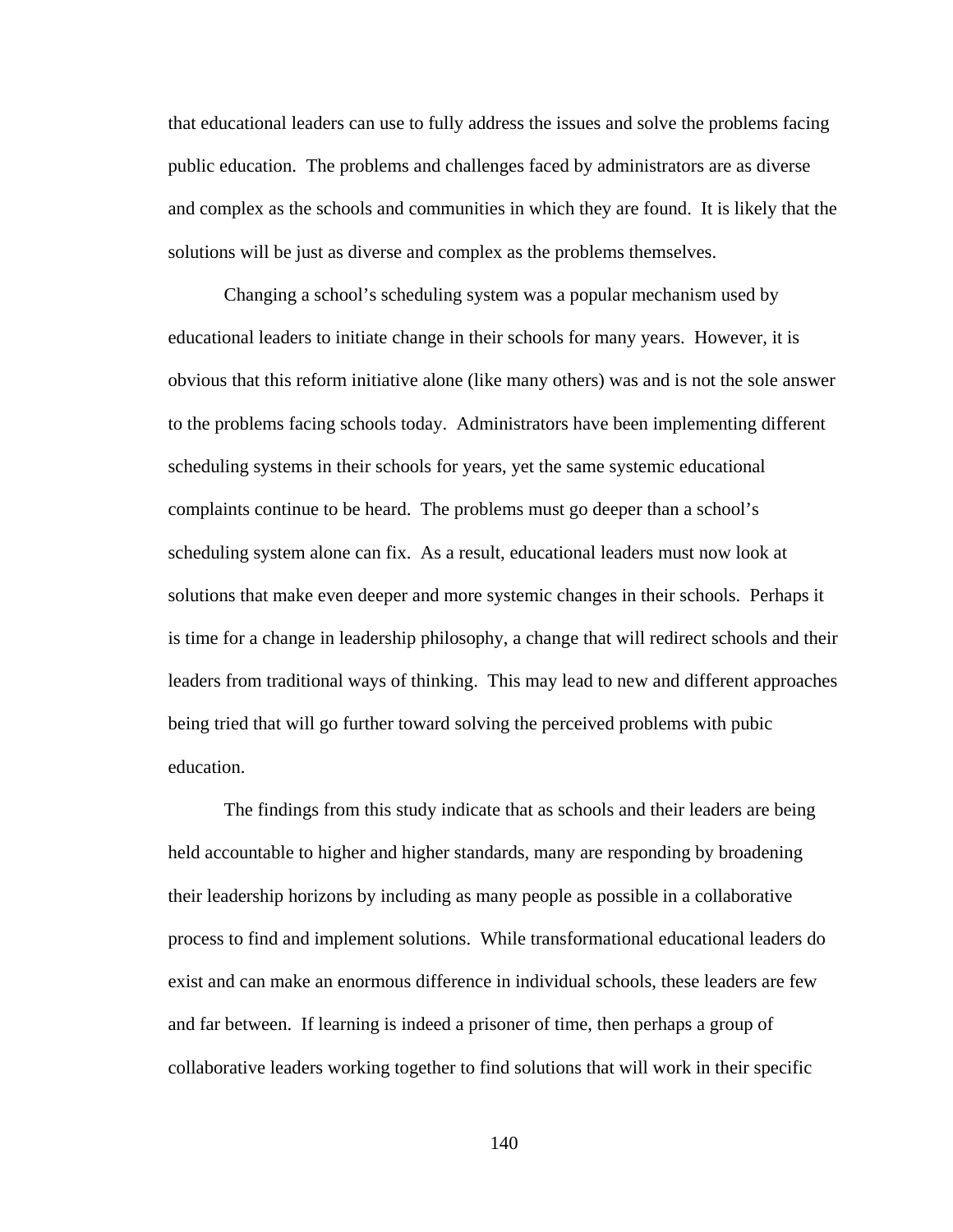circumstances hold the keys that will unlock the academic gates leading to greater student success and achievement.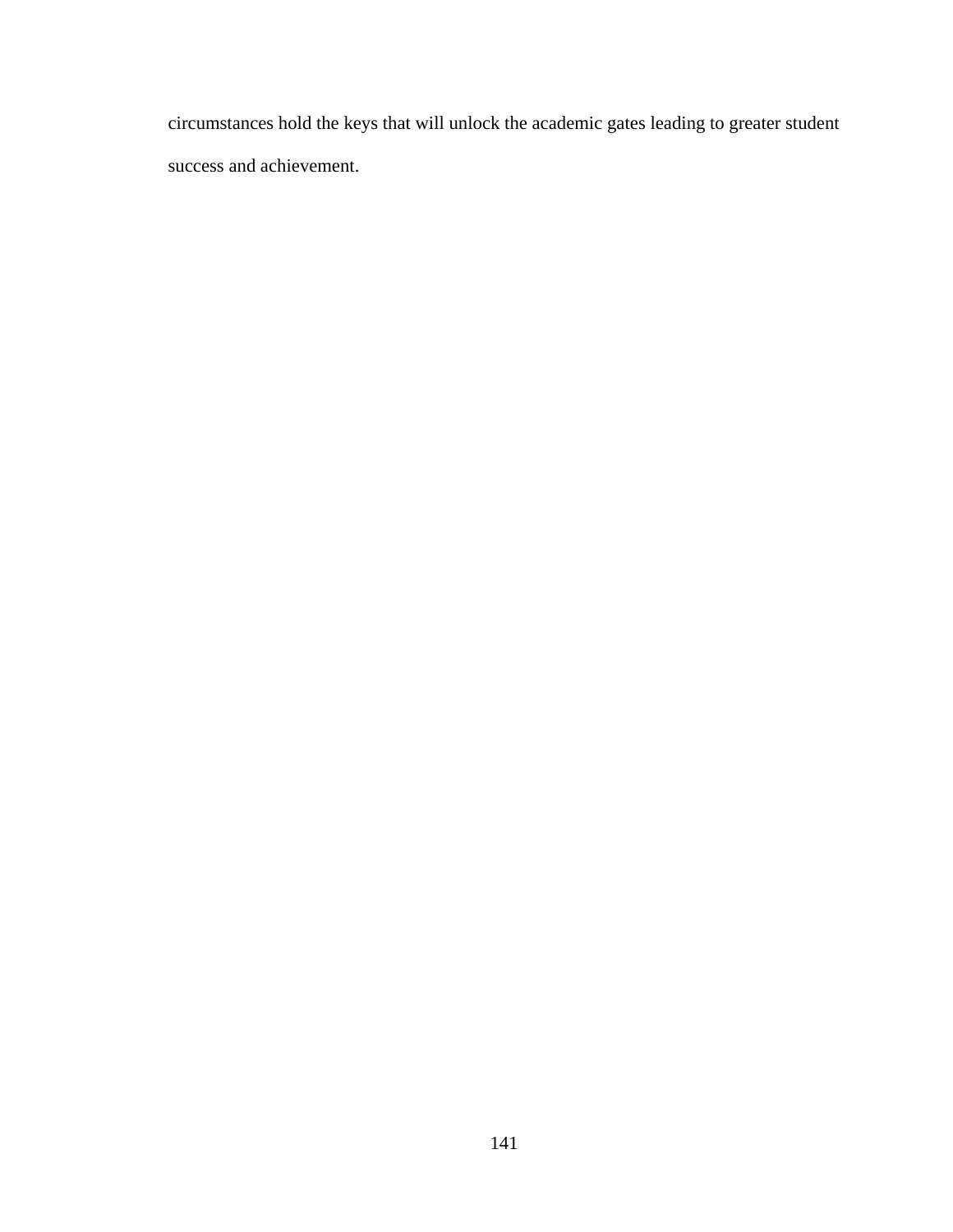## References

- Adams, J., & Kirst, M. (1999). New demands and concepts for educational accountability: Striving for results in an era of excellence. In J. Murphy & L. Seashore (Eds.), *Handbook of Research on Educational Administration* (2<sup>nd</sup>) ed). San Francisco: Jossey-Bass.
- Allison, P. D. (1999). *Multiple regression: A primer.* Thousand Oaks, CA: Pine Forge Press.
- American Recovery and Reinvestment Act. (2009, January 6). The  $111<sup>th</sup>$  Congress of the United States of America. Retrieved from [http://www.recovery.gov/About/Pages/The\\_Act.aspx](http://www.recovery.gov/About/Pages/The_Act.aspx)
- Antonakis, J., Avolio, B. J., & Sivasubramaniam, N. (2003). Examining the contextual nature of the nine factor full-range leadership theory using the Multifactor Leadership Questionnaire. *The Leadership Quarterly, 14*(3), 261-381.
- Arth, A., Ashford, A., Jenkins, J. B., Burns, J., Kane, T., Mitchell, K., Shepard, D. A., Toepfer, C., & Wheeler, K. (2004). Present imperfect. *Principal Leadership, 4*(7), 37-42.
- Atwater, L., Lau, A., Bass, B.M., Avolio, B.J., Camobreco, J., & Whitemore, N. (1994). *The content, construct and criterion-related validity of leader behavior measures*. Alexandria, VA: U.S. Army Research Institute for the Behavioral and Social Sciences.
- Avolio, B. J. (1999). *Full leadership development: Building the vital forces in organizations*. Thousand Oaks, CA: Sage.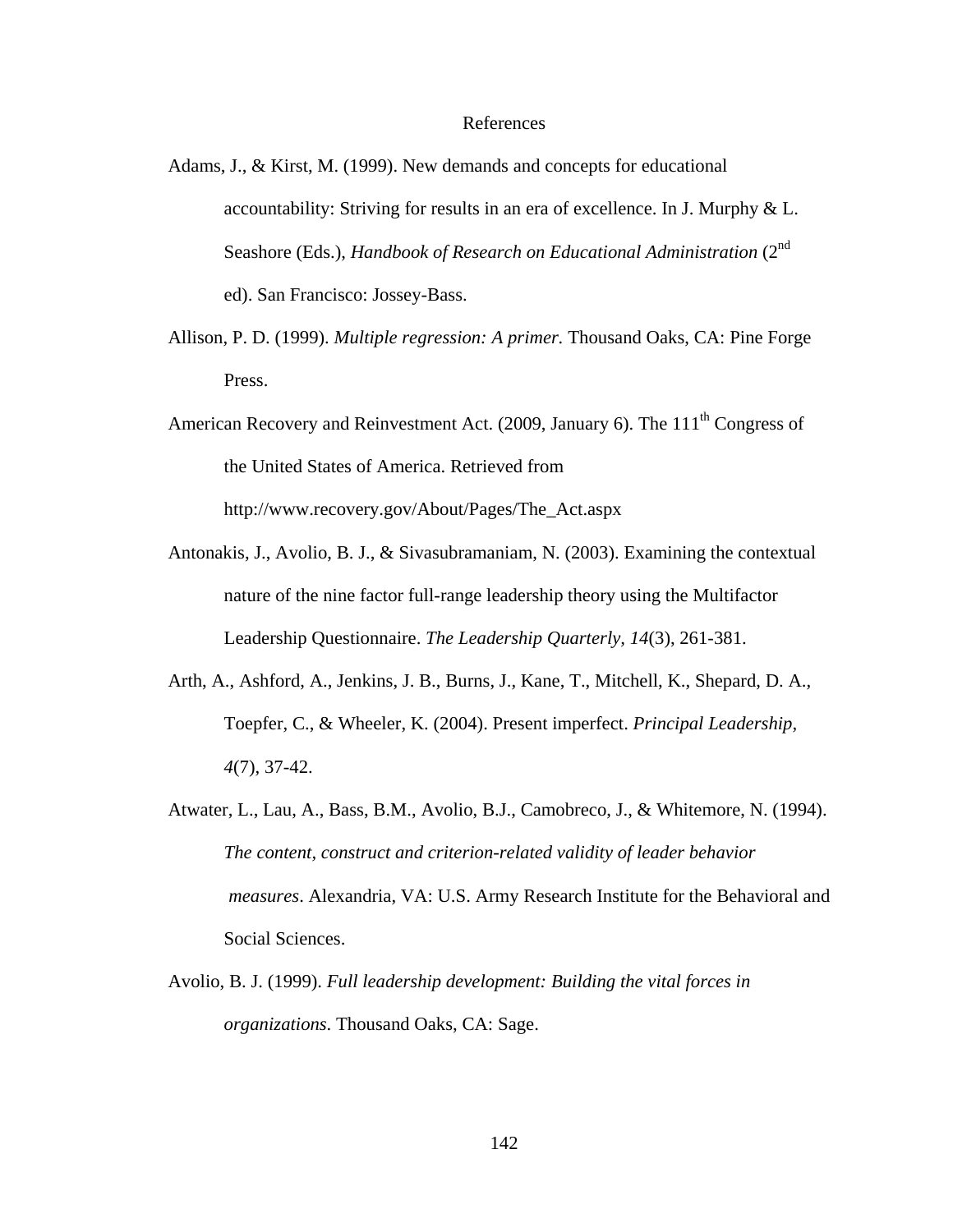- Avolio, B. J., & Bass, B. M. (1988). Transformational leadership, charisma and beyond. In J. G. Hunt, B. R. Baloga, H. P. Dachler, & C. Schriesheim (Eds.). *Emerging leadership vistas* (pp. 29-50). Emsford, NY: Pergamon Press.
- Avolio, B. J., & Bass, B. M. (1991). *The full range of leadership development: Basic and advanced manuals*. Binghamton, NY: Bass, Avolio & Associates.
- Avolio, B. J., Waldman, D. A., & Einstein, W. O. (1988). Transformational leadership in a management simulation: Impacting the bottom line. *Group and Organizational Studies, 13*, 59-80.
- Banks, R., & Powell, K. (2000). *Faith in leadership: How leaders live out their faith in their work and why it matters.* San Francisco, CA: Jossey-Bass.
- Bass, B. M. (1960). *Leadership, psychology, and organizational behavior.* New York: Harper & Row.
- Bass, B. M. (1985). *The multifactor leadership questionnaire—form 5.* Binghamton, NY: State University of New York.
- Bass, B. M. (1990). *Bass & Stodgill's handbook of leadership: Theory, research, and applications* (3rd ed.)*.* New York: The Free Press.
- Bass, B. M. (1996). *The ethics of transformational leadership.* College Park: University of Maryland, Leadership Studies Group, Center for Politics and Participation.
- Bass, B. M. (1997). Does the transactional-transformational leadership paradigm transcend organizational and national boundaries? *American Psychologist, 5*(2), 130-139.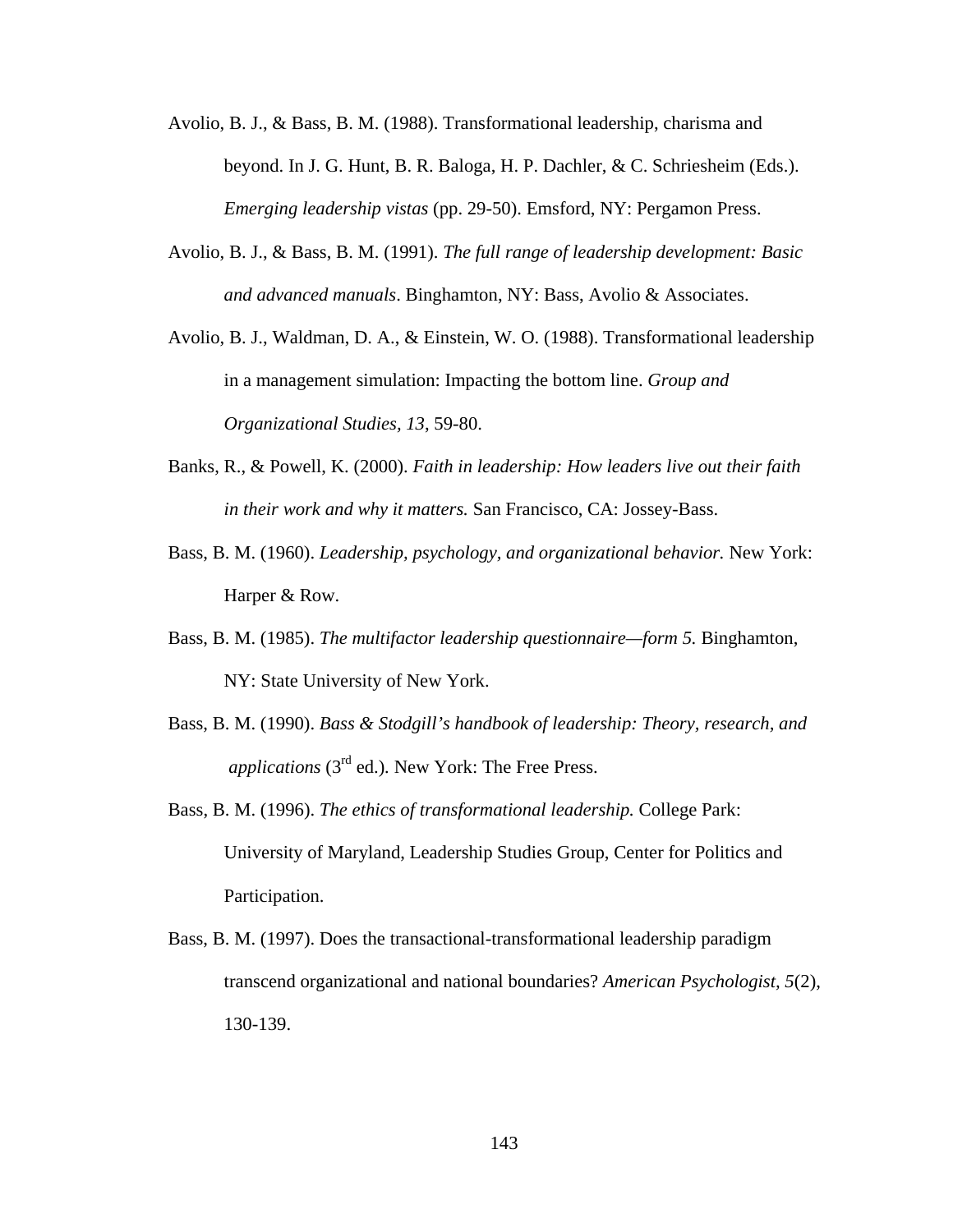- Bass, B. M. (1998). *Transformational leadership: Industry, military, and educational impact.* Mahwah, N.J.: Erlbaum Associates.
- Bass, B. M., & Avolio, B. J. (1990). *Transformational leadership development: Manual for the multifactor leadership questionnaire.* Palo Alto, CA: Consulting Psychologists Press.
- Bass, B. M., & Avolio, B. J. (1993). Transformational leadership: A response to critiques. In M.M. Chemers & R. Ayman (Eds.), *Leadership theory and research: Perspectives and directions* (pp. 49-80). New York: Academic Press.
- Bass, B. M., & Avolio, B. J. (1994). *Improving organizational effectiveness through transformational leadership.* Thousand Oaks, CA: Sage.
- Bass, B. M., & Avolio, B. J. (2004). *Multifactor leadership questionnaire sampler set: Manual, forms and scoring key* (3<sup>rd</sup> ed.). Redwood City, CA: Mind Garden.
- Bensimon. E. M., Neumann, A., & Birnbaum, R. (1989). *Making sense of administrative leadership: The "L" word in higher education*. ASHE-ERIC Higher Education Report 1. Washington, DC: School of Education and Human Development, The George Washington University.
- Bennis, W., & Goldsmith, J. (1997). *Learning to lead.* Reading, MA: Perseus Books.
- Block, P. (1993). *Stewardship: Choosing service over self-interest.* San Francisco: Berrett-Koehler.
- Bolman, L. G., & Deal, T. E. (1997). *Reframing organizations: Artistry, choice, and leadership* (2<sup>nd</sup> ed.). San Francisco: Jossey-Bass.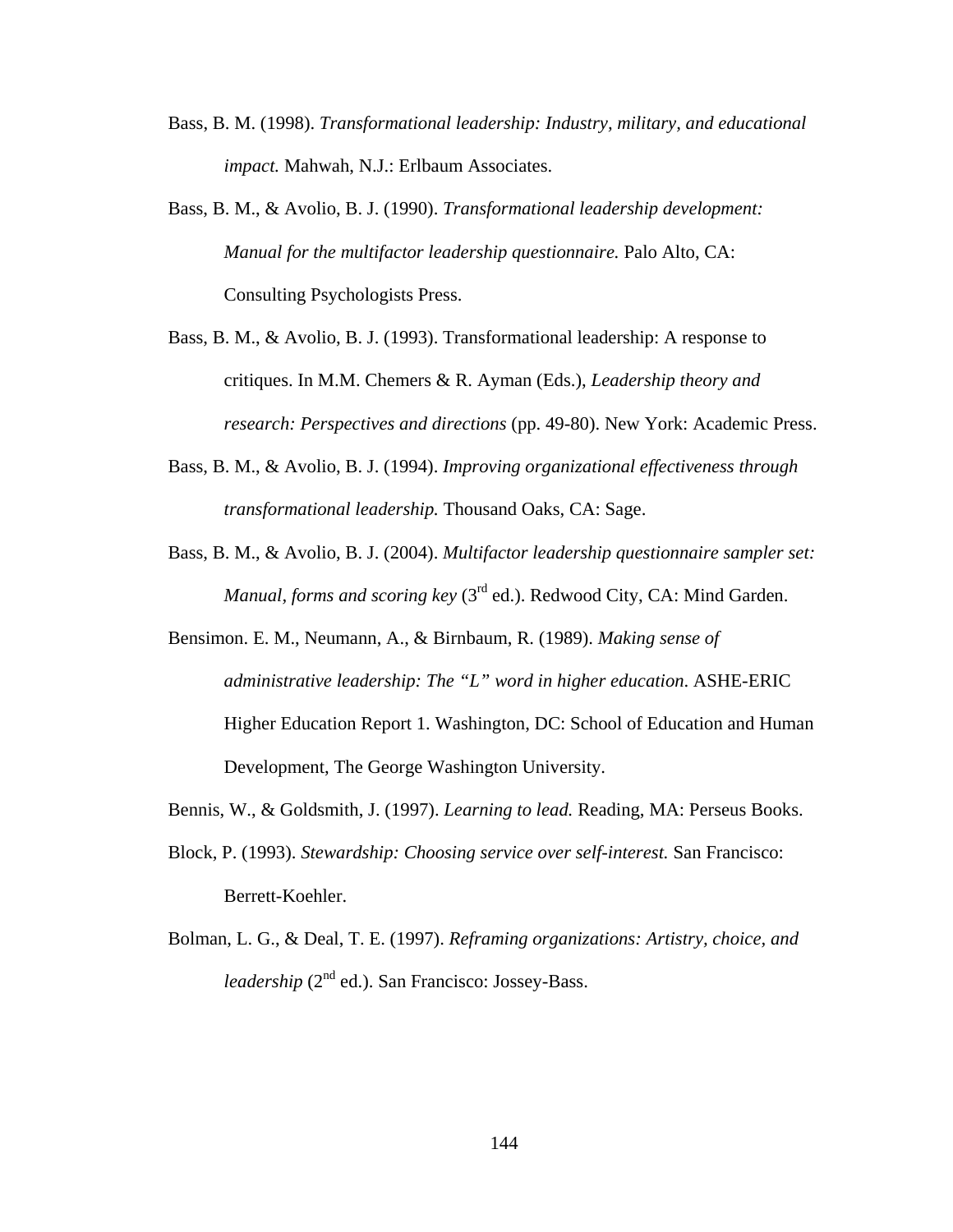- Boyd, J. T. (1988). *Leadership extraordinary: A cross-national military perspective on transactional versus transformational leadership.* Doctoral Dissertation, Nova University, Boca Raton, FL.
- Boyer, E. L. (1983). *High school: A report on secondary education in America.* Scranton, PA: Harpercollins.

Brassard, M., & Ritter, D. (1994). *The memory jogger.* Salem, NH: GOAL/QPC.

- Buckman, D. C., King, B., & Ryan, S. (1995). Block scheduling: A means to improve school climate. *NASSP Bulletin, 79*(511), 9-18.
- Burns, J. M. (1978). *Leadership*. NY: Harper & Row.
- Burns, J. M. (2003). *Transforming leadership: A new pursuit of happiness.* NY: Atlantic Monthly Press.
- Canady, R. L., & Rettig, M. D. (1995). *Block scheduling: A catalyst for change.* Larchmont, NY: Eye on Education.
- Carnegie Foundation for the Advancement of Teaching. (1906). *First annual report of* the president and treasurer. New York: Author.
- Chemers, M. M., & Ayman, R. (1993). *Leadership theory and research.* Boston: Academic Press.
- Cobb, R. B., Abate, S., & Baker, D. (1999). Effects on students of a 4 x 4 junior high school block scheduling program. *Education Policy Analysis Archives, 7*(3), 1-17.
- Coeyman, M. (2002). Popular reform draws mixed reviews. *Christian Science Monitor, 13*, 1-2.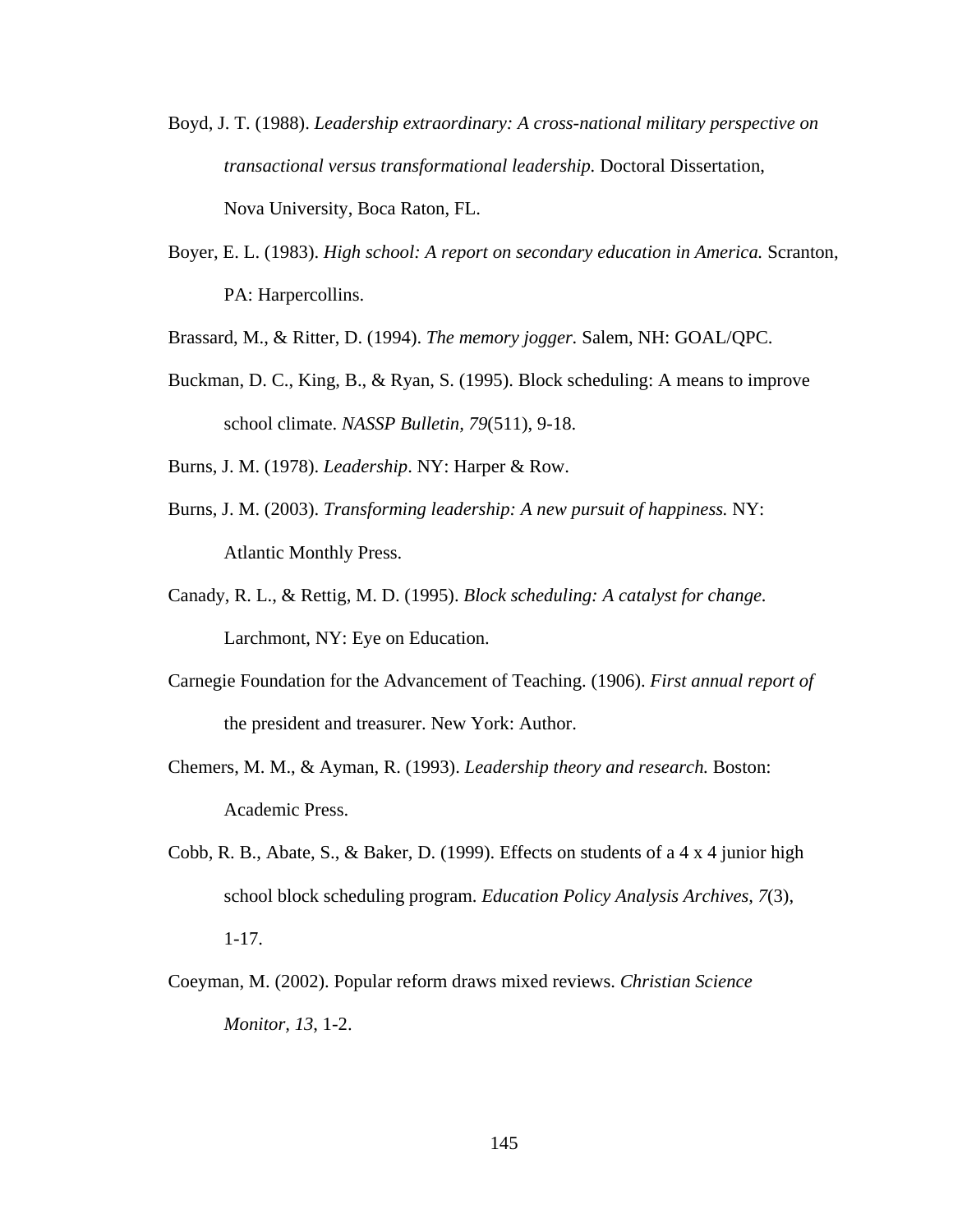- Conant, J. B. (1959). *The American high school today: A first report to interested citizens.* NY: McGraw-Hill.
- Conger, J. A. (2004). Transformational and visionary leadership. In Goethals et al. (Eds.), *Encyclopedia of leadership* (pp. 1566-1576). Thousand Oaks, CA: Sage Reference.

Crawford, M. (2008). Think inside the clock. *Phi Delta Kappan, 90*(4), 251-255.

- Creamean, S. L., & Horvath, R. J. (2000). *The effectiveness of block scheduling* (Masters thesis). Retrieved from [http://www.eric.ed.gov/ERICWebPortal/contentdelivery/servlet/ERICServlet?acc](http://www.eric.ed.gov/ERICWebPortal/contentdelivery/servlet/ERICServlet?accno=ED452615) [no=ED452615](http://www.eric.ed.gov/ERICWebPortal/contentdelivery/servlet/ERICServlet?accno=ED452615)
- Crippen, C. (2005). The democratic school: First to serve, then to lead. *Canadian Journal of Educational Administration and Policy, 47,* 1-17.
- Cuban, L. (2004). *The blackboard and the bottom line: Why schools can't be businesses.* Cambridge, MA: The President and Fellows of Harvard College.
- Curphy, G. J. (1990). *An empirical study of Bass' (1985) theory of transformational and situational leadership.* (Doctoral dissertation). The University of Minnesota, Minneapolis, MN.
- Dalton, G. W. (1989). Developmental views of careers in organizations. In M. B. Arthur & D. T. Hall (Eds.), *Handbook of career theory* (pp. 89-109). New York: Cambridge University Press.
- Department of Elementary and Secondary Education. (1998). *Assessment standards for Missouri Public schools*. Retrieved from

<http://dese.mo.gov/divimprove/assess/assessmentstandards.pdf>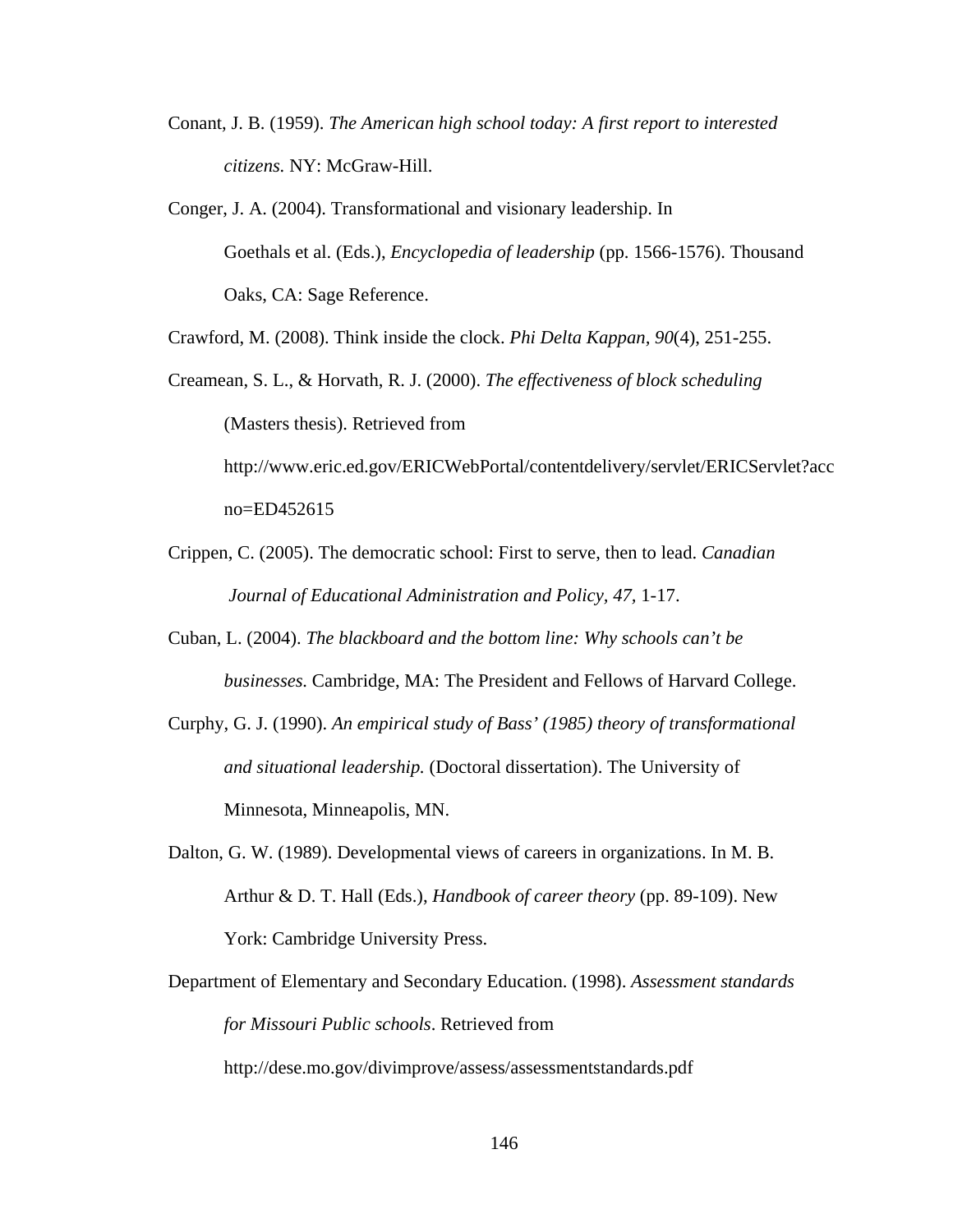- Department of Elementary and Secondary Education. (2005a). *Questions and answers about Missouri's new graduation requirements.* Retrieved from http://www.dese.mo.gov/divimprove/sia/GradQA.pdf
- Department of Elementary and Secondary Education. (2005b, June 23). State denies accreditation for Wellston school district*. News Releases, 39*(16). Retrieved from <http://www.dese.mo.gov/news/2005/wellstonstatus.htm>
- Department of Elementary and Secondary Education. (2007a, March 22). State board de-accredits St. Louis public schools. *News Releases, 41*(24). Retrieved from <http://www.dese.mo.gov/news/2007/SLPSaccreditation.htm>
- Department of Elementary and Secondary Education. (2007b, June 21). Riverview Gardens school district is unaccredited. *News Releases, 41*(46). Retrieved from <http://www.dese.mo.gov/news/2007/RGaccreditation.htm>
- Department of Elementary and Secondary Education. (2009a). *A parents guide to the MAP grade-level assessment (grades 3-8)*. Retrieved from [http://www.pppctr.org/pages/uploaded\\_files/MAP%202008%20%20FINAL%20\(](http://www.pppctr.org/pages/uploaded_files/MAP%202008%20%20FINAL%20(3).pdf) [3\).pdf](http://www.pppctr.org/pages/uploaded_files/MAP%202008%20%20FINAL%20(3).pdf)
- Department of Elementary and Secondary Education. (2009b). *Updated Information Regarding the Missouri Assessment Program (MAP) Grade-Level Assessments, MAP-A, EOC, Personal Finance and LAS-Links (ELL Assessment).* Retrieved from <http://www.dese.mo.gov/divimprove/assess/documents/09updateltr.pdf>
- Department of Elementary and Secondary Education. (2009c, December 17). State board of education approves closure of Wellston. *News Releases, 43*(92). Retrieved from http://www.dese.mo.gov/news/2009/Wellstonclosure.htm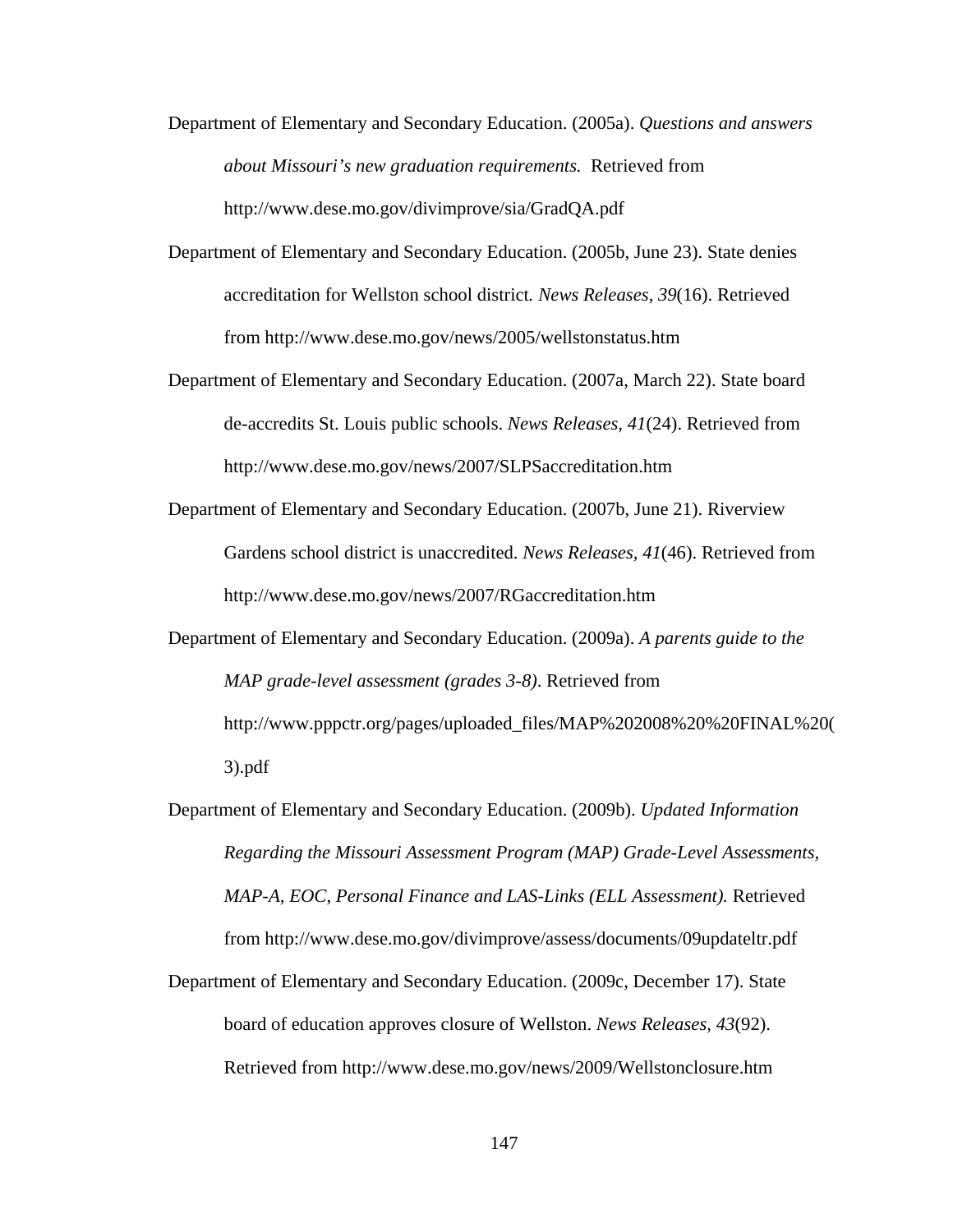- Dimmock, C. (1995). School leadership: Securing quality teaching and learning. In C. Evers & J. Chapman (Eds.), *Educational administration: An Australian perspective* (pp. 274-295). St. Leonards, Australia: Allen & Unwin.
- Duel, L. (1999). Block scheduling in large, urban high schools: Effects on academic achievement, student behavior, and staff perceptions. *High School Journal, 83*(1), 14-26.
- Duncan, A. (2009, June 25). *Arne Duncan on summer learning.* Retrieved from <http://www.ed.gov/news/av/video/2009/06/interview.html>

Education Council Act of 1991, Pub. L. No. 102-62, § 105 Stat. 316 (1991).

- Elliot, C. W. (1893). Report of the Committee of Ten. Retrieved from <http://tmh.floonet.net/books/commorften/mainrpt.html>
- Evers, C. W., & Lakomski, G. (1996). *Doing educational administration: A theory of administrative practice.* NY: Pergamon.
- Evers, C. W., & Lakomski, G. (2000). *Exploring educational administration: Coherentist applications and critical debates.* NY: Elsevier Science.
- Fletcher, R. K. (1997). *A study of the block scheduling movement in six high schools in the upper Cumberland region of Tennessee.* Revision of paper presented at the annual meeting of the Tennessee Academy of Science. Sewanee, TN.
- Fraenkel, J. R., & Wallen, N. E. (2000). *How to design and evaluate research in education* (4<sup>th</sup> ed.). NY: McGraw-Hill.
- Fraenkel, J. R., & Wallen, N. E. (2006). *How to design and evaluate research in education* (6<sup>th</sup> ed.). NY: McGraw-Hill.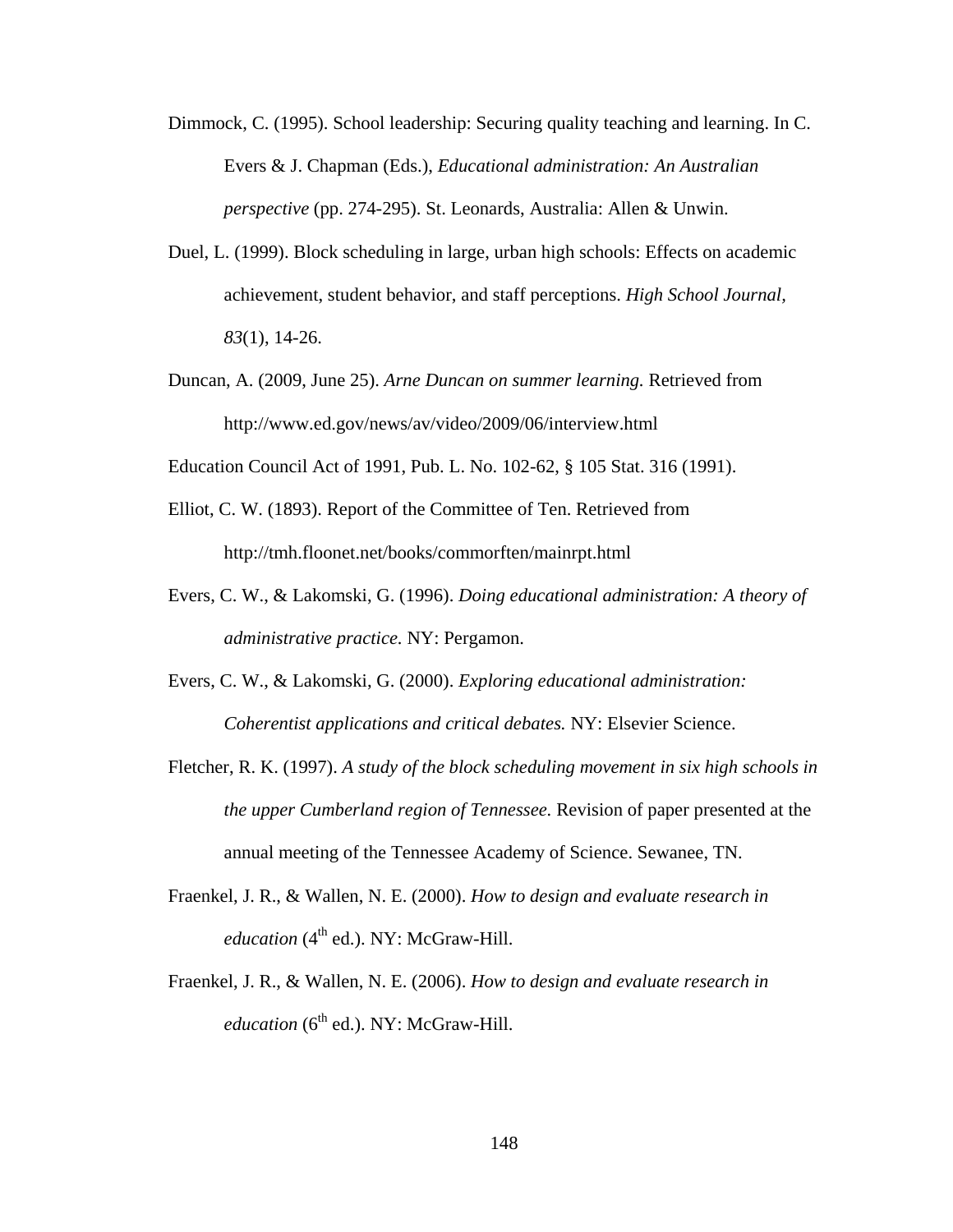- Fullan, M. (2003). *The moral imperative of school leadership.* Thousand Oaks, CA: Corwin Press.
- Gardner, H. (1995). *Leading minds: An anatomy of leadership.* New York: Basic Books.
- Gavin, M. B., & Hoffman, D. A. (2002). Using hierarchical linear models to investigate the moderating influence of leadership climate. *Leadership Quarterly*, *13*, 15-33.
- Gay, L. R. (1996). *Educational research: Competencies for analysis and application*  $(5<sup>th</sup>$  ed). Englewood Cliffs, NJ: Prentice-Hall.
- Glickman, C. D., Gordon, S. P., & Ross-Gordon, J.M. (2004). *Supervision and instructional leadership: A developmental approach*. Boston: Pearson.

Goodlad, J. I. (1984). *A place called school.* NY: McGraw-Hill.

- Goodnight, R. (2004). Laissez-faire leadership*.* In Goethals et al. (Eds.), *Encyclopedia of leadership* (pp. 820-823). Thousand Oaks, CA: Sage Reference.
- Gorton, R. A. (1987). *School leadership and administration: Important concepts, case studies, and simulations* (3rd ed.). Dubuque, IA: Wm. C. Brown Publishers.
- Green, S. B., & Salkind, N. J. (2003). *Using SPSS for windows and macintosh: Analyzing and understanding data* (3rd ed.). Upper Saddle River, NJ: Prentice Hall.
- Gronn, P. (2002). Distributed leadership as a unit of analysis. *Leadership Quarterly*, *13*, 423-451.
- Hackman, M., & Johnson, C. (2000). *Leadership: A communication perspective*  $(3<sup>rd</sup>$  ed.). Prospect Heights, IL: Waveland Press.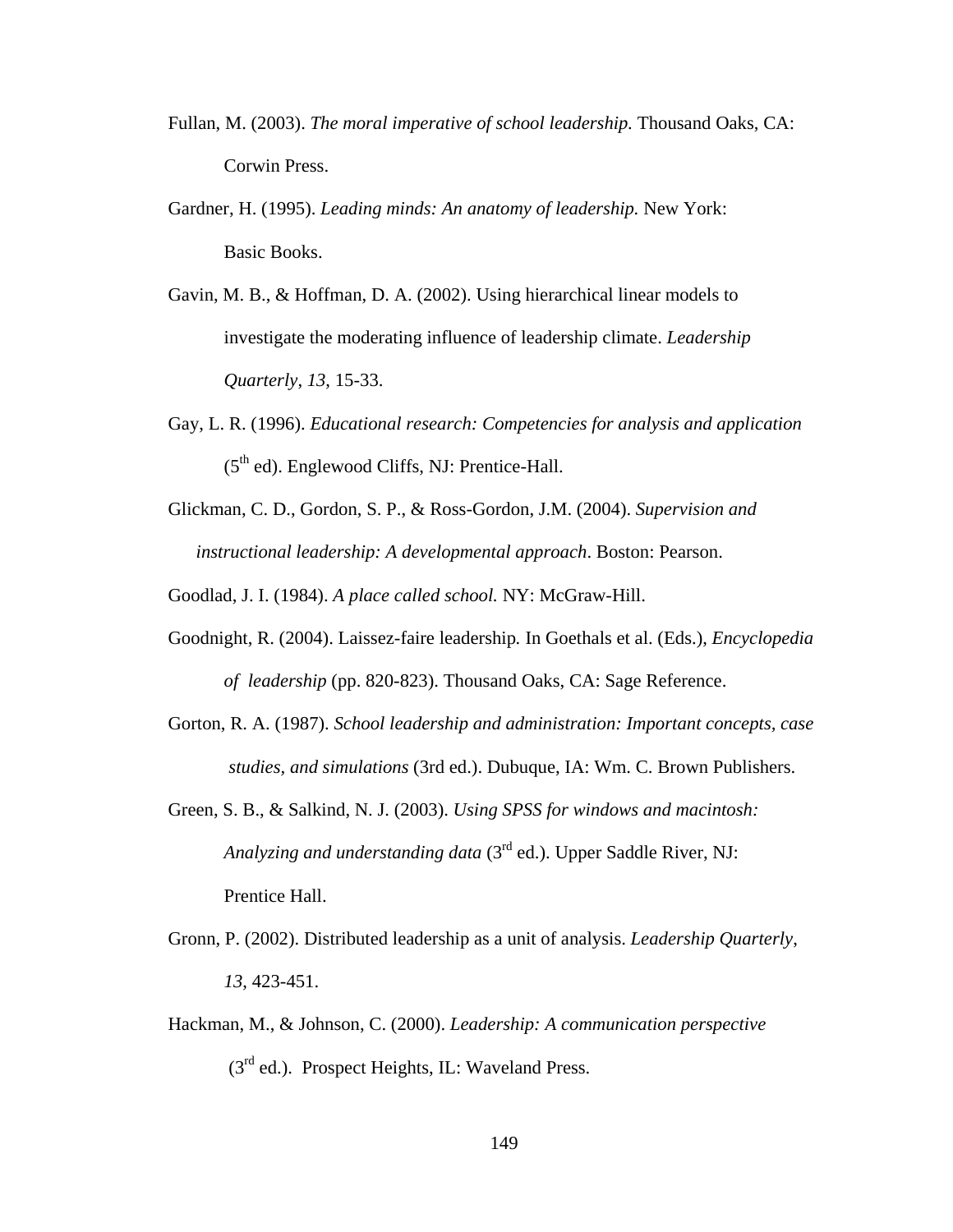- Hallinger, P. (2003). Leading educational change: Reflections on the practice of instructional and transformational leadership. *Cambridge Journal of Education, 33*(3), 329-351.
- Hallinger, P., & Heck, R. (1999). Can leadership enhance school effectiveness? In Bush et al. (Eds.), *Educational management: Redefining theory, policy and practice* (pp. 178-190). London: Paul Chapman Publishing.
- Hamdy, M., & Urich, T. (1998). Perceptions of teachers in south Florida toward block scheduling. *NASSP Bulletin, 82*(596), 79-82.
- Hanson, M. (2001, December). Institutional theory and educational change. *Educational Administration Quarterly 37*(5), 637-661.
- Heck, R. H. (1998). Conceptual and methodological issues in investigating principal leadership across cultures. *Peabody Journal of Education, 73*(2), 51-80.
- Herbert, B. (2009, December 5). In search of educational leaders. *The New York Times.* Retrieved from

<http://www.nytimes.com/2009/12/05/opinion/05herbert.html>

- Hersey, P., & Blanchard, K. H. (1988). *Management of organizational behavior: Utilizing human resources* (5th ed.). Englewood Cliffs, NJ: Prentice-Hall.
- Hickman, G. (1998). *Leading organizations: Perspectives for a new era.* London: Sage.

Hottenstein, D. S. (1999). Block scheduling's success formula. *The School Administrator.* Retrieved from [http://findarticles.com/p/articles/mi\\_m0JSD/is\\_3\\_56/ai\\_77204688/pg\\_6/?tag=con](http://findarticles.com/p/articles/mi_m0JSD/is_3_56/ai_77204688/pg_6/?tag=content;col1) [tent;col1](http://findarticles.com/p/articles/mi_m0JSD/is_3_56/ai_77204688/pg_6/?tag=content;col1)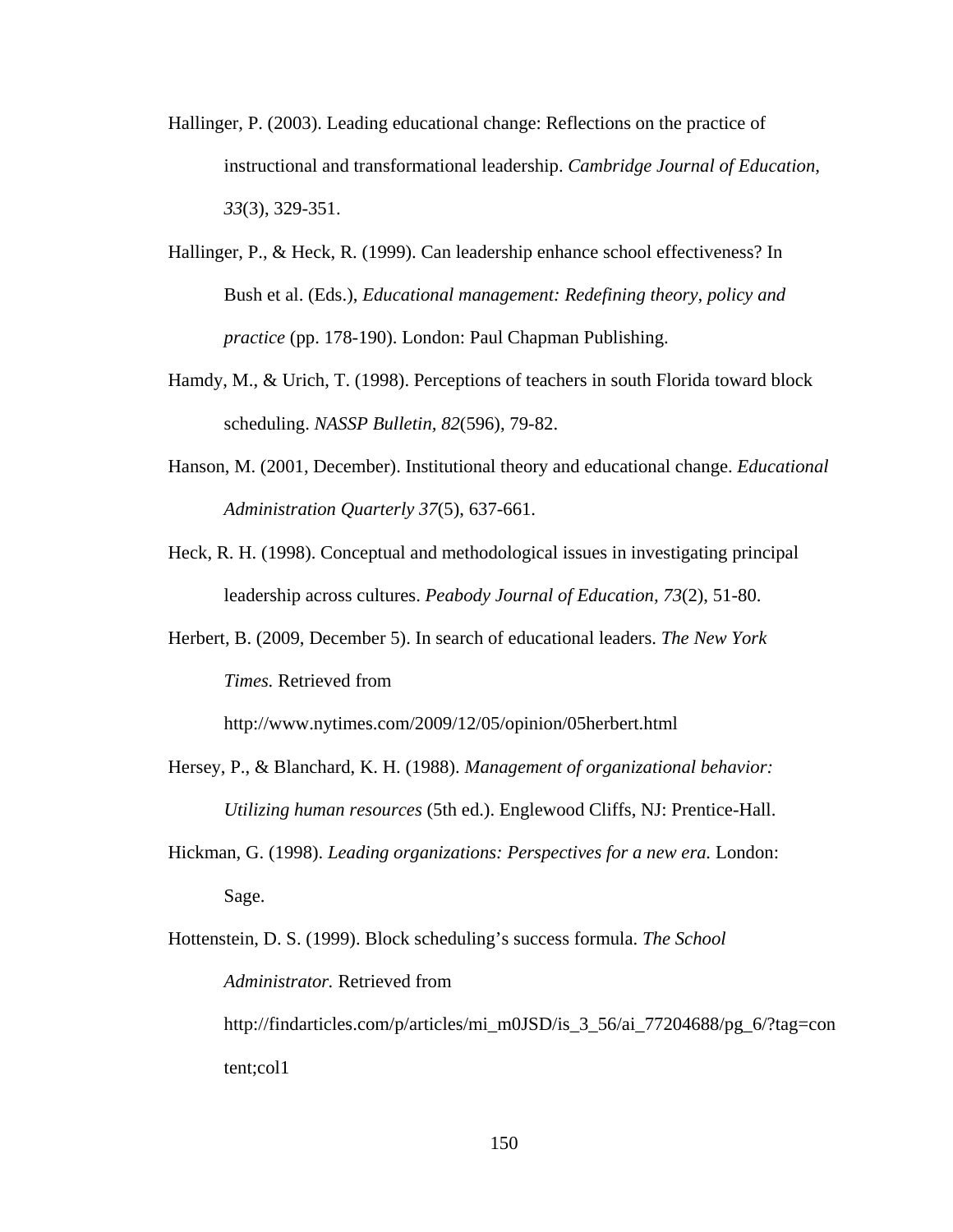- House, R. J. (1977). A 1976 theory of charismatic leadership. In J.G. Hunt & L.L. Larson (Eds.), *Leadership: The cutting edge* (pp. 249-273)*.* Carbondale, IL: Southern Illinois University Press.
- Jenkins, E., Queen, A., & Algozzine, R. F. (2002). To block or not to block: That's not the question. *Journal of Educational Research, 95*(4), 196-202.
- Julius, D. J., Baldridge, J. V., & Pfeffer, J. (1999). A memo from Machiavelli. *The Journal of Higher Education*, *70*(2), 113-133.
- Khazzaka, J. (1997). Comparing the merits of a seven-period school day to those of a four-period school day. *The High School Journal, 81*, 87-97.
- Knight, S., DeLeon, N., & Smith, R. (1999). Using multiple data sources to evaluate an alternative scheduling model. *The High School Journal, 83*(1), 1-13.
- Kotter, J. P. (2001). What leaders really do. *Harvard Business Review*. Harvard, MA: Harvard Business School Publishing Corporation. Retrieved from http://74.125.93.132/search?q=cache:CfkNnKrVBAEJ:www.bus.ucf.edu/dmayer/ old%2520classes/man6245fall2007/Kotter%25202001.pdf+Kotter,+What+leaders +Really+Do,+2001&cd=6&hl=en&ct=clnk&gl=us
- Kouzes, J. M., & Posner, B. Z. (2002). *The leadership challenge* (3rd ed.). San Francisco, CA: Jossey-Bass.
- Lagemann, E. C. (1983). *Private power for the public good: A history of the Carnegie Foundation for the Advancement of Teaching.* New York: College Board Publications.
- Lare, D., Jablonski, A. M., & Salvaterra, M. (2002). Block scheduling: Is it costeffective? *NASSP Bulletin, 86*(630), 54–71.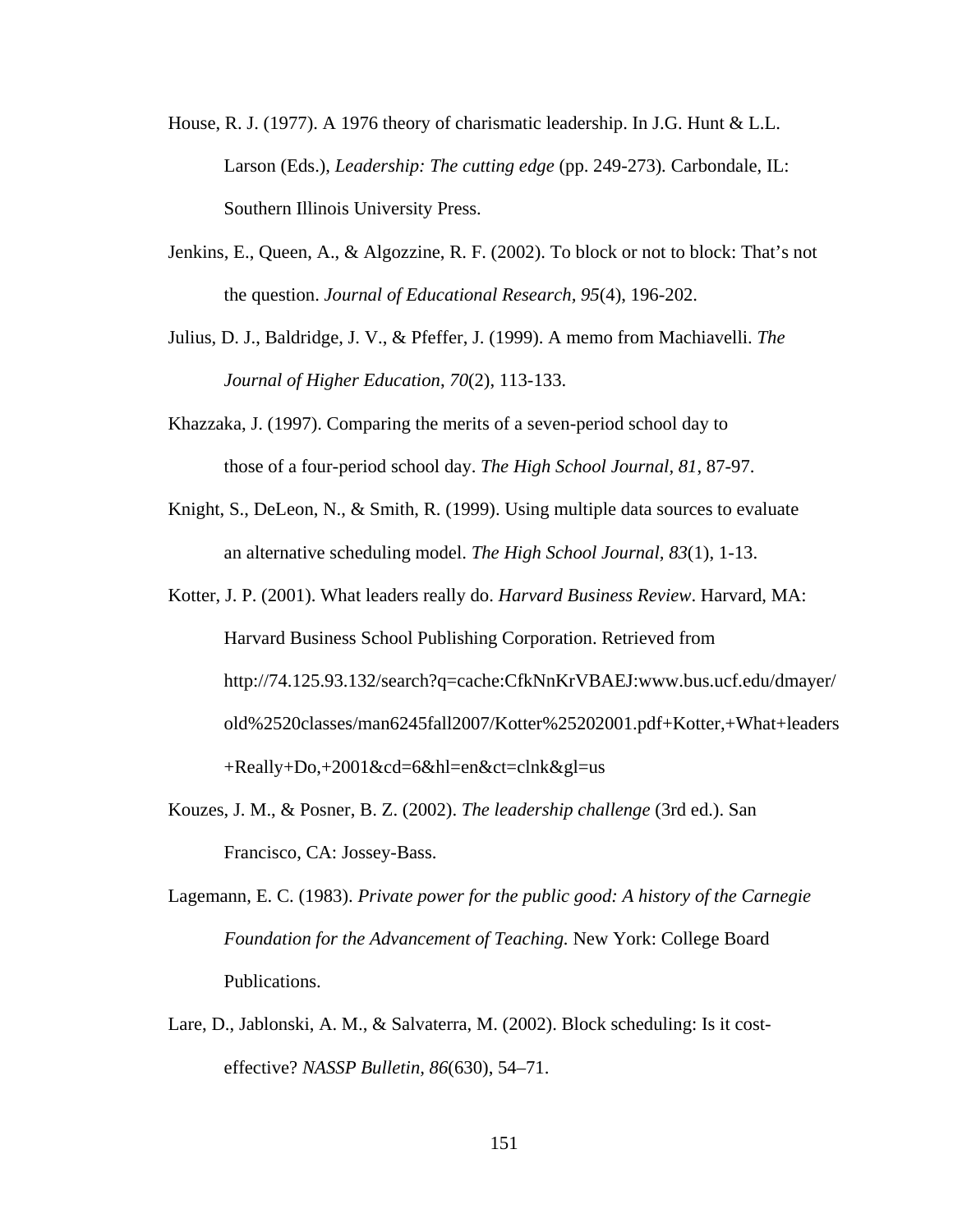- Leaders and Laggards: A State-by-State Report Card On Education Innovation. (2009, November). *Center for American Progress, U.S. Chamber of Commerce, and Frederick M. Hess.* Washington D.C: Author.
- Leithwood, K., Begley, P. T., & Cousins, J. B. (1994). *Developing expert leadership for future schools.* Bristol, PA: The Falmer Press.
- Leithwood, K., & Duke, D. (1999). A century's quest to understanding school leadership. In J. Murphy & L. Seashore (Eds.), *Handbook of research on educational administration* (2<sup>nd</sup> ed.) (pp. 45-73). San Francisco: Jossey-Bass.
- Leithwood, K., & Jantzi, D. (2000). Principal and teacher leadership effects: A replication. *School Leadership & Management, 20*(4), 415-434.
- Leithwood, K., Jantzi, D., & Steinbach, R. (1998). Leadership and other conditions which foster organizational learning in schools. In K. Leithwood & K. S. Louis (Eds.), *Organizational learning in schools* (pp. 67-90). Lisse, Netherlands: Swets & Zeitlinger Publishers.
- Leithwood, K., Jantzi, D., & Steinbach, R. (2000). *Changing leadership for changing times*. Philadelphia, PA: Open University Press.
- Leithwood, K., & Steinbach, R. (1991). Indicators of transformational leadership in everyday problem solving of school administrators. *Journal of Personnel Evaluation in Education, 4*, 221-243.
- Leithwood, K., Steinbach, R., & Jantzi, D. (2002). School leadership and teachers' motivation to implement accountability policies. *Educational Administration* Quarterly, *38*(1), 94-119.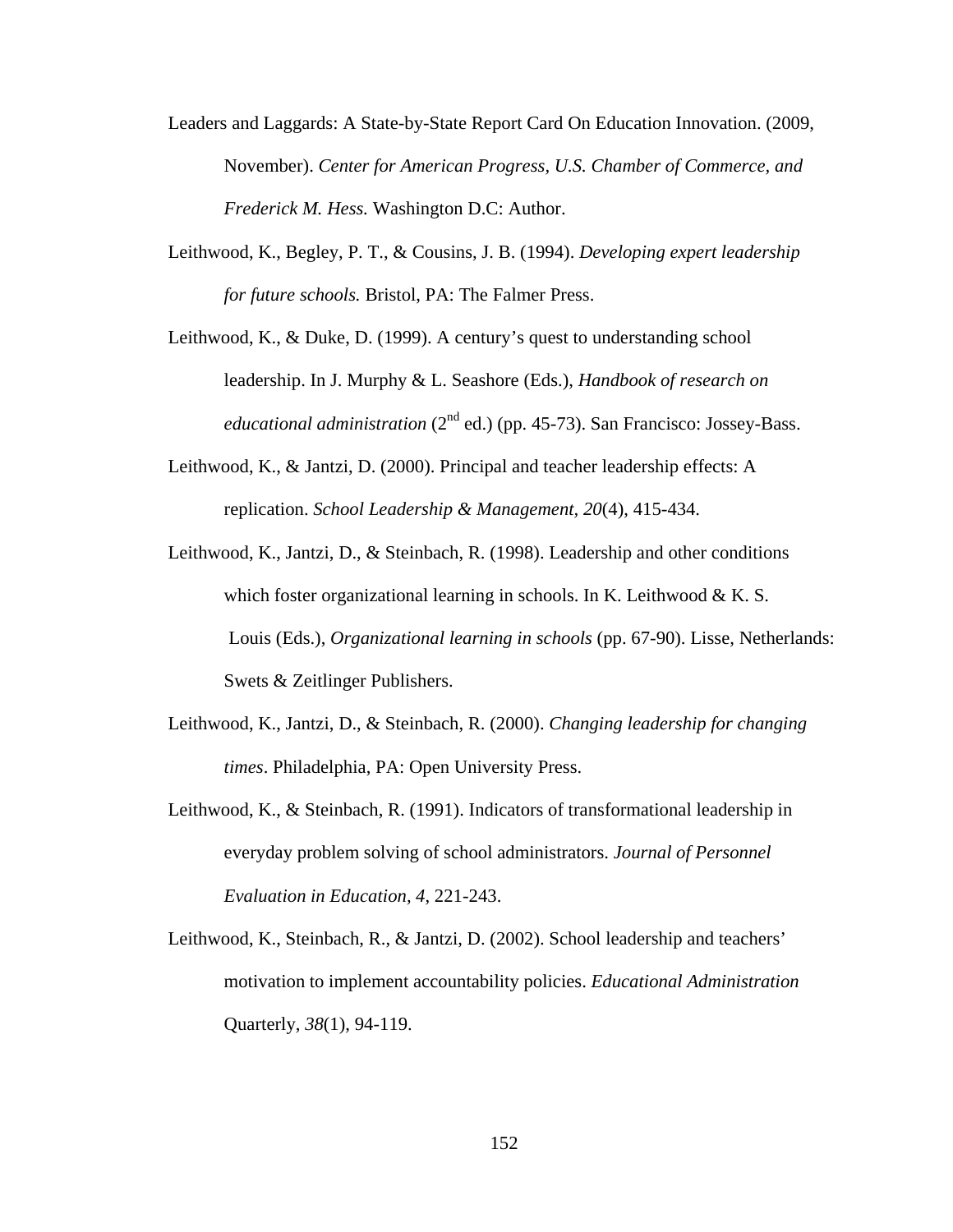- Lipham, J. (1965). Leadership and administration. *In behavioral science and educational administration* (1964 Yearbook, pp. 119-141)*.* Chicago: National Society for the Study of Education.
- Longshore, J. M. (1988). *The associative relationship between transformational and transactional leadership styles and group productivity.* (Doctoral dissertation). Nova University, Boca Raton, FL.
- Lowe, K., Kroeck, K. G., & Sivasubramaniam, N. (1996). Effectiveness correlates of transformational and transactional leadership: A meta-analytic review. *Leadership Quarterly, 7*, 385-425.
- Lucas, S. E., & Valentine, J. W. (2002). *Transformational leadership: Principals, Leadership teams, and school cultures.* Paper presented at the annual meeting of the American Educational Research Association, New Orleans, LA: Author.
- Maltese, A. V., Dexter, K. M., Tal, R. H., & Sadler, P. M. (2007). Breaking from tradition: Unfulfilled promises of block scheduling in science. *Science Educator, 16*(1), 1-7.
- Marks, M., & Printy, S. (2003). Principal leadership and school performance: An integration of transformational and instructional leadership. *Educational Administration Quarterly, 39*(3), 370-397.

Mass Insight Education and Research Institute. (2007). *Timeline of strategies and impact: Promoting transformational change at the intersection of policy, research and practice.* Retrieved from http://www.massinsight.org/resourcefiles/MERI\_Timeline.pdf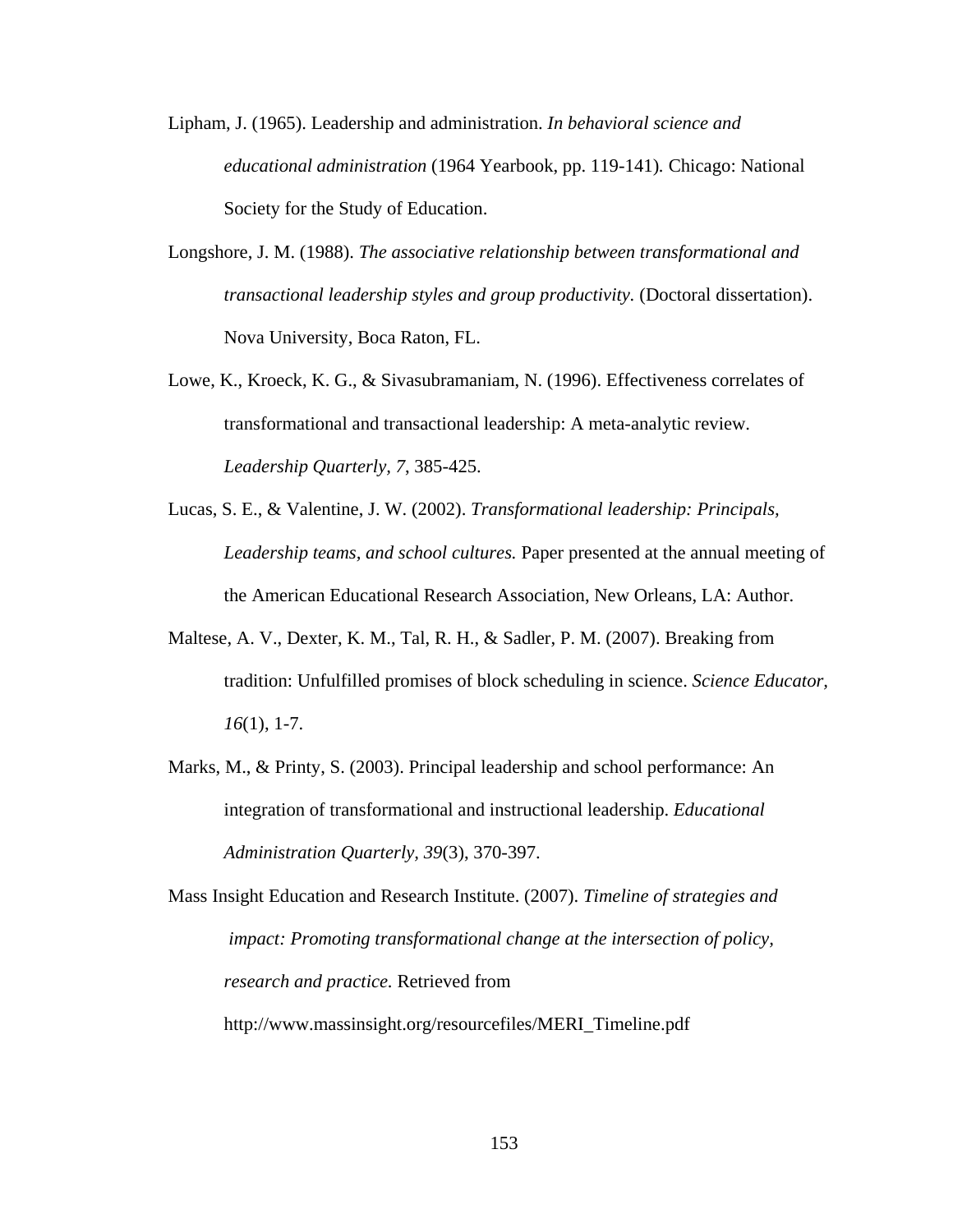- Merriam, S. B. (1998). *Qualitative research and case study applications in education.* San Francisco: Jossey-Bass.
- Mondie, M. (2009). *Teaching on the block: A model for pre-service teachers.* Retrieved from [http://www.eric.ed.gov/ERICWebPortal/contentdelivery/servlet/ERICServlet?acc](http://www.eric.ed.gov/ERICWebPortal/contentdelivery/servlet/ERICServlet?accno=ED506816) [no=ED506816](http://www.eric.ed.gov/ERICWebPortal/contentdelivery/servlet/ERICServlet?accno=ED506816)

Morgan, G. (1997). *Images of organization.* Thousand Oaks, CA: Sage.

- Morris, R. C. (1999). School leadership for the  $21<sup>st</sup>$  century: Seeds for change. *Educational Horizons, 77*(2), 95-100.
- Murphy, J., & Seashore Louis, K. (1999). *Handbook of research on educational administration* (2<sup>nd</sup> ed.). San Francisco: Jossey-Bass.

Murray, S. (2008). Flex-mod scheduling redux. *Principal Leadership, 8*(7), 42-46.

- National Commission for the Protection of Human Subjects of Biomedical and Behavioral Research. (1979). *The belmont report: Ethical principles and guidelines for the protection of human subjects of research.* Retrieved from <http://ohrp.osophs.dhhs.gov/humansubjects/guidance/belmont.htm>
- National Commission on Excellence in Education. (1983). *A nation at risk: The imperative for educational reform.* Washington, DC: Author.
- National Education Commission on Time and Learning. (1994). *Prisoners of time: Report of the National Education Commission on Time and Learning.*  Washington, DC: US Government Printing Office.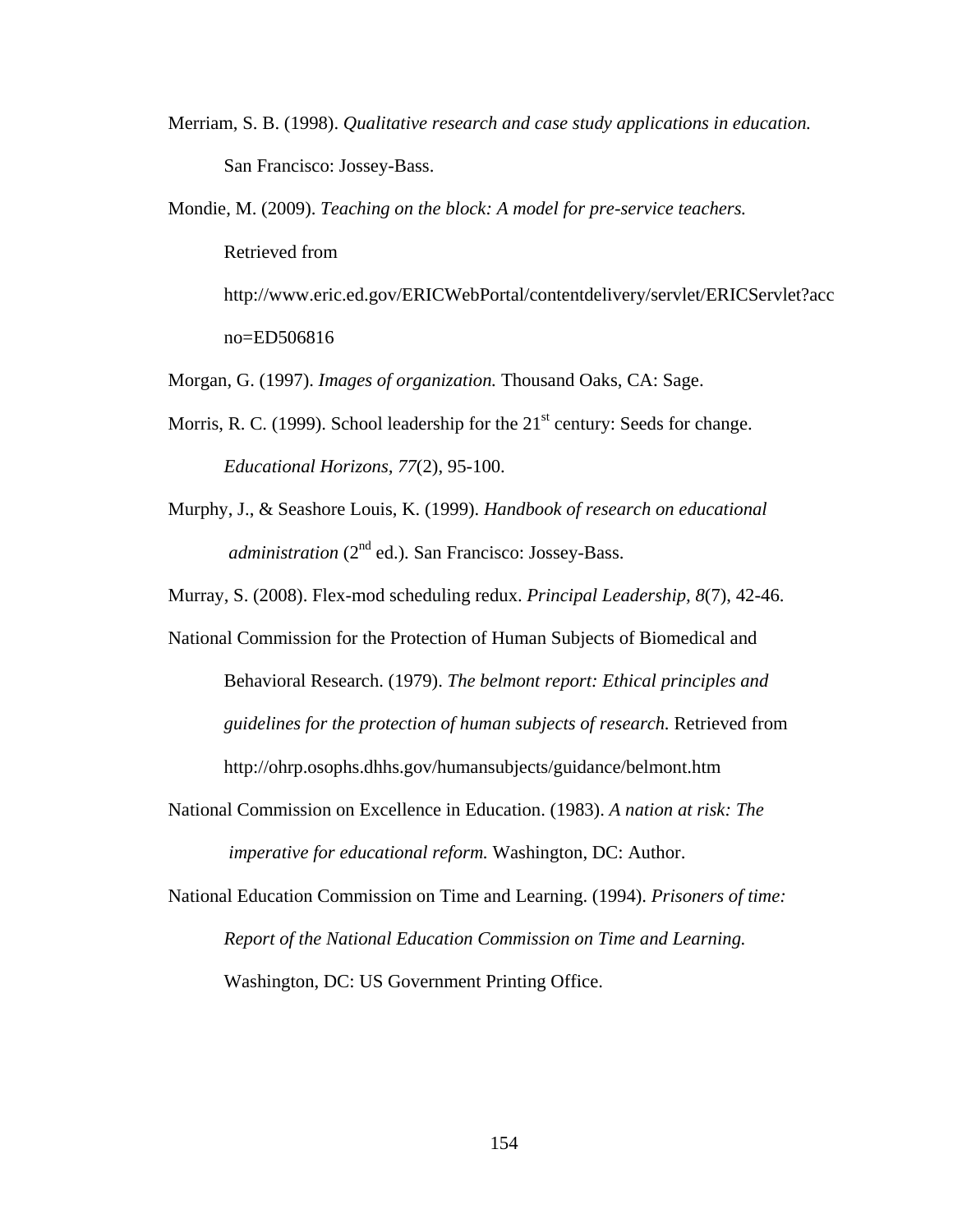Nixon, J. (2010, February). *Governor Nixon explains funding proposal during interview with MSBA.* Retrieved from http://video.esgn.tv/player.php?p=h6wsi5hf

No Child Left Behind Act, 20 U.S.C. §6301 (2002).

No Child Left Behind Act. (2001). 107th United States Congress. Public Law 107-110.

- Nonaka, I., & Takeuchi, H. (1995). *The knowledge-creating company.* New York: Oxford University Press.
- Obama, B. (2009a, February 24). *The president addresses a joint session of congress.*  Retrieved from<http://www.whitehouse.gov/video/EVR022409>
- Obama, B. (2009b, July 24). *The president on "Race to the top."* Speech given at the U.S. Department of Education. Retrieved from

<http://www.whitehouse.gov/blog/The-President-on-Race-to-the-Top>

- Obama, B. (2009c, March 10). *Remarks by the president to the Hispanic chamber of commerce on a complete and competitive American education.* Retrieved from [http://www.whitehouse.gov/the\\_press\\_office/Remarks-of-the-President-to-the-](http://www.whitehouse.gov/the_press_office/Remarks-of-the-President-to-the-United-States-Hispanic-Chamber-of-Commerce)[United-States-Hispanic-Chamber-of-Commerce](http://www.whitehouse.gov/the_press_office/Remarks-of-the-President-to-the-United-States-Hispanic-Chamber-of-Commerce)
- Obama, B. (2009d, September 21). *Classroom tour and innovation speech at Hudson Valley Community College, Troy, New York.* Retrieved from [http://www.whitehouse.gov/the\\_press\\_office/Background-on-The-Presidents-](http://www.whitehouse.gov/the_press_office/Background-on-The-Presidents-Classroom-Tour-and-Innovation-Speech-at-Hudson-Valley-Community-College)[Classroom-Tour-and-Innovation-Speech-at-Hudson-Valley-Community-College](http://www.whitehouse.gov/the_press_office/Background-on-The-Presidents-Classroom-Tour-and-Innovation-Speech-at-Hudson-Valley-Community-College)
- Obama, B. (2010, March). *A blueprint for reform: The reauthorization of the Elementary and Secondary Education Act.* Retrieved from http://www.nabse.org/legislative/blueprint2010.pdf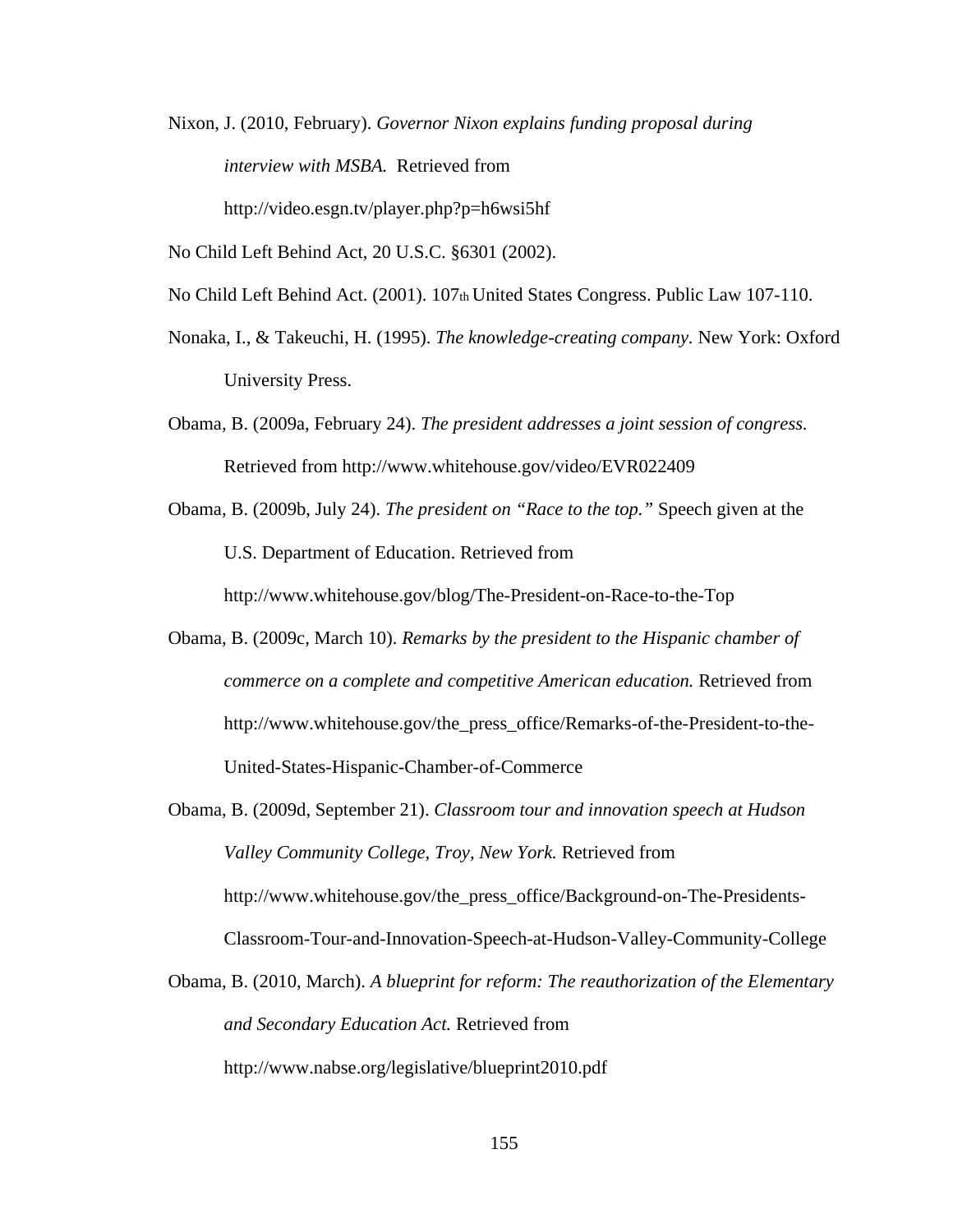- Ogawa, R. T., & Bossert, S. T. (1995). Leadership as an organizational quality. *Educational Administration Quarterly*, *31*(2), 224-243.
- Peter D. Hart Research Associates/Public Opinion Strategies. (2005). *Rising to the challenge: Are high school graduates prepared for college and work? A study of recent high school graduates, college instructors, and employers.* Washington DC: Author.
- Pisapia, J., & Westfall, A. L. (1997). *Alternative high school scheduling, student achievement and behavior* (Research Report No. UD 031 868) Metropolitan Educational Research Consortium*.* Richmond, VA: Author. Retrieved from http://eric.ed.gov/ERICWebPortal/contentdelivery/servlet/ERICServlet?accno=E D411337
- Prawat, R., & Peterson, P. (1999). Social constructivist views of learning. In J. Murphy & K.S. Lewis (Eds.), *Handbook of Research in Educational Administration* (3<sup>rd</sup> ed.) (pp. 203-226). New York: Macmillan.
- Powell, A. G., Farrar, E., & Cohen, D. K. (1985). *The shopping mall high school: Winners and losers in the educational marketplace.* Boston: Houghton Mifflin.
- Queen, J., Algozzine, B., & Eaddy, M. (1996). The success of 4 x 4 block scheduling in the social studies. *Social Studies, 87*, 249-254.

Rost, J. C. (1991). *Leadership for the twenty-first century*. Westport, CT: Praeger.

- Sammon, G. M. (2005). *Battling the hamster wheel: Strategies for making high school reform work.* Thousand Oaks, CA: Sage.
- Sass, E. (2009) *American educational history: A hypertext timeline.* Retrieved from <http://www.cloudnet.com/~edrbsass/educationhistorytimeline.html>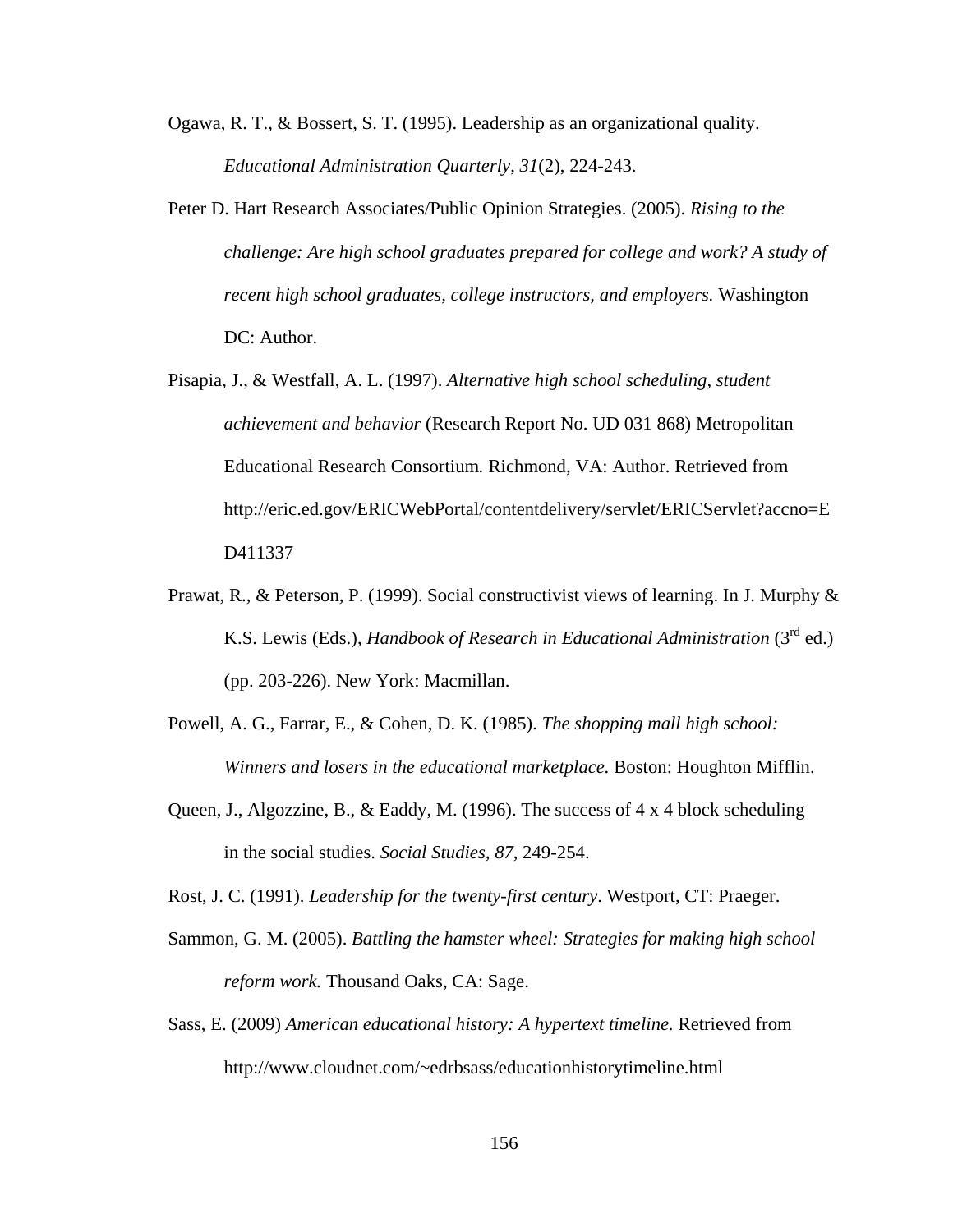- Schlechty, P. C. (1997). *Inventing better schools: An action plan for educational reform*. San Francisco: Jossey-Bass.
- Senate Bill 380. (1993). *Outstanding Schools Act—Missouri.* Retrieved from <http://dese.mo.gov/schoollaw/LegFolder/SB380.htm>
- Senge, P. (1990). *The fifth discipline: The art and practice of learning organization.* NY: Doubleday/Currency Publishing.

Sergiovanni, T. J. (1992). *Moral leadership.* San Francisco: Jossey-Bass.

- Sergiovanni, T. J. (2000). *The lifeworld of leadership: Creating culture, community, and personal meaning in our schools.* San Francisco, CA: Jossey-Bass*.*
- Silins, H. C., Mulford, W. R., & Zarins, S. (2002). Organizational learning and school change. *Educational Administration Quarterly, 38*(5), 613-642.
- Simpson, J., Gordon, D., & Valentine, J. (1996). *Block scheduling in Missouri high schools: A report to Missouri secondary school principals.* Paper presented at the Missouri Association of Secondary School Principals Fall Conference, Columbia, MO.
- Singleton, R., Straits, M. M., Straits, B. C. (2004). *Approaches to social research*, (4<sup>th</sup>) ed.)*.* NY: Oxford University Press.
- Sizer, T. R. (1984). *Horace's compromise: The dilemma of the American high school.* NY: Houghton Mifflin.
- Sizer, T. R. (1992). *Horace's school: Redesigning the American high school*. NY: Houghton Mifflin.
- Smith, S. C., & Piele, P. K. (2006). *School leadership: Handbook for excellence in student learning.* Thousand Oakes, CA: Corwin Press.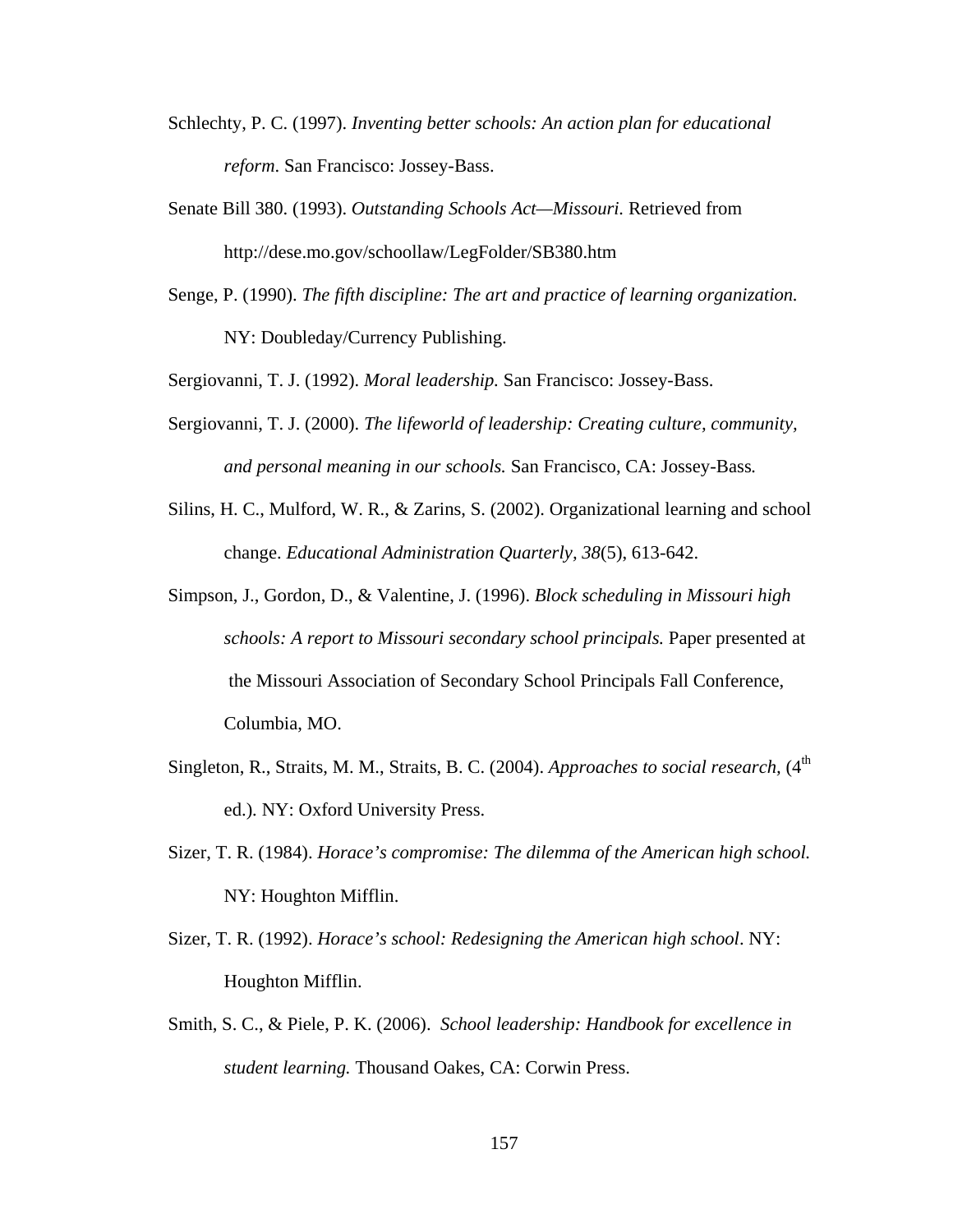- Sorenson, G. J., & Goethals, G. R. (2004). Leadership theories: Overview. In Goethals et al. (Eds.), *Encyclopedia of Leadership* (pp. 867-874)*.* Thousand Oakes, CA: Sage.
- Spillane, J. P. (2006). *Distributed leadership.* San Francisco, CA: Jossey-Bass.
- Springboard Schools. (2009). *Springboard Schools Timeline*. Retrieved from http://www.springboardschools.org/about/timeline.html
- SPSS for Windows (Version 17) [Computer software]. (2009). Chicago, IL: SPSS, Inc.
- Stader, D. L., & DeSpain, B. C. (2001). *Block scheduling in Missouri: A study of administrator and teacher perceptions.* Paper presented at the National Council of Professors of Educational Leadership, Jackson, WY.
- Starratt, R. (2003). *Centering educational administration.* New Jersey: Lawrence Erlbaum Associates.

Starratt, R. (2004). *Ethical leadership.* San Francisco: Jossey-Bass.

Stewart, J. (2006). Transformational leadership: An evolving concept examined through the works of Burns, Bass, Avolio, and Leithwood. *Canadian Journal of Educational Administration and Policy, 54*, 1-29.

Stogdill, R. M. (1974). *Handbook of leadership* (1<sup>st</sup> ed.). New York: Free Press.

- Thomas, R. M., & Brubaker, D. L. (2000). *Thesis and dissertations: A guide to planning, research, and writing.* Westport, CT: Bergin & Garvey.
- Trump, J. L. (1959). *Images of the future.* Urbana, IL: Committee on the Experimental Study of the Utilization of Staff in the Secondary School.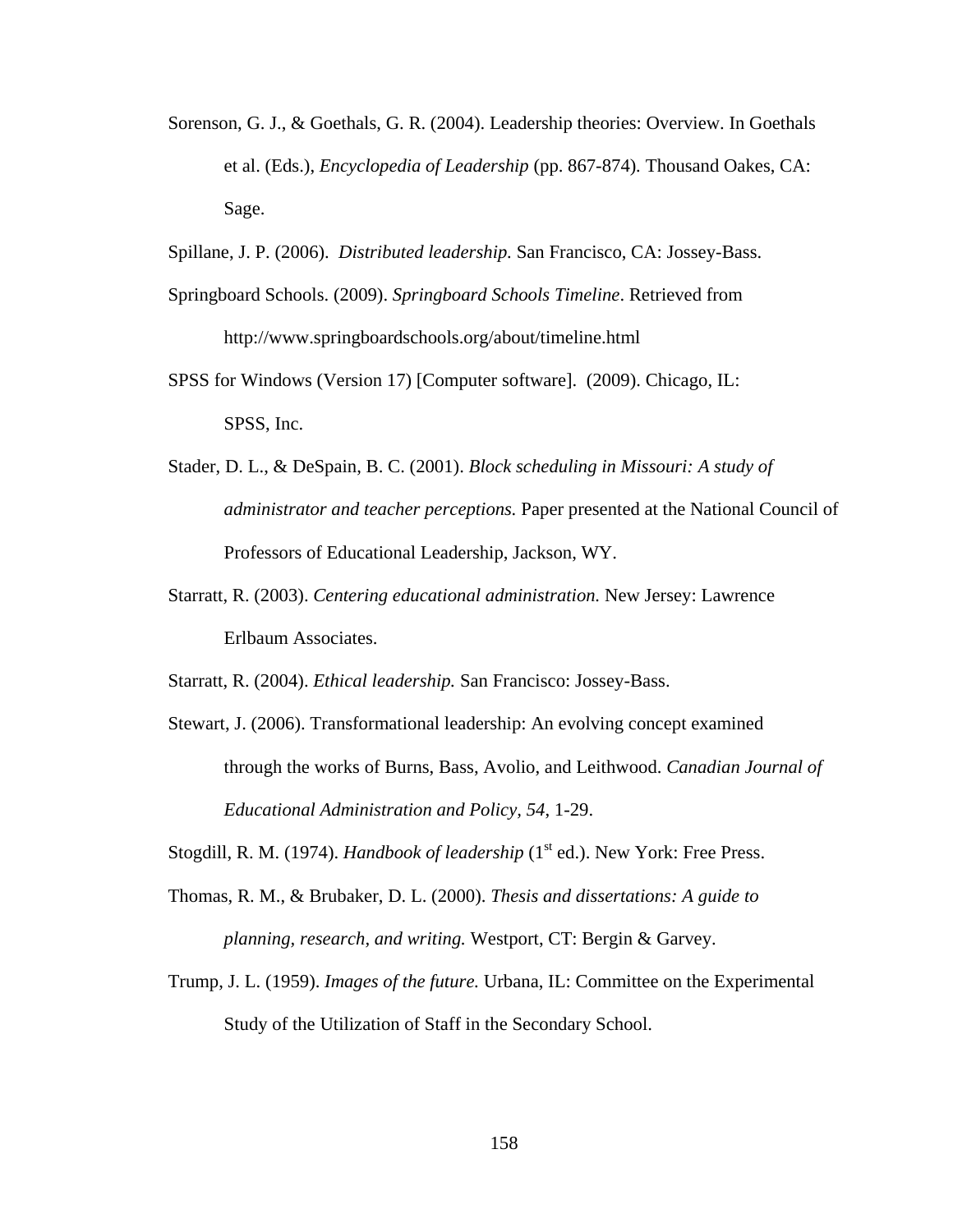- UCLA Academic Technology Services. (2009, October 12). *SPSS FAQ: What does Cronbach's alpha mean?* Retrieved from <http://www.ats.ucla.edu/stat/Spss/faq/alpha.html>
- Veal, W. (1999). What could define block scheduling as a fad? *American Secondary Education, 27*(4), 3-12.
- Wageman, R., Nunes, D. A., Burruss, J. A., & Hackman, J. R. (2008). *Senior leadership teams: What it takes to make them great.* Cambridge, MA: Harvard Business School Publishing Corporation.
- Watts, G. D., & Castle, S. (1993). The time dilemma in school restructuring. *Phi Delta Kappan ,75*(4), 306-310.
- Willower, D. J., & Licata, J. W. (1997). *Values and valuation in the practice of educational administration.* Thousand Oaks, CA: Corwin Press.
- Wood, C. (2002). Changing the pace of school: Slowing down the day to improve the quality of learning. *Phi Delta Kappan, 83*(7), 545-550.
- Wraga, W. G. (1998). Interesting, if true: Historical perspectives on the "reconceptualization" of curriculum studies. *Journal of Curriculum and Supervision, 14*(1), 5-18.
- Wraga, W. G. (1999). The educational and political implications of curriculum alignment and standards-based reform. *Journal of Curriculum and Supervision, 15*(1), 4-25.

Wright, R. (2004). *A short history of progress.* Toronto, ON: House of Anansi Press.

Wronkovich, M. (1998). Block scheduling: Real reform or another flawed educational fad? *American Secondary Education, 26*(4), 1-6.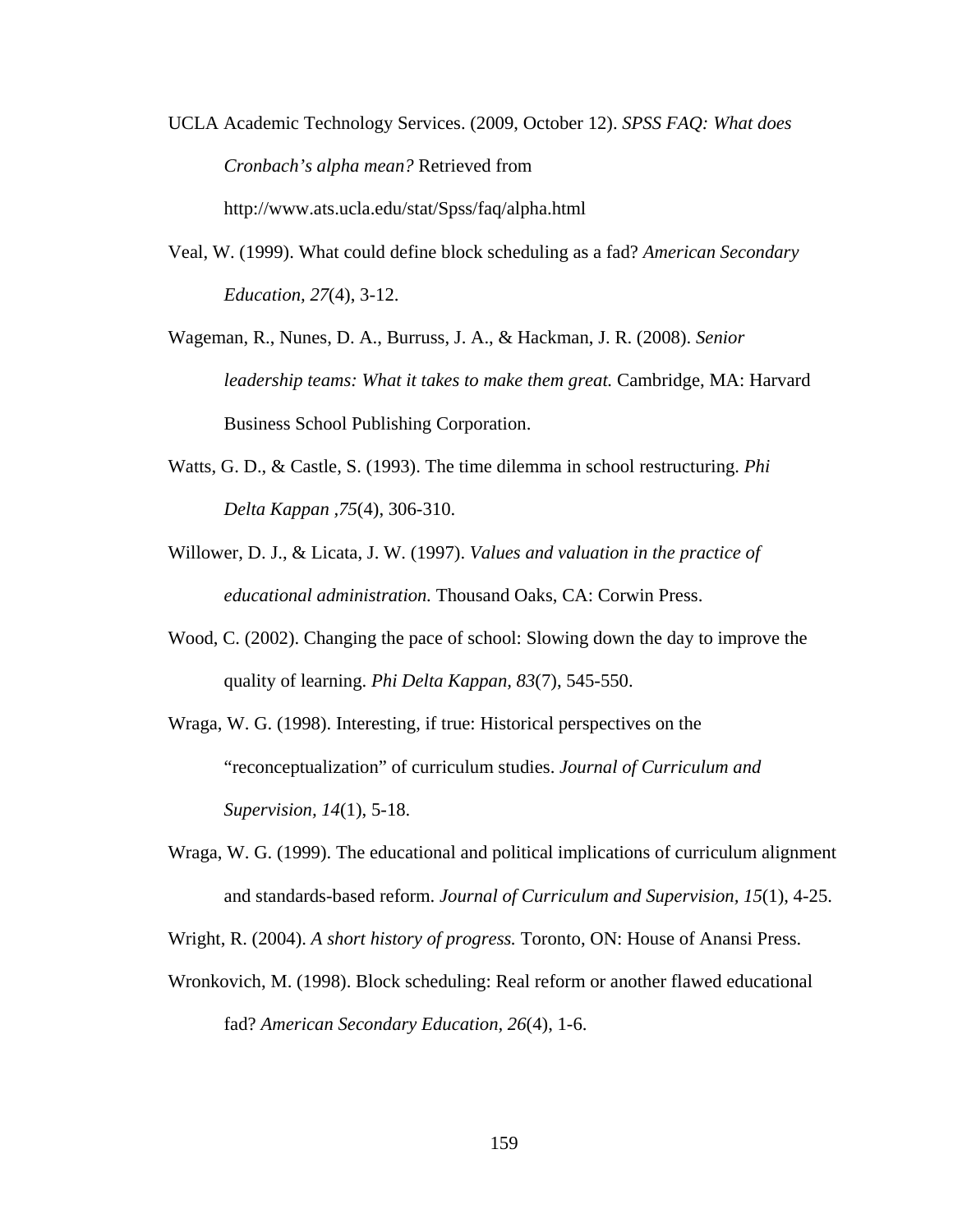- Yammarino, F. J., & Bass, B. M. (1990). Transformational leadership and multiple levels of analysis. *Human Relations, 43,* 975-995.
- Yammarino, F. J., Dionne, S., & Chun, J. U. (2002). Transformational and charismatic leadership: A levels-of-analysis review of theory, measurement, data analysis, and inferences. In L.L. Neider & C.A. Shreishiem (eds.), *Leadership research in management* (pp. 23-63)*.* Greenwich, CT: Information Age Publishing.
- Young, M., Mountford, M., & Skrla, L. (2006). Infusing gender and diversity issues into educational leadership programs: Transformational learning and resistance. *Journal of Educational Administration, 44*(3), 264-277.
- Yukl, G. (1989). *Leadership in organizations* (2<sup>nd</sup> ed.). Englewood Cliffs, NJ: Prentice-Hall.
- Yukl, G. (2002). *Leadership in organizations* (5th ed.). Upper Saddle River, NJ: Prentice-Hall.
- Zaleznik, A. (1992). Managers and leaders: Are they different? *Harvard Business Review.* Retrieved from http://harvardbusiness.org/product/managers-and-leadersare-they-different-hbr-classi/an/R0401G-PDF-ENG
- Zepeda, S. L., & Mayers, R. S. (2006). An analysis of research on block scheduling. *Review of Educational Research, 76*(1), 137-170.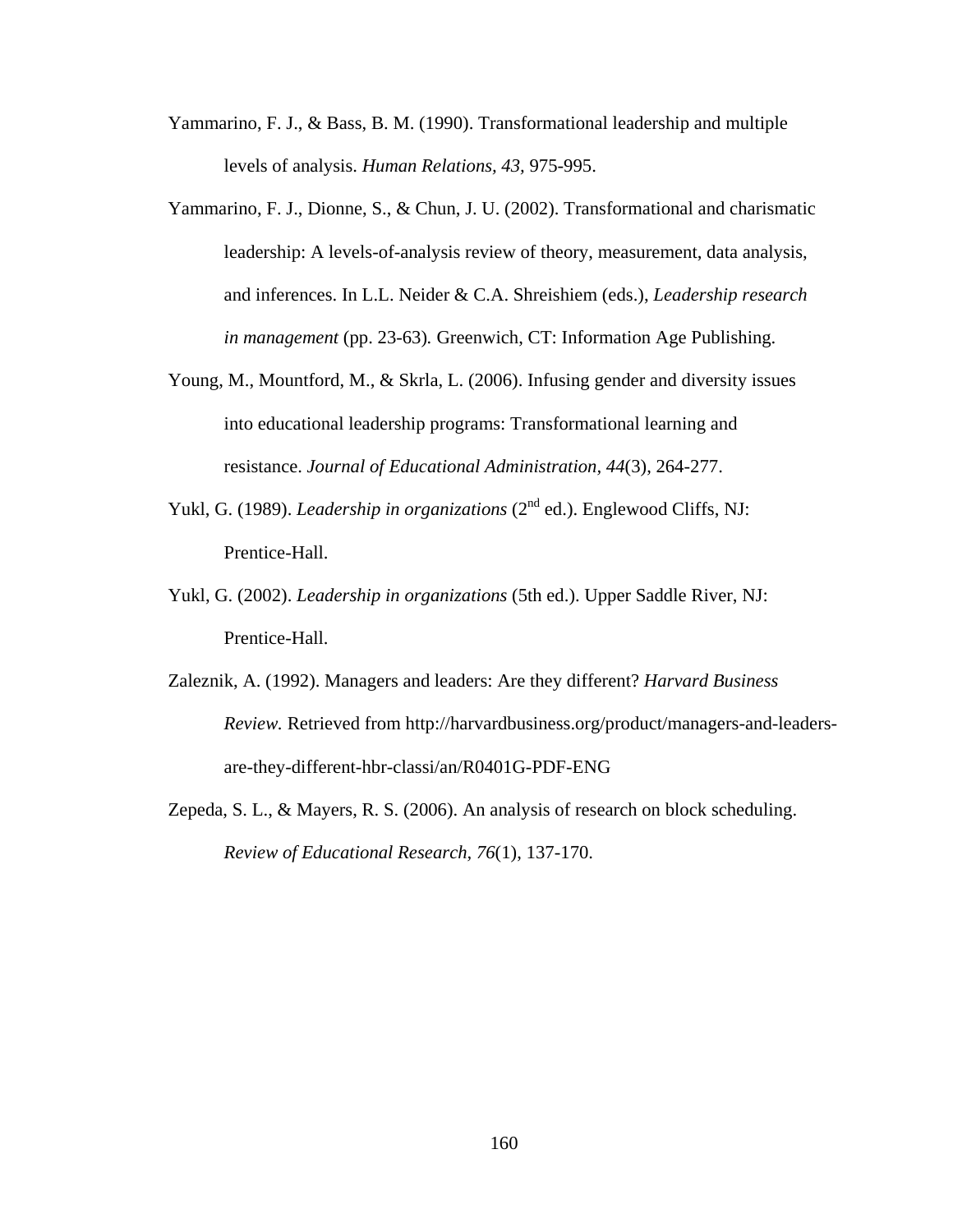# APPENDIX A

Historical Perspective of Educational Reform Movements and Accountability Standards Adapted from Sass (2009) and Zepeda and Mayers (2006)

| <b>Date</b> | <b>Reform Movement or Activity</b>                                                                                                                         |
|-------------|------------------------------------------------------------------------------------------------------------------------------------------------------------|
| 1893        | Committee on Secondary School Studies (Committee of Ten). Criticism of                                                                                     |
|             | secondary schools that recommended the standardization (college-prep oriented)                                                                             |
|             | of secondary school curriculum, school day (hours) and school term (number of                                                                              |
|             | days per year)                                                                                                                                             |
| 1906        | Carnegie Foundation. Created the "Carnegie Unit" which is still used today as a                                                                            |
|             | standard measure of the time that a student has studied a particular subject in                                                                            |
|             | order to award "credit" to that student.                                                                                                                   |
| 1916        | John Dewey publishes his book Democracy and Education: An Introduction to the                                                                              |
|             | Philosophy of Education, which seeks to make public education an effective agent                                                                           |
|             | of democracy.                                                                                                                                              |
| 1919        | The Progressive Education Association is founded with the goal of reforming                                                                                |
| 1954        | American Education.                                                                                                                                        |
|             | The Supreme Court announces its decision on Brown vs. Board of Education<br>which begins the journey of reform in creating equality in American education. |
| 1957        | The Soviets launch Sputnik which spurs the United States into funding scientific                                                                           |
|             | research and science education.                                                                                                                            |
| 1965        | The Elementary and Secondary Education Act is passed which provides federal                                                                                |
|             | funds for educating low-income students.                                                                                                                   |
| 1968        | Bilingual Education Act is created to ensure adequate education of students who                                                                            |
|             | speak languages other than English. This was repealed and replaced in 2002 with                                                                            |
|             | the No Child Left Behind Act.                                                                                                                              |
| 1970        | Author Ivan Illich publishes Deschooling Society, which sharply criticized                                                                                 |
|             | traditional public schools and called for the end of compulsory school attendance.                                                                         |
| 1972        | Title IX of the Education Amendments of 1972 becomes law, which requires equal                                                                             |
|             | treatment of girls and boys in all aspects of public education.                                                                                            |
| 1975        | Education of All Handicapped Children Act (PL 94-142) becomes law, which                                                                                   |
|             | requires a free and appropriate education be provided to all students with                                                                                 |
|             | handicaps.                                                                                                                                                 |
| 1975        | Newsweek publishes a story called Why Johnny Can't Write criticizing literacy in                                                                           |
|             | America and initiates the "back-to-the-basics" educational reform movement.                                                                                |
| 1983        | The National Commission on Excellence in Education publishes A Nation at Risk                                                                              |
|             | which calls for sweeping educational reforms.                                                                                                              |
| 1986        | The National Governor's Association publishes A Time for Results suggesting<br>educational benchmarks to assess results.                                   |
| 1989        | The First National Education Summit produces the National Education Goals                                                                                  |
|             | which sets competency goals for grades 4, 8, and 12.                                                                                                       |
| 1991        | The Secretary's Commission on Achieving Necessary Skills produces What Work                                                                                |
|             | Requires of School, challenging schools to develop student competencies required                                                                           |
|             | for success in the workplace.                                                                                                                              |
| 1993        | Creation of the Massachusetts Education Reform Act, which creates the first state-                                                                         |
|             | wide high stakes testing program which is soon followed in other states.                                                                                   |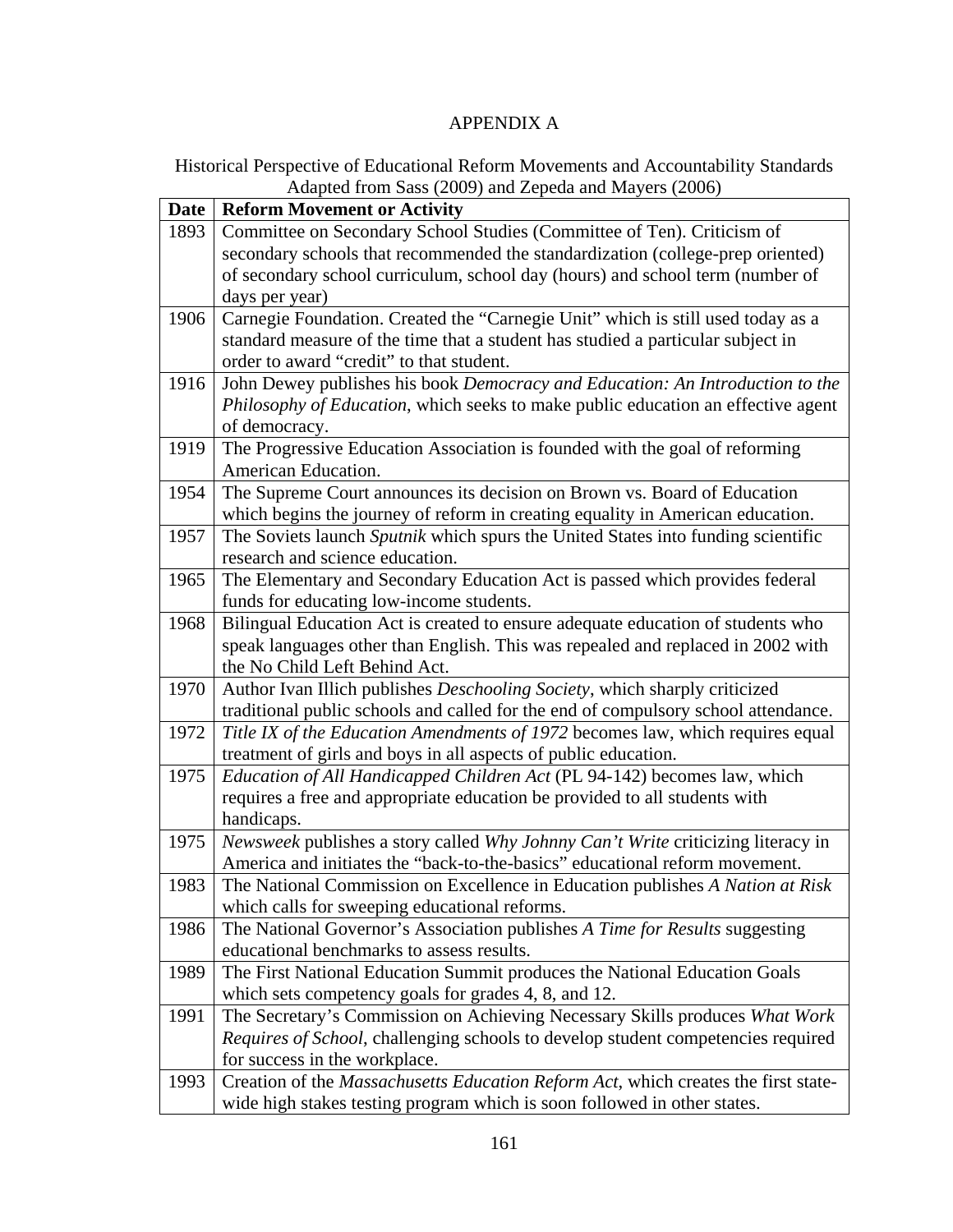| 1993 | Senate Bill 380 (The Outstanding School's Act) is created in Missouri which calls                                                                   |
|------|-----------------------------------------------------------------------------------------------------------------------------------------------------|
|      | for state wide assessments of students across the state.                                                                                            |
| 1997 | The Missouri Assessment Program started high-stakes standardized achievement                                                                        |
|      | testing of students in Missouri.                                                                                                                    |
| 1994 | Congress passes the Educate America Act which was an expanded version of the                                                                        |
|      | National Education Goals adopted in 1989.                                                                                                           |
| 1995 | The Carnegie Corporation publishes The Current State of High School Reform                                                                          |
|      | which calls for numerous educational reforms.                                                                                                       |
| 1996 | The Second National Education Summit, sponsored by the National Governor's                                                                          |
|      | Association and the Education Commission of the States, calls for competitive                                                                       |
|      | education standards, assessments to measure those standards, and accountability                                                                     |
|      | systems.                                                                                                                                            |
| 1999 | The High Education Act is reauthorized requiring institutions to produce "report                                                                    |
|      | cards" regarding teacher education.                                                                                                                 |
| 1999 | The Third National Education Summit makes a commitment to improve teacher                                                                           |
|      | quality in order to provide every student with the opportunity to meet the                                                                          |
|      | previously established educational standards.                                                                                                       |
| 2002 | The No Child Left Behind Act is approved requiring "adequately yearly progress"                                                                     |
|      | based upon high-stakes testing for students in grades 3-8, and requires every                                                                       |
|      | teacher to be "highly qualified".                                                                                                                   |
| 2004 | The National High School Alliance publishes Crisis or Possibility? Conversations                                                                    |
|      | About the American High School, which identifies seven key "levers" for                                                                             |
|      | transforming high schools.                                                                                                                          |
| 2004 | The Alliance for Excellent Education publishes Profiles in Leadership: Innovative                                                                   |
|      | Approaches to Transforming the American High School, which recommends                                                                               |
|      | assessment-driven instruction and developing leaders for change.                                                                                    |
| 2005 | An Action Agenda for Improving America's High Schools is published by the                                                                           |
|      | National Governor's Association and Achieve, Inc. The report calls for                                                                              |
|      | redesigning high schools and measuring progress.                                                                                                    |
| 2005 | The Policy Evaluation and Research Center of the Educational Testing Service<br>publishes One-Third of a Nation: Rising Dropout Rates and Declining |
|      | Opportunities, which reports the need for educational reform to address the rising                                                                  |
|      | dropout rates.                                                                                                                                      |
| 2005 | A study by Hart Research Associates for Achieve, Inc., called Rising to the                                                                         |
|      | Challenge: Are High School Graduates Prepared for College and Work?, is                                                                             |
|      | published calling for increased expectations for high school students and more                                                                      |
|      | rigorous testing.                                                                                                                                   |
| 2007 | The Congress passed changes to No Child Left Behind, but the bill is vetoed by                                                                      |
|      | the president, leaving needed changes to the law unmade.                                                                                            |
| 2009 | The American Recovery and Reinvestment Act of 2009 is approved which                                                                                |
|      | provides 90 billion dollars for education and other reforms.                                                                                        |
| 2009 | 4.3 billion dollars of federal grant money called <i>Race to the Top</i> , is promised to                                                           |
|      | states that will develop bold educational innovations in the areas of standards and                                                                 |
|      | assessments, data to support instruction, teacher and leader quality, and turning                                                                   |
|      | failing schools around.                                                                                                                             |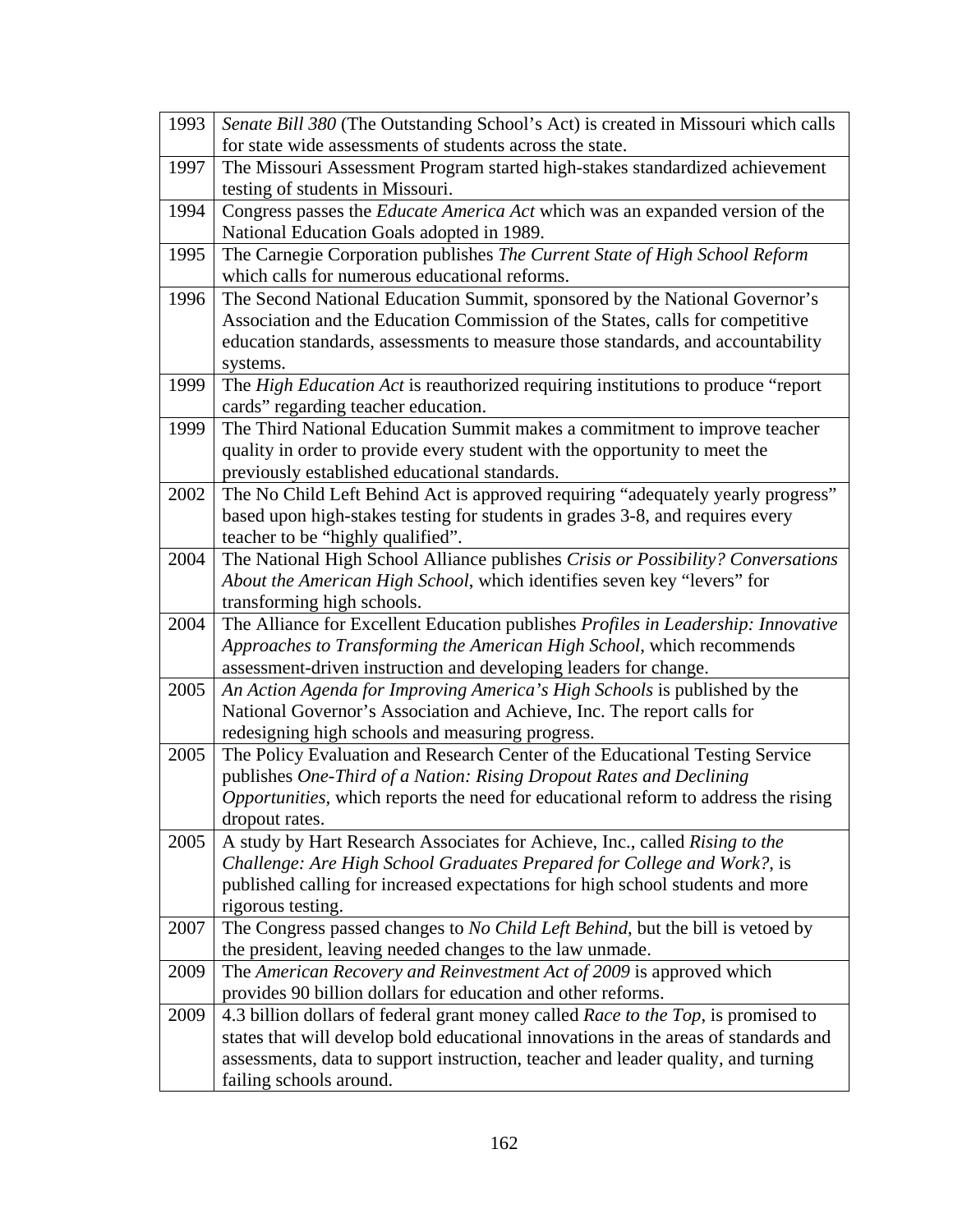## APPENDIX B

## Preliminary Scheduling Leader Questionnaire (Preliminary SLQ)

**Using the following scale and thirty leadership profile statements, please rate an individual person in a leadership position that you know** 

**or have known by marking the box in the category which best represents this person.**

|                  |                                                                                          | <b>Strongly</b><br><b>Disagree</b> | <b>Disagree</b> | <b>Slightly</b><br><b>Disagree</b> | <b>Neutral</b> | <b>Slightly</b><br>Agree | Agree | <b>Strongly</b><br>Agree |
|------------------|------------------------------------------------------------------------------------------|------------------------------------|-----------------|------------------------------------|----------------|--------------------------|-------|--------------------------|
| 1.               | This person avoids getting involved<br>when important issues arise.                      |                                    |                 |                                    |                |                          |       |                          |
| $\overline{2}$ . | This person uses incentives to<br>motivate others.                                       |                                    |                 |                                    |                |                          |       |                          |
| 3.               | This person is charismatic.                                                              |                                    |                 |                                    |                |                          |       |                          |
| 4.               | This person is a top-down manager.                                                       |                                    |                 |                                    |                |                          |       |                          |
| 5.               | This person delays responding to<br>urgent questions.                                    |                                    |                 |                                    |                |                          |       |                          |
| 6.               | This person creates a productive<br>and positive school climate.                         |                                    |                 |                                    |                |                          |       |                          |
| 7.               | This person expresses satisfaction<br>when others meet expectations.                     |                                    |                 |                                    |                |                          |       |                          |
| 8.               | This person demonstrates that<br>problems must become chronic<br>before action is taken. |                                    |                 |                                    |                |                          |       |                          |
| 9.               | This person does not engage others.                                                      |                                    |                 |                                    |                |                          |       |                          |
| 10.              | This person is a positive role model.                                                    |                                    |                 |                                    |                |                          |       |                          |
| 11.              | This person shows a firm belief in<br>"if it's not broken, don't fix it".                |                                    |                 |                                    |                |                          |       |                          |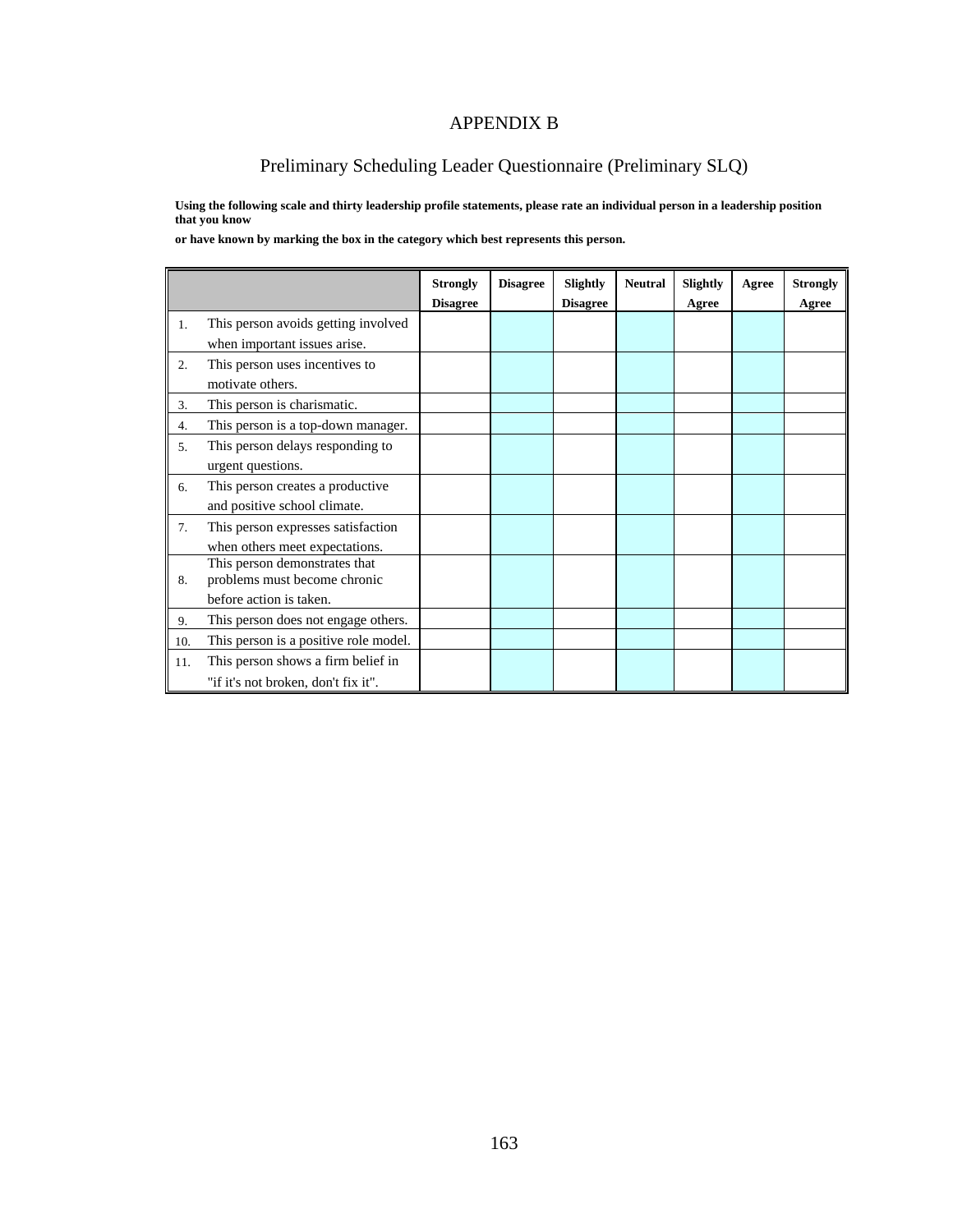|     |                                             | <b>Strongly</b><br><b>Disagree</b> | <b>Disagree</b> | Slightly<br><b>Disagree</b> | <b>Neutral</b> | Slightly<br>Agree | Agree | <b>Strongly</b><br>Agree |
|-----|---------------------------------------------|------------------------------------|-----------------|-----------------------------|----------------|-------------------|-------|--------------------------|
| 12. | This person clearly defines                 |                                    |                 |                             |                |                   |       |                          |
|     | expectations of others.                     |                                    |                 |                             |                |                   |       |                          |
| 13. | This person is unavailable to others.       |                                    |                 |                             |                |                   |       |                          |
| 14. | This person talks about important           |                                    |                 |                             |                |                   |       |                          |
|     | values and beliefs.                         |                                    |                 |                             |                |                   |       |                          |
|     | This person rewards others for              |                                    |                 |                             |                |                   |       |                          |
| 15. | compliance.                                 |                                    |                 |                             |                |                   |       |                          |
| 16. | This person is passive towards tasks.       |                                    |                 |                             |                |                   |       |                          |
| 17. | This person withholds rewards for           |                                    |                 |                             |                |                   |       |                          |
|     | lack of compliance.                         |                                    |                 |                             |                |                   |       |                          |
| 18. | This person instills pride in others.       |                                    |                 |                             |                |                   |       |                          |
| 19. | This person offers recognition when         |                                    |                 |                             |                |                   |       |                          |
|     | goals are achieved.                         |                                    |                 |                             |                |                   |       |                          |
| 20. | This person avoids supervising.             |                                    |                 |                             |                |                   |       |                          |
| 21. | This person provides assistance in          |                                    |                 |                             |                |                   |       |                          |
|     | exchange for effort.                        |                                    |                 |                             |                |                   |       |                          |
| 22. | This person is visionary.                   |                                    |                 |                             |                |                   |       |                          |
| 23. | This person tracks mistakes of others.      |                                    |                 |                             |                |                   |       |                          |
| 24. | This person displays a sense of power       |                                    |                 |                             |                |                   |       |                          |
|     | and confidence.                             |                                    |                 |                             |                |                   |       |                          |
| 25. | This person postpones or avoids             |                                    |                 |                             |                |                   |       |                          |
|     | making decisions.                           |                                    |                 |                             |                |                   |       |                          |
| 26. | This person sets challenging expectations   |                                    |                 |                             |                |                   |       |                          |
|     | for others.                                 |                                    |                 |                             |                |                   |       |                          |
| 27. | This person defines responsible parties for |                                    |                 |                             |                |                   |       |                          |
|     | for achieving performance targets.          |                                    |                 |                             |                |                   |       |                          |
| 28. | This person talks enthusiastically about    |                                    |                 |                             |                |                   |       |                          |
|     | what needs to be accomplished.              |                                    |                 |                             |                |                   |       |                          |
| 29. | This person demonstrates high ethical and   |                                    |                 |                             |                |                   |       |                          |
|     | moral conduct                               |                                    |                 |                             |                |                   |       |                          |
| 30. | This person is absent when needed.          |                                    |                 |                             |                |                   |       |                          |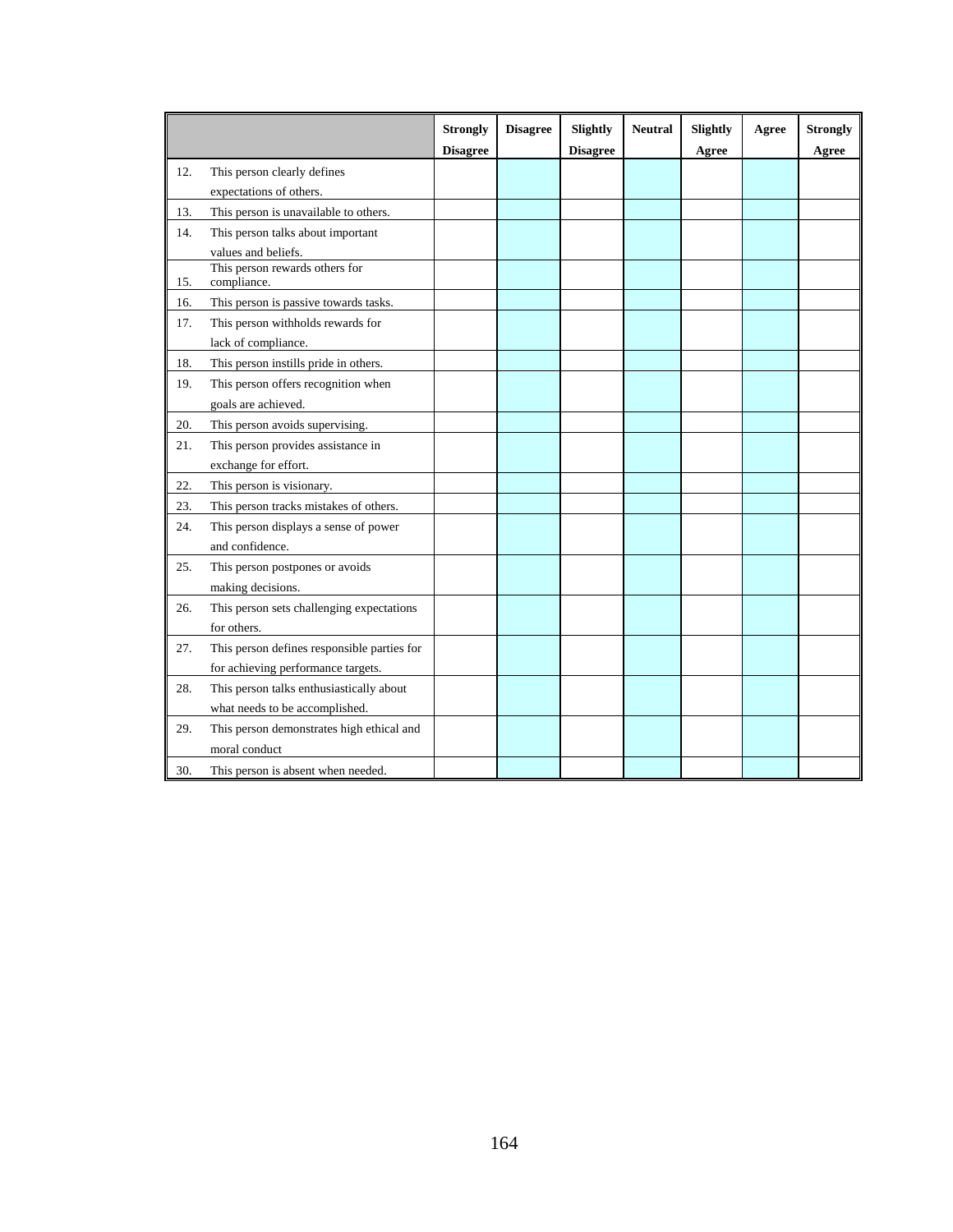## APPENDIX C

Full Scheduling Leader Questionnaire (Full SLQ)



**Don F. Christensen 612 E. Prairie Lane Ash Grove Missouri, 65604**

**Phone: (417) 838-4752 Fax: (417) 751-2283**

**Superintendent Ash Grove R-IV School District**

January 25, 2010

Dear Superintendent:

I'm a doctoral student at the University of Missouri and am inviting you to participate in a research study regarding educational leadership, change, and high school scheduling systems.

During the course of the study, confidentiality will be maintained in the following ways:

- 1. You are not to place any personally identifiable or school district identifiable information on the questionnaire,
- 2. No identifying data will be connected to your responses,<br>3. The questionnaire is being delivered on a secure server
- The questionnaire is being delivered on a secure server with only password access for the researcher,
- 4. As surveys are received email addresses will be removed and replaced with a code number, the master list linking the code number and email address will be destroyed at the conclusion of the study, and
- 5. All findings will be reported in the aggregate which means that no one person's answer or school district will be identifiable.

Any hard copy information will be maintained in a locked file and destroyed upon completion of the study. The results of the study may be published in scientific research journals or presented at professional conferences. However, your name and identity will not be revealed and your record will remain confidential.

Your participation in the study will involve providing responses to several items contained in an electronic questionnaire and, then, submitting your responses. You may access the questionnaire that is available by clicking on the following address: [http://www.surveymonkey.com/.](http://www.surveymonkey.com/) Upon completion, you will click on the "Done" button. It should take you 15 minutes or less to complete the questionnaire.

You can choose not to participate. If you decide not to participate, there will not be a penalty to you or loss of any benefits to which you are otherwise entitled. You may withdraw from the study at any time.

Thank you for your time and consideration in answering each question and returning the questionnaire. **Please reply as soon as possible or no later than February 15, 2010**

If you have questions or comments, or concerns you may contact Don Christensen at (417) 751- 2534(W), (417) 751-9553 (H) or (417) 838-4752. You may also contact my dissertation advisor, Dr. Cindy MacGregor at (417) 836-6046, or The University of Missouri IRB office at (573) 882-9585.

Sincerely,

*Don F. Christensen*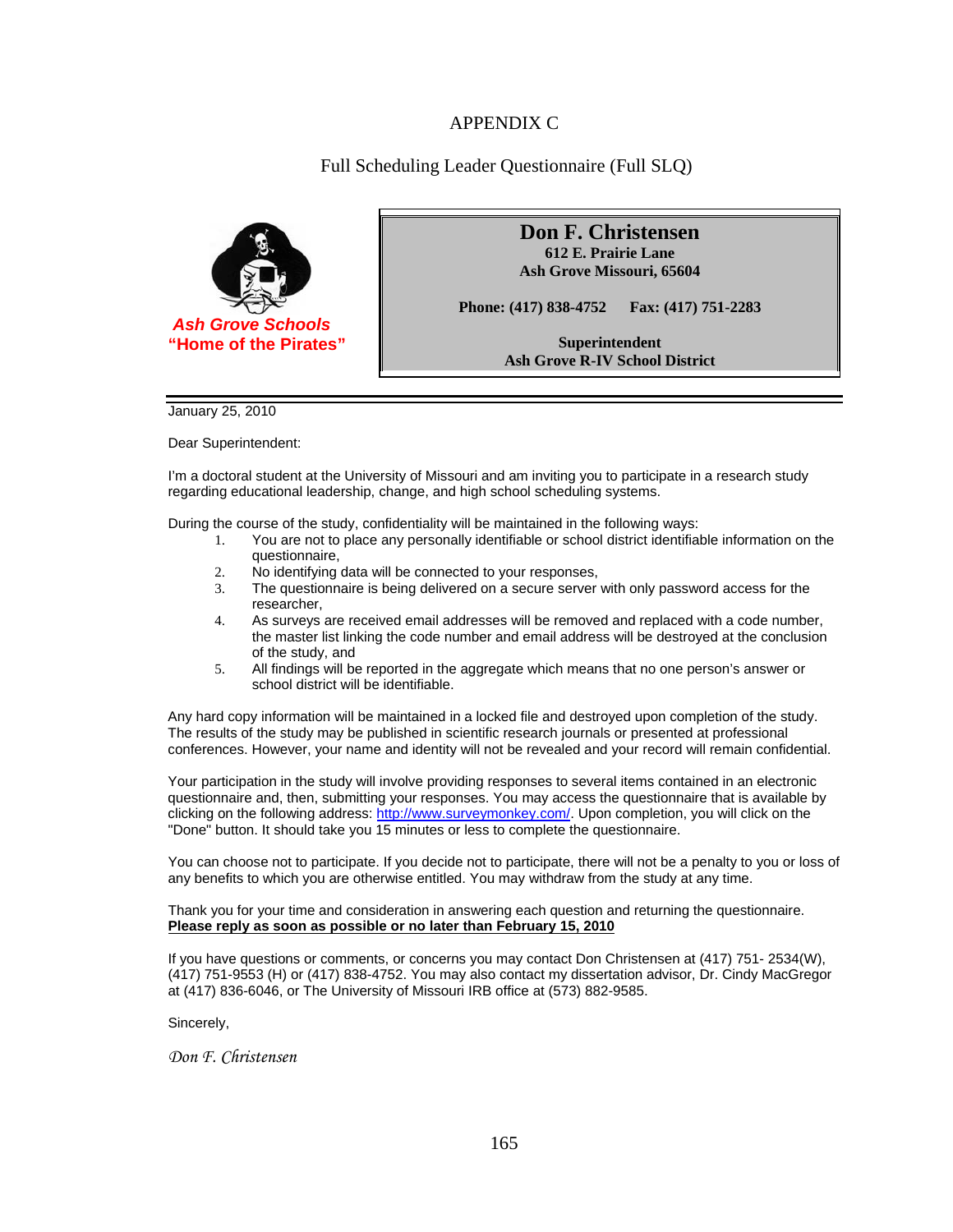# **Full Scheduling Leader Questionnaire**

For the purposes of the study, if a change has been made in your high school's scheduling system in the last five years, then a change has been made.

A. What is your current position in the school district? Superintendent Other central office administrator Principal Other building level administrator Counselor Teacher Other (please specify)

B. How many years have you been in your current position? vears.

C. How many years total have you worked in education? \_\_\_\_\_\_ years.

D. What type of schedule does your high school use? Standard 7-period day (typically seven 50-minute classes per day) Modified 7 or 8 period day (typically seven or eight class per day) 8-block (typically four 90-minute classes meeting on alternating days/ A/B block) 4-block (typically four 90-minute classes meeting every day) Modified block (a block schedule four days a week and one day where all classes meet) Other (please specify)

E. How long has your high school used their current scheduling system?

 1-3 years 4-6 years 7-9 years 10-12 years 13-15 years 15-20 years  $21+$  years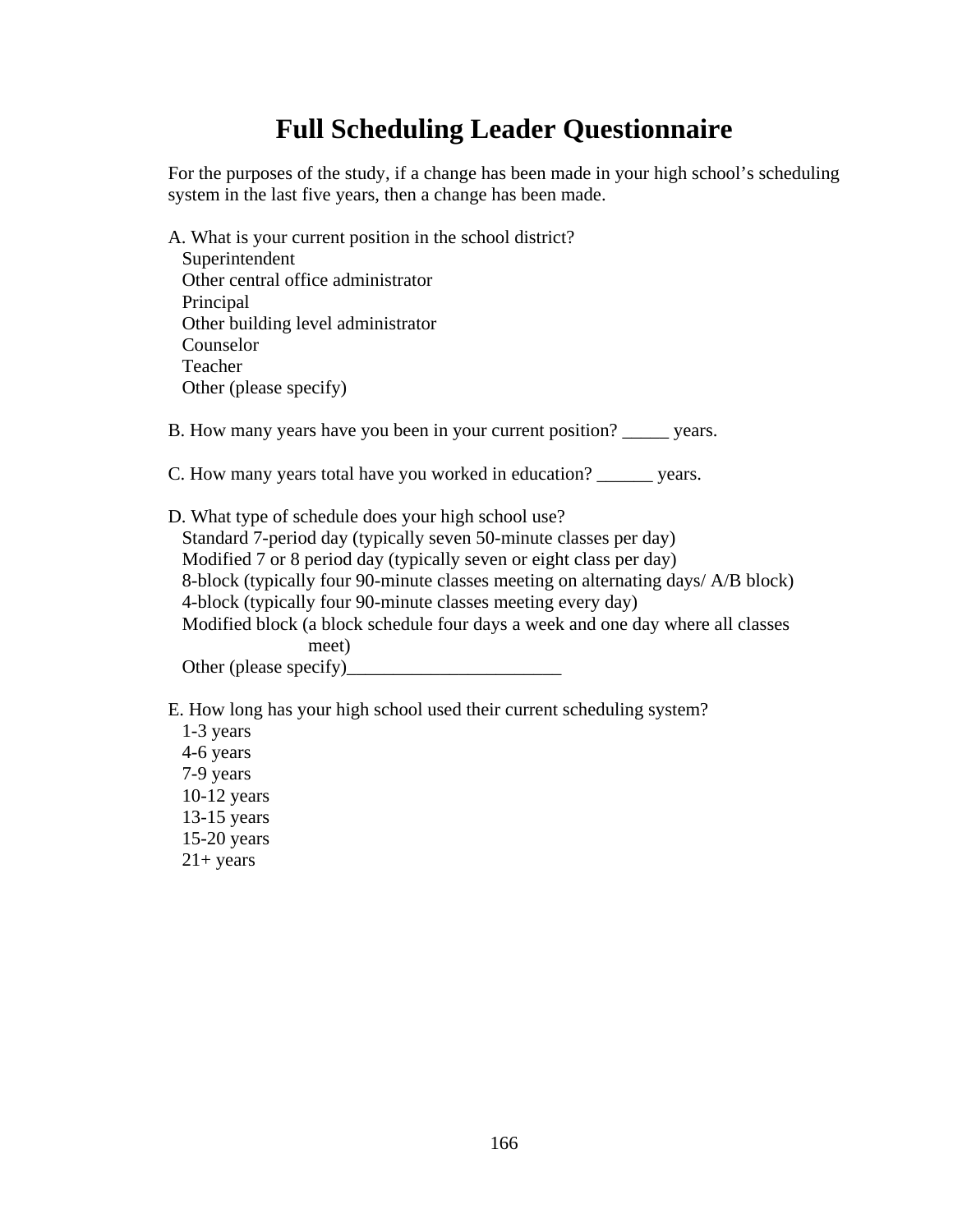- F. What type of scheduling system, if any, was being used prior to what is currently in place? Standard 7-period day (typically seven 50-minute classes per day) Modified 7 or 8 period day (typically seven or eight class per day) 8-block (typically four 90-minute classes meeting on alternating days/ A/B block) 4-block (typically four 90-minute classes meeting every day) Modified block (a block schedule four days a week and one day where all classes meet) Our schedule system hasn't changed Other (please specify)
- G. Who do you believe is most responsible for the high school's schedule changing or remaining the same?

 Superintendent Other central office administrator Principal Other building level administrator Counselor Teachers Parents School Board members Community Members (PTA, etc.) Students Other (please specify)

- H. How many years has the person most responsible for the high school's schedule (identified in the previous question) been in their position?
	- 1-3 years 4-6 years 7-9 years 10-12 years 13-15 years 15-20 years  $21+$  years
- I. If your high schools scheduling system has changed in the last five years, why do you believe the scheduling system changed?
- J. If your high school scheduling system has remained the same for five years or more, Why do you believe the scheduling system has remained the same?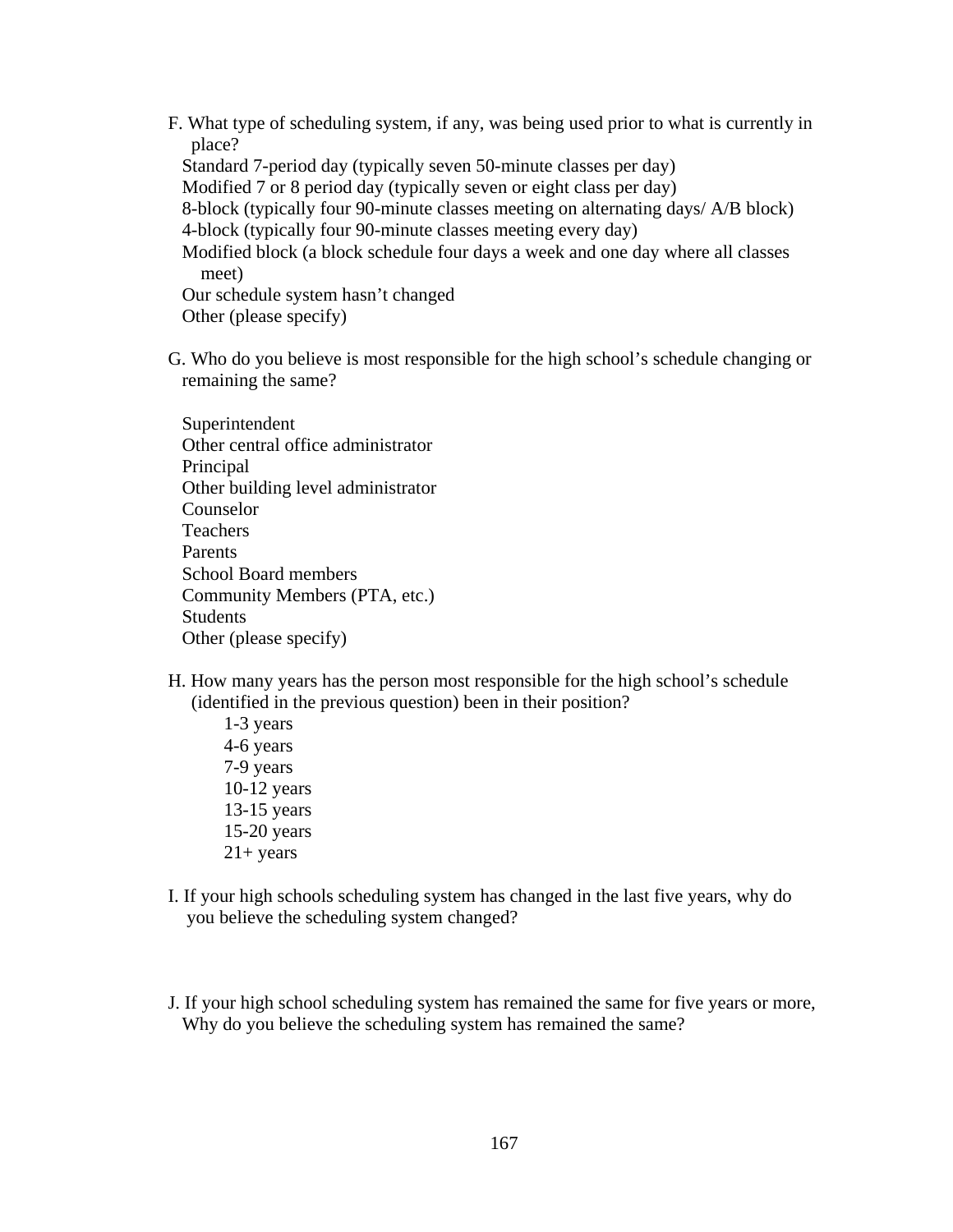On the following scale, please rate the single individual that you believe is most responsible for the current scheduling system that your high school is using. If it is a group (i.e. school board, teachers, etc.) please select a representative individual from that group to rate.

|     |                                                        | <b>Strongly</b><br><b>Disagree</b> | <b>Disagree</b> | Slightly<br><b>Disagree</b> | <b>Neutral</b> | Slightly<br>Agree | Agree | <b>Strongly</b><br>Agree |
|-----|--------------------------------------------------------|------------------------------------|-----------------|-----------------------------|----------------|-------------------|-------|--------------------------|
| 1.  | This person avoids getting involved                    |                                    |                 |                             |                |                   |       |                          |
|     | when important issues arise.                           |                                    |                 |                             |                |                   |       |                          |
| 2.  | This person uses incentives to                         |                                    |                 |                             |                |                   |       |                          |
|     | motivate others.                                       |                                    |                 |                             |                |                   |       |                          |
| 3.  | This person is charismatic.                            |                                    |                 |                             |                |                   |       |                          |
| 4.  | This person delays responding to                       |                                    |                 |                             |                |                   |       |                          |
|     | urgent questions.                                      |                                    |                 |                             |                |                   |       |                          |
| 5.  | This person creates a productive                       |                                    |                 |                             |                |                   |       |                          |
|     | And positive school climate.                           |                                    |                 |                             |                |                   |       |                          |
| 6.  | This person expresses satisfaction                     |                                    |                 |                             |                |                   |       |                          |
|     | when others meet expectations.                         |                                    |                 |                             |                |                   |       |                          |
| 7.  | This person does not engage others.                    |                                    |                 |                             |                |                   |       |                          |
| 8.  | This person is a positive role<br>model.               |                                    |                 |                             |                |                   |       |                          |
| 9.  | This person clearly defines                            |                                    |                 |                             |                |                   |       |                          |
|     | expectations of others.                                |                                    |                 |                             |                |                   |       |                          |
|     | This person is unavailable to                          |                                    |                 |                             |                |                   |       |                          |
| 10. | others.                                                |                                    |                 |                             |                |                   |       |                          |
| 11. | This person talks about important                      |                                    |                 |                             |                |                   |       |                          |
|     | values and beliefs.                                    |                                    |                 |                             |                |                   |       |                          |
| 12. | This person rewards others for<br>compliance.          |                                    |                 |                             |                |                   |       |                          |
|     | This person is passive towards                         |                                    |                 |                             |                |                   |       |                          |
| 13. | tasks.                                                 |                                    |                 |                             |                |                   |       |                          |
| 14. | This person instills pride in others.                  |                                    |                 |                             |                |                   |       |                          |
|     | This person offers recognition                         |                                    |                 |                             |                |                   |       |                          |
| 15. | when                                                   |                                    |                 |                             |                |                   |       |                          |
|     | goals are achieved.<br>This person avoids supervising. |                                    |                 |                             |                |                   |       |                          |
| 16. | This person provides assistance in                     |                                    |                 |                             |                |                   |       |                          |
| 17. | exchange for effort.                                   |                                    |                 |                             |                |                   |       |                          |
|     | This person is visionary.                              |                                    |                 |                             |                |                   |       |                          |
| 18. | This person postpones or avoids                        |                                    |                 |                             |                |                   |       |                          |
| 19. | making decisions.                                      |                                    |                 |                             |                |                   |       |                          |
|     | This person defines responsible                        |                                    |                 |                             |                |                   |       |                          |
| 20. | parties for achieving performance                      |                                    |                 |                             |                |                   |       |                          |
|     | targets.                                               |                                    |                 |                             |                |                   |       |                          |
|     | This person demonstrates high                          |                                    |                 |                             |                |                   |       |                          |
| 21. | ethical and moral conduct.                             |                                    |                 |                             |                |                   |       |                          |
|     |                                                        |                                    |                 |                             |                |                   |       |                          |